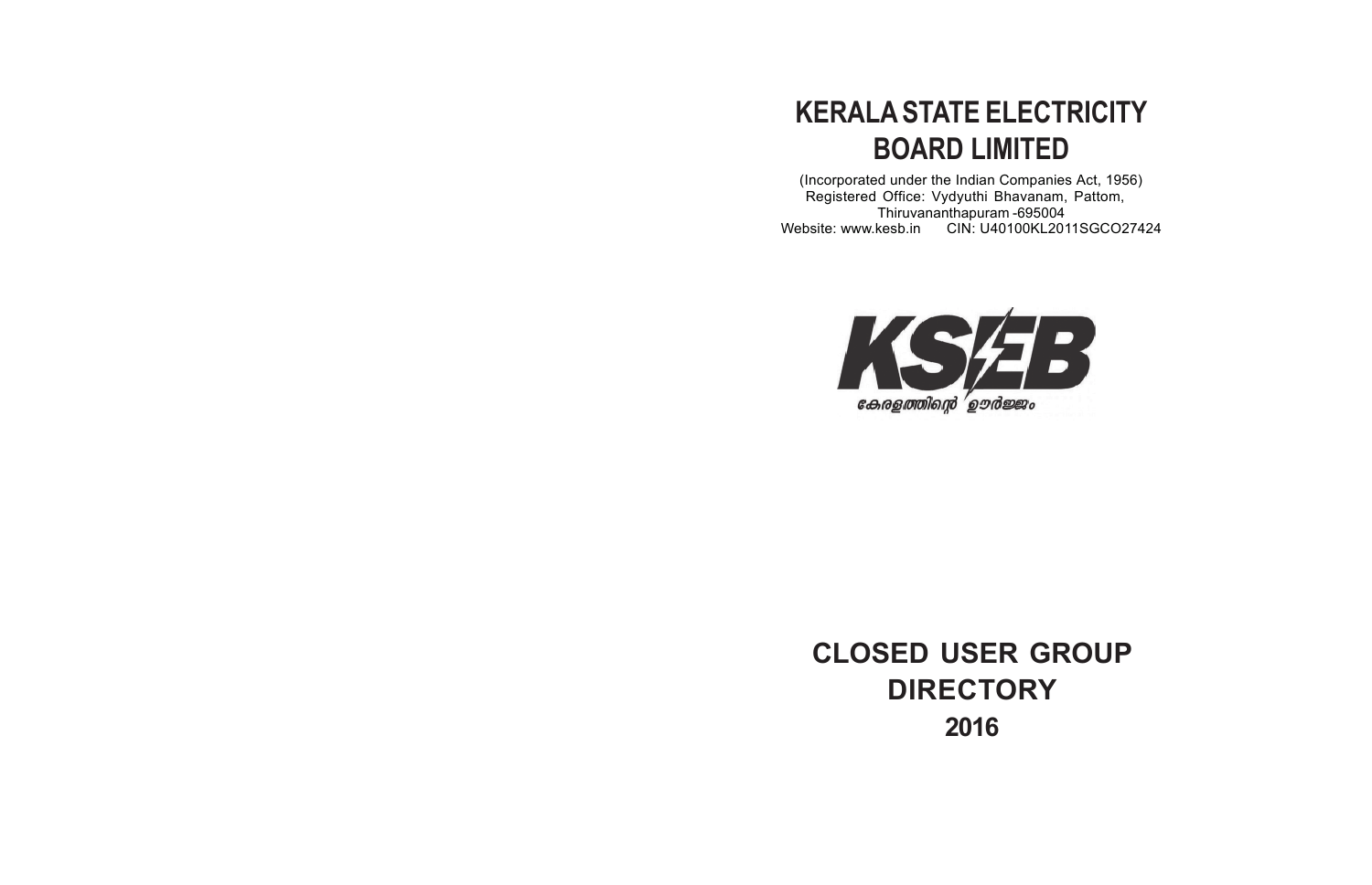| VB Intercom Exchange | 944 600 8112       |
|----------------------|--------------------|
| (8 Lines)            | t∩<br>944 600 8119 |

#### **NB:**

- Voice Calls within the CUG are absolutely free and unlimited.
- Calls to all other numbers are chargeable as per the ruling BSNL's tariff.
- The intercom subscribers, in Vydyuthi Bhavanam, Pattom, Thiruvananthapuram, can access all CUG numbers by dialing the access code '2' first.
- Intercom numbers in Vydyuthi Bhavanam, Thiruvananthapuram can also be accessed absolutely free through anyone of the above Vydyuthi Bhavanam Intercom Exchange CUG numbers. The operator in reception shall connect the required extension number.

*Printed and Published by: The Deputy Chief Engineer, System Operation Circle, Thiruvananthapuram For Kerala State Electricity Board Limited*

### **PERSONAL DATA**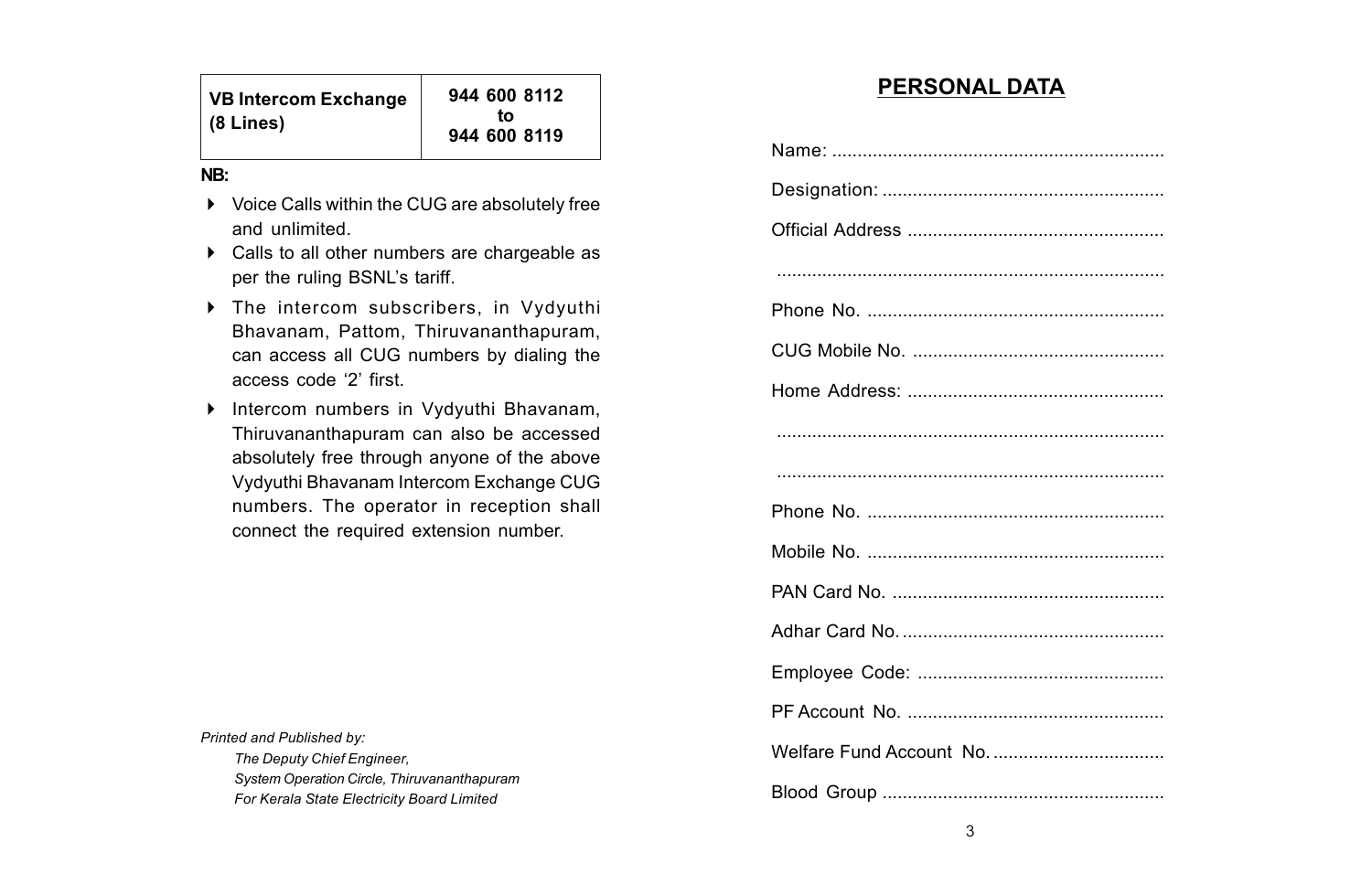| <b>INDEX</b>                  |         |
|-------------------------------|---------|
| Contents                      | Page No |
| Abbreviations                 | 15      |
| AG Audit                      | 43      |
| APDRP Div, Ekm                | 115     |
| APDRP Div, Kzd                | 162     |
| <b>APDRP Div, Tvpm</b>        | 91      |
| APTS                          | 40      |
| APTS. Aluva                   | 40      |
| APTS, Kzd                     | 41      |
| APTS. Tvpm                    | 41      |
| <b>Asst Company Secretary</b> | 29      |
| Back Up LD, Tvpm              | 291     |
| BDPP                          | 306     |
| B & S Div, Angamaly           | 314     |
| <b>Board Secretariat</b>      | 29      |
| CAPS & Safety                 | 35      |
| ссс                           | 34      |
| CE, Civil (Cons South)        | 311     |
| CE, Civil (Cons North)        | 317     |
| CE, Commercial & Tariff       | 30      |
| CE, Dam Safety                | 319     |
| CE, Dist (Ekm Region)         | 103     |
| CE, Dist (Kannur Region)      | 203     |
| CE, Dist (Kzd Region)         | 161     |
| CE, Dist (Tvpm Region)        | 47      |
| CE, Gen, Mltm                 | 295     |
| CE, I & P, Tvpm               | 323     |
| CE, IT & CR                   | 35      |
| CE. HRM                       | 29      |
| CE. PED                       | 35      |
| CE, REES                      | 36      |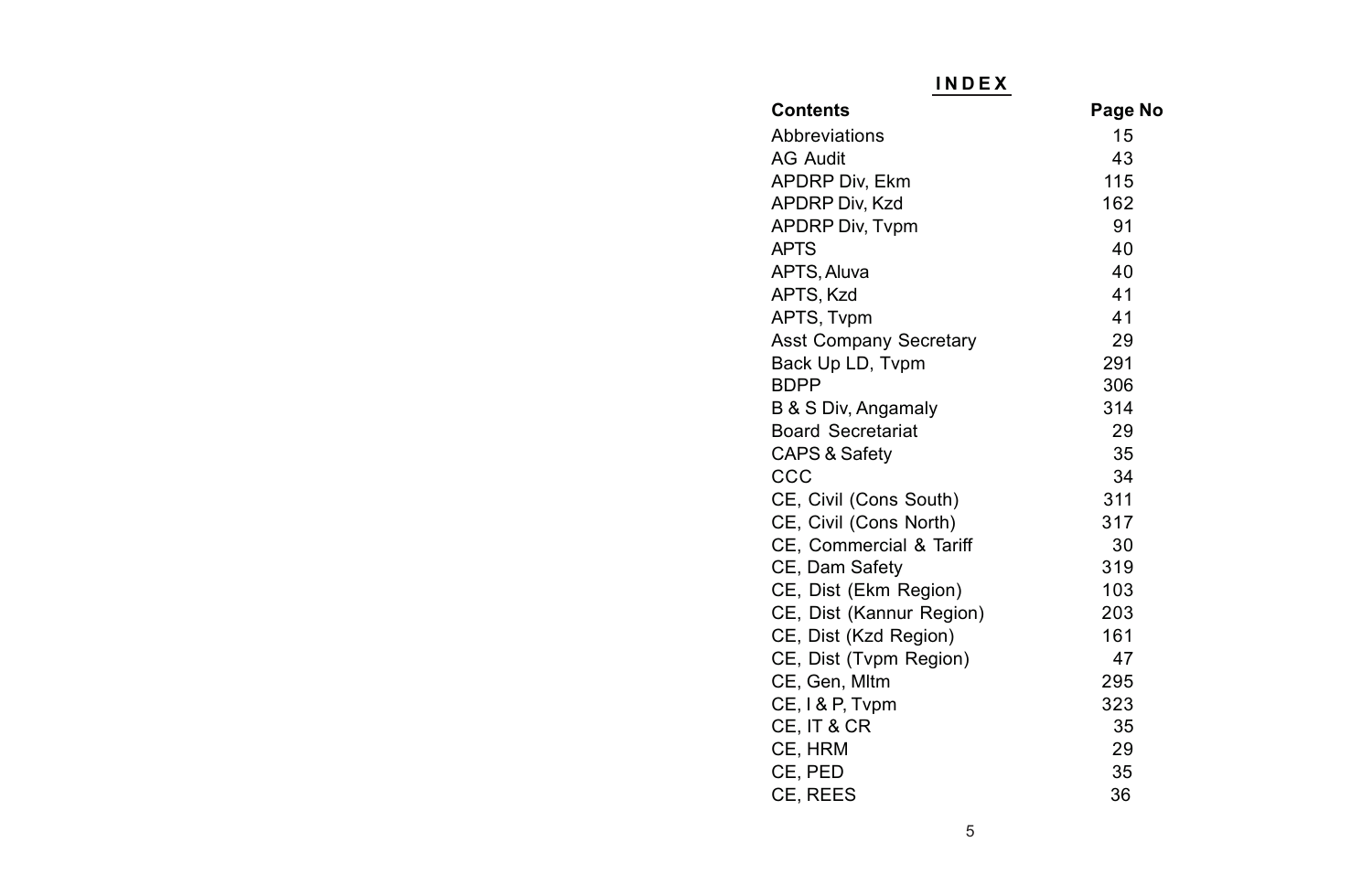| CE, Trans North               | 261 | Dir (Non-official)              | 28  |
|-------------------------------|-----|---------------------------------|-----|
| CE, Trans South               | 235 | Dir (Trans & Sys Oper)          | 27  |
| CE, SCM                       | 38  | Dist (Ekm Region)               | 103 |
| CE, Sys Oper                  | 287 | Dist (Kannur Region)            | 203 |
| CGRF, Dist (Ekm Region)       | 103 | Dist (Kzd Region)               | 161 |
| CGRF, Dist (Kzd Region)       | 161 | Dist (Tvpm Region)              | 47  |
| CGRF, Dist (Tvpm Region)      | 47  | Dy CE, HRM                      | 29  |
| Chief Personnel Officer       | 43  | Dy Secretary, Admin             | 29  |
| <b>CIA</b>                    | 43  | DR Centre, Info park, Cherthala | 36  |
| Civil Cir, Kothamangalam      | 314 | Ele Cir, Alappuzha              | 103 |
| Civil Cir, Kakkayam           | 318 | Ele Cir, Ernakulam              | 115 |
| Civil Cir, Meencut            | 313 | Ele Cir, Harippad               | 109 |
| Civil Cir, Pallom             | 313 | Ele Cir, Irinjalakuda           | 123 |
| Civil Const North             | 317 | Ele Cir, Kalpetta               | 203 |
| Civil Const South             | 311 | Ele Cir, Kannur                 | 207 |
| Civil Design, Kzd             | 317 | Ele Cir, Kasargode              | 214 |
| Civil Design, Tvpm            | 311 | Ele Cir, Kattakada              | 47  |
| Civil Div, Tvpm               | 311 | Ele Cir, Kollam                 | 56  |
| CM Div, Pallom                | 314 | Ele Cir, Kottarakkara           | 63  |
| <b>CMD</b>                    | 25  | Ele Cir, Kottayam               | 69  |
| Commercial & Tariff           | 30  | Ele Cir, Kzd                    | 161 |
| Comm Div, Kannur              | 289 | Ele Cir, Manjeri                | 170 |
| Comm Div, Klmsy               | 288 | Ele Cir, Nilambur               | 176 |
| Comm Div, Tvpm                | 291 | Ele Cir, Pala                   | 77  |
| <b>CUG Limit</b>              | 21  | Ele Cir. Palakkad               | 180 |
| <b>CVO</b>                    | 41  | Ele Cir, Pathanamthitta         | 82  |
| Dam Safety                    | 319 | Ele Cir. Perumbayoor            | 131 |
| Dir (Corp & SCM)              | 25  | Ele Cir. Shornur                | 188 |
| Dir (Dist Safety & Gen (Ele)) | 26  | Ele Cir, Sreekantapuram         | 220 |
| Dir (Fin)                     | 25  | Ele Cir, Thodupuzha             | 143 |
| Dir (Gen (Civil) & HRM)       | 28  | Ele Cir, Thrissur               | 150 |
| Dir (Gen (Ele))               | 26  | Ele Cir, Tirur                  | 195 |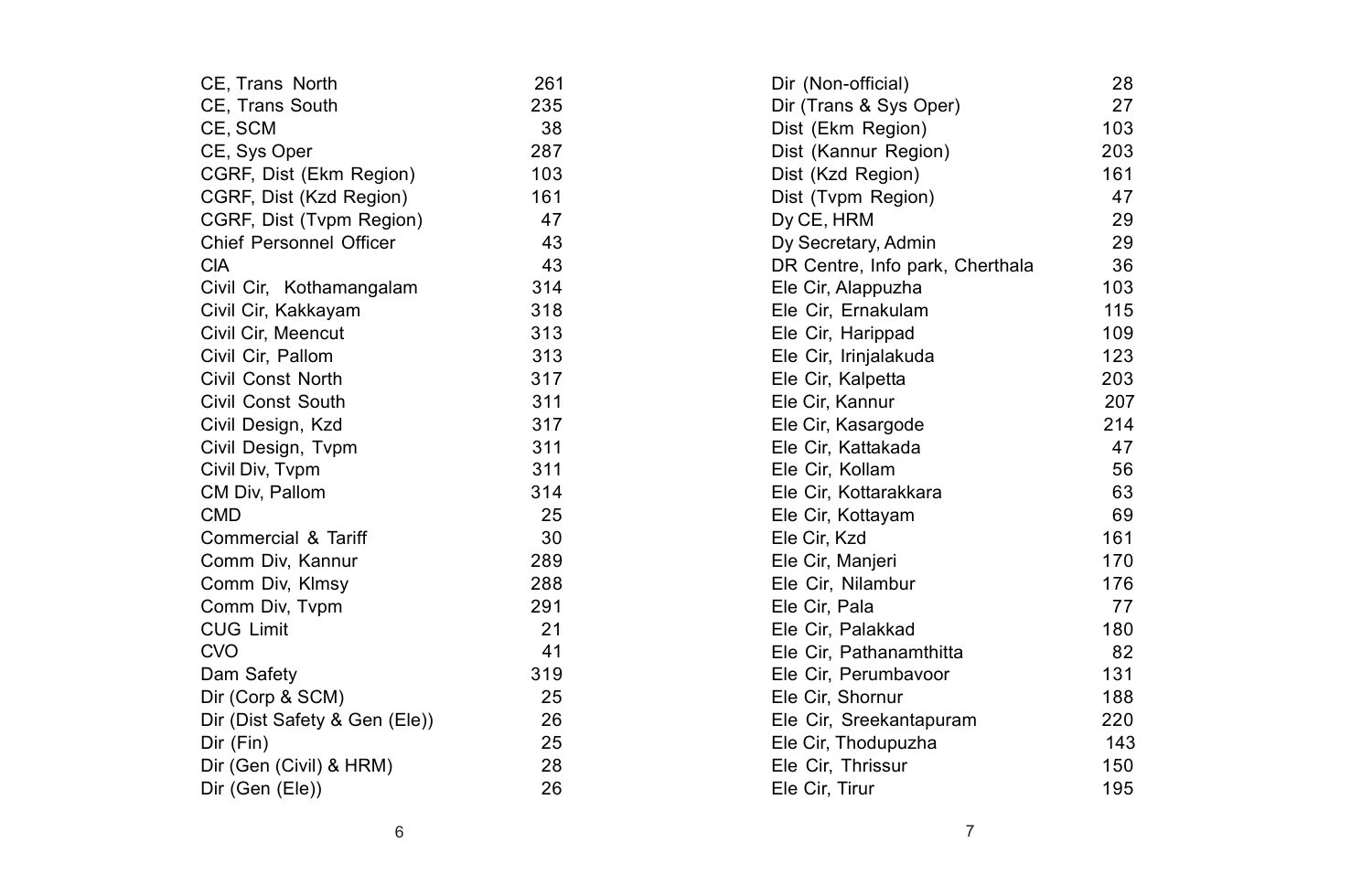| Ele Cir, Tvpm           | 91  | Ele Div, Kottarakara    | 63  |
|-------------------------|-----|-------------------------|-----|
| Ele Cir, Vadakara       | 227 | Ele Div, Kundara        | 65  |
| Ele Div, Adimally       | 144 | Ele Div, Kunnamkulam    | 150 |
| Ele Div, Adoor          | 83  | Ele Div, Kzd            | 167 |
| Ele Div, Alappuzha      | 104 | Ele Div, Mananthavady   | 205 |
| Ele Div, Alathur        | 180 | Ele Div, Manarkkad      | 189 |
| Ele Div, Aluva          | 131 | Ele Div, Manjeri        | 172 |
| Ele Div, Angamally      | 133 | Ele Div, Mattancherry   | 118 |
| Ele Div, Attingal       | 92  | Ele Div, Mavellikara    | 113 |
| Ele Div, Balussery      | 162 | Ele Div, Muvattupuzha   | 135 |
| Ele Div, Chalakudy      | 124 | Ele Div, Nadapuram      | 227 |
| Ele Div, Changanacherry | 70  | Ele Div, Nedumangad     | 49  |
| Ele Div. Chathannoor    | 56  | Ele Div, Neyattinkkara  | 52  |
| Ele Div, Chengannoor    | 110 | Ele Div, Nilambur       | 176 |
| Ele Div, Cherthala      | 106 | Ele Div, North Parvur   | 139 |
| Ele Div, Chittur        | 183 | Ele Div, Pala           | 78  |
| Ele Div, Ekm            | 116 | Ele Div, Palakkad       | 185 |
| Ele Div, Feruke         | 166 | Ele Div, Pallom         | 72  |
| Ele Div, Harippad       | 111 | Ele Div, Patambi        | 190 |
| Ele Div, Irinjalakuda   | 127 | Ele Div, Pathanamthitta | 85  |
| Ele Div, Iritty         | 221 | Ele Div, Payyannur      | 223 |
| Ele Div, Kalpetta       | 203 | Ele Div, Peerumade      | 147 |
| Ele Div, Kanhangad      | 214 | Ele Div, Perithalmanna  | 174 |
| Ele Div, Kannur         | 207 | Ele Div. Perumbayoor    | 141 |
| Ele Div, Karunagappally | 58  | Ele Div, Ponkunnam      | 80  |
| Ele Div, Kasargode      | 217 | Ele Div, Ponnani        | 195 |
| Ele Div, Kattakada      | 48  | Ele Div, Punalur        | 67  |
| Ele Div, Kattappana     | 145 | Ele Div, Shornur        | 193 |
| Ele Div, Kazhakuttom    | 96  | Ele Div, Thalassery     | 211 |
| Ele Div, Kodungallur    | 129 | Ele Div, Thiruvalla     | 88  |
| Ele Div, Kollam         | 60  | Ele Div, Thodupuzha     | 148 |
| Ele Div, Kondotty       | 171 | Ele Div, Tripunithara   | 120 |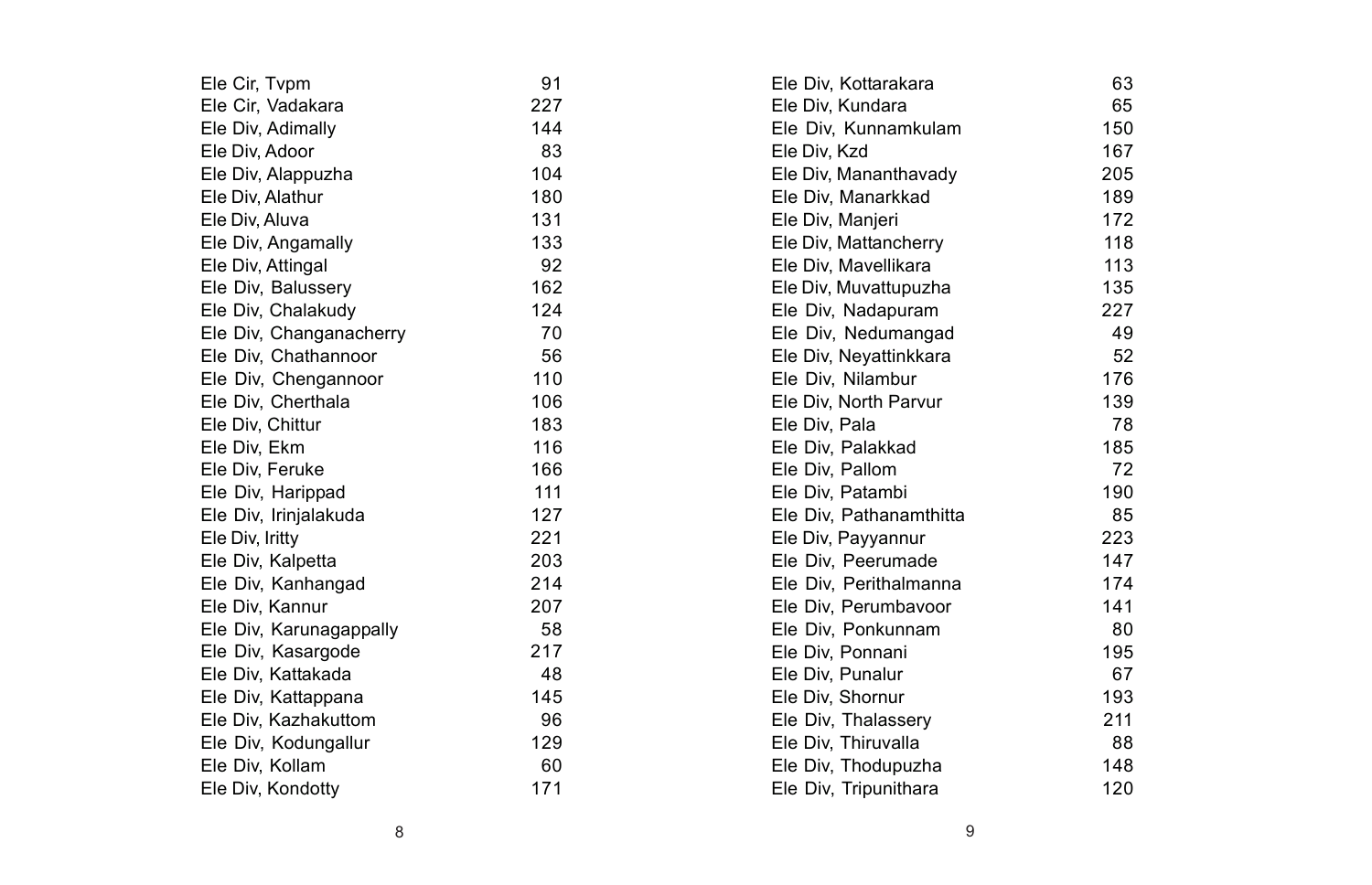| Ele Div, Thrissur East  | 153 | Invst & Plg                         | 323 |
|-------------------------|-----|-------------------------------------|-----|
| Ele Div, Thrissur West  | 155 | <b>Invoation Group</b>              | 37  |
| Ele Div, Thriurangadi   | 200 | Invst Cir, Thrissur                 | 323 |
| Ele Div, Tirur          | 197 | IT Computerisation Unit, Tvpm       | 33  |
| Ele Div, Typm           | 99  | IT & CR                             | 32  |
| Ele Div, Vadakkara      | 230 | <b>KDPP</b>                         | 307 |
| Ele Div, Vaikom         | 74  | <b>KSE Appallate Authority</b>      | 44  |
| Ele Div, Wadakkancherry | 157 | LA & DEO                            | 39  |
| Ele Div, Wandoor        | 178 | Land Management Unit                | 43  |
| e mail id               | 331 | Legal Laison Office                 | 39  |
| Erect Div, LP           | 296 | Minister (Power)                    | 25  |
| Erect Div, Kallarkutty  | 299 | <b>NPS Cell</b>                     | 29  |
| <b>ESCOT</b>            | 36  | <b>NRTDT Shornur</b>                | 284 |
| Ele Sn, Moozhiyar       | 302 | PED                                 | 35  |
| FA                      | 42  | PETARC, MItm                        | 29  |
| <b>FMSDC</b>            | 34  | PM Office, Kattakada                | 254 |
| Gen, Mltm               | 295 | Power Sys Eng                       | 27  |
| Gen Cir, Moozhiyar      | 302 | <b>PRO</b>                          | 42  |
| Gen Cir, Kothamangalam  | 295 | Projects                            | 37  |
| Gen Cir. Meencut        | 297 | Protection and Monitoring Div, MItm | 295 |
| Gen Cir, Mltm           | 300 | R&DS Organization, Pallom           | 319 |
| Gen Cir, Thrissur       | 304 | <b>REES</b>                         | 36  |
| Gen Div, Chithirapuram  | 297 | Relay Div, Kannur                   | 290 |
| Gen Div, Idamalayar     | 296 | Relay Div, Klmsy                    | 288 |
| Gen Div, Kallarkutty    | 298 | Relay Div, Typm                     | 292 |
| Gen Div, Kakkayam       | 304 | Renovation Div, Mltm                | 295 |
| Gen Div, Moozhiyar      | 302 | <b>RITU</b>                         | 33  |
| Gen Div, Poringalkuthu  | 305 | <b>RPTI</b>                         | 30  |
| Gen Div, Seethathode    | 303 | Safety                              | 32  |
| <b>HRD Cell</b>         | 30  | <b>SCM</b>                          | 38  |
| <b>HRM</b>              | 29  | Secretary                           | 28  |
| IB                      | 327 | SLDC, Klmsy                         | 287 |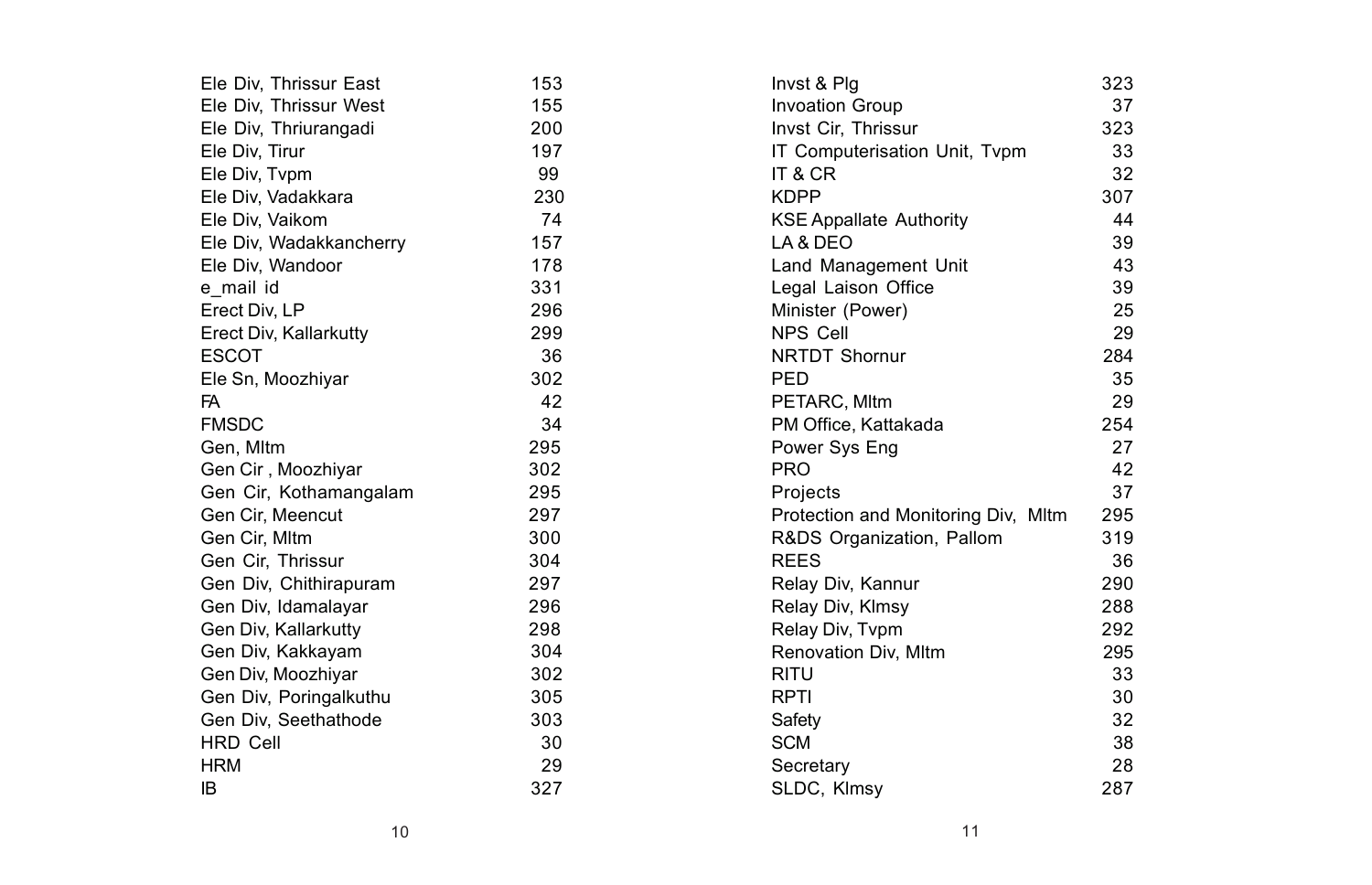| Sys Oper                     | 287 | Trans Div. Ekm            | 240 |
|------------------------------|-----|---------------------------|-----|
| Sys Oper Cir, Kannur         | 289 | Trans Div, Irinjalakuda   | 280 |
| Sys Oper Cir, Klmsy          | 287 | Trans Div, Kanhirode      | 263 |
| Sys Oper Cir, Tvpm           | 291 | Trans Div, Kaniyampetta   | 268 |
| <b>SOR</b>                   | 32  | Trans Div, Kannur         | 261 |
| SRTDT, Klmsy                 | 260 | Trans Div, Kasargode      | 265 |
| STF, Thiruvalla              | 259 | Trans Div, Klmsy          | 242 |
| TMR Div, Angamally           | 143 | Trans Div, Kothamangalam  | 255 |
| TMR Div, Kannur              | 214 | Trans Div, Kundara        | 244 |
| TMR Div, Pallom              | 77  | Trans Div, Kzd            | 267 |
| TMR Div, Shornur             | 194 | Trans Div, Madakkathara   | 282 |
| TMR Div, Typm                | 55  | Trans Div, Malappuram     | 271 |
| <b>TRAC</b>                  | 31  | Trans Div. Mavelikkara    | 237 |
| Trans North                  | 261 | Trans Div, Pala           | 247 |
| <b>Trans South</b>           | 235 | Trans Div, Palakkad       | 276 |
| Trans Cir, Alappuzha         | 235 | Trans Div, Paruthipara    | 250 |
| Trans Cir. Kannur            | 261 | Trans Div. Pathanamthitta | 258 |
| Trans Cir, Klmsy             | 238 | Trans Div, Poovanthuruthu | 248 |
| Trans Cir, Kottarakkara      | 243 | Trans Div, Pothencode     | 252 |
| Trans Cir, Kzd               | 266 | Trans Div, Punalur        | 245 |
| Trans Cir, Malappuram        | 271 | Trans Div, Shornur        | 277 |
| Trans Cir. Palakkad          | 274 | Trans Div, Thodupuzha     | 256 |
| Trans Cir, Poovanthuruthu    | 247 | Trans Div, Thrissur       | 283 |
| Trans Cir, Thodupuzha        | 254 | Trans Div. Tirur          | 273 |
| Trans Cir, Thrissur          | 279 | Trans Div, Vadakara       | 269 |
| Trans Cir, Typm              | 250 | <b>Transgrid North</b>    | 284 |
| Trans Const Div, Kottarakara | 243 | <b>Transgrid South</b>    | 260 |
| Trans Div Store, Angamally   | 38  | Vig                       | 39  |
| Trans Div, Alappuzha         | 235 | Vigilance & Security      | 39  |
| Trans Div, Brahmapuram       | 238 | VMC, Tvpm                 | 29  |
| Trans Div, Chalakkudy        | 279 |                           |     |
| Trans Div, Chittoor          | 275 |                           |     |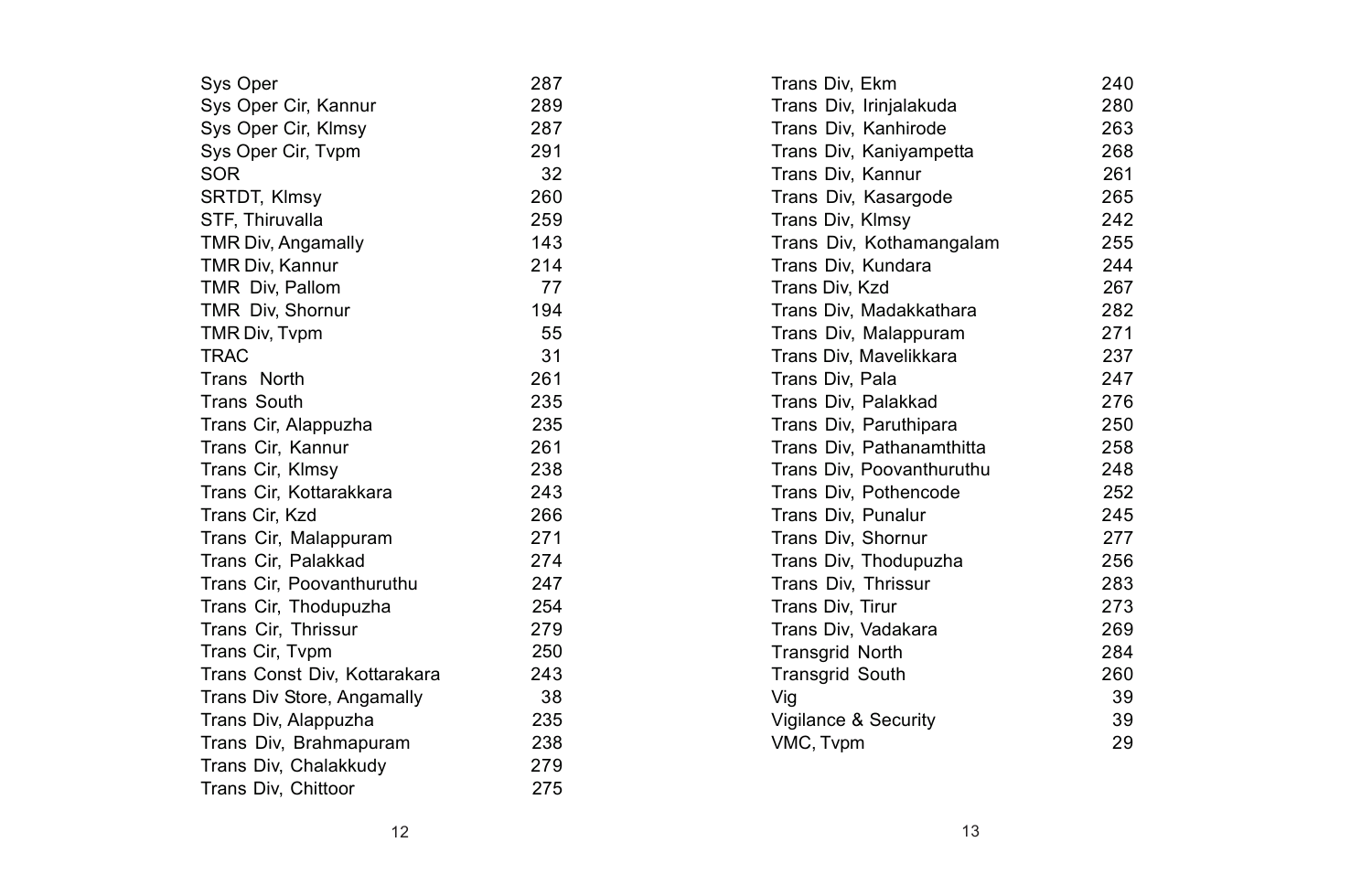#### **Relevent Board Orders pertaining to the implementation of CUG network in KSEB Limited**

- a. B.O. (FM) No. 1370/2009 (TPC3 /CUG /2008) dated 25.05.2009
- b. B.O. (FM) No. 1016/2011 (TPC5/CUG/Pre-paid) dated 11.04.2011
- c. B.O. (FM) No. 1789/2011 (TPC5/CUG/Pre-paid) dated 19.07.2011
- d. B.O. (FTD) No. 173/2014 (D(T&SO)/T2/CUG/13) dated 20.01.2014

### **Abbreviations**

| a/c         | Accounts                                                      |
|-------------|---------------------------------------------------------------|
| AAO         | Assistant Accounts Officer                                    |
| lbbA        | Additional                                                    |
| Admin       | Administration                                                |
|             | Admstr Administrator                                          |
| AF          | Assistant Engineer                                            |
| AFF         | Assistant Executive Engineer                                  |
| AFO         | Assistant Finance Officer                                     |
| AG          | <b>Accountant General</b>                                     |
| APDRP       | Accelerated Power Development & Reforms Program               |
| <b>APTS</b> | Anti Power Theft Squad                                        |
| ARU         | Account Rendering Unit                                        |
| AS          | <b>Augmentation Scheme</b>                                    |
| Asst        | Assistant                                                     |
| B&S         | <b>Buildings &amp; Stores</b>                                 |
| B&R         | <b>Buildings &amp; Roads</b>                                  |
| <b>BDPP</b> | Brahmapuram Diesel Power Plant                                |
| <b>BSNL</b> | Bharath Sanchar Nigam Lilmited                                |
| CAO         | Chief Accounts Officer                                        |
| CAPS        | Centrally Aided projects                                      |
|             | CAV&FPS Compressed Air & Ventilation & Fire Protection System |
| ccc         | Centralized Customer Care                                     |
| СE          | Chief Engineer                                                |
| CGRF        | Consumer Grievance Redressal Forum                            |
| CGS         | Central Generating Station                                    |
| CIA         | Chief Internal Auditor                                        |

Cir Circle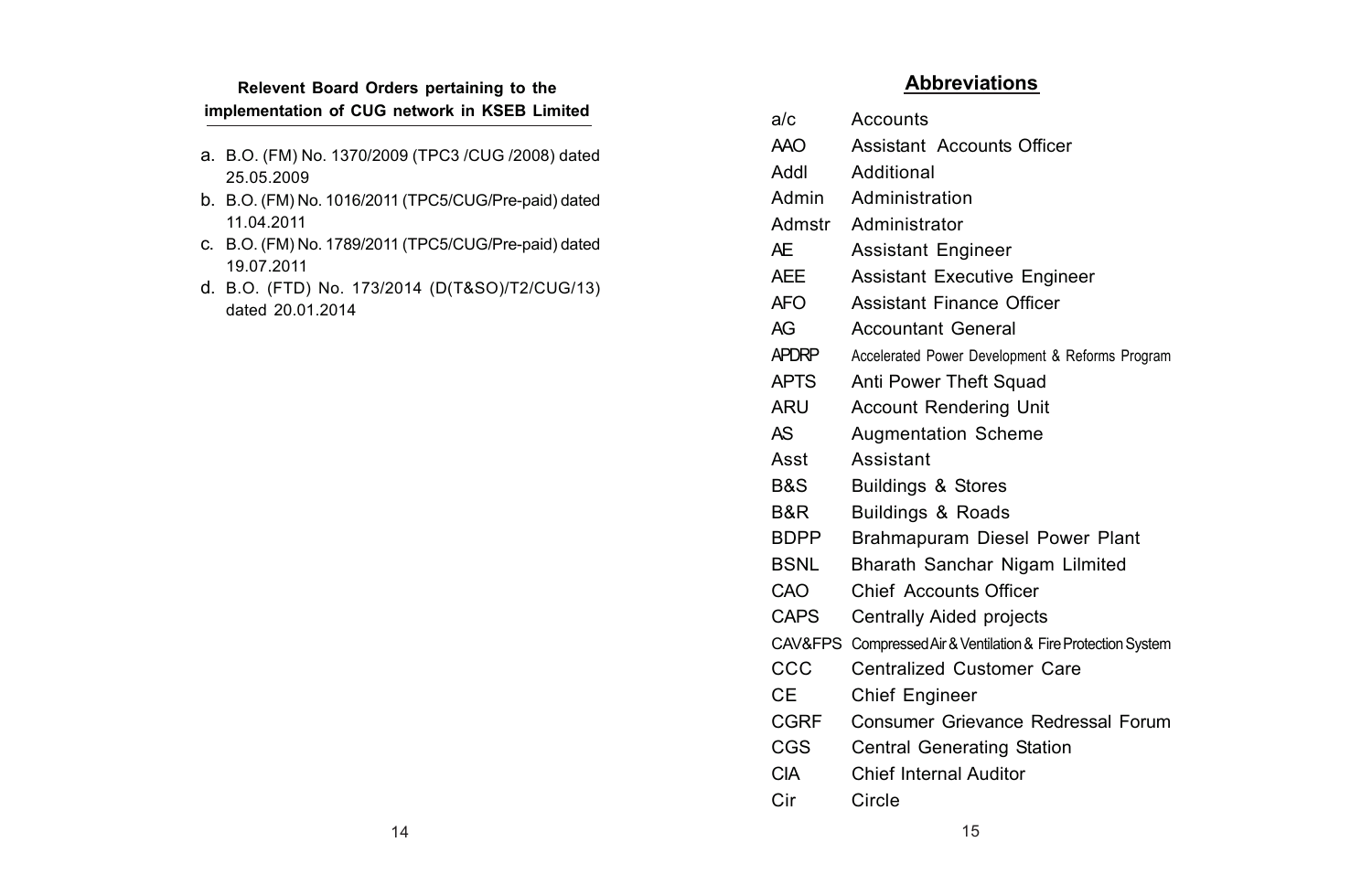| CMD            | Chairman & Managing Director                  |
|----------------|-----------------------------------------------|
| <b>CM</b>      | Central Mechanical                            |
| Comm           | Communication                                 |
| Const          | Construction                                  |
| Corp           | Corporate                                     |
| C <sub>R</sub> | <b>Customer Relations</b>                     |
| CUG            | Closed User Group                             |
| <b>CVO</b>     | Chief Vigilance Officer                       |
| DA             | Divisional Accountant                         |
|                | DDUGJY Deen Dayal Upadhyaya Gram Jyoti Yojana |
| Dir            | Director                                      |
| Dist           | Distribution                                  |
| Div            | Division                                      |
| <b>DPR</b>     | Detailed Project Report                       |
| DR             | Disaster Recovery                             |
| DRIP           | Dam Rehabilitation and improvement Project    |
| Dy             | Deputy                                        |
| E&C            | <b>Excitation And Control</b>                 |
| EE             | <b>Executive Engineer</b>                     |
| Ekm            | Ernakulam                                     |
| Ele            | Electrical                                    |
| Eng            | Engineering                                   |
| Erect          | Erection                                      |
| ESCOT          | Energy Savings Co-ordination Team             |
| FA             | <b>Financial Advisor</b>                      |
| <b>FCT</b>     | <b>Fixed Cellular Terminal</b>                |
| <b>FEMU</b>    | Forest And Environment Management Unit        |
| Fin            | Finance                                       |

| FMSDC       | Facility Management Service Data Centre      |
|-------------|----------------------------------------------|
| FO          | <b>Finance Officer</b>                       |
| Gen         | Generation                                   |
| <b>GIS</b>  | Gas Insulated Substation                     |
| <b>GISW</b> | Geographical Information System Wing         |
| н           | <b>Hundred Days</b>                          |
| HEP         | <b>Hydro Electric Project</b>                |
| <b>HES</b>  | <b>Hydro Electric Scheme</b>                 |
| Hon.        | Honourable                                   |
| HRD         | Human Resource Development                   |
| <b>HRM</b>  | Human Resource Management                    |
| HR&PI       | Human Resource & Physical Infrastructure     |
| HT          | <b>High Tension</b>                          |
| IB.         | Inspection Bunglow                           |
| I&CS.       | Instrumentation & Control System             |
| Intgn       | Integration                                  |
| Invst       | Investigation                                |
| <b>IPPS</b> | Independent Power Producers                  |
| ıτ          | Information Technology                       |
| <b>KDPP</b> | Kozhikode Diesel Power Plant                 |
| Klmsy       | Kalamassery                                  |
| <b>KSE</b>  | Kerala State Electricity                     |
| KTR         | Kuttiyadi Tail Race                          |
| kV          | Kilovolt                                     |
| Kzd         | Kozhikode                                    |
| LA          | Legislative Assembly                         |
| LA&DEO      | Legal Advisor & Disciplinary Enquiry Officer |
| LD          | Load Despatch                                |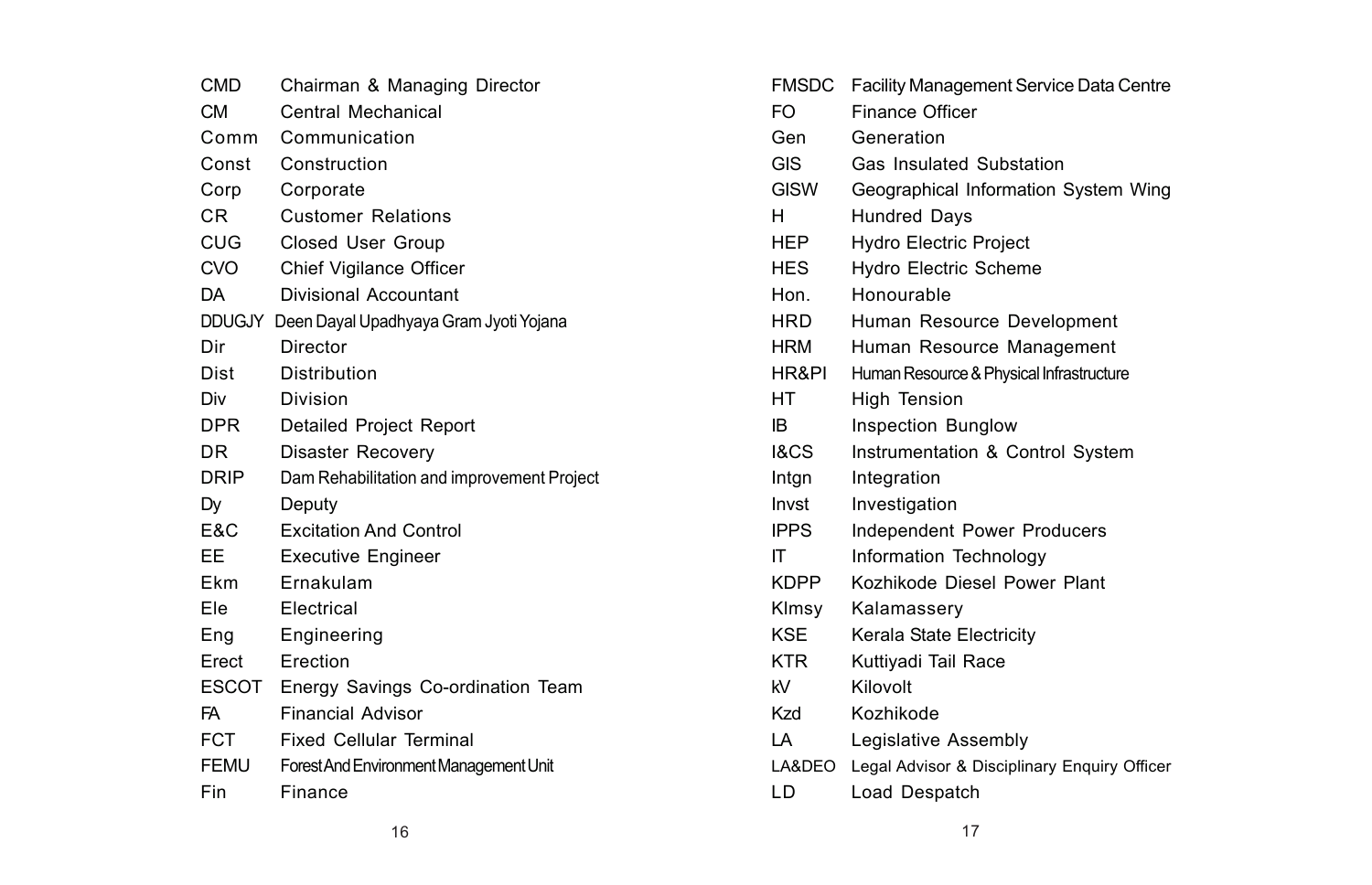| ΙF            | Left Entry                                    |
|---------------|-----------------------------------------------|
| Litgn         | Litigation                                    |
| LP            | Lower Periyar                                 |
| LPP           | Low Pressure Penstock                         |
| LT            | Low Tension                                   |
| Mace          | Maintenance                                   |
| Mech          | Mechanical                                    |
| <b>Mltm</b>   | Moolamattom                                   |
| МT            | Meter Testing                                 |
| NES.          | Neriyamangalam Extension Scheme               |
| <b>NPS</b>    | National Pension Scheme                       |
| <b>NRTDT</b>  | Northern Region Transmission Development Team |
| O/O           | Office of                                     |
| Oper          | Operation                                     |
| PA            | Personal Assistant                            |
| PCU           | Pre Check Unit                                |
|               |                                               |
| P&C           | Peechi & Chinmony                             |
| PED.          | <b>Project Electrical Design</b>              |
| <b>PES</b>    | Pallivasal Extension Scheme                   |
| PET           | Power Equipment Testing                       |
| <b>PETARC</b> | Power Engineer's Training And Research Centre |
| PН            | Power House                                   |
| PLBE          | Poringalkuthu Left Bank Extension             |
| Plg           | Planning                                      |
| <b>PM</b>     | Project Manager                               |
| PM&MM         | Project Management & Material Management      |
| <b>PRO</b>    | <b>Public Relations Officer</b>               |

| RA          | Regional Audit                           |
|-------------|------------------------------------------|
| RAO.        | Regional Audit Officer                   |
| RAPDRP      | Restructured Accelerated Power           |
|             | Development and Reforms Programme        |
| RC.         | <b>Restructuring Committee</b>           |
| <b>RCAO</b> | Regional Concurrent Audit Officer        |
| <b>RCAS</b> | Regional Concurrent Audit Superintendent |
| R&DS        | Research & Dam Safety                    |
| RE          | <b>Right Entry</b>                       |
| <b>REES</b> | Renewable Energy & Energy Savings        |
| <b>RITU</b> | Regional Information Technology Unit     |
| RMU         | Ring Main Unit                           |
| RMU         | Renovation Modernisation Uprating        |
| <b>RPTI</b> | Regional Power Training Institute        |
| <b>RUG</b>  | <b>Restricted User Group</b>             |
| SCADA       | Supervisory Control And Data Acquisition |
| <b>SCM</b>  | Supply Chain Management                  |
| <b>SE</b>   | Sub Engineer                             |
| SEO.        | Senior Electrical Operator               |
| SFO         | Senior Finance Officer                   |
| SGE         | <b>SCADA Governor Excitor</b>            |
| <b>SHEP</b> | Small Hydro Electric Project             |
| <b>SHES</b> | Small Hydro Electric Scheme              |
| <b>SHO</b>  | Senior Hydraulic Operator                |
| <b>SLDC</b> | State Load Despatch Centre               |
| Sn          | Section                                  |
| <b>SOR</b>  | Special Officer Revenue                  |
| <b>STF</b>  | Special Task Force                       |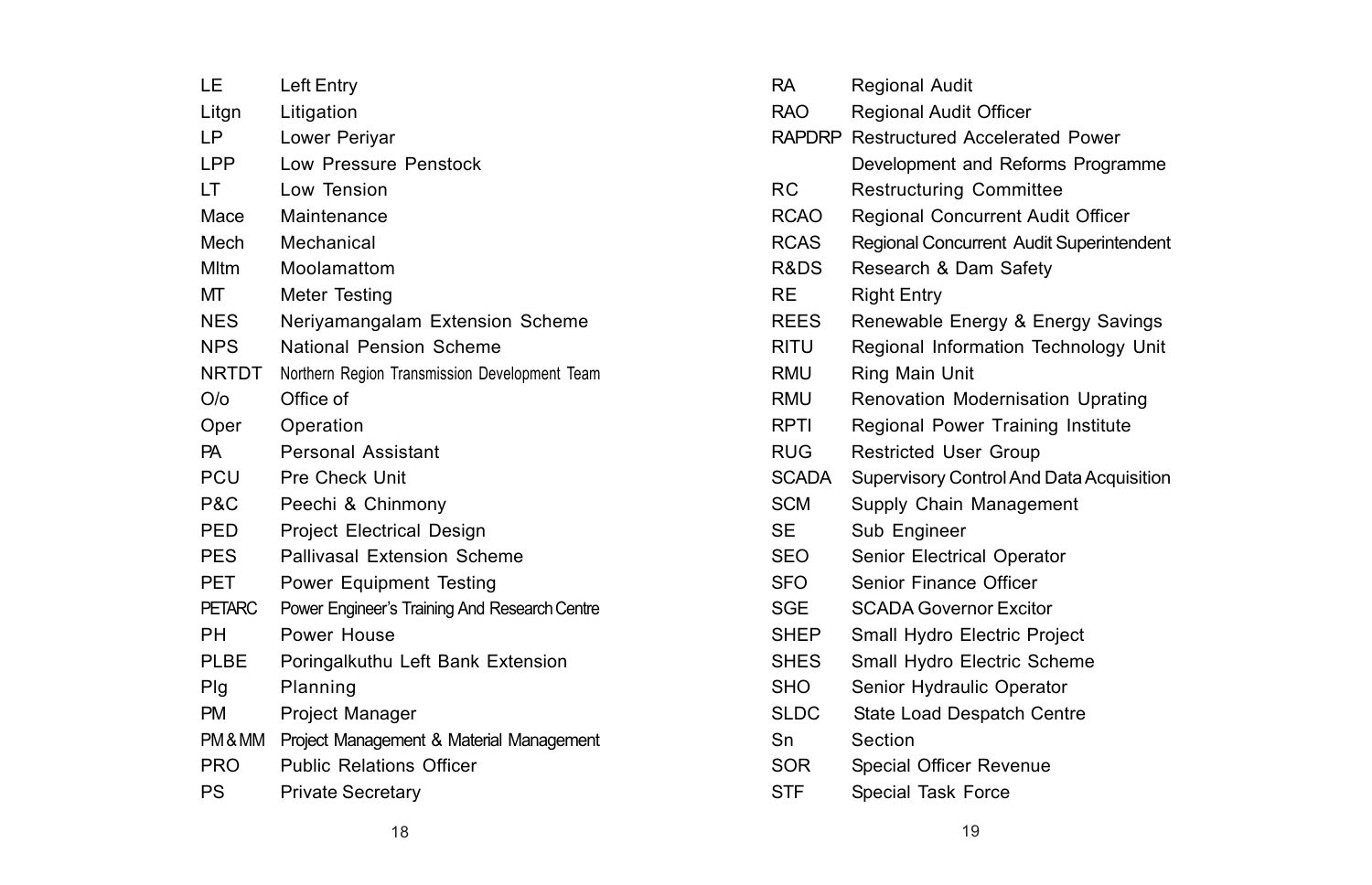| SP             | Superintendent of Police                      |
|----------------|-----------------------------------------------|
| <b>SRS</b>     | Sub Regional Office                           |
| <b>SRTDT</b>   | Southern Region Transmission Development Team |
| SS             | Senior Superintant                            |
| S/s            | Substation                                    |
| Stn            | Station                                       |
| Sup            | Supervisor                                    |
| SY             | Switch Yard                                   |
| Sys            | System                                        |
| TA             | <b>Technical Assistant</b>                    |
| TMR            | Transformer & Meter Repair                    |
| <b>TNMS</b>    | Transmission Network Maintenance System       |
| <b>TRAC</b>    | Tariff & Regulatory Affairs Cell              |
| Trans          | Transmission                                  |
| <b>TRS</b>     | Tail Race Scheme                              |
| Typm           | Thiruvananthapuram                            |
| UK             | Upper Kallar                                  |
| V <sub>B</sub> | Vydyuthi Bhavanam                             |
| Vig            | Vigilance                                     |
| <b>VMC</b>     | Vehicle Monitoring Cell                       |
| VO.            | Vigilance Officer                             |
| <b>WCS</b>     | Water Conductor System                        |
| <b>WK</b>      | Western Kallar                                |
|                |                                               |

## **CUG-Prepaid-Call limits**

| SI.No.         | Designation                                                                                                                                                                                                               | Mobile CUG<br>Charges Rs                                     | Call Charges<br>outside CUG<br><b>horne</b><br>by KSEB that will be<br>recouped 1st day of<br>every month by flexi<br>charging |
|----------------|---------------------------------------------------------------------------------------------------------------------------------------------------------------------------------------------------------------------------|--------------------------------------------------------------|--------------------------------------------------------------------------------------------------------------------------------|
| (1)            | (2)                                                                                                                                                                                                                       | (3)                                                          | (4)                                                                                                                            |
| $\mathbf{1}$   | a. Hon. Minister<br>for Electricity<br>b. Chairman<br>c.FTD                                                                                                                                                               |                                                              |                                                                                                                                |
|                | d. PS to the Power<br>for Electricity<br>e. PA to The Power<br>for Electricity<br>f. Addl PS to the<br>Minister for<br>Electricity                                                                                        | Under post paid<br>plan 725 with<br>discount of<br>Rs. 100/- |                                                                                                                                |
| $\overline{2}$ | a. CE<br>b. CVO<br>c. Secretary<br>d.IA&DFO<br>e FA<br>f. CIA                                                                                                                                                             | 60                                                           | 650                                                                                                                            |
| 3              | 1. All Dy CE<br>$2$ PRO<br>3. FF of<br>a. Fle Div<br>b. Trans Div<br>c. Trans Const Div<br>d. Gen Div<br>e. Relay Div<br>f. Comm Div<br>g.LD<br>h. TMR Div<br>i. Const Div of<br><b>HFP</b><br>i. B &S Div<br>k Civil Div | 60                                                           | 275                                                                                                                            |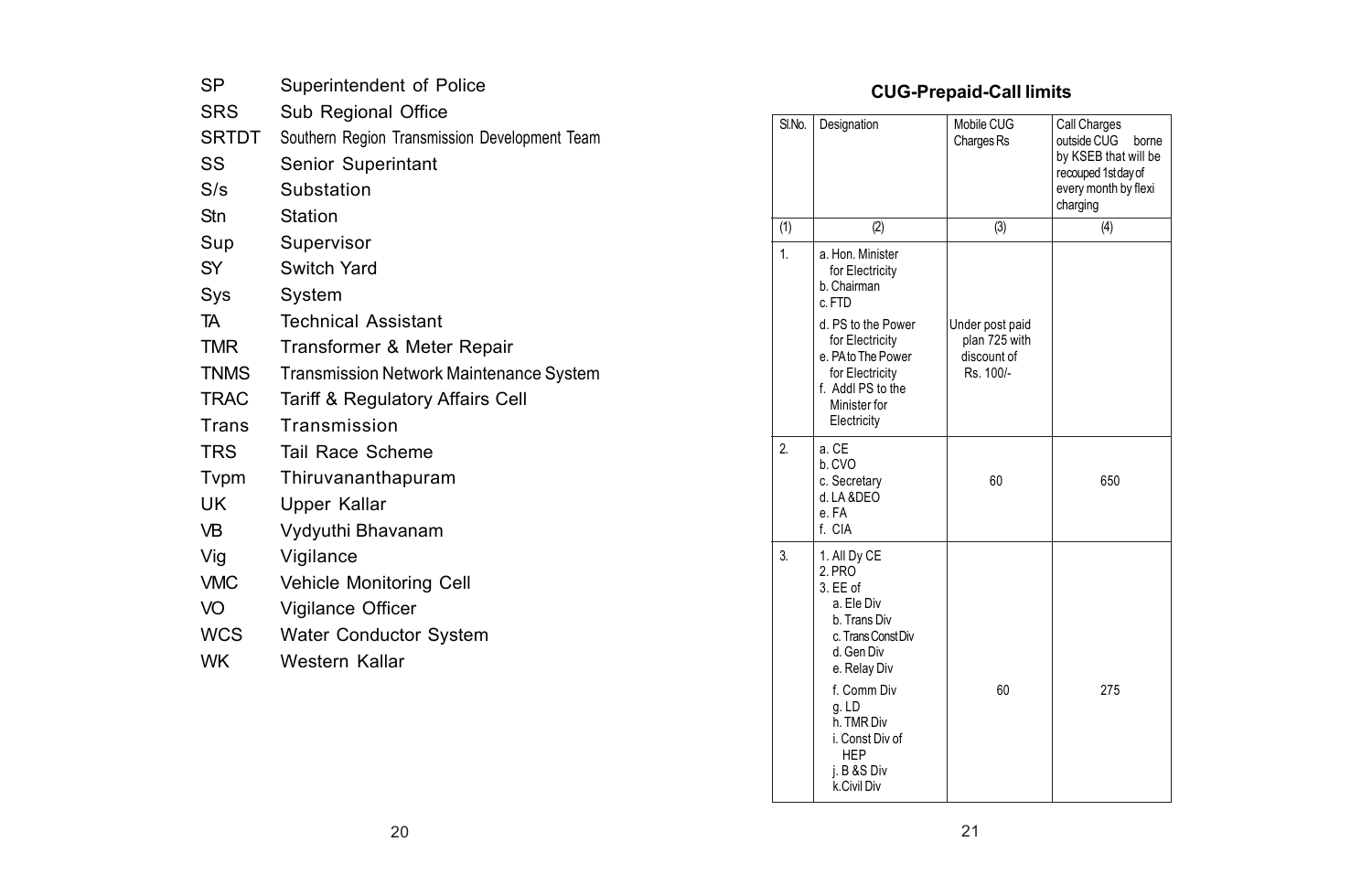| (1)            | (2)                                                                                                                                                                                                                                                                                                                                                                                  | (3) | (4) |
|----------------|--------------------------------------------------------------------------------------------------------------------------------------------------------------------------------------------------------------------------------------------------------------------------------------------------------------------------------------------------------------------------------------|-----|-----|
|                | I. CM Div<br>m. Invst Div<br>n. R &DS Div<br>o. Mace (BDPP,<br>KDPP, Mltm)<br>p. APTS &<br>Vigilance<br>g. APDRP Div<br>4. TA to<br>a. CMD<br>b. Dir (Dist)<br>c. Dir (Trans)<br>d. Dir (Gen)<br>5. PM<br>6. EE in the O/o CE<br>(REES)<br>EE (Projects)<br>7. SP (Vig.)<br>8. SOR<br>9. Dy CAO<br>10. AEE in the O/o<br>CE (Comml)<br>11. AFF in the O/o<br>Legal Liaison<br>Office | 60  | 275 |
| $\overline{4}$ | 1. EE not included<br>in item 3<br>2. All AFF<br>3. All AF<br>4. RAO<br>5. Dy SP (Vigilance<br>6. Dy Sec (Admn)<br>7. Admstr<br>8. Sys sup                                                                                                                                                                                                                                           | 60  | 125 |
| 5.             | 1. Mobile Phones<br>issued to the Ele<br>Sn offices for the<br>use of field staff<br>2. RUG connections<br>provided in the<br>field offices using<br>FCT                                                                                                                                                                                                                             | 60  |     |

# **CORPORATE OFFICE**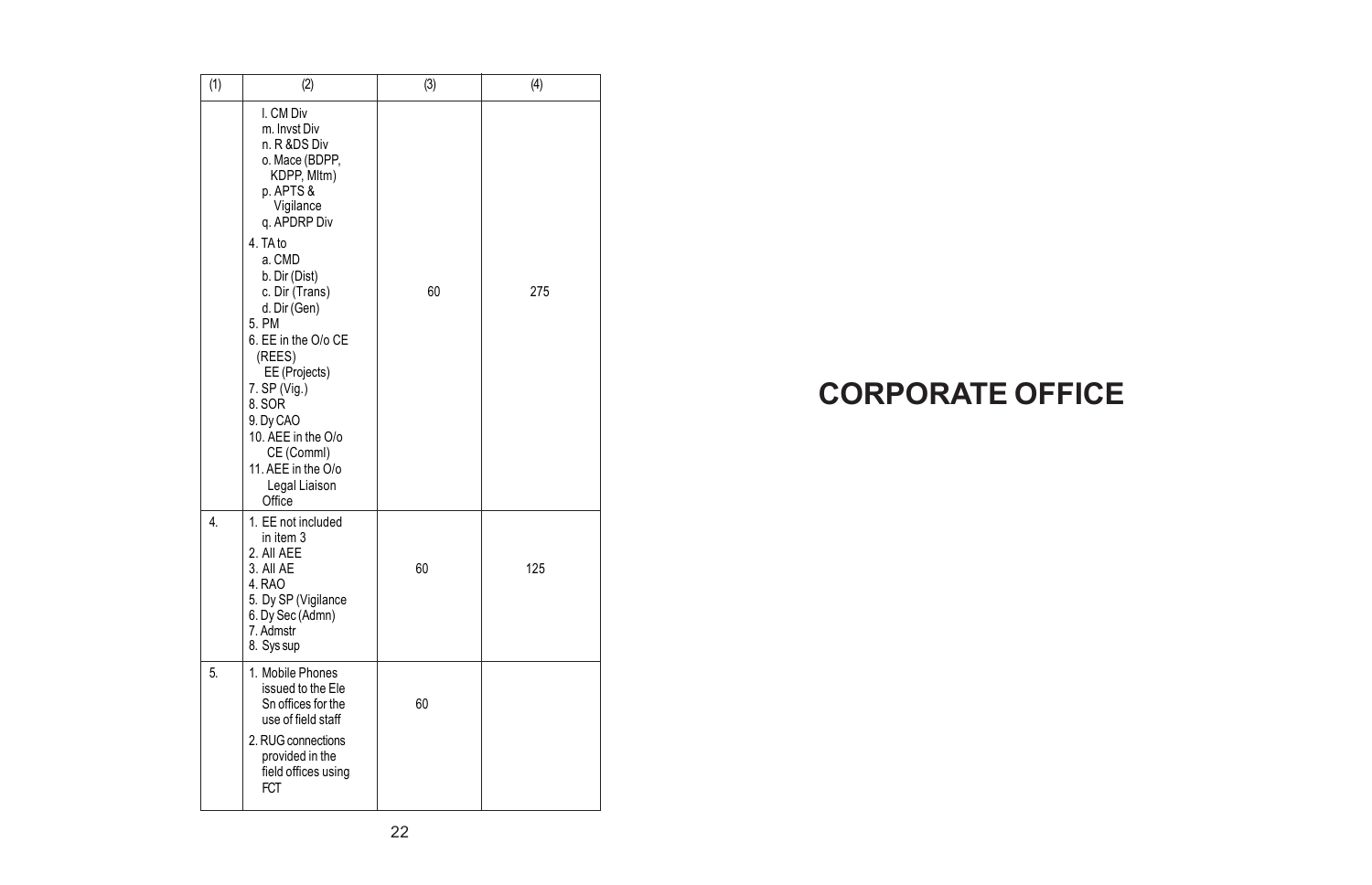## **Minister (Electricity)**

| O/o the Hon. Minister (Electricity) |  | 944 600 8177 |
|-------------------------------------|--|--------------|
|                                     |  | 0471 2336555 |
|                                     |  | 0471 2334294 |
| Hon, Minister (Electricity)         |  | 944 600 8001 |
| PS to Minister (Electricity)        |  | 944 600 8581 |
| Addl PS to Minister (Electricity)   |  | 944 600 8175 |
| PA to Minister (Electricity)        |  | 944 600 8176 |
|                                     |  |              |

### **HEAD QUARTERS Chairman & Managing Director**

| O/o the CMD                  | 944 600 8040 |
|------------------------------|--------------|
|                              | 0471 2442125 |
| Chairman & Managing Director | 944 600 8002 |
| EE (Civil), O/o the CMD      | 0471 2514680 |
| EE (Civil), O/o the CMD      | 944 600 8181 |

## **Director (Finance)**

| O/o the Dir (Fin) | 944 600 8603 |
|-------------------|--------------|
|                   | 0471 2448409 |
| Dir (Fin)         | 0471 2514582 |
| Director (Fin)    | 944 600 8003 |
| PA to Dir (Fin)   | 0471 2514281 |
| PA to Dir (Fin)   | 949 601 1734 |

## **Director (Corp Plg & SCM)**

| O/o the Dir (Corp Plg & SCM) | 944 600 8879 |
|------------------------------|--------------|
|                              | 0471 2446853 |
| Dir (Corp Plg & SCM)         | 0471 2514484 |
| Director (Corp Pla & SCM)    | 944 600 8009 |
| TA to Dir (Corp Plg & SCM)   | 0471 2514522 |
| TA to Dir (Corp Plg & SCM)   | 949 601 2065 |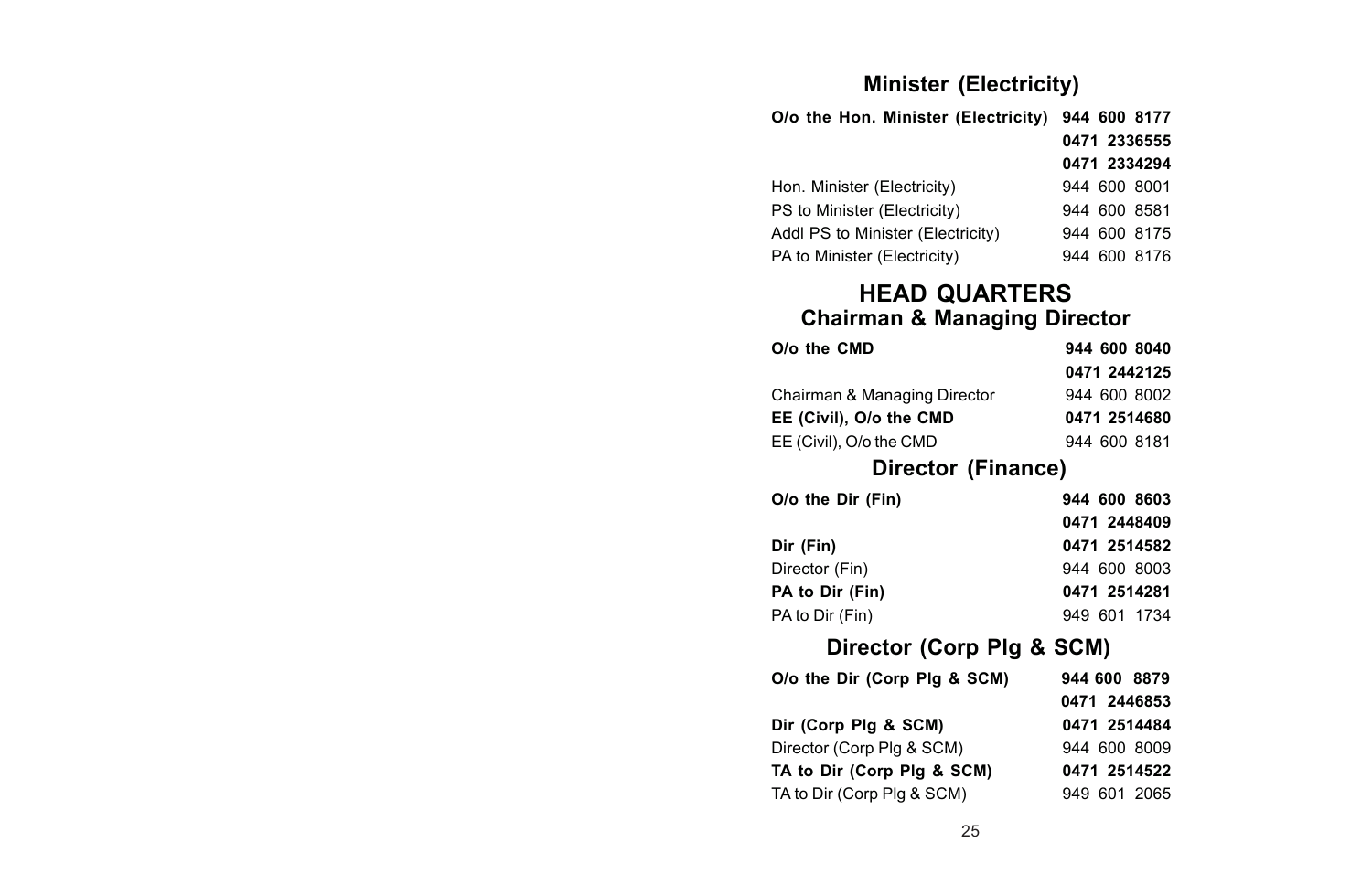| EE, Corp Plg                                                                                                                                                                                                                                                                                                                                                                                                               | 0471 2514520                                                                                                                                                                                                                 | TA to Dir (Gen Ele)                                                                                                                                                                                                                                                                                                                     | 0471 2514283                                                                                                                                                                 |
|----------------------------------------------------------------------------------------------------------------------------------------------------------------------------------------------------------------------------------------------------------------------------------------------------------------------------------------------------------------------------------------------------------------------------|------------------------------------------------------------------------------------------------------------------------------------------------------------------------------------------------------------------------------|-----------------------------------------------------------------------------------------------------------------------------------------------------------------------------------------------------------------------------------------------------------------------------------------------------------------------------------------|------------------------------------------------------------------------------------------------------------------------------------------------------------------------------|
| EE, Corp Plg                                                                                                                                                                                                                                                                                                                                                                                                               | 944 600 8566                                                                                                                                                                                                                 | TA to the Dir (Gen Ele)                                                                                                                                                                                                                                                                                                                 | 944 600 8184                                                                                                                                                                 |
| Director (Dist Safety & Gen (Ele))                                                                                                                                                                                                                                                                                                                                                                                         |                                                                                                                                                                                                                              | Director (Trans & Sys Oper)                                                                                                                                                                                                                                                                                                             |                                                                                                                                                                              |
| O/o the Dir (Dist Safety & Gen (Ele))                                                                                                                                                                                                                                                                                                                                                                                      | 944 600 8818<br>944 600 8781<br>0471 2445658<br>0471 2514685                                                                                                                                                                 | O/o the Dir (Trans & Sys Oper)<br><b>FAX</b>                                                                                                                                                                                                                                                                                            | 944 600 8884<br>944 600 8850<br>0471 2446885<br>0471 2444738                                                                                                                 |
| Director (Dist Safety)                                                                                                                                                                                                                                                                                                                                                                                                     | 0471 2514699                                                                                                                                                                                                                 | Director (Trans & Sys Oper)                                                                                                                                                                                                                                                                                                             | 0471 2514581                                                                                                                                                                 |
| Director (Dist Safety)                                                                                                                                                                                                                                                                                                                                                                                                     | 944 600 8899                                                                                                                                                                                                                 | Director (Trans & Sys Oper)                                                                                                                                                                                                                                                                                                             | 944 600 8444                                                                                                                                                                 |
| TA to Dir (Dist Safety & Gen (Ele))<br>TA to Dir (Dist Safety & Gen (Ele))<br>AEE I, O/o the Dir (Dist)                                                                                                                                                                                                                                                                                                                    | 0471 2514697<br>944 600 8183<br>0471 2514585                                                                                                                                                                                 | TA to Dir (Trans & Sys Oper)<br>TA to the Dir (Trans & Sys Oper)                                                                                                                                                                                                                                                                        | 0471 2514576<br>944 600 8182                                                                                                                                                 |
| AEE I, O/o the Dir (Dist)                                                                                                                                                                                                                                                                                                                                                                                                  | 949 601 8638                                                                                                                                                                                                                 | AEE I, O/o the Dir (Trans)                                                                                                                                                                                                                                                                                                              | 0471 2514363<br>949 601 1682                                                                                                                                                 |
| AEE II, O/o the Dir (Dist)<br>AEE II, O/o the Dir (Dist)                                                                                                                                                                                                                                                                                                                                                                   | 0471 2514604<br>949 601 8639                                                                                                                                                                                                 | AEE I, O/o the Dir (Trans)<br>AEE II, O/o the Dir (Trans)<br>AEE II, O/o the Dir (Trans)                                                                                                                                                                                                                                                | 0471 2514355<br>949 601 8634                                                                                                                                                 |
| AEE III, O/o the Dir (Dist)<br>AEE III, O/o the Dir (Dist)<br>AEE IV, O/o the Dir (Dist)<br>AEE IV, O/o the Dir (Dist)<br>AEE V, O/o the Dir (Dist)<br>AEE V. O/o the Dir (Dist)<br>AEE VI, O/o the Dir (Dist)<br>AEE VI, O/o the Dir (Dist)<br>AE I, O/o the Dir (Dist)<br>AE I, O/o the Dir (Dist)<br>AE II, O/o the Dir (Dist)<br>AE II, O/o the Dir (Dist)<br>AE III, O/o the Dir (Dist)<br>AE III, O/o the Dir (Dist) | 0471 2514604<br>949 601 8640<br>0471 2514604<br>949 601 8641<br>0471 2514234<br>949 601 8642<br>0471 2514318<br>949 601 2436<br>0471 2514470<br>949 601 8643<br>0471 2514619<br>949 601 8644<br>0471 2514441<br>949 601 8645 | AEE III, O/o the Dir (Trans)<br>AEE III, O/o the Dir (Trans)<br>AEE IV, O/o the Dir (Trans)<br>AEE IV, O/o the Dir (Trans)<br>AEE V, O/o the Dir (Trans)<br>AEE V, O/o the Dir (Trans)<br>AEE VI, O/o the Dir (Trans)<br>AEE VI, O/o the Dir (Trans)<br>Power Sys Eng<br>EE, Power Sys Eng<br>EE, Power Sys Eng<br>AEE I, Power Sys Eng | 0471 2514622<br>949 601 8635<br>0471 2514363<br>949 601 8637<br>0471 2514614<br>944 600 8409<br>0471 2514330<br>949 601 8636<br>0471 2514528<br>944 600 8567<br>0471 2514343 |
| O/o Dir (Gen Ele)<br>Director (Gen Ele)                                                                                                                                                                                                                                                                                                                                                                                    | 949 601 2173<br>944 600 8004                                                                                                                                                                                                 | AEE I, Power Sys Eng<br>AEE II, Power Sys Eng<br>AEE II, Power Sys Eng                                                                                                                                                                                                                                                                  | 949 601 2090<br>0471 2514352<br>949 601 2091                                                                                                                                 |
|                                                                                                                                                                                                                                                                                                                                                                                                                            |                                                                                                                                                                                                                              |                                                                                                                                                                                                                                                                                                                                         |                                                                                                                                                                              |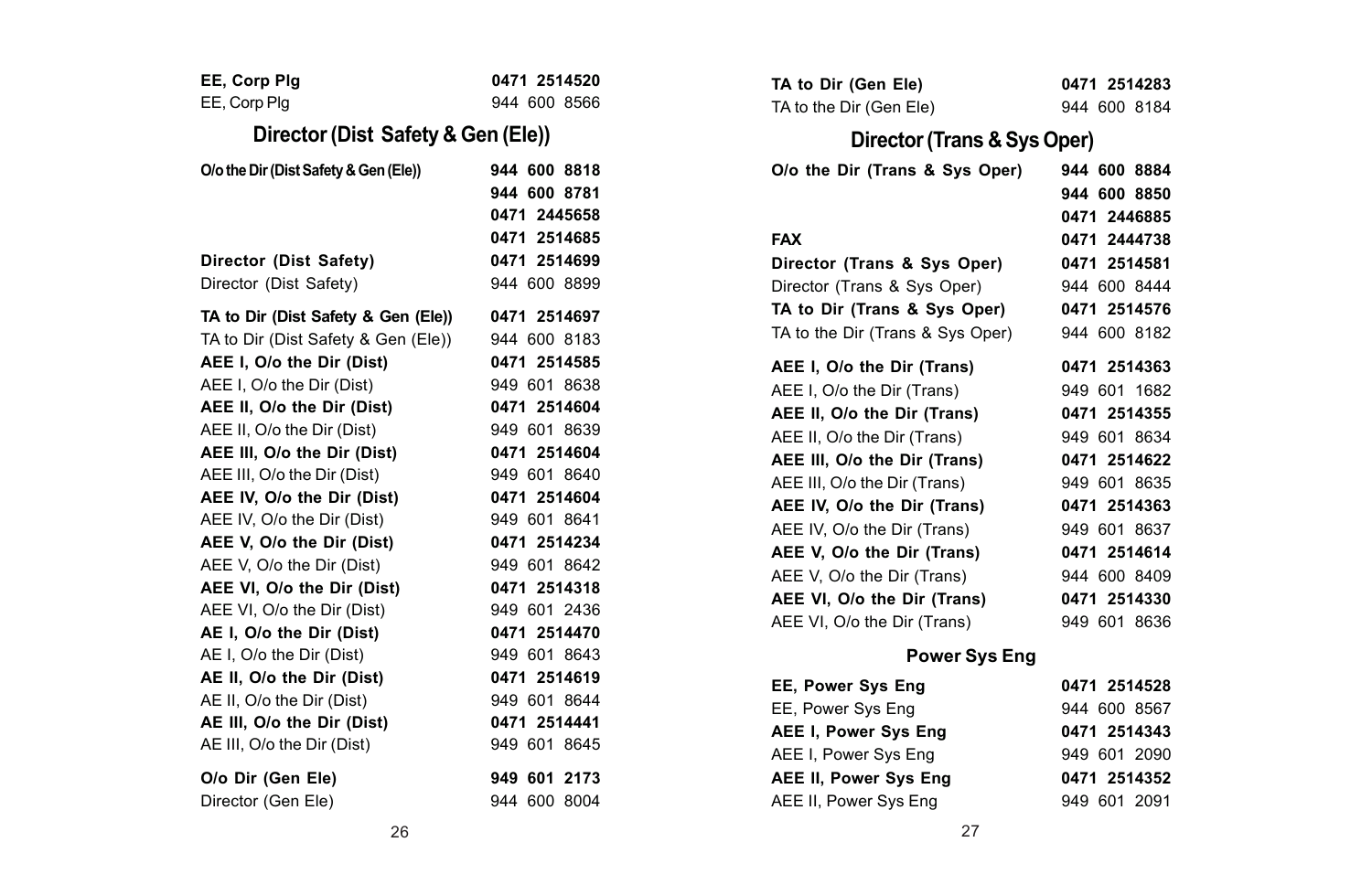| AEE III, Power Sys Eng          | 0471 2514658 |  |
|---------------------------------|--------------|--|
| AEE III. Power Svs Eng          | 949 601 2092 |  |
| AEE IV, Power Sys Eng           | 0471 2514361 |  |
| AEE IV, Power Sys Eng           | 949 601 2093 |  |
| AE I, Power Sys Eng             | 0471 2514659 |  |
| AE I. Power Sys Eng             | 949 601 2094 |  |
| AE II, Power Sys Eng            | 0471 2514659 |  |
| AE II, Power Sys Eng            | 949 601 2095 |  |
| AE III, Power Sys Eng           | 0471 2514553 |  |
| AE III, Power Sys Eng           | 949 601 8628 |  |
| AE IV. Power Svs Eng            | 0471 2514562 |  |
| AE IV, Power Sys Eng            | 949 601 8629 |  |
| Director (Gen (Civil) & HRM)    |              |  |
| O/o the Dir (Gen (Civil) & HRM) | 944 600 8838 |  |
|                                 | 944 600 8854 |  |
|                                 | 0471 2448720 |  |
|                                 | 0471 2514341 |  |
| Dir (Gen (Civil) & HRM)         | 0471 2514560 |  |
| Director (Gen (Civil) & HRM)    | 944 600 8005 |  |
| TA to Dir (Gen (Civil) & HRM)   | 0471 2514615 |  |
| TA to Dir (Gen (Civil) & HRM)   | 944 600 8185 |  |
| Director (Non-Official)         |              |  |
| Dir (Non-Official)              | 944 732 0820 |  |
| Secretary                       |              |  |
| O/o the Secretary               | 944 600 8612 |  |
|                                 | 0471 2447472 |  |
|                                 | 0471 2514456 |  |
| Secretary                       | 0471 2514575 |  |
| Secretary                       | 944 600 8012 |  |

| Dy Secretary, Admin                     | 0471 2514579 |
|-----------------------------------------|--------------|
| Dy Secretary, Admin                     | 944 600 8178 |
| <b>Asst Company Secretary</b>           | 0471 2514491 |
| Asst Company Secretary                  | 944 600 9219 |
| <b>DA. Board Secretariat</b>            | 0471 2514574 |
| DA. Board Secretariat                   | 949 601 8452 |
| <b>Establishment. Board Secretariat</b> | 949 601 2035 |
|                                         | 0471 2514518 |
| VMC, Tvpm                               | 0471 2514407 |
| AEE, VMC, Tvpm                          | 944 600 8430 |

## **Human Resourse Management**

| O/o CE (HRM)           | 944 600 8825 |
|------------------------|--------------|
|                        | 0471 2448948 |
|                        | 0471 2514415 |
| <b>FAX</b>             | 0471 2441361 |
| CE (HRM)               | 0471 2514450 |
| CE (HRM)               | 944 600 8008 |
| AFO, CE(HRM)           | 0471 2514618 |
| AFO, CE(HRM)           | 949 601 8453 |
| O/o the Dy CE (HRM I)  | 949 601 1106 |
|                        | 0471 2514402 |
| Dy CE (HRM I)          | 944 600 8431 |
| Dy CE (HRM II)         | 0471 2514544 |
| Dy CE (HRM II)         | 944 600 8432 |
| NPS Cell, VB, Tvpm     | 949 601 8631 |
|                        | 0471 2514442 |
| <b>Training Centre</b> |              |
| <b>PETARC</b>          |              |
| PETARC, Mitm           | 949 600 9300 |
|                        | 0486 2252378 |
| Dy CE, PETARC, MItm    | 944 600 8434 |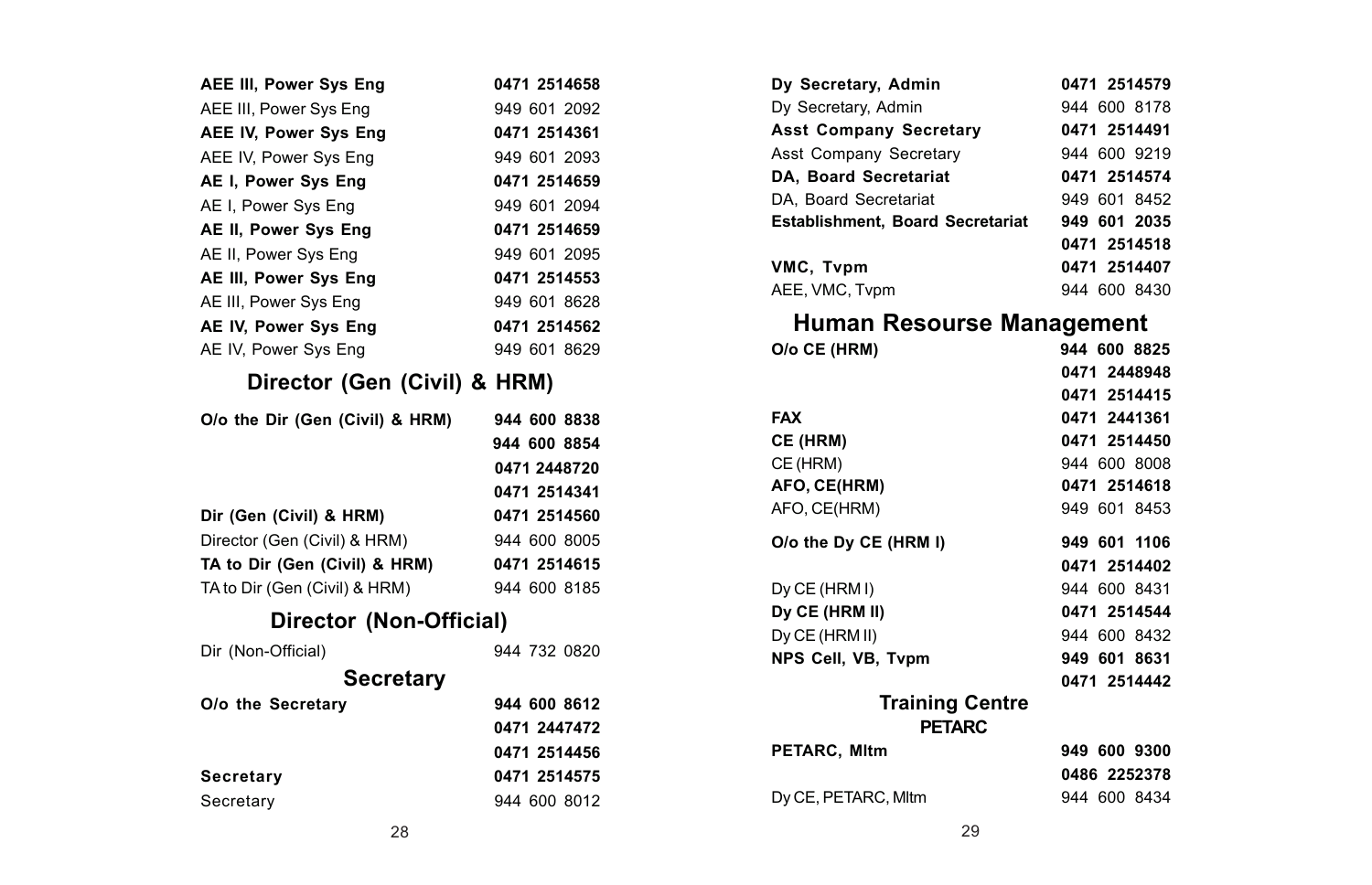#### **RPTI**

| RPTI, Pallom, Kottayam |                 | 949 600 8061 |
|------------------------|-----------------|--------------|
|                        |                 | 0481 2431200 |
| EE, RPTI, Kottayam     |                 | 944 600 8436 |
| RPTI. Kzd              |                 | 949 601 0687 |
|                        |                 | 0495 2767428 |
| EE, RPTI, Kzd          |                 | 944 600 8438 |
| <b>RPTI. Thrissur</b>  |                 | 949 600 9440 |
|                        |                 | 0487 2372239 |
| EE, RPTI, Thrissur     |                 | 944 600 8437 |
| <b>RPTI. Tvpm</b>      |                 | 944 600 8152 |
|                        |                 | 0471 2501757 |
| EE, RPTI, Typm         |                 | 944 600 8435 |
|                        | <b>HRD Cell</b> |              |
| <b>HRD Cell. Typm</b>  |                 | 949 601 1901 |
|                        |                 | 0471 2514280 |
| EE, HRD, Typm          |                 | 944 600 8433 |

## **Commercial & Tariff**

| O/o the CE (Commercial & Tariff)   | 944 600 8819 |
|------------------------------------|--------------|
|                                    | 0471 2442106 |
|                                    | 0471 2514334 |
| <b>CE. Commercial &amp; Tariff</b> | 0471 2514554 |
| CE. Commercial & Tariff            | 944 600 8137 |
| Commercial                         |              |
| Dy CE, Commercial                  | 0471 2514473 |
| Dv CE. Commercial                  | 944 600 8188 |
| EE, Commercial (Billing)           | 0471 2514266 |
| EE. Commercial (Billing)           | 944 600 8568 |
| AEE, Billing (Trans Charges)       | 0471 2514333 |
| AEE, Billing (Trans Charges)       | 949 601 2433 |
| <b>AEE. Billing (IPPS)</b>         | 0471 2514646 |
| AEE, Billing (IPPS)                | 949 601 2443 |

| AEE, Billing (IPPS Thermal)      | 0471 2514383 |
|----------------------------------|--------------|
| AEE, Billing (IPPS Thermal)      | 949 601 2434 |
| AEE, Billing (Traders)           | 0471 2514333 |
| AEE, Billing (Traders)           | 949 601 2445 |
| AEE, Billing (CGS)               | 0471 2514646 |
| AEE, Billing (CGS)               | 949 601 2441 |
| AEE, Billing (CGS)               | 0471 2514646 |
| AEE, Billing (CGS)               | 949 601 2442 |
| EE, Commercial (Power Purchase)  | 0471 2514420 |
| EE, Commercial (Power Purchase)  | 944 600 8569 |
| AEE, Power Purchase Short Term   | 0471 2514601 |
| AEE. Power Purchase Short Term   | 949 601 2436 |
| AEE, Power Purchase Long Term    | 0471 2514453 |
| AEE, Power Purchase Long Term    | 949 601 2439 |
| AEE, Power Pur chase Medium Term | 0471 2514486 |
| AEE, Power Purchase Medium Term  | 949 601 2440 |
| AE, Power Purchase Short Term    | 0471 2514486 |
| AE, Power Purchase Short Term    | 949 601 2446 |
| <b>TRAC</b>                      |              |
| <b>TRAC</b>                      | 949 601 1090 |
| Dy CE, TRAC                      | 0471 2514617 |
|                                  |              |

| 0471 2514617 |
|--------------|
| 949 601 2250 |
| 0471 2514299 |
| 949 601 8673 |
| 0471 2514317 |
| 944 600 8186 |
| 0471 2514621 |
| 949 601 2437 |
| 0471 2514279 |
| 949 601 8676 |
| 0471 2514319 |
| 949 601 8678 |
|              |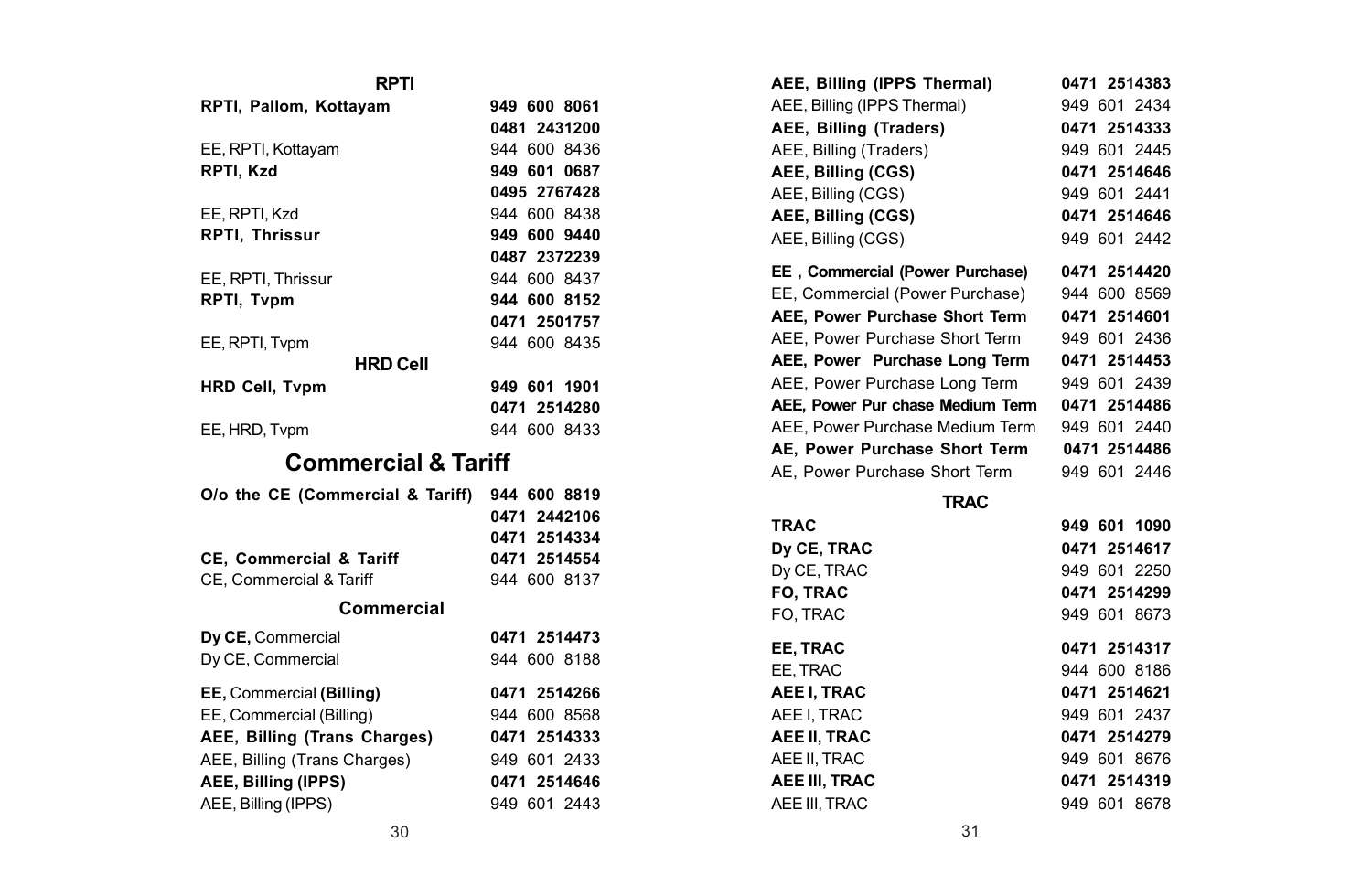| AEE IV, TRAC                         | 0471 2514319                 | <b>RITU</b>                                                        |                              |
|--------------------------------------|------------------------------|--------------------------------------------------------------------|------------------------------|
| AEE IV, TRAC                         | 949 601 8679                 | RITU, Ekm                                                          | 949 600 8700                 |
| AE. TRAC                             | 0471 2514279                 |                                                                    | 0484 2306888                 |
| AE, TRAC                             | 949 601 8680                 | EE, RITU, Ekm                                                      | 944 600 8495                 |
| EE, TRAC (Civil)<br>EE, TRAC (Civil) | 0471 2514650<br>944 600 8570 | <b>SCM Help Desk</b><br>AEE, SCM, RITU, Ekm                        | 949 601 2064<br>949 601 2063 |
| AEE I, TRAC                          | 0471 2514278                 | RITU, Kzd                                                          | 949 601 0700                 |
| AEE I. TRAC                          | 949 601 8674                 |                                                                    | 0495 2367088                 |
| AEE II. TRAC<br>AEE II, TRAC         | 0471 2514278<br>949 601 8675 | EE, RITU, Kzd<br>Programmer, RITU, Kzd                             | 944 600 8397<br>949 601 8597 |
| AEE III, TRAC                        | 0471 2514265                 | RITU, Tvpm                                                         | 0471 2514672                 |
| AEE III. TRAC                        | 949 601 2438                 | EE, IT, Typm                                                       | 944 600 8196                 |
| AEE IV, TRAC                         | 0471 2514722                 | AEE, Admstr (HR&PI)                                                | 0471 2514654                 |
| AEE IV. TRAC                         | 949 601 8677                 | AEE, Admstr (HR&PI)                                                | 949 601 2017                 |
| <b>SOR</b>                           |                              | AE I, RAPDRP                                                       | 0471 2514293                 |
|                                      |                              | AE I. RAPDRP                                                       | 949 601 8663                 |
| O/o the SOR                          | 949 601 1912                 | SCADA, RITU, Tvpm                                                  | 944 600 8893                 |
|                                      | 0471 2514437                 |                                                                    | 0471 2514637                 |
| <b>SOR</b>                           | 944 600 8493                 | AEE I, SCADA, RITU, Tvpm                                           | 949 601 8344                 |
| DA, SOR                              | 0471 2514371                 | AEE II, SCADA, RITU, Tvpm                                          | 949 601 8345                 |
| DA, SOR                              | 949 601 8456                 | <b>IT Computerisation Unit</b>                                     |                              |
| <b>IT &amp; Customer Relations</b>   |                              | IT Computerisation Unit, Tvpm                                      | 944 600 8892                 |
| O/o the CE (IT & CR)                 | 0471 2445858                 |                                                                    | 949 601 2427                 |
| CE (IT & CR)                         | 0471 2514610                 |                                                                    | 0471 2514624                 |
| CE (IT & CR)                         | 949 601 1747                 | EE, Computerisation Unit, Tvpm                                     | 944 600 8197                 |
| FO, O/o the CE, IT, Tvpm             | 0471 2514408                 | AEE, RAPDRP IT Intgn/HT Billing<br>AEE, RAPDRP IT Intan/HT Billing | 0471 2514351                 |
| FO, O/o the CE, IT, Tvpm             | 949 601 8455                 | AEE, RAPDRP IT Projects                                            | 949 601 2032<br>949 601 8346 |
| IΤ                                   |                              | AEE, LT Billing Development                                        | 0471 2514303                 |
|                                      |                              | AEE, LT Billing Development                                        | 949 601 8320                 |
| Dy CE, IT, Tvpm                      | 0471 2514274                 | AEE, LT Online Systems                                             | 0471 2514268                 |
| Dy CE, IT, Typm                      | 944 600 8017                 | $\Lambda$ EE $\Lambda$ T $\Lambda$ aliaa $\Lambda$ ustama          | 0.40,0.01,0.240              |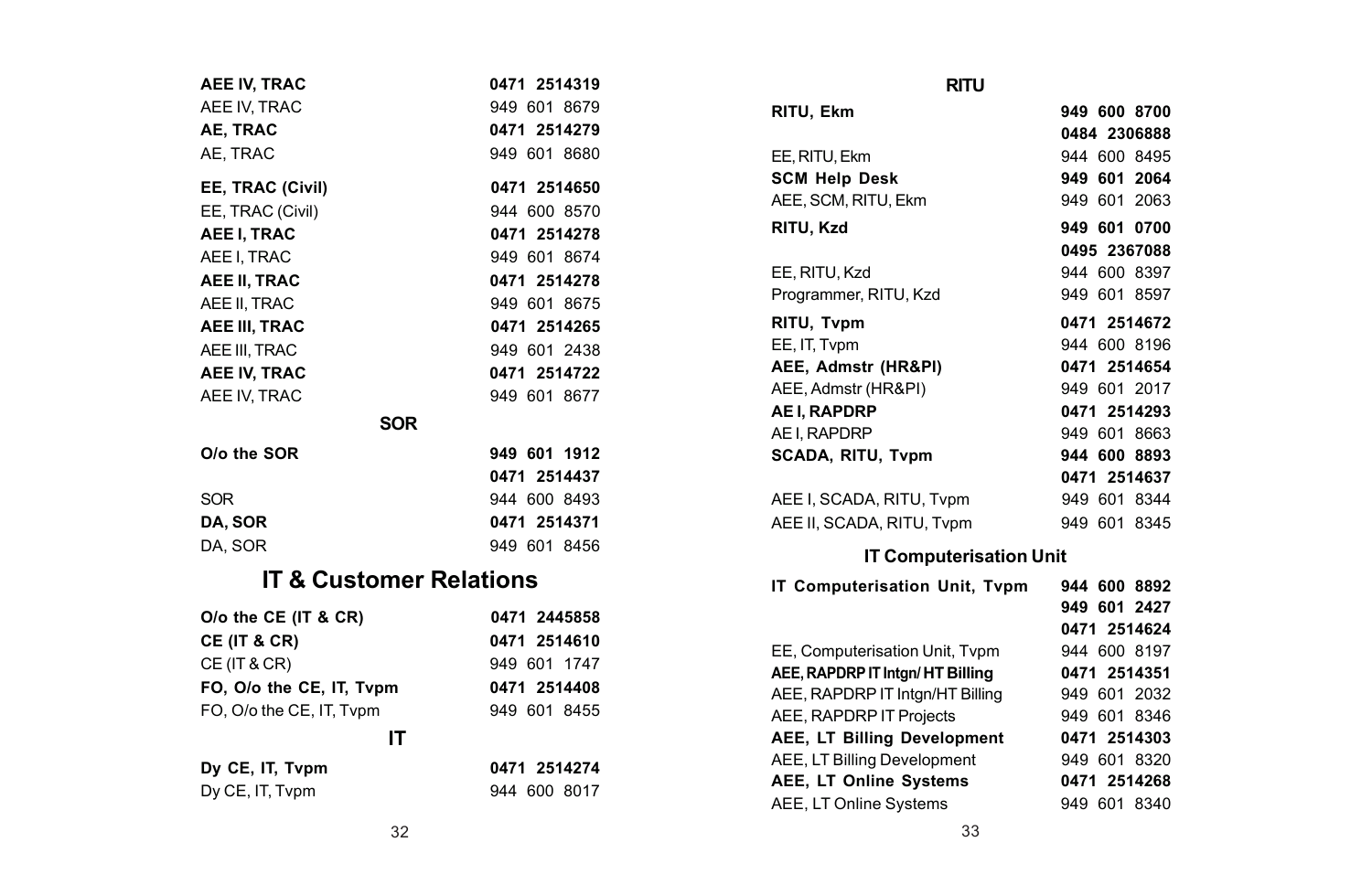| AEE, Server Admstr              | 0471 2514649 |  |  |  |
|---------------------------------|--------------|--|--|--|
| AEE, Server Admstr              | 949 601 8341 |  |  |  |
| <b>AEE. Network Admstr</b>      | 0471 2514673 |  |  |  |
| AEE, Network Admstr             | 949 601 8342 |  |  |  |
| AEE, Data Center Admstr         | 0471 2514502 |  |  |  |
| AEE. Data Center Admstr         | 949 601 8343 |  |  |  |
| Help Desk, Computerisation Unit | 949 601 2184 |  |  |  |
| AEE. Data Base Admstr           | 949 601 8662 |  |  |  |
| <b>AE II. RAPDRP</b>            | 0471 2514649 |  |  |  |
| AE II. RAPDRP                   | 949 601 8664 |  |  |  |
| AE/SE, GISW                     | 0471 2514415 |  |  |  |
| AE/SE, GISW                     | 949 601 8665 |  |  |  |
| DR Centre, Info park, Cherthala | 949 601 8604 |  |  |  |
| Svs Sup I                       | 0471 2514649 |  |  |  |
| Sys Sup I                       | 949 601 8667 |  |  |  |
| Sys Sup II                      | 0471 2514649 |  |  |  |
| Sys Sup II                      | 949 601 8668 |  |  |  |
| CCC                             |              |  |  |  |
| CCC, Tvpm                       | 944 600 8006 |  |  |  |
|                                 | 949 606 1061 |  |  |  |
|                                 | 949 601 8365 |  |  |  |
|                                 | 949 601 8367 |  |  |  |
|                                 | 0471 2514668 |  |  |  |
|                                 | 0471 2514669 |  |  |  |
| Manager, CCC, Tvpm              | 0471 2514670 |  |  |  |
| Manager (AEE), CCC, Tvpm        | 949 601 2400 |  |  |  |
| AE, CCC, Tvpm                   | 0471 2514710 |  |  |  |
| AE. CCC Tvpm                    | 949 601 8366 |  |  |  |
| <b>FMSDC</b>                    |              |  |  |  |
| <b>FMSDC</b>                    | 949 601 1545 |  |  |  |
|                                 | 949 601 1556 |  |  |  |
|                                 |              |  |  |  |

## **CAPS & Safety**

|                               | <b>UAFO &amp; JAIBLY</b> |              |
|-------------------------------|--------------------------|--------------|
| O/o the Dy CE (CAPS & Safety) |                          | 0471 2440455 |
| Dy CE, CAPS                   |                          | 0471 2514725 |
| Dy CE, CAPS                   |                          | 944 600 8398 |
|                               | <b>CAPS</b>              |              |
| EE. CAPS                      |                          | 0471 2514688 |
| EE, CAPS                      |                          | 944 600 8200 |
| O/o AEE I. CAPS               |                          | 0471 2514250 |
| AEE I, CAPS                   |                          | 949 601 8446 |
| O/o AEE II. CAPS              |                          | 0471 2514411 |
| AEEII, CAPS                   |                          | 949 601 8447 |
| O/o AEE III. CAPS             |                          | 0471 2514625 |
| AEEIII. CAPS                  |                          | 949 601 0998 |
| O/o AEE IV. CAPS              |                          | 0471 2514625 |
| AEE IV. CAPS                  |                          | 944 600 8998 |
|                               | Safety                   |              |
| EE, Safety                    |                          | 0471 2514419 |
| EE, Safety                    |                          | 949 601 8595 |
| <b>AEE Safety</b>             |                          | 0471 2514690 |
| AEE, Safety                   |                          | 944 600 8417 |
| <b>AE Safety</b>              |                          | 0471 2514226 |
| AE, Safety                    |                          | 944 600 9197 |
| Project Electrical Design     |                          |              |
| O/o the CE (PED)              |                          | 944 600 8858 |
|                               |                          | 0471 2555030 |
|                               |                          | 0471 2514596 |
| <b>FAX</b>                    |                          | 0471 2447672 |
| CE, PED                       |                          | 0471 2514478 |
| CE. PED                       |                          | 944 600 8207 |
| Dv CE. PED                    |                          | 0471 2514495 |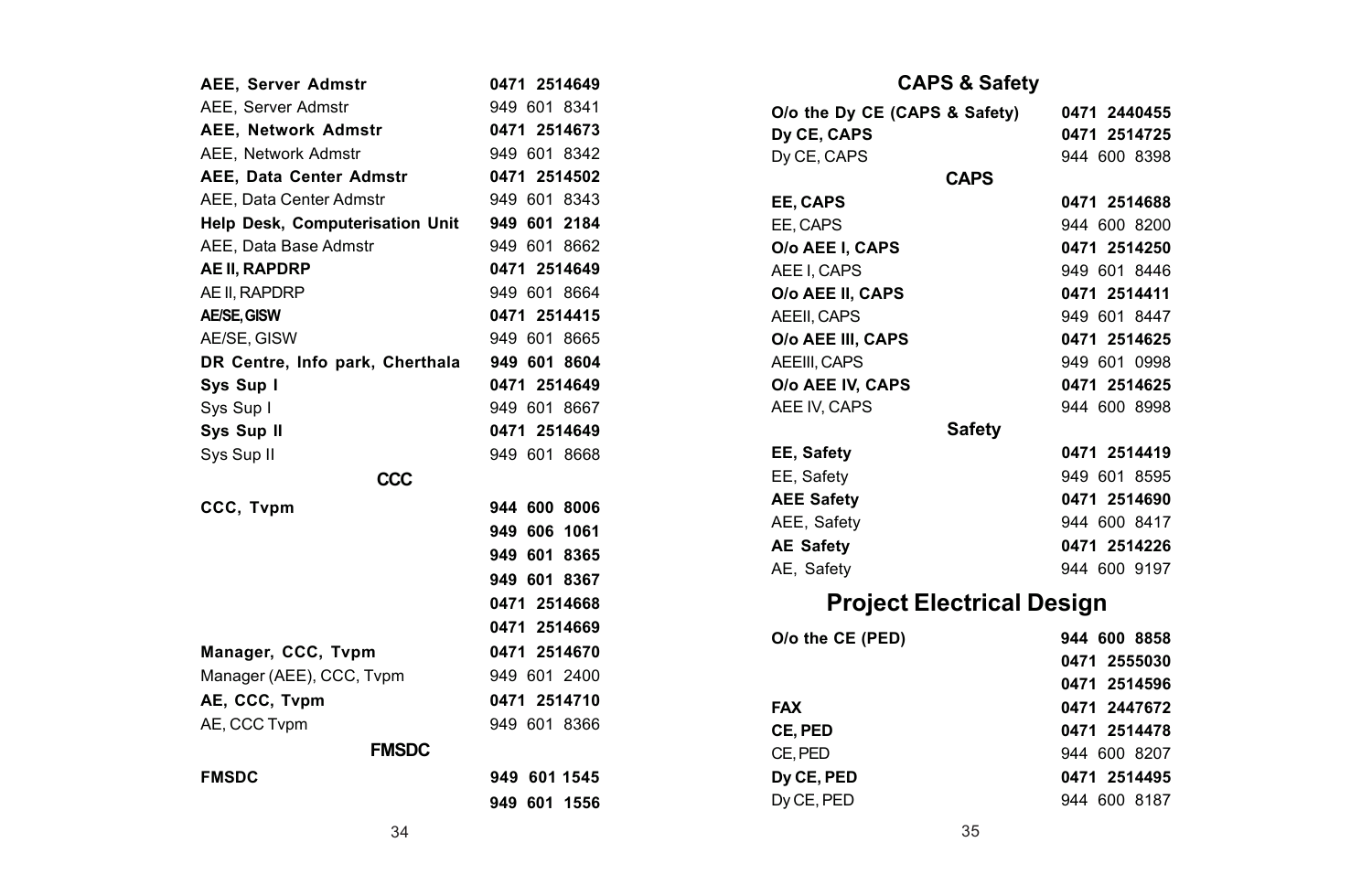| EE I, PED                         | 0471 2514223 |
|-----------------------------------|--------------|
| EE.I.PED                          | 944 600 8582 |
| EE II. PED                        | 0471 2514354 |
| EE II. PED                        | 944 600 8583 |
| AEE I. PED                        | 0471 2514569 |
| AEE. PED                          | 949 601 1800 |
| AEE II, PED                       | 0471 2514326 |
| AEE, PED                          | 949 601 1818 |
| AEE III. PED                      | 0471 2514264 |
| AEE. PED                          | 949 601 1811 |
| AEE IV, PED                       | 0471 2514483 |
| AEE. PED                          | 949 601 1808 |
| Renewable Energy & Energy Savings |              |
| O/o the CE REES                   | 944 600 8607 |
|                                   | 0471 2447404 |
|                                   | 0471 2514336 |
| CE, REES                          | 0471 2514551 |
| CE. REES                          | 944 600 8007 |
| Dy CE, REES                       | 0471 2514307 |
| Dy CE, REES                       | 944 600 8180 |
| EE, Projects                      | 0471 2514652 |
| EE, Projects                      | 944 600 8174 |
| <b>ESCOT</b>                      |              |
| <b>ESCOT</b>                      | 0471 2551315 |
| EE. ESCOT                         | 0471 2514652 |
| EE, ESCOT                         | 949 601 8694 |
| AEE I, ESCOT                      | 0471 2514392 |
| AEE I, ESCOT                      | 949 601 2404 |
| AEE II, ESCOT                     | 0471 2514385 |
| AEE II. ESCOT                     | 949 601 2405 |
| AEE III, ESCOT                    | 0471 2514398 |
| AEE III, ESCOT                    | 949 601 2498 |

| AE I, ESCOT                    | 0471 2514698 |
|--------------------------------|--------------|
| AE I, ESCOT                    | 949 601 2406 |
| AE II, ESCOT                   | 0471 2514385 |
| AE II. ESCOT                   | 949 601 2407 |
| AE III. ESCOT                  | 0471 2514358 |
| AE III. ESCOT                  | 949 601 2415 |
| AE IV, ESCOT                   | 0471 2514358 |
| AE IV, ESCOT                   | 949 601 8313 |
| <b>Projects</b>                |              |
| EE, Projects, REES             | 0471 2514724 |
| EE, Projects, REES             | 944 600 8174 |
| AEE I, Projects, REES          | 0471 2514562 |
| AEE I, Projects, REES          | 949 601 8691 |
| AEE II, Projects, REES         | 0471 2514462 |
| AEE II, Projects, REES         | 949 601 8692 |
| <b>AEE III, Projects, REES</b> | 0471 2514392 |
| AEE III, Projects, REES        | 949 601 8695 |
| AEE IV, Projects, REES         | 0471 2514385 |
| AEE IV, Projects, REES         | 949 601 8696 |
| <b>AEE V, Projects, REES</b>   | 0471 2514462 |
| AEE V, Projects, REES          | 949 601 8697 |
| <b>AEE VI, Projects, REES</b>  | 0471 2514392 |
| AEE VI, Projects, REES         | 949 601 8698 |
| <b>AEE VII, Projects, REES</b> | 0471 2514562 |
| AEE VII, Projects, REES        | 949 601 8699 |
| AE I, Projects, REES           | 0471 2514434 |
| AE I, Projects, REES           | 949 601 8689 |
| AE II, Projects, REES          | 0471 2514434 |
| AE II, Projects, REES          | 949 601 8690 |
| <b>Invoation Group</b>         |              |
| EE, Invoation Group            | 0471 2514698 |
| EE, Invoation Group            | 944 600 8963 |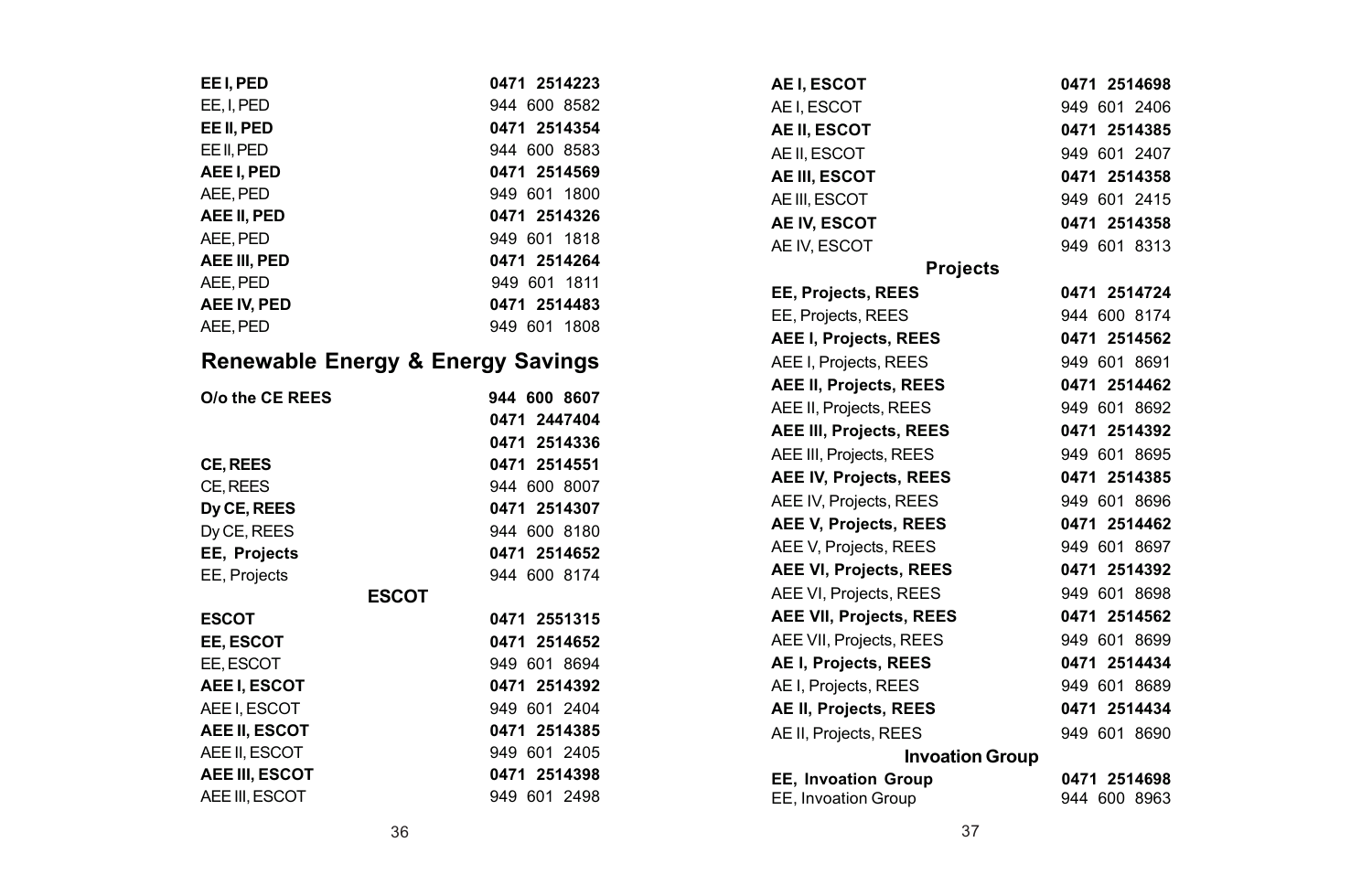| O/o Invoation Group          |  | 0471 2514421 |
|------------------------------|--|--------------|
| AEE, (Ele) Invoation Group   |  | 949 601 2416 |
| AEE, (Civil) Invoation Group |  | 949 601 2417 |
| AE, (Civil) Invoation Group  |  | 944 600 8965 |

## **Supply Chain Management**

| O/o the CE. SCM       | 0471 2514525 |
|-----------------------|--------------|
| CE. SCM               | 949 601 8448 |
| Dy CE, SCM            | 0471 2514521 |
| Dy CE, SCM            | 944 600 8189 |
| EE. Dist              | 0471 2514305 |
| EE. Dist              | 944 600 8193 |
| EE. Trans             | 0471 2514530 |
| EE. Trans             | 944 600 8191 |
| <b>EE, Monitoring</b> | 0471 2514339 |
| EE, Monitoring        | 944 600 8190 |
| EE.H                  | 0471 2514540 |
| EE.H                  | 944 600 8192 |
| EE. Civil             | 0471 2514375 |
| EE, Civil             | 944 600 8194 |
| AFO. O/o the CE. SCM  | 0471 2514345 |
| AFO, O/o the CE, SCM  | 949 601 8454 |

#### **SCM Implementation Committee**

| AEE (Delivery Management), SCM | 0471 2514519 |
|--------------------------------|--------------|
| AEE, (Delivery Management)     | 949 601 1731 |
| AEE (Monitoring), SCM          | 0471 2514630 |
| AEE (Monitoring), SCM          | 949 601 2435 |
| AE (Monitoring), SCM           | 0471 2514630 |
| AE (Monitoring), SCM           | 949 601 8351 |

### **Trans Div Store, Angamally**

| <b>Trans Div Store, Angamally</b> | 949 600 9117<br>0484 2452576 |
|-----------------------------------|------------------------------|
| EE, Trans Stores Div, Angamally   | 944 600 8372                 |
| SS. Trans Div Store, Angamally    | 949 601 8574                 |

## **Legal Advisor & Disciplinary Enquiry Officer**

| O/o the LA & DEO | 944 600 8615 |
|------------------|--------------|
|                  | 0471 2448834 |
|                  | 0471 2514676 |
| LA & DEO         | 944 600 8015 |

## **Legal Liaison Office, Ekm**

| Legal Liaison Office, Ekm | 949 600 8714 |
|---------------------------|--------------|
|                           | 949 601 2300 |
|                           | 0484 2396318 |
| Legal Laision Officer     | 949 601 2301 |
| AEE. Legal Laision Office | 949 601 2302 |

## **Vigilance & Security**

| O/o the CVO, Tvpm | 949 600 8712 |  |  |
|-------------------|--------------|--|--|
|                   | 0471 2444554 |  |  |
|                   | 0471 2514374 |  |  |
| CVO               | 949 601 8700 |  |  |
| SP (VO-I)         | 0471 2446359 |  |  |
|                   | 0471 2514564 |  |  |
| SP (VO-I)         | 949 601 2000 |  |  |
| Dy SP (VO-II)     | 0471 2514594 |  |  |
| Dy SP (VO-II)     | 944 600 8490 |  |  |
| Dy SP (VO-III)    | 0471 2514591 |  |  |
| Dy SP (VO-III)    | 944 600 8491 |  |  |
| Vig Wing, Tvpm    |              |  |  |
| EE,Vig, Tvpm      | 0471 2514445 |  |  |
| EE, Vig, Typm     | 944 600 8028 |  |  |
| AEE, Vig I, Typm  | 0471 2514360 |  |  |
| AEE, Vig I, Typm  | 944 600 8034 |  |  |
| AEE, Vig II, Tvpm | 0471 2514275 |  |  |
| AEE, Vig II, Typm | 944 600 8035 |  |  |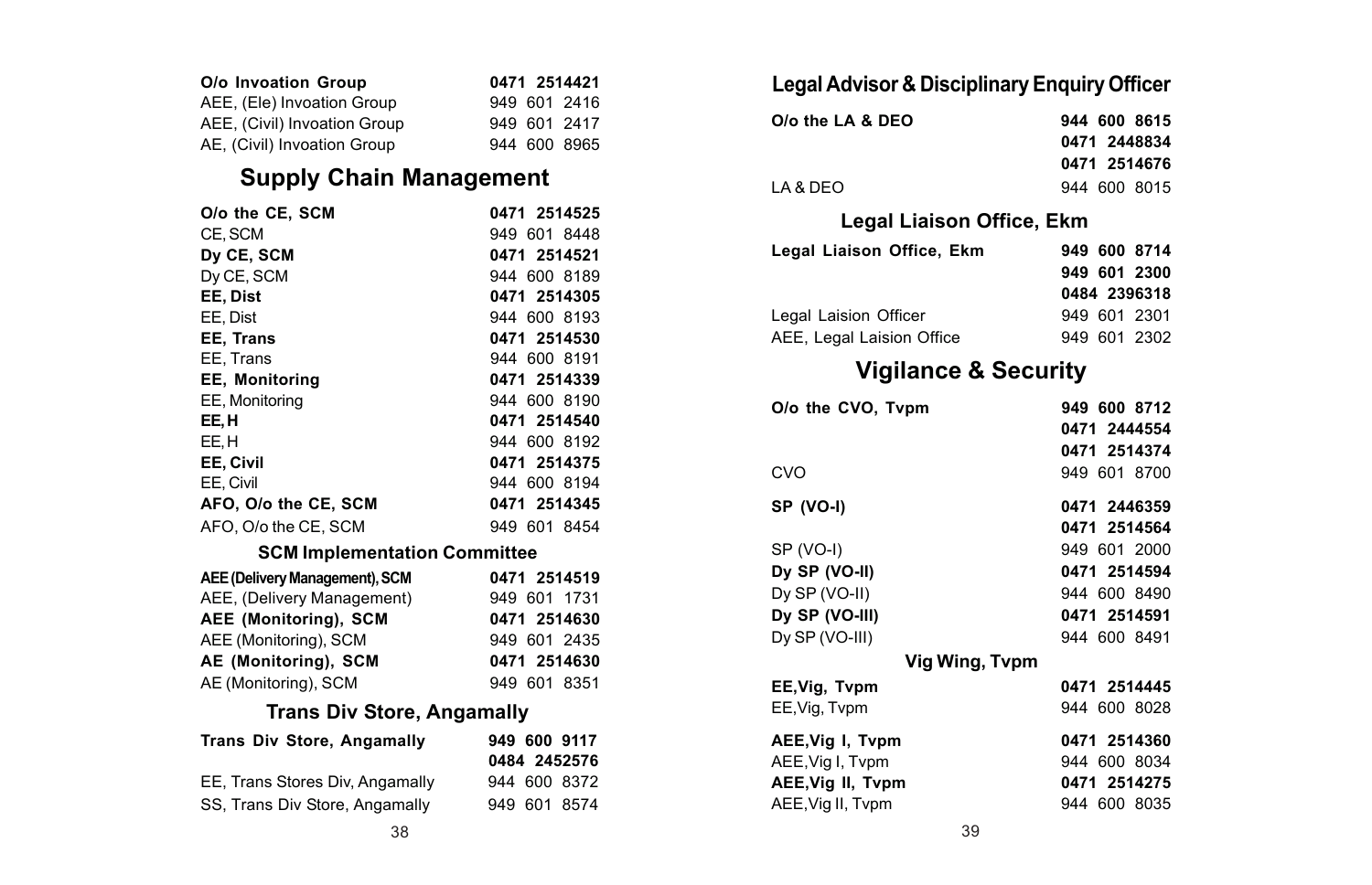| Police, Vig                  | 949 601 2261    |
|------------------------------|-----------------|
| Police, Vig                  | 949 601 2262    |
| Police, Vig                  | 949 601 2263    |
| Police, Vig                  | 949 601 2264    |
| Police, Vig                  | 949 601 2265    |
| Police, Vig                  | 949 601 2266    |
| Police.Via                   | 949 601<br>2267 |
| Police, Vig                  | 949 601 2268    |
| Police, Vig                  | 949 601 2269    |
| <b>Anti PowerTheft Squad</b> |                 |
| O/o the Dy CE APTS           | 0471 2444745    |
|                              | 0471 2514221    |
| Dy CE, APTS, Tvpm            | 0471 2514595    |
| Dy CE, APTS, Typm            | 944 600 8016    |
| APTS, Aluva                  |                 |
| EE, APTS, Aluva              | 0484 2621062    |
| EE. APTS, Aluva              | 944 600 8158    |
| AE. O/o the EE. APTS. Aluva  | 944 600 8159    |
| O/o the APTS, Ekm            | 0484 2392179    |
| AEE, APTS, Ekm               | 944 600 8160    |
| AE, APTS, Ekm                | 944 600 8161    |
| O/o the APTS, Palakkad       | 0491 2546011    |
| AEE. APTS. Palakkad          | 944 600 8162    |
| AE, APTS, Palakkad           | 944 600 8163    |
| O/o the APTS. Thrissur       | 0487 2380620    |
| AEE, APTS, Thrissur          | 944 600 8482    |
| AE, APTS, Thrissur           | 944 600 8483    |
| O/o the APTS. Vazhathope     | 0486 2235281    |
| AEE, APTS, Vazhathope        | 944 600 8164    |
| AE, APTS, Vazhathope         | 944 600 8165    |

| APIS, KZO                  |              |
|----------------------------|--------------|
| EE, APTS, Kzd              | 0495 2760601 |
| EE, APTS, Kzd              | 944 600 8166 |
| AE. O/o the EE. APTS. Kzd  | 944 600 8167 |
| AEE, APTS, Kalpeta         | 944 600 8170 |
| AE, APTS, Kalpeta          | 944 600 8171 |
| AEE, APTS, Kannur          | 944 600 8488 |
| AE, APTS, Kannur           | 944 600 8489 |
| O/o the APTS. Kasaragod    | 04994 255666 |
| AEE, APTS, Kasaragod       | 944 600 8172 |
| AE, APTS, Kasaragod        | 944 600 8173 |
| AEE, APTS, Kzd             | 944 600 8168 |
| AE, APTS, Kzd              | 944 600 8169 |
| AEE, APTS, Malappuram      | 944 600 8486 |
| AE, APTS, Malappuram       | 944 600 8487 |
| <b>APTS. Typm</b>          |              |
| EE, APTS, Tvpm             | 0471 2514443 |
| EE, APTS, Tvpm             | 944 600 8031 |
| AE, O/o the EE, APTS, Tvpm | 0471 2514498 |
| AE, O/o the EE, APTS, Tvpm | 944 600 8153 |
| AEE, APTS, Alappuzha       | 949 601 8592 |
| AE, APTS, Alappuzha        | 949 601 8623 |
| O/o the APTS, Kollam       | 0474 2763126 |
| AEE, APTS, Kollam          | 944 600 8480 |
| AE, APTS, Kollam           | 944 600 8481 |
| O/o the APTS, Kottayam     | 0481 2340250 |
| AEE, APTS, Kottayam        | 944 600 8156 |
| AE, APTS, Kottayam         | 944 600 8157 |
| O/o the APTS. Thiruvalla   | 0469 2702702 |
| AEE, APTS, Thiruvalla      | 944 600 8484 |
| AE, APTS, Thiruvalla       | 944 600 8485 |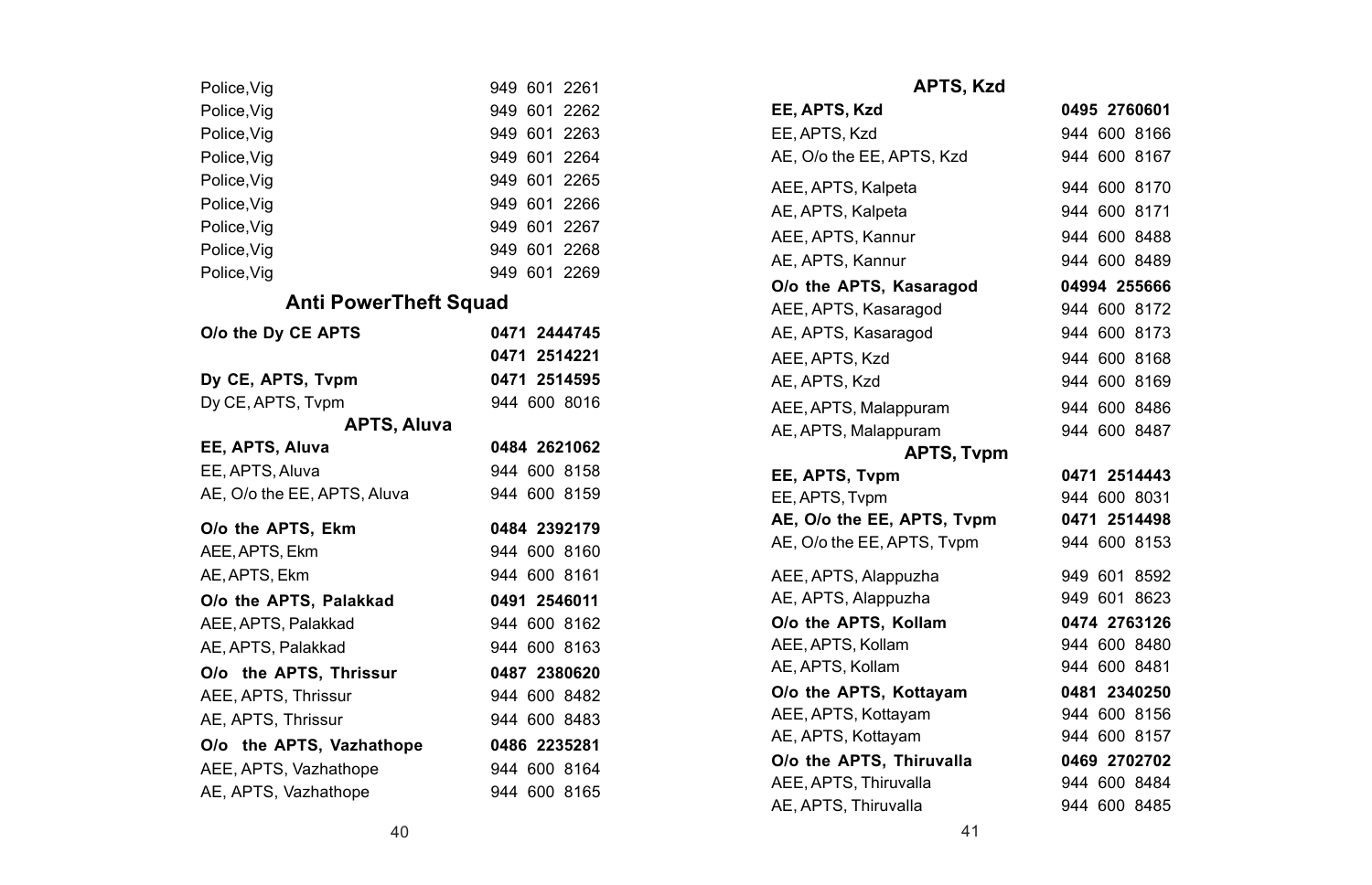## **Public Relations Officer**

| O/o the PRO          | 949 601 1848 |
|----------------------|--------------|
|                      | 0471 2446480 |
| <b>PRO</b>           | 0471 2514468 |
| <b>PRO</b>           | 944 600 8179 |
| Liaison Officer, PRO | 0471 2514206 |
| Liaison Officer, PRO | 949 601 2136 |

## **Financial Advisor**

| O/o the FA                | 944 600 8814 |
|---------------------------|--------------|
|                           | 0471 2445807 |
| FA                        | 0471 2514240 |
| FA                        | 944 600 8014 |
| Dy CAO                    | 0471 2445261 |
|                           | 0471 2514219 |
| Dy CAO                    | 949 601 2011 |
| SFO                       | 0471 2446951 |
|                           | 0471 2514555 |
| <b>SFO</b>                | 944 600 8195 |
| Credit                    | 0471 2514389 |
| FO (Credit), FA           | 949 601 2115 |
| <b>Purchase of Power</b>  | 0471 2514631 |
| FO, Purchase of Power     | 949 601 1724 |
| Corp a/c Compilation      | 0471 2514548 |
| AFO, Corp a/c Compilation | 949 601 8458 |
| Annual a/c                | 0471 2514592 |
| FO, Annual a/c            | 949 601 2114 |
| AFO, Annual a/c           | 949 601 8457 |
| RC, O/o the FA            | 0471 2514592 |
| FO, RC                    | 949 601 1351 |
| AFO, RC                   | 949 601 1723 |

## **Chief Internal Auditor**

| O/o the CIA                     | 949 601 1837 |
|---------------------------------|--------------|
|                                 | 0471 2448584 |
| CIA                             | 0471 2514485 |
| CIA                             | 944 600 8208 |
| Senior a/c Officer (Audit), CIA | 949 601 8596 |
| <b>RCAO</b>                     | 0471 2514549 |
| <b>RCAO</b>                     | 944 600 8571 |
| RCAS, PCU, Thrissur             | 949 601 1831 |
| RCAS, PCU, Kzd                  | 949 601 1832 |
| RCAS, PCU, Kothamangalam        | 949 601 2131 |
| <b>AG Audit Unit</b>            |              |
| O/o the Resident Audit Officer  | 0471 2448589 |

| 0/o the Resident Audit Officer |  | 0471 2448589 |
|--------------------------------|--|--------------|
|                                |  | 0471 2514287 |
| Resident Audit Officer         |  | 949 601 1735 |

# **Chief Personnel Officer**

| <b>Chief Personnel Officer</b>    | 0471 2514455 |  |
|-----------------------------------|--------------|--|
|                                   | 0471 2514472 |  |
| Chief Personal Officer            | 949 601 8669 |  |
| <b>Regional Personnel Officer</b> | 0471 2514492 |  |
| Regional Personal Officer         | 944 600 8580 |  |

## **Land management Unit, Tvpm**

| <b>Land management Unit</b> | 0471 2514245 |
|-----------------------------|--------------|
| <b>FAX</b>                  | 0471 2441328 |
| Chief Co-ordinator          | 949 601 2453 |
| AEE, Land Management Unit   | 0471 2514218 |
| AEE, Land Management Unit   | 949 601 2500 |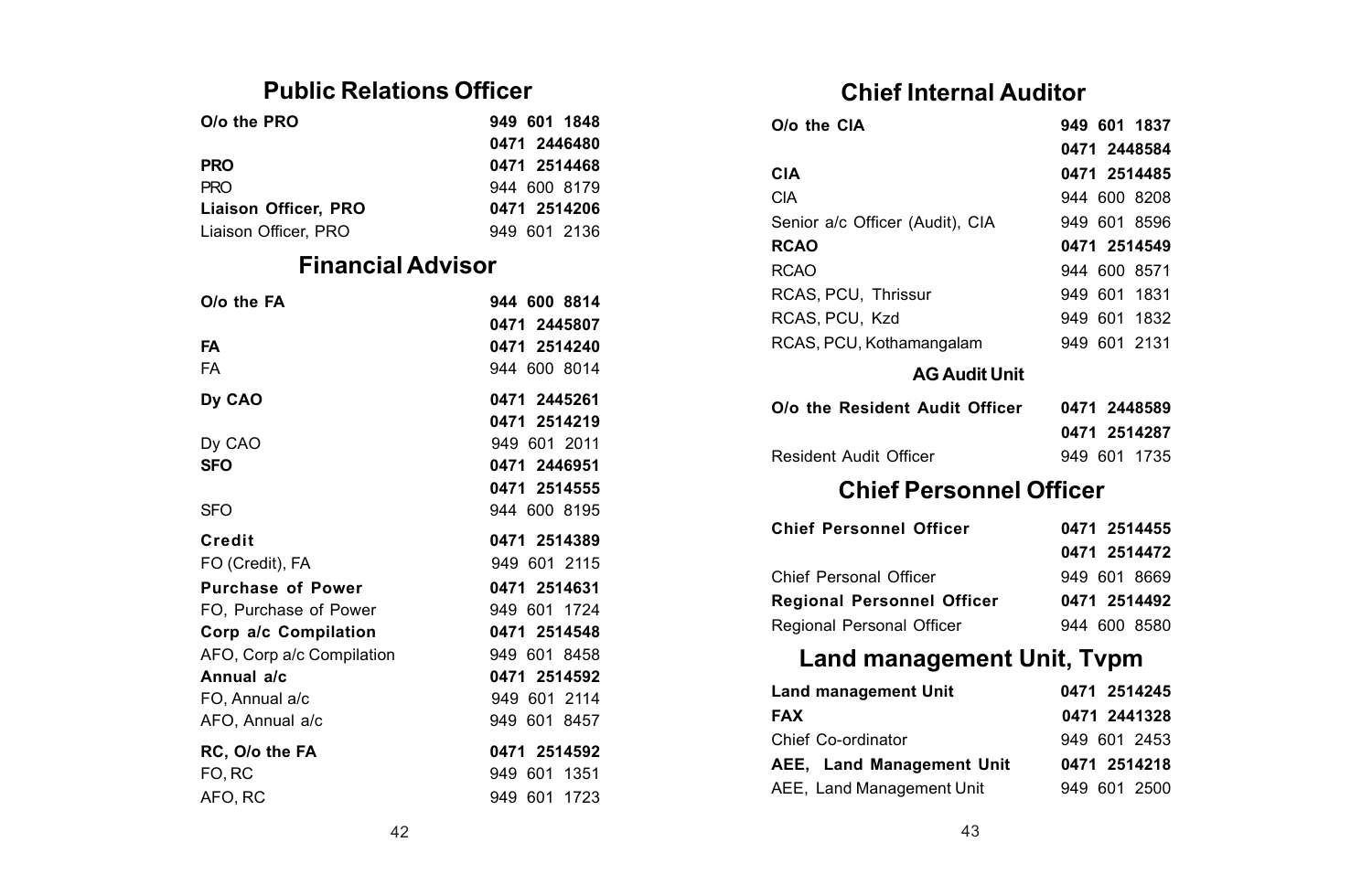# **KSE Appellate Authority, Ekm**

| O/o the KSE Appellate Authority |  | 0484 2301965 |
|---------------------------------|--|--------------|
| <b>KSE Appellate Authority</b>  |  | 949 601 8449 |
| AEE, KSE Appellate Authority    |  | 949 601 8375 |
| AEE, KSE Appellate Authority    |  | 949 601 8376 |

# **DISTRIBUTION**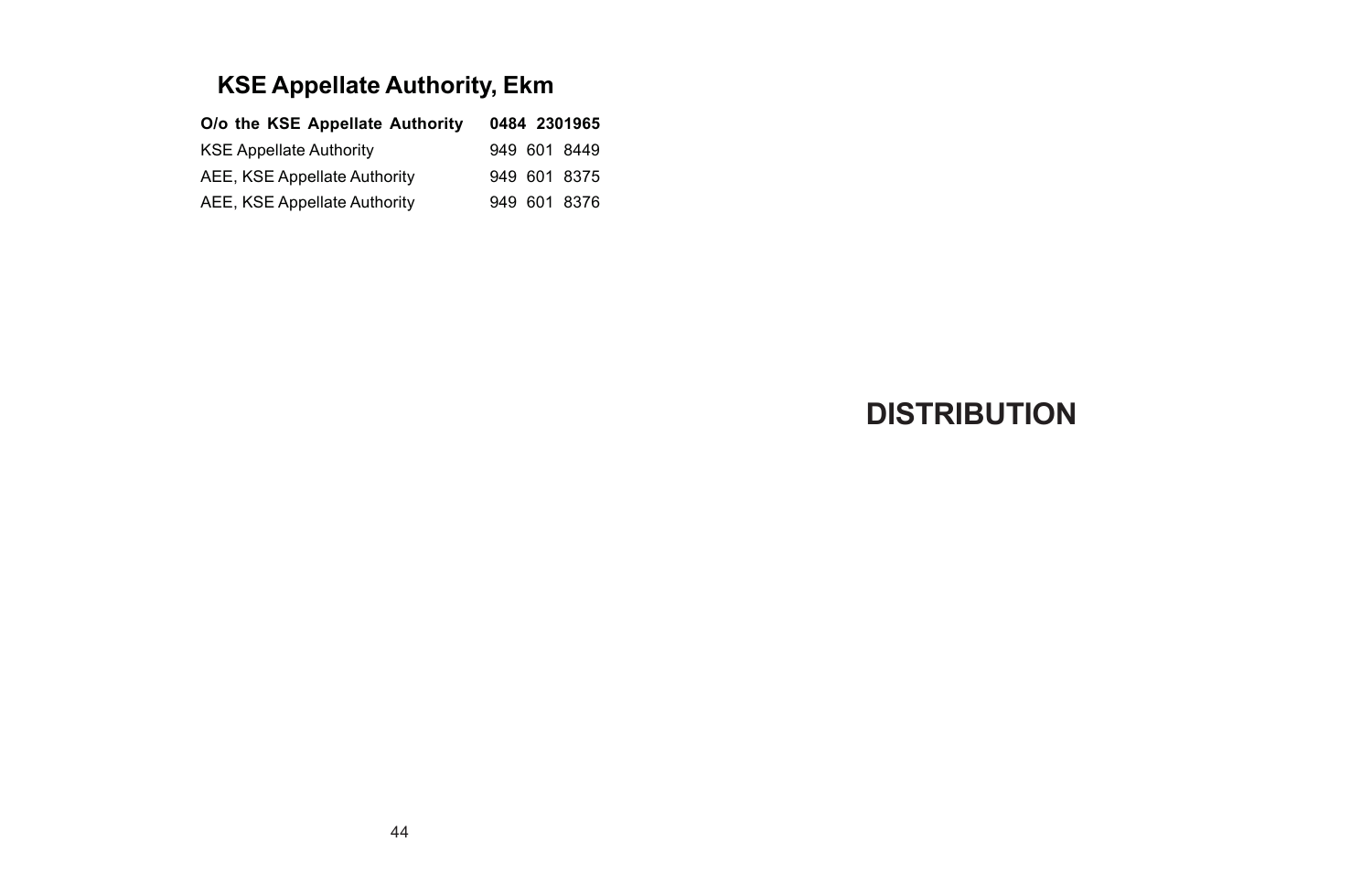# **Distribution (Thiruvananthapuram Region)**

| Dist (Tvpm Region)            | 944 600 8039    |
|-------------------------------|-----------------|
|                               | 0471 2462574    |
|                               | 0471 2461565    |
|                               | 0471 2465048    |
| <b>FAX</b>                    | 0471 2465321    |
| CE, Dist (Tvpm Region)        | 944 600 8011    |
| Dy CE, Dist (Tvpm Region)     | 944 600 8585    |
| EE, Dist (Tvpm Region)        | 944 600 8584    |
| EE(Civil), Dist (Tvpm Region) | 944 600 8401    |
| AAO, Dist (Tvpm Region)       | 601 8459<br>949 |

# **CGRF**

| CGRF, Dist (Tvpm Region), Kottarakara 944 600 8587 |  |              |
|----------------------------------------------------|--|--------------|
|                                                    |  | 0474 2451300 |
| Dv CE, CGRF, Kottarakara                           |  | 944 600 8586 |

## **Electrical Circle, Kattakada**

| Ele Cir, Kattakada               |  | 944 600 8042 |
|----------------------------------|--|--------------|
|                                  |  | 0471 2290050 |
| Dy CE, Ele Cir, Kattakada        |  | 944 600 8019 |
| EE, Ele Cir, Kattakada           |  | 944 600 8759 |
| AAO. Ele Cir. Kattakada          |  | 949 601 8464 |
| Nodal Officer (Litgn), Kattakada |  | 949 601 2469 |
| <b>RA Office</b>                 |  |              |
| RA Office, Kattakada             |  | 944 600 8760 |
| RAO, Kattakada                   |  | 944 600 8210 |
| <b>SRS</b>                       |  |              |
| SRS, Kattakada                   |  | 944 600 8148 |
| AEE, SRS, Kattakada              |  | 944 600 8761 |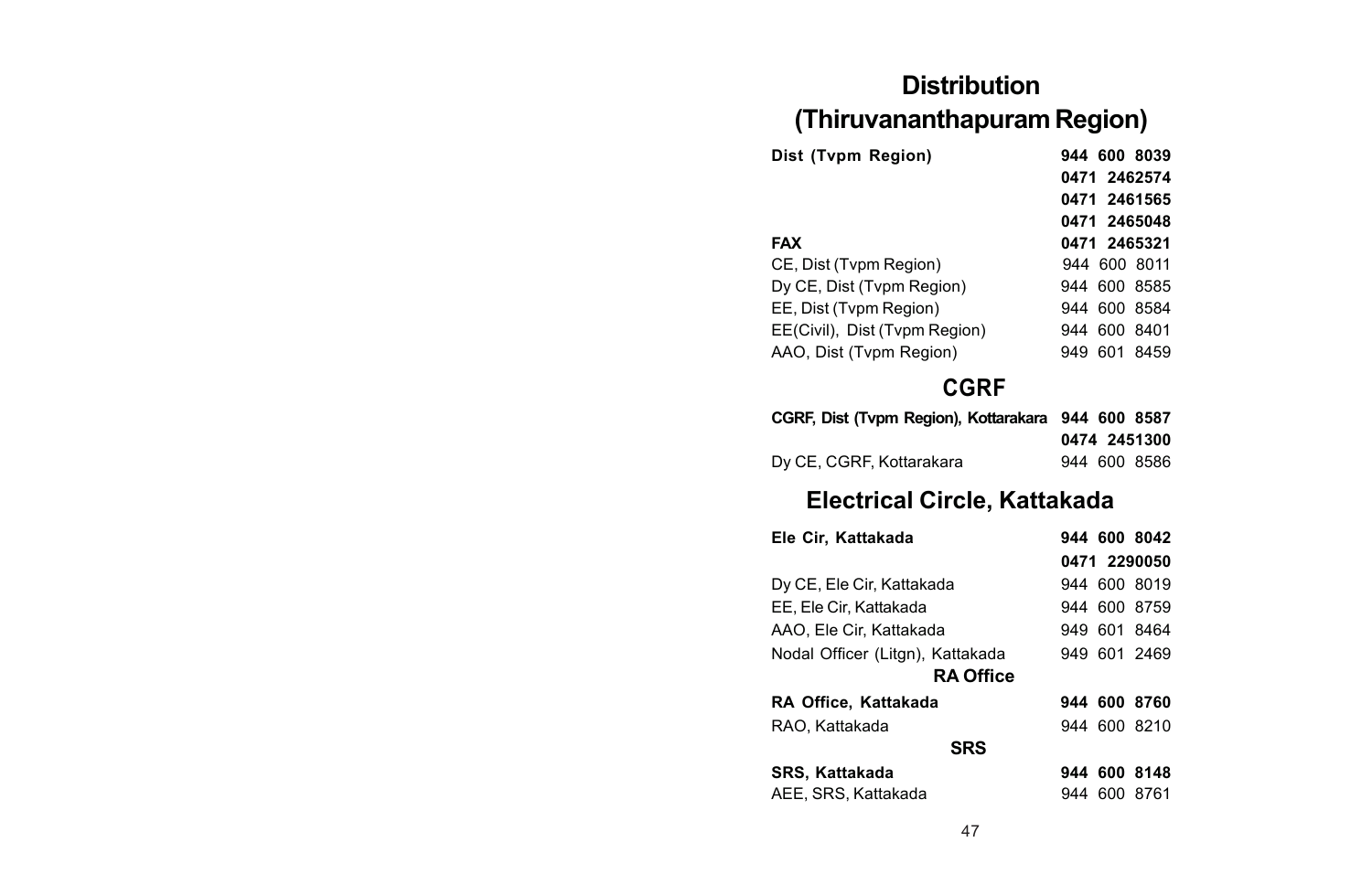## **Electrical Division, Kattakada**

| Ele Div, Kattakada              |  | 949 601 2451 |
|---------------------------------|--|--------------|
|                                 |  | 0471 2293727 |
| EE. Ele Div. Kattakada          |  | 944 600 8232 |
| TA, Ele Div, Kattakada          |  | 949 601 8378 |
| Sys Sup, Kattakada              |  | 949 601 1693 |
| DA, Ele Div, Kattakada          |  | 949 601 8465 |
| Ele Sub Div, Kattakada          |  |              |
| AEE, Ele Sub Div, Kattakada     |  | 944 600 8833 |
| Ele Sn. Kattakada               |  | 944 600 8063 |
|                                 |  | 0471 2290242 |
| AE, Ele Sn, Kattakada           |  | 944 600 8827 |
| Field Unit I                    |  | 944 600 8828 |
| Field Unit II                   |  | 944 600 8829 |
| Ele Sn. Maranallur              |  | 944 600 8072 |
|                                 |  | 0471 2299565 |
| AE, Ele Sn, Maranallur          |  | 944 600 8832 |
| Field Unit I                    |  | 944 600 8834 |
| Field Unit II                   |  | 944 600 8835 |
| Ele Sn, Ottasekharamangalam     |  | 944 600 8078 |
|                                 |  | 0471 2256388 |
| AE, Ele Sn, Ottasekharamangalam |  | 944 600 8840 |
| Field Unit I                    |  | 944 600 8836 |
| Field Unit II                   |  | 944 600 8837 |
| <b>SE Office. Kallikad</b>      |  | 944 600 8685 |
| <b>Field Unit</b>               |  | 944 600 8839 |
| Ele Sn. Poovachal               |  | 944 600 8830 |
|                                 |  | 0472 2896166 |
| AE, Ele Sn, Poovachal           |  | 944 600 8265 |
| Field Unit I                    |  | 944 600 8831 |
| Field Unit II                   |  | 949 601 2494 |

### **Ele Sub Div, Peyad**

| AEE, Ele Sub Div, Peyad    |  | 944 600 8866 |
|----------------------------|--|--------------|
| Ele Sn, Aryanad            |  | 944 600 8141 |
|                            |  | 0472 2851833 |
| AE, Ele Sn, Aryanad        |  | 944 600 8861 |
| Field Unit I               |  | 944 600 8862 |
| Field Unit II              |  | 944 600 8863 |
| Overseer Office, Kuttichal |  | 944 600 8864 |
| Ele Sn, Malayinkeezh       |  | 944 600 8867 |
|                            |  | 0471 2283040 |
| AE, Ele Sn, Malayinkeezh   |  | 944 600 8865 |
| Field Unit I               |  | 944 600 8868 |
| Field Unit II              |  | 944 600 8869 |
|                            |  |              |
| Ele Sn, Peyad              |  | 944 600 8084 |
|                            |  | 0471 2289008 |
| AE, Ele Sn, Peyad          |  | 944 600 8870 |
| Field Unit I               |  | 944 600 8871 |
| Field Unit II              |  | 944 600 8872 |
| Ele Sn. Vellanad           |  | 944 600 8099 |
|                            |  | 0472 2882027 |
| AE, Ele Sn, Vellanad       |  | 944 600 8877 |
| Field Unit I               |  | 944 600 8874 |
| Field Unit II              |  | 944 600 8875 |
| SE Office, Aruvikkara      |  | 944 600 8876 |
| Field Unit                 |  | 944 600 8878 |

## **Electrical Division, Nedumangad**

| Ele Div. Nedumangad     |  | 944 600 8044 |
|-------------------------|--|--------------|
|                         |  | 0472 2802370 |
| EE, Ele Div, Nedumangad |  | 944 600 8024 |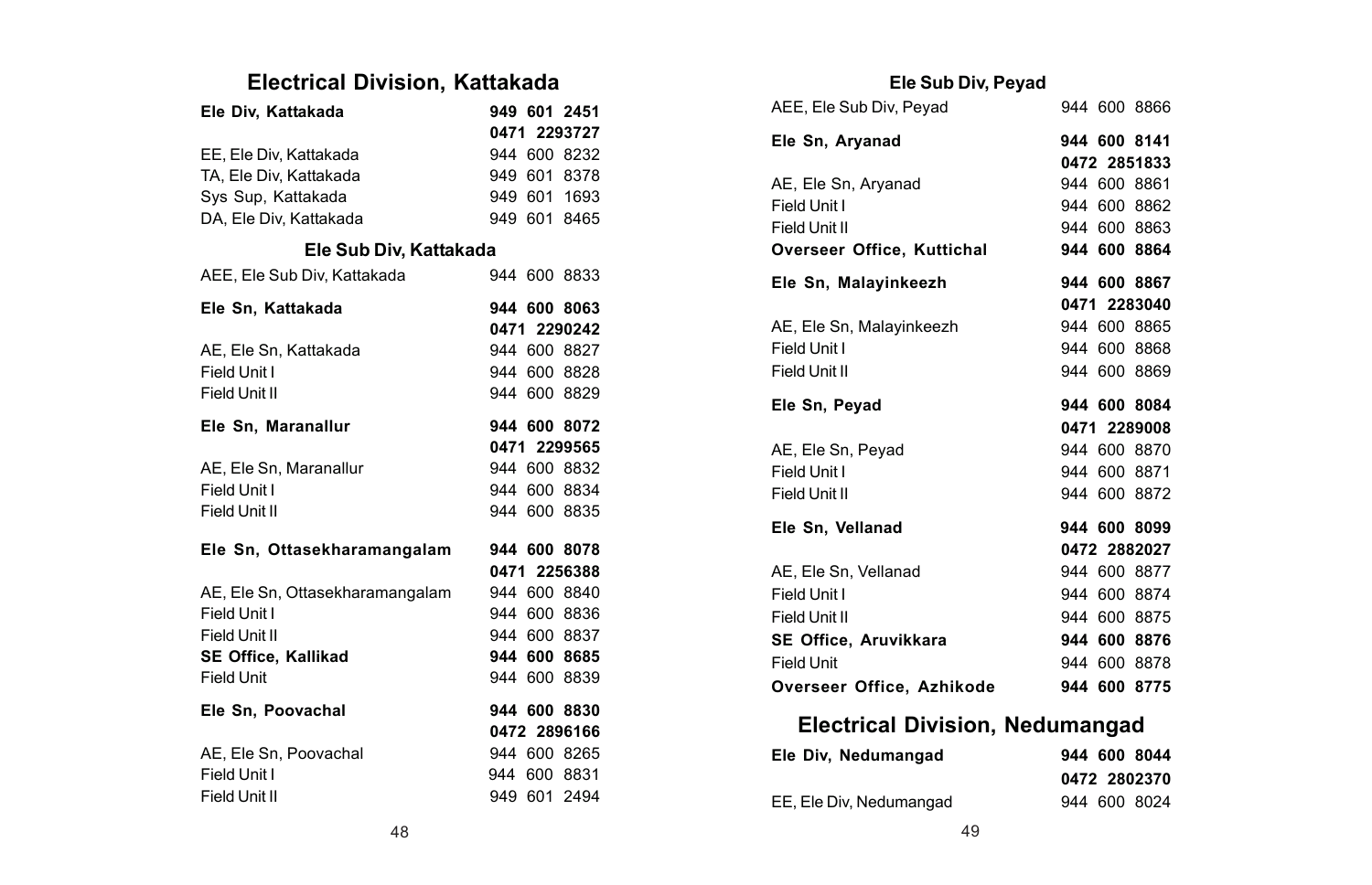| TA, Ele Div, Nedumangad       |  | 949 601 8380                 |
|-------------------------------|--|------------------------------|
| DA, Ele Div, Nedumangad       |  | 949 601 8467                 |
| Sys Sup. Nedumangad           |  | 944 600 8502                 |
| Ele Sub Div. Nedumangad       |  |                              |
| AEE, Ele Sub Div, Nedumangad  |  | 944 600 8844                 |
| Ele Sn. Chullimanoor          |  | 944 600 8142                 |
|                               |  | 0472 2878877                 |
| AE, Ele Sn, Chullimanoor      |  | 944 600 8841                 |
| Field Unit I                  |  | 944 600 8842                 |
| Field Unit II                 |  | 944 600 8843                 |
| SE Office, Panavoor           |  | 944 600 8845                 |
| <b>Field Unit</b>             |  | 944 600 8846                 |
| Ele Sn. Nedumangad            |  | 944 600 8075                 |
|                               |  | 0472 2802429                 |
| AE, Ele Sn, Nedumangad        |  | 944 600 8847                 |
| Field Unit I                  |  | 944 600 8848                 |
| Field Unit II                 |  | 944 600 8849                 |
| Ele Sn. Palode                |  | 944 600 8080                 |
|                               |  | 0472 2840231                 |
| AE, Ele Sn, Palode            |  | 944 600 8855                 |
| Field Unit I                  |  | 944 600 8852                 |
| Field Unit II                 |  | 944 600 8853                 |
| Ele Sn, Peringammala          |  | 944 600 8767                 |
|                               |  | 0472 2845100                 |
| AE, Ele Sn, Peringammala      |  | 944 600 8776                 |
| Field Unit I                  |  | 944 600 8601                 |
| Field Unit II                 |  | 944 600 8619                 |
| Ele Sn, Tholicode             |  | 944 600 8764                 |
|                               |  | 0472 2878030                 |
| AE. Ele Sn. Tholicode         |  | 949 601 2288                 |
|                               |  |                              |
| Field Unit I<br>Field Unit II |  | 944 600 8859<br>949 601 2287 |

| Ele Sn. Uzhamalakkel                        |  | 944 600 8851 |
|---------------------------------------------|--|--------------|
|                                             |  | 0472 2898383 |
| AE, Ele Sn, Uzhamalakkel                    |  | 949 601 2211 |
| Field Unit I                                |  | 949 601 2210 |
| Field Unit II                               |  | 949 601 2213 |
| Ele Sn, Vithura                             |  | 944 600 8104 |
|                                             |  | 0472 2856877 |
| AE, Ele Sn, Vithura                         |  | 944 600 8860 |
| Field Unit I                                |  | 944 600 8856 |
| Field Unit II                               |  | 944 600 8857 |
| Ele Sub Div, Venjaramoodu                   |  |              |
| AEE, Ele Sub Div, Venjaramoodu              |  | 944 600 8880 |
| Ele Sn, Kallara                             |  | 944 600 8058 |
|                                             |  | 0472 2860600 |
| AE, Ele Sn, Kallara                         |  | 944 600 8881 |
| Field Unit I                                |  | 944 600 8882 |
| Field Unit II                               |  | 944 600 8883 |
| Overseer Office, Bharathannoor 944 600 8785 |  |              |
| Ele Sn, Kanyakulangara                      |  | 944 600 8061 |
|                                             |  | 0472 2832032 |
| AE, Ele Sn, Kanyakulangara                  |  | 944 600 8885 |
| Field Unit I                                |  | 944 600 8886 |
| Field Unit II                               |  | 944 600 8887 |
| Ele Sn. Vamanapuram                         |  | 944 600 8638 |
|                                             |  | 0472 2835049 |
| AE, Ele Sn, Vamanapuram                     |  | 944 600 9368 |
| Field Unit I                                |  | 944 600 8639 |
| Field Unit II                               |  | 944 600 9369 |
|                                             |  |              |
| Ele Sn, Venjaramoodu                        |  | 944 600 8103 |
|                                             |  | 0472 2872049 |
| AE. Ele Sn. Veniaramoodu                    |  | 944 600 8889 |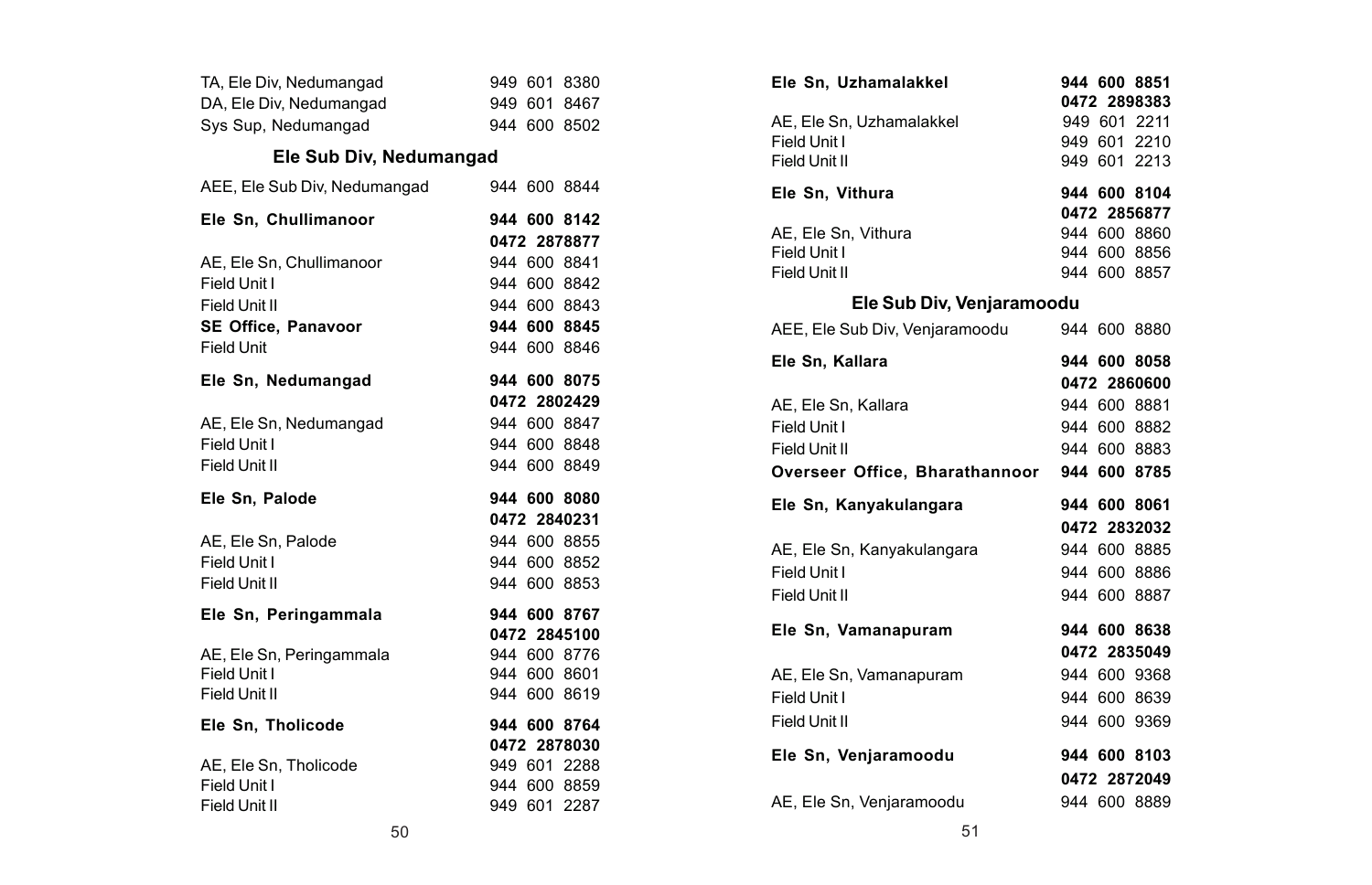| Field Unit I                |  | 944 600 8890 |
|-----------------------------|--|--------------|
| Field Unit II               |  | 944 600 8891 |
| Overseer Office. Manikkal   |  | 944 600 9274 |
| Overseer Office, Pullampara |  | 944 600 9275 |

## **Electrical Division, Neyyattinkara**

| Ele Div, Neyyattinkara          |  | 944 600 8045 |
|---------------------------------|--|--------------|
|                                 |  | 0471 2222518 |
| EE, Ele Div, Neyyattinkara      |  | 944 600 8026 |
| TA, Ele Div, Neyyattinkara      |  | 949 601 8379 |
| DA, Ele Div, Neyattinkara       |  | 949 601 8466 |
| Sys Sup, Nevattinkara           |  | 944 600 8503 |
| Ele Sub Div, Balaramapuram      |  |              |
| AEE, Ele Sub Div, Balaramapuram |  | 944 600 8766 |
| Ele Sn, Balaramapuram           |  | 944 600 8050 |
|                                 |  | 0471 2400326 |
| AE, Ele Sn, Balaramapuram       |  | 944 600 8770 |
| Field Unit I                    |  | 944 600 8762 |
| Field Unit II                   |  | 944 600 8763 |
| SE Office, Naruvamoodu          |  | 949 601 1896 |
| <b>Field Unit</b>               |  | 944 600 8768 |
| Ele Sn, Kaliyoor                |  | 949 601 1892 |
|                                 |  | 0471 2405326 |
| AE, Ele Sn, Kaliyoor            |  | 949 601 2198 |
| Field Unit I                    |  | 944 600 8765 |
| Field Unit II                   |  | 949 601 1903 |
| Ele Sn, Kottukal                |  | 944 600 8143 |
|                                 |  | 0471 2269907 |
| AE. Ele Sn. Kottukal            |  | 944 600 8769 |
| Field Unit I                    |  | 944 600 8771 |
| Field Unit II                   |  | 944 600 8772 |

| Ele Sn. Nemom     |  | 944 600 8076 |
|-------------------|--|--------------|
|                   |  | 0471 2390525 |
| AE. Ele Sn. Nemom |  | 944 600 8778 |
| Field Unit I      |  | 944 600 8773 |
| Field Unit II     |  | 944 600 8774 |
|                   |  |              |

## **Ele Sub Div, Neyyattinkara**

| AEE, Ele Sub Div, Neyyattinkara |  | 944 600 8777 |
|---------------------------------|--|--------------|
| Ele Sn, Kamukincodu             |  | 949 601 1897 |
|                                 |  | 0471 2223317 |
| AE, Ele Sn, Kamukincodu         |  | 949 601 2197 |
| Field Unit I                    |  | 944 600 8786 |
| Field Unit II                   |  | 949 601 2452 |
| Ele Sn, Marayamuttom            |  | 944 600 8073 |
|                                 |  | 0471 2276971 |
| AE, Ele Sn, Marayamuttom        |  | 944 600 8782 |
| Field Unit I                    |  | 944 600 8779 |
| Field Unit II                   |  | 944 600 8780 |
| Ele Sn, Neyyattinkara           |  | 944 600 8077 |
|                                 |  | 0471 2222318 |
| AE, Ele Sn, Nayyattinkara       |  | 944 600 8787 |
| Field Unit I                    |  | 944 600 8783 |
|                                 |  |              |
| Field Unit II                   |  | 944 600 8784 |
| Ele Sn. Poozhikunnu             |  | 944 600 8926 |
|                                 |  | 0471 2215522 |
| AE, Ele Sn, Poozhikunnu         |  | 949 601 8685 |
| Field Unit I                    |  | 949 601 8686 |
| Field Unit II                   |  | 949 601 8687 |
| Ele Sn, Udiyankulangara         |  | 944 600 8094 |
|                                 |  | 0471 2232218 |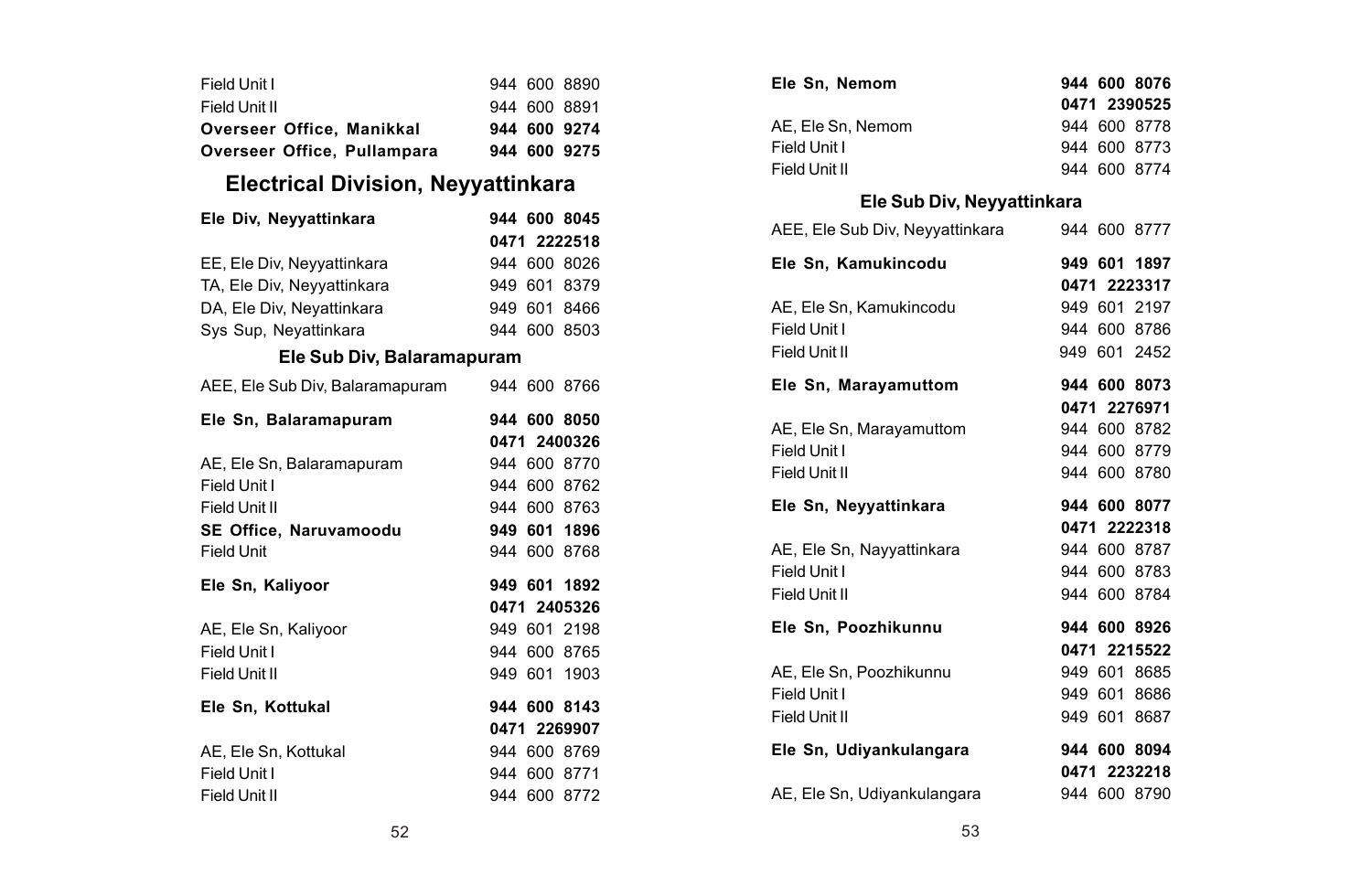| Field Unit I               |  |  | 944 600 8789 |  |  |  |  |
|----------------------------|--|--|--------------|--|--|--|--|
| Field Unit II              |  |  | 944 600 8791 |  |  |  |  |
| Ele Sub Div. Parasala      |  |  |              |  |  |  |  |
| AEE, Ele Sub Div, Parasala |  |  | 944 600 8788 |  |  |  |  |
| Ele Sn, Amboori            |  |  | 944 600 8140 |  |  |  |  |
|                            |  |  | 0471 2245030 |  |  |  |  |
| AE, Ele Sn, Amboori        |  |  | 944 600 8794 |  |  |  |  |
| Field Unit I               |  |  | 944 600 8792 |  |  |  |  |
| Field Unit II              |  |  | 944 600 8793 |  |  |  |  |
| Ele Sn, Kunnathukal        |  |  | 944 600 8796 |  |  |  |  |
|                            |  |  | 0471 2253322 |  |  |  |  |
| AE, Ele Sn, Kunnathukal    |  |  | 944 600 8795 |  |  |  |  |
| Field Unit I               |  |  | 944 600 8797 |  |  |  |  |
| Field Unit II              |  |  | 944 600 8798 |  |  |  |  |
|                            |  |  |              |  |  |  |  |
| Ele Sn. Parasala           |  |  | 944 600 8081 |  |  |  |  |
|                            |  |  | 0471 2202045 |  |  |  |  |
| AE. Ele Sn. Parasala       |  |  | 944 600 8799 |  |  |  |  |
| Field Unit I               |  |  | 944 600 8801 |  |  |  |  |
| Field Unit II              |  |  | 944 600 8802 |  |  |  |  |
| Ele Sn. Uchakkada          |  |  | 944 600 8145 |  |  |  |  |
|                            |  |  | 0471 2211900 |  |  |  |  |
| AE, Ele Sn, Uchakkada      |  |  | 944 600 8805 |  |  |  |  |
| Field Unit I               |  |  | 944 600 8803 |  |  |  |  |
| Field Unit II              |  |  | 944 600 8804 |  |  |  |  |
| Ele Sn, Vellarada          |  |  | 944 600 8101 |  |  |  |  |
|                            |  |  | 0471 2242088 |  |  |  |  |
| AE, Ele Sn, Vellarada      |  |  | 944 600 8808 |  |  |  |  |
| Field Unit I               |  |  | 944 600 8806 |  |  |  |  |

### **Ele Sub Div, Vizhinjam**

| AEE, Ele Sub Div, Vizhinjam |  | 944 600 8800 |
|-----------------------------|--|--------------|
| Ele Sn, Kanjiramkulam       |  | 944 600 8060 |
|                             |  | 0471 2260021 |
| AE, Ele Sn, Kanjiramkulam   |  | 944 600 8811 |
| Field Unit I                |  | 944 600 8809 |
| Field Unit II               |  | 944 600 8810 |
| SE Office, Nellimmodu       |  | 949 601 1908 |
| Field Unit                  |  | 944 600 8813 |
| SE Office, Pulinkudi        |  | 949 601 1910 |
| <b>Field Unit</b>           |  | 944 600 8815 |
| Ele Sn. Poovar              |  | 944 600 8086 |
|                             |  | 0471 2210066 |
| AE, Ele Sn, Poovar          |  | 944 600 8821 |
| Field Unit I                |  | 944 600 8816 |
| Field Unit II               |  | 944 600 8817 |
| Overseer Office, Karimkulam |  | 949 601 1904 |
| Overseer Office, Olathanni  |  | 949 601 1905 |
| Overseer Office. Thirupuram |  | 949 601 1906 |
| Ele Sn, Vizhinjam           |  | 944 600 8105 |
|                             |  | 0471 2480244 |
| AE. Ele Sn. Vizhiniam       |  | 944 600 8822 |
| Field Unit I                |  | 944 600 8823 |
| Field Unit II               |  | 944 600 8824 |
| <b>SE Office. Nellivila</b> |  | 949 601 1836 |
| Field Unit                  |  | 944 600 8826 |
| <b>TMR Div, Typm</b>        |  |              |
| TMR Div, Tvpm               |  | 944 600 8151 |
|                             |  | 0471 2351837 |
| EE, TMR Div, Typm           |  | 944 600 8348 |
| AEE, Meter Sub Div, Tvpm    |  | 944 600 8900 |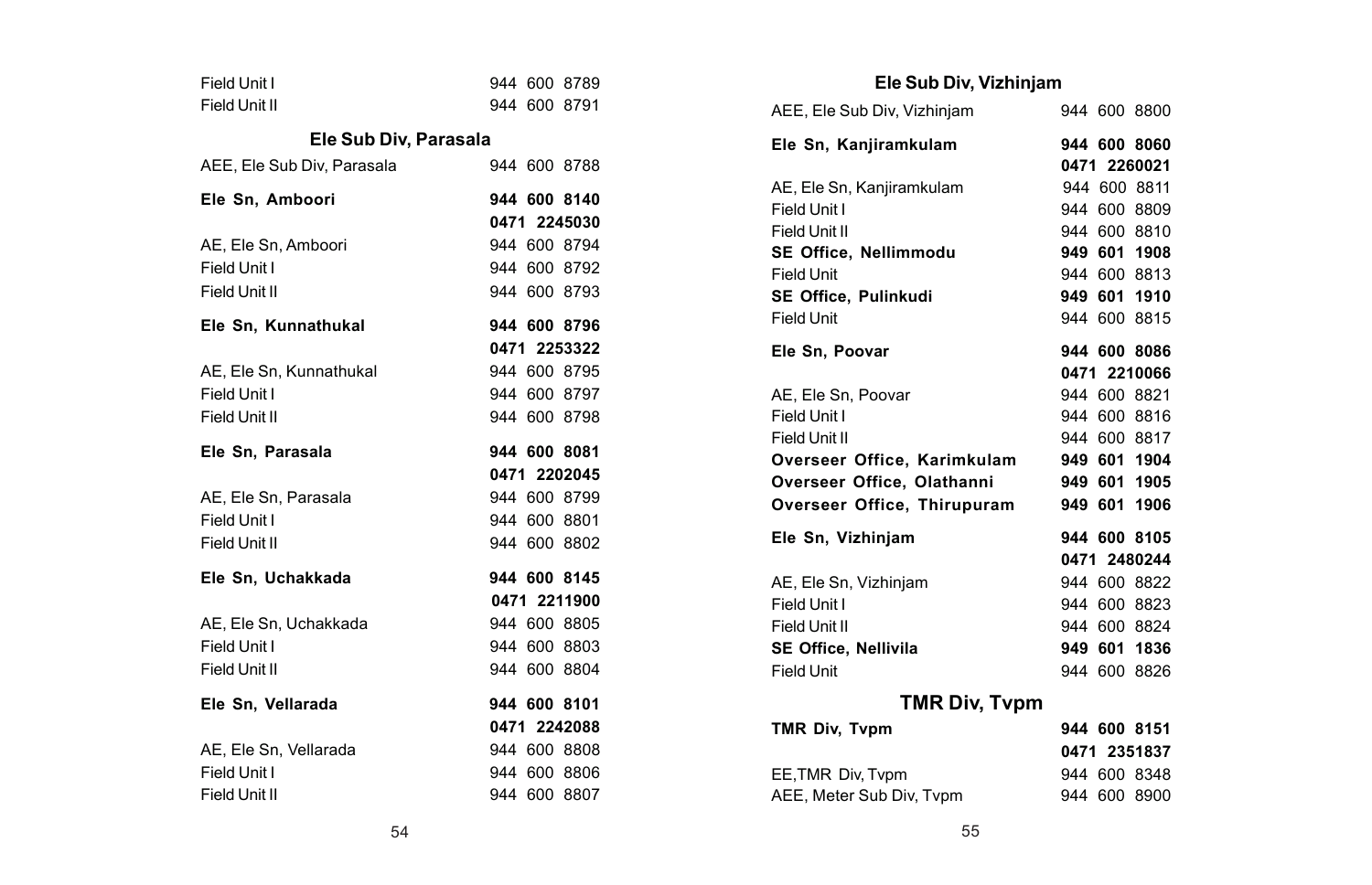| AE, HT Unit, TMR Div, Tvpm     |  | 949 601 1949 |
|--------------------------------|--|--------------|
| AE, HT MT Unit, TMR Div, Tvpm  |  | 944 600 8895 |
| AE, Meter Lab, TMR Div, Tvpm   |  | 944 600 8896 |
| AEE, Transformer Sub Div, Tvpm |  | 944 600 8894 |
| AE, Transformer Sn, Tvpm       |  | 944 600 8897 |
| AE, Store, TMR Div, Tvpm       |  | 944 600 8898 |

# **Electrical Circle, Kollam**

| Ele Cir, Kollam                         |  |  | 944 600 8975 |  |  |
|-----------------------------------------|--|--|--------------|--|--|
|                                         |  |  | 0474 2740933 |  |  |
| Dy CE, Ele Cir, Kollam                  |  |  | 944 600 8267 |  |  |
| EE, Ele Cir, Kollam                     |  |  | 944 600 8980 |  |  |
| AAO, Ele Cir, Kollam                    |  |  | 949 601 8468 |  |  |
| Nodal Officer (Litgn), Kollam           |  |  | 949 601 2470 |  |  |
| <b>RA Office</b>                        |  |  |              |  |  |
| RA Office. Kollam                       |  |  | 944 600 8976 |  |  |
| RAO. Kollam                             |  |  | 944 600 8211 |  |  |
| <b>SRS</b>                              |  |  |              |  |  |
| <b>SRS. Kollam</b>                      |  |  | 944 600 8979 |  |  |
| AEE, SRS, Kollam                        |  |  | 944 600 8978 |  |  |
| <b>Electrical Division, Chathannoor</b> |  |  |              |  |  |

| Ele Div, Chathannoor     |  | 944 600 8981 |
|--------------------------|--|--------------|
|                          |  | 0474 2593160 |
| EE, Ele Div, Chathannoor |  | 944 600 8270 |
| TA. Ele Div. Chathannoor |  | 949 601 8382 |
| DA. Ele Div. Chathannoor |  | 949 601 8470 |
| Sys Sup, Chathannoor     |  | 944 600 8504 |

### **Ele Sub Div, Chathannoor**

|  | 944 600 8989<br>944 600 8982<br>0474 2593333<br>944 600 8985 |
|--|--------------------------------------------------------------|

| Field Unit I                                 |  | 944 600 8983 |
|----------------------------------------------|--|--------------|
| Field Unit II                                |  | 944 600 8984 |
| Overseer Office, Adichanelloor               |  | 944 600 8986 |
| Overseer Office, Chirakarathazham            |  | 944 600 8987 |
| Ele Sn. Paravoor                             |  | 944 600 8991 |
|                                              |  | 0474 2512288 |
| AE. Ele Sn. Paravoor                         |  | 944 600 8990 |
| Field Unit I                                 |  | 944 600 8992 |
| Field Unit II                                |  | 944 600 8993 |
| Ele Sn, Parippally                           |  | 944 600 8996 |
|                                              |  | 0474 2572333 |
| AE, Ele Sn, Parippally                       |  | 949 601 1585 |
| Field Unit I                                 |  | 944 600 8997 |
| Field Unit II                                |  | 949 601 1578 |
| SE Office, Kalluvathukkal                    |  | 949 601 1570 |
| Field Unit                                   |  | 949 601 1580 |
| Overseer Office, Vilavoorkunnam 949 601 1669 |  |              |
| Ele Sn. Poothakulam                          |  | 944 600 8994 |
|                                              |  | 0474 2512353 |
| AE, Ele Sn, Poothakulam                      |  | 949 601 1745 |
| Field Unit I                                 |  | 944 600 8995 |
| Field Unit II                                |  | 944 600 9182 |
| Ele Sub Div, Kottiyam                        |  |              |
| AEE, Ele Sub Div, Kottiyam                   |  | 949 601 1588 |
| Ele Sn. Kannanalloor                         |  | 949 601 1563 |
|                                              |  | 0474 2501062 |
| AE, Ele Sn, Kannanalloor                     |  | 949 601 1590 |
| Field Unit I                                 |  | 949 601 1583 |

| AEE, Ele Sub Div, Kottiyam |  | 949 601 1588 |
|----------------------------|--|--------------|
| Ele Sn, Kannanalloor       |  | 949 601 1563 |
|                            |  | 0474 2501062 |
| AE, Ele Sn, Kannanalloor   |  | 949 601 1590 |
| Field Unit I               |  | 949 601 1583 |
| Field Unit II              |  | 949 601 1584 |
| SE Office. Alummood        |  | 949 601 1586 |
| Field Unit                 |  | 949 601 1587 |
| Overseer Office, Palliman  |  | 949 601 1589 |
|                            |  |              |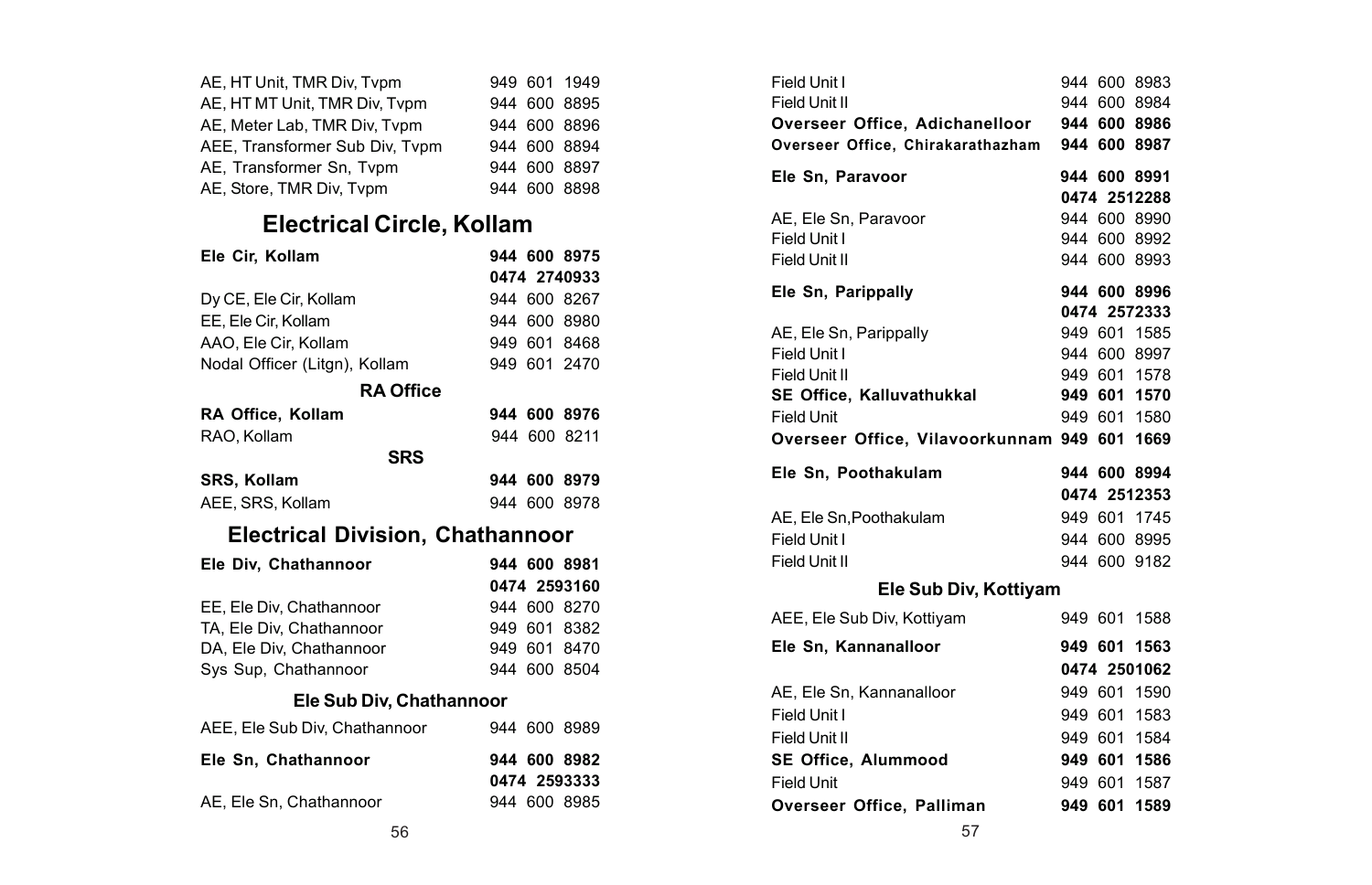| Ele Sn, Kottiyam     | 949 601 1592 |  |
|----------------------|--------------|--|
|                      | 0474 2530044 |  |
| AE, Ele Sn, Kottiyam | 949 601 1591 |  |
| Field Unit I         | 949 601 1593 |  |
| Field Unit II        | 949 601 1594 |  |
|                      |              |  |
| Ele Sn, Mayyanad     | 949 601 1596 |  |
|                      | 0474 2555215 |  |
| AE, Ele Sn, Mayyanad | 949 601 1595 |  |
| Field Unit I         | 949 601 1597 |  |

# **Electrical Division, Karunagappally**

| Ele Div, Karunagappally                |  | 949 601 1606 |
|----------------------------------------|--|--------------|
|                                        |  | 0476 2620407 |
| EE, Ele Div, Karunagappally            |  | 944 600 8269 |
| TA, Ele Div, Karunagappally            |  | 949 601 8384 |
| DA, Ele Div, Karunagappally            |  | 949 601 8471 |
| Sys Sup, Karunagappally                |  | 944 600 8505 |
| Ele Sub Div, Karunagappally South      |  |              |
| AEE, Ele Sub Div, Karunagappally South |  | 949 601 1600 |
| Ele Sn, Chavara                        |  | 949 601 1601 |
|                                        |  | 0476 2680035 |
| AE, Ele Sn, Chavara                    |  | 949 601 1599 |
| Field Unit I                           |  | 949 601 1602 |
| Field Unit II                          |  | 949 601 1603 |
| SE Office, Neendakara                  |  | 949 601 1607 |
| <b>Field Unit</b>                      |  | 949 601 1608 |
| Ele Sn, Karunagappally South           |  | 949 601 1609 |
|                                        |  | 0476 2620213 |
| AE, Ele Sn, Karunagappally South       |  | 949 601 1611 |
| Field Unit I                           |  | 949 601 1610 |
| Field Unit II                          |  | 949 601 1612 |

|                   | 949 601 1592             | SE Office, Cheriyazheekal<br><b>Field Unit</b> |  | 949 601 1613<br>949 601 1614 |
|-------------------|--------------------------|------------------------------------------------|--|------------------------------|
|                   | 0474 2530044             |                                                |  |                              |
|                   | 949 601 1591             | Ele Sn, Panmana (Edappallykotta) 949 601 1604  |  |                              |
|                   | 949 601 1593             |                                                |  | 0476 2672214                 |
|                   | 949 601 1594             | AE, Ele Sn, Panmana                            |  | 949 601 2350                 |
|                   | 949 601 1596             | Field Unit I                                   |  | 949 601 1605                 |
|                   | 0474 2555215             | Field Unit II                                  |  | 949 601 2351                 |
|                   | 949 601 1595             | Ele Sn, Thevalakkara                           |  | 949 601 1619                 |
|                   | 949 601 1597             |                                                |  | 0476 2872025                 |
|                   | 949 601 1598             | AE, Ele Sn, Thevalakkara                       |  | 949 601 1622                 |
|                   |                          | Field Unit I                                   |  | 949 601 1620                 |
|                   | n, Karunagappally        | Field Unit II                                  |  | 949 601 1621                 |
|                   |                          | Overseer Office, Thengumbhagom                 |  | 949 601 1623                 |
|                   | 949 601 1606             |                                                |  |                              |
|                   | 0476 2620407             | Ele Sub Div, Oachira                           |  |                              |
| y                 | 944 600 8269             | AEE, Ele Sub Div, Oachira                      |  | 949 601 1633                 |
| v                 | 949 601 8384             | Ele Sn, Karunagappally North                   |  | 949 601 1624                 |
| l٧                | 949 601 8471             |                                                |  | 0476 2620265                 |
|                   | 944 600 8505             | AE, Ele Sn, Karunagappally North               |  | 949 601 1625                 |
| ınagappally South |                          | Field Unit I                                   |  | 949 601 1626                 |
|                   |                          | Field Unit II                                  |  | 949 601 1627                 |
|                   | pally South 949 601 1600 |                                                |  | 949 601 1628                 |
|                   | 949 601 1601             | SE Office, Velluthamanal                       |  | 949 601 1629                 |
|                   | 0476 2680035             | <b>Field Unit</b>                              |  |                              |
|                   | 949 601 1599             | Overseer Office, Thodiyoor                     |  | 949 601 1630                 |
|                   | 949 601 1602             | Ele Sn, Oachira                                |  | 949 601 1632                 |
|                   | 949 601 1603             |                                                |  | 0476 2690244                 |
|                   | 949 601 1607             | AE, Ele Sn, Oachira                            |  | 949 601 1631                 |
|                   | 949 601 1608             | Field Unit I                                   |  | 949 601 1634                 |
| South             | 949 601 1609             | Field Unit II                                  |  | 949 601 1635                 |
|                   | 0476 2620213             | Overseer Office, Thottathilmukku 949 601 1636  |  |                              |
| y South           | 949 601 1611             |                                                |  |                              |
|                   | 949 601 1610             | Ele Sn, Manapally                              |  | 949 601 1615                 |
|                   | 949 601 1612             |                                                |  | 0476 2865600                 |
|                   |                          | AE, Ele Sn, Manapally                          |  | 949 601 1616                 |
| 58                |                          | 59                                             |  |                              |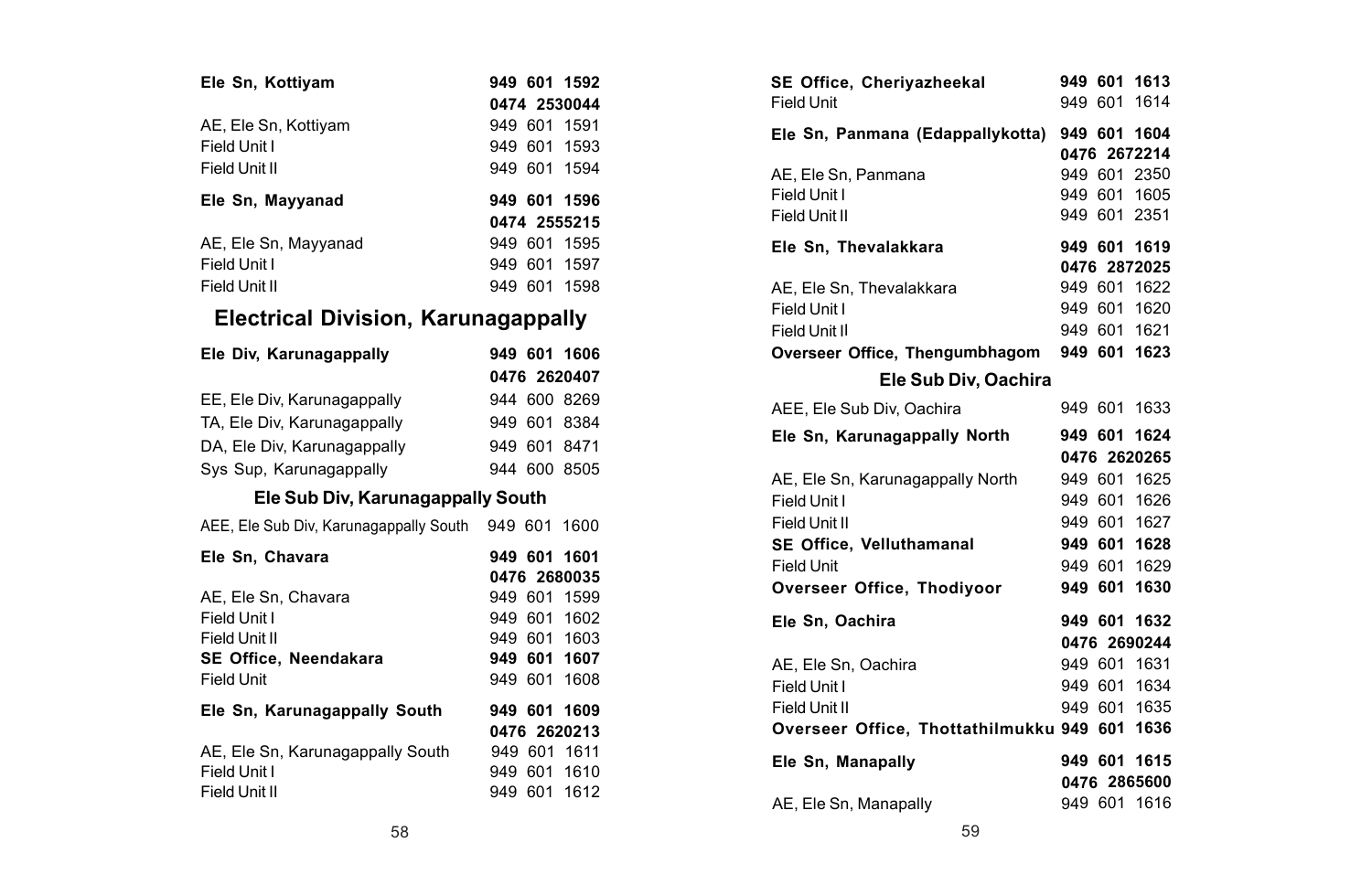| Field Unit I                       |  |  | 949 601 1617 |  |  |  |  |
|------------------------------------|--|--|--------------|--|--|--|--|
| Field Unit II                      |  |  | 949 601 1618 |  |  |  |  |
| Ele Sub Div. Sasthamkottah         |  |  |              |  |  |  |  |
| AEE, Ele Sub Div, Sasthamkottah    |  |  | 944 600 9133 |  |  |  |  |
| Ele Sn, Mynagapally                |  |  | 949 601 1637 |  |  |  |  |
|                                    |  |  | 0476 2846300 |  |  |  |  |
| AE, Ele Sn, Mynagapally            |  |  | 949 601 1640 |  |  |  |  |
| Field Unit I                       |  |  | 949 601 1638 |  |  |  |  |
| Field Unit II                      |  |  | 949 601 1639 |  |  |  |  |
| Ele Sn, Sasthamkottah              |  |  | 949 601 1642 |  |  |  |  |
|                                    |  |  | 0476 2830244 |  |  |  |  |
| AE. Ele Sn. Sasthamkottah          |  |  | 949 601 1641 |  |  |  |  |
| Field Unit I                       |  |  | 949 601 1643 |  |  |  |  |
| Field Unit II                      |  |  | 949 601 1645 |  |  |  |  |
| SE Office, Karalimukku             |  |  | 949 601 1646 |  |  |  |  |
| <b>Field Unit</b>                  |  |  | 949 601 1647 |  |  |  |  |
| Ele Sn. Sooranad North             |  |  | 949 601 1648 |  |  |  |  |
|                                    |  |  | 0476 2851300 |  |  |  |  |
| AE, Ele Sn, Sooranad North         |  |  | 949 601 1655 |  |  |  |  |
| Field Unit I                       |  |  | 949 601 1649 |  |  |  |  |
| Field Unit II                      |  |  | 949 601 1650 |  |  |  |  |
| Overseer Office, Amballady         |  |  | 949 601 1651 |  |  |  |  |
| Overseer Office, Patharam          |  |  | 949 601 1652 |  |  |  |  |
| <b>Electrical Division, Kollam</b> |  |  |              |  |  |  |  |
| Ele Div, Kollam                    |  |  | 949 601 1653 |  |  |  |  |
|                                    |  |  | 0474 2740593 |  |  |  |  |
| EE, Ele Div, Kollam                |  |  | 944 600 8268 |  |  |  |  |
| TA, Ele Div, Kollam                |  |  | 949 601 8381 |  |  |  |  |
| DA, Ele Div, Kollam                |  |  | 949 601 8469 |  |  |  |  |
| Sys Sup, Kollam                    |  |  | 944 600 8506 |  |  |  |  |
|                                    |  |  |              |  |  |  |  |
|                                    |  |  |              |  |  |  |  |

|  |  | Ele Sub Div, Kollam |  |  |  |  |  |  |
|--|--|---------------------|--|--|--|--|--|--|
|--|--|---------------------|--|--|--|--|--|--|

| AEE, Ele Sub Div, Kollam     |  | 949 601 1661 |
|------------------------------|--|--------------|
| Ele Sn. Contonment           |  | 949 601 1654 |
|                              |  | 0474 2742945 |
| AE, Ele Sn, Contonment       |  | 949 601 1660 |
| Field Unit I                 |  | 949 601 1656 |
| Field Unit II                |  | 949 601 1657 |
| Ele Sn, Kadappakkada         |  | 949 601 1658 |
|                              |  | 0474 2742486 |
| AE, Ele Sn, Kadappakkada     |  | 949 601 1664 |
| Field Unit I                 |  | 949 601 1659 |
| Field Unit II                |  | 949 601 1662 |
| Ele Sn. Olai                 |  | 949 601 1663 |
|                              |  | 0474 2793435 |
| AE, Ele Sn, Olai             |  | 949 601 1665 |
| Field Unit I                 |  | 949 601 1667 |
| Field Unit II                |  | 949 601 1668 |
| Ele Sub Div, Pallimukku      |  |              |
| AEE, Ele Sub Div, Pallimukku |  | 949 601 1666 |
| Ele Sn, Ayathil              |  | 944 600 9093 |
|                              |  | 0474 2713943 |
| AE, Ele Sn, Ayathil          |  | 949 601 1670 |
| Field Unit I                 |  | 944 600 9094 |
| Field Unit II                |  | 944 600 9095 |
| SE Office, Pattathanam       |  | 944 600 9096 |
| Field Unit                   |  | 944 600 9097 |
| Ele Sn. Pallimukku           |  | 944 600 9101 |
|                              |  | 0474 2745917 |
| AE. Ele Sn. Pallimukku       |  | 944 600 9098 |
| Field Unit I                 |  | 944 600 9102 |
| Field Unit II                |  | 944 600 9103 |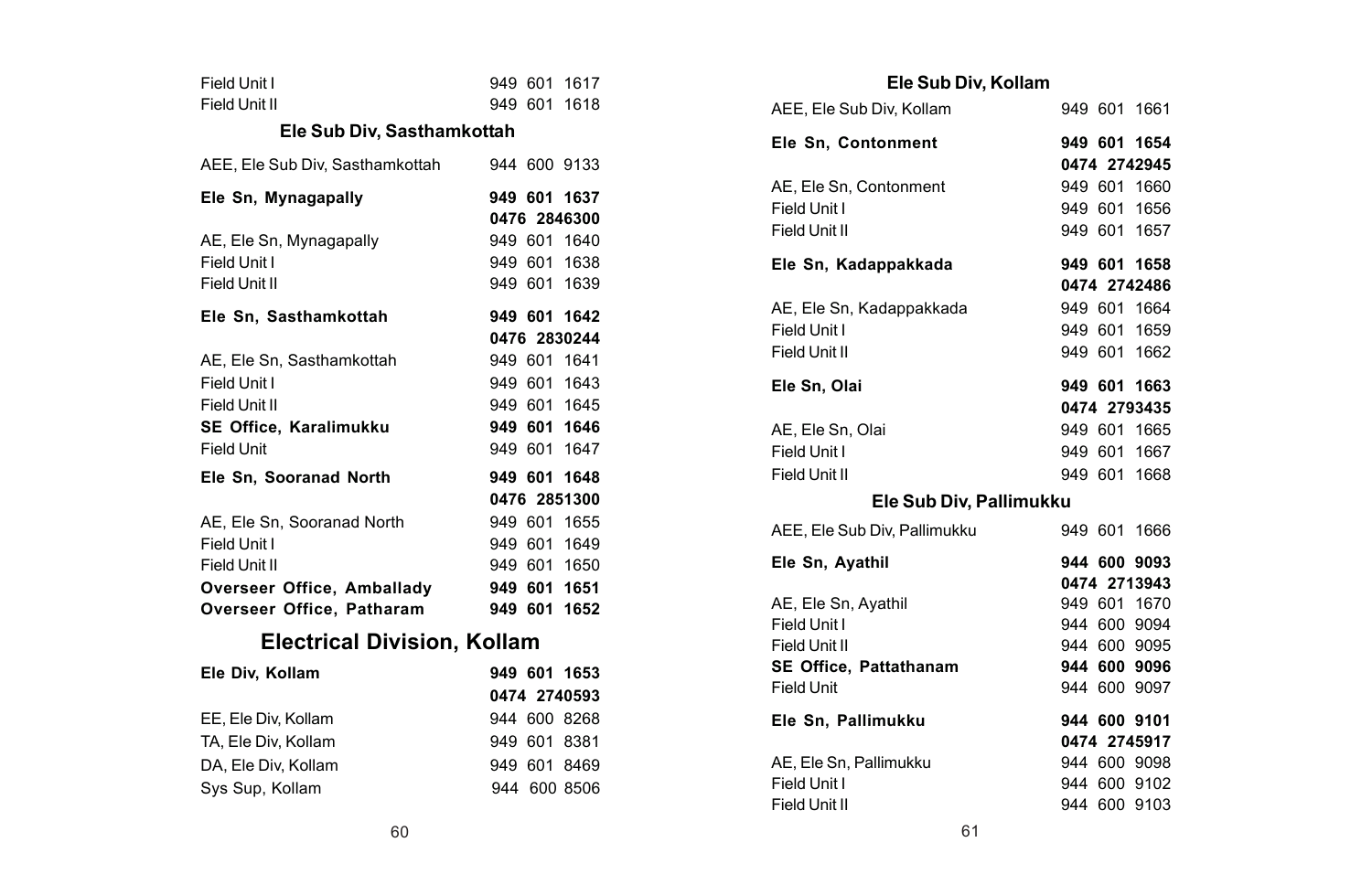### **Ele Sub Div, Perinad**

| AEE, Ele Sub Div, Perinad         |  | 944 600 9099 |
|-----------------------------------|--|--------------|
| Ele Sn, Kanjiramkuzhy             |  | 944 600 9114 |
|                                   |  | 0474 2552100 |
| AE, Ele Sn, Kanjiramkuzhy         |  | 949 601 1746 |
| Field Unit I                      |  | 944 600 9115 |
| Field Unit II                     |  | 944 600 9116 |
| Ele Sn, Kilikolloor               |  | 944 600 9105 |
|                                   |  | 0474 2711901 |
| AE, Ele Sn, Kilikolloor           |  | 944 600 9104 |
| Field Unit I                      |  | 944 600 9106 |
| Field Unit II                     |  | 944 600 9107 |
| SE Office, Peroor                 |  | 944 600 9108 |
| Field Unit                        |  | 944 600 9109 |
| Ele Sn, Perinad                   |  | 944 600 9110 |
|                                   |  | 0474 2702622 |
| AE, Ele Sn, Perinad               |  | 944 600 9111 |
| Field Unit I                      |  | 944 600 9112 |
| Field Unit II                     |  | 944 600 9113 |
| Ele Sub Div, Sakthikulangara      |  |              |
| AEE, Ele Sub Div, Sakthikulangara |  | 944 600 9122 |
| Ele Sn, Sakthikulangara           |  | 944 600 9117 |
|                                   |  | 0474 2794022 |
| AE. Ele Sn. Sakthikulangara       |  | 944 600 9119 |
| Field Unit I                      |  | 944 600 9118 |
| Field Unit II                     |  | 944 600 9120 |
| Ele Sn, Thangassery               |  | 944 600 9123 |
|                                   |  | 0474 2793840 |
| AE, Ele Sn, Thangassery           |  | 944 600 9121 |
| Field Unit I                      |  | 944 600 9124 |
| Field Unit II                     |  | 944 600 9125 |
|                                   |  |              |

## **Electrical Circle, Kottarakara**

| Ele Cir, Kottarakara                    |  |  | 944 600 9127 |  |  |  |  |
|-----------------------------------------|--|--|--------------|--|--|--|--|
|                                         |  |  | 0474 2454558 |  |  |  |  |
| Dy CE, Ele Cir, Kottarakara             |  |  | 944 600 8271 |  |  |  |  |
| EE, Ele Cir, Kottarakara                |  |  | 944 600 9126 |  |  |  |  |
| AAO, Ele Cir, Kottarakara               |  |  | 949 601 8472 |  |  |  |  |
| Nodal Officer (Litgn), Kattarakara      |  |  | 949 601 2471 |  |  |  |  |
| <b>RA Office</b>                        |  |  |              |  |  |  |  |
| RA Office, Kottarakara                  |  |  | 944 600 9128 |  |  |  |  |
| RAO, Kottarakara                        |  |  | 944 600 8212 |  |  |  |  |
| <b>SRS</b>                              |  |  |              |  |  |  |  |
| SRS, Kottarakara                        |  |  | 944 600 9130 |  |  |  |  |
| AEE, SRS, Kottarakara                   |  |  | 944 600 9129 |  |  |  |  |
| <b>Electrical Division, Kottarakara</b> |  |  |              |  |  |  |  |
| Ele Div, Kottarakara                    |  |  | 944 600 9131 |  |  |  |  |
|                                         |  |  | 0474 2454658 |  |  |  |  |
| EE, Ele Div, Kottarakara                |  |  | 944 600 8272 |  |  |  |  |
| TA, Ele Div, Kottarakara                |  |  | 949 601 8385 |  |  |  |  |
| DA, Ele Div, Kottarakara                |  |  | 949 601 8473 |  |  |  |  |
| Sys Sup, Kottarakara                    |  |  | 944 600 8507 |  |  |  |  |
| Ele Sub Div, Ayoor                      |  |  |              |  |  |  |  |
| AEE, Ele Sub Div, Ayoor                 |  |  | 949 601 1644 |  |  |  |  |
| Ele Sn, Ayoor                           |  |  | 944 600 9134 |  |  |  |  |
|                                         |  |  | 0475 2292221 |  |  |  |  |
| AE, Ele Sn, Ayoor                       |  |  | 944 600 9132 |  |  |  |  |
| Field Unit I                            |  |  | 944 600 9135 |  |  |  |  |
| Field Unit II                           |  |  | 944 600 9136 |  |  |  |  |
| Ele Sn, Chadayamangalam                 |  |  | 949 601 2187 |  |  |  |  |
|                                         |  |  | 0474 2475058 |  |  |  |  |
| AE, Ele Sn, Chadayamangalam             |  |  | 949 601 2188 |  |  |  |  |
| Field Unit I                            |  |  | 949 601 2185 |  |  |  |  |
| Field Unit II                           |  |  | 949 601 2186 |  |  |  |  |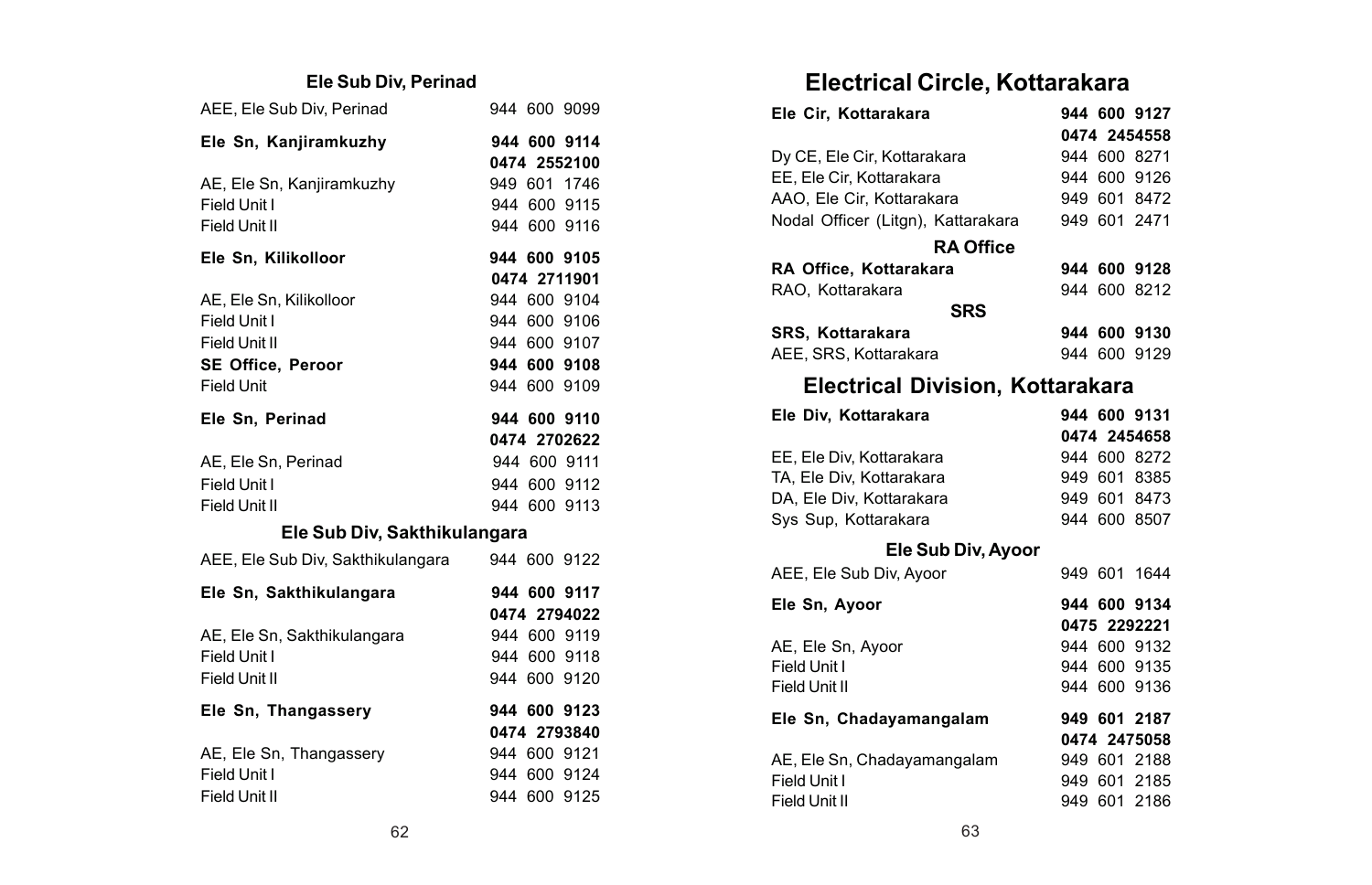| Ele Sn, Valakom               |  | 944 600 9141 |
|-------------------------------|--|--------------|
|                               |  | 0474 2470044 |
| AE. Ele Sn. Valakom           |  | 944 600 9144 |
| Field Unit I                  |  | 944 600 9142 |
| Field Unit II                 |  | 944 600 9143 |
| Ele Sub Div, Kottarakara      |  |              |
| AEE, Ele Sub Div, Kottarakara |  | 944 600 9155 |
| Ele Sn, Chengamanadu          |  | 944 600 9137 |
|                               |  | 0474 2402538 |
| AE, Ele Sn, Chengamanadu      |  | 944 600 9140 |
| Field Unit I                  |  | 944 600 9138 |
| Field Unit II                 |  | 944 600 9139 |
| Ele Sn, Kottarakara East      |  | 949 601 2289 |
|                               |  | 0474 2457600 |
| AE, Ele Sn, Kottarakara East  |  | 949 601 2292 |
| Field Unit I                  |  | 949 601 2290 |
| Field Unit II                 |  | 949 601 2291 |
| Ele Sn. Kottarakara West      |  | 944 600 9145 |
|                               |  | 0474 2454616 |
| AE, Ele Sn, Kottarakara West  |  | 944 600 9150 |
| Field Unit I                  |  | 944 600 9146 |
|                               |  |              |
| Field Unit II                 |  | 944 600 9147 |
| Ele Sn. Kulakkada             |  | 944 600 9153 |
|                               |  | 0474 2615040 |
| AE, Ele Sn, Kulakkada         |  | 944 600 9152 |
| Field Unit I                  |  | 944 600 9154 |
| Field Unit II                 |  | 944 600 9156 |
| Ele Sn. Pattazhi              |  | 944 600 9157 |
|                               |  | 0475 2397666 |
| AE, Ele Sn, Pattazhi          |  | 949 601 2294 |
| Field Unit I                  |  | 944 600 9158 |
| Field Unit II                 |  | 949 601 2293 |

| SE Office, Thalavoor            |  |  | 944 600 9248 |  |  |  |  |  |
|---------------------------------|--|--|--------------|--|--|--|--|--|
| Field Unit                      |  |  | 944 600 9249 |  |  |  |  |  |
| SE Office, Kaduvathode          |  |  | 949 601 2414 |  |  |  |  |  |
| Ele Sn, Puthoor                 |  |  | 944 600 9161 |  |  |  |  |  |
|                                 |  |  | 0474 2415557 |  |  |  |  |  |
| AE, Ele Sn, Puthoor             |  |  | 944 600 9160 |  |  |  |  |  |
| Field Unit I                    |  |  | 944 600 9162 |  |  |  |  |  |
| Field Unit II                   |  |  | 944 600 9163 |  |  |  |  |  |
| Overseer Office, Ivarkala       |  |  | 944 600 9164 |  |  |  |  |  |
| Electrical Division, Kundara    |  |  |              |  |  |  |  |  |
| Ele Div. Kundara                |  |  | 944 600 9165 |  |  |  |  |  |
|                                 |  |  | 0474 2547425 |  |  |  |  |  |
| EE. Ele Div. Kundara            |  |  | 944 600 8273 |  |  |  |  |  |
| TA, Ele Div, Kundara            |  |  | 949 601 8386 |  |  |  |  |  |
| DA, Ele Div, Kundara            |  |  | 949 601 8474 |  |  |  |  |  |
| Sys Sup, Kundara                |  |  | 944 600 8508 |  |  |  |  |  |
| Ele Sub Div, Kundara            |  |  |              |  |  |  |  |  |
| AEE, Ele Sub Div, Kundara       |  |  | 944 600 9166 |  |  |  |  |  |
| Ele Sn, East Kallada            |  |  | 944 600 9168 |  |  |  |  |  |
|                                 |  |  | 0474 2585237 |  |  |  |  |  |
| AE, Ele Sn, East Kallada        |  |  | 944 600 9167 |  |  |  |  |  |
| Field Unit I                    |  |  | 944 600 9169 |  |  |  |  |  |
| Field Unit II                   |  |  | 944 600 9170 |  |  |  |  |  |
| <b>SE Office. Manrothuruthu</b> |  |  | 944 600 9171 |  |  |  |  |  |
| Field Unit                      |  |  | 944 600 9172 |  |  |  |  |  |
| Overseer Office, Mulavana       |  |  | 944 600 9173 |  |  |  |  |  |
| Ele Sn, Ezhukone                |  |  | 944 600 9174 |  |  |  |  |  |
|                                 |  |  | 0474 2522297 |  |  |  |  |  |
| AE, Ele Sn, Ezhukone            |  |  | 944 600 9177 |  |  |  |  |  |
| Field Unit I                    |  |  | 944 600 9175 |  |  |  |  |  |
| Field Unit II                   |  |  | 944 600 9176 |  |  |  |  |  |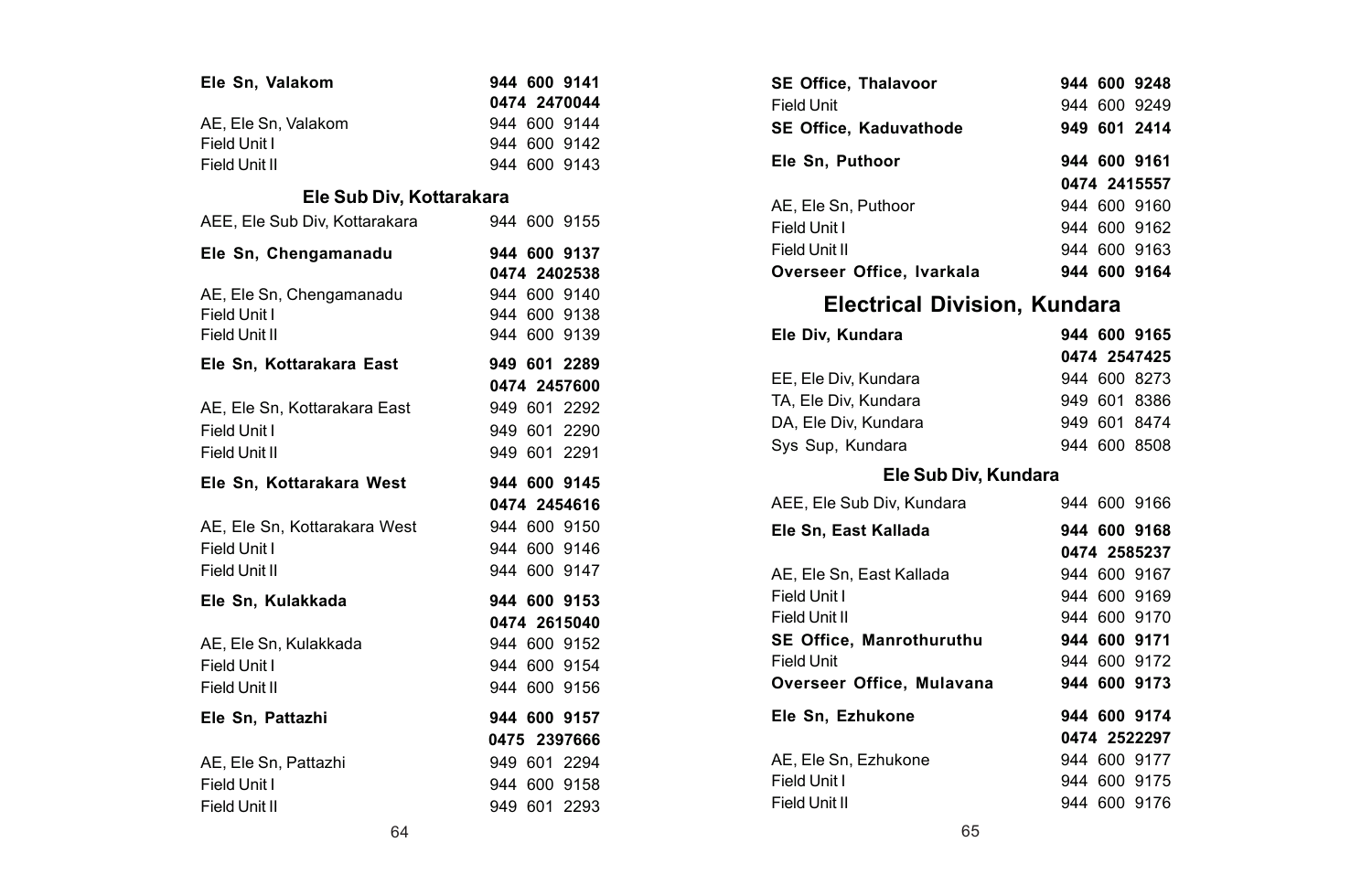| Ele Sn, Kundara            |  | 944 600 9178 |
|----------------------------|--|--------------|
|                            |  | 0474 2547237 |
| AE, Ele Sn, Kundara        |  | 944 600 9180 |
| Field Unit I               |  | 944 600 9179 |
| Field Unit II              |  | 944 600 9181 |
| Ele Sub Div, Veliyam       |  |              |
| AEE, Ele Sub Div, Veliyam  |  | 944 600 9188 |
| Ele Sn. Nallila            |  | 944 600 9183 |
|                            |  | 0474 2562186 |
| AE, Ele Sn, Nallila        |  | 944 600 9185 |
| Field Unit I               |  | 944 600 9184 |
| Field Unit II              |  | 944 600 9186 |
| Ele Sn, Oyoor              |  | 944 600 9187 |
|                            |  | 0474 2467088 |
| AE, Ele Sn, Oyoor          |  | 944 600 9191 |
| Field Unit I               |  | 944 600 9189 |
| Field Unit II              |  | 944 600 9190 |
| SE Office, Karinjannoor    |  | 944 600 9192 |
| <b>Field Unit</b>          |  | 944 600 9193 |
| Ele Sn, Perumpuzha         |  | 944 600 9194 |
|                            |  | 0474 2522367 |
| AE, Ele Sn, Perumpuzha     |  | 944 600 9199 |
| Field Unit I               |  | 944 600 9195 |
| Field Unit II              |  | 944 600 9196 |
| SE Office, Kuzhimanthikadu |  | 944 600 9201 |
| <b>Field Unit</b>          |  | 944 600 9198 |
| Ele Sn. Velivam            |  | 944 600 9203 |
|                            |  | 0474 2462051 |
| AE, Ele Sn, Veliyam        |  | 944 600 9092 |
| Field Unit I               |  | 944 600 9204 |
| Field Unit II              |  | 944 600 9202 |

## **Electrical Division, Punalur**

| Ele Div, Punalur         |  | 944 600 9206 |
|--------------------------|--|--------------|
|                          |  | 0475 2227788 |
| EE, Ele Div, Punalur     |  | 944 600 8274 |
| TA, Ele Div, Punalur     |  | 949 601 8387 |
| DA, Ele Div, Punalur     |  | 949 601 8475 |
| Sys Sup, Punalur         |  | 944 600 8509 |
| Ele Sub Div, Anchal      |  |              |
| AEE, Ele Sub Div, Anchal |  | 944 600 9233 |
| Ele Sn. Anchal East      |  | 944 600 9280 |
|                          |  | 0475 2273271 |
| AE, Ele Sn, Anchal East  |  | 944 600 9211 |
| Field Unit I             |  | 944 600 9212 |
| Field Unit II            |  | 944 600 9208 |
| Ele Sn, Anchal West      |  | 949 601 2089 |
|                          |  | 0475 2276333 |
| AE, Ele Sn, Anchal West  |  | 949 601 2086 |
| Field Unit I             |  | 949 601 2087 |
| Field Unit II            |  | 949 601 2088 |
| SE Office, Kottukkal     |  | 944 600 9213 |
| Field Unit               |  | 944 600 9214 |
| Ele Sn, Karukone         |  | 944 600 9216 |
|                          |  | 0475 2276111 |
| AE, Ele Sn, Karukone     |  | 944 600 9215 |
| Field Unit I             |  | 944 600 9217 |
| Field Unit II            |  | 944 600 9218 |
| Ele Sn, Kulathupuzha     |  | 944 600 9221 |
|                          |  | 0475 2317777 |
| AE, Ele Sn, Kulathupuzha |  | 944 600 9225 |
| Field Unit I             |  | 944 600 9223 |
| Field Unit II            |  | 944 600 9224 |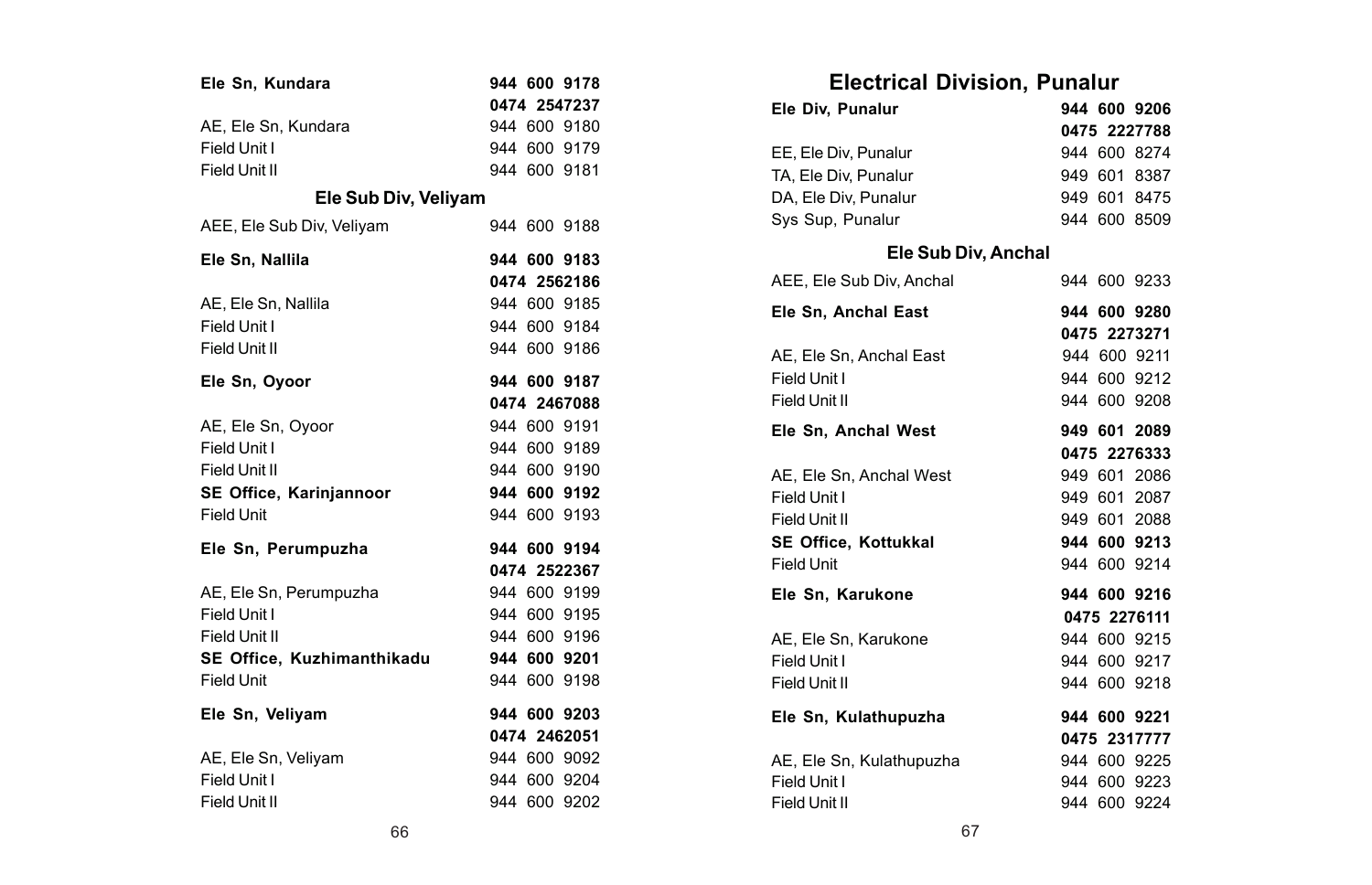### **Ele Sub Div, Kadakkal**

| AEE. Ele Sub Div. Kadakkal                                                           |  | 944 600 9222                                                 |
|--------------------------------------------------------------------------------------|--|--------------------------------------------------------------|
| Ele Sn. Chithara                                                                     |  | 944 600 9226<br>0474 2427585                                 |
| AE, Ele Sn, Chithara<br>Field Unit I<br>Field Unit II<br><b>SE Office, Madathara</b> |  | 944 600 9229<br>944 600 9227<br>944 600 9228<br>944 600 9230 |
| <b>Field Unit</b><br>Ele Sn. Kadakkal                                                |  | 944 600 9231<br>944 600 9234                                 |
|                                                                                      |  | 0474 2422085<br>944 600 9232                                 |
| AE, Ele Sn, Kadakkal<br>Field Unit I                                                 |  | 944 600 9235                                                 |
| Field Unit II<br>Overseer Office, Nilamel                                            |  | 944 600 9236<br>944 600 9237                                 |

#### **Ele Sub Div, Pathanapuram**

| AEE, Ele Sub Div, Pathanapuram | 944 600 9244 |
|--------------------------------|--------------|
| Ele Sn, Pathanapuram           | 944 600 9239 |
|                                | 0475 2352370 |
| AE, Ele Sn, Pathanapuram       | 944 600 9238 |
| Field Unit I                   | 944 600 9240 |
| Field Unit II                  | 944 600 9241 |
| Ele Sn. Piravanthoor           | 944 600 9242 |
|                                | 0475 2227200 |
|                                |              |
| AE. Ele Sn. Piravanthoor       | 949 601 2084 |
| Field Unit I                   | 944 600 9243 |
| Field Unit II                  | 949 601 2085 |
| Ele Sn. Vilakudv               | 944 600 9245 |
|                                | 0475 2322039 |

| Field Unit I                       |  | 944 600 9246 |
|------------------------------------|--|--------------|
| Field Unit II                      |  | 944 600 9247 |
| Ele Sub Div, Punalur               |  |              |
| AEE, Ele Sub Div, Punalur          |  | 944 600 9255 |
| Ele Sn, Karavalloor                |  | 944 600 9256 |
|                                    |  | 0475 2250606 |
| AE, Ele Sn. Karavalloor            |  | 949 601 2181 |
| Field Unit I                       |  | 949 601 2182 |
| Field Unit II                      |  | 949 601 2183 |
| Ele Sn, Punalur                    |  | 944 600 9252 |
|                                    |  | 0475 2222255 |
| AE, Ele Sn, Punalur                |  | 944 600 9251 |
| Field Unit I                       |  | 944 600 9253 |
| Field Unit II                      |  | 944 600 9254 |
| Ele Sn, Thenmala                   |  | 944 600 9257 |
|                                    |  | 0475 2344546 |
| AE. Ele Sn. Thenmala               |  | 944 600 9260 |
| Field Unit I                       |  | 944 600 9258 |
| Field Unit II                      |  | 944 600 9259 |
| <b>Electrical Circle, Kottayam</b> |  |              |
| Ele Cir, Kottayam                  |  | 949 600 8063 |
|                                    |  | 0481 2362159 |
| Dy CE, Ele Cir, Kottayam           |  | 944 600 8279 |
| EE, Ele Cir, Kottayam              |  | 949 600 8062 |
| Sys Admstr, Kottayam               |  | 944 600 8574 |
| AAO, Ele Cir, Kottayam             |  | 949 601 8483 |

### Nodal Officer (Litgn), Kottayam 949 601 2477 **RA Office**

| RA Office, Kottayam |  | 949 600 8064 |
|---------------------|--|--------------|
| RAO, Kottayam       |  | 944 600 8214 |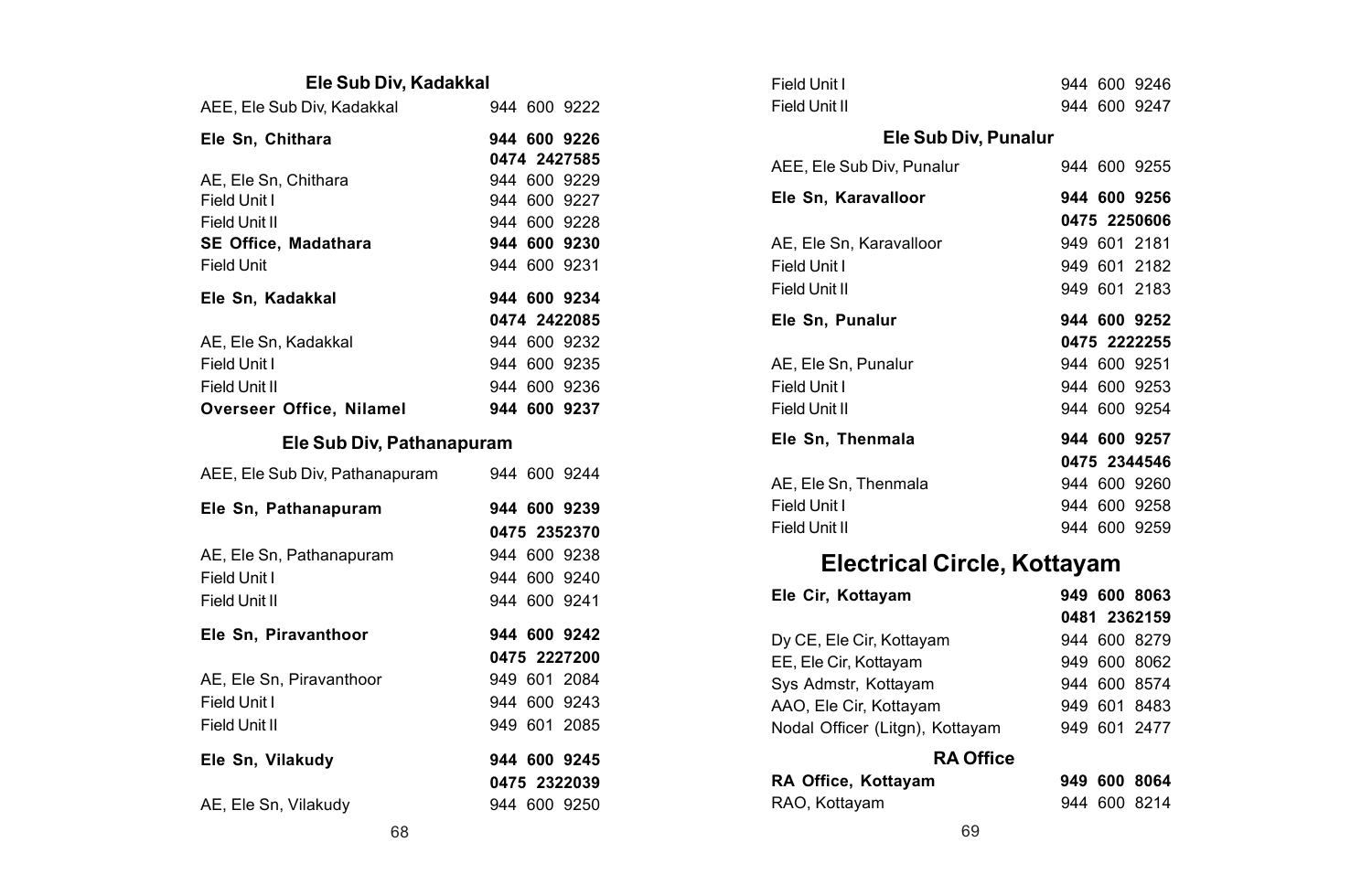| <b>SRS</b>                 |  |              |
|----------------------------|--|--------------|
| SRS. Pallom. Kottavam      |  | 949 600 8065 |
| AEE, SRS, Pallom, Kottayam |  | 949 600 8066 |

## **Electrical Division, Changanacherry**

| Ele Div. Changanacherry     |  | 949 600 8067 |
|-----------------------------|--|--------------|
|                             |  | 0481 2420369 |
| EE, Ele Div, Changanacherry |  | 944 600 8281 |
| TA, Ele Div, Changanacherry |  | 949 601 8398 |
| DA, Ele Div, Changanacherry |  | 949 601 8485 |
| Sys Sup, Changancherry      |  | 944 600 8513 |

### **Ele Sub Div, Changanacherry**

| AEE, Ele Sub Div, Changanacherry |  |  | 949 600 8077 |  |  |
|----------------------------------|--|--|--------------|--|--|
| Ele Sn, Changanacherry           |  |  | 949 600 8069 |  |  |
|                                  |  |  | 0481 2420093 |  |  |
| AE, Ele Sn, Changanacherry       |  |  | 949 600 8068 |  |  |
| Field Unit I                     |  |  | 949 600 8070 |  |  |
| Field Unit II                    |  |  | 949 600 8071 |  |  |
| Ele Sn, Kurichy                  |  |  | 949 600 8073 |  |  |
|                                  |  |  | 0481 2322147 |  |  |
| AE, Ele Sn, Kurichy              |  |  | 949 600 8072 |  |  |
| Field Unit I                     |  |  | 949 600 8074 |  |  |
| Field Unit II                    |  |  | 949 600 8075 |  |  |
| Ele Sub Div, Karukachal          |  |  |              |  |  |
| AEE, Ele Sub Div, Karukachal     |  |  | 949 600 8088 |  |  |
| Ele Sn. Karukachal               |  |  | 949 600 8078 |  |  |
|                                  |  |  | 0481 2485123 |  |  |
| AE, Ele Sn. Karukachal           |  |  | 949 600 8076 |  |  |
| Field Unit I                     |  |  | 949 600 8079 |  |  |
| Field Unit II                    |  |  | 949 600 8080 |  |  |

| Overseer Office, Nedumkunnam 949 600 8083<br>Overseer Office, Santhipuram                                 |              |  | 949 600 8084                                                 |  |
|-----------------------------------------------------------------------------------------------------------|--------------|--|--------------------------------------------------------------|--|
| Ele Sn, Manimala                                                                                          |              |  | 949 600 8087<br>04828 247197                                 |  |
| AE, Ele Sn, Manimala<br>Field Unit I<br>Field Unit II                                                     |              |  | 949 600 8086<br>949 600 8089<br>949 600 8090                 |  |
| Ele Sn. Pathanadu                                                                                         | 949 600 8081 |  |                                                              |  |
| AE. Ele Sn. Pathanadu<br>Field Unit I<br>Field Unit II<br>Overseer Office, Thazhathuvadakara 949 600 8085 |              |  | 0481 2495380<br>949 601 2221<br>949 600 8082<br>949 601 2227 |  |
| Ele Sub Div, Thengana                                                                                     |              |  |                                                              |  |
| AEE, Ele Sub Div, Thengana                                                                                |              |  | 949 600 8099                                                 |  |
| Ele Sn, Thengana                                                                                          |              |  | 949 600 8092<br>0481 2471841                                 |  |
| AE, Ele Sn, Thengana<br>Field Unit I<br>Field Unit II                                                     |              |  | 949 600 8091<br>949 600 8093<br>949 600 8094                 |  |
| Ele Sn, Thrikodithanam                                                                                    |              |  | 949 600 8096                                                 |  |
| AE. Ele Sn. Thrikodithanam<br>Field Unit I<br>Field Unit II                                               |              |  | 0481 2441493<br>949 600 8095<br>949 600 8097<br>949 600 8098 |  |
| Ele Sn, Vakathanam                                                                                        |              |  | 949 600 8102                                                 |  |
| AE, Ele Sn, Vakathanam<br>Field Unit I<br>Field Unit II                                                   |              |  | 0481 2462309<br>949 600 8101<br>949 600 8103<br>949 600 8104 |  |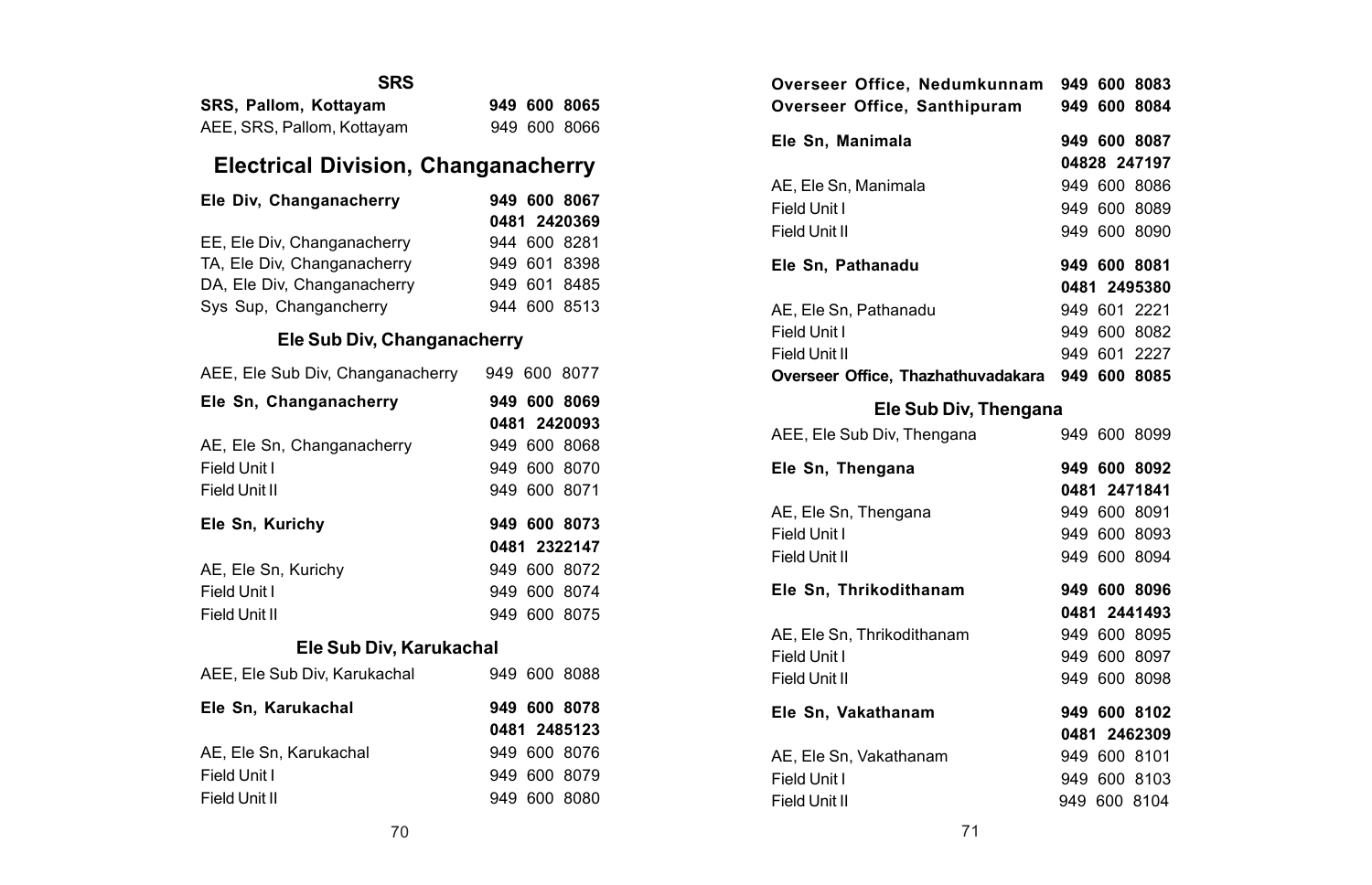## **Electrical Division, Pallom**

| Ele Div, Pallom                | 949 600 8105 |
|--------------------------------|--------------|
|                                | 0481 2360323 |
| EE. Ele Div. Pallom            | 944 600 8280 |
| TA, Ele Div, Pallom            | 949 601 8399 |
| DA, Ele Div, Pallom            | 949 601 8486 |
| Sys Sup, Pallom                | 944 600 8514 |
| Ele Sub Div, Gandhi Nagar      |              |
| AEE, Ele Sub Div, Gandhi Nagar | 949 600 8100 |
| Ele Sn, Aymanam                | 949 600 8107 |
|                                | 0481 2515836 |
| AE, Ele Sn, Aymanam            | 949 600 8106 |
| Field Unit I                   | 949 600 8108 |
| Field Unit II                  | 949 600 8109 |
| Ele Sn, Gandhi Nagar           | 949 600 8110 |
|                                | 0481 2597358 |
| AE, Ele Sn, Gandhi Nagar       | 949 600 8111 |
|                                |              |
| Field Unit I                   | 949 600 8112 |
| Field Unit II                  | 949 600 8113 |
| Ele Sn, Kumarakom              | 949 600 8114 |
|                                | 0481 2524494 |
| AE. Ele Sn. Kumarakom          | 949 600 8118 |
| Field Unit I                   | 949 600 8115 |
| Field Unit II                  | 949 600 8116 |
| SE Office, Maniyaparambu       | 949 600 8117 |
| <b>Field Unit</b>              | 949 600 8119 |
| SE Office, Thiruvarpu          | 949 600 8120 |
| <b>Field Unit</b>              | 949 600 8121 |

### **Ele Sub Div, Kottayam Central**

|  |  | AEE, Ele Sub Div, Kottayam Central |  | 949 600 8122 |
|--|--|------------------------------------|--|--------------|
|  |  |                                    |  |              |

| Ele Sn, Kottayam Central        |  | 949 600 8124 |
|---------------------------------|--|--------------|
|                                 |  | 0481 2568050 |
| AE, Ele Sn, Kottayam Central    |  | 949 600 8123 |
| Field Unit I                    |  | 949 600 8125 |
| Field Unit II                   |  | 949 600 8126 |
| <b>SE Office. Thiruvathukal</b> |  | 949 600 8127 |
| Field Unit                      |  | 949 600 8128 |
| Ele Sn, Kottayam East           |  | 949 600 8129 |
|                                 |  | 0481 2562937 |
| AE, Ele Sn, Kottayam East       |  | 949 600 8133 |
| Field Unit I                    |  | 949 600 8130 |
| Field Unit II                   |  | 949 600 8131 |
| SE Office, S.H. Mount           |  | 949 600 8132 |
| Field Unit                      |  | 949 600 8134 |
| SE Office, Thiruvanchoor        |  | 949 600 8135 |
| <b>Field Unit</b>               |  | 949 600 8136 |
| - - - - - - -                   |  |              |

#### **Ele Sub Div, Manarkad**

| AEE, Ele Sub Div, Manarkad |  | 949 600 8144 |
|----------------------------|--|--------------|
| Ele Sn, Ayarkunnam         |  | 949 600 8138 |
|                            |  | 0481 2542354 |
| AE, Ele Sn, Ayarkunnam     |  | 949 600 8137 |
| Field Unit I               |  | 949 600 8139 |
| Field Unit II              |  | 949 600 8140 |
| Ele Sn. Manarcaud          |  | 949 600 8142 |
|                            |  |              |
|                            |  | 0481 2370728 |
| AE. Ele Sn. Manarcaud      |  | 949 600 8141 |
| Field Unit I               |  | 949 600 8143 |
| Field Unit II              |  | 949 600 8145 |
| Ele Sn. Meenadom           |  | 949 600 8152 |
|                            |  | 0481 2556600 |
| AE, Ele Sn, Meenadom       |  | 949 601 8722 |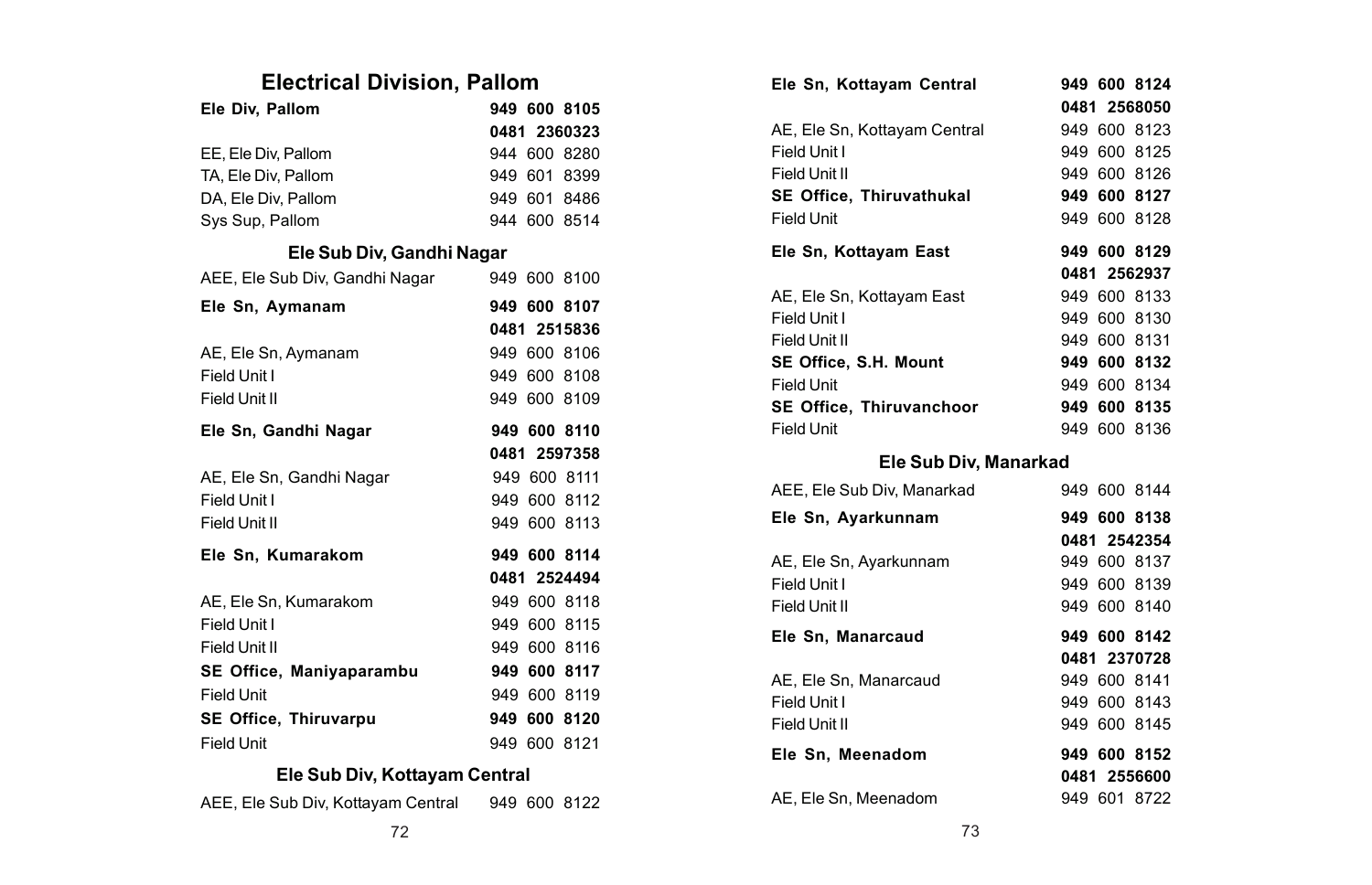| Field Unit I                       |  | 949 601 8720 |
|------------------------------------|--|--------------|
| Field Unit II                      |  | 949 601 8721 |
| Ele Sn, Puthupally                 |  | 949 600 8147 |
|                                    |  | 0481 2352134 |
| AE. Ele Sn. Puthupally             |  | 949 600 8146 |
| Field Unit I                       |  | 949 600 8148 |
| Field Unit II                      |  | 949 600 8149 |
| <b>SE Office. Thottakad</b>        |  | 949 600 8150 |
| Field Unit                         |  | 949 600 8151 |
| Ele Sub Div, Pallom                |  |              |
| AEE, Ele Sub Div, Pallom           |  | 949 600 8155 |
| Ele Sn, Nattakom                   |  | 949 600 8154 |
|                                    |  | 0481 2342525 |
| AE, Ele Sn, Nattakom               |  | 949 600 8153 |
| Field Unit I                       |  | 949 600 8156 |
| Field Unit II                      |  | 949 600 8157 |
| Ele Sn, Pallom                     |  | 949 600 8159 |
|                                    |  | 0481 2360357 |
| AE. Ele Sn. Pallom                 |  | 949 600 8158 |
| Field Unit I                       |  | 949 600 8160 |
| Field Unit II                      |  | 949 600 8161 |
| Ele Sn, Pallom Punja               |  | 949 600 8162 |
|                                    |  | 0481 2430315 |
| AE. Ele Sn. Pallom Punia           |  | 949 600 8166 |
| Field Unit I                       |  | 949 600 8163 |
| Field Unit II                      |  | 949 600 8164 |
| Overseer Office, Era               |  | 949 600 8165 |
| <b>Electrical Division, Vaikom</b> |  |              |

### **Ele Div, Vaikom 949 600 8167 04829 231396**

| TA, Ele Div, Vaikom             |  | 949 601 8400                 |  |
|---------------------------------|--|------------------------------|--|
| DA, Ele Div, Vaikom             |  | 949 601 8487                 |  |
| Sys Sup, Vaikom                 |  | 944 600 8515                 |  |
| Ele Sub Div, Ettumanoor         |  |                              |  |
| AEE, Ele Sub Div, Ettumanoor    |  | 949 600 8177                 |  |
| Ele Sn, Athirampuzha            |  | 949 600 8169                 |  |
|                                 |  | 0481 2731199                 |  |
| AE, Ele Sn, Athirampuzha        |  | 949 600 8168                 |  |
| Field Unit I                    |  | 949 600 8170                 |  |
| Field Unit II                   |  | 949 600 8171                 |  |
| Ele Sn. Ettumanoor              |  | 949 600 8173                 |  |
|                                 |  | 0481 2535510                 |  |
| AE, Ele Sn, Ettumanoor          |  | 949 600 8172                 |  |
| Field Unit I                    |  | 949 600 8174                 |  |
| Field Unit II                   |  | 949 600 8175                 |  |
|                                 |  |                              |  |
| Ele Sn, Kuruppanthara           |  | 949 600 8178                 |  |
|                                 |  | 04829 242909                 |  |
| AE, Ele Sn, Kuruppanthara       |  | 949 600 8176                 |  |
| Field Unit I                    |  | 949 600 8179                 |  |
| Field Unit II                   |  | 949 600 8180                 |  |
| Ele Sn, Neendoor                |  | 949 600 8182                 |  |
|                                 |  | 0481 2712353                 |  |
| AE. Ele Sn. Neendoor            |  | 949 600 8181                 |  |
| Field Unit I                    |  | 949 600 8183                 |  |
| Field Unit II                   |  | 949 600 8184                 |  |
| Overseer Office, Kallampara     |  | 949 600 8305                 |  |
| Ele Sub Div, Kuravilangadu      |  |                              |  |
| AEE, Ele Sub Div, Kuravilangadu |  | 949 600 8188                 |  |
| Ele Sn, Kaduthuruthy            |  | 949 600 8186<br>04829 282409 |  |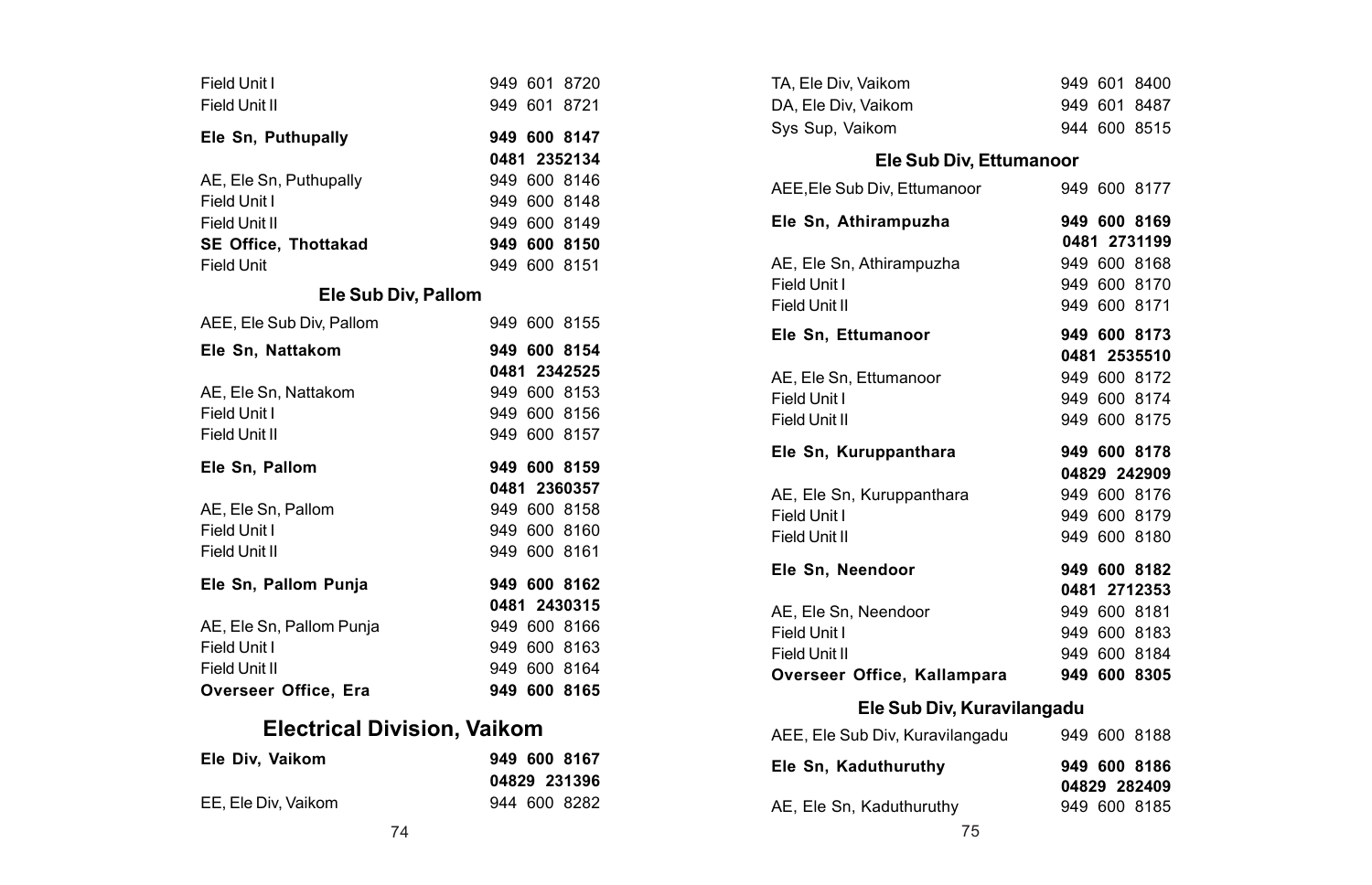| Field Unit I                 |  | 949 600 8187                 |
|------------------------------|--|------------------------------|
| Field Unit II                |  | 949 600 8189                 |
| <b>SE Office, Kallara</b>    |  | 949 600 8190                 |
| Field Unit                   |  | 949 600 8191                 |
| Overseer Office, Njeezhoor   |  | 949 600 8197                 |
| Ele Sn, Kuravilangadu        |  | 949 600 8192                 |
|                              |  | 0482 2230238                 |
| AE. Ele Sn. Kuravilangadu    |  | 949 600 8199                 |
| Field Unit I                 |  | 949 600 8193                 |
| Field Unit II                |  | 949 600 8194                 |
| SE Office, Vayala            |  | 949 600 8195                 |
| Field Unit                   |  | 949 600 8196                 |
| Ele Sn, Peruva               |  | 949 600 8203                 |
|                              |  | 04829 252863                 |
| AE, Ele Sn, Peruva           |  | 949 601 2430                 |
| Field Unit I                 |  | 949 600 8204                 |
| Field Unit II                |  | 949 601 2429                 |
|                              |  |                              |
| Ele Sn, Thalayolaparambu     |  | 949 600 8198                 |
|                              |  | 04829 236135                 |
| AE, Ele Sn, Thalayolaparambu |  | 949 600 8200                 |
| Field Unit I                 |  | 949 600 8201                 |
| Field Unit II                |  | 949 600 8202                 |
| Overseer Office, Velloor     |  | 949 600 8205                 |
| Ele Sub Div, Vaikom          |  |                              |
| AEE, Ele Sub Div, Vaikom     |  | 949 600 8211                 |
| Ele Sn, Chempu               |  | 949 600 8207                 |
|                              |  | 04829 273160                 |
| AE, Ele Sn, Chempu           |  | 949 600 8206                 |
| Field Unit I                 |  | 949 600 8208                 |
| Field Unit II                |  | 949 600 8209                 |
| Ele Sn, Thalayazham          |  | 949 600 8212                 |
| AE, Ele Sn, Thalayazham      |  | 04829 221392<br>949 600 8210 |

| Field Unit I             |  | 949 600 8213 |  |
|--------------------------|--|--------------|--|
| Field Unit II            |  | 949 600 8214 |  |
| Overseer Office, Vechoor |  | 949 600 8215 |  |
| Ele Sn, Vaikom           |  | 949 600 8217 |  |
|                          |  | 04829 231337 |  |
| AE. Ele Sn. Vaikom       |  | 949 600 8216 |  |
| Field Unit I             |  | 949 600 8218 |  |
| Field Unit II            |  | 949 600 8219 |  |
|                          |  |              |  |

# **TMR Div, Pallom**

| <b>TMR Div. Pallom</b>           |     | 949 600 8226 |
|----------------------------------|-----|--------------|
|                                  |     | 0481 2363389 |
| EE. TMR Div. Pallom              |     | 944 600 8349 |
| AEE. Meter Sub Div. Pallom       |     | 949 600 8222 |
| AE. HT MT Unit. Pallom           |     | 949 600 8221 |
| AE. HT Unit. TMR Div. Pallom     |     | 949 601 0140 |
| AE, Meter Lab, TMR Div, Pallom   |     | 949 600 8223 |
| AEE. Transformer Sub Div. Pallom |     | 949 600 8228 |
| AE. Transformer Sn. Pallom       |     | 949 600 8225 |
| AE. Store, TMR Div. Pallom       | 949 | 600 8224     |

# **Electrical Circle, Pala**

| Ele Cir, Pala               | 949 600 8230 |
|-----------------------------|--------------|
|                             | 04822 212772 |
| Dy CE, Ele Cir, Pala        | 944 600 8302 |
| EE, Ele Cir, Pala           | 949 600 8229 |
| AAO, Ele Cir, Pala          | 949 601 8480 |
| Nodal Officer (Litgn), Pala | 949 601 2478 |
| <b>RA Office</b>            |              |
| RA Office. Pala             | 949 600 8231 |
| RAO. Pala                   | 944 600 8219 |
|                             |              |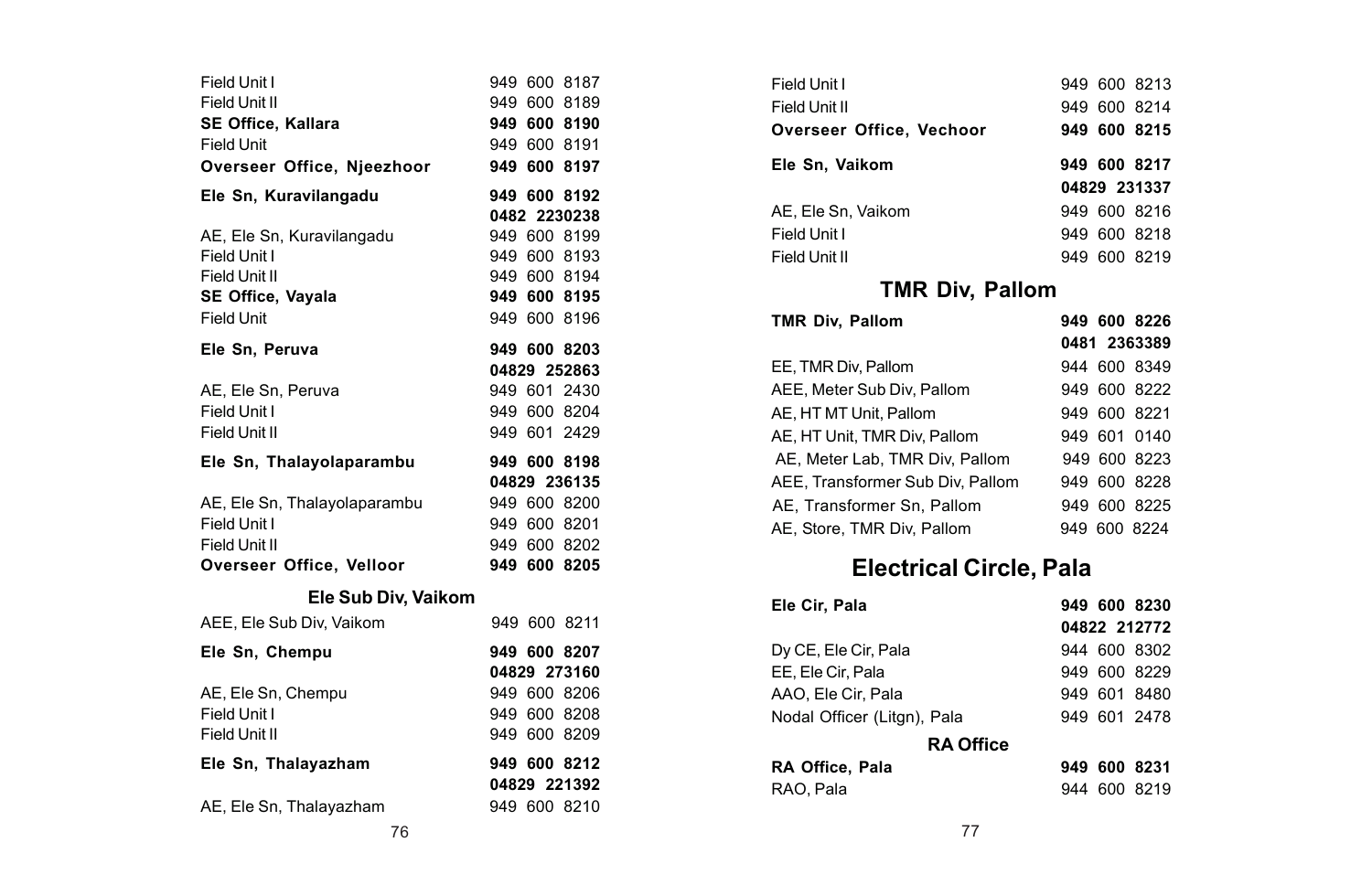| SRS                              |  |  |              |  |  |  |  |
|----------------------------------|--|--|--------------|--|--|--|--|
| <b>SRS. Pala</b>                 |  |  | 949 600 8232 |  |  |  |  |
| AEE, SRS, Pala                   |  |  | 949 600 8233 |  |  |  |  |
| <b>Electrical Division, Pala</b> |  |  |              |  |  |  |  |
| Ele Div. Pala                    |  |  | 949 600 8234 |  |  |  |  |
|                                  |  |  | 04822 212802 |  |  |  |  |
| EE, Ele Div, Pala                |  |  | 944 600 8303 |  |  |  |  |
| TA, Ele Div, Pala                |  |  | 949 601 8396 |  |  |  |  |
| DA. Ele Div. Pala                |  |  | 949 601 8481 |  |  |  |  |
| Sys Sup, Pala                    |  |  | 944 600 8531 |  |  |  |  |
| Ele Sub Div, Erattupetta         |  |  |              |  |  |  |  |
| AEE. Ele Sub Div. Erattupetta    |  |  | 949 600 8244 |  |  |  |  |
| Ele Sn. Erattupetta              |  |  | 949 600 8236 |  |  |  |  |
|                                  |  |  | 04822 272448 |  |  |  |  |
| AE, Ele Sn, Erattupetta          |  |  | 949 600 8235 |  |  |  |  |
| Field Unit I                     |  |  | 949 600 8237 |  |  |  |  |
| Field Unit II                    |  |  | 949 600 8238 |  |  |  |  |
| <b>SE Office. Melukavu</b>       |  |  | 949 600 8239 |  |  |  |  |
| <b>Field Unit</b>                |  |  | 949 600 8240 |  |  |  |  |
| SE Office, Munilavu              |  |  | 949 600 8241 |  |  |  |  |
| Field Unit                       |  |  | 949 600 8242 |  |  |  |  |
| Ele Sn, Pinnakkanad              |  |  | 949 600 8245 |  |  |  |  |
|                                  |  |  | 04828 235261 |  |  |  |  |
| AE, Ele Sn, Pinnakkanad          |  |  | 949 600 8243 |  |  |  |  |
| Field Unit I                     |  |  | 949 600 8246 |  |  |  |  |
| Field Unit II                    |  |  | 949 600 8247 |  |  |  |  |
| Ele Sn, Poonjar                  |  |  | 949 600 8249 |  |  |  |  |
|                                  |  |  | 04822 274658 |  |  |  |  |
| AE, Ele Sn, Poonjar              |  |  | 949 600 8248 |  |  |  |  |
| Field Unit I                     |  |  | 949 600 8250 |  |  |  |  |
| Field Unit II                    |  |  | 949 600 8251 |  |  |  |  |

| Ele Sn, Teekoy              |  | 949 601 2339 |
|-----------------------------|--|--------------|
|                             |  | 04822 281800 |
| AE, Ele Sn, Teekoy          |  | 949 601 2342 |
| Field Unit I                |  | 949 601 2340 |
| Field Unit II               |  | 949 601 2341 |
| Ele Sub Div, Pala           |  |              |
| AEE, Ele Sub Div, Pala      |  | 949 600 8255 |
| Ele Sn, Kidangoor           |  | 949 600 8253 |
|                             |  | 04822 254165 |
| AE, Ele Sn, Kidangoor       |  | 949 600 8252 |
| Field Unit I                |  | 949 600 8254 |
| Field Unit II               |  | 949 600 8256 |
| Ele Sn, Paika               |  | 949 600 8261 |
|                             |  | 04822 225240 |
| AE, Ele Sn, Paika           |  | 949 600 8266 |
| Field Unit I                |  | 949 600 8262 |
| Field Unit II               |  | 949 600 8263 |
| SE Office, Kozhuvanal       |  | 949 600 8264 |
| Field Unit                  |  | 949 600 8265 |
| Overseer Office, Mutholy    |  | 949 600 8267 |
| Ele Sn. Pala                |  | 949 600 8269 |
|                             |  | 04822 212477 |
| AE. Ele Sn. Pala            |  | 949 600 8268 |
| Field Unit I                |  | 949 600 8270 |
| Field Unit II               |  | 949 600 8271 |
| Ele Sub Div, Ramapuram      |  |              |
| AEE, Ele Sub Div, Ramapuram |  | 949 600 8277 |
| Ele Sn, Bharananganam       |  | 949 600 8273 |
|                             |  | 04822 236217 |
| AE, Ele Sn, Bharananganam   |  | 949 600 8272 |
| Field Unit I                |  | 949 600 8274 |
| Field Unit II               |  | 949 600 8275 |
|                             |  |              |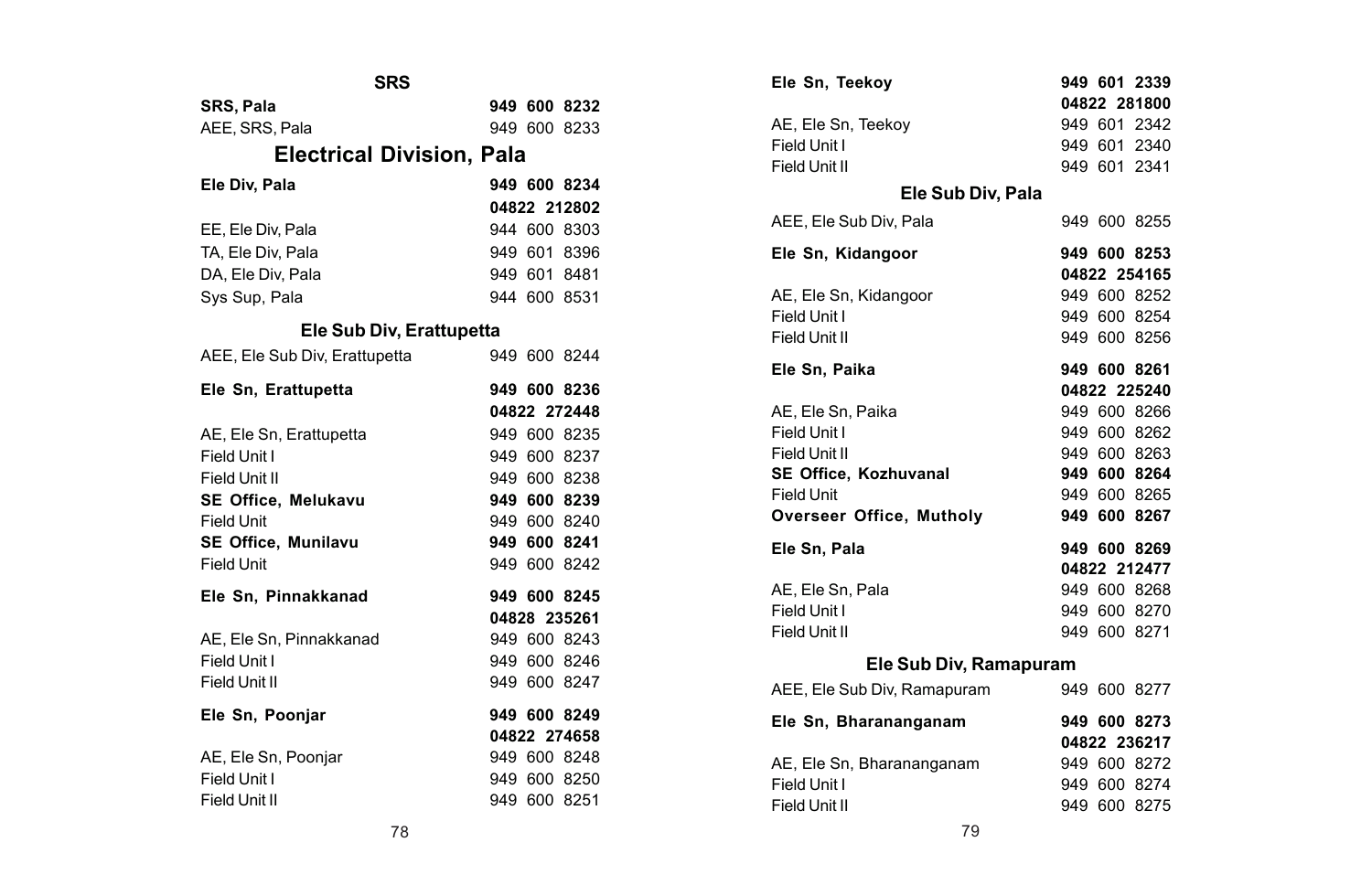| Ele Sn, Kollappally         |  | 949 600 8287 |
|-----------------------------|--|--------------|
|                             |  | 04822 247000 |
| AE, Ele Sn, Kollappally     |  | 949 601 2375 |
| Field Unit I                |  | 949 600 8289 |
| Field Unit II               |  | 949 601 2374 |
| SE Office, Nelloor          |  | 949 600 8290 |
| Field Unit                  |  | 949 600 8291 |
| Ele Sn, Marangattupally     |  | 949 600 8276 |
|                             |  | 04822 251013 |
| AE, Ele Sn, Marangattupally |  | 949 600 8282 |
| Field Unit I                |  | 949 600 8278 |
| Field Unit II               |  | 949 600 8279 |
| SE Office, Uzhavoor         |  | 949 600 8280 |
| <b>Field Unit</b>           |  | 949 600 8281 |
| Overseer Office, Monipally  |  | 949 600 8283 |
| Ele Sn, Ramapuram           |  | 949 600 8284 |
|                             |  | 04822 260254 |
| AE, Ele Sn, Ramapuram       |  | 949 600 8288 |
| Field Unit I                |  | 949 600 8285 |
| Field Unit II               |  | 949 600 8286 |
| SE Office, Valavoor         |  | 949 600 8292 |
| <b>Field Unit</b>           |  | 949 600 8293 |
| .                           |  |              |

### **Electrical Division, Ponkunnam**

| Ele Div, Ponkunnam      |  | 949 600 8294 |
|-------------------------|--|--------------|
|                         |  | 04828 221380 |
| EE, Ele Div. Ponkunnanm |  | 944 600 8304 |
| TA, Ele Div, Ponkunnanm |  | 949 601 8397 |
| DA. Ele Div. Ponkunnanm |  | 949 601 8482 |
| Sys Sup, Ponkunnam      |  | 944 600 8532 |

### **Ele Sub Div, Kanjirapally**

| AEE, Ele Sub Div, Kanjirapally |  |  | 949 600 8299 |
|--------------------------------|--|--|--------------|
|--------------------------------|--|--|--------------|

| Ele Sn, Erumely             |  | 949 600 8296 |
|-----------------------------|--|--------------|
|                             |  | 04828 210398 |
| AE, Ele Sn, Erumely         |  | 949 600 8295 |
| Field Unit I                |  | 949 600 8297 |
| Field Unit II               |  | 949 600 8298 |
| Ele Sn, Kanjirapally        |  | 949 600 8302 |
|                             |  | 04828 202308 |
| AE, Ele Sn, Kanjirapally    |  | 949 600 8301 |
| Field Unit I                |  | 949 600 8303 |
| Field Unit II               |  | 949 600 8304 |
| Ele Sn. Koottickal          |  | 949 601 2076 |
|                             |  | 04828 284885 |
| AE, Ele Sn, Koottickal      |  | 949 601 2073 |
| Field Unit I                |  | 949 601 2074 |
| Field Unit II               |  | 949 601 2075 |
| Ele Sn. Mundakavam          |  | 949 600 8307 |
|                             |  | 04828 272498 |
| AE, Ele Sn, Mundakayam      |  | 949 600 8306 |
| Field Unit I                |  | 949 600 8308 |
| Field Unit II               |  | 949 600 8309 |
| Ele Sn. Parathode           |  | 949 601 2379 |
|                             |  | 04828 270209 |
| AE. Ele Sn. Parathode       |  | 949 601 2380 |
| Field Unit I                |  | 949 601 2381 |
| Field Unit II               |  | 949 601 2382 |
| Ele Sub Div, Ponkunnam      |  |              |
| AEE, Ele Sub Div, Ponkunnam |  | 949 600 8300 |
| Ele Sn, Kooroppada          |  | 949 601 8708 |
|                             |  | 0481 2703311 |
| AE, Ele Sn, Kooroppada      |  | 949 601 8711 |
| Field Unit I                |  | 949 601 8709 |
| Field Unit II               |  | 949 601 8710 |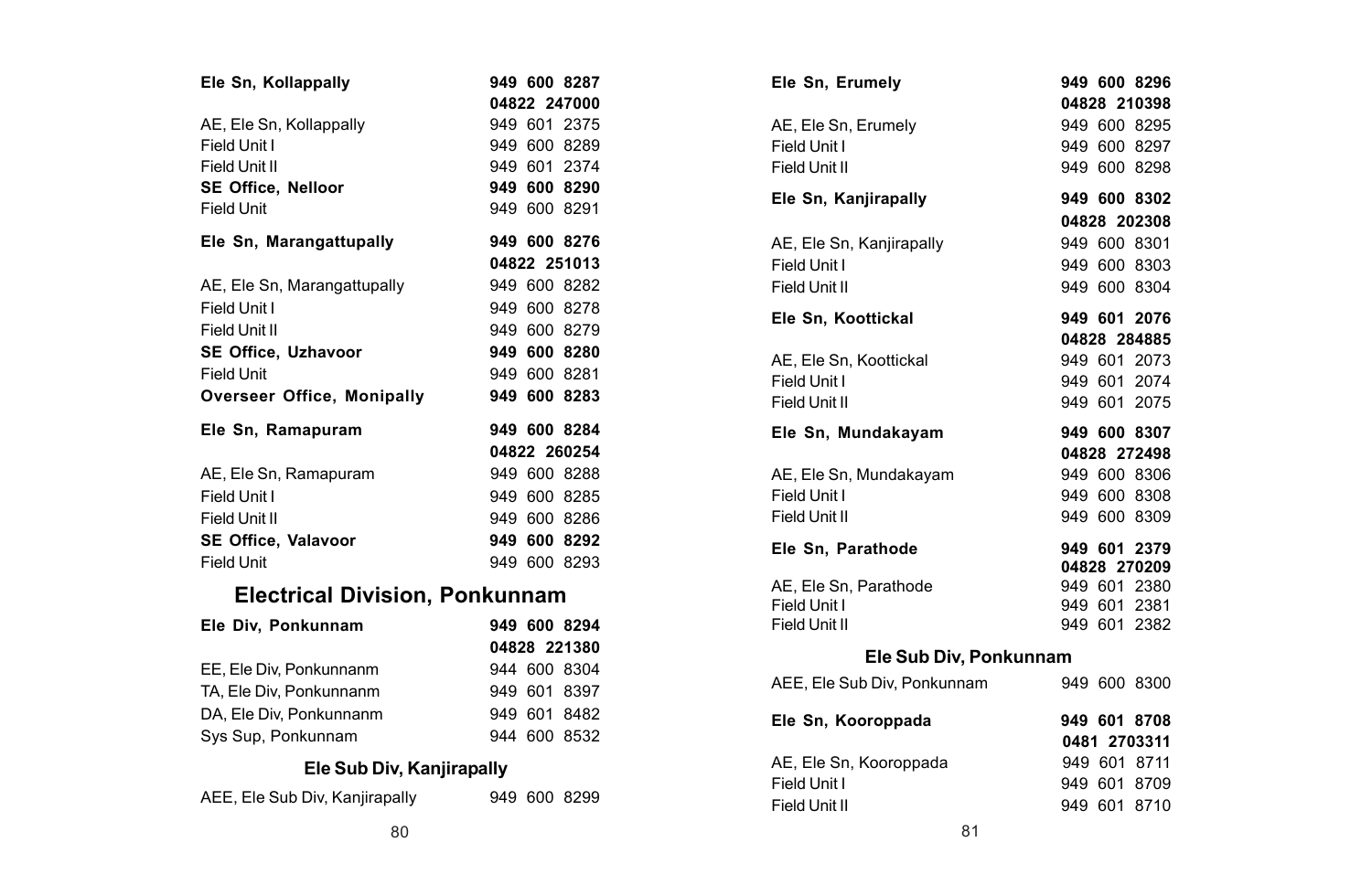| Ele Sn, Pallickathodu     |              |  | 949 600 8313 |
|---------------------------|--------------|--|--------------|
|                           | 0481 2553600 |  |              |
| AE. Ele Sn. Pallickathodu |              |  | 949 600 8311 |
| Field Unit I              |              |  | 949 600 8314 |
| Field Unit II             |              |  | 949 600 8315 |
| SE Office, Chengulam      |              |  | 949 600 8325 |
| <b>Field Unit</b>         |              |  | 949 600 8326 |
| Ele Sn, Pampady           |              |  | 949 600 8317 |
|                           |              |  | 0481 2505241 |
| AE, Ele Sn, Pampady       |              |  | 949 600 8316 |
| Field Unit I              |              |  | 949 600 8318 |
| Field Unit II             |              |  | 949 600 8319 |
| Ele Sn. Ponkunnam         |              |  | 949 600 8321 |
|                           |              |  | 04828 221358 |
| AE. Ele Sn. Ponkunnam     |              |  | 949 600 8322 |
| Field Unit I              |              |  | 949 600 8323 |
| Field Unit II             |              |  | 949 600 8324 |
| Overseer Office, Koorali  |              |  | 949 600 8327 |
| Ele Sn. Vazhoor           |              |  |              |
|                           |              |  | 949 600 8328 |
|                           |              |  | 0481 2456262 |
| AE. Ele Sn. Vazhoor       |              |  | 949 600 8333 |
| Field Unit I              |              |  | 949 600 8329 |
| Field Unit II             |              |  | 949 600 8330 |
| SE Office. Kangzha        |              |  | 949 600 8331 |
| <b>Field Unit</b>         |              |  | 949 600 8332 |

# **Electrical Circle, Pathanamthitta**

| Ele Circle, Pathanamthitta     | 944 600 9347 |
|--------------------------------|--------------|
|                                | 0468 2223499 |
| <b>FAX</b>                     | 0468 2223499 |
| Dy CE, Ele Cir, Pathanamthitta | 944 600 8275 |
| EE. Ele Cir. Pathanamthitta    | 944 600 9346 |

| AAO, Ele Cir, Pathanamthitta                       |  |  | 949 601 8476 |  |
|----------------------------------------------------|--|--|--------------|--|
| Nodal Officer (Litgn), Pathanamthitta 949 601 2472 |  |  |              |  |
| <b>RA Office</b>                                   |  |  |              |  |
| RA Office, Pathanamthitta                          |  |  | 944 600 9348 |  |
| RAO. Pathanamthitta                                |  |  | 944 600 8213 |  |
| <b>SRS</b>                                         |  |  |              |  |
| SRS, Pathanamthitta                                |  |  | 944 600 9350 |  |
| AEE, SRS, Pathanamthitta                           |  |  | 944 600 9349 |  |
| <b>Electrical Division, Adoor</b>                  |  |  |              |  |
| Ele Div. Adoor                                     |  |  | 944 600 9351 |  |
|                                                    |  |  | 04734 224852 |  |
| EE, Ele Div, Adoor                                 |  |  | 944 600 8277 |  |
| TA, Ele Div, Adoor                                 |  |  | 949 601 8388 |  |
| DA, Ele Div, Adoor                                 |  |  | 949 601 8477 |  |
| Sys Sup, Adoor                                     |  |  | 944 600 8510 |  |
| Ele Sub Div, Adoor                                 |  |  |              |  |
| AEE, Ele Sub Div, Adoor                            |  |  | 944 600 9355 |  |
| Ele Sn. Adoor                                      |  |  | 944 600 9353 |  |
|                                                    |  |  | 04734 224837 |  |
| AE, Ele Sn, Adoor                                  |  |  | 944 600 9352 |  |
| Field Unit I                                       |  |  | 944 600 9354 |  |
| Field Unit II                                      |  |  | 944 600 9356 |  |
| Ele Sn, Kaippattur                                 |  |  | 944 600 9358 |  |
|                                                    |  |  | 0468 2350252 |  |
| AE, Ele Sn, Kaippattur                             |  |  | 944 600 9357 |  |
| Field Unit I                                       |  |  | 944 600 9359 |  |
| Field Unit II                                      |  |  | 944 600 9360 |  |
| SE Office, Chandanappally                          |  |  | 944 600 9361 |  |
| Field Unit                                         |  |  | 944 600 9362 |  |
| Ele Sn, Pallickal                                  |  |  | 944 600 9383 |  |
|                                                    |  |  | 04734 289494 |  |
| AE. Ele Sn. Pallickal                              |  |  | 944 600 9382 |  |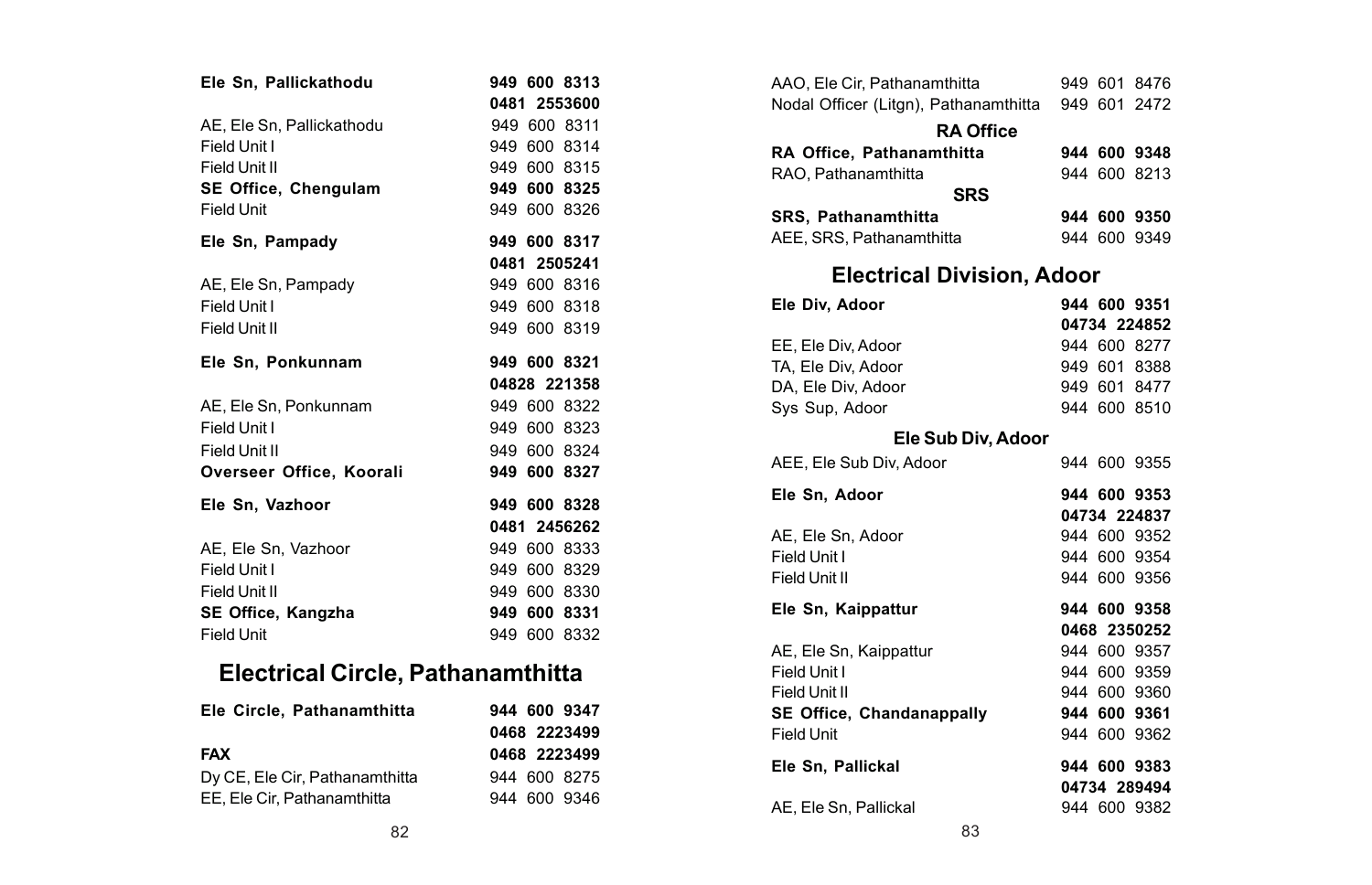| Field Unit I                 |  |  | 944 600 9384 |  |  |  |  |
|------------------------------|--|--|--------------|--|--|--|--|
| Field Unit II                |  |  | 944 600 9385 |  |  |  |  |
| Ele Sub Div, Ezhamkulam      |  |  |              |  |  |  |  |
| AEE, Ele Sub Div, Ezhamkulam |  |  | 944 600 9366 |  |  |  |  |
| Ele Sn, Enath                |  |  | 949 601 1772 |  |  |  |  |
|                              |  |  | 04734 210400 |  |  |  |  |
| AE. Ele Sn. Enath            |  |  | 949 601 1771 |  |  |  |  |
| Field Unit I                 |  |  | 949 601 2449 |  |  |  |  |
| Field Unit II                |  |  | 949 601 2450 |  |  |  |  |
| Ele Sn, Ezhamkulam           |  |  | 944 600 9364 |  |  |  |  |
|                              |  |  | 04734 240639 |  |  |  |  |
| AE, Ele Sn, Ezhamkulam       |  |  | 944 600 9363 |  |  |  |  |
| Field Unit I                 |  |  | 944 600 9365 |  |  |  |  |
| Field Unit II                |  |  | 944 600 9367 |  |  |  |  |
| Overseer Office. Kodumon     |  |  | 944 600 9370 |  |  |  |  |
|                              |  |  |              |  |  |  |  |
| Ele Sn, Kadampanad           |  |  | 944 600 9372 |  |  |  |  |
|                              |  |  | 04734 282021 |  |  |  |  |
| AE, Ele Sn, Kadampanad       |  |  | 944 600 9371 |  |  |  |  |
| Field Unit I                 |  |  | 944 600 9373 |  |  |  |  |
| Field Unit II                |  |  | 944 600 9374 |  |  |  |  |
| Overseer Office, Kunnathoor  |  |  | 944 600 9375 |  |  |  |  |
| Ele Sn, Kalanjoor            |  |  | 944 600 9376 |  |  |  |  |
|                              |  |  | 04734 270168 |  |  |  |  |
| AE, Ele Sn, Kalanjoor        |  |  | 944 600 9377 |  |  |  |  |
| Field Unit I                 |  |  | 944 600 9378 |  |  |  |  |
| Field Unit II                |  |  | 944 600 9379 |  |  |  |  |
| Overseer Office, Inchapara   |  |  | 944 600 9380 |  |  |  |  |
| Overseer Office, Elamannoor  |  |  | 944 600 9381 |  |  |  |  |

| Ele Sn. Elavumthitta                       |  | 944 600 9386 |
|--------------------------------------------|--|--------------|
|                                            |  | 0468 2257243 |
| AE, Ele Sn, Elavumthitta                   |  | 944 600 9388 |
| Field Unit I                               |  | 944 600 9387 |
| Field Unit II                              |  | 944 600 9389 |
| <b>SE Office. Elanthoor</b>                |  | 944 600 9390 |
| Field Unit                                 |  | 944 600 9391 |
| Ele Sn, Kulanada                           |  | 944 600 9392 |
|                                            |  | 04734 260019 |
| AE. Ele Sn. Kulanada                       |  | 944 600 9393 |
| Field Unit I                               |  | 944 600 9394 |
| Field Unit II                              |  | 944 600 9395 |
|                                            |  |              |
| Ele Sn. Pandalam                           |  | 944 600 9396 |
|                                            |  | 04734 252284 |
| AE, Ele Sn, Pandalam                       |  | 944 600 9399 |
| Field Unit I                               |  | 944 600 9397 |
| Field Unit II                              |  | 944 600 9398 |
| <b>SE Office, Parapetty</b>                |  | 944 600 9401 |
| Field Unit                                 |  | 944 600 9402 |
| Overseer Office, Thumpamon                 |  | 944 600 9403 |
| <b>Electrical Division, Pathanamthitta</b> |  |              |
| Ele Div, Pathanamthitta                    |  | 944 600 9404 |
|                                            |  | 0468 2222433 |
| EE, Ele Div, Pathanamthitta                |  | 944 600 8276 |

### DA, Ele Div, Pathanamthitta 949 601 8478 Sys Sup, Pathanamthitta 944 600 8511 **Ele Sub Div, Kozhenchery**

| AEE, Ele Sub Div, Kozhenchery |  | 944 600 9411 |  |
|-------------------------------|--|--------------|--|
|-------------------------------|--|--------------|--|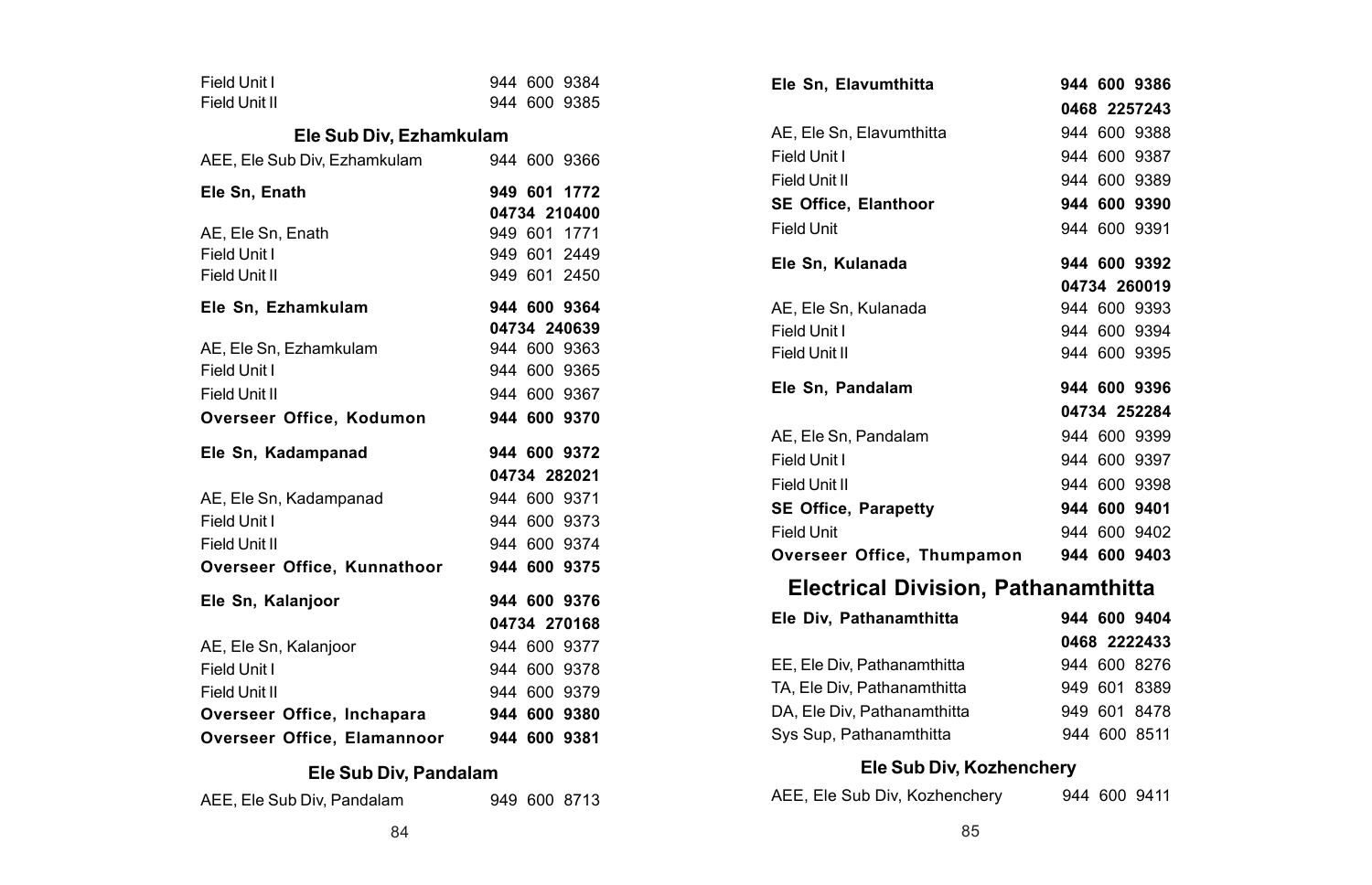| Ele Sn, Aranmula                 |  | 949 600 8473 |
|----------------------------------|--|--------------|
|                                  |  | 0468 2319162 |
| AE. Ele Sn. Aranmula             |  | 949 600 8472 |
| Field Unit I                     |  | 949 600 8474 |
| Field Unit II                    |  | 949 600 8475 |
| Overseer Office, Kidangannoor    |  | 949 600 8476 |
| Ele Sn, Ayroor                   |  | 944 600 9406 |
|                                  |  | 04735 230249 |
| AE, Ele Sn, Ayroor               |  | 944 600 9405 |
| Field Unit I                     |  | 944 600 9407 |
| Field Unit II                    |  | 944 600 9408 |
| SE Office, Maraman               |  | 944 600 9409 |
| Field Unit                       |  | 944 600 9410 |
| Ele Sn, Kozhenchery              |  | 944 600 9412 |
|                                  |  | 0468 2214052 |
| AE, Ele Sn, Kozhenchery          |  | 944 600 9414 |
| Field Unit I                     |  | 944 600 9413 |
| Field Unit II                    |  | 944 600 9415 |
| Ele Sub Div, Pathanamthitta      |  |              |
| AEE, Ele Sub Div, Pathanamthitta |  | 949 600 8709 |
| Ele Sn, Konni                    |  | 944 600 9417 |
|                                  |  | 0468 2242248 |
| AE. Ele Sn. Konni                |  | 944 600 9416 |
| Field Unit I                     |  | 944 600 9418 |
| Field Unit II                    |  | 944 600 9419 |
| SE Office, Thannithode           |  | 944 600 9420 |
| Field Unit                       |  | 944 600 9421 |
| Ele Sn, Kumbazha                 |  | 944 600 9424 |
|                                  |  | 0468 2334438 |
| AE, Ele Sn, Kumbazha             |  | 944 600 9423 |

| Field Unit I                  |  | 944 600 9425 |  |
|-------------------------------|--|--------------|--|
| Field Unit II                 |  | 944 600 9426 |  |
| <b>SE Office, Mallassery</b>  |  | 944 600 9427 |  |
| Field Unit                    |  | 944 600 9428 |  |
| Ele Sn. Pathanamthitta        |  | 944 600 9430 |  |
|                               |  | 0468 2222337 |  |
| AE. Ele Sn. Pathanamthitta    |  | 944 600 9429 |  |
| Field Unit I                  |  | 944 600 9431 |  |
| Field Unit II                 |  | 944 600 9432 |  |
| Ele Sn, Vakayar               |  | 949 601 8347 |  |
|                               |  | 0468 2397970 |  |
| AE, Ele Sn, Vakayar           |  | 949 600 8477 |  |
| Field Unit I                  |  | 949 601 8348 |  |
| Field Unit II                 |  | 949 601 8349 |  |
| Ele Sub Div. Ranni South      |  |              |  |
| AEE, Ele Sub Div, Ranni South |  | 944 600 9433 |  |
| Ele Sn, Ranni North           |  | 944 600 9435 |  |
|                               |  | 04735 226355 |  |
| AE, Ele Sn, Ranni North       |  | 944 600 9434 |  |
| Field Unit I                  |  | 944 600 9436 |  |
| Field Unit II                 |  | 944 600 9437 |  |
| Ele Sn, Ranni South           |  | 944 600 9438 |  |
|                               |  | 04735 227582 |  |
| AE, Ele Sn, Ranni South       |  | 944 600 9440 |  |
| Field Unit I                  |  | 944 600 9439 |  |
| Field Unit II                 |  | 944 600 9441 |  |
| Overseer Office, Vridhavanam  |  | 944 600 9442 |  |
| Ele Sn, Vechoochira           |  | 944 600 9443 |  |
|                               |  | 04735 266555 |  |
| AE, Ele Sn, Vechoochira       |  | 944 600 9444 |  |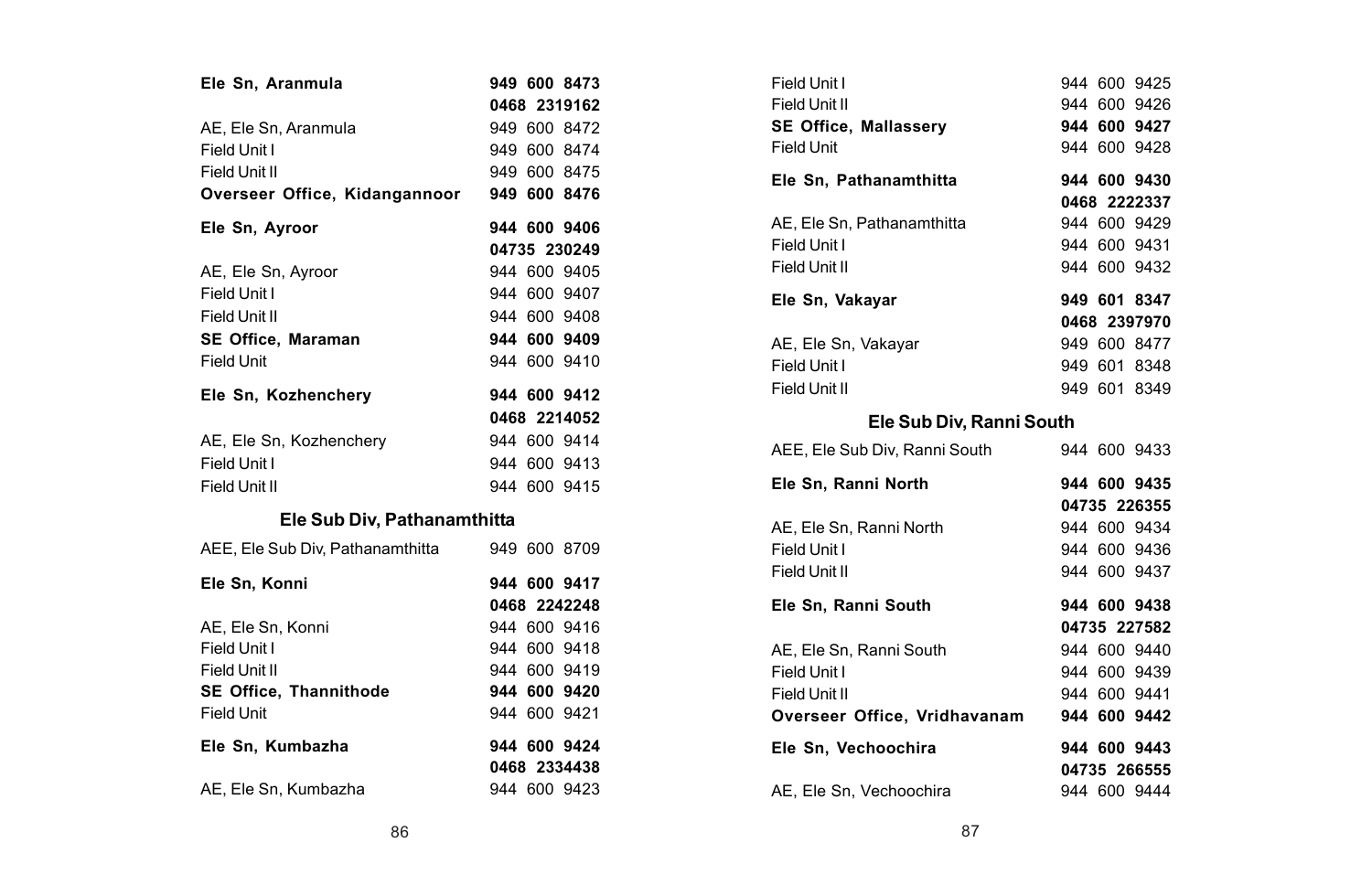| Field Unit I  |  | 944 600 9445 |
|---------------|--|--------------|
| Field Unit II |  | 944 600 9446 |

#### **Ele Sub Div, Vadasserikkara**

| AEE, Ele Sub Div, Vadasserikkara |  | 944 600 9449                 |
|----------------------------------|--|------------------------------|
| Ele Sn, Kakkad                   |  | 944 600 9447<br>04735 258666 |
| AE, Ele Sn, Kakkad               |  | 944 600 9455                 |
| Field Unit I                     |  | 944 600 9448                 |
| Field Unit II                    |  | 944 600 9450                 |
| SE Office, Chittar               |  | 944 600 9451                 |
| Field Unit                       |  | 944 600 9452                 |
| Ele Sn, Ranni-Perunadu           |  | 949 601 8705                 |
|                                  |  | 04735 241020                 |
| AE. Ele Sn. Ranni-Perunadu       |  | 949 601 8600                 |
| Field Unit I                     |  | 949 601 8706                 |
| Field Unit II                    |  | 949 601 8707                 |
| SE Office, Pamba                 |  | 944 600 9460                 |
| <b>Field Unit</b>                |  | 944 600 9461                 |
| SE Office, Sabarimala            |  | 944 600 9462                 |
| <b>Field Unit</b>                |  | 944 600 9463                 |
| Overseer Office, Athikayam       |  | 944 600 9453                 |
| Ele Sn, Vadasserikkara           |  | 944 600 9457                 |
|                                  |  | 04735 252050                 |
| AE, Ele Sn, Vadasserikkara       |  | 944 600 9456                 |
| Field Unit I                     |  | 944 600 9458                 |
| Field Unit II                    |  | 944 600 9459                 |

## **Electrical Division, Thiruvalla**

| Ele Div. Thiruvalla     |  | 944 600 9464 |
|-------------------------|--|--------------|
|                         |  | 0469 2630490 |
| EE. Ele Div. Thiruvalla |  | 944 600 8278 |
| TA, Ele Div, Thiruvalla |  | 949 601 8390 |
| DA, Ele Div, Thiruvalla |  | 949 601 8479 |
| Sys Sup. Thiruvalla     |  | 949 601 2295 |

### **Ele Sub Div, Mallappally**

| AEE, Ele Sub Div, Mallappally        |  | 944 600 9466                 |
|--------------------------------------|--|------------------------------|
| Ele Sn, Mallappally                  |  | 944 600 9467                 |
|                                      |  | 0469 2682245                 |
| AE, Ele Sn. Mallappally              |  | 944 600 9465                 |
| Field Unit I                         |  | 944 600 9468                 |
| Field Unit II                        |  | 944 600 9469                 |
| SE Office, Keezhuvaipur              |  | 944 600 9470                 |
| Field Unit                           |  | 944 600 9471                 |
| SE Office, Kunnathanam               |  | 944 600 9472                 |
| Field Unit                           |  | 944 600 9473                 |
| <b>SE Office. Puthusserv</b>         |  | 944 600 9474                 |
| Field Unit                           |  | 944 600 9475                 |
| Ele Sn, Vaipore                      |  | 944 600 9476                 |
|                                      |  | 0469 2687729                 |
| AE, Ele Sn, Vaipore                  |  | 944 600 9477                 |
|                                      |  | 944 600 9478                 |
| Field Unit I                         |  |                              |
| Field Unit II                        |  | 944 600 9479                 |
| Overseer Office, Ezhumattoor         |  | 944 600 9480                 |
| Ele Sn, Vennikulam                   |  | 944 600 9482                 |
|                                      |  | 0469 2650563                 |
| AE. Ele Sn. Vennikulam               |  | 944 600 9481                 |
| Field Unit I                         |  | 944 600 9483                 |
| Field Unit II                        |  | 944 600 9484                 |
| SE Office, Eraviperoor<br>Field Unit |  | 944 600 9485<br>944 600 9486 |

### **Ele Sub Div, Manipuzha**

|  | 944 600 9488<br>944 600 9489<br>0469 2610297<br>944 600 9487 |
|--|--------------------------------------------------------------|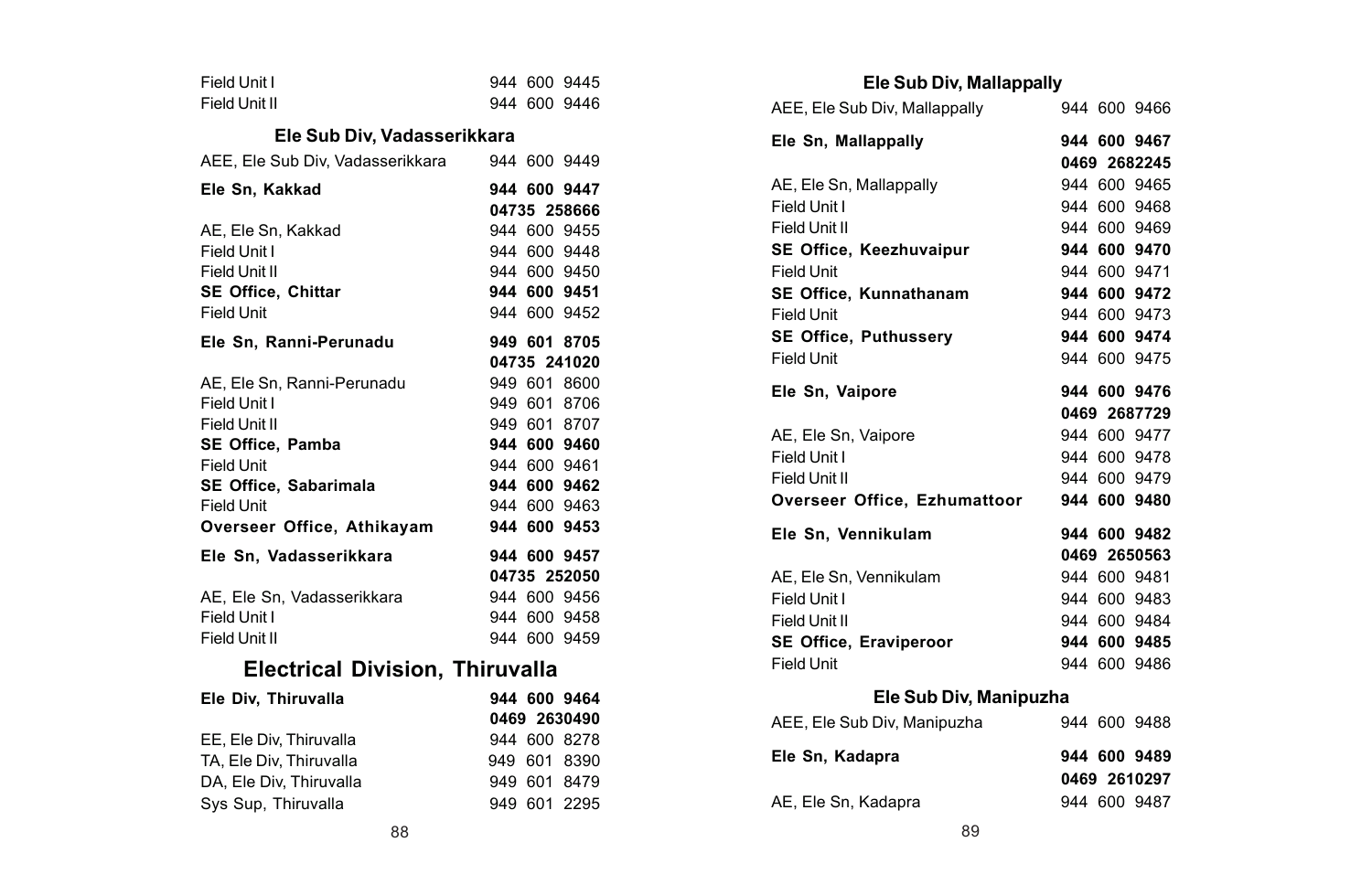| Field Unit I                 |  | 944 600 9490 |
|------------------------------|--|--------------|
| Field Unit II                |  | 944 600 9491 |
| Ele Sn, Manipuzha            |  | 944 600 9492 |
|                              |  | 0469 2701201 |
| AE, Ele Sn, Manipuzha        |  | 944 600 9494 |
| Field Unit I                 |  | 944 600 9493 |
| Field Unit II                |  | 944 600 9495 |
| SE Office, Chathankari       |  | 944 600 9496 |
| <b>Field Unit</b>            |  | 944 600 9497 |
| Ele Sub Div, Thiruvalla      |  |              |
| AEE, Ele Sub Div, Thiruvalla |  | 944 600 9500 |
| Ele Sn, Kumbanad             |  | 949 600 8023 |
|                              |  | 0469 2666763 |
| AE, Ele Sn, Kumbanad         |  | 944 600 9498 |
| Field Unit I                 |  | 949 600 8024 |
|                              |  |              |
| Field Unit II                |  | 949 600 8025 |
| Ele Sn, Thiruvalla           |  | 949 600 8026 |
|                              |  | 0469 2701340 |
| AE, Ele Sn, Thiruvalla       |  | 944 600 9499 |
| Field Unit I                 |  | 949 600 8027 |
| Field Unit II                |  | 949 600 8028 |
| SE Office, Paippad           |  | 949 600 8029 |
| Field Unit                   |  | 949 600 8030 |
| Ele Sn, Thottabhagom         |  | 949 600 8031 |
|                              |  | 0469 2619279 |
| AE, Ele Sn, Thottabhagom     |  | 949 600 8033 |
| Field Unit I                 |  | 949 600 8032 |
| Field Unit II                |  | 949 600 8034 |
| IВ                           |  |              |

| IB, Pamba                             |  | 949 600 8059 |
|---------------------------------------|--|--------------|
|                                       |  | 04735 203424 |
| IB, Sabarimala                        |  | 949 600 8060 |
|                                       |  | 04735 202024 |
| Electrical Circle, Thiruvananthapuram |  |              |
| Ele Cir. Tvpm                         |  | 944 600 8041 |
|                                       |  | 0471 2471252 |
| Dy CE, Ele Cir, Tvpm                  |  | 944 600 8018 |
| EE, Ele Cir, Tvpm                     |  | 944 600 8588 |
| Svs Admstr, Tvpm                      |  | 944 600 8498 |
| AAO, Ele Cir, Tvpm                    |  | 949 601 8460 |
| Nodal Officer (Litgn), Tvpm           |  | 944 600 8948 |
| <b>RA Office</b>                      |  |              |
| RA Office, Tvpm                       |  | 944 600 8589 |
| RAO. Tvpm                             |  | 944 600 8209 |
| <b>SRS</b>                            |  |              |
| SRS, Tvpm                             |  | 944 600 8149 |
| AEE, SRS, Tvpm                        |  | 944 600 8590 |
| 11 kV Control Room, Tvpm              |  |              |
| 11 kV Control Room. Tvpm              |  | 944 600 8100 |
|                                       |  | 0471 2461399 |
|                                       |  | 0471 2466193 |
| AEE I, 11 kV Control Room, Tvpm       |  | 944 600 8756 |
| AEE II, 11 kV Control Room, Tvpm      |  | 944 600 8757 |
| AEE III, 11 kV Control Room, Tvpm     |  | 944 600 8758 |
| <b>APDRP Division, Typm</b>           |  |              |
| <b>APDRP Const Div, Tvpm</b>          |  | 944 600 8596 |
|                                       |  | 0471 2465143 |
| EE, APDRP Const Div, Tvpm             |  | 944 600 8352 |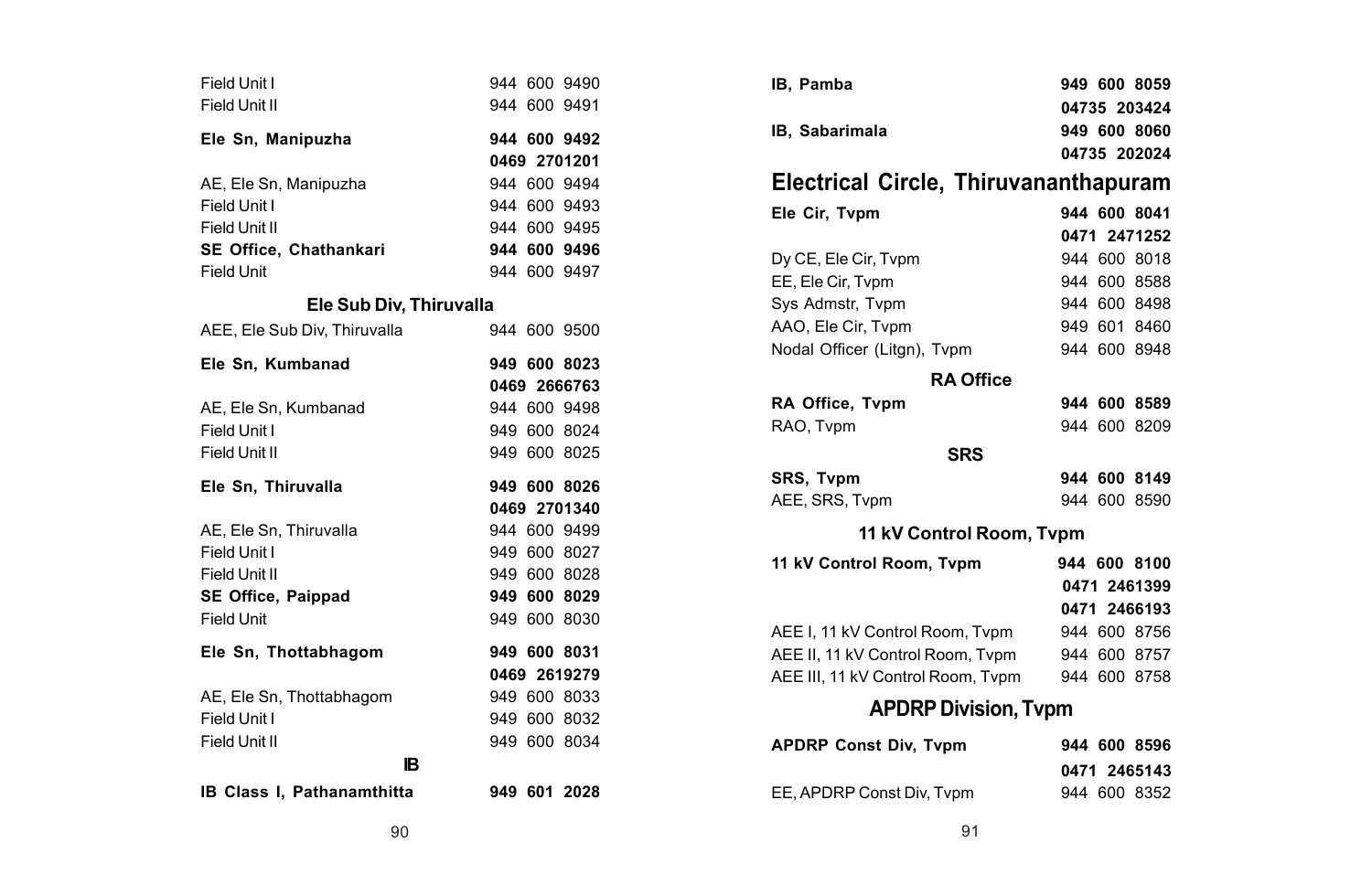| AE. Civil. APDRP Const Div    |  | 949 601 2079 |
|-------------------------------|--|--------------|
| SE I. Civil. APDRP Const Div  |  | 949 600 9108 |
| SE II. Civil. APDRP Const Div |  | 949 601 1672 |
| AEE, SCADA-RMU -Cable-Mace    |  | 944 600 8595 |
| AE. SCADA Mace                |  | 944 600 8593 |
| AE, RMU/Cable Mace            |  | 949 601 1711 |
| SE, Cable Mace                |  | 949 601 1712 |
| SE. SCADA Mace                |  | 949 601 1726 |
| SE. RMU Mace                  |  | 949 601 1727 |

#### **APDRP Const Sub Div I, Tvpm**

| AEE I, APDRP Const Sub Div I, Tvpm |  | 944 600 8592 |
|------------------------------------|--|--------------|
| AE I, APDRP Const Sub Div I, Tvpm  |  | 949 601 1716 |
| AE II, APDRP Const Sub Div I, Tvpm |  | 944 600 8594 |
| SE, APDRP Const Sub Div I, Tvpm    |  | 949 601 1728 |

#### **APDRP Const Sub Div II, Tvpm**

| AEE II, APDRP Const Sub Div II, Tvpm |  | 949 601 1713 |
|--------------------------------------|--|--------------|
| AE I. APDRP Const Sub Div II. Typm   |  | 949 601 1714 |
| AE II, APDRP Const Sub Div II, Tvpm  |  | 949 601 1715 |
| SE I, APDRP Const Sub Div II, Tvpm   |  | 949 601 8362 |
| SE II, APDRP Const Sub Div II, Tvpm  |  | 949 601 2458 |
| SE III, APDRP Const Sub Div II, Tvpm |  | 949 601 1725 |

### **PM & MM Sub Div, Tvpm**

| AEE, PM & MM Sub Div |  | 949 601 1717 |
|----------------------|--|--------------|
| AE. PM & MM Sub Div  |  | 944 600 8916 |
| SE, PM & MM Sub Div  |  | 949 601 1729 |

## **Electrical Division, Attingal**

| 944 600 8043 |
|--------------|
| 0470 2622350 |
| 944 600 8025 |
| 949 601 8377 |
|              |

| v                | 949 601 2079             | DA, Ele Div, Attingal         | 949 601 8463 |
|------------------|--------------------------|-------------------------------|--------------|
| ۱iv              | 949 600 9108             | Sys Sup, Attingal             | 944 600 8499 |
| )iv              | 949 601 1672             | Ele Sub Div, Attingal         |              |
| - Mace           | 944 600 8595             | AEE, Ele Sub Div, Attingal    | 944 600 8600 |
|                  | 944 600 8593             | Ele Sn, Attingal              | 944 600 8048 |
|                  | 949 601 1711             |                               | 0470 2622422 |
|                  | 949 601 1712             | AE, Ele Sn, Attingal          | 944 600 8606 |
|                  | 949 601 1726             | Field Unit I                  | 944 600 8604 |
|                  | 949 601 1727             | Field Unit II                 | 944 600 8605 |
| Sub Div I, Tvpm  |                          | Overseer Office, Alamcode     | 949 601 1893 |
|                  | liv I, Tvpm 944 600 8592 | Ele Sn, Avanavancherry        | 944 600 8049 |
| v I, Tvpm        | 949 601 1716             |                               | 0470 2632230 |
|                  | iv I, Typm 944 600 8594  | AE, Ele Sn, Avanavancherry    | 944 600 8597 |
| I, Tvpm          | 949 601 1728             | Field Unit I                  | 944 600 8598 |
|                  |                          | Field Unit II                 | 944 600 8599 |
| Sub Div II, Tvpm |                          | SE Office, Chemboor           | 944 600 8812 |
| v II, Tvpm       | 949 601 1713             | <b>Field Unit</b>             | 944 600 8602 |
| v II, Tvpm       | 949 601 1714             | Overseer Office, Korani       | 949 601 1895 |
| v II, Tvpm       | 949 601 1715             |                               |              |
| / II, Tvpm       | 949 601 8362             | Ele Sub Div, Kadakkavoor      |              |
| v II. Tvpm       | 949 601 2458             | AEE, Ele Sub Div, Kadakkavoor | 944 600 8611 |
| iv II, Tvpm      | 949 601 1725             | Ele Sn, Chirayinkezhu         | 944 600 8052 |
| ıb Div, Tvpm     |                          |                               | 0470 2640223 |
|                  | 949 601 1717             | AE, Ele Sn, Chirayinkezhu     | 944 600 8608 |
|                  | 944 600 8916             | Field Unit I                  | 944 600 8609 |
|                  | 949 601 1729             | Field Unit II                 | 944 600 8610 |
|                  |                          | Overseer Office, Mundapuram   | 949 601 1894 |
| /ision, Attingal |                          | Ele Sn, Kadakkavoor           | 944 600 8056 |
|                  | 944 600 8043             |                               | 0470 2656653 |
|                  | 0470 2622350             | AE, Ele Sn, Kadakkavoor       | 944 600 8616 |
|                  | 944 600 8025             | Field Unit I                  | 944 600 8613 |
|                  | 949 601 8377             | Field Unit II                 | 944 600 8614 |
| 92               |                          | 93                            |              |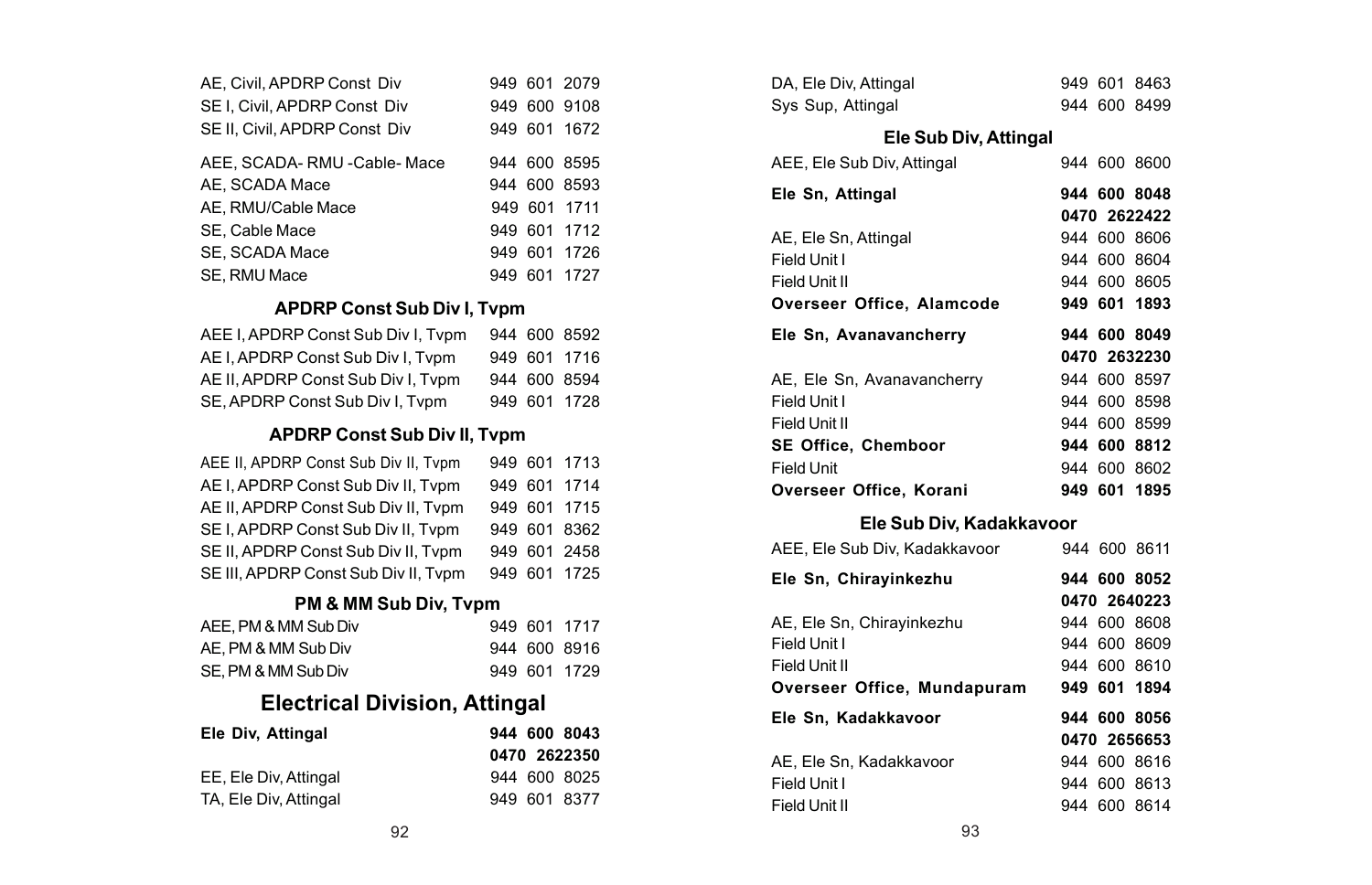| Ele Sn, Vakkom                |  | 944 600 8096 |
|-------------------------------|--|--------------|
|                               |  | 0470 2653654 |
| AE. Ele Sn. Vakkom            |  | 944 600 8621 |
| Field Unit I                  |  | 944 600 8617 |
| Field Unit II                 |  | 944 600 8618 |
| SE Office, Kavalayoor         |  | 949 601 1902 |
| <b>Field Unit</b>             |  | 944 600 8620 |
| Ele Sub Div, Kallambalam      |  |              |
| AEE. Ele Sub Div. Kallambalam |  | 944 600 8622 |
| Ele Sn. Kallambalam           |  | 944 600 8057 |
|                               |  | 0470 2693021 |
| AE, Ele Sn, Kallambalam       |  | 944 600 8623 |
| Field Unit I                  |  | 944 600 8624 |
| Field Unit II                 |  | 944 600 8625 |
| SE Office, Navaikulam         |  | 944 600 8626 |
| Field Unit                    |  | 944 600 8627 |
| Overseer Office, Karavaram    |  | 944 600 8628 |
| Ele Sn, Palachira             |  | 944 600 8079 |
|                               |  | 0470 2602487 |
| AE, Ele Sn, Palachira         |  | 944 600 8629 |
| Field Unit I                  |  | 944 600 8630 |
| Field Unit II                 |  | 944 600 8631 |
| Ele.Sn., Pallickal            |  | 949 601 2370 |
|                               |  | 0470 2682020 |
| AE., Ele.Sn., Pallickal       |  | 949 601 2371 |
| Field Unit I                  |  | 949 601 2372 |
| Field Unit II                 |  | 949 601 2373 |
| Overseer Office. Pakalkuri    |  | 944 600 8640 |
| Ele Sub Div, Kilimanoor       |  |              |

| AEE, Ele Sub Div, Kilimanoor |  | 944 600 8633 |
|------------------------------|--|--------------|
|                              |  |              |

| Ele Sn, Kilimanoor         |  | 944 600 8067 |
|----------------------------|--|--------------|
|                            |  | 0470 2672327 |
| AE, Ele Sn, Kilimanoor     |  | 944 600 8632 |
| Field Unit I               |  | 944 600 8634 |
| Field Unit II              |  | 944 600 8635 |
| <b>SE Office, Karette</b>  |  | 944 600 8636 |
| Field Unit                 |  | 944 600 8637 |
| Ele Sn, Madavoor           |  | 944 600 8069 |
|                            |  | 0470 2682052 |
| AE, Ele Sn, Madavoor       |  | 944 600 8644 |
| Field Unit I               |  | 944 600 8642 |
| Field Unit II              |  | 944 600 8643 |
| Overseer Office, Ponganadu |  | 944 600 8641 |
| Ele Sn, Nagaroor           |  | 944 600 8144 |
|                            |  | 0470 2677611 |
| AE, Ele Sn, Nagaroor       |  | 944 600 8645 |
| Field Unit I               |  | 944 600 8646 |
| Field Unit II              |  | 944 600 8647 |
| Ele Sub Div, Varkala       |  |              |
| AEE. Ele Sub Div. Varkala  |  | 944 600 8655 |
| Ele Sn, Edava              |  | 944 600 8054 |
|                            |  | 0470 2660051 |
| AE, Ele Sn, Edava          |  | 944 600 8650 |
| Field Unit I               |  | 944 600 8648 |
| Field Unit II              |  | 944 600 8649 |
| Ele Sn, Kedakulam          |  | 944 600 8065 |
|                            |  | 0470 2667274 |
| AE, Ele Sn, Kedakulam      |  | 944 600 8651 |
| Field Unit I               |  | 944 600 8652 |
| Field Unit II              |  | 944 600 8653 |
| SE Office, Palayamkunnu    |  | 944 600 8654 |
| Field Unit                 |  | 944 600 8656 |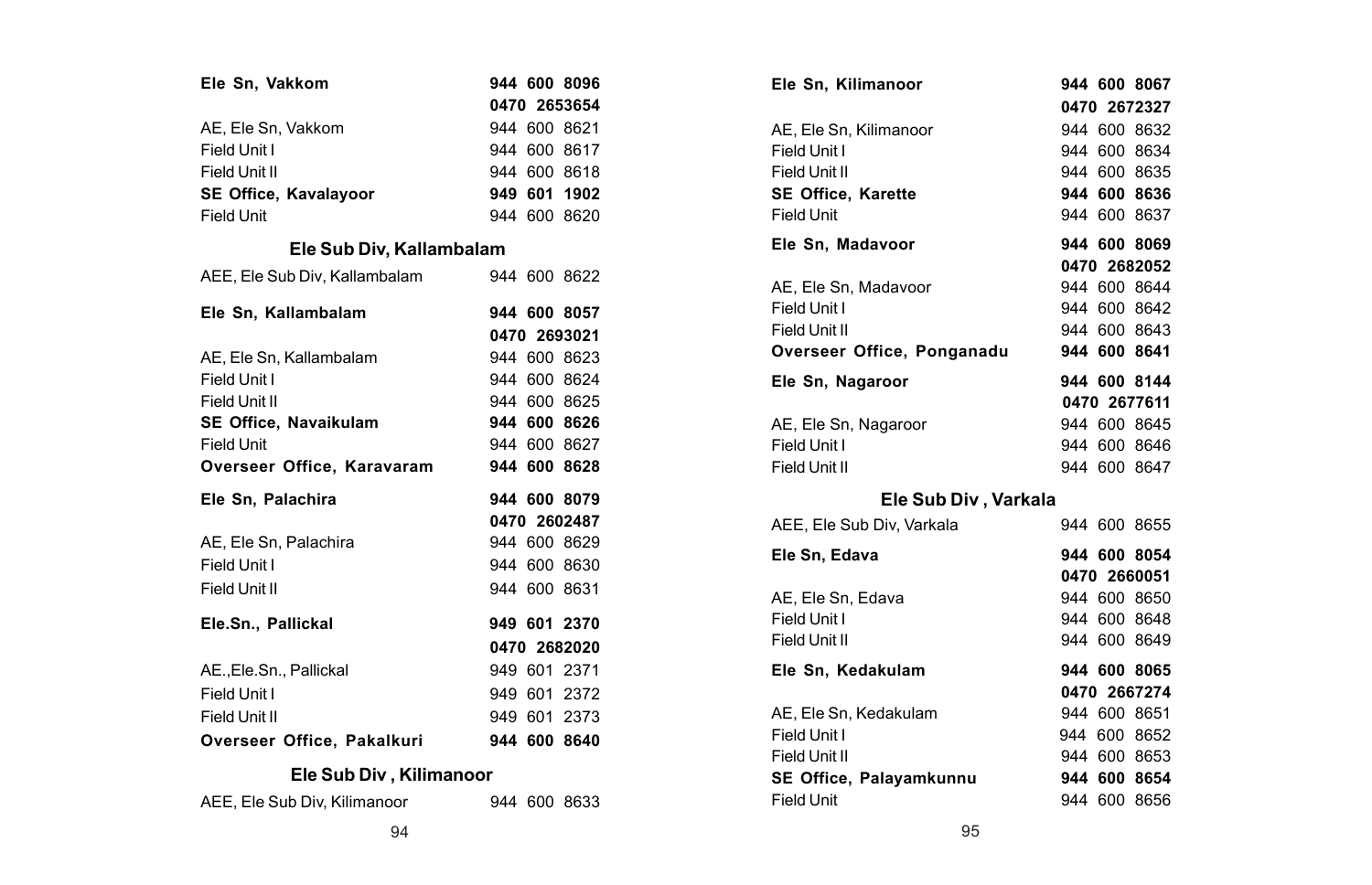| Ele Sn. Varkala                  | 944 600 8097 |
|----------------------------------|--------------|
|                                  | 0470 2602231 |
| AE. Ele Sn. Varkala              | 944 600 8660 |
| Field Unit I                     | 944 600 8657 |
| Field Unit II                    | 944 600 8658 |
| SE Office, Nedumanganda          | 944 600 8659 |
| Field Unit                       | 944 600 8661 |
| Electrical Division, Kazhakuttom |              |
| Ele Div. Kazhakuttom             | 944 600 8046 |
|                                  | 0471 2416827 |
|                                  | 0471 2417826 |
| EE. Ele Div. Kazhakuttom         | 944 600 8023 |
| TA, Ele Div, Kazhakuttom         | 944 600 8512 |
| DA, Ele Div, Kazhakkutom         | 949 601 8462 |
| Sys Sup, Kazhakuttom             | 944 600 8500 |
| Ele Sub Div, Beach               |              |
| AEE. Ele Sub Div. Beach          | 944 600 8666 |
| Ele Sn. Beach                    | 944 600 8051 |
|                                  | 0471 2502562 |
| AE. Ele Sn. Beach                | 944 600 8664 |
| Field Unit I                     | 944 600 8662 |
| Field Unit II                    | 944 600 8663 |
| Ele Sn. Pettah                   | 944 600 8083 |
|                                  | 0471 2473319 |
| AE. Ele Sn. Pettah               | 944 600 8668 |
| Field Unit I                     | 944 600 8665 |

### **Ele Sub Div , Kaniyapuram**

| AEE, Ele Sub Div, Kaniyapuram                  |  | 944 600 8677 |
|------------------------------------------------|--|--------------|
| Ele Sn, Kaniyapuram                            |  | 944 600 8059 |
|                                                |  | 0471 2750282 |
| AE, Ele Sn, Kaniyapuram                        |  | 944 600 8676 |
| Field Unit I                                   |  | 944 600 8672 |
| Field Unit II                                  |  | 944 600 8673 |
| <b>SE Office, Puthukurichy</b>                 |  | 944 600 8674 |
| Field Unit                                     |  | 944 600 8675 |
| Ele Sn, Mangalapuram                           |  | 944 600 8071 |
|                                                |  | 0471 2618291 |
| AE, Ele Sn, Mangalapuram                       |  | 944 600 8678 |
| Field Unit I                                   |  | 944 600 8679 |
| Field Unit II                                  |  | 944 600 8680 |
| SE Office, Perunguzhi                          |  | 944 600 8681 |
| Field Unit                                     |  | 944 600 8682 |
| <b>SE Office, Vengode</b>                      |  | 944 600 8683 |
| Field Unit                                     |  | 944 600 8684 |
| Ele Sn, Pothencode                             |  | 944 600 8087 |
|                                                |  | 0471 2411990 |
| AE, Ele Sn, Pothencode                         |  | 944 600 8686 |
| Field Unit I                                   |  | 944 600 8687 |
| Field Unit II                                  |  | 944 600 8689 |
| Ele Sub Div, Kesavadasapuram                   |  |              |
| AEE, Ele Sub Div, Kesavadasapuram 944 600 8688 |  |              |
| Ele Sn, Kesavadasapuram<br>944 600 8066        |  |              |
|                                                |  | 0471 2446705 |
| AE, Ele Sn, Kesavadasapuram                    |  | 944 600 8690 |
| Field Unit I                                   |  | 944 600 8691 |
| Field Unit II                                  |  | 944 600 8692 |
|                                                |  |              |

Field Unit II 944 600 8667 **Ele Sn, Sreevaraham 944 600 8090**

AE, Ele Sn, Sreevaraham 944 600 8670

**0471 2451432**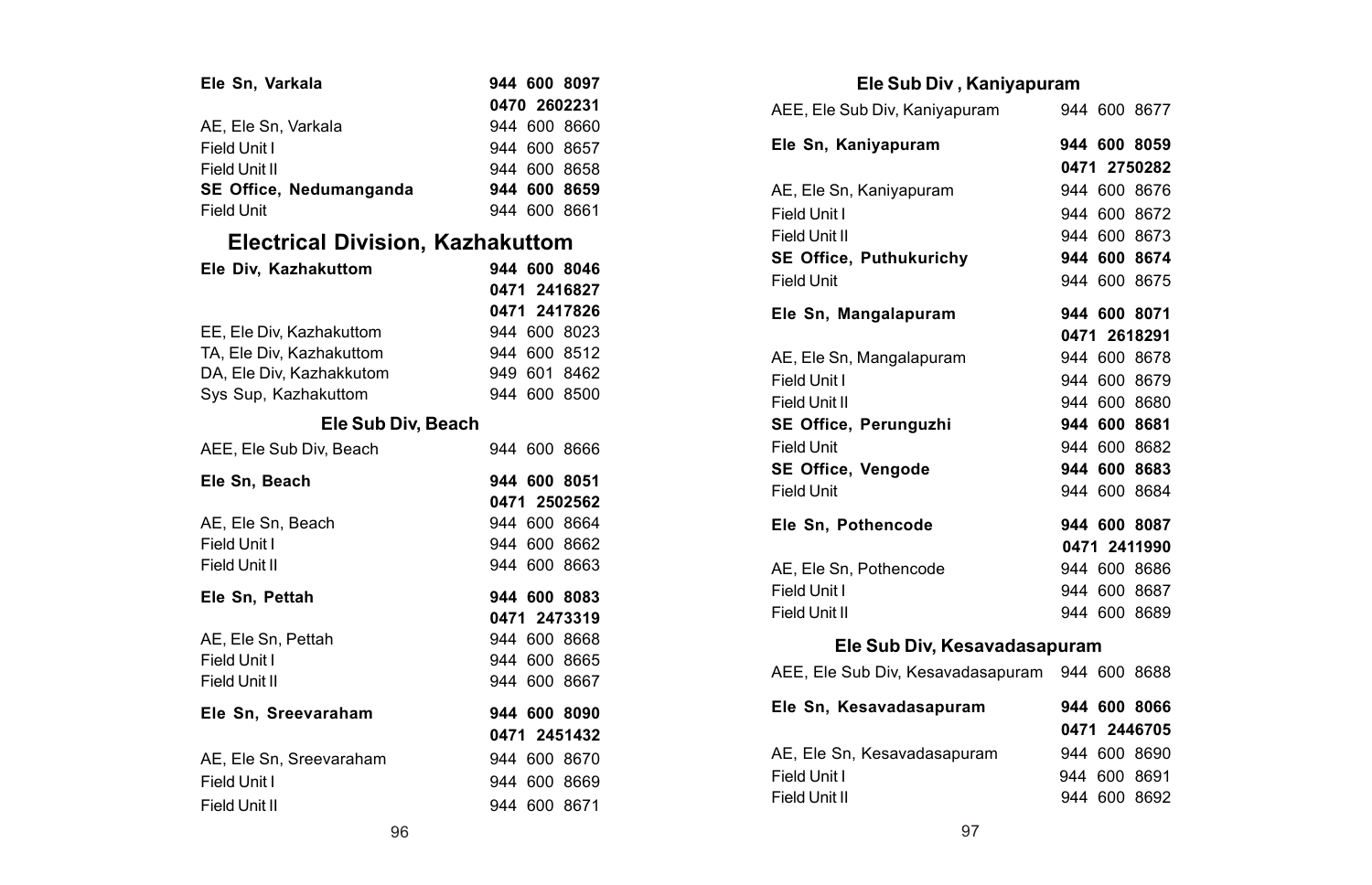| Ele Sn, Nalanchira                         | 944 600 8074<br>0471 2531686 |
|--------------------------------------------|------------------------------|
|                                            | 944 600 8696                 |
| AE, Ele Sn, Nalanchira<br>Field Unit I     |                              |
|                                            | 944 600 8693                 |
| Field Unit II                              | 944 600 8694                 |
| Ele Sn, Vattapara                          | 944 600 8695                 |
|                                            | 0472 2585003                 |
| AE, Ele Sn, Vattapara                      | 944 600 8478                 |
| Field Unit I                               | 944 600 8697                 |
| Field Unit II                              | 944 600 8479                 |
| Overseer Office, Poovathur                 | 944 600 8873                 |
| Ele Sn. Ulloor                             | 944 600 8095                 |
|                                            | 0471 2446090                 |
| AE, Ele Sn, Ulloor                         | 944 600 8699                 |
| Field Unit I                               | 944 600 8698                 |
| Field Unit II                              | 944 600 8701                 |
| Ele Sub Div, Kazhakuttom                   |                              |
| AEE, Ele Sub Div, Kazhakuttom 944 600 8700 |                              |
| Ele Sn, Kazhakuttom                        | 944 600 8064                 |
|                                            | 0471 2414999                 |
| AE, Ele Sn, Kazhakuttom                    | 944 600 8702                 |
| Field Unit I                               | 944 600 8703                 |
| Field Unit II                              | 944 600 8704                 |
| Ele Sn, Kulathoor                          | 944 600 8068                 |
|                                            | 0471 2593023                 |
| AE, Ele Sn, Kulathoor                      | 944 600 8707                 |
| Field Unit I                               | 944 600 8705                 |
| Field Unit II                              | 944 600 8706                 |
| Ele Sn, Sreekariyam                        | 944 600 8089                 |
|                                            | 0471 2598591                 |
| AE, Ele Sn, Sreekariyam                    | 944 600 8710                 |

| Field Unit I                     |  | 944 600 8708 |
|----------------------------------|--|--------------|
| Field Unit II                    |  | 944 600 8709 |
| <b>Electrical Division, Typm</b> |  |              |
| Ele Div, Tvpm                    |  | 944 600 8047 |
|                                  |  | 0471 2461147 |
| EE, Ele Div, Tvpm                |  | 944 600 8022 |
| TA, Ele Div. Tvpm                |  | 949 601 1741 |
| DA. Ele Div. Typm                |  | 949 601 8461 |
| Sys Sup, Tvpm                    |  | 944 600 8501 |
| Ele Sub Div, Fort                |  |              |
| AEE. Ele Sub Div. Fort           |  | 944 600 8711 |
| Ele Sn. Fort                     |  | 944 600 8055 |
|                                  |  | 0471 2461040 |
| AE. Ele Sn. Fort                 |  | 944 600 8714 |
| Field Unit I                     |  | 944 600 8712 |
| Field Unit II                    |  | 944 600 8713 |
| Ele Sn, Manacaud                 |  | 944 600 8070 |
|                                  |  | 0471 2381056 |
| AE, Ele Sn, Manacaud             |  | 944 600 8717 |
| Field Unit I                     |  | 944 600 8715 |
| Field Unit II                    |  | 944 600 8716 |
| Ele Sn, Poonthura                |  | 949 601 2274 |
|                                  |  | 0471 2381815 |
| AE. Ele Sn. Poonthura            |  | 949 601 2277 |
| Field Unit I                     |  | 949 601 2275 |
| Field Unit II                    |  | 949 601 2276 |
| Ele Sn, Thiruvallam              |  | 944 600 8092 |
|                                  |  | 0471 2380267 |
| AE, Ele Sn, Thiruvallam          |  | 944 600 8720 |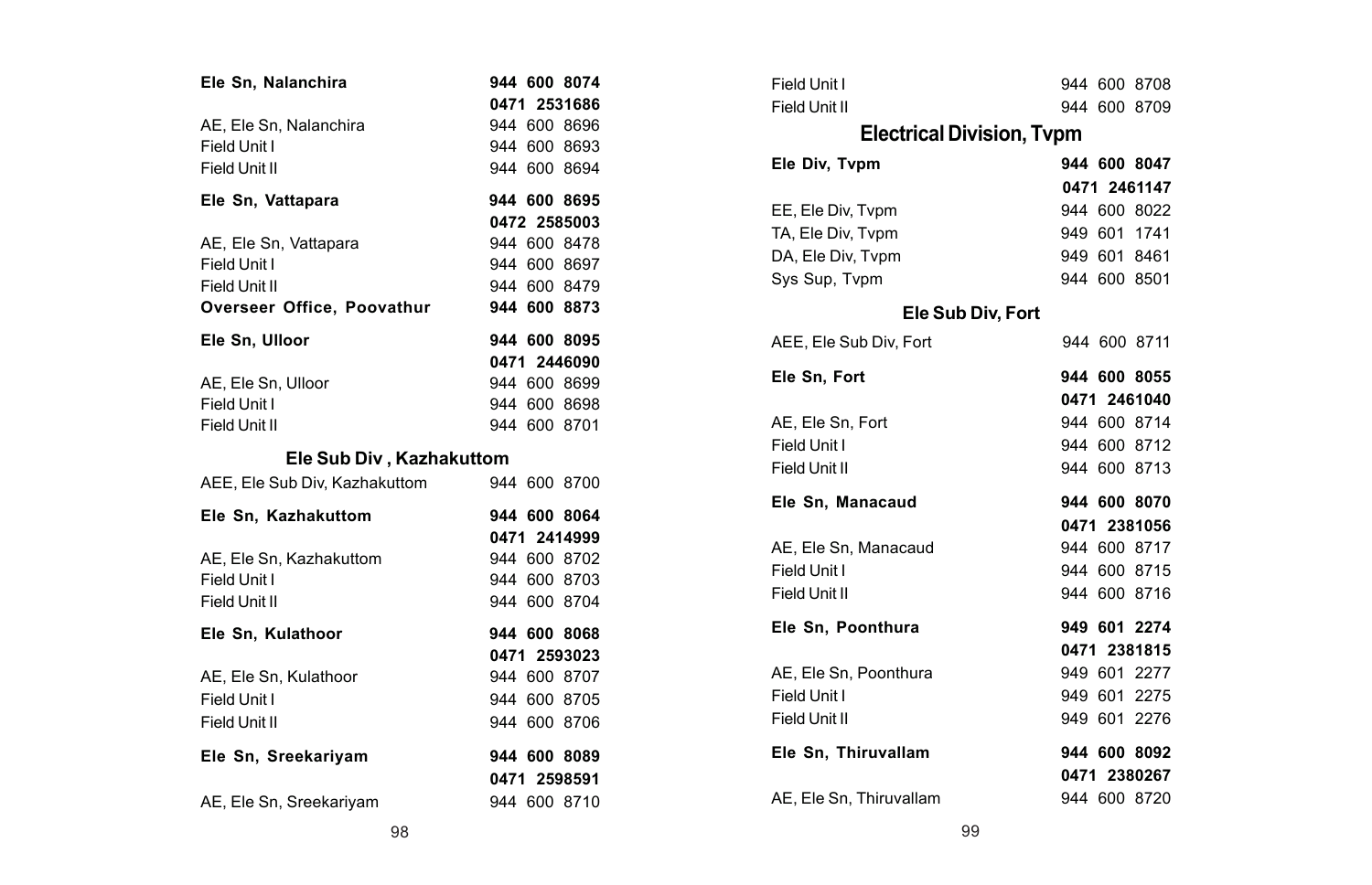| Field Unit I                    | 944 600 8718 | Field Unit I                 |
|---------------------------------|--------------|------------------------------|
| Field Unit II                   | 944 600 8719 | Field Unit II                |
| Ele Sub Div, Poojappura         |              | Ele Sn, Thycaud              |
| AEE, Ele Sub Div, Poojappura    | 944 600 8722 | AE, Ele Sn, Thycaud          |
| Ele Sn, Karamana                | 944 600 8062 | Field Unit I                 |
|                                 | 0471 2343884 | Field Unit II                |
| AE, Ele Sn, Karamana            | 944 600 8721 | Ele Sub Div, Ve              |
| Field Unit I                    | 944 600 8723 | AEE, Ele Sub Div, Vellayamba |
| Field Unit II                   | 944 600 8724 |                              |
|                                 |              | Ele Sn, Kuddappanakunnu      |
| Ele Sn, Poojappura              | 944 600 8085 |                              |
|                                 | 0471 2342964 | AE, Ele Sn, Kuddappanakunı   |
| AE, Ele Sn, Poojappura          | 944 600 8727 | Field Unit I                 |
| Field Unit I                    | 944 600 8725 | Field Unit II                |
| Field Unit II                   | 944 600 8726 | Ele Sn, Peroorkada           |
| Ele Sn, Thirumala               | 944 600 8091 |                              |
|                                 | 0471 2353136 | AE, Ele Sn, Peroorkada       |
| AE, Ele Sn, Thirumala           | 944 600 8730 | Field Unit I                 |
| Field Unit I                    | 944 600 8728 | Field Unit II                |
| Field Unit II                   | 944 600 8729 | SE Office, Eanikkara         |
|                                 |              | <b>Field Unit</b>            |
| Ele Sub Div, Puthenchantha      |              |                              |
| AEE, Ele Sub Div, Puthenchantha | 944 600 8733 | Ele Sn, Vattiyoorkavu        |
| Ele Sn, Cantonment              | 944 600 8053 |                              |
|                                 | 0471 2314280 | AE, Ele Sn, Vattiyoorkavu    |
| AE, Ele Sn, Cantonment          | 944 600 8731 | Field Unit I                 |
| Field Unit I                    | 944 600 8732 | Field Unit II                |
| Field Unit II                   | 944 600 8734 | Ele Sn, Vellayambalam        |
| Ele Sn, Puthenchantha           | 944 600 8088 | AE, Ele Sn, Vellayambalam    |
|                                 | 0471 2330674 | Field Unit I                 |
| AE, Ele Sn, Puthenchantha       | 944 600 8737 | Field Unit II                |
| 100                             |              | 101                          |

| Field Unit I                    |  | 944 600 8735 |
|---------------------------------|--|--------------|
| Field Unit II                   |  | 944 600 8736 |
| Ele Sn, Thycaud                 |  | 944 600 8093 |
|                                 |  | 0471 2321346 |
| AE, Ele Sn, Thycaud             |  | 944 600 8740 |
| Field Unit I                    |  | 944 600 8738 |
| Field Unit II                   |  | 944 600 8739 |
| Ele Sub Div, Vellayambalam      |  |              |
| AEE, Ele Sub Div, Vellayambalam |  | 944 600 8744 |
| Ele Sn, Kuddappanakunnu         |  | 944 600 8747 |
|                                 |  | 0471 2733323 |
| AE, Ele Sn, Kuddappanakunnu     |  | 949 601 1736 |
| Field Unit I                    |  | 944 600 8748 |
| Field Unit II                   |  | 949 601 2280 |
| Ele Sn, Peroorkada              |  | 944 600 8082 |
|                                 |  | 0471 2433142 |
| AE, Ele Sn, Peroorkada          |  | 944 600 8741 |
| Field Unit I                    |  | 944 600 8742 |
| Field Unit II                   |  | 944 600 8743 |
| SE Office, Eanikkara            |  | 944 600 8745 |
| Field Unit                      |  | 944 600 8746 |
| Ele Sn, Vattiyoorkavu           |  | 944 600 8098 |
|                                 |  | 0471 2360854 |
| AE, Ele Sn, Vattiyoorkavu       |  | 944 600 8751 |
| Field Unit I                    |  | 944 600 8749 |
| Field Unit II                   |  | 944 600 8750 |
| Ele Sn, Vellayambalam           |  | 944 600 8102 |
|                                 |  | 0471 2322233 |
| AE, Ele Sn, Vellayambalam       |  | 944 600 8752 |
| Field Unit I                    |  | 944 600 8753 |
| Field Unit II                   |  | 944 600 8754 |
|                                 |  |              |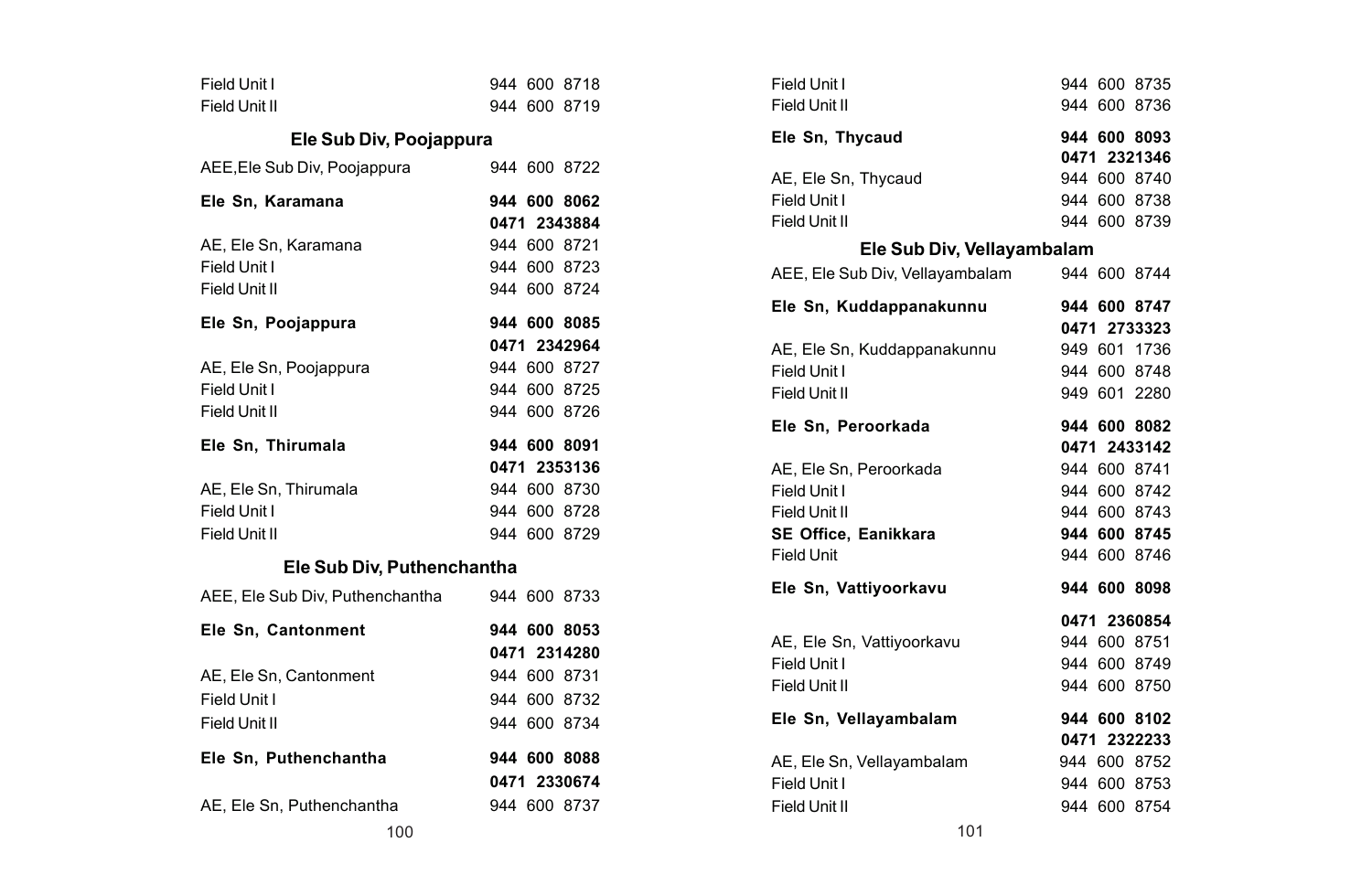# **Distribution (Ernakulam Region)**

| Dist (Ekm Region)             | 949 600 8717 |
|-------------------------------|--------------|
|                               | 0484 2366311 |
| Fax                           | 0484 2366441 |
| CE, Dist (Ekm Region)         | 0484 2366111 |
|                               | 944 600 8201 |
| Dy CE, Dist (Ekm Region)      | 949 600 8715 |
| EE. Dist (Ekm Region)         | 949 600 8716 |
| EE (Civil), Dist (Ekm Region) | 949 601 0141 |
| AAO, Dist (Ekm Region)        | 949 601 8488 |
| CGRF                          |              |
| CGRF, Dist (Ekm Region)       | 949 600 8719 |
|                               | 0484 2556500 |
| Dy CE, CGRF Ekm Region, Ekm   | 949 600 8718 |

# **Electrical Circle, Alappuzha**

| 949 600 8413 |
|--------------|
| 0477 2245602 |
| 0477 2241519 |
| 944 600 8283 |
| 949 600 8412 |
| 949 601 8489 |
| 949 601 2473 |
|              |
| 949 600 8414 |
| 0477 2244332 |
| 944 600 8215 |
|              |
| 949 600 8416 |
| 0477 2245540 |
| 949 600 8415 |
|              |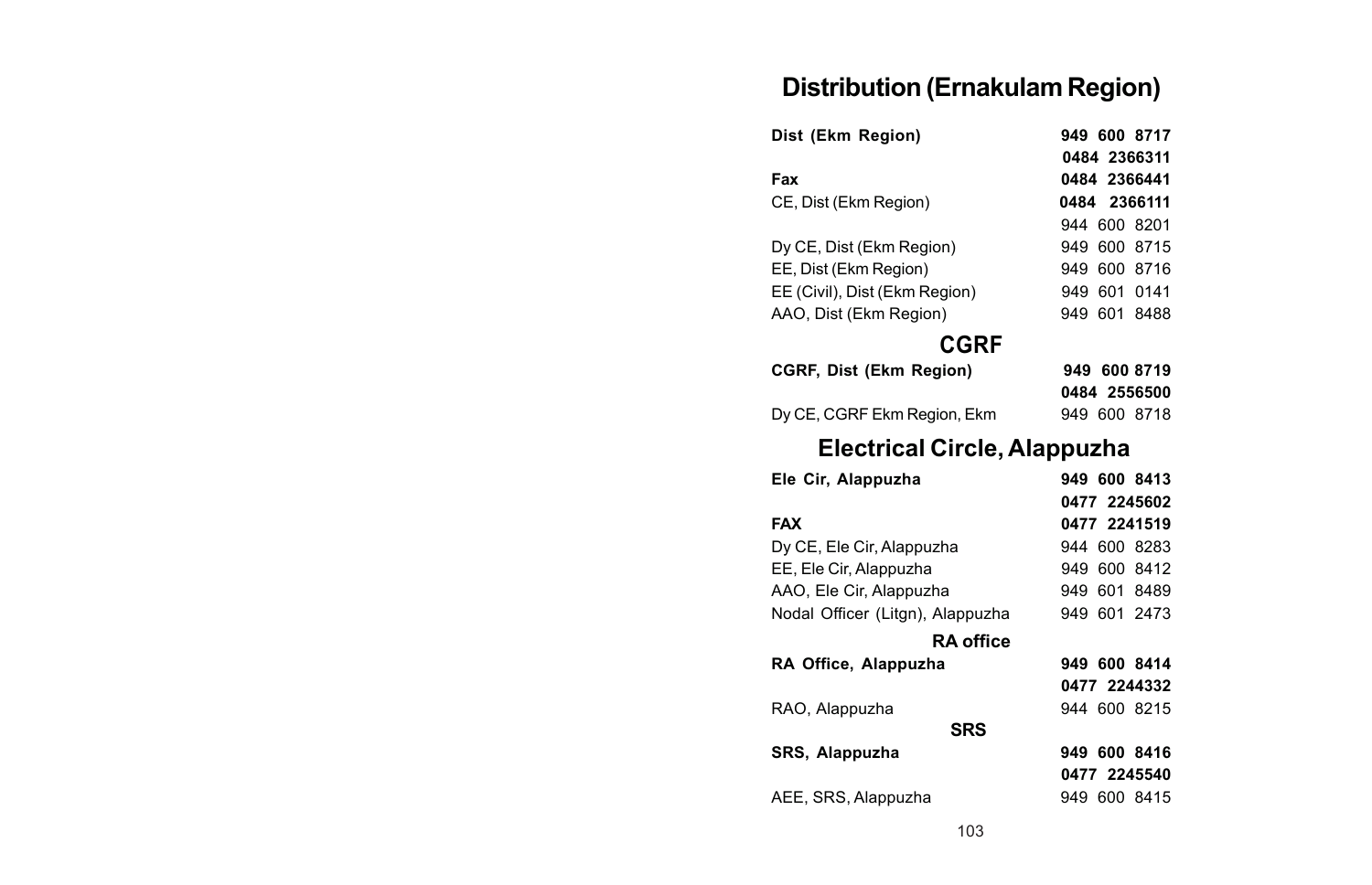# **Electrical Division, Alappuzha**

| Ele Div, Alappuzha                          |  | 949 600 8417 |
|---------------------------------------------|--|--------------|
|                                             |  | 0477 2243487 |
| EE, Ele Div, Alappuzha                      |  | 944 600 8284 |
| TA, Ele Div, Alappuzha                      |  | 949 601 8391 |
| DA, Ele Div, Alappuzha                      |  | 949 601 8490 |
| Sys Sup, Alappuzha                          |  | 944 600 8516 |
| Ele Sub Div, Alappuzha North                |  |              |
| AEE, Ele Sub Div, Alappuzha North           |  | 949 600 8422 |
| Ele Sn, Alappuzha North                     |  | 949 600 8419 |
|                                             |  | 0477 2245532 |
| AE, Ele Sn, Alappuzha North                 |  | 949 600 8418 |
| Field Unit I                                |  | 949 600 8420 |
| Field Unit II                               |  | 949 600 8421 |
| Ele Sn, Alappuzha South                     |  | 949 600 8424 |
|                                             |  |              |
|                                             |  | 0477 2266929 |
| AE, Ele Sn, Alappuzha South                 |  | 949 600 8423 |
| Field Unit I                                |  | 949 600 8425 |
| Field Unit II                               |  | 949 600 8426 |
| Ele Sn, Alappuzha Town                      |  | 949 600 8428 |
|                                             |  | 0477 2245436 |
| AE, Ele Sn, Alappuzha Town                  |  | 949 600 8427 |
| Field Unit I                                |  | 949 600 8429 |
| Field Unit II                               |  | 949 600 8430 |
| Ele Sub Div, Ambalappuzha                   |  |              |
| AEE, Ele Sub Div, Ambalappuzha 949 600 8433 |  |              |
| Ele Sn, Ambalappuzha                        |  | 949 600 8432 |
|                                             |  | 0477 2272058 |

| Field Unit I                 |  | 949 600 8434 |
|------------------------------|--|--------------|
| Field Unit II                |  | 949 600 8435 |
| Overseer Office, Thottapally |  | 949 600 8436 |
| Ele Sn, Punnapara            |  | 949 600 8438 |
|                              |  | 0477 2287666 |
| AE, Ele Sn, Punnapara        |  | 949 600 8437 |
| Field Unit I                 |  | 949 600 8439 |
| Field Unit II                |  | 949 600 8440 |
| Ele Sub Div, Edathua         |  |              |
| AEE, Ele Sub Div, Edathua    |  | 949 600 8703 |
| Ele Sn, Champakulam          |  | 949 600 8442 |
|                              |  | 0477 2736238 |
| AE, Ele Sn, Champakulam      |  | 949 600 8441 |
| Field Unit I                 |  | 949 600 8443 |
| Field Unit II                |  | 949 600 8445 |
| Ele Sn. Edathua              |  | 949 600 8446 |
|                              |  | 0477 2212283 |
| AE, Ele Sn, Edathua          |  | 949 600 8448 |
| Field Unit I                 |  | 949 600 8447 |
| Field Unit II                |  | 949 600 8449 |
| Ele Sn, Thakazhy             |  | 949 600 8451 |
|                              |  | 0477 2274250 |
| AE, Ele Sn, Thakazhy         |  | 949 600 8450 |
| Field Unit I                 |  | 949 600 8452 |
| Field Unit II                |  | 949 600 8453 |
| Ele Sub Div, Moncombu        |  |              |
| AEE, Ele Sub Div, Moncombu   |  | 949 600 8455 |
| Ele Sn, Kainakary            |  | 949 600 8456 |
|                              |  | 0477 2724724 |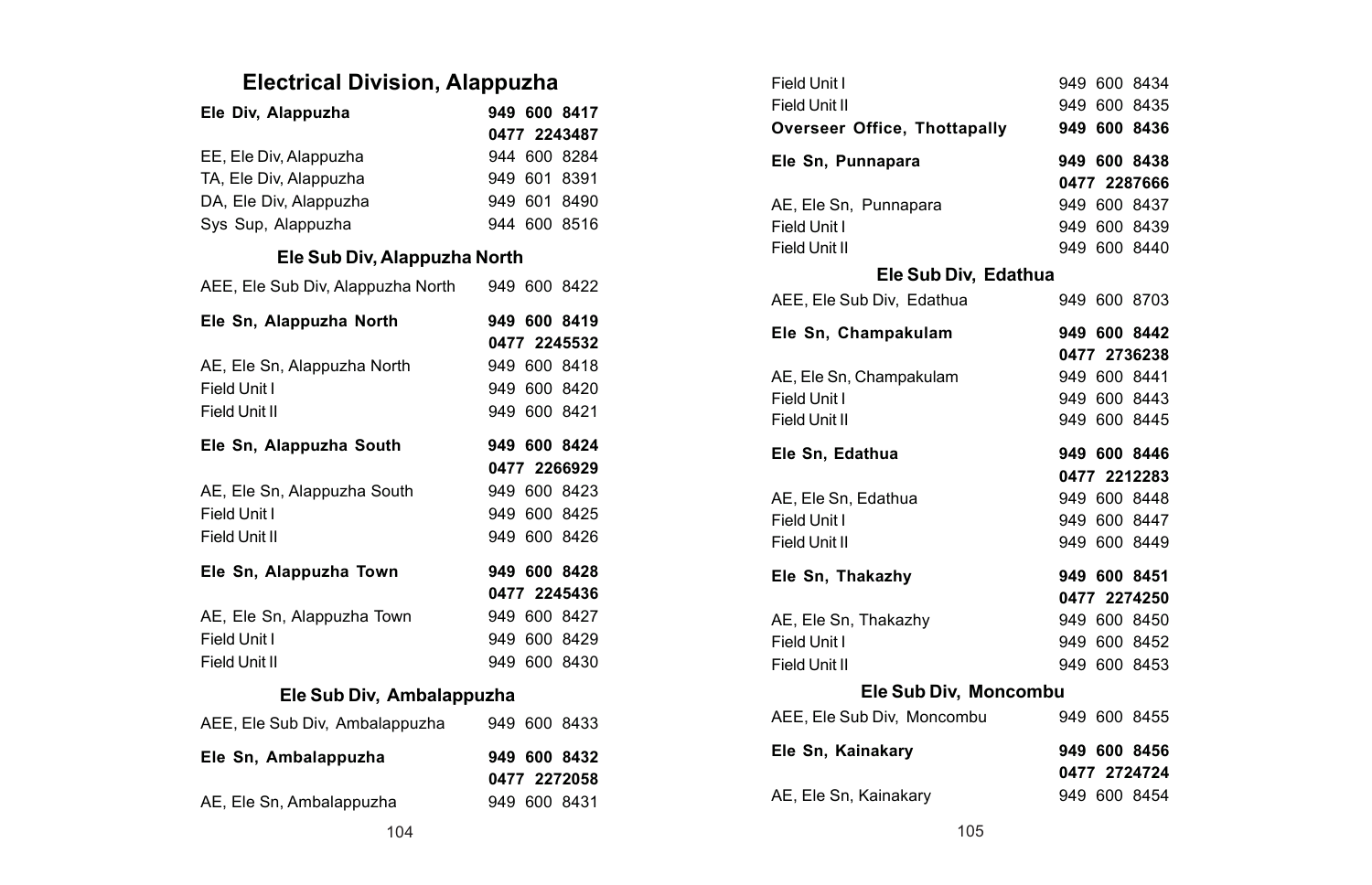| Field Unit I<br>Field Unit II         |  | 949 600 8457<br>949 600 8458 |
|---------------------------------------|--|------------------------------|
| Ele Sn, Kidangara                     |  | 949 600 8460                 |
|                                       |  | 0477 2753297                 |
| AE, Ele Sn, Kidangara                 |  | 949 600 8459                 |
| Field Unit I                          |  | 949 600 8461                 |
| Field Unit II                         |  | 949 600 8462                 |
| <b>SE Office, Valady</b>              |  | 949 600 9798                 |
| <b>Field Unit</b>                     |  | 949 600 9805                 |
| Ele Sn, Moncombu                      |  | 949 600 8463                 |
|                                       |  | 0477 2702288                 |
| AE, Ele Sn, Moncombu                  |  | 949 600 8466                 |
| Field Unit I                          |  | 949 600 8464                 |
| Field Unit II                         |  | 949 600 8465                 |
| <b>SE Office. Kavalam</b>             |  | 949 600 8469                 |
| <b>Field Unit</b>                     |  | 949 600 8470                 |
| <b>SE Office, Pullincunnu</b>         |  | 949 600 8467                 |
| <b>Field Unit</b>                     |  | 949 600 8468                 |
| <b>Electrical Division, Cherthala</b> |  |                              |
| Ele Div. Cherthala                    |  | 949 600 8514                 |
|                                       |  | 0478 2813174                 |
| EE, Ele Div, Cherthala                |  | 944 600 8285                 |
| TA, Ele Div, Cherthala                |  | 949 601 8392                 |
| DA, Ele Div, Cherthala                |  | 949 601 8491                 |
| Sys Sup, Cherthala                    |  | 944 600 8518                 |
| Ele Sub Div, Cherthala                |  |                              |
| AEE, Ele Sub Div, Cherthala           |  | 949 600 8522                 |
| Ele Sn, Cherthala East                |  | 949 600 8520<br>0478 2822504 |
| AE, Ele Sn, Cherthala East            |  | 949 600 8519                 |

| Field Unit I                                 |  | 949 600 8521 |  |
|----------------------------------------------|--|--------------|--|
| Field Unit II                                |  | 949 600 8523 |  |
| Ele Sn, Cherthala West                       |  | 949 600 8516 |  |
|                                              |  | 0478 2812504 |  |
| AE, Ele Sn, Cherthala West                   |  | 949 600 8515 |  |
| Field Unit I                                 |  | 949 600 8517 |  |
| Field Unit II                                |  | 949 600 8518 |  |
| Ele Sn, Thanneermukkom                       |  | 949 600 8525 |  |
|                                              |  | 0478 2582738 |  |
| AE, Ele Sn, Thanneerrmukkom                  |  | 949 600 8524 |  |
| Field Unit I                                 |  | 949 600 8526 |  |
| Field Unit II                                |  | 949 600 8527 |  |
| Ele Sub Div, Pattanakkad                     |  |              |  |
| AEE, Ele Sub Div, Pattanakkad                |  | 949 600 8533 |  |
| Ele Sn, Arthinkal                            |  | 949 600 8528 |  |
|                                              |  | 0478 2813192 |  |
| AE. Ele Sn. Arthinkal                        |  | 949 600 8530 |  |
| Field Unit I                                 |  | 949 600 8529 |  |
| Field Unit II                                |  | 949 600 8531 |  |
| Ele Sn, Kuthiathodu                          |  | 949 600 8532 |  |
|                                              |  | 0478 2562259 |  |
| AE, Ele Sn, Kuthiathodu                      |  | 949 600 8535 |  |
| Field Unit I                                 |  | 949 600 8534 |  |
| Field Unit II                                |  | 949 600 8536 |  |
| Ele Sn, Pattanakkad                          |  | 949 600 8537 |  |
|                                              |  | 0478 2592683 |  |
| AE, Ele Sn, Pattanakkad                      |  | 949 600 8540 |  |
| Field Unit I                                 |  | 949 600 8538 |  |
| Field Unit II                                |  | 949 600 8539 |  |
| Overseer Office, Kadakkarapally 949 600 8541 |  |              |  |
|                                              |  |              |  |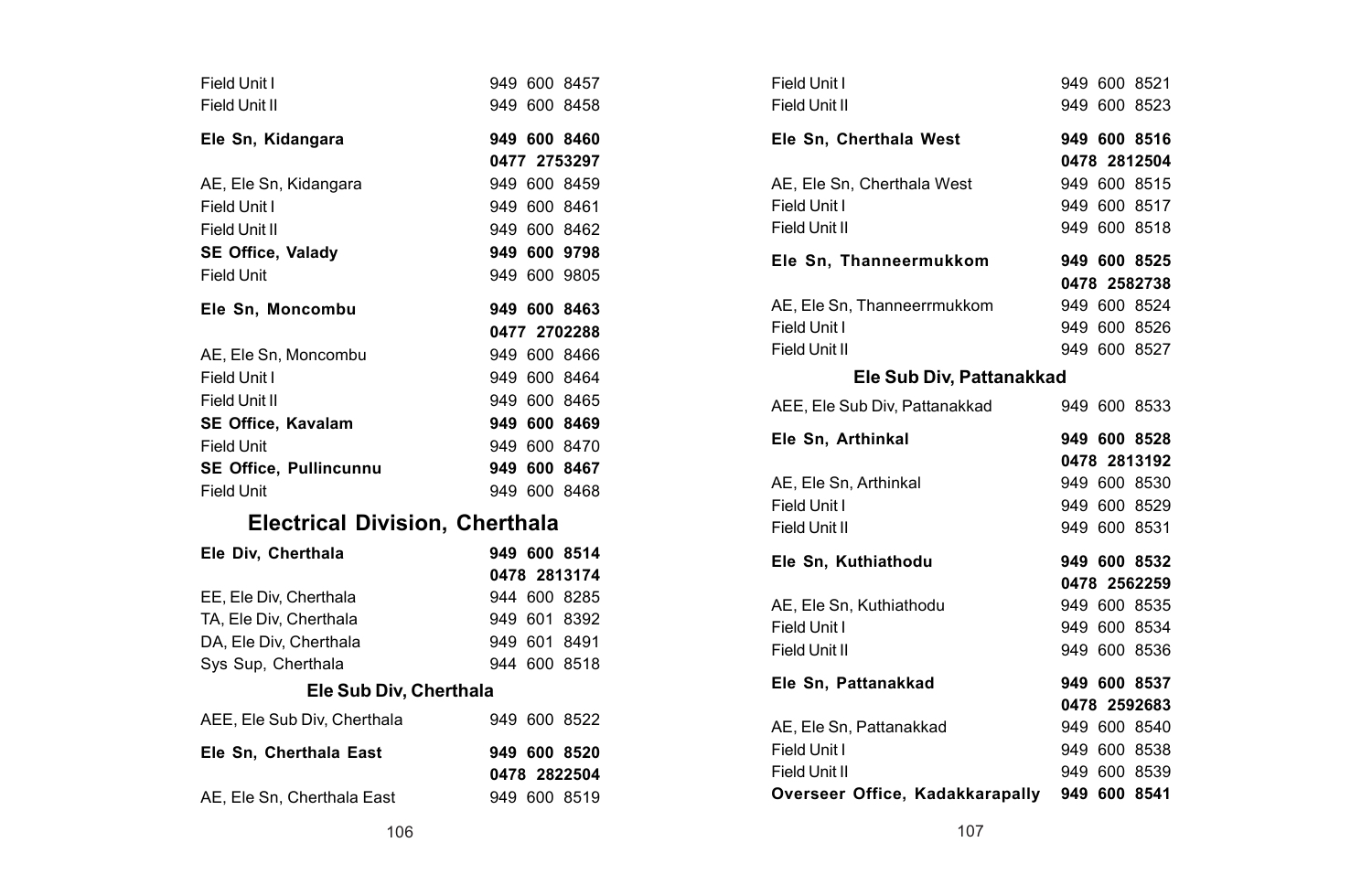#### **Ele Sub Div, Poochakkal**

| AEE, Ele Sub Div, Poochakkal   |  | 949 600 8544 |  |
|--------------------------------|--|--------------|--|
| Ele Sn, Aroor                  |  | 949 600 8547 |  |
|                                |  | 0478 2872181 |  |
| AE, Ele Sn, Aroor              |  | 949 600 8550 |  |
| Field Unit I                   |  | 949 600 8548 |  |
| Field Unit II                  |  | 949 600 8549 |  |
| <b>RAPDRP Const Sn, Aroor</b>  |  | 0478 2872207 |  |
| AE, RAPDRP Const Sn, Aroor     |  | 949 601 1789 |  |
| SE I, RAPDRP Const Sn, Aroor   |  | 949 601 1794 |  |
| SE II, RAPDRP Const Sn, Aroor  |  | 949 601 1795 |  |
| Ele Sn, Arookutty              |  | 949 600 8542 |  |
|                                |  | 0478 2874050 |  |
| AE, Ele Sn, Arookutty          |  | 949 600 8545 |  |
| Field Unit I                   |  | 949 600 8543 |  |
| Field Unit II                  |  | 949 600 8546 |  |
| Overseer Office, Perumbalam    |  | 949 601 1863 |  |
| Ele Sn. Poochakkal             |  | 949 600 8552 |  |
|                                |  | 0478 2522260 |  |
| AE, Ele Sn, Poochakkal         |  | 949 600 8551 |  |
| Field Unit I                   |  | 949 600 8553 |  |
| Field Unit II                  |  | 949 600 8554 |  |
| Overseer Office, Pallipuram    |  | 949 600 8556 |  |
| Overseer Office, Thykattuserry |  | 949 600 8557 |  |
| Ele Sub Div, S.L. Puram        |  |              |  |
| AEE, Ele Sub Div, S.L. Puram   |  | 949 600 8555 |  |
| Ele Sn. Kalavoor               |  | 949 601 1785 |  |
|                                |  | 0477 2259192 |  |

| Field Unit I                               |  | 949 601 1786 |
|--------------------------------------------|--|--------------|
| Field Unit II                              |  | 949 601 1787 |
| Ele Sn. Muhamma                            |  | 949 600 8559 |
|                                            |  | 0478 2862410 |
| AE, Ele Sn, Muhamma                        |  | 949 600 8558 |
| Field Unit I                               |  | 949 600 8560 |
| Field Unit II                              |  | 949 600 8561 |
| Overseer Office, Mannancherry 949 600 8562 |  |              |
| Ele Sn, Pathirapally                       |  | 949 600 8563 |
|                                            |  |              |
|                                            |  | 0477 2242184 |
| AE, Ele Sn, Pathirapally                   |  | 949 600 8565 |
| Field Unit I                               |  | 949 600 8564 |
| Field Unit II                              |  | 949 600 8567 |
| Ele Sn, S.L. Puram                         |  | 949 600 8570 |
|                                            |  | 0478 2862341 |
| AE, Ele Sn, S.L. Puram                     |  | 949 600 8566 |
| Field Unit I                               |  | 949 600 8568 |

# **Electrical Circle, Harippad**

| Ele Cir, Harippad               |  | 949 600 8509 |
|---------------------------------|--|--------------|
|                                 |  | 0479 2417785 |
| Dy CE, Ele Cir, Harippad        |  | 949 600 8998 |
| EE, Ele Cir, Harippad           |  | 949 601 2455 |
| AAO, Ele Cir, Haripad           |  | 949 601 8492 |
| Nodal Officer (Litgn), Harippad |  | 949 601 2474 |
| <b>SRS</b>                      |  |              |
| SRS, Harippad                   |  | 949 601 8361 |
|                                 |  | 0479 2414570 |
| AEE, SRS, Harippad              |  | 949 601 8360 |
|                                 |  |              |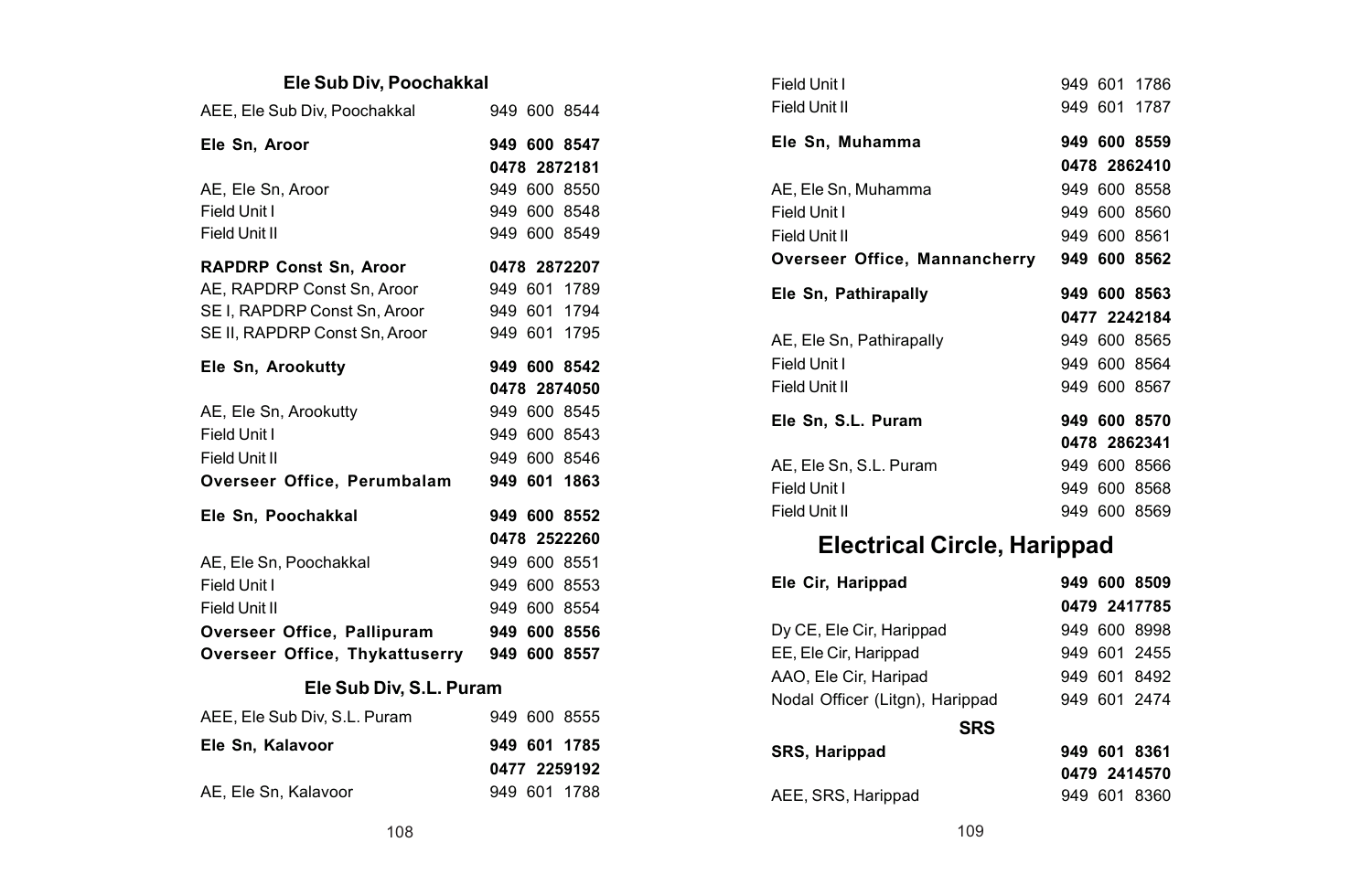## **Electrical Division, Chengannur**

| Ele Div, Chengannur          |              |  | 949 600 8471 |  |
|------------------------------|--------------|--|--------------|--|
|                              | 0479 2452545 |  |              |  |
| EE, Ele Div, Chengannur      |              |  | 944 600 8287 |  |
| TA, Ele Div. Chengannur      |              |  | 949 601 8393 |  |
| DA, Ele Div, Chengannur      |              |  | 949 601 8493 |  |
| Sys Sup, Chengannur          |              |  | 944 600 8517 |  |
| Ele Sub Div, Chengannur      |              |  |              |  |
| AEE, Ele Sub Div, Chengannur |              |  | 949 600 8488 |  |
| Ele Sn, Chengannur           |              |  | 949 600 8482 |  |
|                              |              |  | 0479 2452223 |  |
| AE, Ele Sn, Chengannur       |              |  | 949 600 8484 |  |
| Field Unit I                 |              |  | 949 600 8483 |  |
| Field Unit II                |              |  | 949 600 8485 |  |
| SE Office, Ala               |              |  | 949 600 8486 |  |
| <b>Field Unit</b>            |              |  | 949 600 8487 |  |
| SE Office, Pandanad          |              |  | 949 600 8489 |  |
| Field Unit                   |              |  | 949 600 8490 |  |
| Ele Sn, Kallisserry          |              |  | 949 600 8492 |  |
|                              |              |  | 0479 2426386 |  |
| AE. Ele Sn. Kallisserry      |              |  | 949 600 8491 |  |
| Field Unit I                 |              |  | 949 600 8493 |  |
| Field Unit II                |              |  | 949 600 8494 |  |
| Overseer Office, Othara      |              |  | 949 600 8495 |  |
| Ele Sn, Mulakuzha            |              |  | 949 600 8479 |  |
|                              |              |  | 0479 2468523 |  |
| AE, Ele Sn. Mulakuzha        |              |  | 949 600 8478 |  |
| Field Unit I                 |              |  | 949 600 8480 |  |
| Field Unit II                |              |  | 949 600 8481 |  |

#### **Ele Sub Div, Kollakadavu**

| AEE, Ele Sub Div, Kollakadavu       |  | 949 600 8500 |
|-------------------------------------|--|--------------|
| Ele Sn. Chennithala                 |  | 949 600 8497 |
|                                     |  | 0479 2325339 |
| AE, Ele Sn, Chennithala             |  | 949 600 8499 |
| Field Unit I                        |  | 949 600 8498 |
| Field Unit II                       |  | 949 600 8501 |
| Overseer Office, Ennackad           |  | 949 600 8502 |
| Ele Sn, Kollakadavu                 |  | 949 600 8503 |
|                                     |  | 0479 2357251 |
| AE. Ele Sn. Kollakadavu             |  | 949 600 8505 |
| Field Unit I                        |  | 949 600 8504 |
| Field Unit II                       |  | 949 600 8506 |
| Ele Sn, Mannar                      |  | 949 600 8510 |
|                                     |  | 0479 2312221 |
| AE. Ele Sn. Mannar                  |  | 949 600 8511 |
| Field Unit I                        |  | 949 600 8512 |
| Field Unit II                       |  | 949 600 8513 |
| <b>Electrical Division, Haripad</b> |  |              |
| Ele Div, Haripad                    |  | 949 601 2025 |
|                                     |  | 0479 2417789 |
| EE, Ele Div, Haripad                |  | 949 601 2212 |
| TA, Ele Div, Haripad                |  | 949 601 8395 |
| DA, Ele Div, Haripad                |  | 949 601 8495 |
| Ele Sub Div, Haripad                |  |              |
| AEE, Ele Sub Div, Haripad           |  | 949 600 8656 |
| Ele Sn, Arattupuzha                 |  | 949 600 8597 |
|                                     |  | 0479 2245532 |
| AE, Ele Sn, Arattupuzha             |  | 949 601 1859 |
| Field Unit I                        |  | 949 600 8598 |
| Field Unit II                       |  | 949 600 8601 |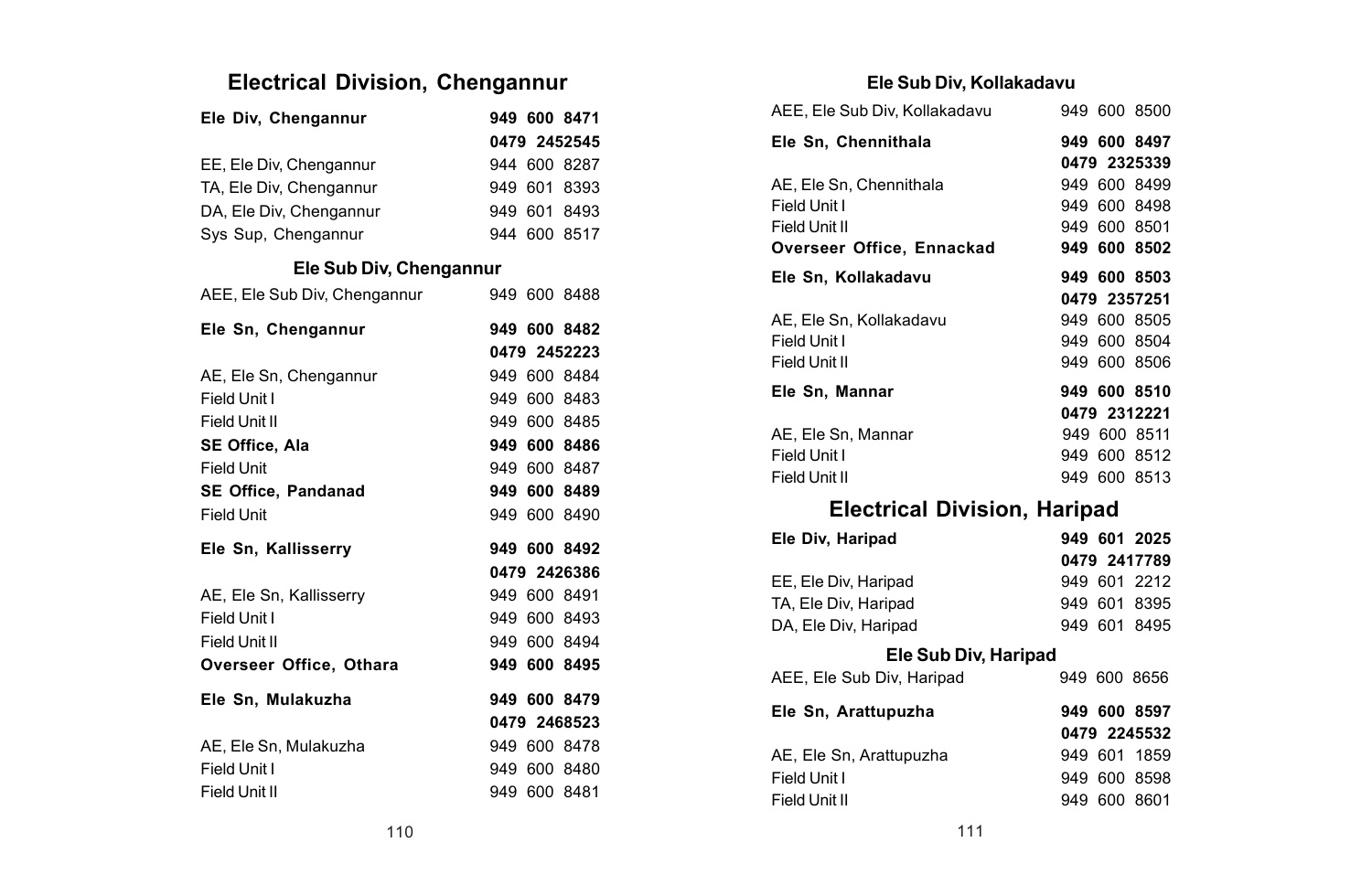| Ele Sn, Haripad              |  | 949 600 8587 |
|------------------------------|--|--------------|
|                              |  | 0479 2412789 |
| AE, Ele Sn, Haripad          |  | 949 600 8590 |
| Field Unit I                 |  | 949 600 8589 |
| Field Unit II                |  | 949 600 8591 |
| Ele Sn, Karthikappally       |  | 949 600 8594 |
|                              |  | 0479 2485046 |
| AE, Ele Sn, Karthikappally   |  | 949 600 8599 |
| Field Unit I                 |  | 949 600 8595 |
| Field Unit II                |  | 949 600 8596 |
| Ele Sn, Karuvatta            |  | 949 600 8602 |
|                              |  | 0479 2492263 |
| AE, Ele Sn, Karuvatta        |  | 949 600 8604 |
| Field Unit I                 |  | 949 600 8603 |
| Field Unit II                |  | 949 600 8605 |
| Ele Sn. Pallippad            |  | 949 601 1796 |
|                              |  | 0479 2406200 |
| AE, Ele Sn, Pallippad        |  | 949 601 1799 |
| Field Unit I                 |  | 949 601 1797 |
| Field Unit II                |  | 949 601 1798 |
| Ele Sub Div, Kayamkulam      |  |              |
| AEE, Ele Sub Div, Kayamkulam |  | 949 600 8600 |
| Ele Sn, Cheppad              |  | 949 600 8606 |
|                              |  | 0479 2476796 |
| AE, Ele Sn, Cheppad          |  | 949 600 8611 |
| Field Unit I                 |  | 949 600 8608 |
| Field Unit II                |  | 949 600 8607 |

| Ele Sn, Kayamkulam East     |  | 949 600 8614<br>0479 2445320 |
|-----------------------------|--|------------------------------|
| AE, Ele Sn, Kayamkulam East |  | 949 600 8616                 |
| Field Unit I                |  | 949 600 8615                 |
| Field Unit II               |  | 949 600 8617                 |
| Ele Sn, Kayamkulam West     |  | 949 600 8618                 |
|                             |  | 0479 2445210                 |
| AE, Ele Sn, Kayamkulam West |  | 949 600 8622                 |
| Field Unit I                |  | 949 600 8619                 |
| Field Unit II               |  | 949 600 8620                 |
| SE Office, Kandalloor       |  | 949 600 8621                 |
| Field Unit                  |  | 949 600 8623                 |
| Ele Sn, Krishnapuram        |  | 949 600 8625                 |
|                             |  | 0479 2445050                 |
| AE, Ele Sn, Krishnapuram    |  | 949 600 8624                 |
| Field Unit I                |  | 949 600 8626                 |
| Field Unit II               |  | 949 600 8627                 |
| Ele Sn, Muthukulam          |  | 949 600 8612                 |
|                             |  | 0479 2472796                 |
| AE, Ele Sn, Muthukulam      |  | 949 601 2378                 |
| Field Unit I                |  | 949 600 8613                 |
| Field Unit II               |  | 949 601 2376                 |
|                             |  |                              |

## **Electrical Division, Mavellikara**

|  | 949 600 8571<br>0479 2302360<br>944 600 8286<br>949 601 8394<br>949 601 8494<br>944 600 8519 |
|--|----------------------------------------------------------------------------------------------|

#### **Ele Sub Div, Charummood**

AEE, Ele Sub Div, Charummood 949 600 8577

|  |  |  |  | AEE, Ele Sub Div, Charummood |  |
|--|--|--|--|------------------------------|--|
|--|--|--|--|------------------------------|--|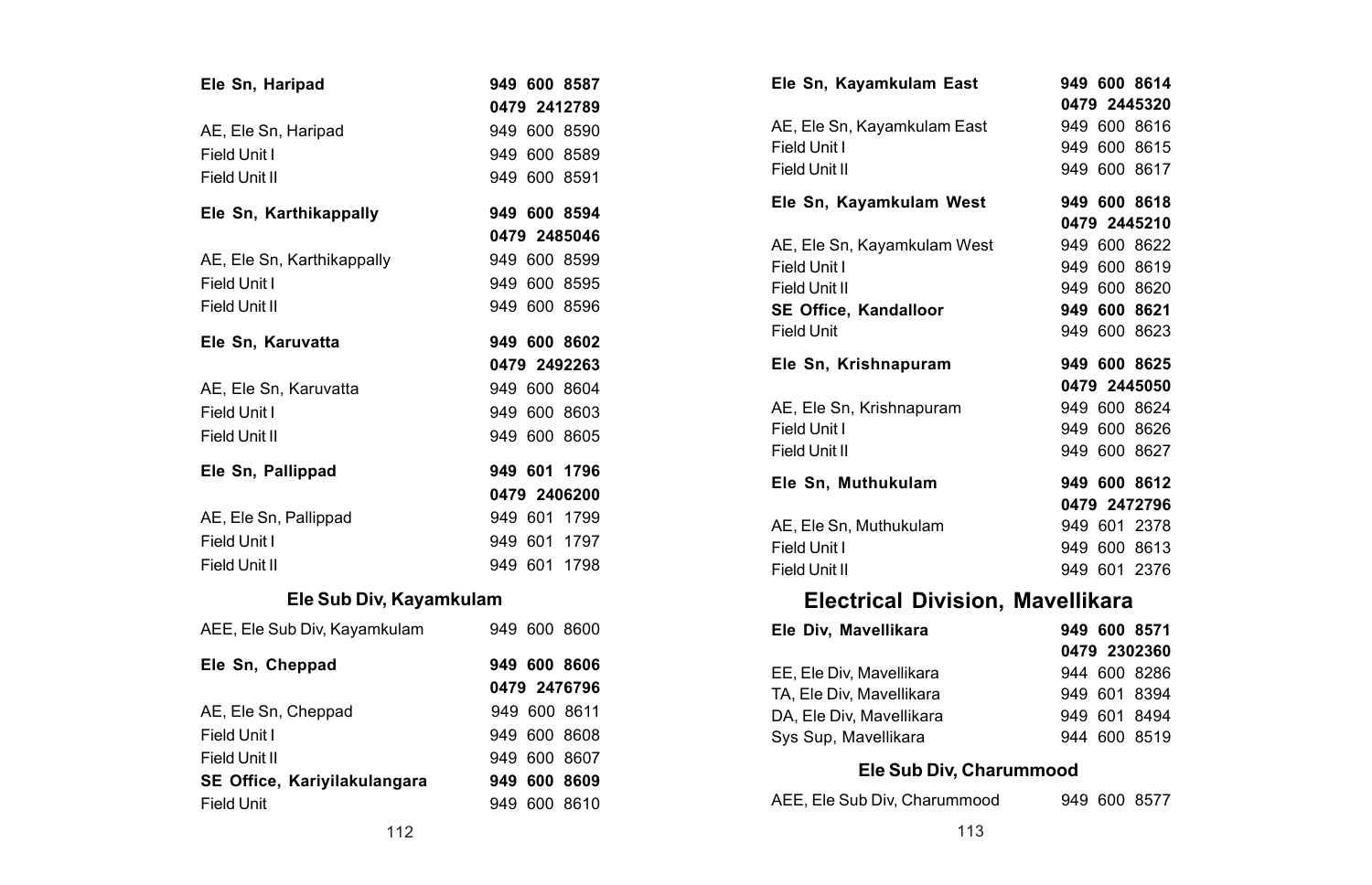| Ele Sn, Charummood                             | 949 600 8572 |              |
|------------------------------------------------|--------------|--------------|
|                                                | 0479 2382340 |              |
| AE, Ele Sn, Charummood                         | 949 600 8575 |              |
| Field Unit I                                   | 949 600 8573 |              |
| Field Unit II                                  | 949 600 8574 |              |
| Overseer Office, Thamarakulam                  | 949 600 8576 |              |
| Ele Sn, Kattanam                               | 949 600 8578 |              |
|                                                | 0479 2332058 |              |
| AE, Ele Sn, Kattanam                           | 949 600 8580 |              |
| Field Unit I                                   | 949 600 8579 |              |
| Field Unit II                                  | 949 600 8581 |              |
| Ele Sn, Nooranadu                              | 949 600 8582 |              |
|                                                | 0479 2387940 |              |
| AE, Ele Sn, Nooranadu                          | 949 600 8585 |              |
| Field Unit I                                   | 949 600 8583 |              |
| Field Unit II                                  | 949 600 8584 |              |
| Overseer Office, Padanilam                     | 949 600 8586 |              |
|                                                |              |              |
| Ele Sn. Vallikunnam                            | 949 601 1865 |              |
|                                                | 0479 2336640 |              |
| AE. Ele Sn. Vallikunnam                        | 949 600 8320 |              |
| Field Unit I                                   | 949 600 8971 |              |
| Field Unit II                                  | 949 600 8972 |              |
| Ele Sub Div, Mavelikara                        |              |              |
| AEE, Ele Sub Div, Mavelikara                   |              | 949 600 8633 |
| Ele Sn, Mavelikara                             | 949 600 8632 |              |
|                                                | 0479 2302213 |              |
| AE, Ele Sn, Mavelikara                         | 949 600 8636 |              |
| Field Unit I                                   | 949 600 8634 |              |
| Field Unit II                                  | 949 600 8635 |              |
| Overseer Office, Olakettiyambalam 949 600 8637 |              |              |
| Ele Sn, Thattarambalam                         | 949 600 8638 |              |
|                                                | 0479 2302349 |              |
| AE, Ele Sn, Thattarambalam                     | 949 600 8640 |              |

| Field Unit I               |  | 949 600 8639 |
|----------------------------|--|--------------|
| Field Unit II              |  | 949 600 8641 |
| SE Office. Chettikulangara |  | 949 600 8642 |
|                            |  |              |

## **Electrical Circle, Ernakulam**

| Ele Cir, Ekm                    |  | 949 600 8720 |
|---------------------------------|--|--------------|
|                                 |  | 0484 2392868 |
| Dy CE, Ele Cir, Ekm             |  | 944 600 8288 |
| EE, Ele Cir, Ekm                |  | 949 600 8722 |
| Sys Admstr., Ekm                |  | 944 600 8496 |
| AAO, Ele Cir, Ekm               |  | 949 601 8496 |
| Nodal Officer (Litgn), Ekm      |  | 949 601 2475 |
| <b>RA Office</b>                |  |              |
| RA Office, Ekm                  |  | 949 600 8721 |
| RAO, Ekm                        |  | 944 600 8216 |
| <b>SRS</b>                      |  |              |
| SRS, Ekm                        |  | 949 600 8724 |
| AEE, SRS, Ekm                   |  | 949 600 8723 |
| 11 kV Control Room, Ekm         |  |              |
| 11 kV Control Room, Ekm         |  | 949 600 8864 |
|                                 |  | 0484 2393147 |
|                                 |  | 0484 2392358 |
| AEE I, 11 kV Control Room, Ekm  |  | 949 600 8861 |
| AEE II, 11 kV Control Room, Ekm |  | 949 600 8862 |

## AEE III, 11 kV Control Room, Ekm 949 600 8863 **APDRP Div, Ekm**

| APDRP Div, Ekm     |  | 949 600 8725 |
|--------------------|--|--------------|
| EE, APDRP Div. Ekm |  | 944 600 8353 |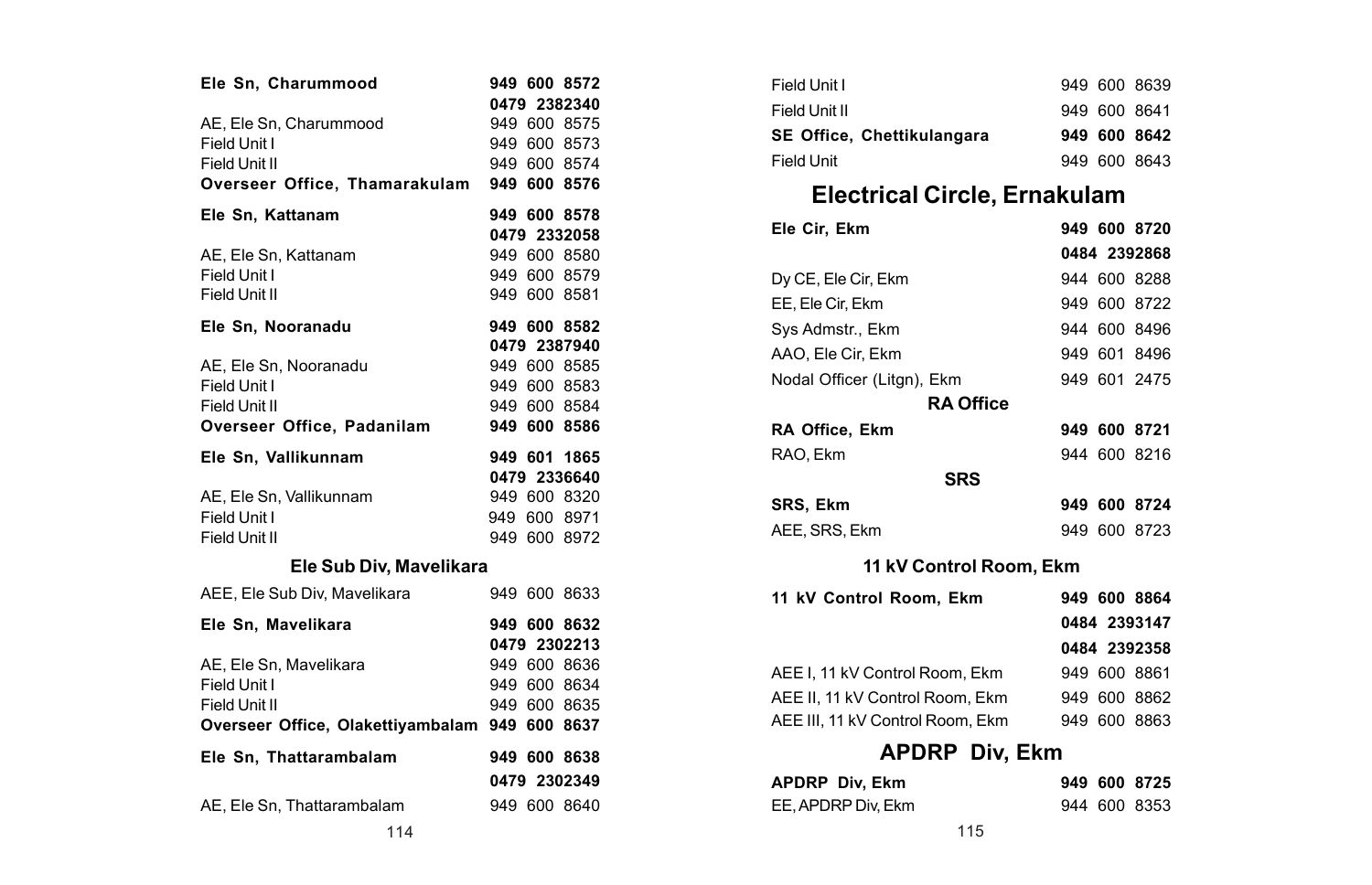| AEE I. APDRP Div. Ekm      |         |         | 949 600 8726 |  |
|----------------------------|---------|---------|--------------|--|
| AEE II. APDRP Div. Ekm     |         |         | 949 601 2020 |  |
| AEE III. APDRP Div. Ekm    |         |         | 949 601 2022 |  |
| AEE IV. APDRP Div. Ekm     |         |         | 949 601 2499 |  |
| AE I, APDRP Div, Ekm       |         | 949 600 | 8727         |  |
| AE II, APDRP Div, Ekm      |         | 949 600 | 8728         |  |
| AE III, APDRP Div, Ekm     |         | 949 600 | 8838         |  |
| AE IV, APDRP Div, Ekm      |         | 949 600 | 9242         |  |
| AE V, APDRP Div, Ekm       |         | 949 601 | 8307         |  |
| AE VI. APDRP Div. Ekm      |         | 949 601 | 8308         |  |
| AE (Civil), APDRP Div. Ekm |         | 949 601 | 8309         |  |
| SE I. APDRP Div. Ekm       |         |         | 949 601 2021 |  |
| SE II. APDRP Div. Ekm      | 949 601 |         | 2023         |  |
| SE III. APDRP Div. Ekm     | 949 601 |         | 2024         |  |
| SE IV. APDRP Div. Ekm      | 949 601 |         | 1827         |  |
| SE V. APDRP Div. Ekm       |         | 949 601 | 1752         |  |
| SE VI, APDRP Div, Ekm      |         | 949 601 | 8312         |  |
| SE VII, APDRP Div, Ekm     |         | 949 601 | 8318         |  |
|                            |         |         |              |  |

### **Electrical Division, Ernakulam**

| Ele Div, Ekm              |  | 949 600 8729 |
|---------------------------|--|--------------|
|                           |  | 0484 2391505 |
| EE. Ele Div. Ekm          |  | 944 600 8289 |
| TA, Ele Div, Ekm          |  | 949 601 1770 |
| DA. Ele Div. Ekm          |  | 949 601 8497 |
| Sys Sup, Ele Div, Ekm     |  | 944 600 8520 |
| Ele Sub Div, Central      |  |              |
| AEE, Ele Sub Div, Central |  | 949 600 8733 |
| Ele Sn. Central           |  | 949 600 8731 |
|                           |  | 0484 2392248 |
| AE. Ele Sn. Central       |  | 949 600 8730 |
| Field Unit I              |  | 949 600 8732 |
| Field Unit II             |  | 949 600 8734 |

| Ele Sn, Cheranelloor      |  | 949 600 8739<br>0484 2433001 |
|---------------------------|--|------------------------------|
| AE, Ele Sn, Cheranelloor  |  | 949 601 2313                 |
| Field Unit I              |  | 949 600 8740                 |
| Field Unit II             |  | 949 601 2314                 |
| Ele Sn, Vaduthala         |  | 949 600 8736                 |
|                           |  | 0484 2435598                 |
| AE, Ele Sn, Vaduthala     |  | 949 600 8735                 |
| Field Unit I              |  | 949 600 8737                 |
| Field Unit II             |  | 949 600 8738                 |
| Ele Sub Div, Collage      |  |                              |
| AEE, Ele Sub Div, Collage |  | 949 600 8744                 |
| Ele Sn, Collage           |  | 949 600 8742                 |
|                           |  | 0484 2354584                 |
| AE, Ele Sn, Collage       |  | 949 600 8741                 |
| Field Unit I              |  | 949 600 8743                 |
| Field Unit II             |  | 949 600 8745                 |
| Ele Sn, Girinagar         |  | 949 600 8747                 |
|                           |  | 0484 2312316                 |
| AE, Ele Sn, Girinagar     |  | 949 600 8746                 |
| Field Unit I              |  | 949 600 8748                 |
| Field Unit II             |  | 949 600 8749                 |
| Ele Sn. Thevara           |  | 949 600 8751                 |
|                           |  | 0484 2663183                 |
| AE. Ele Sn. Thevara       |  | 949 600 8750                 |
| Field Unit I              |  | 949 600 8752                 |
| Field Unit II             |  | 949 600 8753                 |
| Ele Sub Div, Palarivattom |  |                              |

| AEE. Ele Sub Div. Palarivattom |  | 949 600 8755 |
|--------------------------------|--|--------------|
| Ele Sn. Edappallv              |  | 949 600 8756 |
|                                |  | 0484 2344566 |
| AE, Ele Sn, Edappally          |  | 949 600 8754 |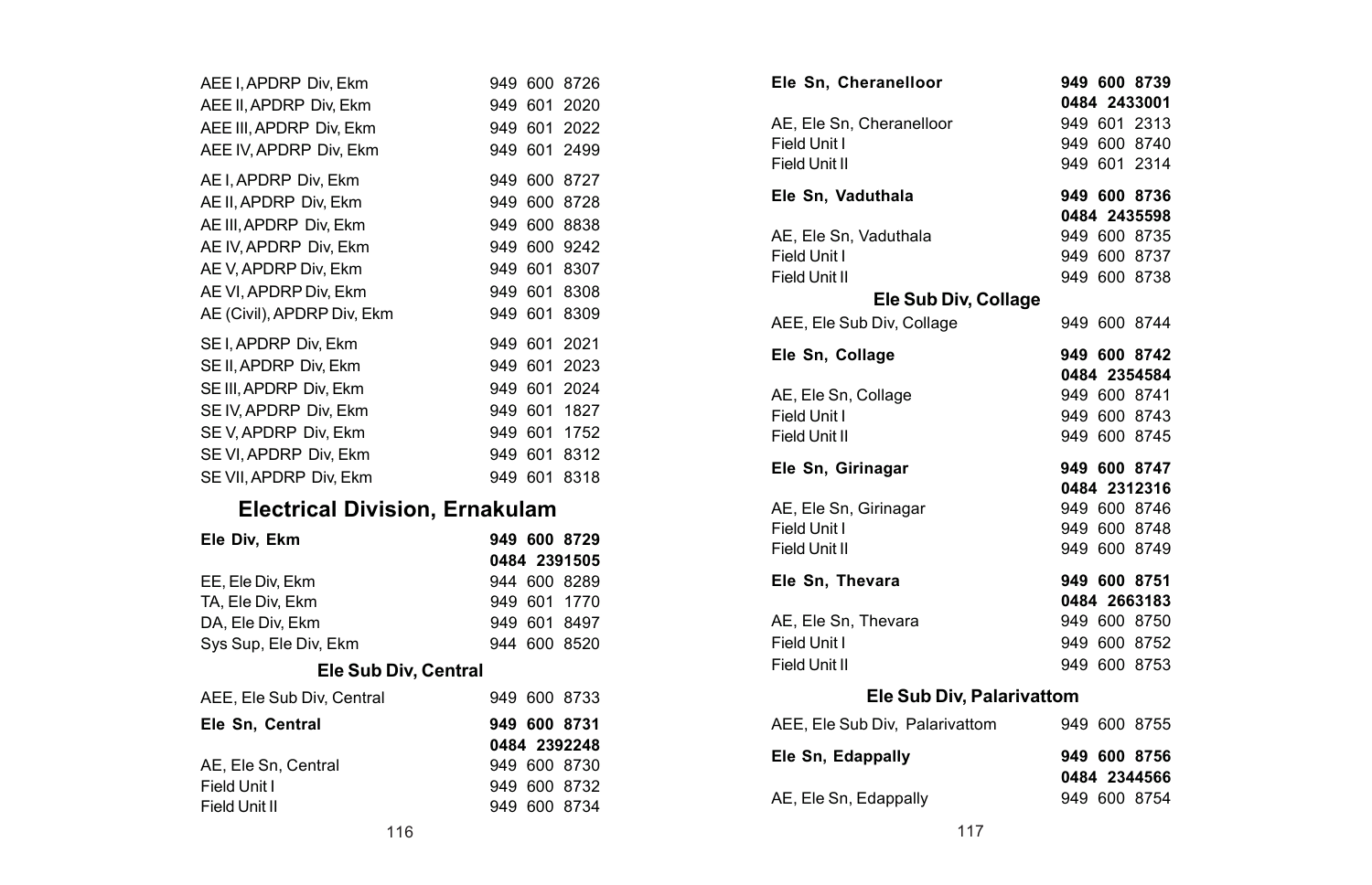| Field Unit I                             | 949 600 8757 |
|------------------------------------------|--------------|
| Field Unit II                            | 949 600 8758 |
| Ele Sn. Kaloor                           | 949 600 8760 |
|                                          | 0484 2341923 |
| AE, Ele Sn, Kaloor                       | 949 600 8759 |
| Field Unit I                             | 949 600 8761 |
| Field Unit II                            | 949 600 8762 |
| Ele Sn. Palarivattom                     | 949 600 8763 |
|                                          | 0484 2344242 |
| AE. Ele Sn. Palarivattom                 | 949 600 8766 |
| Field Unit I                             | 949 600 8764 |
| Field Unit II                            | 949 600 8765 |
| Ele Sn. Vennala                          | 949 601 2410 |
|                                          | 0484 2805244 |
| AE. Ele Sn. Vennala                      | 949 601 2411 |
| Field Unit I                             | 949 601 2412 |
| Field Unit II                            | 949 601 2413 |
| <b>Electrical Division, Mattancherry</b> |              |
| Ele Div, Mattancherry                    | 949 600 8767 |
|                                          | 0484 2228774 |
| EE, Ele Div, Mattancherry                | 944 600 8291 |
| TA, Ele Div, Mattancherry                | 949 601 8401 |
| DA, Ele Div, Mattancherry                | 949 601 8498 |
| Sys Sup, Mattancherry                    | 944 600 8521 |
| Ele Sub Div. Palluruthy                  |              |
| AEE, Ele Sub Div, Palluruthy             | 949 600 8777 |
| Ele Sn, Kannamaly                        | 949 600 8769 |
|                                          | 0484 2247375 |

| Field Unit I                  |  | 949 600 8770 |  |
|-------------------------------|--|--------------|--|
| Field Unit II                 |  | 949 600 8771 |  |
| Ele Sn, Kumbalangy            |  | 949 600 8772 |  |
|                               |  | 0484 2248899 |  |
| AE, Ele Sn, Kumbalangy        |  | 949 600 8775 |  |
| Field Unit I                  |  | 949 600 8773 |  |
| Field Unit II                 |  | 949 600 8774 |  |
| Ele Sn, Palluruthy            |  | 949 600 8779 |  |
|                               |  | 0484 2232110 |  |
| AE, Ele Sn, Palluruthy        |  | 949 600 8776 |  |
| Field Unit I                  |  | 949 600 8780 |  |
| Field Unit II                 |  | 949 600 8781 |  |
| Ele Sub Div, Thoppumpady      |  |              |  |
| AEE, Ele Sub Div, Thoppumpady |  | 949 600 8778 |  |
| Ele Sn. Fort Kochi            |  | 949 600 8783 |  |
|                               |  | 0484 2217298 |  |
| AE, Ele Sn, Fort Kochi        |  | 949 600 8782 |  |
| Field Unit I                  |  | 949 600 8784 |  |
| Field Unit II                 |  | 949 600 8785 |  |
| Ele Sn, Mattancherry          |  | 949 600 8786 |  |
|                               |  | 0484 2227070 |  |
| AE, Ele Sn, Mattancherry      |  | 949 600 8787 |  |
| Field Unit I                  |  | 949 600 8789 |  |

Field Unit II 949 600 8790 **Ele Sn, Thoppumpady 949 600 8791**

AE, Ele Sn, Thoppumpady 949 600 8788

**0484 2231414**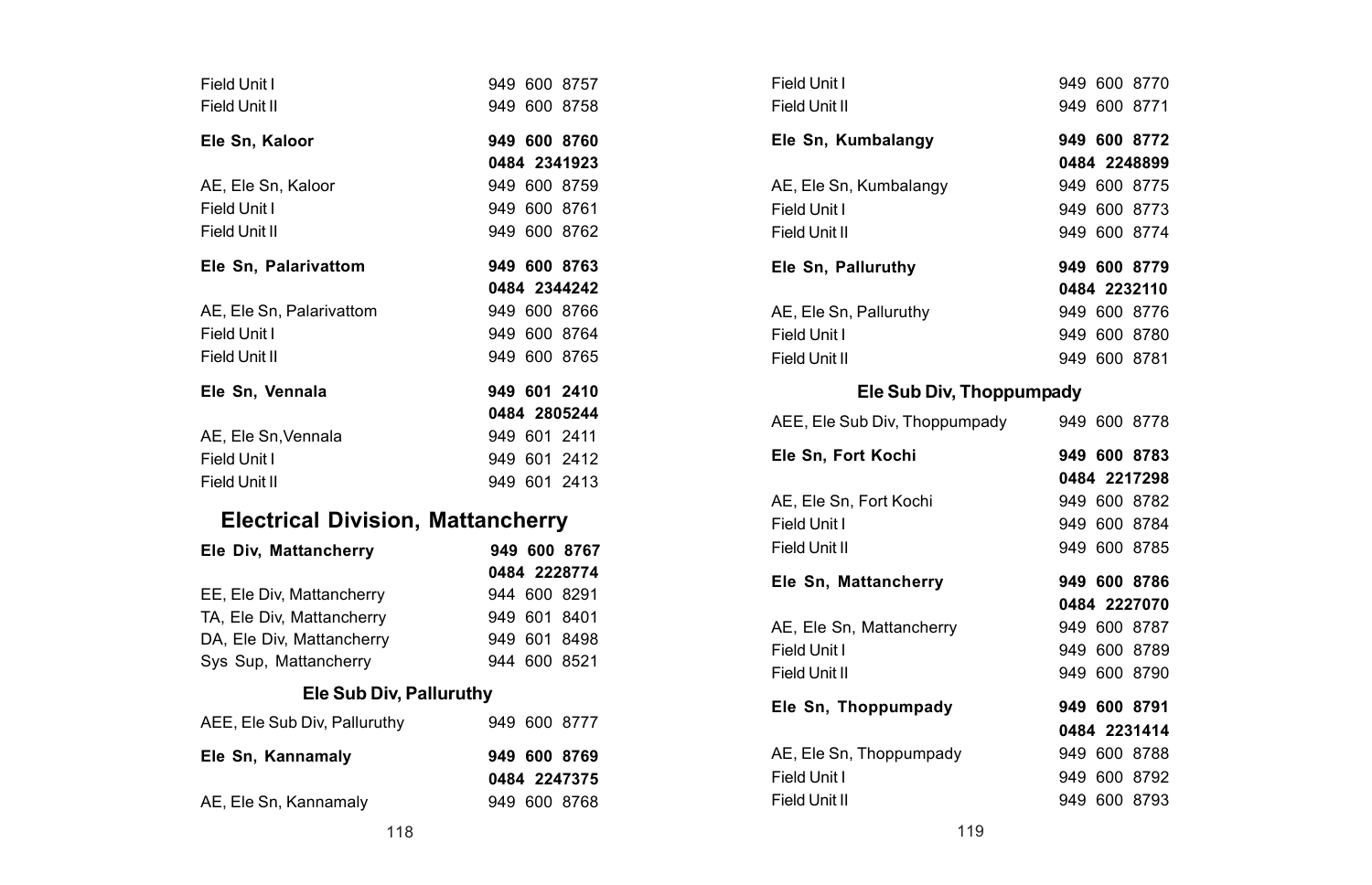### **Ele Sub Div, Vypin**

| AEE, Ele Sub Div, Vypin     |  | 949 600 8799 |
|-----------------------------|--|--------------|
| Ele Sn, Njarakkal           |  | 949 600 8795 |
|                             |  | 0484 2492310 |
| AE, Ele Sn, Njarakkal       |  | 949 600 8794 |
| Field Unit I                |  | 949 600 8796 |
| Field Unit II               |  | 949 600 8797 |
|                             |  |              |
| Ele Sn. Vvpin               |  | 949 600 8801 |
|                             |  | 0484 2492386 |
| AE, Ele Sn, Vypin           |  | 949 600 8798 |
| Field Unit I                |  | 949 600 8802 |
| Field Unit II               |  | 949 600 8803 |
| <b>SE Office. Mulavukad</b> |  | 949 600 8804 |

## **Electrical Division, Tripunithura**

| Ele Div, Tripunithura     |  |  | 949 600 8806 |  |
|---------------------------|--|--|--------------|--|
|                           |  |  | 0484 2777866 |  |
| EE, Ele Div, Tripunithura |  |  | 944 600 8290 |  |
| TA, Ele Div, Tripunithura |  |  | 949 601 8402 |  |
| DA, Ele Div, Tripunithura |  |  | 949 601 8501 |  |
| Sys Sup, Thripunithura    |  |  | 944 600 8522 |  |
| Ele Sub Div, Chottanikara |  |  |              |  |

| AEE. Ele Sub Div. Chottanikara | 949 600 8800 |
|--------------------------------|--------------|
| Ele Sn. Arakunnam              | 949 600 8807 |
|                                | 0484 2749300 |
| AE. Ele Sn. Arakunnam          | 949 600 8808 |
| Field Unit I                   | 949 600 8809 |
| Field Unit II                  | 949 600 8810 |
|                                |              |

| Ele Sn. Amballoor         |  | 949 600 8815 |
|---------------------------|--|--------------|
|                           |  | 0484 2740314 |
| AE. Ele Sn. Amballoor     |  | 949 600 8818 |
| Field Unit I              |  | 949 600 8816 |
| Field Unit II             |  | 949 600 8817 |
| Ele Sn. Chottanikara      |  | 949 600 8812 |
|                           |  | 0484 2711029 |
| AE. Ele Sn. Chottanikara  |  | 949 600 8811 |
| Field Unit I              |  | 949 600 8813 |
| Field Unit II             |  | 949 600 8814 |
| Ele Sn. Mulamthuruthy     |  | 949 600 8819 |
|                           |  | 0484 2744789 |
| AE, Ele Sn, Mulamthuruthy |  | 949 601 8682 |
| Field Unit I              |  | 949 601 8683 |
| Field Unit II             |  | 949 601 8684 |

#### **Ele Sub Div, Puthencruz**

| AEE, Ele Sub Div, Puthencruz            |  | 949 600 8822                 |
|-----------------------------------------|--|------------------------------|
| Ele Sn, Kollenchery                     |  | 949 600 8821<br>0484 2760399 |
| AE, Ele Sn, Kollenchery<br>Field Unit I |  | 949 600 8820<br>949 600 8823 |
| Field Unit II<br>SE Office, Valakam     |  | 949 600 8824<br>949 600 8825 |
| Field Unit                              |  | 949 600 8826                 |
|                                         |  |                              |
| Ele Sn, Puthencruz                      |  | 949 600 8827                 |
|                                         |  | 0484 2730060                 |
| AE. Ele Sn. Puthencruz                  |  | 949 600 8828                 |
| Field Unit I                            |  | 949 600 8829                 |
| Field Unit II                           |  | 949 600 8830                 |
| Ele Sn, Thiruvaniyoor                   |  | 949 600 8831                 |
|                                         |  | 0484 2730556                 |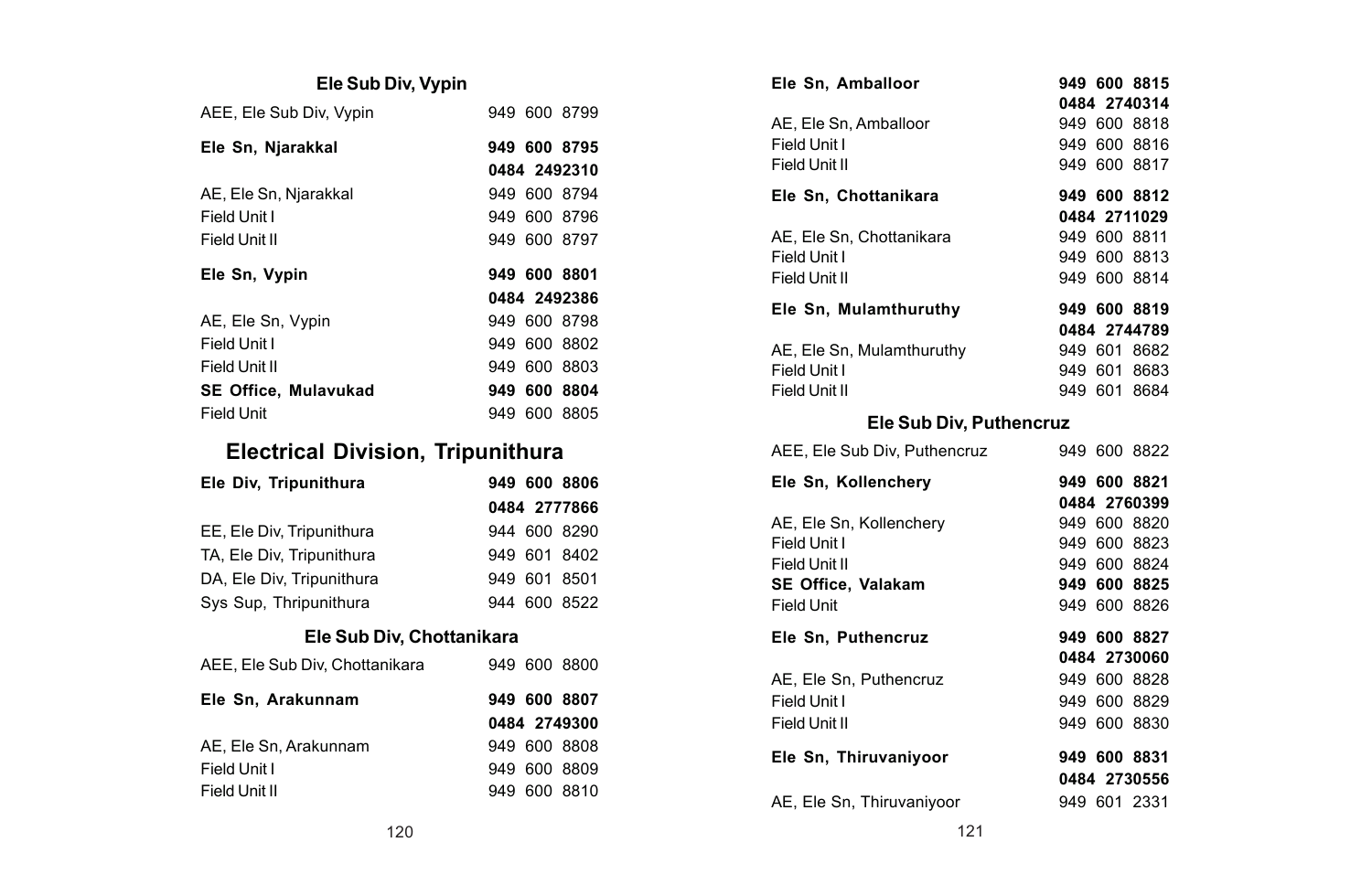| Field Unit I                   |  | 949 600 8832 |
|--------------------------------|--|--------------|
| Field Unit II                  |  | 949 601 2332 |
| Ele Sub Div, Tripunithura      |  |              |
| AEE, Ele Sub Div, Tripunithura |  | 949 600 8833 |
| Ele Sn. Eroor                  |  | 949 601 2319 |
|                                |  | 0484 2777207 |
| AE, Ele Sn, Eroor              |  | 949 601 2322 |
| Field Unit I                   |  | 949 601 2320 |
| Field Unit II                  |  | 949 601 2321 |
| Ele Sn, Maradu                 |  | 949 600 8835 |
|                                |  | 0484 2705768 |
| AE, Ele Sn, Maradu             |  | 949 600 8834 |
| Field Unit I                   |  | 949 600 8836 |
| Field Unit II                  |  | 949 600 8837 |
|                                |  |              |
| Ele Sn, Panangad               |  | 949 601 2326 |
|                                |  | 0484 2700869 |
| AE, Ele Sn, Panangad           |  | 949 601 2323 |
| Field Unit I                   |  | 949 601 2324 |
| Field Unit II                  |  | 949 601 2325 |
| Ele Sn, Tripunithura           |  | 949 600 8840 |
|                                |  | 0484 2781227 |
| AE, Ele Sn, Tripunithura       |  | 949 600 8839 |
| Field Unit I                   |  | 949 600 8841 |
| Field Unit II                  |  | 949 600 8842 |
| Ele Sn, Udayamperoor           |  | 949 600 8843 |
|                                |  | 0484 2792059 |
| AE, Ele Sn, Udayamperoor       |  | 949 600 8844 |
| Field Unit I                   |  | 949 600 8845 |
| Field Unit II                  |  | 949 600 8846 |

### **Ele Sub Div, Vyttila**

| AEE, Ele Sub Div, Vyttila    |  | 949 600 8855 |
|------------------------------|--|--------------|
| Ele Sn, Thrikkakara          |  | 949 600 8852 |
|                              |  | 0484 2422214 |
| AE, Ele Sn, Thrikkakara      |  | 949 600 8851 |
| Field Unit I                 |  | 949 600 8853 |
| Field Unit II                |  | 949 600 8854 |
| Ele Sn, Thrikkakara West     |  | 949 601 2327 |
|                              |  | 0484 2426614 |
| AE. Ele Sn. Thrikkakara West |  | 949 601 2330 |
| Field Unit I                 |  | 949 601 2328 |
| Field Unit II                |  | 949 601 2329 |
| Ele Sn, Vyttila              |  | 949 600 8857 |
|                              |  | 0484 2304785 |
| AE, Ele Sn, Vyttila          |  | 949 600 8856 |
| Field Unit I                 |  | 949 600 8858 |
| Field Unit II                |  | 949 600 8859 |
|                              |  |              |

# **Electrical Circle, Irinjalakuda**

| Ele Cir, Irinjalakuda                |  | 949 600 9439 |
|--------------------------------------|--|--------------|
|                                      |  | 0480 2820215 |
| Dy CE, Ele Cir, Irinjalakuda         |  | 944 600 8305 |
| EE, Ele Cir, Irinjalakuda            |  | 949 600 9444 |
| AAO, Ele Cir, Irinjalakuda           |  | 949 601 8507 |
| Nodal Officer (Litgn), Irinjalakkuda |  | 949 601 2480 |
| <b>RA Office</b>                     |  |              |
| RA Office, Irinjalakuda              |  | 949 600 9441 |
| RAO, Irinjalakuda                    |  | 944 600 8220 |
| <b>SRS</b>                           |  |              |
| SRS, Irinjalakuda                    |  | 949 600 9443 |
| AEE, SRS, Irinjalakuda               |  | 949 600 9442 |
|                                      |  |              |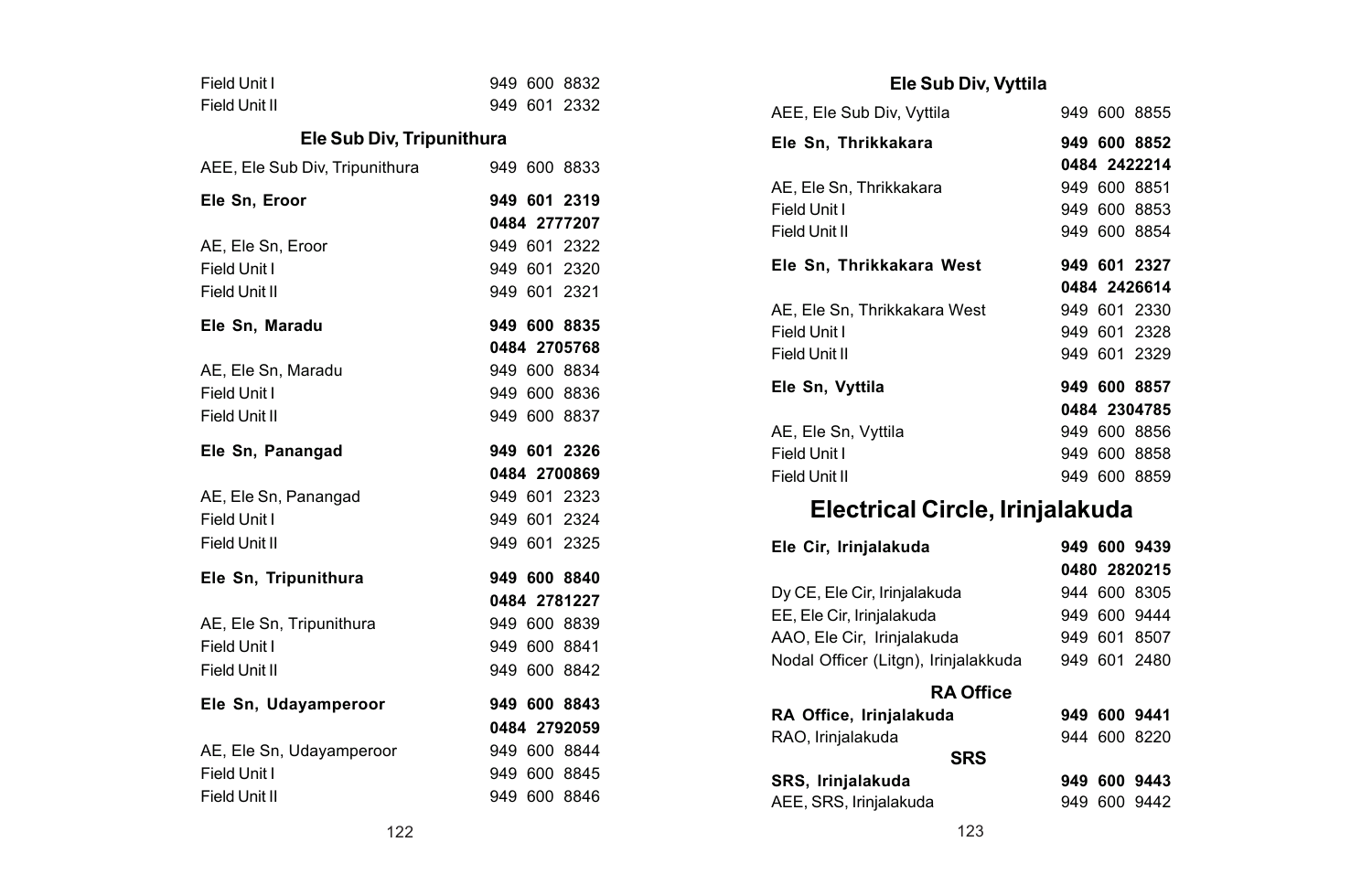# **Electrical Division, Chalakudy**

| Ele Div, Chalakudy          |  | 949 600 9445 |
|-----------------------------|--|--------------|
|                             |  | 0480 2708506 |
| EE, Ele Div, Chalakudy      |  | 944 600 8307 |
| TA, Ele Div, Chalakudv      |  | 949 601 8407 |
| DA, Ele Div, Chalakudy      |  | 949 601 8508 |
| Sys Sup, Chalakudy          |  | 944 600 8533 |
| Ele Sub Div, Chalakudy      |  |              |
| AEE, Ele Sub Div, Chalakudy |  | 949 600 9449 |
| Ele Sn, Chalakudy           |  | 949 600 9446 |
|                             |  | 0480 2708375 |
| AE, Ele Sn, Chalakudy       |  | 949 600 9448 |
| Field Unit I                |  | 949 600 9447 |
| Field Unit II               |  | 949 600 9450 |
| SE Office, Pazhookara       |  | 949 600 9451 |
| Field Unit                  |  | 949 600 9452 |
|                             |  |              |
| Ele Sn, Kuttichira          |  | 949 601 1776 |
|                             |  | 0480 2744339 |
| AE, Ele Sn, Kuttichira      |  | 949 601 1775 |
| Field Unit I                |  | 949 601 1773 |
| Field Unit II               |  | 949 601 1774 |
| Ele Sn, Pariyaram           |  | 949 600 9453 |
|                             |  | 0480 2746089 |
| AE, Ele Sn, Pariyaram       |  | 949 600 9455 |
| Field Unit I                |  | 949 600 9454 |
| Field Unit II               |  | 949 600 9456 |
| SE Office, Athirappilly     |  | 949 600 9457 |
| <b>Field Unit</b>           |  | 949 600 9458 |
| Ele Sn, Vellikulangara      |  | 949 600 9460 |
|                             |  | 0480 2740552 |

| Field Unit I                |  | 949 600 9461 |
|-----------------------------|--|--------------|
| Field Unit II               |  | 949 600 9462 |
| Ele Sub Div, Kodakara       |  |              |
| AEE, Ele Sub Div, Kodakara  |  | 949 600 9466 |
| Ele Sn, Kodakara            |  | 949 600 9464 |
|                             |  | 0480 2720228 |
| AE, Ele Sn, Kodakara        |  | 949 600 9463 |
| Field Unit I                |  | 949 600 9465 |
| Field Unit II               |  | 949 600 9467 |
| SE Office, Kallettumkara    |  | 949 600 9468 |
| Field Unit                  |  | 949 600 9469 |
| Ele Sn. Puthukkad           |  | 949 600 9471 |
|                             |  | 0480 2751344 |
| AE, Ele Sn, Puthukkad       |  | 949 600 9470 |
| Field Unit I                |  | 949 600 9472 |
| Field Unit II               |  | 949 600 9473 |
| SE Office, Chengallur       |  | 949 600 9474 |
| Field Unit                  |  | 949 600 9475 |
| Ele Sn, Varandarappilly     |  | 949 600 9476 |
|                             |  | 0480 2760137 |
| AE, Ele Sn, Varandarappilly |  | 949 600 9477 |
| Field Unit I                |  | 949 600 9478 |
| Field Unit II               |  | 949 600 9479 |
| Ele Sub Div, Koratty        |  |              |
| AEE, Ele Sub Div, Koratty   |  | 949 600 9488 |
| Ele Sn. Annamanada          |  | 949 600 9481 |
|                             |  | 0480 2770027 |
| AE, Ele Sn, Annamanada      |  | 949 600 9480 |
| Field Unit I                |  | 949 600 9482 |
| Field Unit II               |  | 949 600 9483 |
|                             |  |              |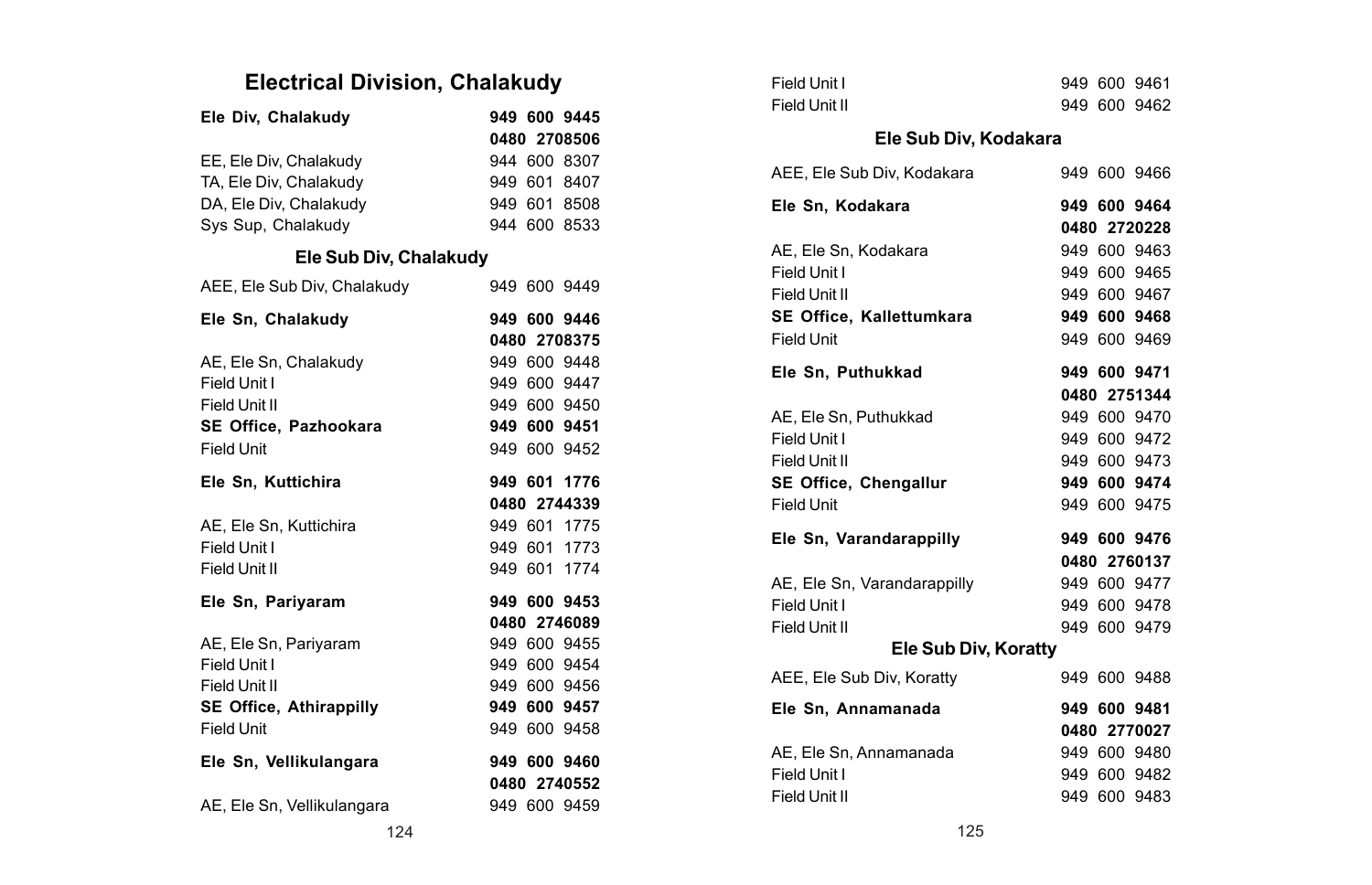| Ele Sn, Koratty             |  | 949 600 9485 |
|-----------------------------|--|--------------|
|                             |  | 0480 2732049 |
| AE, Ele Sn, Koratty         |  | 949 600 9484 |
| Field Unit I                |  | 949 600 9486 |
| Field Unit II               |  | 949 600 9487 |
| SE Office, Kadukutty        |  | 949 601 8368 |
| Ele Sn, Meloor              |  | 949 600 9490 |
|                             |  | 0480 2738525 |
| AE, Ele Sn, Meloor          |  | 949 600 9489 |
| Field Unit I                |  | 949 600 9491 |
| Field Unit II               |  | 949 600 9492 |
| Ele Sub Div, Mala           |  |              |
| AEE. Ele Sub Div. Mala      |  | 949 600 9500 |
| Ele Sn. Kuzhoor             |  | 949 600 9497 |
|                             |  | 0480 2779764 |
| AE, Ele Sn, Kuzhoor         |  | 949 600 9499 |
| Field Unit I                |  | 949 600 9498 |
| Field Unit II               |  | 949 600 9501 |
| Ele Sn, Mala                |  | 949 600 9493 |
|                             |  | 0480 2890257 |
| AE. Ele Sn. Mala            |  | 949 600 9494 |
| Field Unit I                |  | 949 600 9495 |
| Field Unit II               |  | 949 600 9496 |
| Ele Sn, Puthenvelikkara     |  | 949 600 9502 |
|                             |  | 0480 2487086 |
| AE. Ele Sn. Puthenvelikkara |  | 949 600 9505 |
| Field Unit I                |  | 949 600 9503 |
| Field Unit II               |  | 949 600 9504 |
| SE Office, Poyya            |  | 949 600 9506 |
| <b>Field Unit</b>           |  | 949 600 9507 |

# **Electrical Division, Irinjalakuda**

| Ele Div, Irinjalakuda     |  |  | 949 600 9508 |
|---------------------------|--|--|--------------|
|                           |  |  | 0480 2826525 |
| EE. Ele Div. Irinialakuda |  |  | 944 600 8306 |
| TA. Ele Div. Irinialakuda |  |  | 949 601 8408 |
| DA, Ele Div, Irinialakuda |  |  | 949 601 8509 |
| Sys Sup, Irinjalakuda     |  |  | 944 600 8534 |
| Ele Sub Div, Karuvannoor  |  |  |              |

| AEE, Ele Sub Div, Karuvannoor |  | 949 600 9533 |
|-------------------------------|--|--------------|
| Ele Sn, Cherpu                |  | 949 600 9525 |
|                               |  | 0487 2342222 |
| AE, Ele Sn, Cherpu            |  | 949 600 9524 |
| Field Unit I                  |  | 949 600 9526 |
| Field Unit II                 |  | 949 600 9527 |
| Ele Sn, Karuvannoor           |  | 949 600 9529 |
|                               |  | 0480 2885227 |
| AE, Ele Sn, Karuvannoor       |  | 949 600 9528 |
| Field Unit I                  |  | 949 600 9530 |
| Field Unit II                 |  | 949 600 9531 |
| Ele Sn, Parappukkara          |  | 949 600 9532 |
|                               |  | 0480 2791353 |
| AE, Ele Sn, Parappukkara      |  | 949 600 9535 |
| Field Unit I                  |  | 949 600 9534 |
| Field Unit II                 |  | 949 600 9536 |
| Ele Sub Div, Kattoor          |  |              |
| AEE, Ele Sub Div, Kattoor     |  | 949 600 9544 |
| Ele Sn, Chirakkal             |  | 949 600 9538 |
|                               |  | 0487 2272073 |
| AE, Ele Sn, Chirakkal         |  | 949 600 9537 |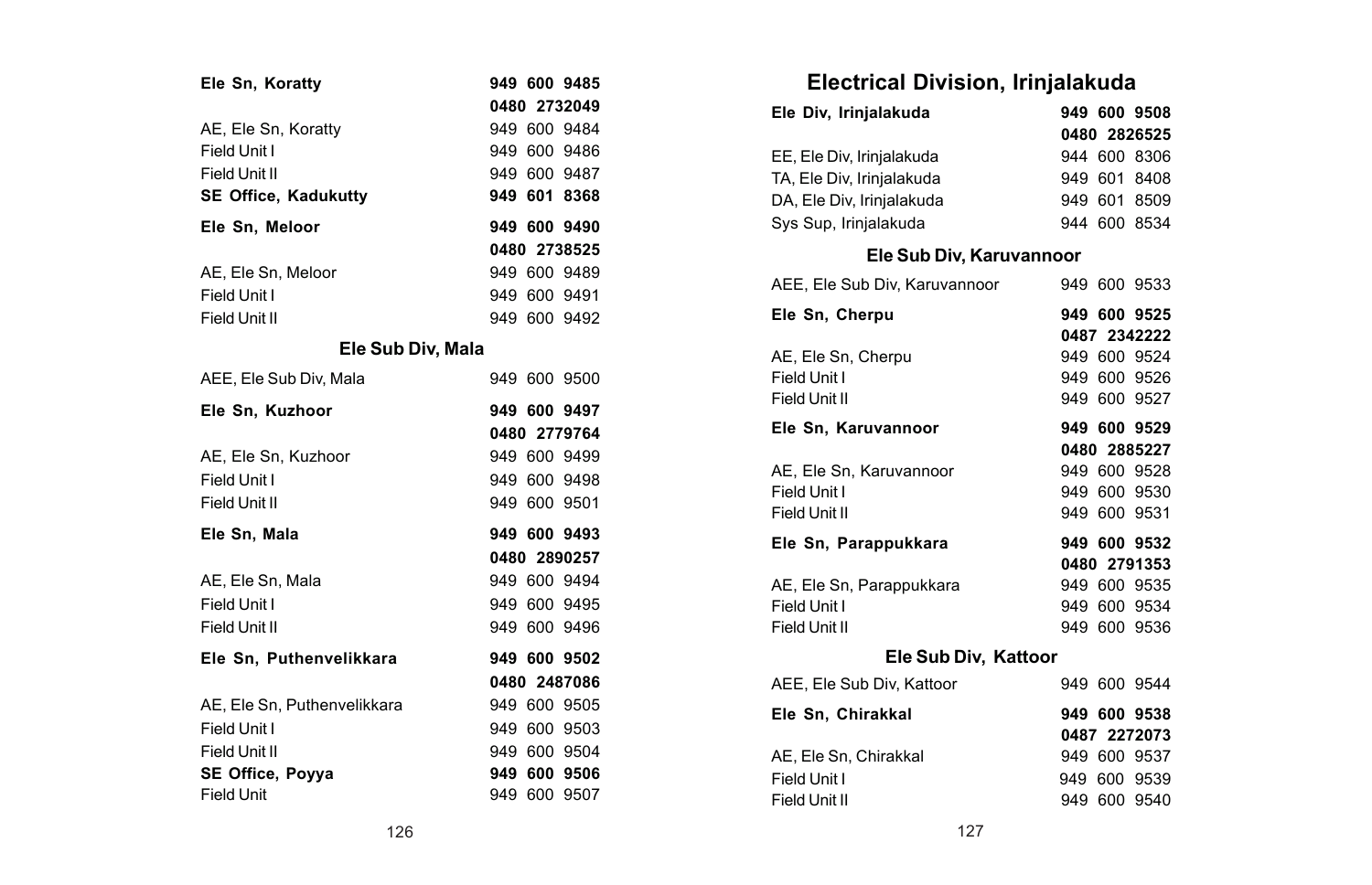| Ele Sn, Irinjalakuda I          |  | 949 600 9541 |
|---------------------------------|--|--------------|
|                                 |  | 0480 2825206 |
| AE, Ele Sn, Irinjalakuda I      |  | 949 600 9545 |
| Field Unit I                    |  | 949 600 9542 |
| Field Unit II                   |  | 949 600 9543 |
| SE Office, Aripalam             |  | 949 600 9546 |
| Field Unit                      |  | 949 600 9547 |
| Ele Sn, Kattoor                 |  | 949 600 9548 |
|                                 |  | 0480 2877384 |
| AE, Ele Sn, Kattoor             |  | 949 600 9550 |
| Field Unit I                    |  | 949 600 9549 |
| Field Unit II                   |  | 949 600 9551 |
| Ele Sub Div, Vellangalloor      |  |              |
| AEE, Ele Sub Div, Vellangalloor |  | 949 600 9511 |
| Ele Sn, Irinjalakuda II         |  | 949 600 9510 |
|                                 |  | 0480 2825676 |
| AE, Ele Sn, Irinjalakuda II     |  | 949 600 9509 |
| Field Unit I                    |  | 949 600 9512 |
| Field Unit II                   |  | 949 600 9513 |
| Ele Sn, Kombodinjamakal         |  | 949 600 9515 |
|                                 |  | 0480 2786117 |
| AE, Ele Sn, Kombodinjamakal     |  | 949 600 9514 |
| Field Unit I                    |  | 949 600 9516 |
| Field Unit II                   |  | 949 600 9517 |
| Ele Sn, Puthenchira             |  | 949 600 9518 |
|                                 |  | 0480 2895099 |
| AE, Ele Sn, Puthenchira         |  | 949 600 8312 |
| Field Unit I                    |  | 949 600 9519 |
| Field Unit II                   |  | 949 600 8310 |
| Ele Sn, Vellangalloor           |  | 949 600 9520 |
|                                 |  | 0480 2860272 |
| AE, Ele Sn, Vellangalloor       |  | 949 600 9522 |

| Field Unit I  |  | 949 600 9521 |  |
|---------------|--|--------------|--|
| Field Unit II |  | 949 600 9523 |  |

## **Electrical Division, Kodungallur**

| Ele Div. Kodungallur     | 949 600 9552 |
|--------------------------|--------------|
|                          | 0480 2802845 |
| EE, Ele Div. Kodungallur | 944 600 8308 |
| TA, Ele Div. Kodungallur | 949 601 8409 |
| DA, Ele Div. Kodungallur | 949 601 8510 |
| Sys Sup, Kodungallur     | 944 600 8535 |

#### **Ele Sub Div, Kodungallur**

| AEE. Ele Sub Div. Kodungallur |  | 949 600 9555                 |
|-------------------------------|--|------------------------------|
| Ele Sn, Erayad                |  | 949 600 9554<br>0480 2816600 |
| AE, Ele Sn, Erayad            |  | 949 600 9553                 |
| Field Unit I                  |  | 949 600 9556                 |
| Field Unit II                 |  | 949 600 9557                 |
| Ele Sn, Kodungallur I         |  | 949 600 9558                 |
|                               |  | 0480 2802322                 |
| AE, Ele Sn, Kodungallur I     |  | 949 600 9559                 |
| Field Unit I                  |  | 949 600 9560                 |
| Field Unit II                 |  | 949 600 9561                 |
| Ele Sn, Kodungallur II        |  | 949 600 9562                 |
|                               |  | 0480 2802395                 |
| AE, Ele Sn, Kodungallur II    |  | 949 600 9565                 |
| Field Unit I                  |  | 949 600 9563                 |
| Field Unit II                 |  | 949 600 9564                 |
|                               |  |                              |

#### **Ele Sub Div, Perinjanam**

| AEE, Ele Sub Div, Perinjanam | 949 600 9566 |
|------------------------------|--------------|
| Ele Sn, Kaipamangalam        | 949 600 9567 |
|                              | 0480 2844213 |
| AE, Ele Sn, Kaipamangalam    | 949 600 9570 |
|                              |              |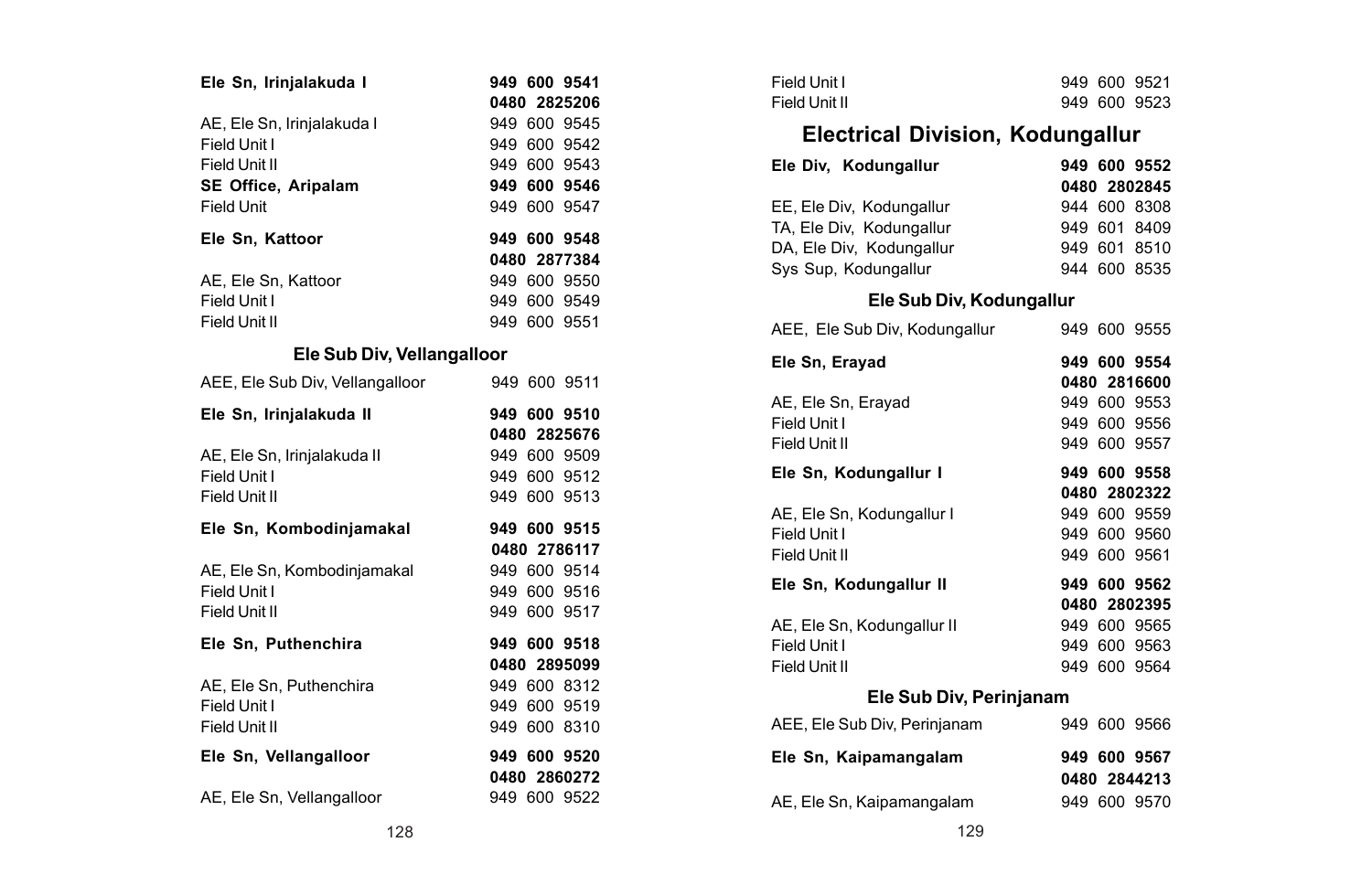| Field Unit I                  |  | 949 600 9568 |  |
|-------------------------------|--|--------------|--|
| Field Unit II                 |  | 949 600 9569 |  |
| SE Office, Chandrappinni      |  | 949 600 9571 |  |
| Field Unit                    |  | 949 600 9572 |  |
| Ele Sn, Mathilakam            |  | 949 600 9573 |  |
|                               |  | 0480 2850155 |  |
| AE, Ele Sn, Mathilakam        |  | 949 600 9575 |  |
| Field Unit I                  |  | 949 600 9574 |  |
| Field Unit II                 |  | 949 600 9576 |  |
| Ele Sn, Perinjanam            |  | 949 600 9579 |  |
|                               |  | 0480 2844247 |  |
| AE, Ele Sn, Perinjanam        |  | 949 600 9578 |  |
| Field Unit I                  |  | 949 600 9580 |  |
| Field Unit II                 |  | 949 600 9581 |  |
| Ele Sub Div, Thriprayar       |  |              |  |
| AEE, Ele Sub Div, Thriprayar  |  | 949 600 9577 |  |
| Ele Sn, Peringottukara        |  | 949 600 9582 |  |
|                               |  | 0487 2272078 |  |
| AE, Ele Sn, Peringottukara    |  | 949 600 9585 |  |
| Field Unit I                  |  | 949 600 9583 |  |
| Field Unit II                 |  | 949 600 9584 |  |
| <b>SE Office. Anthikad</b>    |  | 949 600 9586 |  |
| Field Unit                    |  | 949 600 9587 |  |
| Ele Sn, Thalikulam            |  | 949 600 9590 |  |
|                               |  | 0487 2607337 |  |
| AE, Ele Sn, Thalikulam        |  | 949 600 9588 |  |
| Field Unit I<br>Field Unit II |  | 949 600 9589 |  |
|                               |  | 949 600 9591 |  |
| Ele Sn, Thriprayar            |  | 949 600 9592 |  |
|                               |  | 0487 2391262 |  |
| AE, Ele Sn, Thriprayar        |  | 949 600 9595 |  |

| Ele Sn, Valappad<br>AE, Ele Sn, Valappad<br>Field Unit I | Field Unit I<br>Field Unit II | 949 600 9593<br>949 600 9594                 |  |
|----------------------------------------------------------|-------------------------------|----------------------------------------------|--|
|                                                          |                               | 949 600 9596                                 |  |
| Field Unit II<br>949 600 9598                            |                               | 0480 2837123<br>949 600 9599<br>949 600 9597 |  |

# **Electrical Circle, Perumbavoor**

| Ele Cir, Perumbavoor               |  |  | 949 600 8865 |  |
|------------------------------------|--|--|--------------|--|
|                                    |  |  | 0484 2526252 |  |
| Dy CE, Ele Cir, Perumbavoor        |  |  | 944 600 8292 |  |
| EE, Ele Cir, Perumbavoor           |  |  | 949 600 8866 |  |
| AAO, Ele Cir, Perumbavoor          |  |  | 949 601 8502 |  |
| Nodal Officer (Litgn), Perumbavoor |  |  | 949 601 2476 |  |
| <b>RA Office</b>                   |  |  |              |  |
| RA Office, Perumbavoor             |  |  | 949 600 8867 |  |
| RAO, Perumbavoor                   |  |  | 944 600 8217 |  |
| <b>SRS</b>                         |  |  |              |  |
| SRS, Perumbavoor                   |  |  | 949 600 8869 |  |
| AEE, SRS, Perumbavoor              |  |  | 949 600 8868 |  |
| <b>Electrical Division, Aluva</b>  |  |  |              |  |
| Ele Div, Aluva                     |  |  | 949 600 8870 |  |
|                                    |  |  | 0484 2623139 |  |
| EE, Ele Div, Aluva                 |  |  | 944 600 8293 |  |
| TA, Ele Div, Aluva                 |  |  | 949 601 8403 |  |
| DA, Ele Div, Aluva                 |  |  | 949 601 8503 |  |
| Sys Sup, Aluva                     |  |  | 944 600 8523 |  |
| Ele Sub Div, Aluva Town            |  |  |              |  |

|  | 949 600 8877<br>949 600 8872<br>0484 2624451<br>949 600 8871 |
|--|--------------------------------------------------------------|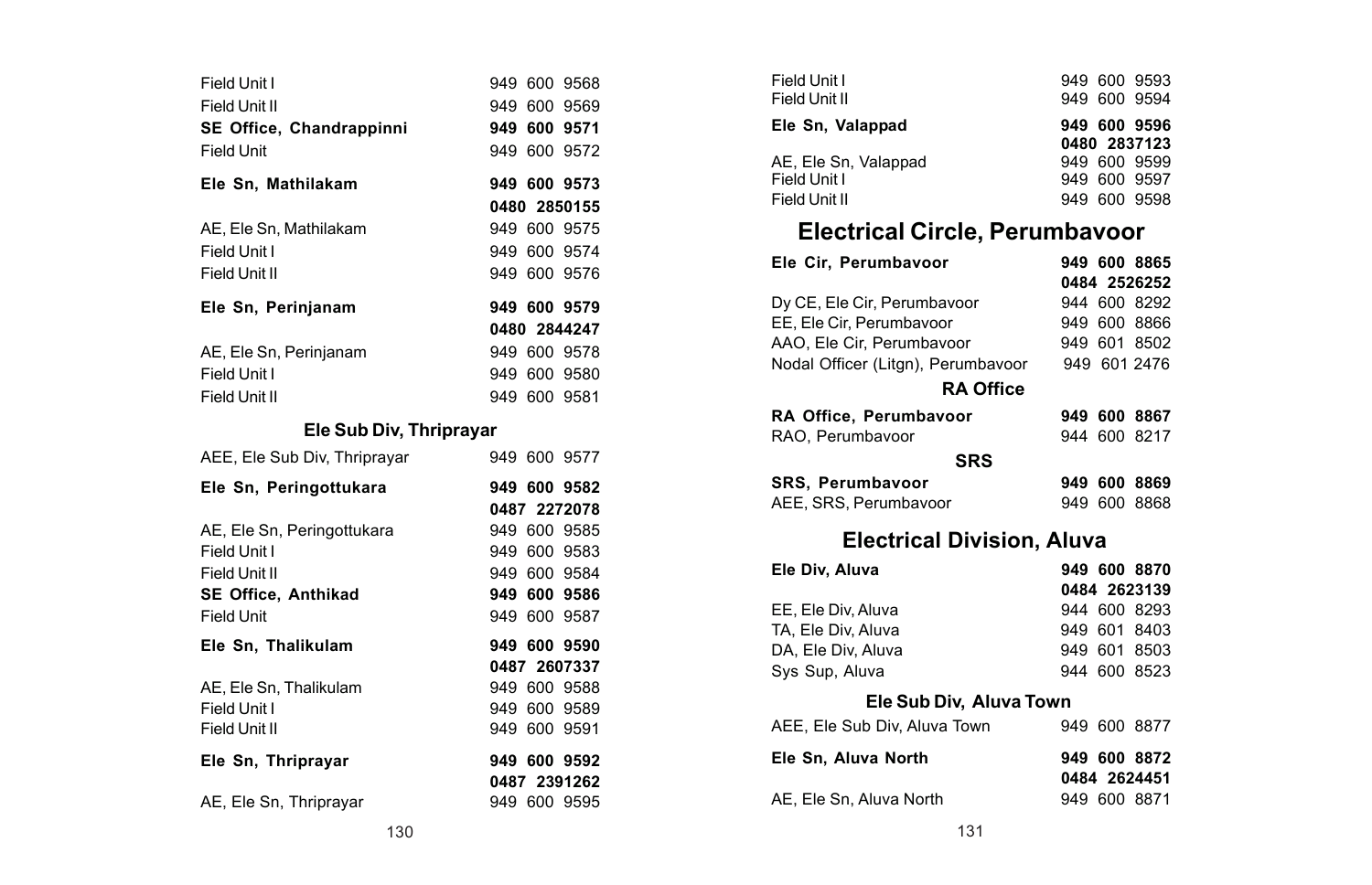| Field Unit I<br>Field Unit II  |  | 949 600 8873<br>949 600 8874 |
|--------------------------------|--|------------------------------|
| Ele Sn. Aluva Town             |  | 949 600 8875                 |
|                                |  | 0484 2624422                 |
| AE. Ele Sn. Aluva Town         |  | 949 600 8878                 |
| Field Unit I                   |  | 949 600 8876                 |
| Field Unit II                  |  | 949 600 8879                 |
| Ele Sn, Aluva West             |  | 949 600 8881                 |
|                                |  | 0484 2604433                 |
| AE. Ele Sn. Aluva West         |  | 949 600 8880                 |
| Field Unit I                   |  | 949 600 8882                 |
| Field Unit II                  |  | 949 600 8883                 |
| Ele Sn, Edayar                 |  | 949 600 8885                 |
|                                |  | 0484 2544644                 |
| AE, Ele Sn, Edayar             |  | 949 600 8884                 |
| Field Unit I                   |  | 949 600 8886                 |
| Field Unit II                  |  | 949 600 8887                 |
| Ele Sub Div, Chengamanadu      |  |                              |
| AEE, Ele Sub Div, Chengamanadu |  | 949 600 8899                 |
| Ele Sn. Athani                 |  | 949 600 8890                 |
|                                |  | 0484 2474050                 |
| AE, Ele Sn, Athani             |  | 949 600 8889                 |
| Field Unit I                   |  | 949 600 8891                 |
| Field Unit II                  |  | 949 600 8892                 |
| Ele Sn, Chengamanadu           |  | 949 600 8894                 |
|                                |  | 0484 2474030                 |
| AE, Ele Sn, Chengamanadu       |  | 949 600 8893                 |
| Field Unit I                   |  | 949 600 8895                 |
| Field Unit II                  |  | 949 600 8896                 |

| Ele Sn, Chowara                      |  | 949 600 8897 |  |
|--------------------------------------|--|--------------|--|
|                                      |  | 0484 2600267 |  |
| AE. Ele Sn. Chowara                  |  | 949 600 8898 |  |
| Field Unit I                         |  | 949 600 8901 |  |
| Field Unit II                        |  | 949 600 8902 |  |
| Ele Sn, Kunnukara                    |  | 949 600 8912 |  |
|                                      |  | 0484 2479140 |  |
| AE, Ele Sn, Kunnukara                |  | 949 600 8911 |  |
| Field Unit I                         |  | 949 600 8913 |  |
| Field Unit II                        |  | 949 600 8914 |  |
| Ele Sub Div, Klmsy                   |  |              |  |
| AEE, Ele Sub Div, Klmsy              |  | 949 600 8900 |  |
| Ele Sn, Eloor                        |  | 949 600 8904 |  |
|                                      |  | 0484 2545179 |  |
| AE, Ele Sn, Eloor                    |  | 949 600 8903 |  |
| Field Unit I                         |  | 949 600 8905 |  |
| Field Unit II                        |  | 949 600 8906 |  |
| Ele Sn. Kimsv                        |  | 949 600 8907 |  |
|                                      |  | 0484 2555976 |  |
| AE, Ele Sn, Klmsy                    |  | 949 600 8909 |  |
| Field Unit I                         |  | 949 600 8908 |  |
| Field Unit II                        |  | 949 600 8910 |  |
| Ele Sn. Thevakkal                    |  | 949 600 8847 |  |
|                                      |  | 0484 2410868 |  |
| AE, Ele Sn, Thevakkal                |  | 949 600 8848 |  |
| Field Unit I                         |  | 949 600 8849 |  |
| Field Unit II                        |  | 949 600 8850 |  |
| <b>Electrical Division, Angamaly</b> |  |              |  |
|                                      |  |              |  |

| Ele Div, Angamaly     | 949 601 8681 |
|-----------------------|--------------|
|                       | 0484 2457610 |
| EE, Ele Div, Angamaly | 949 601 8688 |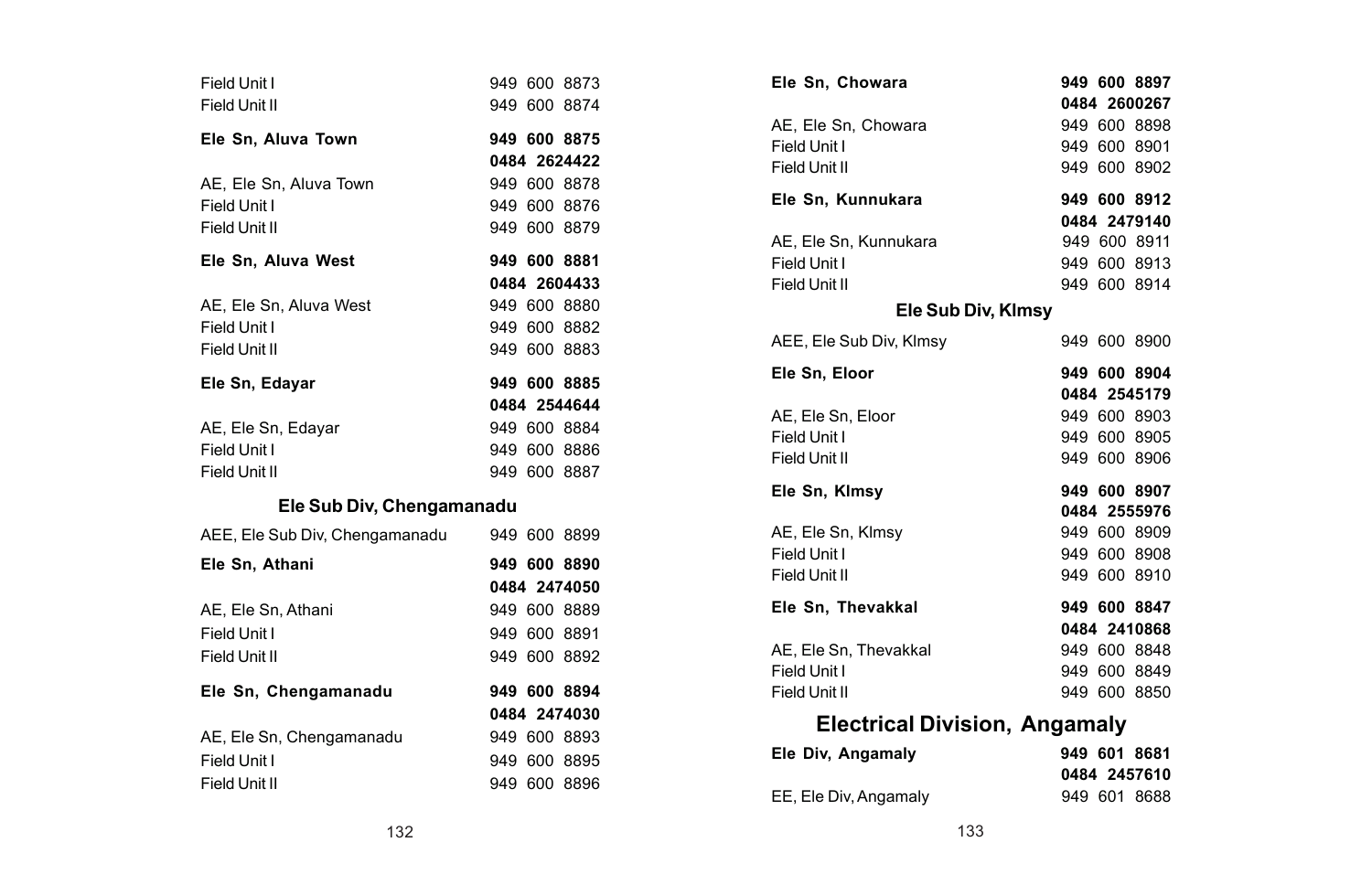### **Ele Sub Div, Angamally**

| AEE, Ele Sub Div, Angamally |  | 949 600 9033 |
|-----------------------------|--|--------------|
| Ele Sn, Angamally           |  | 949 600 9027 |
|                             |  | 0484 2452280 |
| AE, Ele Sn, Angamally       |  | 949 600 9026 |
| Field Unit I                |  | 949 600 9028 |
| Field Unit II               |  | 949 600 9029 |
| Ele Sn, Karukutty           |  | 949 600 9031 |
|                             |  | 0484 2612476 |
| AE, Ele Sn, Karukutty       |  | 949 600 9030 |
| Field Unit I                |  | 949 600 9032 |
| Field Unit II               |  | 949 600 9034 |
| Ele Sn, Mookkannur          |  | 949 600 9036 |
|                             |  | 0484 2615680 |
| AE, Ele Sn, Mookkannur      |  | 949 600 9035 |
| Field Unit I                |  | 949 600 9037 |
| Field Unit II               |  | 949 600 9038 |
| Ele Sn. Parakkadavu         |  | 949 600 9039 |
|                             |  | 0484 2472858 |
| AE. Ele Sn. Parakkadavu     |  | 949 600 9040 |
| Field Unit I                |  | 949 600 9041 |
| Field Unit II               |  | 949 600 9042 |
| Ele Sub Div, Kalady         |  |              |
| AEE, Ele Sub Div, Kalady    |  | 949 600 9044 |
| Ele Sn, Kalady              |  | 949 600 9043 |
|                             |  | 0484 2462391 |
| AE, Ele Sn, Kalady          |  | 949 600 9050 |
| Field Unit I                |  | 949 600 9045 |
| Field Unit II               |  | 949 600 9046 |
| SE Office, Nayathode        |  | 949 600 9049 |
| <b>Field Unit</b>           |  | 949 600 9051 |

| Ele Sn, Kanjoor             | 949 600 9047 |
|-----------------------------|--------------|
|                             | 0484 2465653 |
| AE, Ele Sn, Kanjoor         | 949 601 2501 |
| Field Unit I                | 949 600 9048 |
| Field Unit II               | 949 601 2502 |
| Ele Sn, Malayattoor         | 949 600 9052 |
|                             | 0484 2469200 |
| AE, Ele Sn, Malayattoor     | 949 600 9055 |
| Field Unit I                | 949 600 9053 |
| Field Unit II               | 949 600 9054 |
| Ele Sn, Manjapra            | 949 600 9057 |
|                             | 0484 2690591 |
| AE, Ele Sn, Manjapra        | 949 600 9056 |
| Field Unit I                | 949 600 9058 |
| Field Unit II               | 949 600 9059 |
| Ele Sn, Thuravoor           | 949 600 9061 |
|                             | 0484 2618277 |
| AE, Ele Sn, Thuravoor       | 949 600 9060 |
| Field Unit I                | 949 600 9062 |
| Field Unit II               | 949 600 9063 |
| <b>Electrical Division,</b> | Muvattupuzha |
| Ele Div, Muvattupuzha       | 949 600 8915 |
|                             | 0485 2832206 |
| EE, Ele Div, Muvattupuzha   | 944 600 8295 |
| TA, Ele Div, Muvattupuzha   | 949 601 8404 |
| DA. Ele Div. Muvattupuzha   | 949 601 8504 |
| Sys Sup, Muvattupuzha       | 944 600 8524 |

#### **Ele Sub Div, Kothamangalam**

AEE, Ele Sub Div, Kothamangalam 949 600 8922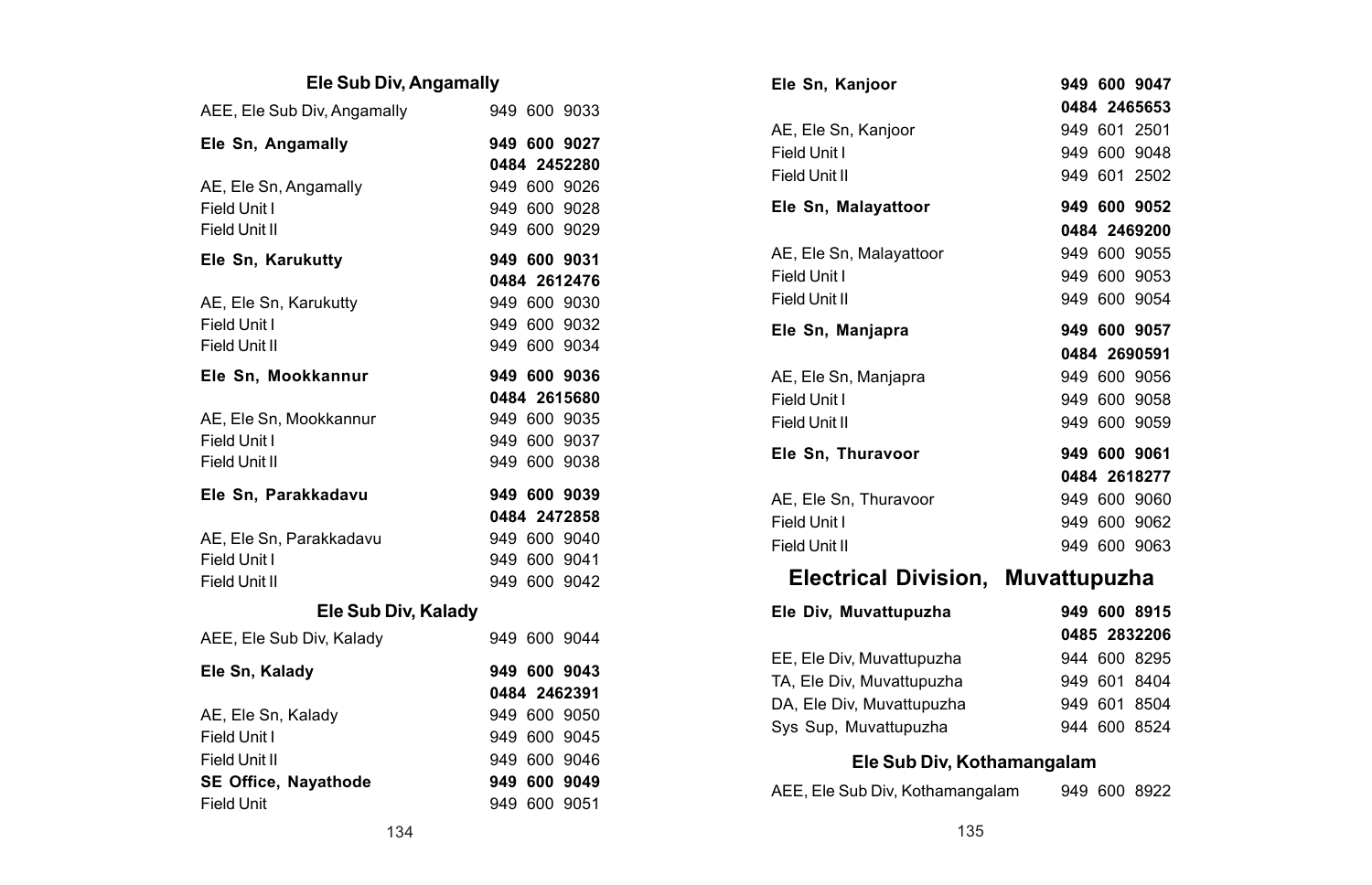| Ele Sn, Keerampara                          |  | 949 600 8916 |
|---------------------------------------------|--|--------------|
|                                             |  | 0485 2572533 |
| AE, Ele Sn, Keerampara                      |  | 949 600 8919 |
| Field Unit I                                |  | 949 600 8917 |
| Field Unit II                               |  | 949 600 8918 |
| Ele Sn, Kothamangalam No.I                  |  | 949 600 8921 |
|                                             |  | 0485 2822313 |
| AE, Ele Sn, Kothamangalam No.I              |  | 949 600 8920 |
| Field Unit I                                |  | 949 600 8923 |
| Field Unit II                               |  | 949 600 8924 |
| SE Office, Thrikariyoor                     |  | 949 600 8929 |
| <b>Field Unit</b>                           |  | 949 600 8930 |
| Ele Sn, Kothamangalam No.II                 |  | 949 600 8926 |
|                                             |  | 0485 2862602 |
| AE, Ele Sn, Kothamangalam No.II             |  | 949 600 8925 |
| Field Unit I                                |  | 949 600 8927 |
| Field Unit II                               |  | 949 600 8928 |
| Overseer Office, Unnukal                    |  | 949 600 8931 |
| Ele Sn, Nellikuzhy                          |  | 949 601 8621 |
|                                             |  | 0485 2828040 |
| AE, Ele Sn, Nellikuzhy                      |  | 949 601 8606 |
| Field Unit I                                |  | 949 601 8602 |
| Field Unit II                               |  | 949 601 8603 |
| Ele Sub Div, Muvattupuzha                   |  |              |
| AEE, Ele Sub Div, Muvattupuzha 949 600 8933 |  |              |
| Ele Sn. Kalloorkad                          |  | 949 600 8934 |
|                                             |  | 0485 2289223 |
| AE, Ele Sn, Kalloorkad                      |  | 949 600 8932 |
| Field Unit I                                |  | 949 600 8935 |
| Field Unit II                               |  | 949 600 8936 |
| SE Office, Vazhakulam                       |  | 949 600 8937 |

| Ele Sn, Manjalloor            |  | 949 601 8726 |
|-------------------------------|--|--------------|
|                               |  | 0485 2261500 |
| AE, Ele Sn, Manjailoor        |  | 949 601 8725 |
| Field Unit I                  |  | 949 601 8723 |
| Field Unit II                 |  | 949 601 8724 |
| Ele Sn, Muvattupuzha No.l     |  | 949 600 8938 |
|                               |  | 0485 2832338 |
| AE, Ele Sn, Muvattupuzha No.I |  | 949 600 8944 |
| Field Unit I                  |  | 949 600 8940 |
| Field Unit II                 |  | 949 600 8941 |
| Overseer Office, Pandappilly  |  | 949 600 8939 |
| Ele Sn, Pothanicad            |  | 949 600 8946 |
|                               |  | 0485 2562033 |
| AE, Ele Sn, Pothanicad        |  | 949 600 8945 |
| Field Unit I                  |  | 949 600 8948 |
| Field Unit II                 |  | 949 600 8949 |
| <b>SE Office, Varapetty</b>   |  | 949 600 8947 |
| Field Unit                    |  | 949 600 8951 |
| Ele Sub Div, Piravom          |  |              |
| AEE, Ele Sub Div, Piravom     |  | 949 600 8955 |
| Ele Sn, Koothattukulam        |  | 949 600 8952 |
|                               |  | 0485 2252099 |
| AE, Ele Sn, Koothattukulam    |  | 949 600 8950 |
| Field Unit I                  |  | 949 600 8953 |
| Field Unit II                 |  | 949 600 8954 |
| Ele Sn, Pamapakuda            |  | 949 600 8957 |
|                               |  | 0485 2273177 |
| AE, Ele Sn, Pamapakuda        |  | 949 600 8956 |
| Field Unit I                  |  | 949 600 8958 |
| Field Unit II                 |  | 949 600 8959 |
|                               |  |              |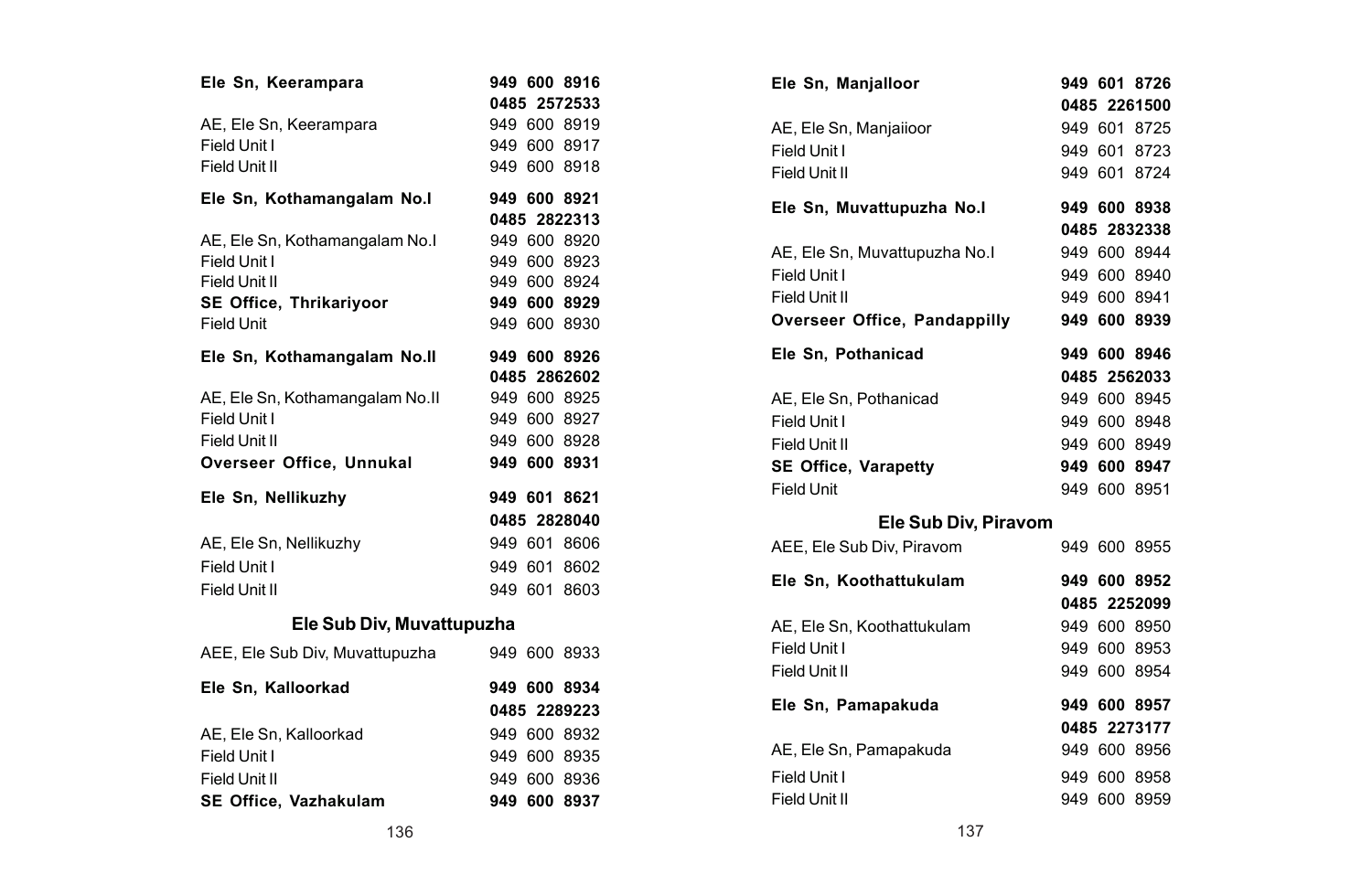| SE Office, Mannathur<br><b>Field Unit</b> |  | 949 600 8942<br>949 600 8943 |
|-------------------------------------------|--|------------------------------|
| SE Office, Ramamangalam                   |  | 949 600 8960                 |
| Field Unit                                |  | 949 600 8961                 |
| Ele Sn, Piravom                           |  | 949 600 8963                 |
|                                           |  | 0485 2242350                 |
| AE. Ele Sn. Piravom                       |  | 949 600 8962                 |
| Field Unit I                              |  | 949 600 8964                 |
| Field Unit II                             |  | 949 600 8965                 |
| Ele Sub Div, Velloorkunnam                |  |                              |
| AEE, Ele Sub Div, Velloorkunnam           |  | 949 600 8966                 |
| Ele Sn, Muvattupuzha No.II                |  | 949 600 8968                 |
|                                           |  | 0485 2832654                 |
| AE, Ele Sn, Muvattupuzha No.II            |  | 949 600 8967                 |
| Field Unit I                              |  | 949 600 8969                 |
|                                           |  |                              |
| Field Unit II                             |  | 949 600 8970                 |
| Ele Sn, Valayanchirangara                 |  | 949 600 8973                 |
|                                           |  | 0484 2657039                 |
| AE, Ele Sn, Valayanchirangara             |  | 949 600 8977                 |
| Field Unit I                              |  | 949 600 8974                 |
| Field Unit II                             |  | 949 600 8975                 |
| <b>SE Office. Mannoor</b>                 |  | 949 600 8976                 |
| <b>Field Unit</b>                         |  | 949 600 8978                 |
| Overseer Office, Pulluvazhy               |  | 949 600 8979                 |
| Ele Sn, Velloorkunnam                     |  | 949 600 8981                 |
|                                           |  | 0485 2812533                 |
| AE. Ele Sn. Velloorkunnam                 |  | 949 600 8980                 |
| Field Unit I                              |  | 949 600 8982                 |
| Field Unit II                             |  | 949 600 8983                 |
| SE Office, Thrikalathur                   |  | 949 600 8984                 |

| <b>Electrical Division, North Paravur</b>     |  |              |
|-----------------------------------------------|--|--------------|
| Ele Div. North Paravur                        |  | 949 600 8986 |
|                                               |  | 0484 2519797 |
| EE, Ele Div, North Paravur                    |  | 944 600 8296 |
| TA, Ele Div, North Paravur                    |  | 949 601 8405 |
| DA, Ele Div, North Paravur                    |  | 949 601 8505 |
| Sys Sup, North Paravur                        |  | 944 600 8526 |
| Ele Sub Div, Chennamangalam                   |  |              |
| AEE, Ele Sub Div, Chennamangalam 949 600 8995 |  |              |
| Ele Sn, Chennamangalam                        |  | 949 600 8990 |
|                                               |  | 0484 2518446 |
| AE, Ele Sn, Chennamangalam                    |  | 949 600 8987 |
| Field Unit I                                  |  | 949 600 8991 |
| Field Unit II                                 |  | 949 600 8992 |
| Ele Sn, Moothakunnam                          |  | 949 600 8994 |
|                                               |  | 0484 2483119 |
| AE, Ele Sn, Moothakunnam                      |  | 949 600 8993 |
| Field Unit I                                  |  | 949 600 8996 |
| Field Unit II                                 |  | 949 600 8997 |
| Ele Sn, Vadakkekara                           |  | 949 600 9002 |
|                                               |  | 0484 2447949 |
| AE, Ele Sn, Vadakkekara                       |  | 949 600 9001 |
| Field Unit I                                  |  | 949 600 9003 |
| Field Unit II                                 |  | 949 600 9004 |
| Ele Sub Div, North Paravur                    |  |              |
| AEE, Ele Sub Div, North Paravur               |  | 949 600 9009 |
| Ele Sn, Cherai                                |  | 949 600 9006 |
|                                               |  | 0484 2488110 |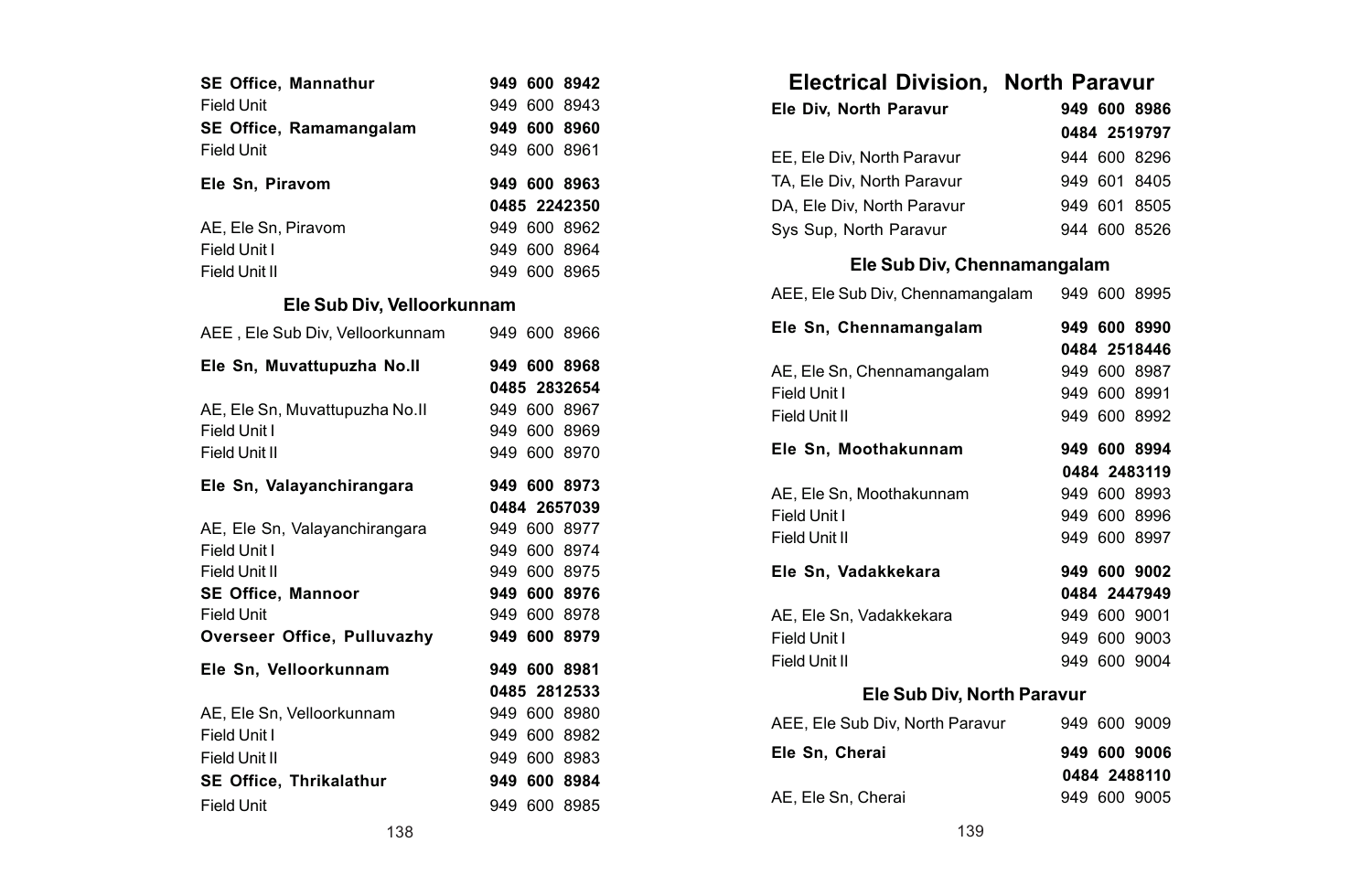| Field Unit I<br>Field Unit II |  | 949 600 9007<br>949 600 9008 |
|-------------------------------|--|------------------------------|
| Ele Sn. Mannam                |  | 949 601 2343                 |
|                               |  | 0484 2441322                 |
| AE. Ele Sn. Mannam            |  | 949 601 2344                 |
| Field Unit I                  |  | 949 601 2346                 |
| Field Unit II                 |  | 949 601 2349                 |
| Ele Sn, North Paravur         |  | 949 600 9010                 |
|                               |  | 0484 2442322                 |
| AE. Ele Sn. North Paravur     |  | 949 600 9011                 |
| Field Unit I                  |  | 949 600 9012                 |
| Field Unit II                 |  | 949 600 9013                 |
| Ele Sub Div, Varapuzha        |  |                              |
| AEE, Ele Sub Div, Varapuzha   |  | 949 600 9022                 |
|                               |  |                              |
| Ele Sn. Alangad               |  | 949 600 9024                 |
|                               |  | 0484 2672030                 |
| AE, Ele Sn, Alangad           |  | 949 601 2409                 |
| Field Unit I                  |  | 949 600 9023                 |
| Field Unit II                 |  | 949 601 2408                 |
| Ele Sn, Enikkara              |  | 949 600 9015                 |
|                               |  | 0484 2449422                 |
| AE, Ele Sn, Enikkara          |  | 949 600 9014                 |
| Field Unit I                  |  | 949 600 9016                 |
| Field Unit II                 |  | 949 600 9017                 |
| Ele Sn, Varapuzha             |  | 949 600 9019                 |
|                               |  | 0484 2513040                 |
| AE, Ele Sn, Varapuzha         |  | 949 600 9018                 |
| Field Unit I                  |  | 949 600 9020                 |

| Electrical Division, Perumbavoor              |  |                              |
|-----------------------------------------------|--|------------------------------|
| Ele Div. Perumbavoor                          |  | 949 600 9025                 |
|                                               |  | 0484 2523112                 |
| EE, Ele Div, Perumbavoor                      |  | 944 600 8294                 |
| TA, Ele Div, Perumbavoor                      |  | 949 601 8406                 |
| DA, Ele Div, Perumbavoor                      |  | 949 601 8506<br>944 600 8525 |
| Sys Sup, Perumbavoor                          |  |                              |
| Ele Sub Div, Kizhakkambalam                   |  |                              |
| AEE, Ele Sub Div, Kizhakkambalam 949 600 9066 |  |                              |
| Ele Sn, Edathala                              |  | 949 601 8612                 |
|                                               |  | 0484 2838010                 |
| AE, Ele Sn, Edathala                          |  | 949 601 8611                 |
| Field Unit I                                  |  | 949 601 8609                 |
| Field Unit II                                 |  | 949 601 8610                 |
| Ele Sn, Kizhakkambalam                        |  | 949 600 9065                 |
|                                               |  | 0484 2680228                 |
|                                               |  |                              |
| AE. Ele Sn. Kizhakkambalam                    |  | 949 600 9064                 |
| Field Unit I                                  |  | 949 600 9067                 |
| Field Unit II                                 |  | 949 600 9068                 |
| Ele Sn, Pattimattom                           |  | 949 600 9069                 |
|                                               |  | 0484 2688380                 |
| AE, Ele Sn, Pattimattom                       |  | 949 600 9070                 |
| Field Unit I                                  |  | 949 600 9071                 |
| Field Unit II                                 |  | 949 600 9072                 |
| Ele Sn. Vengola                               |  | 949 600 9074                 |
|                                               |  | 0484 2523107                 |
| AE, Ele Sn, Vengola                           |  | 949 600 9073                 |
| Field Unit I                                  |  | 949 600 9075                 |
| Field Unit II                                 |  | 949 600 9076                 |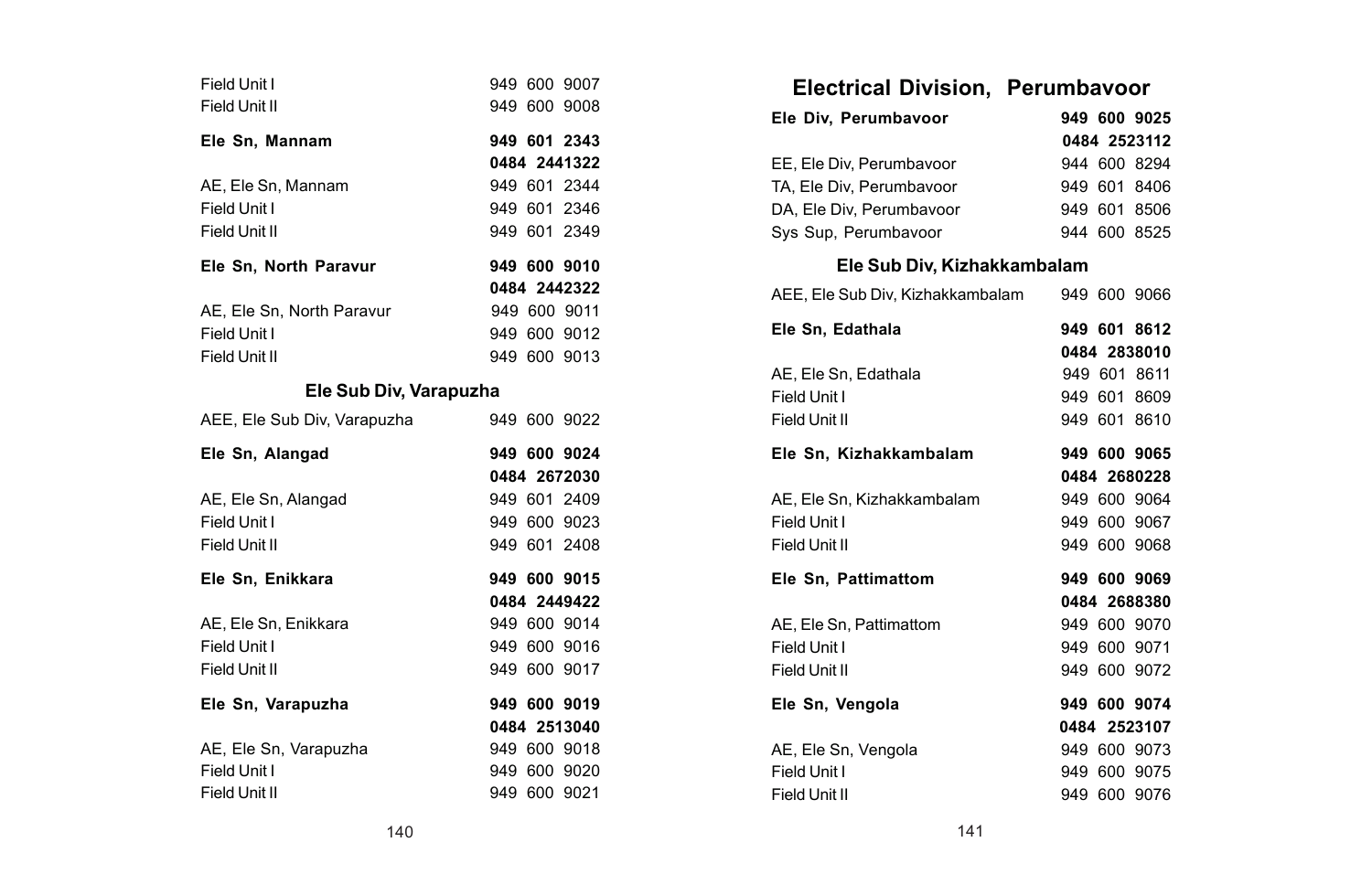### **Ele Sub Div, Kuruppampady**

| AEE, Ele Sub Div, Kuruppampady |  | 949 600 9077 |
|--------------------------------|--|--------------|
| Ele Sn, Kuruppampady           |  | 949 600 9083 |
|                                |  | 0484 2523448 |
| AE, Ele Sn, Kuruppampady       |  | 949 600 9082 |
| Field Unit I                   |  | 949 600 9084 |
| Field Unit II                  |  | 949 600 9085 |
| SE Office, Kottapady           |  | 949 600 9086 |
| Field Unit                     |  | 949 600 9087 |
| Ele Sn, Koovapady              |  | 949 600 9078 |
|                                |  | 0484 2649050 |
| AE, Ele Sn, Koovapady          |  | 949 600 9080 |
| Field Unit I                   |  | 949 600 9079 |
| Field Unit II                  |  | 949 600 9081 |
| Ele Sn, Vengoor                |  | 949 600 9089 |
|                                |  | 0484 2645039 |
| AE, Ele Sn, Vengoor            |  | 949 600 9088 |
| Field Unit I                   |  | 949 600 9091 |
| Field Unit II                  |  | 949 600 9092 |
| Overseer Office. Mudakuzha     |  | 949 600 9093 |
| Ele Sub Div. Perumbayoor       |  |              |
|                                |  |              |
| AEE, Ele Sub Div, Perumbavoor  |  | 949 600 9090 |
| Ele Sn, Okkal                  |  | 949 600 9097 |
|                                |  | 0484 2460580 |
| AE. Ele Sn. Okkal              |  | 949 601 2338 |
| Field Unit I                   |  | 949 600 9098 |
| Field Unit II                  |  | 949 601 2337 |
| Ele Sn, Perumbavoor            |  | 949 600 9094 |

AE, Ele Sn, Perumbavoor 949 600 9101

| Field Unit I                 |      | 949 600 9095 |
|------------------------------|------|--------------|
| Field Unit II                |      | 949 600 9096 |
| Ele Sn, Vazhakulam           |      | 949 600 9102 |
|                              |      | 0484 2523255 |
| AE, Ele Sn. Vazhakulam       |      | 949 600 9107 |
| Field Unit I                 |      | 949 600 9103 |
| Field Unit II                |      | 949 600 9104 |
| <b>SE Office. Poniasserv</b> |      | 949 600 9105 |
| <b>Field Unit</b>            | 949. | 600 9106     |

## **TMR Div, Angamally**

| TMR Div, Angamally                  |     | 949 600 9114 |
|-------------------------------------|-----|--------------|
|                                     |     | 0484 2456019 |
| EE, TMR Div, Angamally              |     | 944 600 8350 |
| AEE, Meter Sub Div, Angamally       |     | 949 600 9099 |
| AE, Meter Lab, Angamally            |     | 949 600 9110 |
| AE, Meter Outdoor, Angamally        |     | 949 601 2072 |
| AEE. HT MT Sub Div. Ekm             |     | 949 601 1555 |
| AE, HT MT Unit, Sub Div, Ekm        |     | 949 600 9109 |
| AEE, Transformer Sub Div, Angamally | 949 | 600 9100     |
| AE. Transformer Sn. Angamally       |     | 949 600 9112 |
| AE, Store, TMR Div, Angamally       |     | 949 600 9113 |

# **Electrical Circle, Thodupuzha**

| Ele Cir. Thodupuzha               |  | 949 600 9266 |
|-----------------------------------|--|--------------|
|                                   |  | 04862 222377 |
| Dy CE, Ele Cir, Thodupuzha        |  | 944 600 8297 |
| EE. Ele Cir. Thodupuzha           |  | 949 600 9265 |
| AAO, Ele Cir, Thodupuzha          |  | 949 601 8516 |
| Sys Admstr, Thodupuzha            |  | 944 600 8575 |
| Nodal Officer (Litgn), Thodupuzha |  | 949 601 2479 |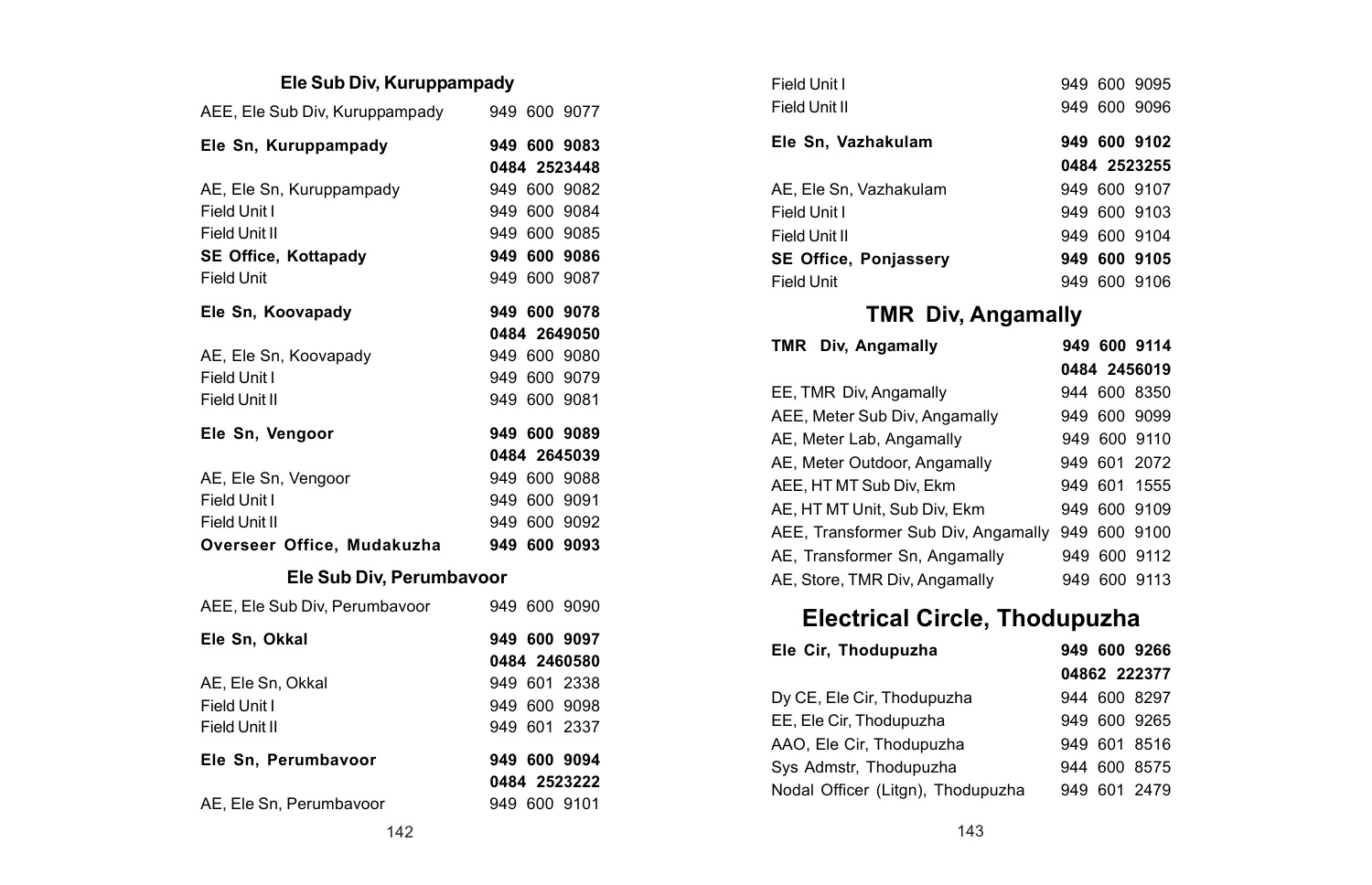| <b>RA Office</b>                    |  |  |                              |  |
|-------------------------------------|--|--|------------------------------|--|
| RA Office, Thodupuzha               |  |  | 949 600 9267                 |  |
| RAO, Thodupuzha                     |  |  | 944 600 8218                 |  |
| <b>SRS</b>                          |  |  |                              |  |
| <b>SRS. Thodupuzha</b>              |  |  | 949 600 9269                 |  |
| AEE, SRS, Thodupuzha                |  |  | 949 600 9268                 |  |
| <b>Electrical Division, Adimali</b> |  |  |                              |  |
| Ele Div. Adimali                    |  |  | 949 600 9270                 |  |
|                                     |  |  | 04864 274422                 |  |
| EE, Ele Div, Adimali                |  |  | 944 600 8301                 |  |
| TA, Ele Div, Adimali                |  |  | 949 601 8622                 |  |
| DA. Ele Div. Adimali                |  |  | 949 601 8517                 |  |
| Sys Sup, Adimali                    |  |  | 944 600 8527                 |  |
| Ele Sub Div, Adimali                |  |  |                              |  |
| AEE, Ele Sub Div, Adimali           |  |  | 949 601 1965                 |  |
| 949 600 9272                        |  |  |                              |  |
| Ele Sn, Adimali                     |  |  |                              |  |
|                                     |  |  | 04864 222184                 |  |
| AE. Ele Sn. Adimali                 |  |  | 949 600 9271                 |  |
| Field Unit I                        |  |  | 949 600 9273                 |  |
| Field Unit II                       |  |  | 949 600 9274                 |  |
| Ele Sn. Kambilikandom               |  |  | 949 600 9281                 |  |
|                                     |  |  | 04868 261077                 |  |
| AE, Ele Sn, Kambilikandom           |  |  | 949 600 9280                 |  |
| Field Unit I                        |  |  | 949 600 9282                 |  |
| Field Unit II                       |  |  | 949 600 9283                 |  |
| Ele Sub Div, Chithirapuram          |  |  |                              |  |
| AEE, Ele Sub Div, Chithirapuram     |  |  | 949 600 9277                 |  |
| Ele Sn, Chithirapuram               |  |  | 949 600 9276<br>04865 263237 |  |

| Field Unit I                           |  | 949 600 9278  |
|----------------------------------------|--|---------------|
| Field Unit II                          |  | 949 600 9279  |
|                                        |  |               |
| Ele Sn, Marayoor                       |  | 949 600 9285  |
|                                        |  | 04865 252244  |
| AE, Ele Sn, Marayoor                   |  | 949 600 9284  |
| Field Unit I                           |  | 949 600 9286  |
| Field Unit II                          |  | 949 600 9287  |
|                                        |  |               |
| Ele Sn, Rajakad                        |  | 949 600 9293  |
|                                        |  | 04868 241040  |
| AE, Ele Sn, Rajakad                    |  | 949 601 2096  |
| Field Unit I                           |  | 949 600 9294  |
| Field Unit II                          |  | 949 601 2278  |
|                                        |  |               |
| Ele Sn, Rajakumari                     |  | 949 600 9289  |
|                                        |  | 04868 244040  |
| AE, Ele Sn, Rajakumari                 |  | 949 600 9288  |
| Field Unit I                           |  | 949 600 9290  |
| Field Unit II                          |  | 949 600 9291  |
|                                        |  |               |
| Overseer Office, Devikulam             |  | 949 601 1857  |
| Overseer Office, Santhanpara           |  | 949 601 1858  |
| <b>Electrical Division, Kattappana</b> |  |               |
| Fla Bhi Kattannana                     |  | 040. COO 000E |

| Ele Div. Kattappana      | 949 600 9295 |
|--------------------------|--------------|
|                          | 04868 272348 |
| EE, Ele Div. Kattappana  | 944 600 8299 |
| TA, Ele Div, Kattappanna | 949 601 8414 |
| DA. Ele Div. Kattappana  | 949 601 8518 |
| Sys Sup, Kattappana      | 944 600 8528 |

### **Ele Sub Div, Kattappana**

| AEE, Ele Sub Div, Kattappana | 949 600 9292 |
|------------------------------|--------------|
| Ele Sn. Anakkara             | 949 601 2398 |
|                              | 04868 282257 |
| AE. Ele Sn. Anakkara         | 949 601 2399 |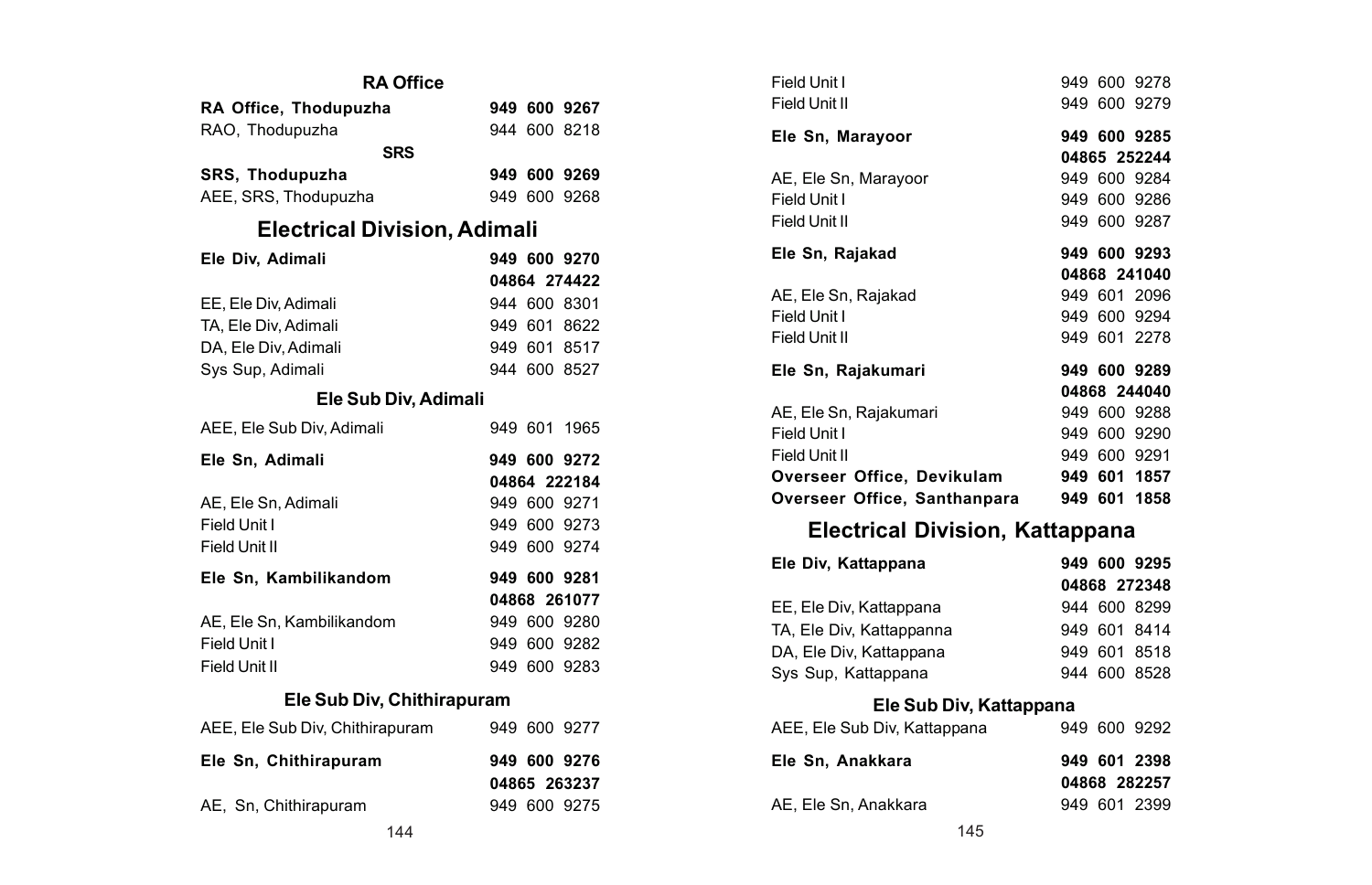| Field Unit I                 |              | 949 601 2401                 |
|------------------------------|--------------|------------------------------|
| Field Unit II                |              | 949 601 2402                 |
| Ele Sn, Erattayar            |              | 949 601 2125                 |
|                              |              | 04868 230333                 |
| AE, Ele Sn, Erattayar        |              | 949 601 2122                 |
| Field Unit I                 |              | 949 601 2123                 |
| Field Unit II                |              | 949 601 2124                 |
| Ele Sn, Kanchiyar            |              | 949 601 8301                 |
|                              |              | 04868 271544                 |
| AE, Ele Sn, Kanchiyar        |              | 949 601 8304                 |
| Field Unit I                 |              | 949 601 8302                 |
| Field Unit II                |              | 949 601 8303                 |
| Ele Sn, Kattappana           |              | 949 600 9296                 |
|                              |              | 04868 272264                 |
| AE, Ele Sn, Kattappana       |              | 949 600 9299                 |
| Field Unit I                 |              | 949 600 9297                 |
| Field Unit II                |              | 949 600 9298                 |
| Ele Sn. Nedumkandom          |              | 949 600 9302                 |
|                              |              | 04868 232332                 |
| AE, Ele Sn, Nedumkandom      |              | 949 600 9301                 |
| Field Unit I                 |              | 949 600 9303                 |
| Field Unit II                |              | 949 600 9304                 |
| Overseer Office, Udubanchola |              | 949 600 9305                 |
| Ele Sn, Thookkumpalam        |              | 949 601 0716                 |
|                              |              | 04868 222332                 |
| AE, Ele Sn, Thookkumpalam    |              | 949 601 2118                 |
| Field Unit I                 |              | 949 601 0715                 |
| Field Unit II                |              | 949 601 1461                 |
| Ele Sn. Vandanmedu           |              |                              |
|                              | 949 600 9306 |                              |
| AE, Ele Sn, Vandanmedu       |              | 04868 288088<br>949 600 9309 |

| Field Unit I                         |  | 949 600 9307 |
|--------------------------------------|--|--------------|
| Field Unit II                        |  | 949 600 9308 |
| Ele Sub Div. Vazhathope              |  |              |
| AEE. Ele Sub Div. Vazhathope         |  | 949 600 9311 |
| Ele Sn, Kanjikuzhi                   |  | 949 600 9319 |
|                                      |  | 04862 239400 |
| AE, Ele Sn, Kanjikuzhi               |  | 949 601 2119 |
| Field Unit I                         |  | 949 601 2120 |
| Field Unit II                        |  | 949 601 2121 |
| Ele Sn, Murikkassery                 |  | 949 600 9310 |
|                                      |  | 04868 263820 |
| AE, Ele Sn, Murikkassery             |  | 949 600 9313 |
| Field Unit I                         |  | 949 600 9312 |
| Field Unit II                        |  | 949 600 9314 |
| Ele Sn. Painavu                      |  | 949 600 9316 |
|                                      |  | 04862 235327 |
| AE. Ele Sn. Painavu                  |  | 949 600 9315 |
| Field Unit I                         |  | 949 600 9317 |
| Field Unit II                        |  | 949 600 9318 |
| SE Office, Thankamani                |  | 949 600 9321 |
| Field Unit                           |  | 949 600 9323 |
| <b>Electrical Division, Peermade</b> |  |              |
| Ele Div. Peermade                    |  | 949 600 9324 |
|                                      |  | 04869 233037 |
| EE. Ele Div. Peermade                |  | 944 600 8300 |
| TA, Ele Div, Peermede                |  | 949 601 8415 |

DA, Ele Div, Peermade 949 601 8519<br>Sys Sup, Peermade 944 600 8529

**Ele Sub Div, Vandiperiyar**

Sys Sup, Peermade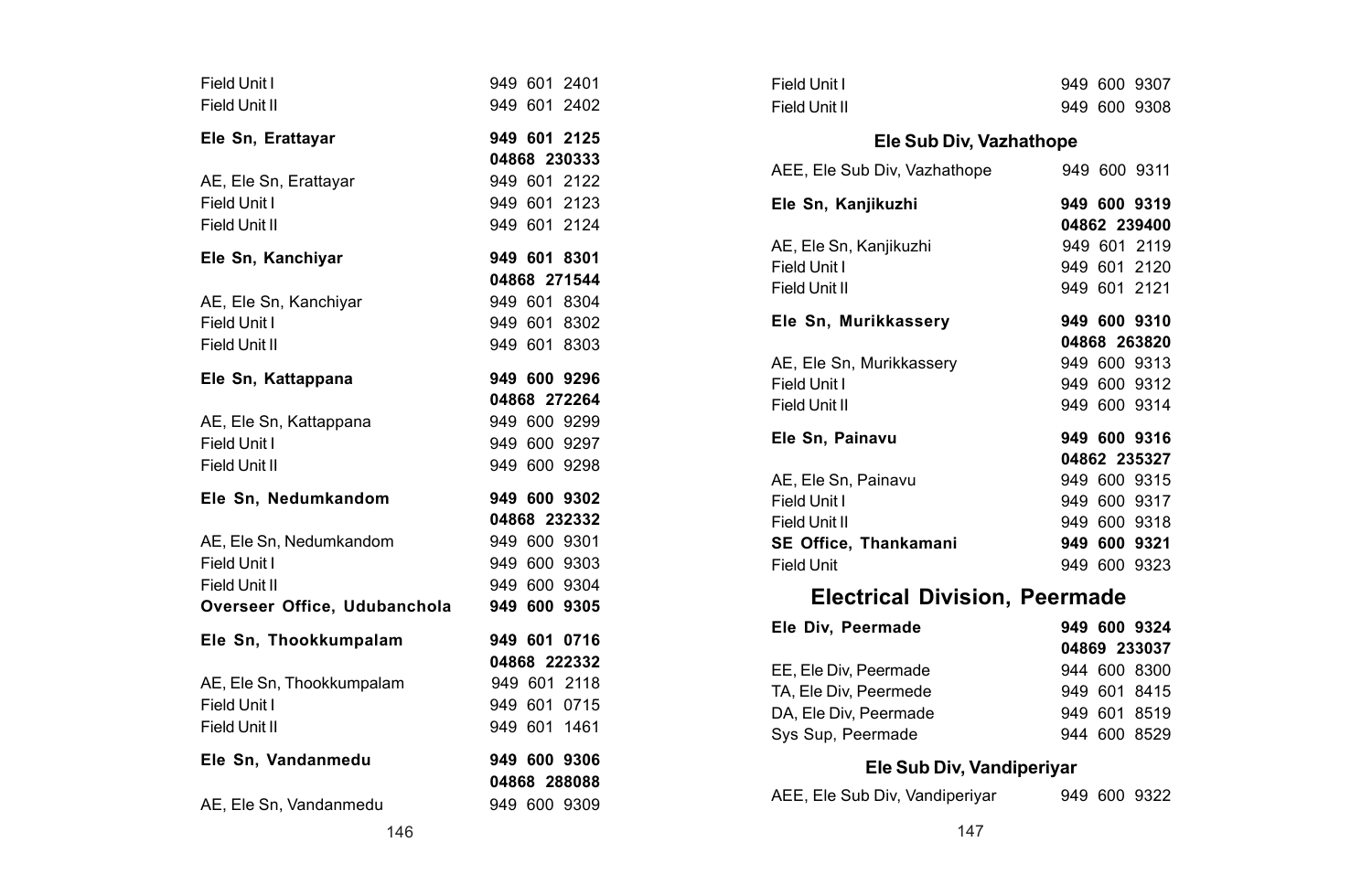| Ele Sn, Kumily                         |  | 949 600 9326 |
|----------------------------------------|--|--------------|
|                                        |  | 04869 224700 |
|                                        |  |              |
| AE, Ele Sn, Kumily                     |  | 949 600 9325 |
| Field Unit I                           |  | 949 600 9327 |
| Field Unit II                          |  | 949 600 9328 |
| Ele Sn, Peermade                       |  | 949 600 9329 |
|                                        |  | 04869 232037 |
| AE, Ele Sn, Peermade                   |  | 949 600 9330 |
| Field Unit I                           |  | 949 600 9331 |
| Field Unit II                          |  | 949 600 9332 |
| Ele Sn, Peruvanthanam                  |  | 949 601 2112 |
|                                        |  | 04869 281100 |
| AE, Ele Sn, Peruvanthanam              |  | 949 601 2109 |
| Field Unit I                           |  | 949 601 2110 |
| Field Unit II                          |  | 949 601 2111 |
| Ele Sn, Upputhara                      |  | 949 600 9335 |
|                                        |  | 04869 244188 |
| AE, Ele Sn, Upputhara                  |  | 949 600 9334 |
| Field Unit I                           |  | 949 600 9336 |
| Field Unit II                          |  | 949 600 9337 |
| Ele Sn, Vandiperiyar                   |  | 949 600 9338 |
|                                        |  | 04869 252269 |
| AE, Ele Sn, Vandiperiyar               |  | 949 600 9339 |
| Field Unit I                           |  | 949 600 9340 |
| Field Unit II                          |  | 949 600 9341 |
| <b>Electrical Division, Thodupuzha</b> |  |              |
| Ele Div, Thodupuzha                    |  | 949 600 9342 |
|                                        |  | 04862 220140 |
| EE, Ele Div, Thodupuzha                |  | 944 600 8298 |
| TA, Ele Div, Thodupuzha                |  | 949 601 8416 |
| DA, Ele Div, Thodupuzha                |  | 949 601 8520 |
| Sys Sup. Thodupuzha                    |  | 944 600 8530 |
|                                        |  |              |

### **Ele Sub Div, Thodupuzha**

| AEE, Ele Sub Div, Thodupuzha                   |  | 949 600 9344 |
|------------------------------------------------|--|--------------|
| Ele Sn, Moolamattom                            |  | 949 600 9345 |
|                                                |  | 04862 252080 |
| AE, Ele Sn, Moolamattom                        |  | 949 600 9343 |
| Field Unit I                                   |  | 949 600 9346 |
| Field Unit II                                  |  | 949 600 9347 |
| Overseer Office, Muttom                        |  | 949 600 9348 |
| Ele Sn, Purappuzha                             |  | 949 600 9354 |
|                                                |  | 04862 273317 |
| AE, Ele Sn, Purappuzha                         |  | 949 601 2333 |
| Field Unit I                                   |  | 949 600 9353 |
| Field Unit II                                  |  | 949 601 2334 |
| Ele Sn, Thodupuzha I                           |  | 949 600 9349 |
|                                                |  | 04862 222550 |
| AE. Ele Sn. Thodupuzha I                       |  | 949 600 9350 |
| Field Unit I                                   |  | 949 600 9351 |
| Field Unit II                                  |  | 949 600 9352 |
| Ele Sub Div, Thodupuzha East                   |  |              |
| AEE, Ele Sub Div, Thodupuzha East 949 600 9355 |  |              |

| Ele Sn, Karimannoor       |  | 949 600 9357 |
|---------------------------|--|--------------|
|                           |  | 04862 262245 |
| AE. Ele Sn. Karimannoor   |  | 949 600 9356 |
| Field Unit I              |  | 949 600 9358 |
| Field Unit II             |  | 949 600 9359 |
| Ele Sn, Thodupuzha II     |  | 949 600 9361 |
|                           |  | 04862 222277 |
| AE, Ele Sn, Thodupuzha II |  | 949 600 9360 |
| Field Unit I              |  | 949 600 9362 |
| Field Unit II             |  | 949 600 9363 |
|                           |  |              |

Sys Sup, Thodupuzha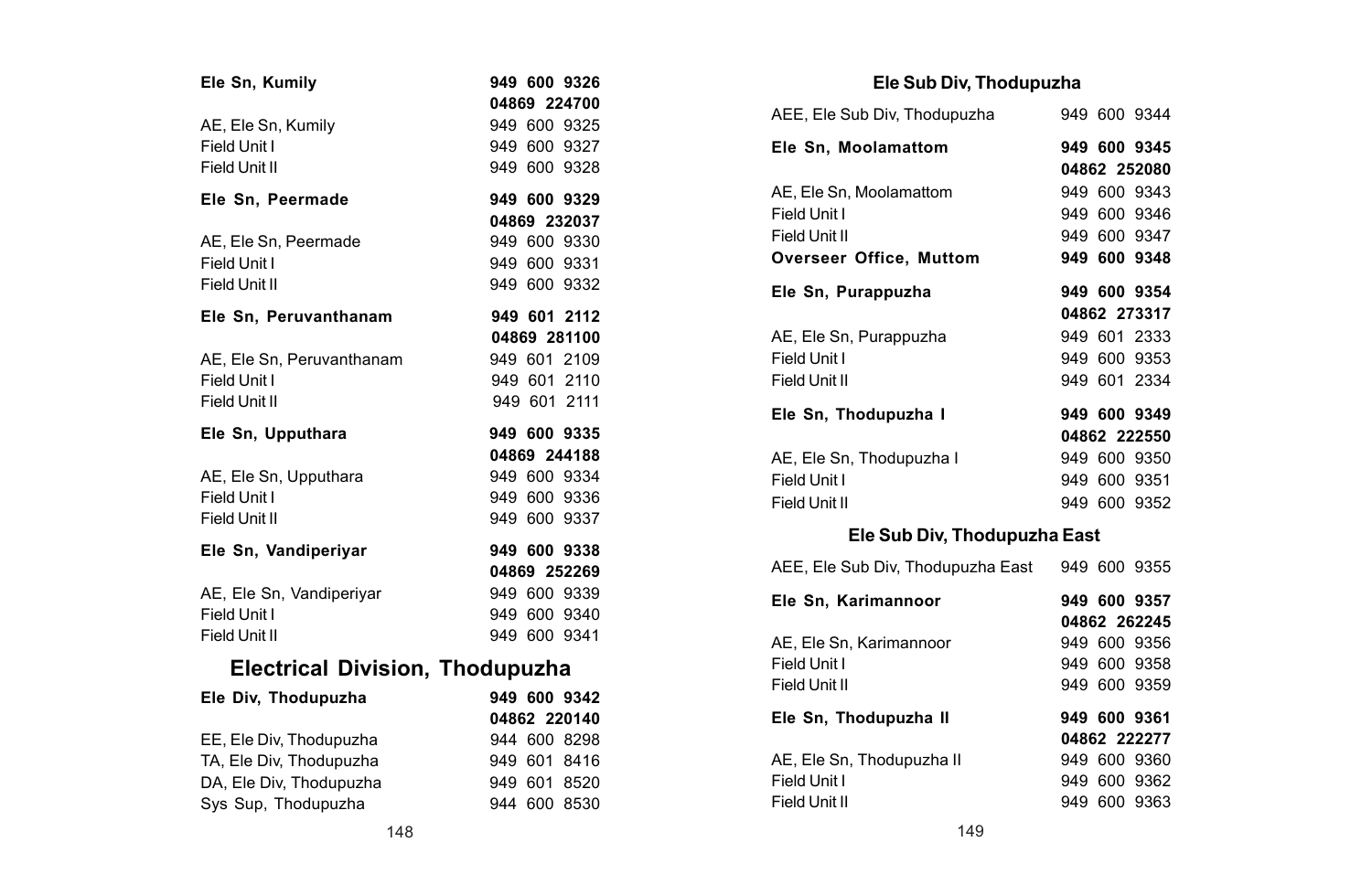| Ele Sn, Vannapuram                      |  | 949 600 9364 |
|-----------------------------------------|--|--------------|
|                                         |  | 04862 245212 |
| AE, Ele Sn, Vannapuram                  |  | 949 600 9366 |
| Field Unit I                            |  | 949 600 9365 |
| Field Unit II                           |  | 949 600 9367 |
| IB                                      |  |              |
| IB. Peerumade                           |  | 949 600 9436 |
| <b>Electrical Circle, Thrissur</b>      |  |              |
| Ele Cir, Thrissur                       |  | 949 600 9601 |
|                                         |  | 0487 2382458 |
| Dy CE, Ele Cir, Thrissur                |  | 944 600 8309 |
| EE, Ele Cir, Thrissur                   |  | 949 600 9600 |
| AAO, Ele Cir. Thrissur                  |  | 949 601 8511 |
| Sys Admstr                              |  | 949 600 8258 |
| Nodal Officer (Litgn), Thrissur         |  | 949 601 2481 |
| <b>RA Office</b>                        |  |              |
| RA Office, Thrissur                     |  | 949 600 9602 |
| RAO, Thrissur                           |  | 944 600 8221 |
| <b>SRS</b>                              |  |              |
| SRS, Thrissur                           |  | 949 600 9604 |
| AEE, SRS, Thrissur                      |  | 949 600 9603 |
| <b>Electrical Division, Kunnamkulam</b> |  |              |
| Ele Div, Kunnamkulam                    |  | 949 600 9605 |
|                                         |  | 04885 222517 |
| EE, Ele Div, Kunnamkulam                |  | 944 600 8312 |
| TA, Ele Div, Kunnamkulam                |  | 949 601 8410 |
| DA, Ele Div, Kunnamkulam                |  | 949 601 8512 |
| Sys Sup, Kunnamkulam                    |  | 944 600 8536 |
| Ele Sub Div, Guruvayur                  |  |              |
| AEE, Ele Sub Div, Guruvayur             |  | 949 600 9611 |

|               | 949 600 9364    | Ele Sn, Beach             | 949 600 9607 |
|---------------|-----------------|---------------------------|--------------|
|               | 04862 245212    |                           | 0487 2507365 |
|               | 949 600 9366    | AE, Ele Sn, Beach         | 949 600 9606 |
|               | 949 600 9365    | Field Unit I              | 949 600 9608 |
|               | 949 600 9367    | Field Unit II             | 949 600 9609 |
| <b>IB</b>     |                 | SE Office, Vattayakad     | 949 600 9610 |
|               | 949 600 9436    | <b>Field Unit</b>         | 949 600 9612 |
|               | ircle, Thrissur | Ele Sn, Chavakkad         | 949 600 9613 |
|               |                 |                           | 0487 2507308 |
|               | 949 600 9601    | AE, Ele Sn, Chavakkad     | 949 600 9616 |
|               | 0487 2382458    | Field Unit I              | 949 600 9614 |
|               | 944 600 8309    | Field Unit II             | 949 600 9615 |
|               | 949 600 9600    |                           | 949 600 9617 |
|               | 949 601 8511    | Ele Sn, Guruvayur         |              |
|               | 949 600 8258    |                           | 0487 2556207 |
| ssur          | 949 601 2481    | AE, Ele Sn, Guruvayur     | 949 600 9620 |
| <b>Office</b> |                 | Field Unit I              | 949 600 9618 |
|               | 949 600 9602    | Field Unit II             | 949 600 9619 |
|               | 944 600 8221    | Ele Sub Div, Kecheri      |              |
| SRS.          |                 | AEE, Ele Sub Div, Kecheri | 949 600 9622 |
|               | 949 600 9604    | Ele Sn, Kecheri           | 949 600 9623 |
|               | 949 600 9603    |                           | 04885 242033 |
|               |                 | AE, Ele Sn, Kecheri       | 949 600 9621 |
|               | on, Kunnamkulam | Field Unit I              | 949 600 9624 |
|               | 949 600 9605    | Field Unit II             | 949 600 9625 |
|               | 04885 222517    | <b>SE Office, Vellur</b>  | 949 600 9626 |
|               | 944 600 8312    | <b>Field Unit</b>         | 949 600 9627 |
|               | 949 601 8410    |                           |              |
|               | 949 601 8512    | Ele Sn, Koonamoochi       | 949 600 9629 |
|               | 944 600 8536    |                           | 04885 236583 |
|               |                 | AE, Ele Sn, Koonamoochi   | 949 600 9628 |
| v, Guruvayur  |                 | Field Unit I              | 949 600 9630 |
| yur           | 949 600 9611    | Field Unit II             | 949 600 9631 |
| 150           |                 | 151                       |              |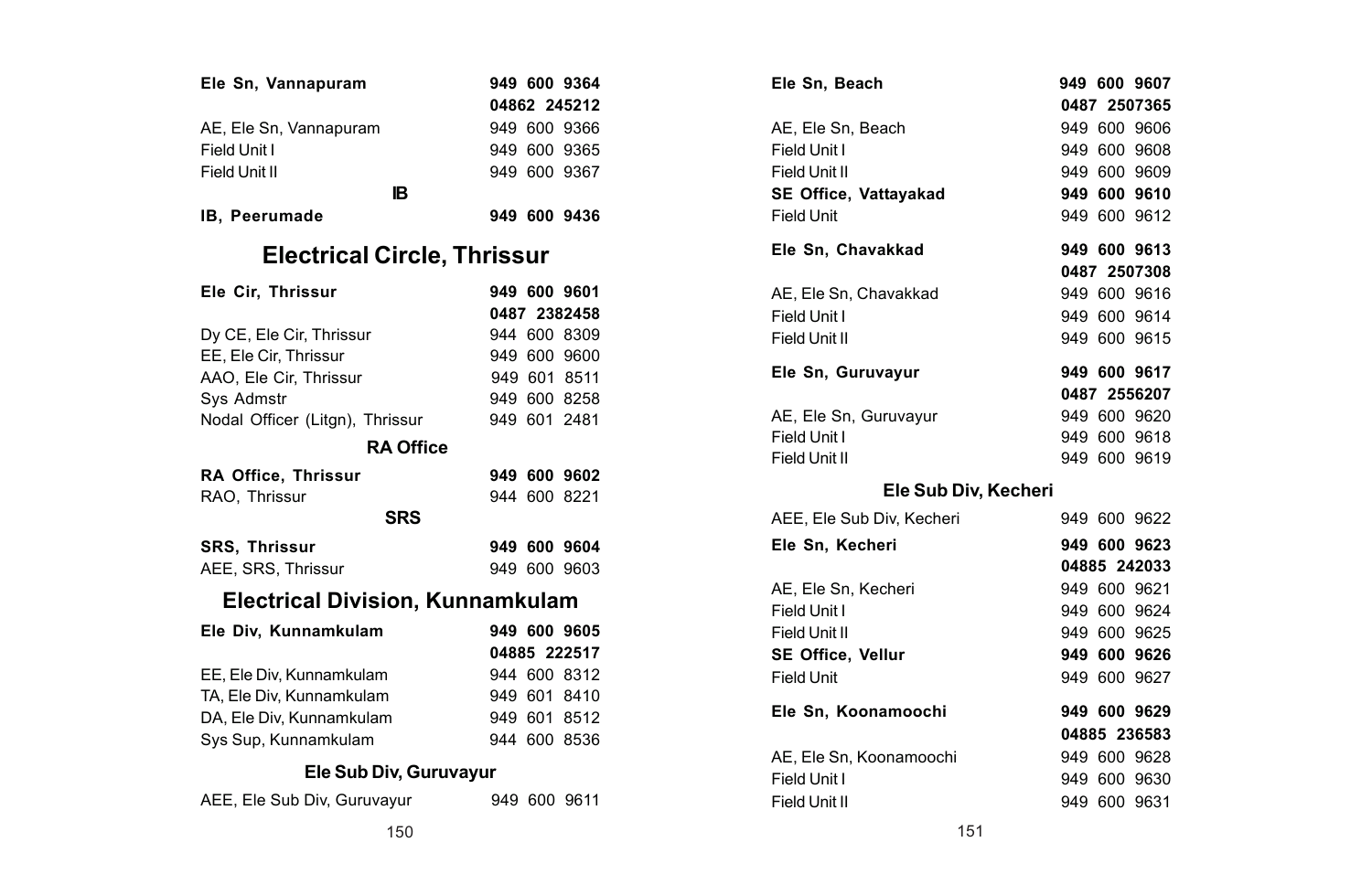| Ele Sn, Mundur                               |  | 949 600 9632 |
|----------------------------------------------|--|--------------|
|                                              |  | 0487 2211308 |
| AE, Ele Sn, Mundur                           |  | 949 600 9633 |
| Field Unit I                                 |  | 949 600 9634 |
| Field Unit II                                |  | 949 600 9635 |
| Ele Sub Div, Kunnamkulam                     |  |              |
| AEE, Ele Sub Div, Kunnamkulam                |  | 949 600 9644 |
| Ele Sn. Kunnamkulam                          |  | 949 600 9637 |
|                                              |  | 04885 222244 |
| AE. Ele Sn. Kunnamkulam                      |  | 949 600 9636 |
| Field Unit I                                 |  | 949 600 9638 |
| Field Unit II                                |  | 949 600 9639 |
| SE Office, Marathamkode                      |  | 949 600 9640 |
| Field Unit                                   |  | 949 600 9641 |
| Ele Sn, Pazhanji                             |  | 949 600 9643 |
|                                              |  | 04885 274312 |
| AE, Ele Sn, Pazhanji                         |  | 949 600 9642 |
| Field Unit I                                 |  | 949 600 9645 |
| Field Unit II                                |  | 949 600 9646 |
| SE Office, Vattampadam                       |  | 949 600 9647 |
| <b>Field Unit</b>                            |  | 949 600 9648 |
| Ele Sn, Perumbilavu                          |  | 949 601 2156 |
|                                              |  | 04885 282323 |
| AE, Ele Sn, Perumbilavu                      |  | 949 601 2155 |
| Field Unit I                                 |  | 949 601 2153 |
| Field Unit II                                |  | 949 601 2154 |
| Ele Sub Div, Punnayurkulam                   |  |              |
| AEE, Ele Sub Div, Punnavurkulam 949 600 9655 |  |              |
| Ele Sn, Big Bazar                            |  | 949 600 9650 |
|                                              |  | 04885 222280 |
| AE, Ele Sn, Big Bazar                        |  | 949 600 9649 |

| Ele Sn, Punnayurkulam     | 949 600 9657 |  |
|---------------------------|--------------|--|
|                           | 0487 2542283 |  |
| AE. Ele Sn. Punnavurkulam | 949 600 9656 |  |
| Field Unit I              | 949 600 9658 |  |
|                           |              |  |

#### **Electrical Division, Thrissur East**

|  | 949 600 9660<br>0487 2381850<br>944 600 8310<br>949 601 8411<br>949 601 8513<br>944 600 8537 |
|--|----------------------------------------------------------------------------------------------|

#### **Ele Sub Div, Ayyanthole**

| AEE, Ele Sub Div, Ayyanthole |  | 949 600 9666 |
|------------------------------|--|--------------|
| Ele Sn. Arimbur              |  | 949 600 9662 |
|                              |  | 0487 2310171 |
| AE. Ele Sn. Arimbur          |  | 949 600 9661 |
| Field Unit I                 |  | 949 600 9663 |
| Field Unit II                |  | 949 600 9664 |
| Ele Sn, Ayyanthole           |  | 949 600 9665 |
|                              |  | 0487 2364707 |
| AE, Ele Sn, Ayyanthole       |  | 949 600 9669 |
| Field Unit I                 |  | 949 600 9667 |
| Field Unit II                |  | 949 600 9668 |
|                              |  |              |

### **Ele Sub Div, Koorkkenchery**

AEE, Ele Sub Div, Koorkkenchery 949 600 9677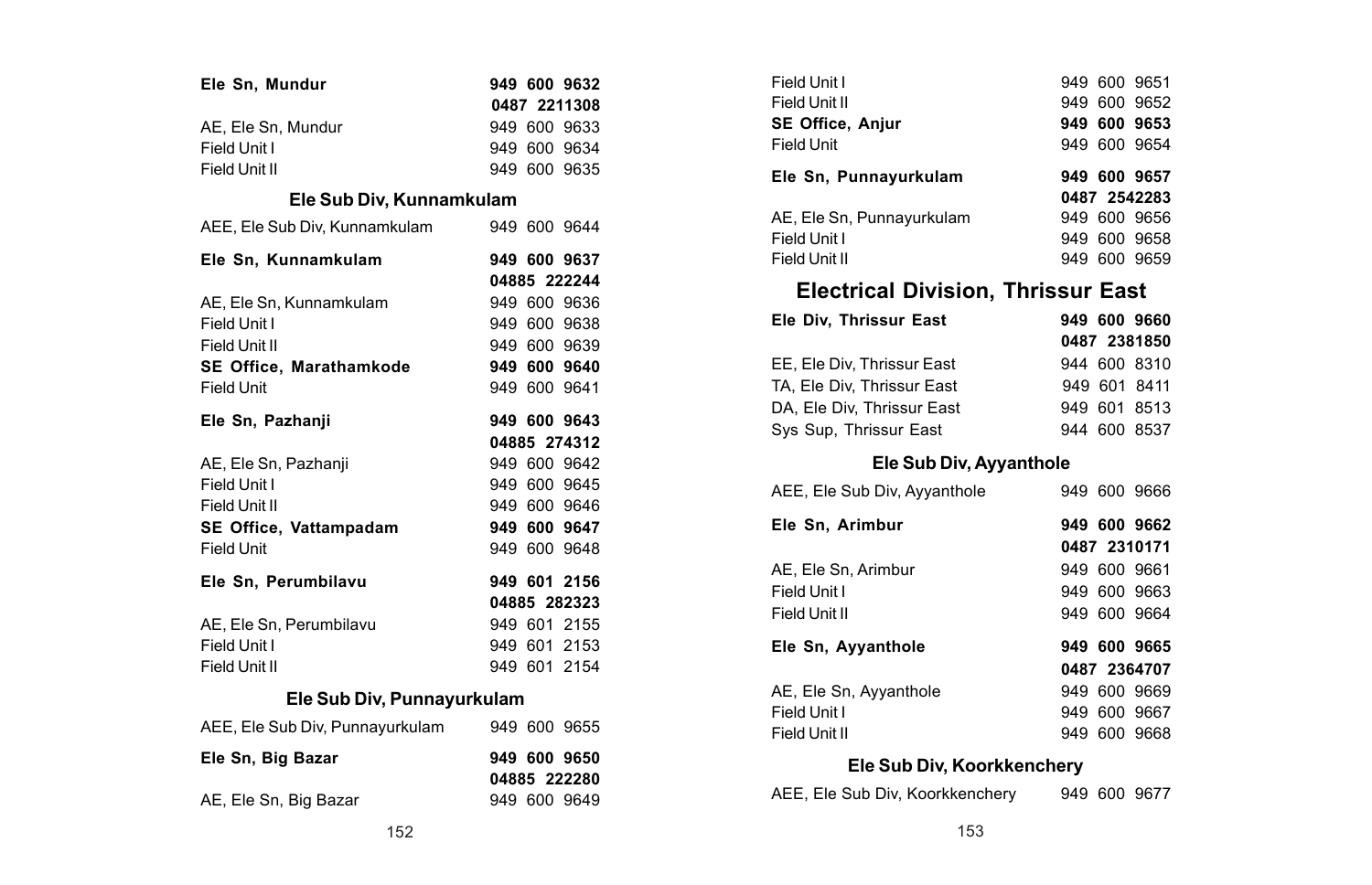| Ele Sn, Ammadam            | 949 600 9671                 |
|----------------------------|------------------------------|
|                            | 0487 2278262                 |
| AE, Ele Sn, Ammadam        | 949 600 9670                 |
| Field Unit I               | 949 600 9672                 |
| Field Unit II              | 949 600 9673                 |
| Ele Sn, Kuriachira         | 949 600 9680                 |
|                            | 0487 2251343                 |
| AE, Ele Sn, Kuriachira     | 949 600 9679                 |
| Field Unit I               | 949 600 9681                 |
| Field Unit II              | 949 600 9682                 |
| Ele Sn, Koorkkenchery      | 949 600 9675                 |
|                            | 0487 2447425                 |
| AE, Ele Sn, Koorkkenchery  | 949 600 9674                 |
| Field Unit I               | 949 600 9676                 |
| Field Unit II              | 949 600 9678                 |
| Ele Sub Div, Mannuthy      |                              |
| AEE, Ele Sub Div, Mannuthy | 949 600 9688                 |
| Ele Sn, Mannuthy           | 949 600 9683                 |
|                            | 0487 2370633                 |
| AE, Ele Sn, Mannuthy       | 949 600 9685                 |
| Field Unit I               | 949 600 9684                 |
| Field Unit II              | 949 600 9686                 |
| Ele Sn. Nadathara          | 949 600 9689                 |
|                            | 0487 2370473                 |
| AE, Ele Sn, Nadathara      | 949 600 9687                 |
| Field Unit I               | 949 600 9690                 |
| Field Unit II              | 949 600 9691                 |
|                            |                              |
|                            |                              |
| Ele Sn, Pattikkad          | 949 600 9692                 |
| AE, Ele Sn, Pattikkad      | 0487 2282038<br>949 600 9695 |

| Field Unit I                      |  | 949 600 9693 |  |
|-----------------------------------|--|--------------|--|
| Field Unit II                     |  | 949 600 9694 |  |
| Ele Sub Div, Ollur                |  |              |  |
| AEE, Ele Sub Div, Ollur           |  | 949 600 9699 |  |
| Ele Sn, Ollur                     |  | 949 600 9702 |  |
|                                   |  | 0487 2352346 |  |
| AE, Ele Sn, Ollur                 |  | 949 600 9701 |  |
| Field Unit I                      |  | 949 600 9703 |  |
| Field Unit II                     |  | 949 600 9704 |  |
| Ele Sn, Marathakkara              |  | 949 600 9697 |  |
|                                   |  | 0487 2352510 |  |
| AE, Ele Sn, Marathakkara          |  | 949 600 9696 |  |
| Field Unit I                      |  | 949 600 9698 |  |
| Field Unit II                     |  | 949 600 9709 |  |
| Ele Sn. Puthur                    |  | 949 600 9705 |  |
|                                   |  | 0487 2689203 |  |
| AE, Ele Sn, Puthur                |  | 949 600 9707 |  |
| Field Unit I                      |  | 949 600 9706 |  |
| Field Unit II                     |  | 949 600 9708 |  |
| Electrical Division Thrisony West |  |              |  |

#### **Electrical Division, Thrissur West**

| Ele Div. Thrissur West     |  | 949 600 9710 |
|----------------------------|--|--------------|
|                            |  | 0487 2331205 |
| EE, Ele Div. Thrissur West |  | 944 600 8311 |
| TA. Ele Div. Thrissur West |  | 949 601 8412 |
| DA. Ele Div. Thrissur West |  | 949 601 8514 |
| Sys Sup, Thrissur West     |  | 944 600 8538 |

#### **Ele Sub Div, Kandassankadavu**

AEE, Ele Sub Div, Kandassankadavu 949 600 9700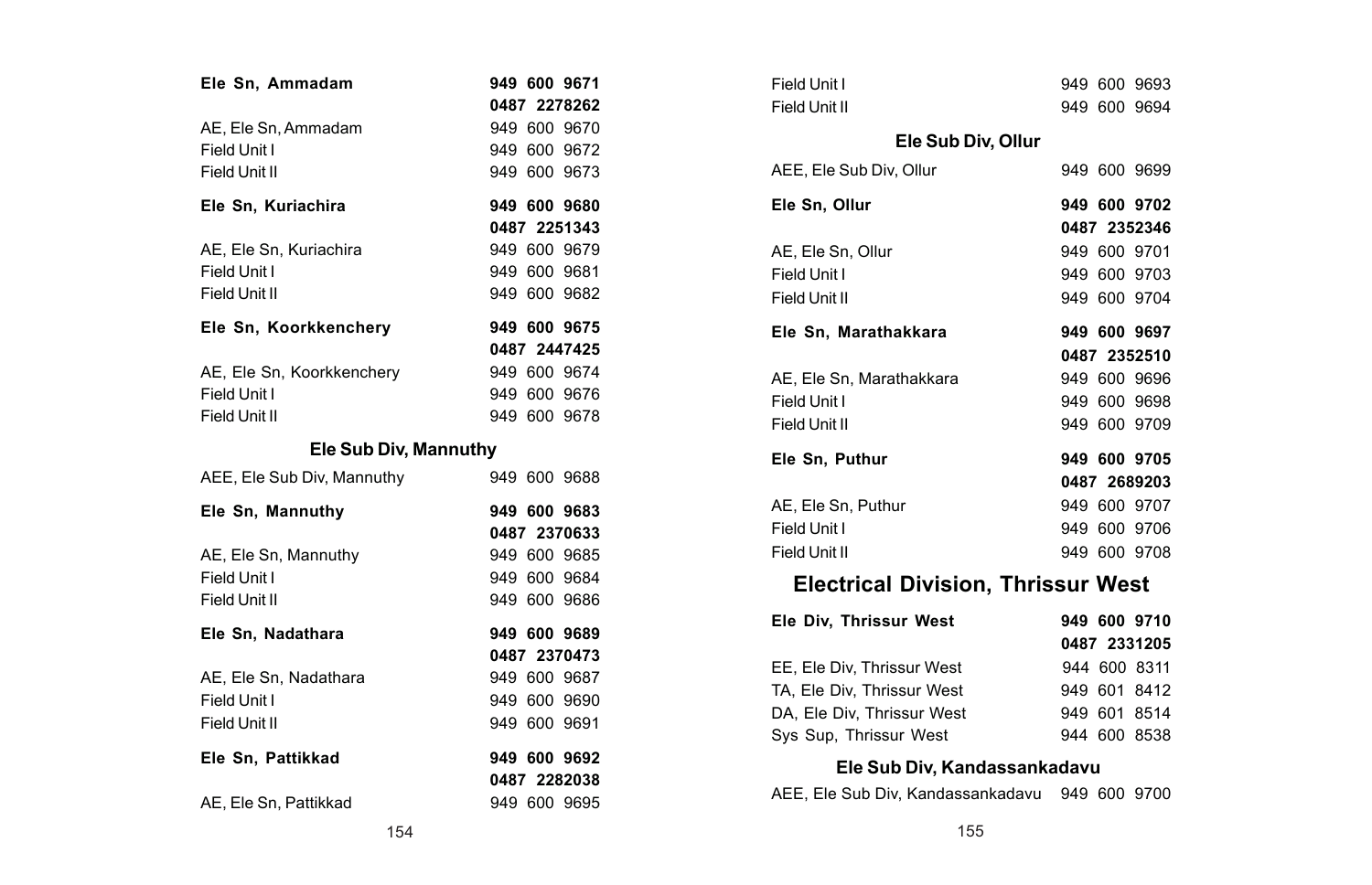| Ele Sn. Kandassankadavu      |  | 949 600 9712 |
|------------------------------|--|--------------|
|                              |  | 0487 2630201 |
| AE. Ele Sn. Kandassankadavu  |  | 949 600 9711 |
| Field Unit I                 |  | 949 600 9713 |
| Field Unit II                |  | 949 600 9714 |
| Ele Sn, Vatanappailly        |  | 949 600 9715 |
|                              |  | 0487 2293900 |
| AE, Ele Sn, Vatanappailly    |  | 949 600 9717 |
| Field Unit I                 |  | 949 600 9716 |
| Field Unit II                |  | 949 600 9718 |
| <b>SE Office, Engandiyur</b> |  | 949 600 9719 |
| <b>Field Unit</b>            |  | 949 600 9720 |
| Ele Sn, Vengidange           |  | 949 600 9721 |
|                              |  | 0487 2263426 |
| AE, Ele Sn, Vengidange       |  | 949 600 9722 |
| Field Unit I                 |  | 949 600 9723 |
| Field Unit II                |  | 949 600 9724 |

#### **Ele Sub Div, Muthuvara**

| AEE, Ele Sub Div. Muthuvara | 949 600 9733 |
|-----------------------------|--------------|
| Ele Sn, Muthuvara           | 949 600 9726 |
|                             | 0487 2307260 |
| AE, Ele Sn, Muthuvara       | 949 600 9725 |
| Field Unit I                | 949 600 9727 |
| Field Unit II               | 949 600 9728 |
| Ele Sn. Parappur            | 949 600 9730 |
|                             |              |
|                             | 0487 2285641 |
| AE, Ele Sn, Parappur        | 949 600 9729 |
| Field Unit I                | 949 600 9731 |
| Field Unit II               | 949 600 9732 |
| Ele Sn. Pavaratty           | 949 600 9735 |
|                             | 0487 2642275 |

| Field Unit I                              |  | 949 600 9736 |
|-------------------------------------------|--|--------------|
| Field Unit II                             |  | 949 600 9737 |
| SE Office, Chittattukara                  |  | 949 600 9738 |
| Field Unit                                |  | 949 600 9739 |
| Ele Sub Div, Viyyur                       |  |              |
| AEE, Ele Sub Div, Viyyur                  |  | 949 600 9744 |
| Ele Sn, Mulamkunnathukavu                 |  | 949 600 9741 |
|                                           |  | 0487 2200232 |
| AE, Ele Sn, Mulamkunnathukavu             |  | 949 600 9740 |
| Field Unit I                              |  | 949 600 9742 |
| Field Unit II                             |  | 949 600 9743 |
| Ele Sn, Ramavarmapuram                    |  | 949 600 9746 |
|                                           |  | 0487 2695622 |
| AE, Ele Sn, Ramavarmapuram                |  | 949 600 9745 |
| Field Unit I                              |  | 949 600 9747 |
| Field Unit II                             |  | 949 600 9748 |
| Ele Sn, Viyyur                            |  | 949 600 9749 |
|                                           |  | 0487 2334421 |
| AE, Ele Sn, Viyyur                        |  | 949 600 9750 |
| Field Unit I                              |  | 949 600 9751 |
| Field Unit II                             |  | 949 600 9752 |
| <b>Electrical Division, Wadakkanchery</b> |  |              |
| Ele Div, Wadakkanchery                    |  | 949 600 9753 |
|                                           |  | 04884 234900 |
| EE, Ele Div, Wadakkanchery                |  | 944 600 8313 |
| TA, Ele Div, Wadakkanchery                |  | 949 601 8413 |
| DA, Ele Div, Wadakkanchery                |  | 949 601 8515 |

## Sys Sup, Wadakkanchery 944 600 8539

### **Ele Sub Div, Chelakara**

| AEE, Ele Sub Div, Chelakara |  | 949 600 9755 |
|-----------------------------|--|--------------|
|                             |  |              |

156 157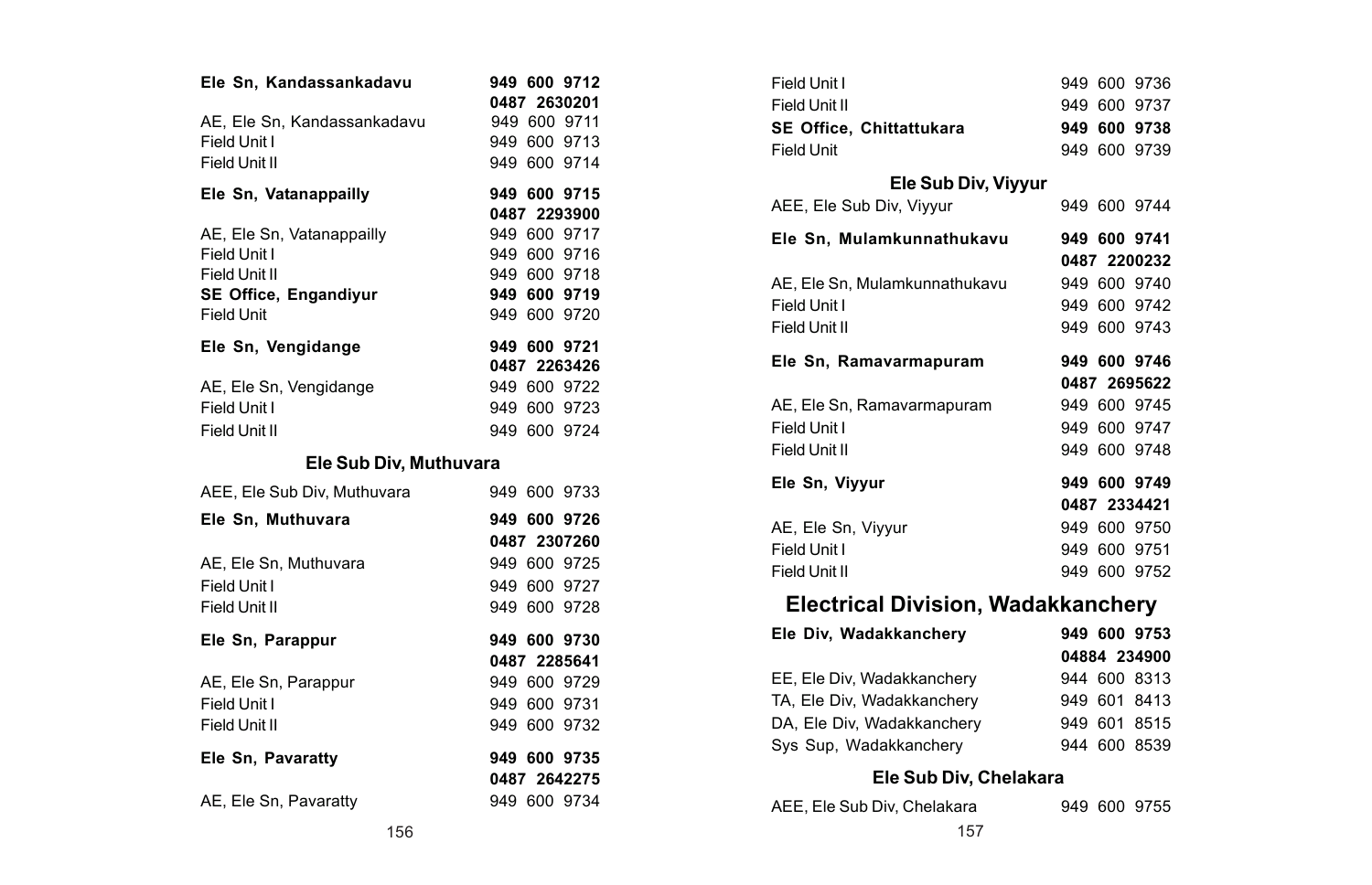| Ele Sn. Chelakara           |  | 949 600 9756 |
|-----------------------------|--|--------------|
|                             |  | 04884 252039 |
| AE, Ele Sn. Chelakara       |  | 949 600 9754 |
| Field Unit I                |  | 949 600 9757 |
| Field Unit II               |  | 949 600 9758 |
| <b>SE Office, Elanad</b>    |  | 949 600 9759 |
| <b>Field Unit</b>           |  | 949 600 9760 |
| Ele Sn, Pazhayanoor         |  | 949 600 9762 |
|                             |  | 04884 226100 |
| AE, Ele Sn, Pazhayanoor     |  | 949 600 9761 |
| Field Unit I                |  | 949 600 9763 |
| Field Unit II               |  | 949 600 9764 |
| Ele Sn, Thiruvilwamala      |  | 949 600 9765 |
|                             |  | 04884 282039 |
| AE, Ele Sn, Thiruvilwamala  |  | 949 600 9766 |
| Field Unit I                |  | 949 600 9767 |
| Field Unit II               |  | 949 600 9768 |
| Ele Sub Div, Kundannur      |  |              |
| AEE, Ele Sub Div, Kundannur |  | 949 600 9777 |
| Ele Sn, Cheruthuruthy       |  | 949 600 9769 |
|                             |  | 04884 262425 |
| AE, Ele Sn, Cheruthuruthy   |  | 949 600 9770 |
| Field Unit I                |  | 949 600 9771 |
| Field Unit II               |  | 949 600 9772 |
| SE Office, Muloorkara       |  | 949 601 0872 |
| Ele Sn, Desamangalam        |  | 949 600 9774 |
|                             |  | 04884 279700 |
| AE, Ele Sn, Desamangalam    |  | 949 600 9779 |
| Field Unit I                |  | 949 600 9773 |
| Field Unit II               |  | 949 600 9775 |

| <b>SE Office. Thali</b>       |  | 949 600 9776 |
|-------------------------------|--|--------------|
| Field Unit                    |  | 949 600 9778 |
| Ele Sn, Kundannur             |  | 949 600 9781 |
|                               |  | 04884 232211 |
| AE. Ele Sn. Kundannur         |  | 949 600 9780 |
| Field Unit I                  |  | 949 600 9782 |
| Field Unit II                 |  | 949 600 9783 |
| <b>SE Office. Karivannoor</b> |  | 949 600 9784 |
| Field Unit                    |  | 949 600 9785 |

### **Ele Sub Div, Wadakkanchery**

| AEE, Ele Sub Div, Wadakkanchery        |  | 949 600 9799 |
|----------------------------------------|--|--------------|
| Ele Sn, Peringandoor (Medical College) |  | 949 600 9787 |
|                                        |  | 0487 2200721 |
| AE, Ele Sn, Peringandoor               |  | 949 600 9788 |
| Field Unit I                           |  | 949 600 9786 |
| Field Unit II                          |  | 949 600 9789 |
| Ele Sn, Punnamparambu                  |  | 949 600 9791 |
|                                        |  | 04884 268222 |
| AE, Ele Sn, Punnamparambu              |  | 949 600 9790 |
| Field Unit I                           |  | 949 600 9792 |
| Field Unit II                          |  | 949 600 9793 |
| Ele Sn. Wadakkancherv                  |  | 949 600 9794 |
|                                        |  | 04884 232222 |
| AE, Ele Sn, Wadakkanchery              |  | 949 600 9797 |
| Field Unit I                           |  | 949 600 9795 |
| Field Unit II                          |  | 949 600 9796 |
|                                        |  |              |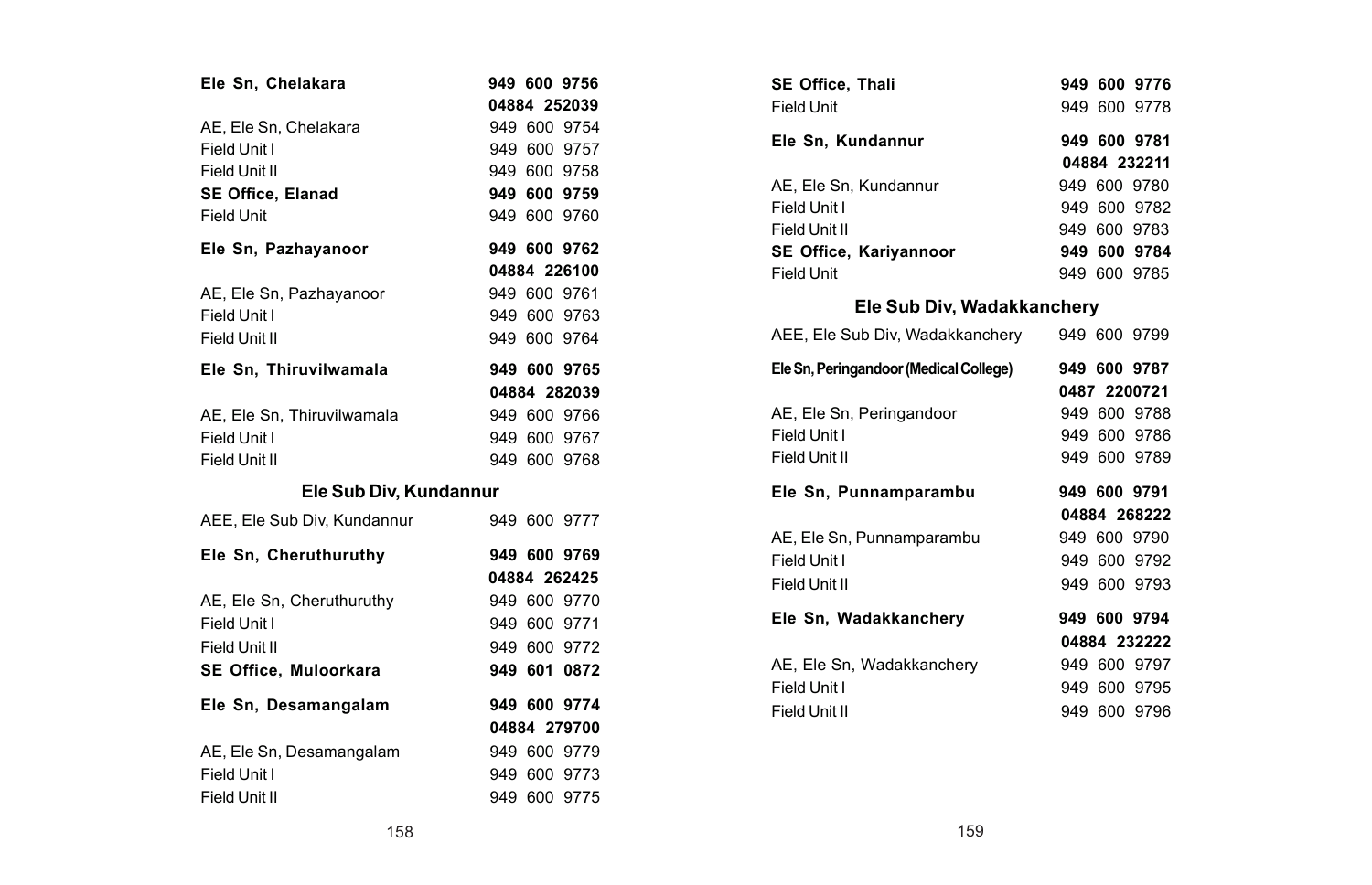## **Distribution (Kozhikode Region)**

| Dist (Kzd Region)            |     |     | 949 601 0689 |
|------------------------------|-----|-----|--------------|
|                              |     |     | 0495 2766962 |
|                              |     |     | 0495 2766741 |
| CE, Dist (Kzd Region)        |     |     | 944 600 8204 |
| Dy CE, Dist (Kzd Region)     |     |     | 949 601 0686 |
| EE, Dist (Kzd Region)        |     |     | 949 601 0688 |
| EE,(Civil) Dist (Kzd Region) |     |     | 949 601 2403 |
| AAO, Dist (Kzd Region)       |     |     | 949 601 8521 |
| <b>CGRF</b>                  |     |     |              |
| CGRF, Dist (Kzd Region)      | 949 | 601 | 0691         |

| CGRF, DISt (KZQ Region) | 949 601 0691 |
|-------------------------|--------------|
|                         | 0495 2367820 |
| Dy CE, CGRF, Kzd        | 949 601 0690 |

## **Electrical Circle, Kozhikode**

| Ele Cir, Kzd               |  | 949 601 0692 |
|----------------------------|--|--------------|
|                            |  | 0495 2765912 |
| Dy CE, Ele Cir, Kzd        |  | 944 600 8332 |
| EE. Ele Cir. Kzd           |  | 949 601 0699 |
| AAO. Ele Cir. Kzd          |  | 949 601 8533 |
| Sys Admstr, Kzd            |  | 944 600 8497 |
| Nodal Officer (Litgn), Kzd |  | 949 601 2488 |
| <b>RA Office</b>           |  |              |

| RA Office. Kzd |  | 949 601 0693 |
|----------------|--|--------------|
| RAO, Kzd       |  | 944 600 8227 |
| <b>SRS</b>     |  |              |
| SRS. Kzd       |  | 949 601 0695 |
| AEE, SRS, Kzd  |  | 949 601 0694 |

#### **11 kV Control Room, Kzd**

| 11 kV Control Room. Kzd         | 949 601 1890 |
|---------------------------------|--------------|
|                                 | 0495 2761912 |
| AEE I. 11 kV Control Room. Kzd. | 949 601 0964 |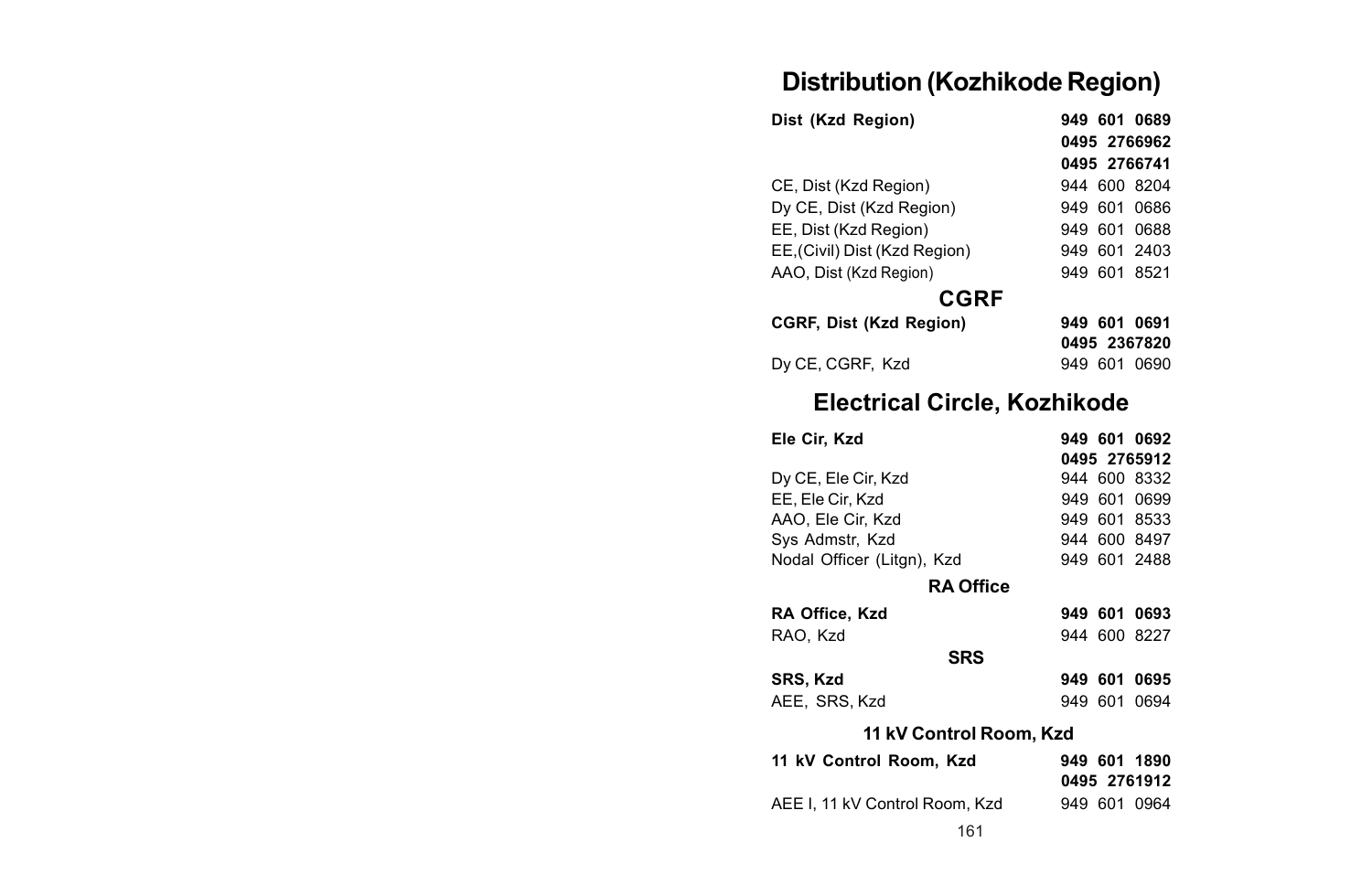| AEE II, 11 kV Control Room, Kzd  |  | 949 601 0965 |
|----------------------------------|--|--------------|
| AEE III. 11 kV Control Room, Kzd |  | 949 601 0967 |

## **APDRP Div, Kzd**

| <b>APDRP Div, Kzd</b>  | 949 601 |         | 0701 |
|------------------------|---------|---------|------|
| EE, APDRP Div, Kzd     |         | 944 600 | 8354 |
| AEE I. APDRP Div. Kzd  | 949 601 |         | 0702 |
| AEE II. APDRP Div. Kzd | 949 601 |         | 1732 |
| AEE III. APDRP. Kzd    | 949 601 |         | 2431 |
| AEE IV. APDRP. Kzd     | 949 601 |         | 8334 |
| AE I, APDRP Div, Kzd   | 949 601 |         | 0703 |
| AE II, APDRP Div, Kzd  | 949 601 |         | 0704 |
| AE III. APDRP. Kzd     | 949 601 |         | 2432 |
| AE IV, APDRP, Kzd      | 949 601 |         | 8332 |
| AE V. APDRP. Kzd       | 949 601 |         | 8330 |
| AE VI. APDRP. Kzd      | 949 601 |         | 8331 |
| SE I, APDRP Div, Kzd   | 949 601 |         | 1760 |
| SE II, APDRP Div, Kzd  | 949 601 |         | 1761 |
| SE III, APDRP Div, Kzd | 949 601 |         | 1762 |
| SE IV, APDRP, Kzd      | 949 601 |         | 1763 |
| SE V, APDRP, Kzd       | 949 601 |         | 8335 |
| SE VI, APDRP, Kzd      | 949 601 |         | 8327 |
| SE VII. APDRP. Kzd     | 949 601 |         | 8328 |
| SE VIII. APDRP. Kzd    | 949 601 |         | 8329 |

## **Electrical Division, Balussery**

| Ele Div. Balusserv     | 949 601 0705 |
|------------------------|--------------|
|                        | 0496 2642034 |
| EE, Ele Div, Balussery | 944 600 8334 |
| TA. Ele Div. Balusserv | 949 601 8425 |
| DA. Ele Div. Balusserv | 949 601 8534 |
| Sys Sup, Balussery     | 944 600 8553 |

### **Ele Sub Div, Balussery**

| AEE, Ele Sub Div, Balussery |  | 949 601 0711 |
|-----------------------------|--|--------------|
| Ele Sn, Atholi              |  | 949 601 0697 |
|                             |  | 0496 2672272 |
| AE. Ele Sn. Atholi          |  | 949 601 0696 |
| Field Unit I                |  | 949 601 0698 |
| Field Unit II               |  | 949 601 0706 |
| Ele Sn, Balussery           |  | 949 601 0708 |
|                             |  | 0496 2642023 |
| AE, Ele Sn, Balussery       |  | 949 601 0707 |
| Field Unit I                |  | 949 601 0709 |
| Field Unit II               |  | 949 601 0710 |
| Ele Sn. Kakkur              |  | 949 601 2100 |
|                             |  | 0495 2260660 |
| AE. Ele Sn. Kakkur          |  | 949 601 2097 |
| Field Unit I                |  | 949 601 2098 |
| Field Unit II               |  | 949 601 2099 |
| Ele Sn, Koorachundu         |  | 949 601 2108 |
|                             |  | 0496 2661700 |
| AE, Ele Sn, Koorachundu     |  | 949 601 2105 |
| Field Unit I                |  | 949 601 2106 |
| Field Unit II               |  | 949 601 2107 |
| Ele Sn. Kottalida           |  | 949 601 2104 |
|                             |  | 0496 2658585 |
| AE. Ele Sn. Kottalida       |  | 949 601 2101 |
| Field Unit I                |  | 949 601 2102 |
| Field Unit II               |  | 949 601 2103 |
| Ele Sn, Unnikulam           |  | 949 601 0712 |
|                             |  | 0496 2646057 |
| AE, Ele Sn, Unnikulam       |  | 949 601 0717 |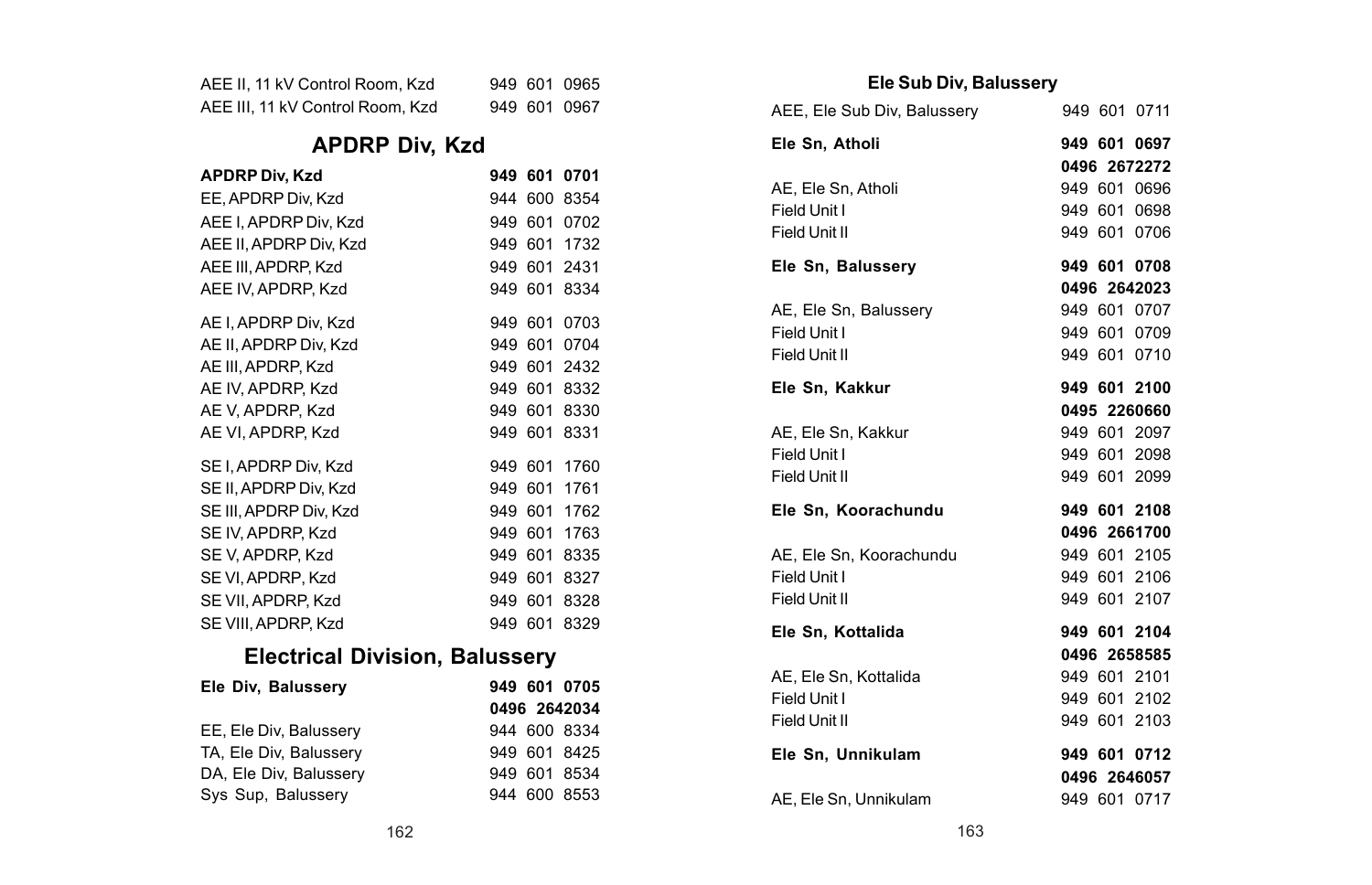| Field Unit I                    |  | 949 601 0713 |
|---------------------------------|--|--------------|
| Field Unit II                   |  | 949 601 0714 |
| Ele Sub Div, Kunnamangalam      |  |              |
| AEE, Ele Sub Div, Kunnamangalam |  | 949 601 0722 |
| Ele Sn. Kattangal               |  | 949 601 0724 |
|                                 |  | 0495 2287328 |
| AE, Ele Sn, Kattangal           |  | 949 601 0723 |
| Field Unit I                    |  | 949 601 0725 |
| Field Unit II                   |  | 949 601 0726 |
| Ele Sn, Koompara                |  | 949 601 8729 |
|                                 |  | 0495 2277200 |
| AE, Ele Sn, Koompara            |  | 949 601 8730 |
| Field Unit I                    |  | 949 601 8731 |
| Field Unit II                   |  | 949 601 8732 |
| Ele Sn, Kunnamangalam           |  | 949 601 0719 |
|                                 |  | 0495 2800277 |
| AE, Ele Sn, Kunnamangalam       |  | 949 601 0718 |
| Field Unit I                    |  | 949 601 0720 |
| Field Unit II                   |  | 949 601 0721 |
| Ele Sn. Mukkam                  |  | 949 601 0731 |
|                                 |  | 0495 2297175 |
| AE, Ele Sn, Mukkam              |  | 949 601 0733 |
| Field Unit I                    |  | 949 601 0732 |
| Field Unit II                   |  | 949 601 0734 |
| Ele Sn, Omassery                |  | 949 601 0728 |
|                                 |  | 0495 2283635 |
| AE, Ele Sn, Omassery            |  | 949 601 0727 |
| Field Unit I                    |  | 949 601 0729 |
| Field Unit II                   |  | 949 601 0730 |
| Ele Sn, Pannikode               |  | 949 601 2271 |
|                                 |  | 0495 2209929 |
| AE. Ele Sn. Pannikode           |  | 949 601 2270 |

| Field Unit I                   |  | 949 601 2272 |
|--------------------------------|--|--------------|
| Field Unit II                  |  | 949 601 2273 |
| Ele Sn, Thiruvambadi           |  | 949 601 0735 |
|                                |  | 0495 2252092 |
| AE, Ele Sn, Thiruvambadi       |  | 949 601 0737 |
| Field Unit I                   |  | 949 601 0736 |
| Field Unit II                  |  | 949 601 0738 |
| Ele Sub Div, Thamarassery      |  |              |
| AEE, Ele Sub Div, Thamarassery |  | 949 601 0744 |
| Ele Sn, Kodenchery             |  | 949 601 0740 |
|                                |  | 0495 2239270 |
| AE, Ele Sn, Kodenchery         |  | 949 601 0739 |
| Field Unit I                   |  | 949 601 0741 |
| Field Unit II                  |  | 949 601 0742 |
| Ele Sn, Koduvally              |  | 949 601 0743 |
|                                |  | 0495 2210212 |
| AE, Ele Sn, Koduvally          |  | 949 601 0747 |
| Field Unit I                   |  | 949 601 0745 |
| Field Unit II                  |  | 949 601 0746 |
| SE Office, Elettil Vattoli     |  | 949 601 8350 |
| Ele Sn. Puthupadv              |  | 949 601 0749 |
|                                |  | 0495 2234242 |
| AE, Ele Sn, Puthupady          |  | 949 601 0748 |
| Field Unit I                   |  | 949 601 0750 |
| Field Unit II                  |  | 949 601 0751 |
| Ele Sn, Thamarassery           |  | 949 601 0752 |
|                                |  | 0495 2222270 |
| AE, Ele Sn, Thamarassery       |  | 949 601 0755 |
| Field Unit I                   |  | 949 601 0753 |
| Field Unit II                  |  | 949 601 0754 |
|                                |  |              |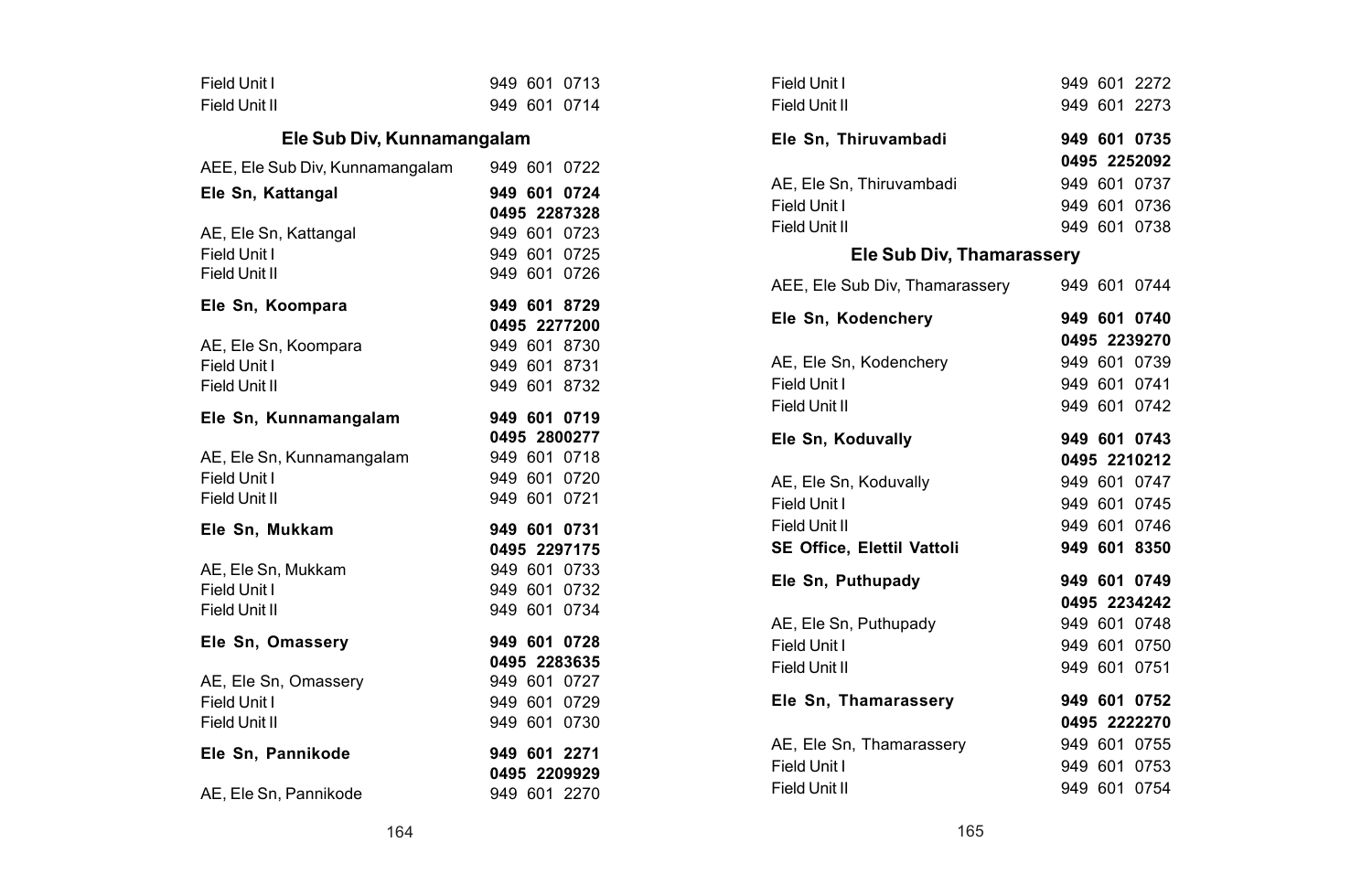# **Electrical Division, Feroke**

| Ele Div, Feroke           |  | 949 601 0756 |
|---------------------------|--|--------------|
|                           |  | 0495 2422010 |
| EE, Ele Div, Feroke       |  | 944 600 8335 |
| TA, Ele Div, Feroke       |  | 949 601 8427 |
| DA, Ele Div, Feroke       |  | 949 601 8535 |
| Sys Sup, Feroke           |  | 944 600 8554 |
| Ele Sub Div, Feroke       |  |              |
| AEE, Ele Sub Div, Feroke  |  | 949 601 0766 |
| Ele Sn, Feroke            |  | 949 601 0758 |
|                           |  | 0495 2482205 |
| AE. Ele Sn. Feroke        |  | 949 601 0757 |
| Field Unit I              |  | 949 601 0759 |
| Field Unit II             |  | 949 601 0760 |
| Ele Sn, Kadalundi         |  | 949 601 0762 |
|                           |  | 0495 2470208 |
| AE, Ele Sn, Kadalundi     |  | 949 601 0761 |
| Field Unit I              |  | 949 601 0763 |
| Field Unit II             |  | 949 601 0764 |
| Ele Sn, Ramanattukara     |  | 949 601 0765 |
|                           |  | 0495 2440319 |
| AE. Ele Sn. Ramanattukara |  | 949 601 0767 |
| Field Unit I              |  | 949 601 0768 |
| Field Unit II             |  | 949 601 0769 |
| Ele Sub Div, Kallayi      |  |              |
| AEE, Ele Sub Div, Kallayi |  | 949 601 0777 |
| Ele Sn, Areekkadu         |  | 949 601 2305 |
|                           |  | 0495 2421900 |
| AE, Ele Sn, Areekkadu     |  | 949 601 2308 |
| Field Unit I              |  | 949 601 2306 |
| Field Unit II             |  | 949 601 2307 |

| Ele Sn, Beypore                          |  | 949 601 0771<br>0495 2414292 |
|------------------------------------------|--|------------------------------|
|                                          |  |                              |
| AE, Ele Sn, Beypore                      |  | 949 601 0770                 |
| Field Unit I                             |  | 949 601 0772                 |
| Field Unit II                            |  | 949 601 0773                 |
| Ele Sn, Kallayi                          |  | 949 601 0775                 |
|                                          |  | 0495 2322608                 |
| AE, Ele Sn, Kallayi                      |  | 949 601 0774                 |
| Field Unit I                             |  | 949 601 0776                 |
| Field Unit II                            |  | 949 601 0778                 |
| Ele Sub Div, Mankavu                     |  |                              |
| AEE, Ele Sub Div, Mankavu                |  | 949 601 0788                 |
| Ele Sn. Mankavu                          |  | 949 601 0780                 |
|                                          |  | 0495 2332662                 |
| AE, Ele Sn, Mankavu                      |  | 949 601 0779                 |
| Field Unit I                             |  | 949 601 0781                 |
| Field Unit II                            |  | 949 601 0782                 |
| Ele Sn, Pantheerankavu                   |  | 949 601 0784                 |
|                                          |  | 0495 2430200                 |
| AE, Ele Sn, Pantheerankavu               |  | 949 601 0783                 |
| Field Unit I                             |  | 949 601 0785                 |
| Field Unit II                            |  | 949 601 0786                 |
| Ele Sn, Perumanna                        |  | 949 601 0789                 |
|                                          |  | 0495 2433700                 |
| AE. Ele Sn. Perumanna                    |  | 949 601 0787                 |
| Field Unit I                             |  | 949 601 0790                 |
| Field Unit II                            |  | 949 601 0791                 |
| <b>Electrical Division, Kozhikode</b>    |  |                              |
| Fia Min Mad -<br><b>CAR COA COA COOL</b> |  |                              |

| Ele Div. Kzd     | 949 601 0792 |
|------------------|--------------|
|                  | 0495 2766428 |
| EE. Ele Div. Kzd | 944 600 8333 |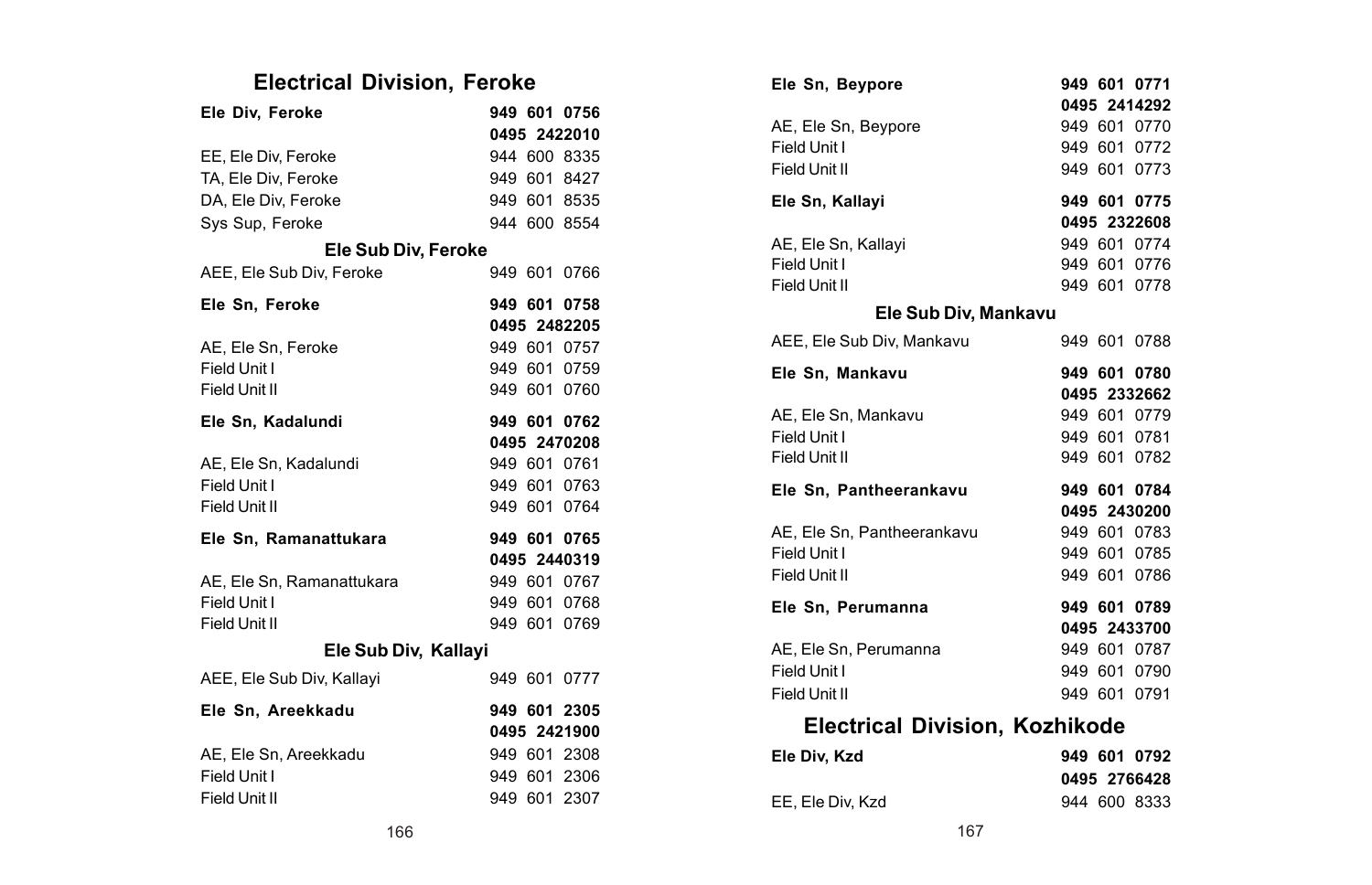| TA, Ele Div, Kozhicode       |  | 949 601 8428                 |
|------------------------------|--|------------------------------|
| DA, Ele Div, Kzd             |  | 949 601 8536                 |
| Sys Sup, Kzd                 |  | 944 600 8555                 |
| Ele Sub Div, Karapramba      |  |                              |
| AEE, Ele Sub Div, Karapramba |  | 949 601 0799                 |
| Ele Sn, Chelannur            |  | 949 601 0802                 |
|                              |  | 0495 2264200                 |
| AE, Ele Sn, Chelannur        |  | 949 601 0801                 |
| Field Unit I                 |  | 949 601 0803                 |
| Field Unit II                |  | 949 601 0804                 |
| Ele Sn, Kakkody              |  | 949 601 0794                 |
|                              |  | 0495 2265238                 |
| AE, Ele Sn, Kakkody          |  | 949 601 0793                 |
| Field Unit I                 |  | 949 601 0795                 |
| Field Unit II                |  | 949 601 0796                 |
| Ele Sn. Karapramba           |  | 949 601 0798                 |
|                              |  |                              |
|                              |  | 0495 2371295                 |
| AE, Ele Sn, Karaparamba      |  | 949 601 0797                 |
| Field Unit I                 |  | 949 601 0805                 |
| Field Unit II                |  | 949 601 0806                 |
| Ele Sn. Narikkuni            |  | 949 601 0807                 |
|                              |  | 0495 2244030                 |
| AE. Ele Sn. Narikkuni        |  | 949 601 0808                 |
| Field Unit I                 |  | 949 601 0809                 |
| Field Unit II                |  | 949 601 0810                 |
| Ele Sub Div, Kovoor          |  |                              |
| AEE, Ele Sub Div, Kovoor     |  | 949 601 0800                 |
| Ele Sn, Kovoor               |  | 949 601 0812                 |
|                              |  | 0495 2357376                 |
| AE, Ele Sn, Kovoor           |  | 949 601 0811                 |
| Field Unit I                 |  | 949 601 0813<br>949 601 0814 |

| Ele Sn, Mavoor              |         | 949 601 0815 |
|-----------------------------|---------|--------------|
|                             |         | 0495 2883220 |
| AE, Ele Sn, Mavoor          |         | 949 601 0818 |
| Field Unit I                |         | 949 601 0816 |
| Field Unit II               |         | 949 601 0817 |
| Ele Sn, Pottamel            |         | 949 601 0819 |
|                             |         | 0495 2741927 |
| AE. Ele Sn. Pottamel        |         | 949 601 0822 |
| Field Unit I                |         | 949 601 0820 |
| Field Unit II               |         | 949 601 0821 |
| Ele Sub Div, Nadakkavu      |         |              |
| AEE, Ele Sub Div, Nadakkavu |         | 949 601 0833 |
| Ele Sn, Beach               |         | 949 601 0824 |
|                             |         | 0495 2365474 |
| AE, Ele Sn, Beach           |         | 949 601 0823 |
| Field Unit I                |         | 949 601 0825 |
| Field Unit II               |         | 949 601 0826 |
| Ele Sn, Central             |         | 949 601 0827 |
|                             |         | 0495 2765661 |
| AE, Ele Sn, Central         |         | 949 601 0828 |
| Field Unit I                |         | 949 601 0829 |
| Field Unit II               |         | 949 601 0830 |
| Ele Sn, Nadakkavu           |         | 949 601 0832 |
|                             |         | 0495 2765682 |
| AE. Ele Sn. Nadakkavu       |         | 949 601 0831 |
| Field Unit I                |         | 949 601 0834 |
| Field Unit II               |         | 949 601 0835 |
| Ele Sub Div, West Hill      |         |              |
| AEE. Ele Sub Div. West Hill | 949 601 | 0844         |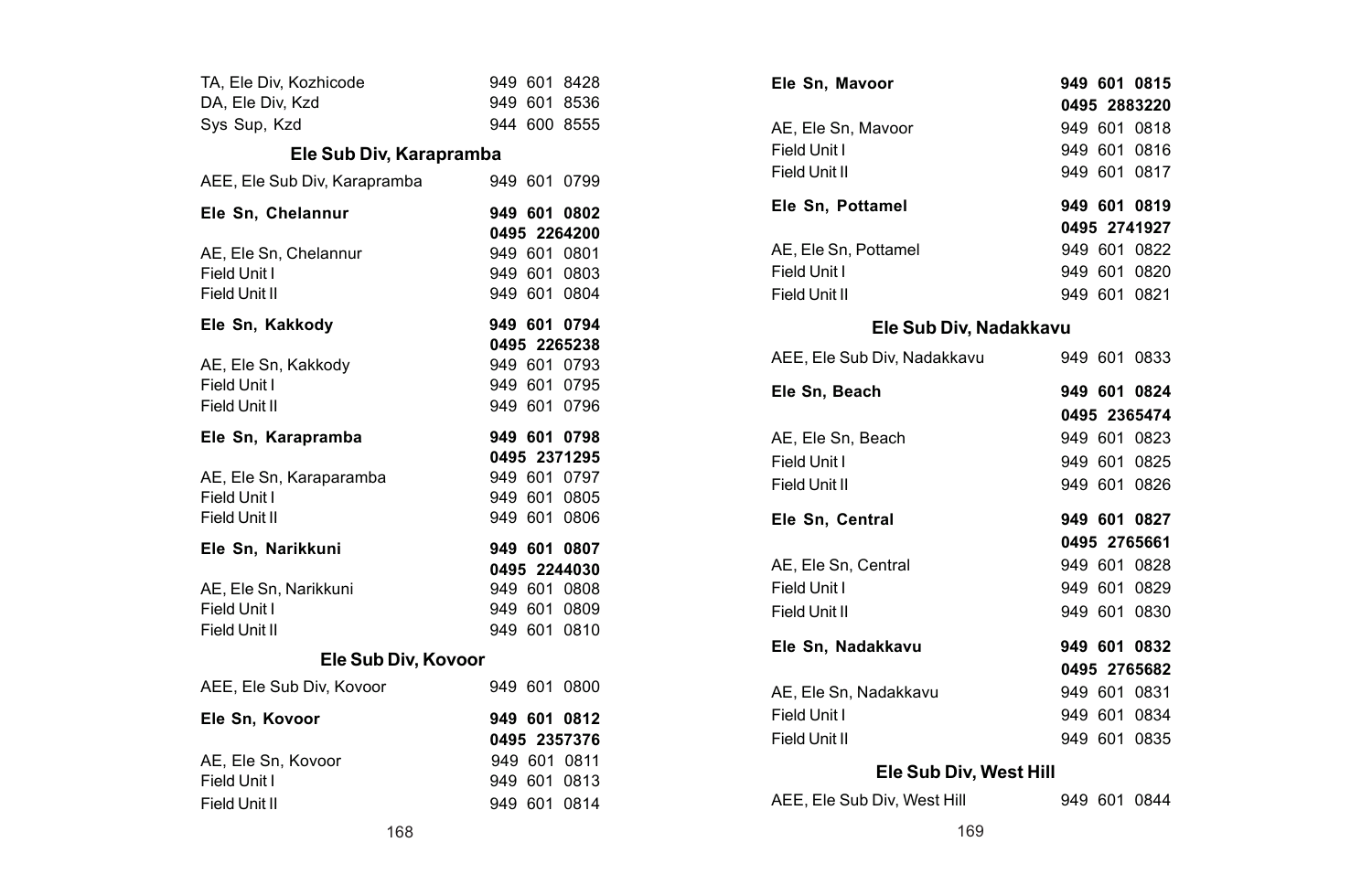| Ele Sn. Eranhikkal         |  | 949 601 0836 |
|----------------------------|--|--------------|
|                            |  | 0495 2392299 |
| AE, Ele Sn. Eranhikkal     |  | 949 601 0838 |
| Field Unit I               |  | 949 601 0837 |
| Field Unit II              |  | 949 601 0839 |
| Ele Sn. Vellimadukunnu     |  | 949 601 0841 |
|                            |  | 0495 2730286 |
| AE. Ele Sn. Vellimadukunnu |  | 949 601 0840 |
| Field Unit I               |  | 949 601 0842 |
| Field USnit II             |  | 949 601 0843 |
| Ele Sn. West Hill          |  | 949 601 0845 |
|                            |  | 0495 2380919 |
| AE. Ele Sn. West Hill      |  | 949 601 0848 |
| Field Unit I               |  | 949 601 0846 |
| Field Unit II              |  | 949 601 0847 |

# **Electrical Circle, Manjeri**

| Ele Cir, Manjeri               |  | 949 601 0273 |
|--------------------------------|--|--------------|
|                                |  | 0483 2766870 |
| Dy CE, Ele Cir, Manjeri        |  | 944 600 8321 |
| EE, Ele Cir, Manjeri           |  | 949 601 0272 |
| AAO, Ele Cir, Manjeri          |  | 949 601 8540 |
| Sys Admstr                     |  | 949 600 8260 |
| Nodal Officer (Litgn), Manjeri |  | 949 601 2484 |
| <b>RA Office</b>               |  |              |
| RA Office, Manjeri             |  | 949 601 0274 |
| RAO, Manieri                   |  | 944 600 8224 |
| <b>SRS</b>                     |  |              |
| SRS, Manjeri                   |  | 949 601 0276 |
| AEE, SRS, Manieri              |  | 949 601 0275 |

#### **DDUGJY**

| AEE, DDUGJY, Manjeri |  | 949 601 1780 |
|----------------------|--|--------------|
| SE, DDUGJY, Manjeri  |  | 949 601 1781 |

## **Electrical Division, Kondotty**

| Ele Div. Kondottv     | 949 601 2456 |
|-----------------------|--------------|
|                       | 0483 2719600 |
| EE, Ele Div. Kondotty | 949 601 2454 |
| TA. Ele Div. Kondottv | 949 601 8431 |
| DA, Ele Div, Kondotty | 949 601 8541 |

#### **Ele Sub Div, Areecode**

| AEE, Ele Sub Div, Areecode |  | 949 601 0277 |
|----------------------------|--|--------------|
| Ele Sn, Areecode           |  | 949 601 0280 |
|                            |  | 0483 2850264 |
| AE. Ele Sn. Areecode       |  | 949 601 0282 |
| Field Unit I               |  | 949 601 0279 |
| Field Unit II              |  | 949 601 0281 |
| Ele Sn, Edavannappara      |  | 949 601 0284 |
|                            |  | 0483 2727500 |
| AE, Ele Sn, Edavannappara  |  | 949 601 0283 |
| Field Unit I               |  | 949 601 0285 |
| Field Unit II              |  | 949 601 0286 |
| Ele Sn, Kezhuparamba       |  | 949 601 0287 |
|                            |  | 0483 2853500 |
| AE, Ele Sn, Kezhuparamba   |  | 949 601 0288 |
| Field Unit I               |  | 949 601 0289 |
| Field Unit II              |  | 949 601 0290 |
| Ele Sn, Kizhissery         |  | 949 601 0291 |
|                            |  | 0483 2755080 |
| AE, Ele Sn, Kizhissery     |  | 949 601 0292 |
|                            |  |              |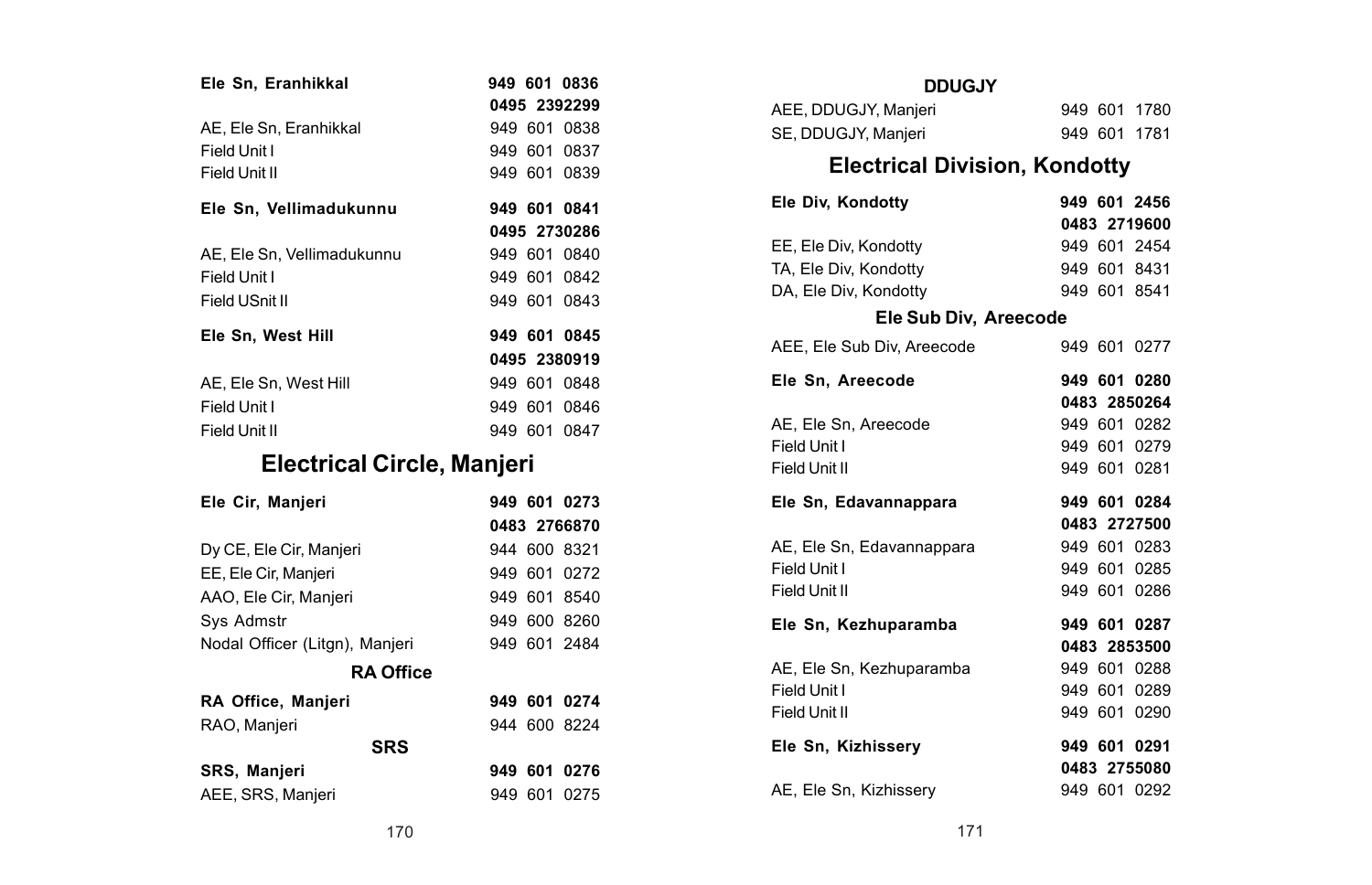| Field Unit I                        |  | 949 601 0293 |
|-------------------------------------|--|--------------|
| Field Unit II                       |  | 949 601 0294 |
| Ele Sub Div, Kondotty               |  |              |
| AEE, Ele Sub Div, Kondotty          |  | 949 601 0299 |
| Ele Sn, Karad                       |  | 949 601 1460 |
|                                     |  | 0483 2831488 |
| AE, Ele Sn, Karad                   |  | 949 601 2117 |
| Field Unit I                        |  | 949 601 1259 |
| Field Unit II                       |  | 949 601 1260 |
| Ele Sn, Kondotty                    |  | 949 601 0296 |
|                                     |  | 0483 2712024 |
| AE, Ele Sn, Kondotty                |  | 949 601 0295 |
| Field Unit I                        |  | 949 601 0297 |
| Field Unit II                       |  | 949 601 0298 |
|                                     |  |              |
| Ele Sn, Pulikkal                    |  | 949 601 0301 |
|                                     |  | 0483 2793850 |
| AE, Ele Sn, Pulikkal                |  | 949 601 0303 |
| Field Unit I                        |  | 949 601 0302 |
| Field Unit II                       |  | 949 601 0304 |
| <b>Electrical Division, Manjeri</b> |  |              |
| Ele Div, Manjeri                    |  | 949 601 0278 |
|                                     |  | 0483 2766174 |
| EE, Ele Div, Manjeri                |  | 944 600 8322 |
| TA, Ele Div, Manjeri                |  | 949 601 8432 |
| DA, Ele Div, Manjeri                |  | 949 601 8542 |
| Sys Sup, Manjeri                    |  | 944 600 8545 |
| Ele Sub Div, Malappuram             |  |              |

| Ele Sn, Chattiparamba           |  | 949 601 0314 |
|---------------------------------|--|--------------|
|                                 |  | 0483 2706200 |
| AE, Ele Sn, Chattiparamba       |  | 949 601 0313 |
| Field Unit I                    |  | 949 601 0315 |
| Field Unit II                   |  | 949 601 0316 |
| Ele Sn, Malappuram East         |  | 949 601 0309 |
|                                 |  | 0483 2734913 |
| AE, Ele Sn, Malappuram          |  | 949 601 0311 |
| Field Unit I                    |  | 949 601 0310 |
| Field Unit II                   |  | 949 601 0312 |
| Ele Sn, Malappuram West         |  | 949 601 2237 |
|                                 |  | 0483 2733350 |
| AE, Ele Sn, Malappuram West     |  | 949 601 2236 |
| Field Unit I                    |  | 949 601 2238 |
| Field Unit II                   |  | 949 601 2239 |
|                                 |  |              |
| Ele Sn, Velluvambram            |  | 949 601 0306 |
|                                 |  | 0483 2770560 |
| AE, Ele Sn, Velluvambram        |  | 949 601 0305 |
| Field Unit I                    |  | 949 601 0307 |
| Field Unit II                   |  | 949 601 0308 |
| Ele Sub Div, Manjeri South      |  |              |
| AEE, Ele Sub Div, Manjeri South |  | 949 601 0322 |
| Ele Sn, Anakayam                |  | 949 601 0318 |
|                                 |  | 0483 2848898 |
| AE, Ele Sn, Anakayam            |  | 949 601 0317 |
| Field Unit I                    |  | 949 601 0319 |
| Field Unit II                   |  | 949 601 0320 |
| Ele Sn, Manjeri North           |  | 949 601 0321 |
|                                 |  | 0483 2766848 |
| AE, Ele Sn, Manjeri North       |  | 949 601 0323 |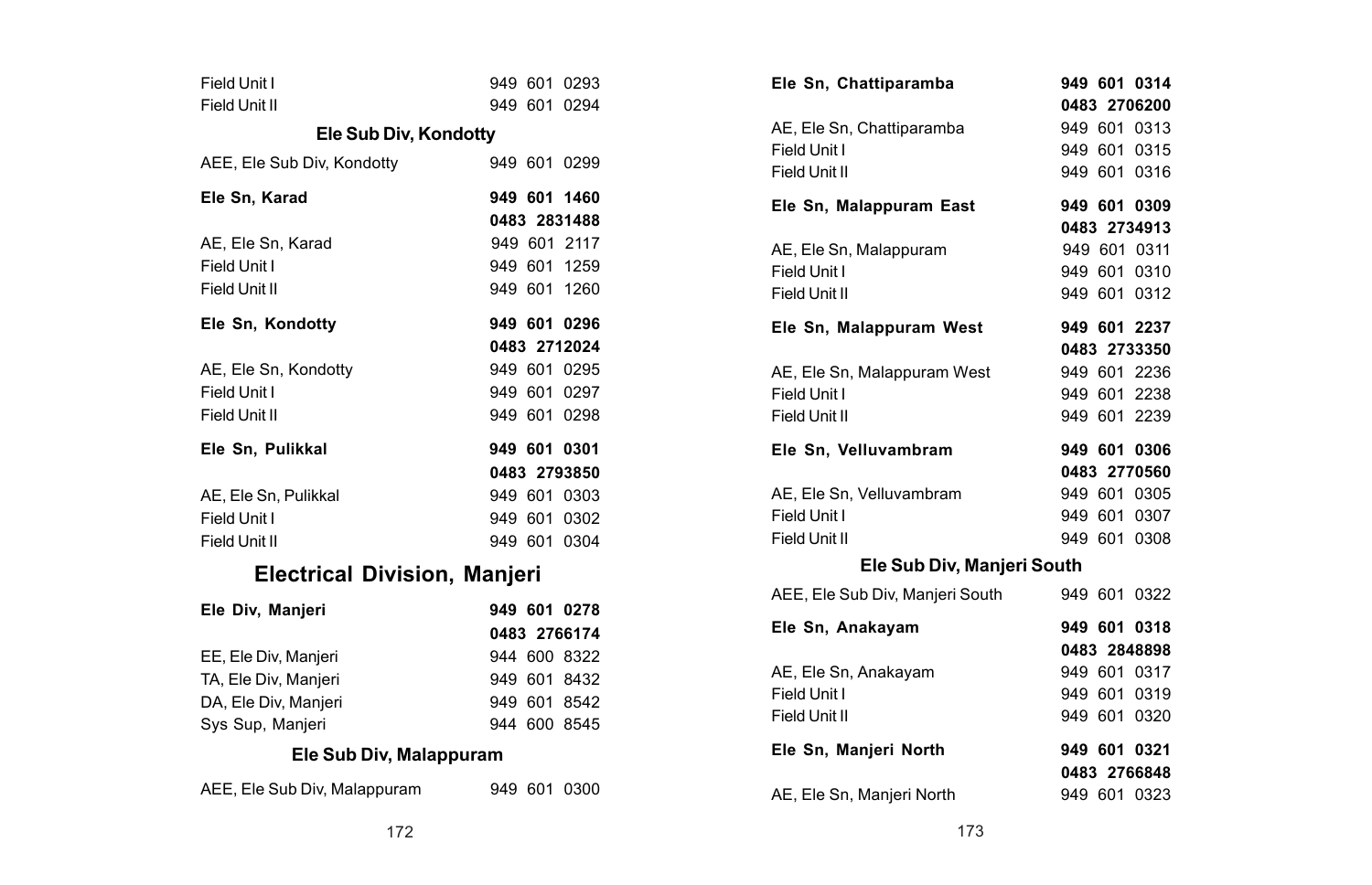| Field Unit I                               |  | 949 601 0324                 |
|--------------------------------------------|--|------------------------------|
| Field Unit II                              |  | 949 601 0325                 |
|                                            |  |                              |
| Ele Sn, Manjeri South                      |  | 949 601 0327                 |
|                                            |  | 0483 2766170                 |
| AE, Ele Sn, Manjeri South                  |  | 949 601 0326                 |
| Field Unit I                               |  | 949 601 0328                 |
| Field Unit II                              |  | 949 601 0329                 |
|                                            |  |                              |
| Ele Sn, Thrikkalangod                      |  | 949 601 0331                 |
|                                            |  | 0483 2840250                 |
| AE, Ele Sn, Thrikkalangod                  |  | 949 601 0330                 |
| Field Unit I                               |  | 949 601 0332                 |
| Field Unit II                              |  | 949 601 0334                 |
|                                            |  |                              |
| <b>Electrical Division, Perinthalmanna</b> |  |                              |
| Ele Div, Perinthalmanna                    |  | 949 601 0374                 |
|                                            |  |                              |
|                                            |  | 04933 227705                 |
| EE, Ele Div, Perinthalmanna                |  | 944 600 8324                 |
| TA, Ele Div, Perinthalmanna                |  | 949 601 8433                 |
| DA, Ele Div, Perinthalmanna                |  | 949 601 8543                 |
| Sys Sup, Perinthalmanna                    |  | 944 600 8547                 |
| Ele Sub Div, Perinthalmanna                |  |                              |
|                                            |  |                              |
| AEE, Ele Sub Div, Perinthalmanna           |  | 949 601 0377                 |
| Ele Sn, Angadipuram                        |  | 949 601 0376                 |
|                                            |  | 04933 253333                 |
|                                            |  |                              |
| AE, Ele Sn, Angadipuram                    |  | 949 601 0375                 |
| Field Unit I<br>Field Unit II              |  | 949 601 0378<br>949 601 0379 |
|                                            |  |                              |
| Ele Sn, Pattikkad-Chungam                  |  | 949 601 0384                 |
|                                            |  | 04933 235888                 |
| AE, Ele Sn, Pattikkad-Chungam              |  | 949 601 2255                 |

|                          | 949 601 0324<br>949 601 0325                                 | Field Unit I<br>Field Unit II                               | 949 601 0385<br>949 601 2256                                 |
|--------------------------|--------------------------------------------------------------|-------------------------------------------------------------|--------------------------------------------------------------|
|                          | 949 601 0327                                                 | Ele Sn, Perinthalmanna                                      | 949 601 0390                                                 |
|                          | 0483 2766170<br>949 601 0326<br>949 601 0328<br>949 601 0329 | AE, Ele Sn, Perinthalmanna<br>Field Unit I<br>Field Unit II | 04933 227219<br>949 601 0393<br>949 601 0391<br>949 601 0392 |
|                          | 949 601 0331                                                 | Ele Sn, Thazhecode                                          | 949 601 0395<br>04933 251100                                 |
|                          | 0483 2840250<br>949 601 0330<br>949 601 0332                 | AE, Ele Sn, Thazhecode<br>Field Unit I<br>Field Unit II     | 949 601 0394<br>949 601 0396<br>949 601 0397                 |
|                          | 949 601 0334                                                 | Ele Sub Div, Pulamanthole                                   |                                                              |
|                          | n. Perinthalmanna                                            | AEE, Ele Sub Div, Pulamanthole                              | 949 601 0399                                                 |
|                          | 949 601 0374                                                 | Ele Sn, Kolathur                                            | 949 601 0402<br>04933 204242                                 |
| a<br>a                   | 04933 227705<br>944 600 8324<br>949 601 8433                 | AE, Ele Sn, Kolathur<br>Field Unit I<br>Field Unit II       | 949 601 0401<br>949 601 0403<br>949 601 0398                 |
| ۱a                       | 949 601 8543<br>944 600 8547                                 | Ele Sn, Makkaraparamba                                      | 949 601 0405<br>04933 282010                                 |
| Perinthalmanna<br>Imanna | 949 601 0377                                                 | AE, Ele Sn, Makkaraparamba<br>Field Unit I<br>Field Unit II | 949 601 0404<br>949 601 0406<br>949 601 0407                 |
|                          | 949 601 0376<br>04933 253333                                 | Ele Sn, Mankada                                             | 949 601 0408<br>04933 236820                                 |
|                          | 949 601 0375<br>949 601 0378<br>949 601 0379                 | AE, Ele Sn, Mankada<br>Field Unit I<br>Field Unit II        | 949 601 0411<br>949 601 0409<br>949 601 0410                 |
| gam                      | 949 601 0384<br>04933 235888                                 | Ele Sn, Pulamanthole                                        | 949 601 0412<br>04933 267256                                 |
| ngam                     | 949 601 2255                                                 | AE, Ele Sn, Pulamanthole                                    | 949 601 0414                                                 |
| 174                      |                                                              | 175                                                         |                                                              |
|                          |                                                              |                                                             |                                                              |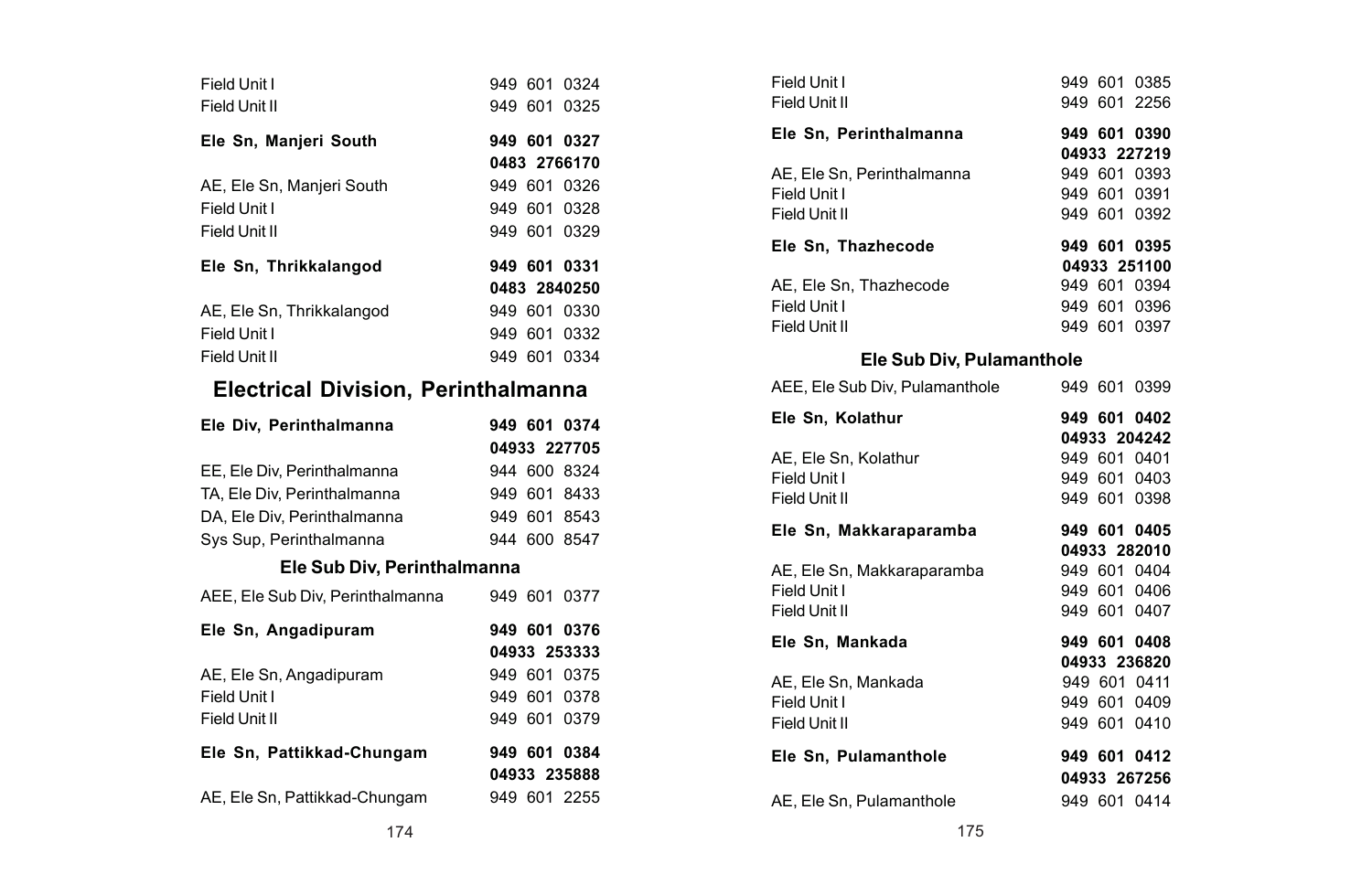| Field Unit I                 |  | 949 601 0413 |
|------------------------------|--|--------------|
| Field Unit II                |  | 949 601 0415 |
| <b>SE Office. Elamkullam</b> |  | 949 601 0416 |
| <b>Field Unit</b>            |  | 949 601 0417 |

## **Electrical Circle, Nilambur**

| Ele Cir. Nilambur               |     | 949 601 2466 |
|---------------------------------|-----|--------------|
|                                 |     | 04931 223660 |
| Dy CE, Ele Cir, Nilambur        |     | 949 601 0106 |
| EE, Ele Cir, Nilambur           |     | 944 600 8253 |
| AAO. Ele Cir. Nilambur          |     | 949 601 8551 |
| Nodal Officer (Litgn), Nilambur |     | 949 601 2485 |
| <b>SRS</b>                      |     |              |
| <b>SRS. Nilambur</b>            |     | 949 601 1742 |
| AEE, SRS, Nilambur              | 949 | 601 0601     |

## **Electrical Division, Nilambur**

| Ele Div. Nilambur          |  |  | 949 601 0335 |  |
|----------------------------|--|--|--------------|--|
|                            |  |  | 04931 224660 |  |
| EE. Ele Div, Nilambur      |  |  | 944 600 8323 |  |
| TA, Ele Div, Nilampoor     |  |  | 949 601 8439 |  |
| DA, Ele Div, Nilambur      |  |  | 949 601 8552 |  |
| Sys Sup, Nilambur          |  |  | 944 600 8546 |  |
| Ele Sub Div. Edakkara      |  |  |              |  |
| AEE, Ele Sub Div. Edakkara |  |  | 949 601 0333 |  |
| Ele Sn, Chungathara        |  |  | 949 601 0336 |  |
|                            |  |  | 04931 232266 |  |
| AE, Ele Sn, Chungathara    |  |  | 949 601 0340 |  |
| Field Unit I               |  |  | 949 601 0337 |  |
| Field Unit II              |  |  | 949 601 0338 |  |

| Ele Sn. Edakkara           |  | 949 601 0342<br>04931 275266 |
|----------------------------|--|------------------------------|
| AE, Ele Sn, Edakkara       |  | 949 601 0343                 |
| Field Unit I               |  | 949 601 0345                 |
| Field Unit II              |  | 949 601 0346                 |
| Ele Sn, Moothedam          |  | 949 601 8315                 |
|                            |  | 04931 277266                 |
| AE, Ele Sn, Moothedam      |  | 949 601 2214                 |
| Field Unit I               |  | 949 601 8316                 |
| Field Unit II              |  | 949 601 8317                 |
|                            |  |                              |
| Ele Sn, Pothukallu         |  | 949 601 0339                 |
|                            |  | 04931 241266                 |
| AE. Ele Sn. Pothukallu     |  | 949 601 1989                 |
| Field Unit I               |  | 949 601 0341                 |
| Field Unit II              |  | 949 601 8314                 |
| Ele Sn. Vazhikkadavu       |  | 949 601 0347                 |
|                            |  | 04931 274266                 |
| AE. Ele Sn. Vazhikkadavu   |  | 949 601 0344                 |
| Field Unit I               |  | 949 601 0348                 |
| Field Unit II              |  | 949 601 0349                 |
| Ele Sub Div, Nilambur      |  |                              |
| AEE, Ele Sub Div, Nilambur |  | 949 601 0355                 |
| Ele Sn, Akambadam          |  | 949 601 2383                 |
|                            |  | 04931 206300                 |
| AE. Ele Sn. Akambadam      |  | 949 601 2384                 |
| Field Unit I               |  | 949 601 2385                 |
| Field Unit II              |  | 949 601 2386                 |
|                            |  |                              |

| Ele Sn. Karulai     | 949 601 2387 |
|---------------------|--------------|
|                     | 04931 271000 |
| AE, Ele Sn, Karulai | 949 601 2388 |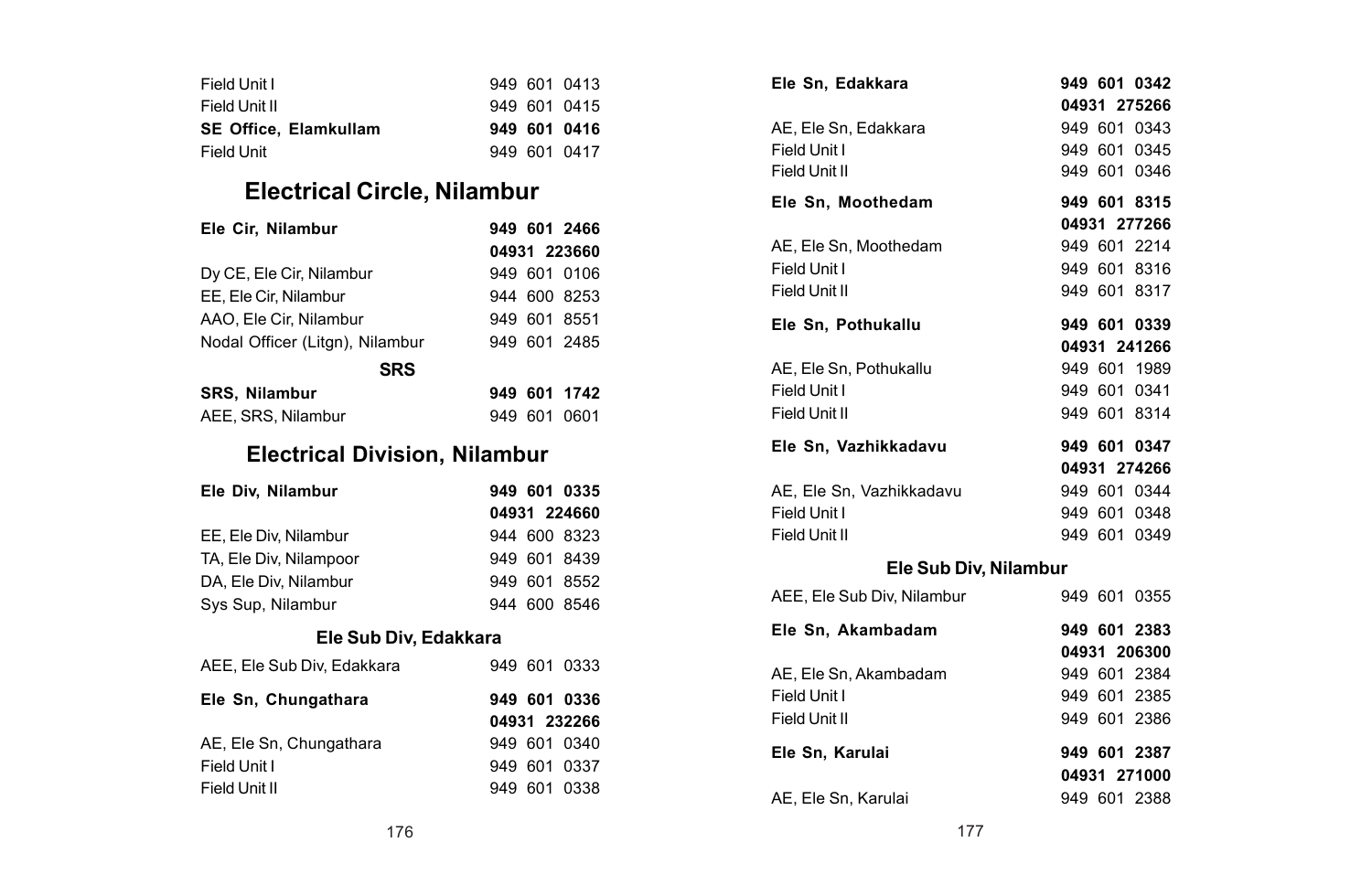| Field Unit I                        |  | 949 601 2389 |
|-------------------------------------|--|--------------|
| Field Unit II                       |  | 949 601 2390 |
| Ele Sn. Nilambur                    |  | 949 601 0356 |
|                                     |  | 04931 220224 |
| AE, Ele Sn, Nilambur                |  | 949 601 0354 |
| Field Unit I                        |  | 949 601 0357 |
| Field Unit II                       |  | 949 601 0358 |
| Ele Sn, Pookottumpadam              |  | 949 601 0360 |
|                                     |  | 04931 262969 |
| AE, Ele Sn, Pookottumpadam          |  | 949 601 0359 |
| Field Unit I                        |  | 949 601 0361 |
| Field Unit II                       |  | 949 601 0362 |
| <b>Electrical Division, Wandoor</b> |  |              |
| Ele Div. Wandoor                    |  | 949 601 8310 |
|                                     |  | 04931 235800 |
| EE, Ele Div, Wandoor                |  | 949 601 8311 |
| TA, Ele Div. Wandoor                |  | 949 601 8440 |
| DA. Ele Div. Wandoor                |  | 949 601 8553 |
| Sys Sup. Wandoor                    |  | 949 601 8599 |
| Ele Sub Div, Kalikavu               |  |              |
| AEE, Ele Sub Div, Kalikavu          |  | 944 600 9261 |
| Ele Sn, Kalikavu                    |  | 949 601 0364 |
|                                     |  | 04931 258449 |
| AE. Ele Sn. Kalikavu                |  | 949 601 0363 |
| Field Unit I                        |  | 949 601 0365 |
| Field Unit II                       |  | 949 601 0367 |
| Ele Sn, Karuvarakundu               |  | 949 601 0368 |
|                                     |  | 04931 280090 |
| AE. Ele Sn. Karuvarakundu           |  | 949 601 2395 |
| Field Unit I                        |  | 949 601 0369 |
| Field Unit II                       |  | 949 601 2396 |

| Ele Sn, Melattoor         |  | 949 601 0380 |
|---------------------------|--|--------------|
|                           |  | 04933 278238 |
| AE, Ele Sn, Melattoor     |  | 949 601 0383 |
| Field Unit I              |  | 949 601 0381 |
| Field Unit II             |  | 949 601 0382 |
| Ele Sub Div. Wandoor      |  |              |
| AEE, Ele Sub Div, Wandoor |  | 949 601 0366 |
| Ele Sn, Edavanna          |  | 949 601 0350 |
|                           |  | 0483 2702500 |
| AE, Ele Sn, Edavanna      |  | 949 601 0353 |
| Field Unit I              |  | 949 601 0351 |
| Field Unit II             |  | 949 601 0352 |
| Ele Sn. Mampad            |  | 949 601 8712 |
|                           |  | 04931 201333 |
| AE. Ele Sn. Mampad        |  | 949 601 8620 |
| Field Unit I              |  | 949 601 8713 |
| Field Unit II             |  | 949 601 8714 |
| Ele Sn. Pandikkad         |  | 949 601 0386 |
|                           |  | 0483 2784334 |
| AE, Ele Sn, Pandikkad     |  | 949 601 0388 |
| Field Unit I              |  | 949 601 0387 |
| Field Unit II             |  | 949 601 0389 |
| Ele Sn, Tuvvur            |  | 949 601 8718 |
|                           |  | 04931 204084 |
| AE, Ele Sn, Tuvvur        |  | 949 601 8717 |
| Field Unit I              |  | 949 601 8715 |
| Field Unit II             |  | 949 601 8716 |
| Ele Sn, Thiruvaly         |  | 949 601 2044 |
|                           |  | 0483 2720800 |
| AE, Ele Sn, Thiruvaly     |  | 949 601 2043 |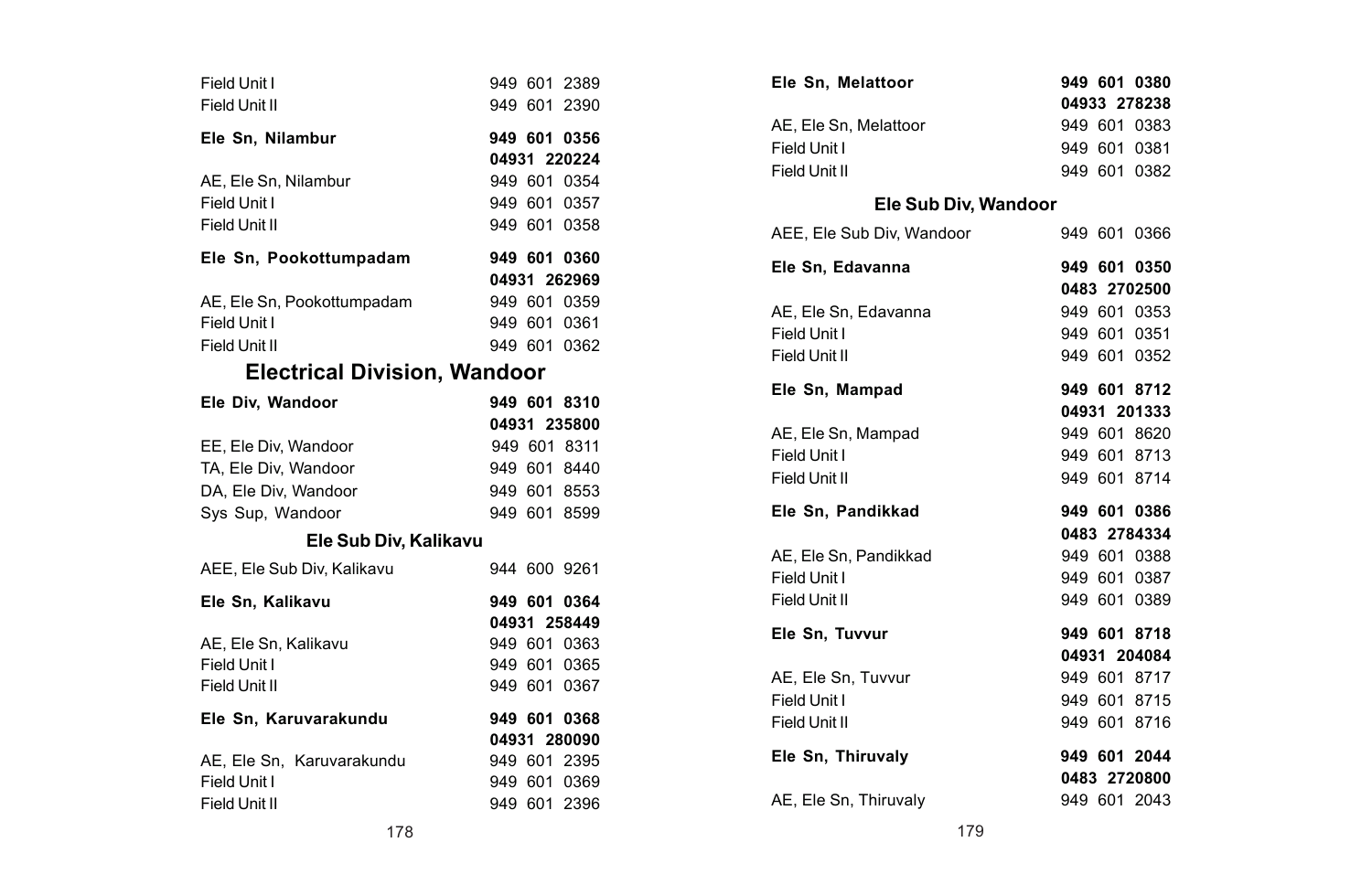| Field Unit I                        |  | 949 601 2045 |
|-------------------------------------|--|--------------|
| Field Unit II                       |  | 949 601 2046 |
| Ele Sn, Vaniyambalam                |  | 949 601 2391 |
|                                     |  | 04931 235300 |
| AE, Ele Sn, Vaniyambalam            |  | 949 601 2392 |
| Field Unit I                        |  | 949 601 2393 |
| Field Unit II                       |  | 949 601 2394 |
| Ele Sn, Wandoor                     |  | 949 601 0370 |
|                                     |  | 04931 247081 |
| AE, Ele Sn, Wandoor                 |  | 949 601 0373 |
| Field Unit I                        |  | 949 601 0371 |
| Field Unit II                       |  | 949 601 0372 |
| <b>Electrical Circle, Palakkad</b>  |  |              |
| Ele Cir. Palakkad                   |  | 949 600 9936 |
|                                     |  |              |
|                                     |  | 0491 2536925 |
| Dy CE, Ele Cir, Palakkad            |  | 944 600 8314 |
| EE, Ele Cir, Palakkad               |  | 949 600 9933 |
| Sys Admstr, Palakkad                |  | 944 600 8576 |
| AAO. Ele Cir. Palakkad              |  | 949 601 8522 |
| Nodal Officer (Litgn), Palakkad     |  | 949 601 2482 |
| <b>RAO</b>                          |  |              |
| RA Office. Palakkad                 |  | 949 600 9937 |
| RAO. Palakkad                       |  | 944 600 8222 |
| <b>SRS</b>                          |  |              |
| <b>SRS. Palakkad</b>                |  | 949 600 9938 |
| AEE, SRS, Palakkad                  |  | 949 600 9939 |
| <b>Electrical Division, Alathur</b> |  |              |
| Ele Div, Alathur                    |  | 949 600 9940 |

| TA, Ele Div, Alathur           |              | 949 601 8418 |
|--------------------------------|--------------|--------------|
| DA, Ele Div, Alathur           |              | 949 601 8523 |
| Sys Sup, Alathur               |              | 944 600 8540 |
| Ele Sub Div, Alathur           |              |              |
| AEE, Ele Sub Div, Alathur      |              | 949 600 9944 |
| Ele Sn. Alathur                |              | 949 600 9941 |
|                                |              | 04922 222321 |
| AE, Ele Sn, Alathur            |              | 949 600 9945 |
| Field Unit I                   |              | 949 600 9942 |
| Field Unit II                  |              | 949 600 9943 |
| Ele Sn. Kunnisserv             |              | 949 600 9946 |
|                                |              | 04922 235892 |
| AE, Ele Sn, Kunnissery         |              | 949 600 9949 |
| Field Unit I                   |              | 949 600 9947 |
| Field Unit II                  |              | 949 600 9948 |
| Ele Sn, Padoor                 |              | 949 600 9951 |
|                                |              | 04922 237283 |
|                                |              |              |
| AE. Ele Sn. Padoor             | 949 600 9950 |              |
| Field Unit I                   |              | 949 600 9952 |
| Field Unit II                  |              | 949 600 9953 |
| Ele Sn. Pudukode               |              | 949 600 9954 |
|                                |              | 04922 266499 |
| AE, Ele Sn, Pudukode           |              | 949 600 9955 |
| Field Unit I                   |              | 949 600 9956 |
| Field Unit II                  |              | 949 600 9957 |
| Ele Sub Div, Kuzhalmannam      |              |              |
| AEE, Ele Sub Div, Kuzhalmannam |              | 949 600 9966 |

**04922 272028**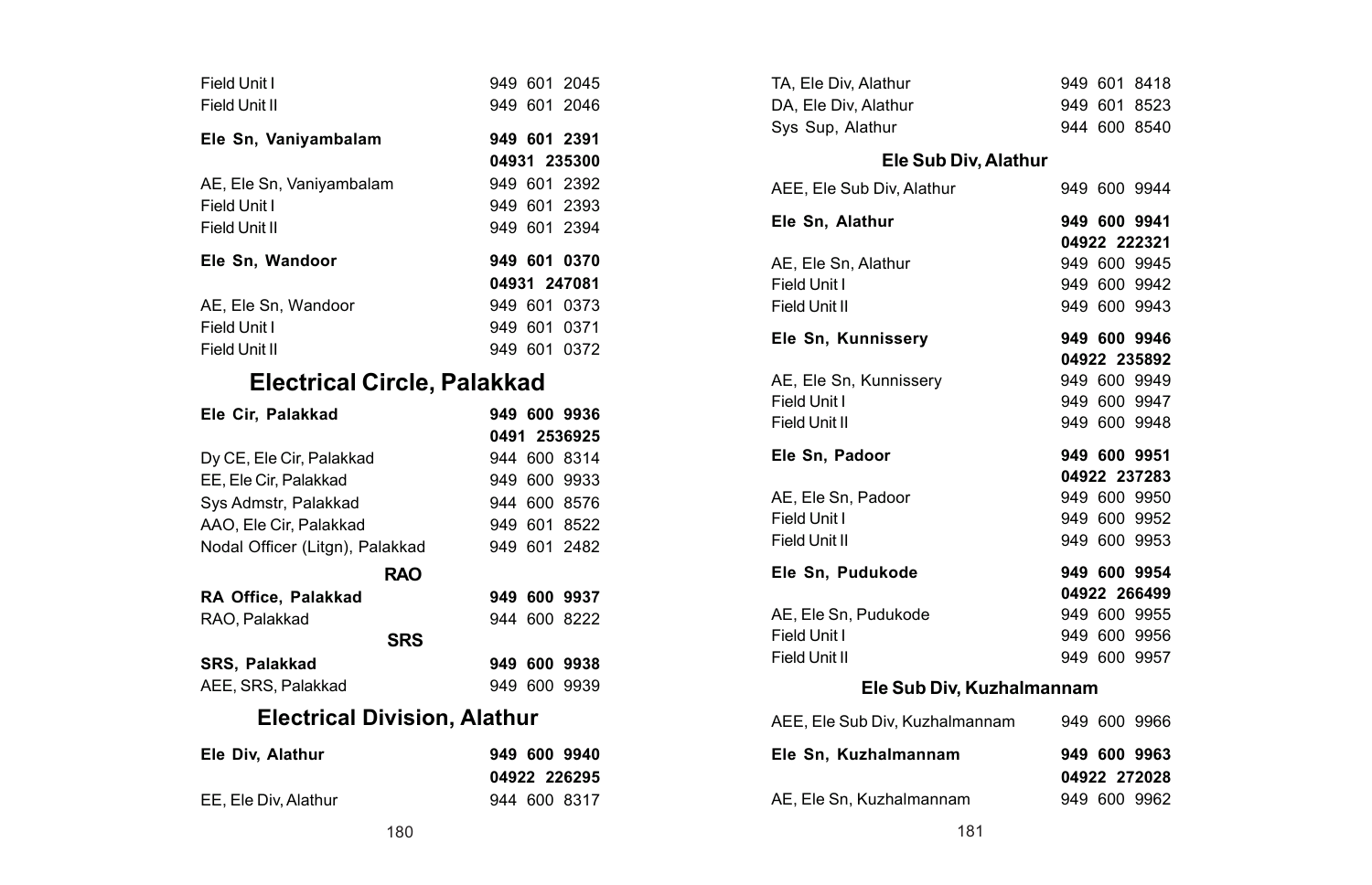| Field Unit I<br>Field Unit II   |  | 949 600 9964<br>949 600 9965 |
|---------------------------------|--|------------------------------|
| Ele Sn, Kottayi                 |  | 949 600 9958                 |
|                                 |  | 04922 285230                 |
| AE, Ele Sn, Kottayi             |  | 949 600 9959                 |
| Field Unit I                    |  | 949 600 9960                 |
| Field Unit II                   |  | 949 600 9961                 |
| Ele Sn, Kuthannur               |  | 949 600 9967                 |
|                                 |  | 04922 288008                 |
| AE, Ele Sn, Kuthannur           |  | 949 600 9969                 |
| Field Unit I                    |  | 949 600 9968                 |
| Field Unit II                   |  | 949 600 9970                 |
| Ele Sn, Peringottukurissi       |  | 949 600 9972                 |
|                                 |  | 04922 216744                 |
| AE, Ele Sn, Peringottukurissi   |  | 949 600 9971                 |
| Field Unit I                    |  | 949 600 9973                 |
| Field Unit II                   |  | 949 600 9974                 |
| Ele Sub Div, Vadakkancherry     |  |                              |
| AEE, Ele Sub Div, Vadakkumchery |  | 949 600 9977                 |
| Ele Sn, Kizhakkunchery          |  | 949 600 9975                 |
|                                 |  | 04922 254300                 |
| AE, Ele Sn, Kizhakkunchery      |  | 949 600 9979                 |
| Field Unit I                    |  | 949 600 9976                 |
| Field Unit II                   |  | 949 600 9978                 |
| Ele Sn, Mudappallur             |  | 949 600 9981                 |
|                                 |  | 04922 255003                 |
| AE, Ele Sn, Mudappallur         |  | 949 600 9980                 |
| Field Unit I                    |  | 949 600 9982                 |
| Field Unit II                   |  | 949 600 9983                 |

|                | 949 600 9964 | Ele Sn, Nenmara                     | 949 600 9985 |
|----------------|--------------|-------------------------------------|--------------|
|                | 949 600 9965 |                                     | 04923 244271 |
|                | 949 600 9958 | AE, Ele Sn, Nenmara                 | 949 600 9984 |
|                | 04922 285230 | Field Unit I                        | 949 600 9986 |
|                |              | Field Unit II                       | 949 600 9987 |
|                | 949 600 9959 |                                     |              |
|                | 949 600 9960 | Ele Sn, Vadakkancherry              | 949 600 9990 |
|                | 949 600 9961 |                                     | 04922 255013 |
|                | 949 600 9967 | AE, Ele Sn, Vadakkumcherry          | 949 600 9989 |
|                | 04922 288008 | Field Unit I                        | 949 600 9991 |
|                | 949 600 9969 | Field Unit II                       | 949 600 9992 |
|                | 949 600 9968 | <b>Electrical Division, Chittur</b> |              |
|                | 949 600 9970 |                                     |              |
|                |              | Ele Div, Chittur                    | 949 600 9993 |
| ssi            | 949 600 9972 |                                     | 04923 222271 |
|                | 04922 216744 | EE, Ele Div, Chittur                | 944 600 8315 |
| ssi            | 949 600 9971 | TA, Ele Div, Chittur                | 949 601 8419 |
|                | 949 600 9973 | DA, Ele Div, Chittur                | 949 601 8524 |
|                | 949 600 9974 | Sys Sup, Chittur                    | 944 600 8541 |
| 'adakkancherry |              | Ele Sub Div, Chittur                |              |
| <i>umchery</i> | 949 600 9977 | AEE. Ele Sub Div. Chittur           | 949 600 9988 |
| ı              | 949 600 9975 | Ele Sn, Chittur                     | 949 600 9995 |
|                | 04922 254300 |                                     | 04923 222331 |
| :rv            | 949 600 9979 | AE, Ele Sn, Chittur                 | 949 600 9994 |
|                | 949 600 9976 | Field Unit I                        | 949 600 9996 |
|                | 949 600 9978 | Field Unit II                       | 949 600 9997 |
|                | 949 600 9981 | Ele Sn, Kozhinjampara               | 949 601 0061 |
|                | 04922 255003 |                                     | 04923 272273 |
|                | 949 600 9980 | AE, Ele Sn, Kozhinjampara           | 949 601 0060 |
|                | 949 600 9982 | Field Unit I                        | 949 601 0058 |
|                | 949 600 9983 | Field Unit II                       | 949 601 0059 |
| 182            |              | 183                                 |              |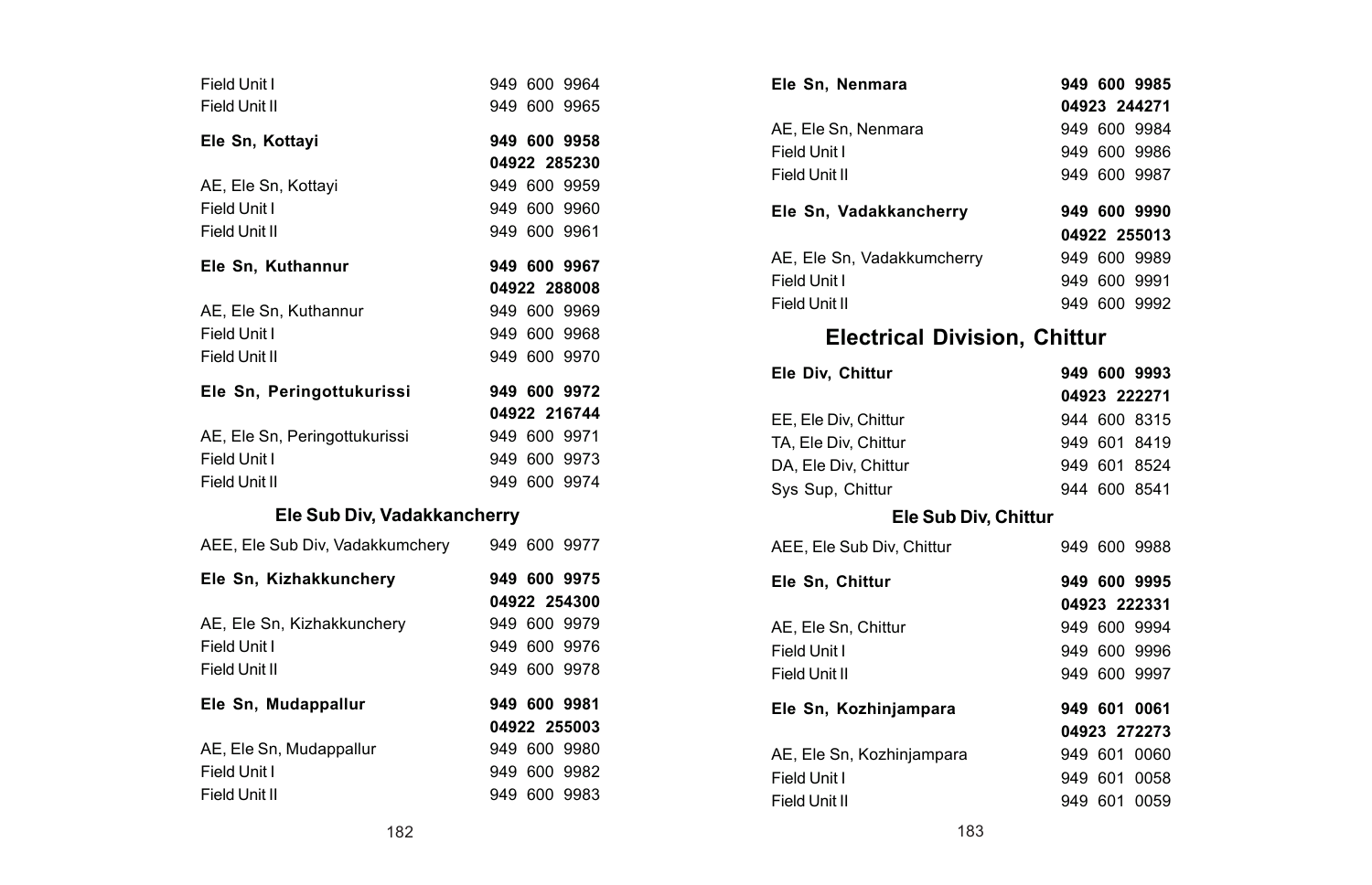| Ele Sn, Velanthavalam        |  | 949 601 0063 |
|------------------------------|--|--------------|
|                              |  | 04923 235223 |
| AE, Ele Sn, Velanthavalam    |  | 949 601 0062 |
| Field Unit I                 |  | 949 601 0064 |
| Field Unit II                |  | 949 601 0065 |
| Ele Sub Div, Koduvayoor      |  |              |
| AEE, Ele Sub Div, Koduvayoor |  | 949 600 9998 |
| Ele Sn, Koduvayoor           |  | 949 601 0067 |
|                              |  | 04923 252262 |
| AE, Ele Sn, Koduvayoor       |  | 949 601 0066 |
| Field Unit I                 |  | 949 601 0068 |
| Field Unit II                |  | 949 601 0069 |
| Ele Sn, Pudunagaram          |  | 949 601 0076 |
|                              |  | 04923 252208 |
| AE, Ele Sn, Pudunagaram      |  | 949 601 0077 |
| Field Unit I                 |  | 949 601 0078 |
| Field Unit II                |  | 949 601 0079 |
| Ele Sn, Thathamangalam       |  | 949 601 0071 |
|                              |  | 04923 227244 |
| AE, Ele Sn, Thathamangalam   |  | 949 601 0070 |
| Field Unit I                 |  | 949 601 0072 |
| Field Unit II                |  | 949 601 0073 |
| Ele Sn, Vandithavalam        |  | 949 601 0074 |
|                              |  | 04923 232880 |
| AE, Ele Sn, Vandithavalam    |  | 949 601 8322 |
| Field Unit I                 |  | 949 601 0075 |
| Field Unit II                |  | 949 601 8321 |
| Fix Only Disc Matters and a  |  |              |

|                         | . . |
|-------------------------|-----|
| Ele Sub Div, Kollengode |     |

|  | AEE, Ele Sub Div, Kollengode |  | 949 601 0088 |
|--|------------------------------|--|--------------|
|  |                              |  |              |

| Ele Sn, Kollengode            |  |  | 949 601 0081 |  |  |
|-------------------------------|--|--|--------------|--|--|
|                               |  |  | 04923 262378 |  |  |
| AE, Ele Sn, Kollengode        |  |  | 949 601 0080 |  |  |
| Field Unit I                  |  |  | 949 601 0082 |  |  |
| Field Unit II                 |  |  | 949 601 0083 |  |  |
| Ele Sn, Muthalamada           |  |  | 949 601 0085 |  |  |
|                               |  |  | 04923 275222 |  |  |
| AE, Ele Sn, Muthalamada       |  |  | 949 601 0084 |  |  |
| Field Unit I                  |  |  | 949 601 0086 |  |  |
| Field Unit II                 |  |  | 949 601 0087 |  |  |
| Ele Sn, Nelliampathy          |  |  | 949 601 0089 |  |  |
|                               |  |  | 04923 246261 |  |  |
| AE, Ele Sn, Nelliampathy      |  |  | 949 601 0090 |  |  |
| Field Unit I                  |  |  | 949 601 0091 |  |  |
| Field Unit II                 |  |  | 949 601 0092 |  |  |
| Ele Sn, Vadavannur            |  |  | 949 601 8323 |  |  |
|                               |  |  | 04923 215550 |  |  |
| AE, Ele Sn, Vadavannur        |  |  | 949 601 8326 |  |  |
| Field Unit I                  |  |  | 949 601 8324 |  |  |
| Field Unit II                 |  |  | 949 601 8325 |  |  |
| Electrical Division, Palakkad |  |  |              |  |  |
|                               |  |  |              |  |  |
| Ele Div, Palakkad             |  |  | 949 601 1891 |  |  |
|                               |  |  | 0491 2536859 |  |  |
| EE. Ele Div. Palakkad         |  |  | 944 600 8316 |  |  |
| TA, Ele Div, Palakkad         |  |  | 949 601 8420 |  |  |
| DA, Ele Div, Palakkad         |  |  | 949 601 8525 |  |  |
| Sys Sup, Palakkad             |  |  | 944 600 8542 |  |  |
| Ele Sub Div, Kalpathy         |  |  |              |  |  |
| AEE, Ele Sub Div, Kalpathy    |  |  | 949 601 0001 |  |  |
| Ele Sn, Kalpathy              |  |  | 949 601 0003 |  |  |
|                               |  |  | 0491 2558595 |  |  |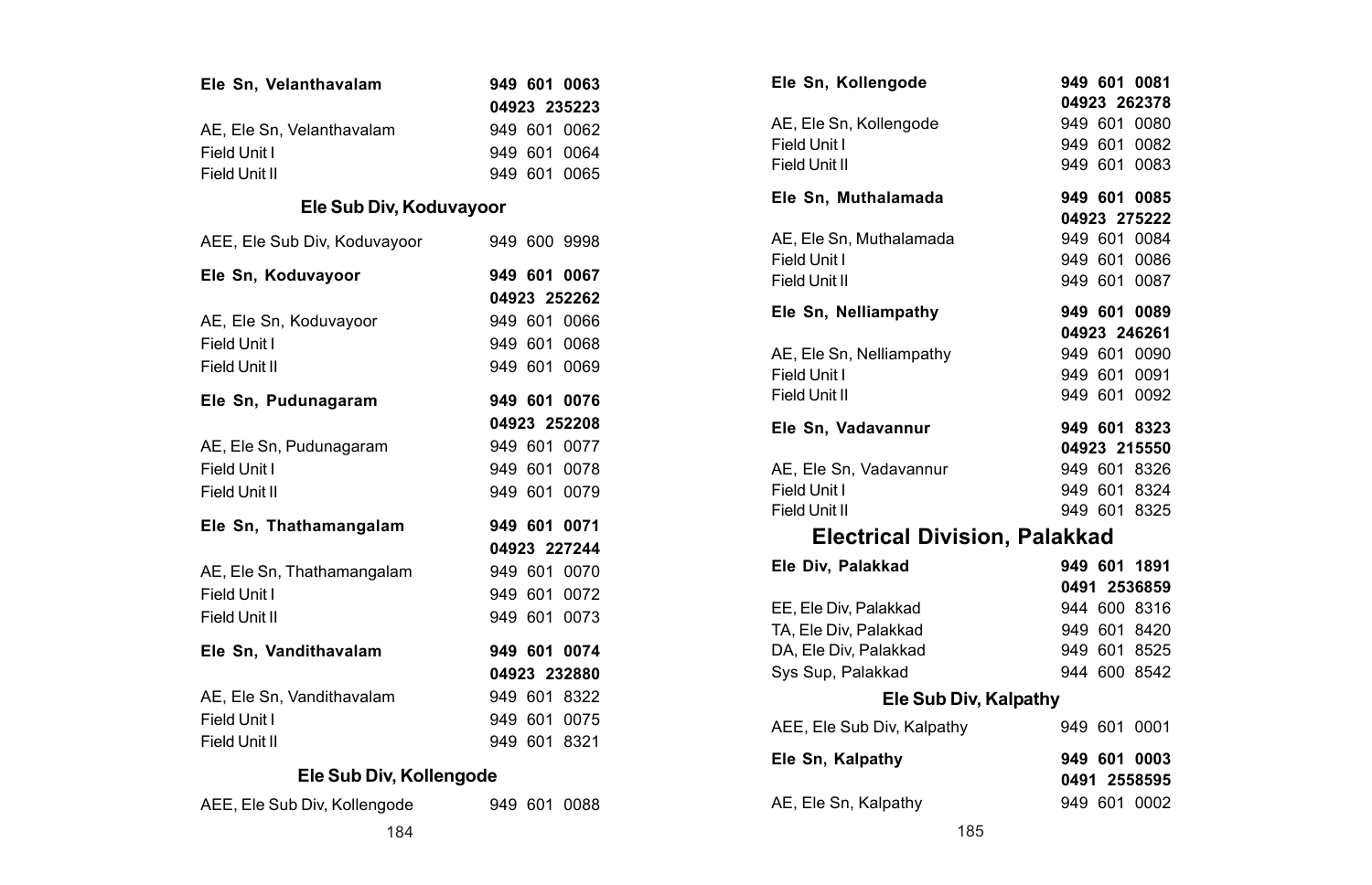| Field Unit I<br>Field Unit II |  | 949 601 0004<br>949 601 0005 |
|-------------------------------|--|------------------------------|
| Ele Sn, Malampuzha            |  | 949 601 0007                 |
|                               |  | 0491 2815144                 |
| AE, Ele Sn, Malampuzha        |  | 949 601 0006                 |
| Field Unit I                  |  | 949 601 0008                 |
| Field Unit II                 |  | 949 601 0009                 |
| Ele Sn, Olavakkode            |  | 949 601 0012                 |
|                               |  | 0491 2555213                 |
| AE. Ele Sn. Olavakkode        |  | 949 601 0010                 |
| Field Unit I                  |  | 949 601 0013                 |
| Field Unit II                 |  | 949 601 0014                 |
| Ele Sub Div, Kanjikode        |  |                              |
| AEE. Ele Sub Div. Kaniikode   |  | 949 601 0011                 |
|                               |  |                              |
| Ele Sn, Elapully              |  | 949 601 0016                 |
|                               |  | 0491 2583256                 |
| AE, Ele Sn, Elapully          |  | 949 601 0015                 |
| Field Unit I                  |  | 949 601 0017                 |
| Field Unit II                 |  | 949 601 0018                 |
| Ele Sn, Kanjikode             |  | 949 601 0019                 |
|                               |  | 0491 2566232                 |
| AE, Ele Sn, Kanjikode         |  | 949 601 0022                 |
| Field Unit I                  |  | 949 601 0020                 |
| Field Unit II                 |  | 949 601 0021                 |
| Ele Sn, Marutha Road          |  | 949 601 0024                 |
|                               |  | 0491 2539953                 |
| AE, Ele Sn. Marutha Road      |  | 949 601 0023                 |
| Field Unit I<br>Field Unit II |  | 949 601 0025<br>949 601 0026 |

| Ele Sub Div, Kongad        |  |              |
|----------------------------|--|--------------|
| AEE, Ele Sub Div, Kongad   |  | 949 601 0033 |
| Ele Sn. Kongad             |  | 949 601 0028 |
|                            |  | 0491 2845252 |
| AE, Ele Sn, Kongad         |  | 949 601 0027 |
| Field Unit I               |  | 949 601 0029 |
| Field Unit II              |  | 949 601 0030 |
| Ele Sn, Kadambazipuram     |  | 949 601 2205 |
|                            |  | 0466 2267974 |
| AE, Ele Sn, Kadambazipuram |  | 949 601 2202 |
| Field Unit I               |  | 949 601 2203 |
| Field Unit II              |  | 949 601 2204 |
| Ele Sn, Mundur             |  | 949 601 0032 |
|                            |  | 0491 2833400 |
| AE, Ele Sn, Mundur         |  | 949 601 0031 |
| Field Unit I               |  | 949 601 0034 |
| Field Unit II              |  | 949 601 0035 |
| Ele Sub Div, Parali        |  |              |
| AEE, Ele Sub Div, Parali   |  | 949 601 0044 |
| Ele Sn, Parali             |  | 949 601 0037 |
|                            |  | 0491 2856245 |
| AE, Ele Sn, Parali         |  | 949 601 0036 |
| Field Unit I               |  | 949 601 0038 |
| Field Unit II              |  | 949 601 0039 |
| Ele Sn, Pathiripala        |  | 949 601 0041 |
|                            |  | 0491 2874404 |
| AE, Ele Sn, Pathiripala    |  | 949 601 0040 |
| Field Unit I               |  | 949 601 0042 |
| Field Unit II              |  | 949 601 0043 |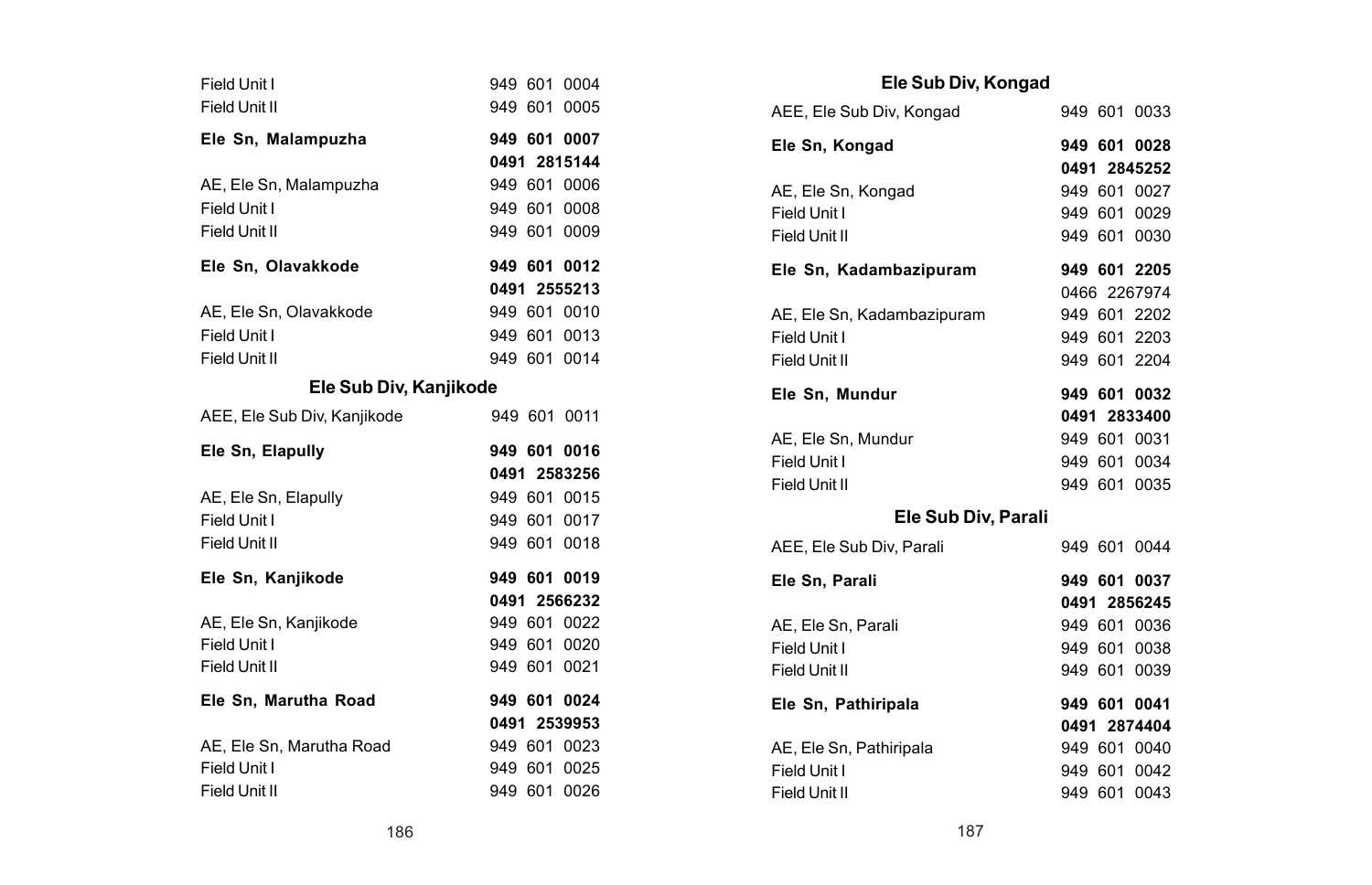#### **Ele Sub Div, Sulthanpet**

| AEE, Ele Sub Div, Sulthanpet       |  | 949 601 0045 |
|------------------------------------|--|--------------|
| Ele Sn, Big Bazar                  |  | 949 601 0047 |
|                                    |  | 0491 2520215 |
| AE, Ele Sn, Big Bazar              |  | 949 601 0046 |
| Field Unit I                       |  | 949 601 0048 |
| Field Unit II                      |  | 949 601 0049 |
| Ele Sn. Melamuri                   |  | 949 601 0051 |
|                                    |  | 0491 2537413 |
| AE, Ele Sn, Melamuri               |  | 949 601 0050 |
| Field Unit I                       |  | 949 601 0052 |
| Field Unit II                      |  | 949 601 0053 |
| Ele Sn, Sulthanpet                 |  | 949 601 0054 |
|                                    |  | 0491 2537053 |
| AE, Ele Sn, Sulthanpet             |  | 949 601 0055 |
| Field Unit I                       |  | 949 601 0056 |
| Field Unit II                      |  | 949 601 0057 |
| 1B                                 |  |              |
| IB, Palakkad                       |  | 949 601 0271 |
|                                    |  | 0491 2547663 |
| <b>Electrical Circle, Shoranur</b> |  |              |
| Ele Cir, Shoranur                  |  | 949 601 0094 |
|                                    |  | 0466 2221199 |
| Dy CE, Ele Cir, Shoranur           |  | 944 600 8318 |
| EE, Ele Cir, Shoranur              |  | 949 601 0100 |
| AAO, Ele Cir, Shoranur             |  | 949 601 8526 |
| Nodal Officer (Litgn), Shornur     |  | 949 601 2483 |
| <b>RAO</b>                         |  |              |
|                                    |  |              |
| RA Office, Shoranur                |  | 949 601 0095 |

### **SRS SRS, Shoranur 949 601 0097** AEE, SRS, Shoranur 949 601 0096 **Electrical Division, Mannarkkad Ele Div, Mannarkkad 949 601 0098 04924 226785** EE, Ele Div, Mannarkkad 944 600 8320 TA, Ele Div, Mannarkkad 949 601 8422 DA, Ele Div, Mannarkkad 949 601 8528 Sys Sup, Mannarkkad 944 600 8543 **Ele Sub Div, Agali** AEE, Ele Sub Div,Agali 949 601 0099 **Ele Sn, Agali 949 601 0102 04924 254224** AE, Ele Sn, Agali 949 601 0101 Field Unit I 949 601 0103 Field Unit II 949 601 0104 **Ele Sn, Kottathara 949 601 2252 04924 254020** AE, Ele Sn, Kottathara 949 601 2251 Field Unit I 949 601 2253 Field Unit II 949 601 2254 **Ele Sub Div, Mannarkkad** AEE, Ele Sub Div, Mannarkkad 949 601 0110 **Ele Sn, Alanellur 949 601 0105 04924 262215** AE, Ele Sn, Alanellur 949 601 0093 Field Unit I 949 601 0107 Field Unit II 949 601 0108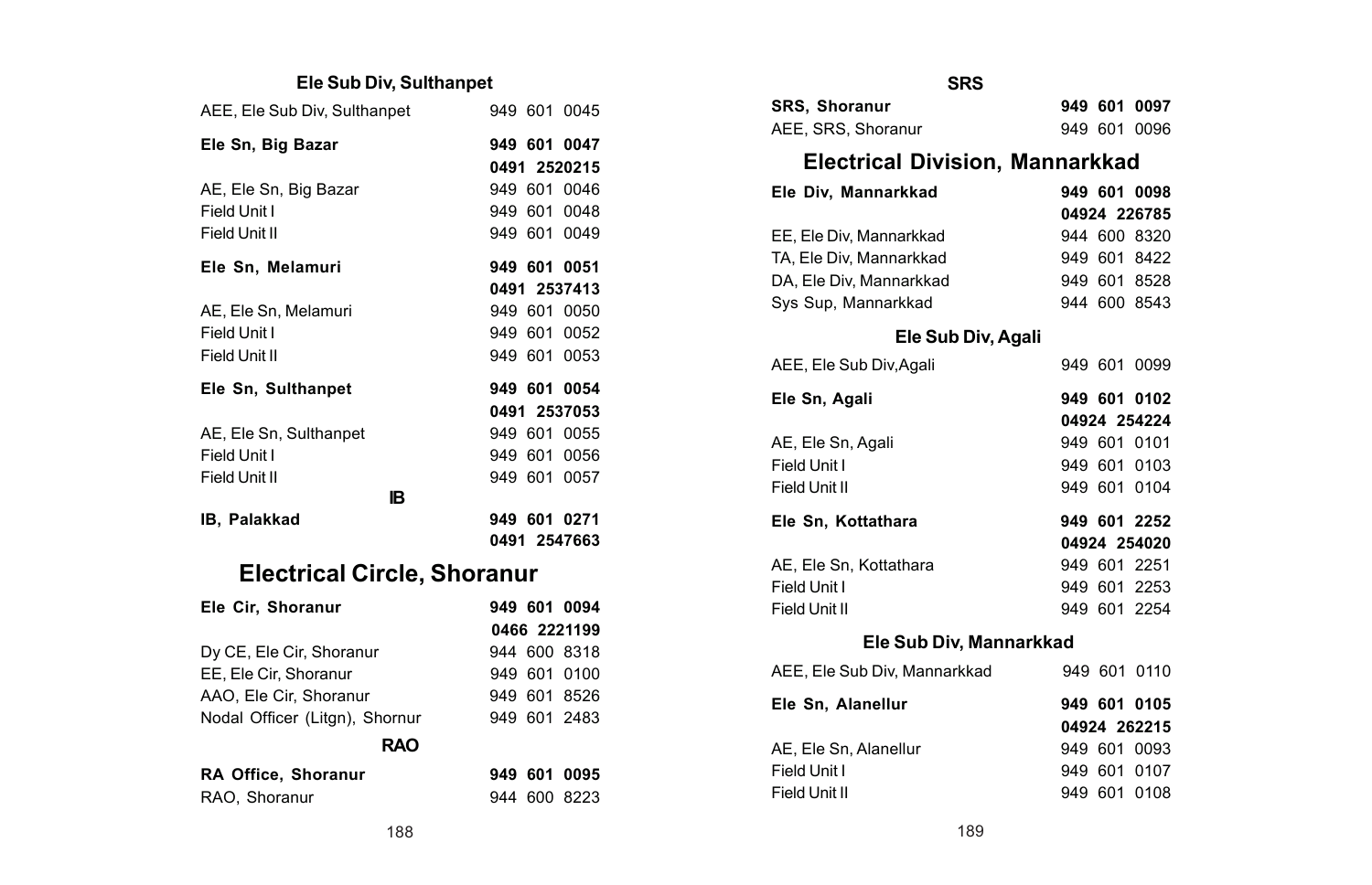| Ele Sn, Kanjirapuzha                 |  | 949 601 2129 |
|--------------------------------------|--|--------------|
|                                      |  | 04924 238685 |
| AE, Ele Sn, Kanjirapuzha             |  | 949 601 2126 |
| Field Unit I                         |  | 949 601 2127 |
| Field Unit II                        |  | 949 601 2128 |
| Ele Sn, Kumaramputhur                |  | 949 601 0109 |
|                                      |  | 04924 230220 |
| AE, Ele Sn, Kumaramputhur            |  | 949 601 0111 |
| Field Unit I                         |  | 949 601 0112 |
| Field Unit II                        |  | 949 601 0113 |
| Ele Sn, Mannarkkad                   |  | 949 601 0115 |
|                                      |  | 04924 222385 |
| AE, Ele Sn, Mannarkkad               |  | 949 601 0114 |
| Field Unit I                         |  | 949 601 0116 |
| Field Unit II                        |  | 949 601 0117 |
| Ele Sn, Thachampara                  |  | 949 601 0119 |
|                                      |  | 04924 243885 |
| AE, Ele Sn, Thachampara              |  | 949 601 0118 |
| Field Unit I                         |  | 949 601 0120 |
| Field Unit II                        |  | 949 601 0121 |
| <b>Electrical Division, Pattambi</b> |  |              |
| Ele Div, Pattambi                    |  | 949 601 0968 |
|                                      |  | 0466 2214660 |
| EE, Ele Div, Pattambi                |  | 949 601 1066 |
| TA, Ele Div, Pattambi                |  | 949 601 8417 |
| DA, Ele Div, Pattambi                |  | 949 601 8529 |
| Sys Sup, Pattambi                    |  | 949 600 9857 |
| Ele Sub Div, Pattambi                |  |              |
| AEE, Ele Sub Div, Pattambi           |  | 949 601 0144 |

|  | 949 601 0146                                                                                                                                                                                                                 |
|--|------------------------------------------------------------------------------------------------------------------------------------------------------------------------------------------------------------------------------|
|  | 949 601 2356                                                                                                                                                                                                                 |
|  | 0466 2233190                                                                                                                                                                                                                 |
|  | 949 601 2357                                                                                                                                                                                                                 |
|  | 949 601 2358                                                                                                                                                                                                                 |
|  | 949 601 2359                                                                                                                                                                                                                 |
|  | 949 601 0148                                                                                                                                                                                                                 |
|  | 0466 2212255                                                                                                                                                                                                                 |
|  | 949 601 0147                                                                                                                                                                                                                 |
|  | 949 601 0149                                                                                                                                                                                                                 |
|  | 949 601 0150                                                                                                                                                                                                                 |
|  | 949 601 0152                                                                                                                                                                                                                 |
|  | 0466 2219385                                                                                                                                                                                                                 |
|  | 949 601 0151                                                                                                                                                                                                                 |
|  | 949 601 0153<br>949 601 0154                                                                                                                                                                                                 |
|  | 949 601 0137<br>0466 2262355<br>949 601 0136<br>949 601 0138<br>949 601 0139<br>949 601 8703<br>0466 2254730<br>949 601 8699<br>949 601 8701<br>949 601 8702<br>949 601 0143<br>0466 2317055<br>949 601 0142<br>949 601 0145 |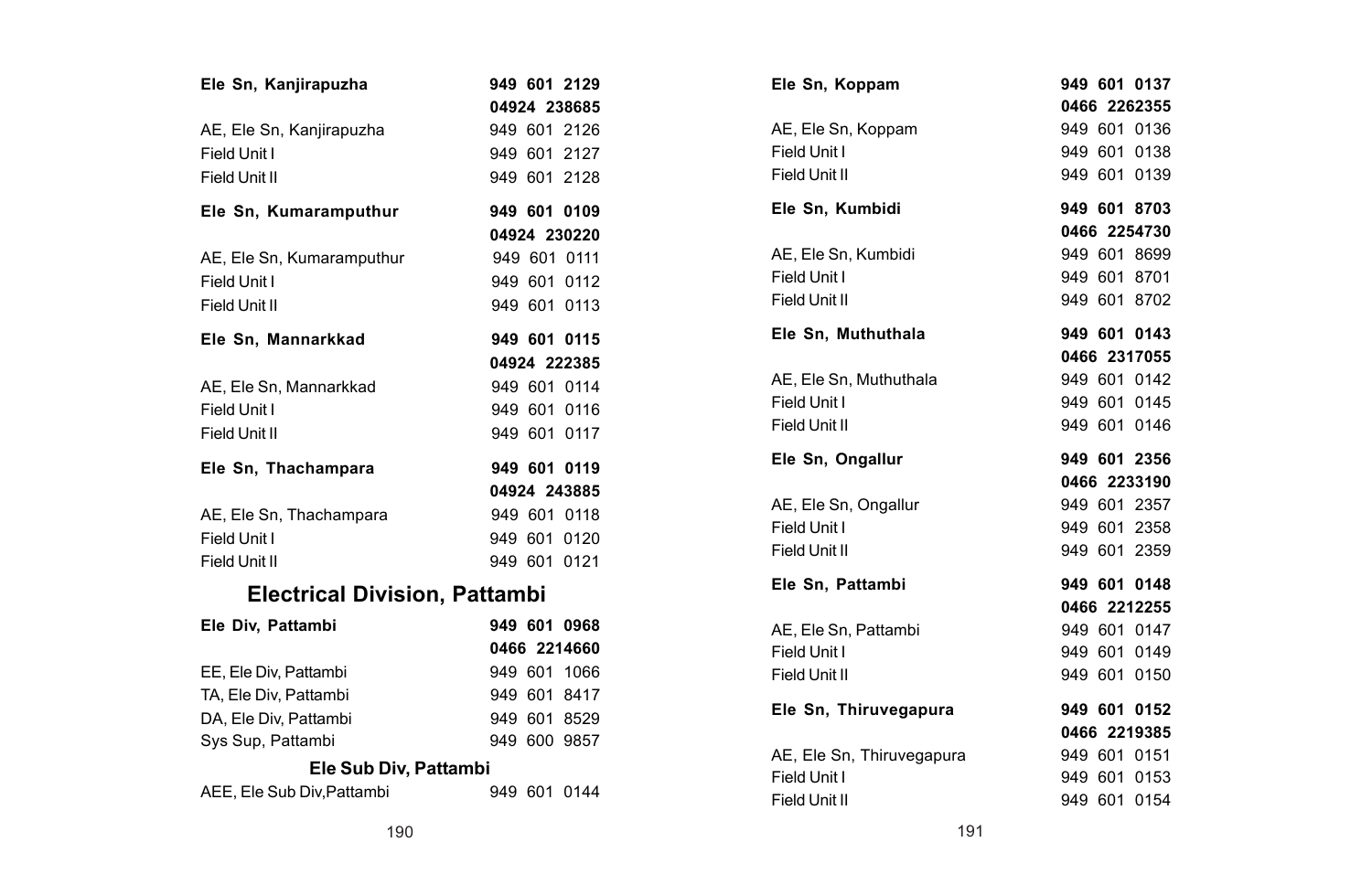| Ele Sn, Vallapuzha          |  | 949 601 0156 |
|-----------------------------|--|--------------|
|                             |  | 0466 2235558 |
| AE, Ele Sn, Vallapuzha      |  | 949 601 0155 |
| Field Unit I                |  | 949 601 0157 |
| Field Unit II               |  | 949 601 0158 |
| Ele Sub Div, Thrithala      |  |              |
| AEE, Ele Sub Div, Thrithala |  | 949 601 0177 |
| Ele Sn, Chalissery          |  | 949 601 0178 |
|                             |  | 0466 2256270 |
| AE, Ele Sn, Chalissery      |  | 949 601 0176 |
| Field Unit I                |  | 949 601 0179 |
| Field Unit II               |  | 949 601 0180 |
| Ele Sn, Koottupatha         |  | 949 601 2352 |
|                             |  | 0466 2313507 |
| AE, Ele Sn, Koottupatha     |  | 949 601 2353 |
| Field Unit I                |  | 949 601 2354 |
| Field Unit II               |  | 949 601 2355 |
| Ele Sn. Kumbidi             |  | 949 601 8703 |
|                             |  | 0466 2254730 |
| AE. Ele Sn. Kumbidi         |  | 949 601 8693 |
| Field Unit I                |  | 949 601 8701 |
| Field Unit II               |  | 949 601 8702 |
| Ele Sn, Padinjarangadi      |  | 949 601 0182 |
|                             |  | 0466 2276426 |
| AE, Ele Sn, Padinjarangadi  |  | 949 601 0181 |
| Field Unit I                |  | 949 601 0183 |
| Field Unit II               |  | 949 601 0184 |
| Ele Sn, Peringode           |  | 949 601 0185 |
|                             |  | 0466 2371755 |
| AE, Ele Sn, Peringode       |  | 949 601 0188 |

|               | 949 601 0156 | Field Unit I                                 | 949 601 0186 |
|---------------|--------------|----------------------------------------------|--------------|
|               | 0466 2235558 | Field Unit II                                | 949 601 0187 |
|               | 949 601 0155 | Ele Sn, Thrithala                            | 949 601 0189 |
|               | 949 601 0157 |                                              | 0466 2272026 |
|               | 949 601 0158 | AE, Ele Sn, Thrithala                        | 949 601 0191 |
| iv, Thrithala |              | Field Unit I                                 | 949 601 0190 |
|               | 949 601 0177 | Field Unit II                                | 949 601 0192 |
| à             |              | <b>Electrical Division, Shoranur</b>         |              |
|               | 949 601 0178 | Ele Div. Shoranur                            | 949 601 0123 |
|               | 0466 2256270 |                                              | 0466 2220577 |
|               | 949 601 0176 | EE, Ele Div, Shoranur                        | 944 600 8319 |
|               | 949 601 0179 | TA, Ele Div. Shoranur                        | 949 601 8421 |
|               | 949 601 0180 | DA, Ele Div, Shoranur                        | 949 601 8527 |
|               | 949 601 2352 | Sys Sup, Shornur                             | 944 600 8544 |
|               | 0466 2313507 | Ele Sub Div, Cherpulassery                   |              |
|               | 949 601 2353 |                                              |              |
|               | 949 601 2354 | AEE, Ele Sub Div, Cherpulassery 949 601 0122 |              |
|               | 949 601 2355 | Ele Sn, Cherpulassery                        | 949 601 0124 |
|               |              |                                              | 0466 2282232 |
|               | 949 601 8703 | AE, Ele Sn, Cherpulassery                    | 949 601 0125 |
|               | 0466 2254730 | Field Unit I                                 | 949 601 0126 |
|               | 949 601 8693 | Field Unit II                                | 949 601 0127 |
|               | 949 601 8701 | Ele Sn, Kothakkurissi                        | 949 601 0128 |
|               | 949 601 8702 |                                              | 0466 2243466 |
|               | 949 601 0182 | AE, Ele Sn, Kothakkurissi                    | 949 601 0131 |
|               | 0466 2276426 | Field Unit I                                 | 949 601 0129 |
| li            | 949 601 0181 | Field Unit II                                | 949 601 0130 |
|               | 949 601 0183 | Ele Sn, Pengattiri                           | 949 601 2246 |
|               | 949 601 0184 |                                              | 0466 2287077 |
|               | 949 601 0185 | AE, Ele Sn, Pengattiri                       | 949 601 2244 |
|               | 0466 2371755 | Field Unit I                                 | 949 601 2247 |
|               | 949 601 0188 | Field Unit II                                | 949 601 2248 |
| 192           |              | 193                                          |              |
|               |              |                                              |              |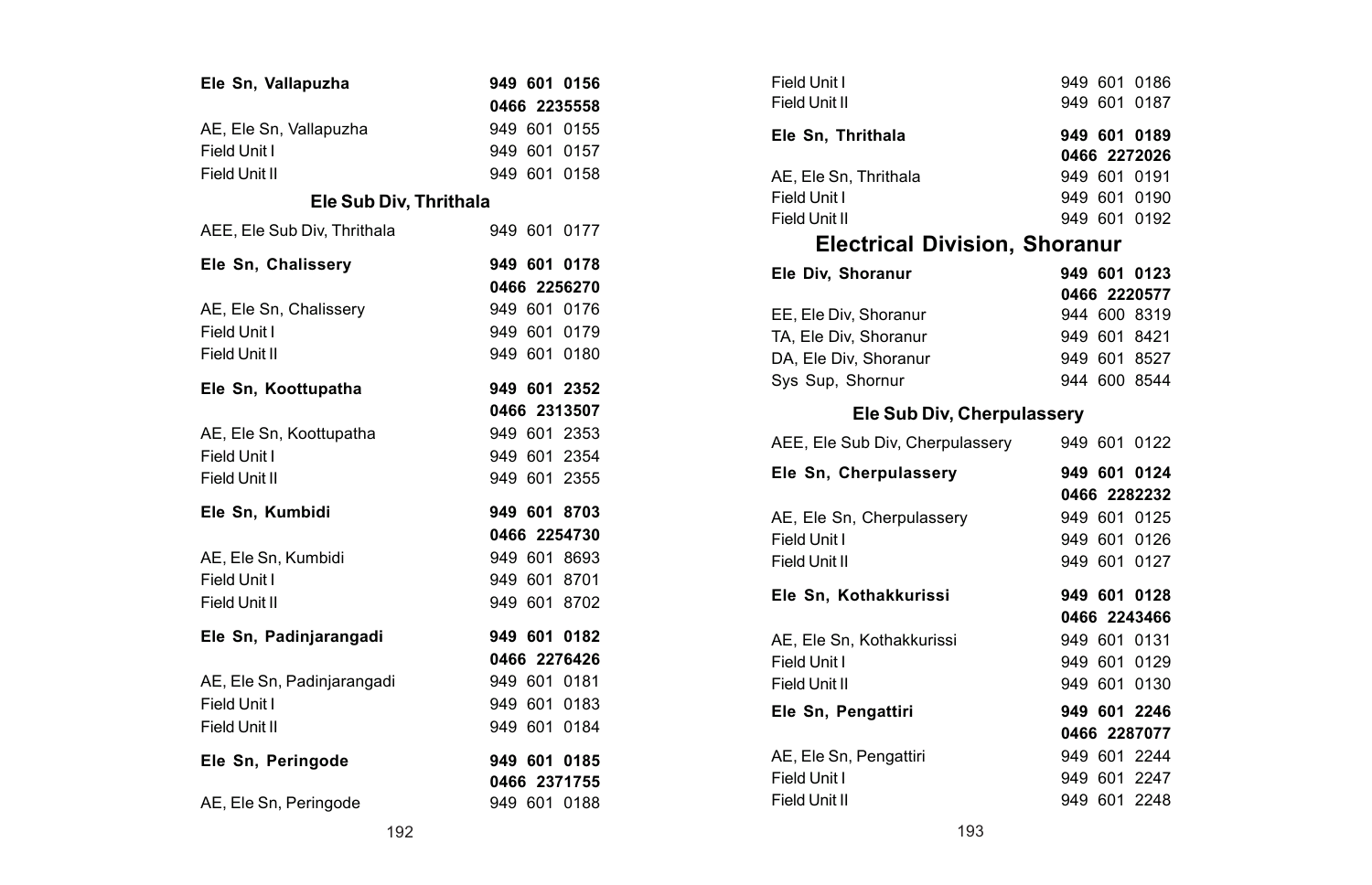| Ele Sn, Sreekrishnapuram     |         | 949 601 0132 |
|------------------------------|---------|--------------|
|                              |         | 0466 2261258 |
| AE. Ele Sn. Sreekrishnapuram |         | 949 601 0133 |
| Field Unit I                 |         | 949 601 0134 |
| Field Unit II                |         | 949 601 0135 |
| Ele Sub Div, Shoranur        |         |              |
| AEE. Ele Sub Div.Shoranur    |         | 949 601 0166 |
| Ele Sn, Ambalappara          |         | 949 601 0159 |
|                              |         | 0466 2240543 |
| AE, Ele Sn, Ambalappara      |         | 949 601 0161 |
| Field Unit I                 |         | 949 601 0160 |
| Field Unit II                |         | 949 601 0162 |
| Ele Sn, Ottappalam           |         | 949 601 0164 |
|                              |         | 0466 2244332 |
| AE, Ele Sn, Ottappalam       |         | 949 601 0163 |
| Field Unit I                 |         | 949 601 0165 |
| Field Unit II                |         | 949 601 0167 |
| Ele Sn. Shoranur             |         | 949 601 0168 |
|                              |         | 0466 2220248 |
| AE. Ele Sn. Shoranur         |         | 949 601 0171 |
| Field Unit I                 |         | 949 601 0169 |
| Field Unit II                |         | 949 601 0170 |
| Ele Sn, Vanniyamkulam        |         | 949 601 0172 |
|                              |         | 0466 2227101 |
| AE, Ele Sn, Vanniyamkulam    |         | 949 601 0173 |
| Field Unit I                 |         | 949 601 0174 |
| Field Unit II                |         | 949 601 0175 |
| <b>TMR Division, Shornur</b> |         |              |
| <b>TMR Div. Shornur</b>      |         | 949 601 0197 |
|                              |         | 04662 220510 |
| EE.TMR Div. Shornur          |         | 944 600 8351 |
| AEE, Meter Sub Div, Shornur  | 949 601 | 0200         |

| AE. HT MT Unit. Shornur           |  | 949 601 0193 |  |
|-----------------------------------|--|--------------|--|
| AE. HT MT Unit. Kaniikode         |  | 949 601 1687 |  |
| AE, Meter Lab, TMR Div, Shornur   |  | 949 601 0194 |  |
| AEE, Transformer Sub Div, Shornur |  | 949 601 0199 |  |
| AE. Transformer Sn. Shornur       |  | 949 601 0195 |  |
| AE, Store, TMR Div, Shornur       |  | 949 601 0196 |  |
|                                   |  |              |  |

# **Electrical Circle, Tirur**

| Ele Cir, Tirur                      |  |  | 949 601 0418 |  |
|-------------------------------------|--|--|--------------|--|
|                                     |  |  | 0494 2421429 |  |
| Dy CE, Ele Cir, Tirur               |  |  | 944 600 8325 |  |
| EE, Ele Cir, Tirur                  |  |  | 949 601 0400 |  |
| AAO, Ele Cir, Tirur                 |  |  | 949 601 8544 |  |
| Nodal Officer (Litgn), Tirur        |  |  | 949 601 2486 |  |
| <b>RAO</b>                          |  |  |              |  |
| RA Office, Tirur                    |  |  | 949 601 0419 |  |
| RAO. Tirur                          |  |  | 944 600 8225 |  |
| <b>SRS</b>                          |  |  |              |  |
| <b>SRS. Tirur</b>                   |  |  | 949 601 0421 |  |
| AEE, SRS, Tirur                     |  |  | 949 601 0420 |  |
| <b>Electrical Division, Ponnani</b> |  |  |              |  |
| Ele Div, Ponnani                    |  |  | 949 601 0423 |  |
|                                     |  |  | 0494 2666425 |  |
| EE, Ele Div, Ponnani                |  |  | 944 600 8328 |  |
| TA, Ele Div, Ponnani                |  |  | 949 601 8434 |  |
| DA, Ele Div, Ponnani                |  |  | 949 601 8545 |  |
| Sys Sup, Ponnani                    |  |  | 944 600 8548 |  |
| Ele Sub Div, Edappal                |  |  |              |  |
| AEE, Ele Sub Div, Edappal           |  |  | 949 601 0422 |  |
| Ele Sn, Changaramkulam              |  |  | 949 601 0432 |  |
|                                     |  |  | 0494 2651515 |  |
| AE, Ele Sn, Changaramkulam          |  |  | 949 601 0434 |  |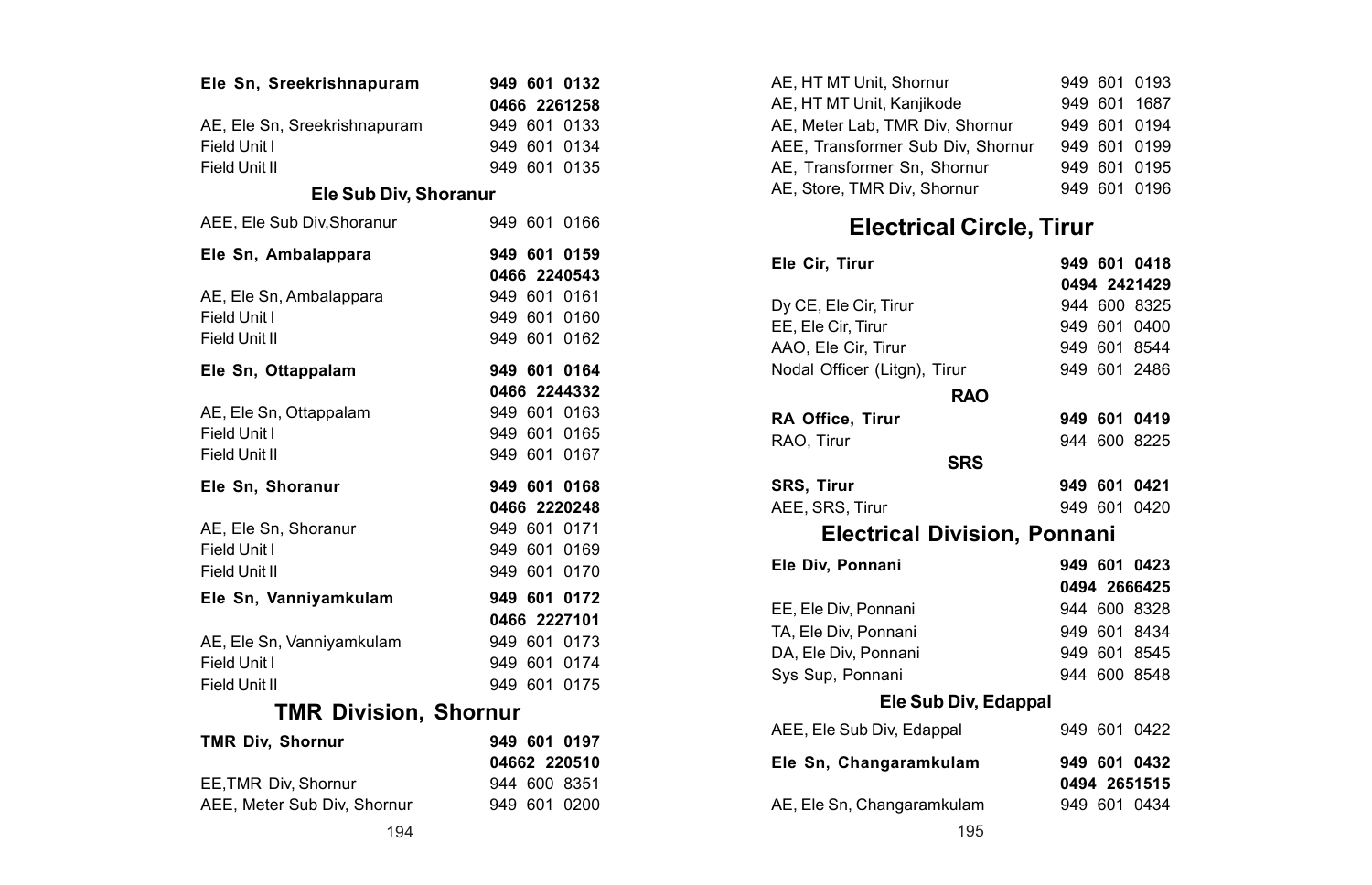| Field Unit I<br>Field Unit II                                  |  | 949 601 0435<br>949 601 0436                                 |
|----------------------------------------------------------------|--|--------------------------------------------------------------|
| Ele Sn, Edappal                                                |  | 949 601 0425<br>0494 2680844                                 |
| AE, Ele Sn, Edappal<br>Field Unit I<br>Field Unit II           |  | 949 601 0424<br>949 601 0426<br>949 601 0427                 |
| Ele Sn, Kandanakam-Kalady                                      |  | 949 601 0429                                                 |
| AE, Ele Sn, Kandanakam-Kalady<br>Field Unit I<br>Field Unit II |  | 0494 2698050<br>949 601 0428<br>949 601 0430<br>949 601 0431 |
| Ele Sub Div, Ponnani                                           |  |                                                              |
| AEE, Ele Sub Div, Ponnani                                      |  | 949 601 0433                                                 |
|                                                                |  |                                                              |
| Ele Sn. Ponnani                                                |  | 949 601 0437                                                 |
| AE. Ele Sn. Ponnani<br>Field Unit I<br>Field Unit II           |  | 0494 2666084<br>949 601 0440<br>949 601 0438<br>949 601 0439 |
| Ele Sn. Ezhuvathiruthv                                         |  | 949 601 2360                                                 |
| AE, Ele Sn, Ezhuvathiruthy<br>Field Unit I<br>Field Unit II    |  | 0494 2667084<br>949 601 2361<br>949 601 2362<br>949 601 2363 |
| Ele Sn, Perumbadappu                                           |  | 949 601 2364<br>0494 2674080                                 |

| SE Office, Eramangalam            |  | 949 601 0446 |
|-----------------------------------|--|--------------|
| Field Unit                        |  | 949 601 0447 |
| Ele Sn, Purang                    |  | 949 601 0442 |
|                                   |  | 0494 2671490 |
| AE, Ele Sn, Purang                |  | 949 601 0441 |
| Field Unit I                      |  | 949 601 0443 |
| Field Unit II                     |  | 949 601 0445 |
| Ele Sn, Thavanur                  |  | 949 601 0448 |
|                                   |  | 0494 2686270 |
| AE, Ele Sn, Thavanur              |  | 949 601 0450 |
| Field Unit I                      |  | 949 601 0449 |
| Field Unit II                     |  | 949 601 0451 |
| <b>Electrical Division, Tirur</b> |  |              |
| Ele Div, Tirur                    |  | 949 601 0452 |
|                                   |  | 0494 2422068 |
| EE, Ele Div, Tirur                |  | 944 600 8326 |
| TA, Ele Div, Tirur                |  | 949 601 8435 |
| DA, Ele Div, Tirur                |  | 949 601 8546 |
| Sys Sup, Tirur                    |  | 944 600 8549 |
| Ele Sub Div, Alathiyur            |  |              |

### AEE, Ele Sub Div, Alathiyur 949 601 0444 **Ele Sn, Alathiyur 949 601 0453 0494 2566036** AE, Ele Sn, Alathiyur 949 601 0454<br>Field Unit I 949 601 0456 949 601 0456 Field Unit II 949 601 0457 **Ele Sn, Purathur 949 601 2209 0494 2563858** AE, Ele Sn, Purathur 949 601 2206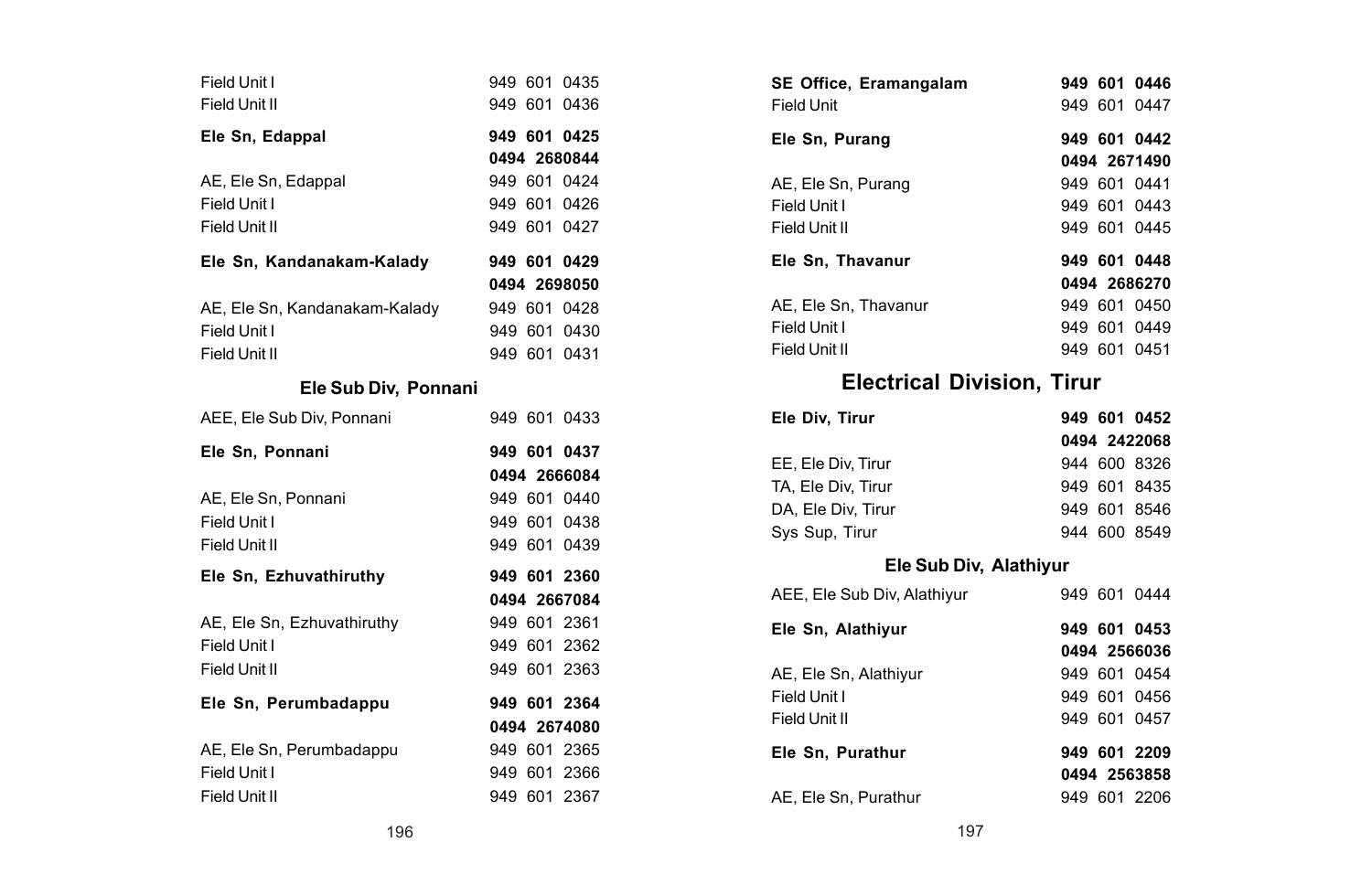| Field Unit I                   |  | 949 601 2207                 |
|--------------------------------|--|------------------------------|
| Field Unit II                  |  | 949 601 2208                 |
| Ele Sn, Thirunavaya            |  | 949 601 0458                 |
|                                |  | 0494 2602331                 |
| AE, Ele Sn, Thirunavaya        |  | 949 601 0455                 |
| Field Unit I                   |  | 949 601 0459                 |
| Field Unit II                  |  | 949 601 0460                 |
|                                |  |                              |
| Ele Sn. Vettom                 |  | 949 601 0461                 |
|                                |  | 0494 2630044                 |
| AE, Ele Sn, Vettom             |  | 949 601 0464                 |
| Field Unit I                   |  | 949 601 0462                 |
| Field Unit II                  |  | 949 601 0463                 |
| Ele Sub Div, Puthenathani      |  |                              |
| AEE, Ele Sub Div, Puthenathani |  | 949 601 0466                 |
| Ele Sn. Kadampuzha             |  | 949 601 0467                 |
|                                |  | 0494 2615115                 |
|                                |  |                              |
| AE, Ele Sn, Kadampuzha         |  | 949 601 0465                 |
| Field Unit I                   |  | 949 601 0468                 |
| Field Unit II                  |  | 949 601 0469                 |
|                                |  |                              |
| Ele Sn, Kadungathukundu        |  | 949 601 0471<br>0494 2548745 |
| AE, Ele Sn, Kudnguthukundu     |  | 949 601 0470                 |
| Field Unit I                   |  | 949 601 0472                 |
| Field Unit II                  |  | 949 601 0473                 |
|                                |  | 949 601 0475                 |
| Ele Sn, Puthenathani           |  | 0494 2547045                 |
| AE, Ele Sn, Puthenathani       |  | 949 601 0474                 |
| Field Unit I                   |  | 949 601 0476                 |
| Field Unit II                  |  | 949 601 0478                 |
| Ele Sn, Thuvakkad              |  | 949 601 2419                 |
|                                |  | 0494 2545200                 |

| Ele Sub Div, Tirur East<br>Ele Sn, Ponmundam (Vylathur) | 949 601 2420<br>949 601 2421<br>949 601 0477<br>949 601 0480<br>0494 2587300<br>949 601 0479<br>949 601 0481<br>949 601 0482<br>949 601 0483<br>0494 2580300<br>949 601 0484<br>949 601 0485<br>949 601 0486<br>949 601 2423<br>0494 2440310<br>949 601 2424<br>949 601 2425<br>949 601 2426<br>949 601 0487<br>0494 2440361<br>949 601 0488<br>949 601 0489<br>949 601 0490<br>949 601 0491<br>0494 2422065<br>949 601 0494<br>949 601 0492<br>949 601 0493<br>949 601 0495<br>0494 2422069<br>949 601 0498 |
|---------------------------------------------------------|--------------------------------------------------------------------------------------------------------------------------------------------------------------------------------------------------------------------------------------------------------------------------------------------------------------------------------------------------------------------------------------------------------------------------------------------------------------------------------------------------------------|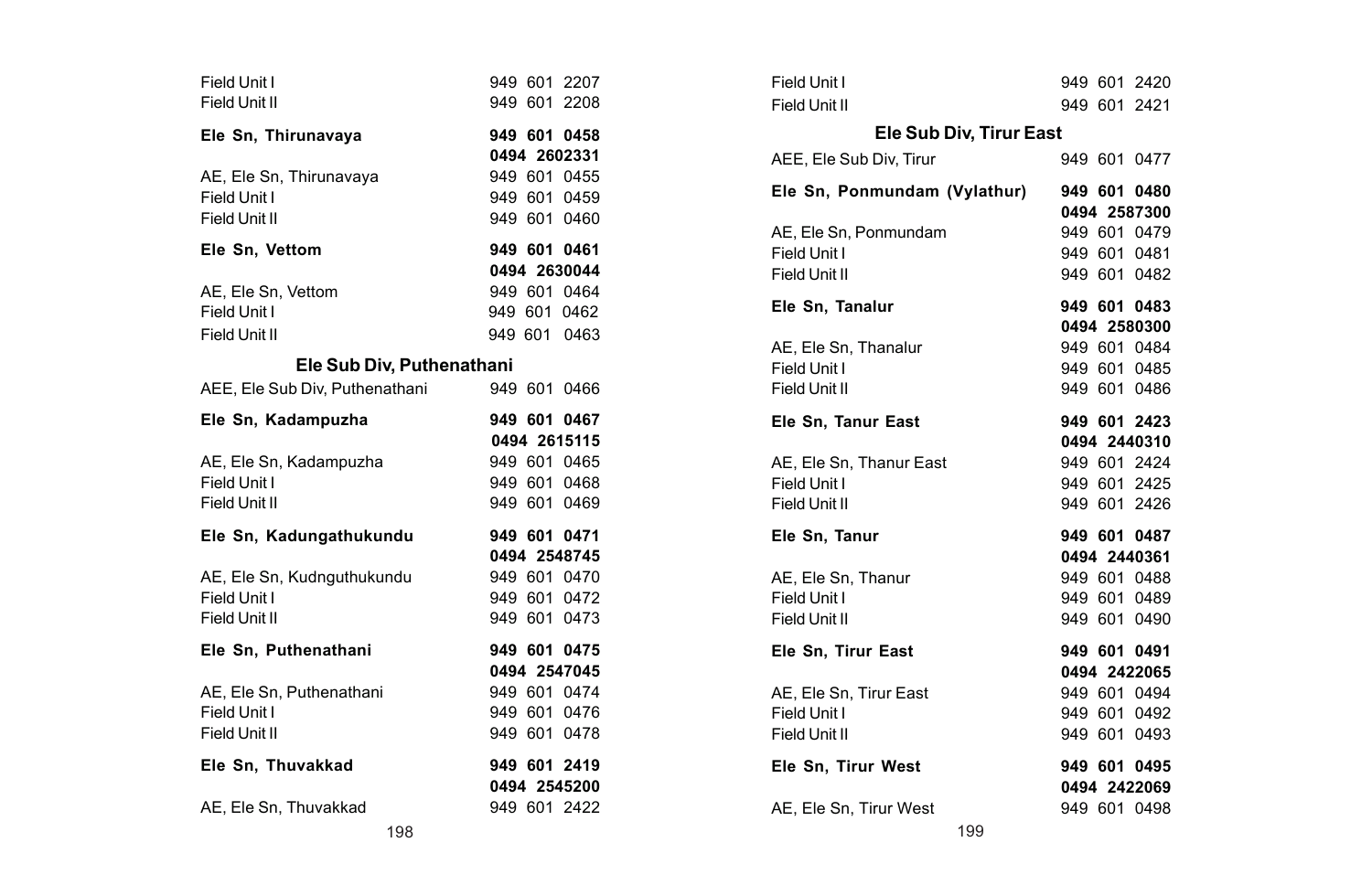| Field Unit I                             |  | 949 601 0496 |
|------------------------------------------|--|--------------|
| Field Unit II                            |  | 949 601 0497 |
| Ele Sub Div, Valanchery                  |  |              |
| AEE, Ele Sub Div, Valanchery             |  | 949 601 0499 |
| Ele Sn, Edayoor                          |  | 949 601 2083 |
|                                          |  | 0494 2641155 |
| AE, Ele Sn, Edayoor                      |  | 949 601 2080 |
| Field Unit I                             |  | 949 601 2081 |
| Field Unit II                            |  | 949 601 2082 |
| Ele Sn, Kuttipuram                       |  | 949 601 0502 |
|                                          |  | 0494 2607800 |
| AE, Ele Sn, Kuttipuram                   |  | 949 601 0501 |
| Field Unit I                             |  | 949 601 0503 |
| Field Unit II                            |  | 949 601 0504 |
| Ele Sn, Valanchery                       |  | 949 601 0506 |
|                                          |  | 0494 2644355 |
| AE, Ele Sn, Valanchery                   |  | 949 601 0505 |
| Field Unit I                             |  | 949 601 0507 |
| Field Unit II                            |  | 949 601 0508 |
| <b>Electrical Division, Thirurangadi</b> |  |              |
| Ele Div, Thirurangadi                    |  | 949 601 0509 |
|                                          |  | 0494 2464100 |
| EE, Ele Div, Thirurangadi                |  | 944 600 8327 |
| TA, Ele Div, Tirurangadi                 |  | 949 601 8436 |
| DA, Ele Div, Thirurangadi                |  | 949 601 8547 |
| Sys Sup, Thirurangadi                    |  | 944 600 8550 |
| Ele Sub Div, Kottakkal                   |  |              |
| AEE. Ele Sub Div. Kottakkal              |  | 949 601 0500 |
| Ele Sn. Edarikode                        |  | 949 601 0531 |
|                                          |  | 0483 2642569 |
| AE. Ele Sn. Edarikode                    |  | 949 601 0533 |

| Field Unit I                                  |  | 949 601 0532                 |
|-----------------------------------------------|--|------------------------------|
| Field Unit II                                 |  | 949 601 0534                 |
| Ele Sn. Kottakkal                             |  | 949 601 0510                 |
|                                               |  | 0483 2742269                 |
| AE, Ele Sn, Kottakkal<br>Field Unit I         |  | 949 601 0511<br>949 601 0512 |
| Field Unit II                                 |  | 949 601 0513                 |
|                                               |  |                              |
| Ele Sn. Oorakam                               |  | 949 601 8352                 |
|                                               |  | 0494 2450047                 |
| AE, Ele Sn, Oorakam                           |  | 949 601 8355                 |
| Field Unit I                                  |  | 949 601 8353                 |
| Field Unit II                                 |  | 949 601 8354                 |
| Ele Sn, Othukkungal                           |  | 949 601 0514                 |
|                                               |  | 0483 2839090                 |
| AE, Ele Sn, Othukkungal                       |  | 949 601 0515                 |
| Field Unit I                                  |  | 949 601 0516                 |
| Field Unit II                                 |  | 949 601 0517                 |
| Ele Sn. Vengara                               |  | 949 601 0518                 |
|                                               |  | 0494 2450230                 |
| AE, Ele Sn, Vengara                           |  | 949 601 0520                 |
| Field Unit I                                  |  | 949 601 0519                 |
| Field Unit II                                 |  | 949 601 0521                 |
| Ele Sub Div, Parappanangadi                   |  |                              |
| AEE, Ele Sub Div, Parappanangadi 949 601 0522 |  |                              |
| Ele Sn, Chelari                               |  | 949 601 0523                 |
|                                               |  | 0494 2400330                 |
| AE. Ele Sn. Chelari                           |  | 949 601 0525                 |
| Field Unit I                                  |  | 949 601 0524                 |
| Field Unit II                                 |  | 949 601 0526                 |
| Ele Sn, Parappanangadi                        |  | 949 601 0527                 |
|                                               |  | 0494 2410261                 |
| AE, Ele Sn, Parappanangadi                    |  | 949 601 0530                 |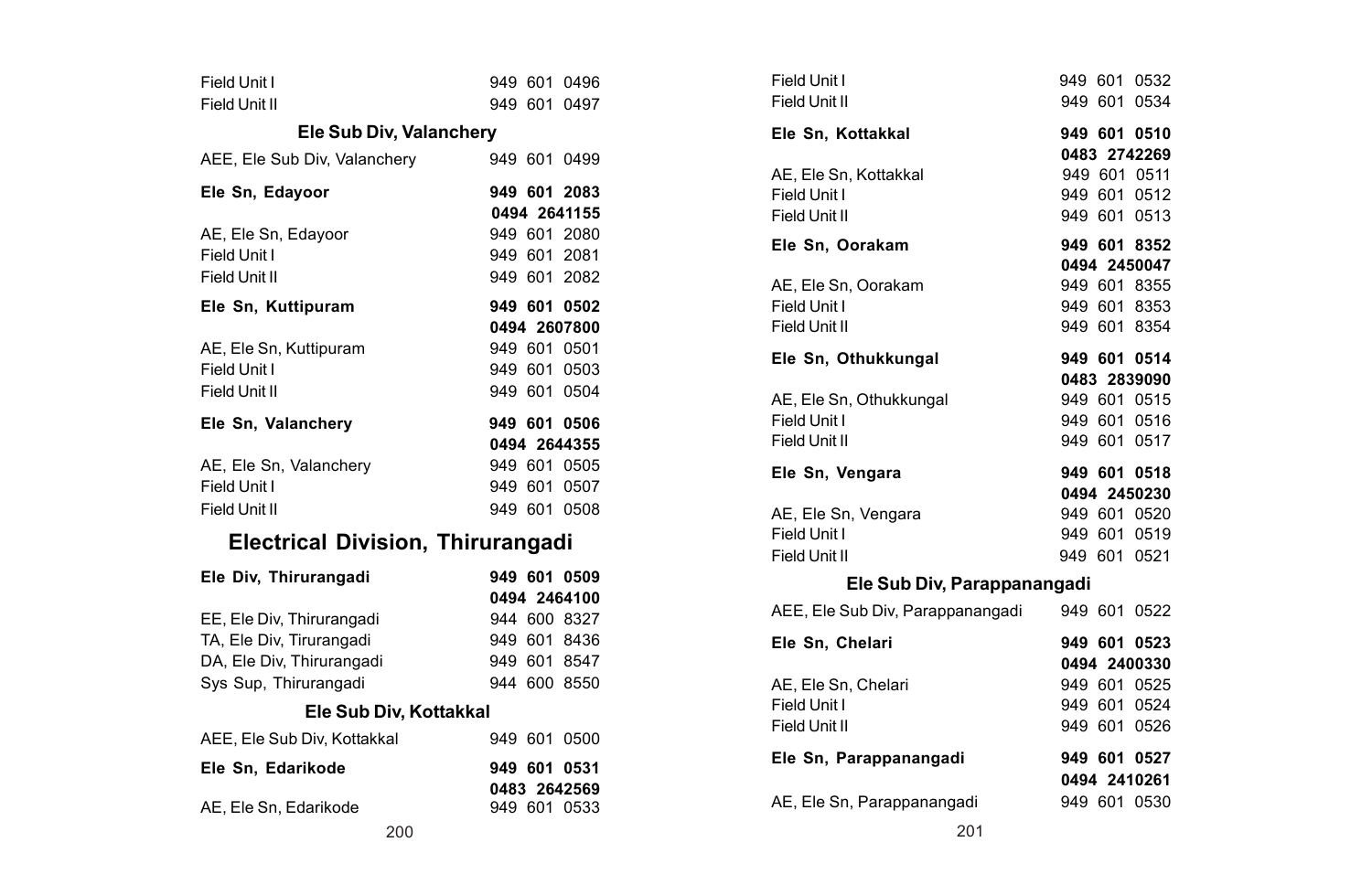| Field Unit I              |  |  | 949 601 0528 |
|---------------------------|--|--|--------------|
| Field Unit II             |  |  | 949 601 0529 |
| Ele Sn, Vallikunnu        |  |  | 949 601 0536 |
|                           |  |  | 0494 2473988 |
| AE. Ele Sn. Vallikunnu    |  |  | 949 601 0535 |
| Field Unit I              |  |  | 949 601 0537 |
| Field Unit II             |  |  | 949 601 0538 |
| Ele Sub Div, Thirurangadi |  |  |              |

| AEE, Ele Sub Div, Thirurangadi               |              | 949 601 0544 |
|----------------------------------------------|--------------|--------------|
| Ele Sn, Thirurangadi                         |              | 949 601 0548 |
|                                              |              | 0494 2460341 |
| AE, Ele Sn, Thirurangadi                     |              | 949 601 0550 |
| Field Unit I                                 |              | 949 601 0549 |
| Field Unit II                                |              | 949 601 0551 |
| Ele Sn, Kunnumpuram (A.R.Nagar) 949 601 0539 |              |              |
|                                              |              | 0494 2494200 |
| AE, Ele Sn, Kunnumpuram                      |              | 949 601 0540 |
| Field Unit I                                 |              | 949 601 0541 |
| Field Unit II                                |              | 949 601 0542 |
| Ele Sn, Thalappara                           |              | 949 601 0543 |
|                                              |              | 0494 2476333 |
| AE, Ele Sn, Thalappara                       |              | 949 601 0545 |
| Field Unit I                                 |              | 949 601 0546 |
| Field Unit II                                |              | 949 601 0547 |
| Ele Sn, Venniyoor                            |              | 949 601 0552 |
|                                              |              | 0494 2480589 |
| AE, Ele Sn, Venniyoor                        |              | 949 601 0555 |
| Field Unit I                                 |              |              |
|                                              | 949 601 0553 |              |

## **Distribution (Kannur Region)**

| Dist (Kannur Region)        | 949 601 8601 |
|-----------------------------|--------------|
|                             | 0497 2707207 |
| CE. Dist (Kannur Region)    | 949 601 0000 |
| Dy CE. Dist (Kannur Region) | 944 600 8470 |
| EE. Dist (Kannur Region)    | 949 601 2418 |

## **Electrical Circle, Kalpetta**

| Ele Cir, Kalpetta                    |  | 949 601 0625 |
|--------------------------------------|--|--------------|
|                                      |  | 04936 202259 |
| Dy CE, Ele Cir, Kalpetta             |  | 944 600 8329 |
| EE, Ele Cir, Kalpetta                |  | 949 601 0626 |
| AAO, Ele Cir, Kalpetta               |  | 949 601 8530 |
| Nodal Officer (Litgn), Kalpetta      |  | 949 601 2487 |
| <b>RA Office</b>                     |  |              |
| RA Office, Kalpetta                  |  | 949 601 0628 |
| RAO, Kalpetta                        |  | 944 600 8226 |
| <b>SRS</b>                           |  |              |
| SRS, Kalpetta                        |  | 949 601 0629 |
| AEE, SRS, Kalpetta                   |  | 949 601 0627 |
| <b>Electrical Division, Kalpetta</b> |  |              |
| Ele Div. Kalpetta                    |  | 949 601 0630 |
|                                      |  | 04936 205844 |

|                       | 04936 205844 |  |
|-----------------------|--------------|--|
| EE. Ele Div. Kalpetta | 944 600 8330 |  |
| TA. Ele Div. Kalpetta | 949 601 8423 |  |
| DA, Ele Div, Kalpetta | 949 601 8531 |  |
| Sys Sup, Kalpetta     | 944 600 8551 |  |
|                       |              |  |

### **Ele Sub Div, Kalpetta**

| AEE, Ele Sub Div, Kalpetta |  | 949 601 0633 |
|----------------------------|--|--------------|
| Ele Sn, Kalpetta           |  | 949 601 0632 |
|                            |  | 04936 202398 |
| AE, Ele Sn, Kalpetta       |  | 949 601 0631 |
|                            |  |              |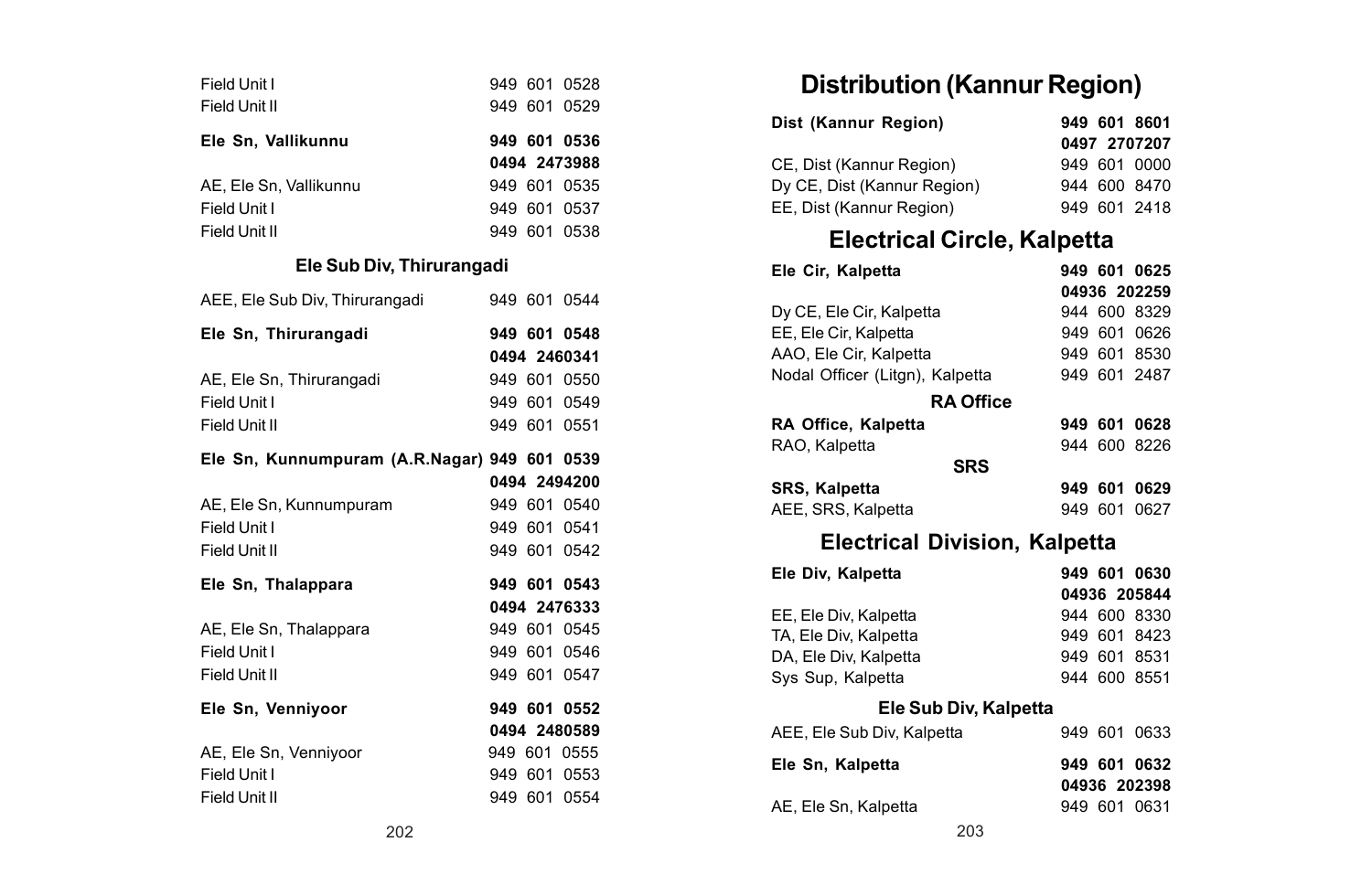| Field Unit I<br>Field Unit II                  |  | 949 601 0634<br>949 601 0635 |
|------------------------------------------------|--|------------------------------|
|                                                |  |                              |
| Ele Sn, Kambalakkad                            |  | 949 601 0637<br>04936 286700 |
|                                                |  |                              |
| AE. Ele Sn. Kambalakkad                        |  | 949 601 0636                 |
| Field Unit I                                   |  | 949 601 0638                 |
| Field Unit II                                  |  | 949 601 0639                 |
| Ele Sn, Meppadi                                |  | 949 601 0641                 |
|                                                |  | 04936 282200                 |
| AE, Ele Sn, Meppadi                            |  | 949 601 0640                 |
| Field Unit I                                   |  | 949 601 0642                 |
| Field Unit II                                  |  | 949 601 0643                 |
| Ele Sn. Muttil                                 |  | 949 601 2312                 |
|                                                |  | 04936 202337                 |
| AE. Ele Sn. Muttil                             |  | 949 601 2311                 |
| Field Unit I                                   |  | 949 601 2309                 |
| Field Unit II                                  |  | 949 601 2310                 |
| Ele Sn, Vythiri                                |  | 949 601 0646                 |
|                                                |  | 04936 255261                 |
| AE, Ele Sn, Vythiri                            |  | 949 601 0644                 |
| Field Unit I                                   |  | 949 601 0645                 |
| Field Unit II                                  |  | 949 601 0647                 |
| Ele Sub Div, Sulthan Bathery                   |  |                              |
| AEE, Ele Sub Div, Sulthan Bathery 949 601 0655 |  |                              |
| Ele Sn, Ambalavayal                            |  | 949 601 2180                 |
|                                                |  | 04936 261650                 |
| AE, Ele Sn, Ambalavayal                        |  | 949 601 0597                 |
| Field Unit I                                   |  | 949 601 2178                 |
| Field Unit II                                  |  | 949 601 2179                 |

| Ele Sn. Meenamgadi               | 949 601 0651 |
|----------------------------------|--------------|
|                                  | 04936 248110 |
| AE, Ele Sn. Meenamgadi           | 949 601 0650 |
| Field Unit I                     | 949 601 0652 |
| Field Unit II                    | 949 601 0653 |
| Ele Sn, Sulthan Bathery East     | 949 601 0654 |
|                                  | 04936 220210 |
| AE. Ele Sn. Sulthan Bathery East | 949 601 0656 |
| Field Unit I                     | 949 601 0657 |
| Field Unit II                    | 949 601 0658 |
| Ele Sn, Sulthan Bathery West     | 949 601 0661 |
|                                  | 04936 222022 |
| AE. Ele Sn. Sulthan Bathery West | 949 601 0660 |
| Field Unit I                     | 949 601 0659 |
| Field Unit II                    | 949 601 0662 |

## **Electrical Division, Mananthavady**

| Ele Div. Mananthavadv     |  | 949 601 0663 |
|---------------------------|--|--------------|
|                           |  | 04935 246200 |
| EE. Ele Div. Mananthavadv |  | 944 600 8331 |
| TA. Ele Div. Mananthavadv |  | 949 601 8424 |
| DA, Ele Div, Mananthavady |  | 949 601 8532 |
| Sys Sup, Mananthavady     |  | 944 600 8552 |

#### **Ele Sub Div, Panamaram**

| AEE, Ele Sub Div, Panamaram | 949 601 0666 |
|-----------------------------|--------------|
| Ele Sn. Padichira           | 949 601 8337 |
|                             | 04936 235500 |
| AE. Ele Sn. Padichira       | 949 601 8338 |
| Field Unit I                | 949 601 8336 |
| Field Unit II               | 949 601 8339 |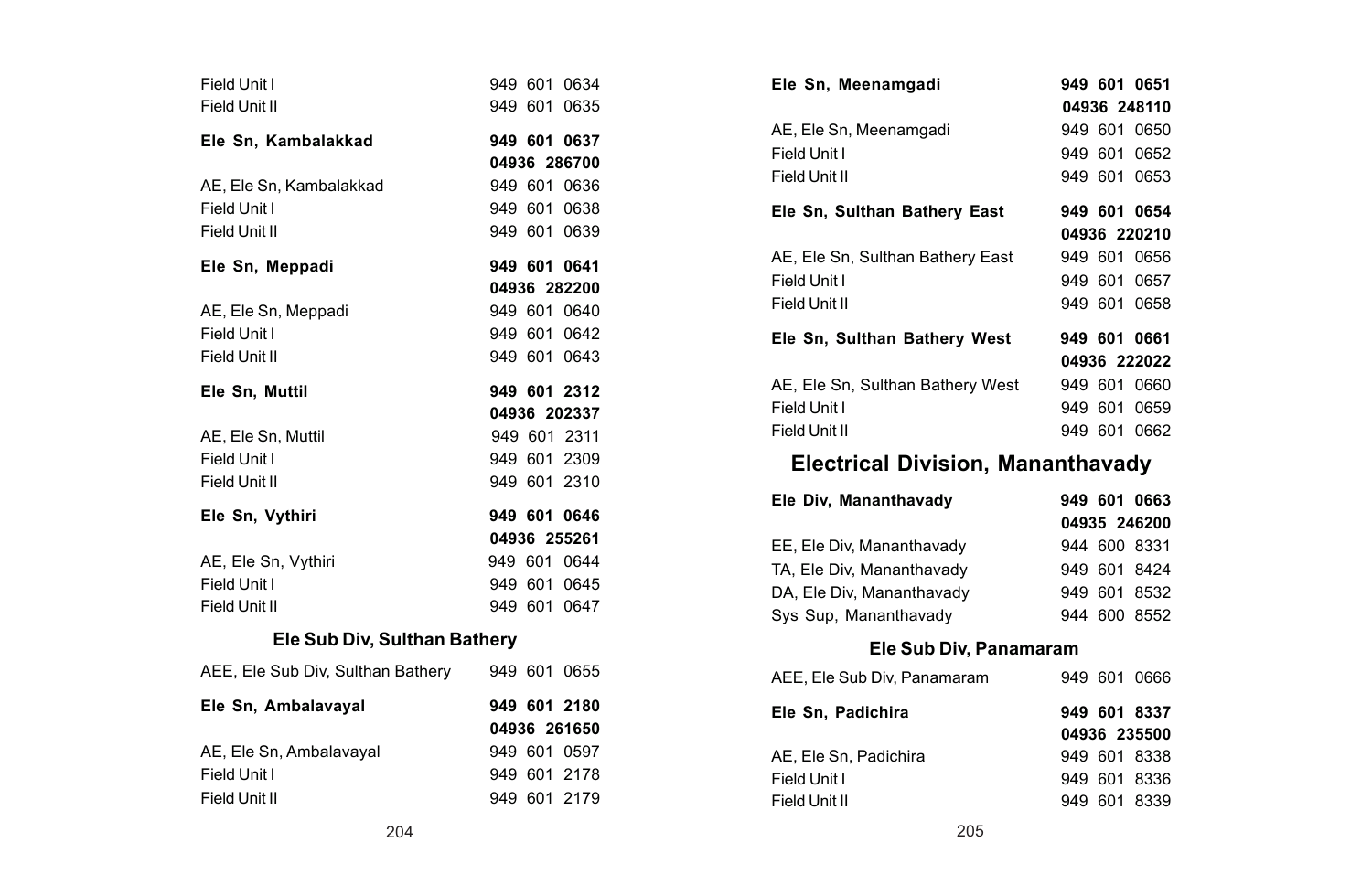| Ele Sn, Padinjarathara         |  | 949 601 0648 |
|--------------------------------|--|--------------|
|                                |  | 04936 273163 |
| AE, Ele Sn, Padinjarathara     |  | 949 601 1790 |
| Field Unit I                   |  | 949 601 0649 |
| Field Unit II                  |  | 949 601 1791 |
| Ele Sn, Panamaram              |  | 949 601 0665 |
|                                |  | 04935 220796 |
| AE, Ele Sn, Panamaram          |  | 949 601 0664 |
| Field Unit I                   |  | 949 601 0667 |
| Field Unit II                  |  | 949 601 0668 |
| Ele Sn, Pulpally               |  | 949 601 0670 |
|                                |  | 04936 242950 |
| AE, Ele Sn, Pulpally           |  | 949 601 0669 |
| Field Unit I                   |  | 949 601 0671 |
| Field Unit II                  |  | 949 601 0672 |
| Ele Sub Div, Mananthavady      |  |              |
| AEE, Ele Sub Div, Mananthavady |  | 949 601 0677 |
| Ele Sn, Kattikulam             |  | 949 601 1756 |
|                                |  | 04935 251111 |
| AE. Ele Sn. Kattikulam         |  | 949 601 1755 |
| Field Unit I                   |  | 949 601 1753 |
| Field Unit II                  |  | 949 601 1754 |
| Ele Sn, Mananthavady           |  | 949 601 0673 |

| Field Unit II            |  | 949 601 0675 |
|--------------------------|--|--------------|
|                          |  |              |
| Field Unit I             |  | 949 601 0674 |
| AE, Ele Sn, Mananthavady |  | 949 601 0676 |
|                          |  |              |

AE, Ele Sn, Thavinhal 949 601 0678

| Field Unit I           |  | 949 601 0680 |
|------------------------|--|--------------|
| Field Unit II          |  | 949 601 0681 |
| Ele Sn, Vellamunda     |  | 949 601 0683 |
|                        |  | 04935 231155 |
| AE. Ele Sn. Vellamunda |  | 949 601 0682 |
|                        |  |              |
| Field Unit I           |  | 949 601 0684 |

## **Electrical Circle, Kannur**

| Ele Cir, Kannur                    |         | 949 601 1176 |
|------------------------------------|---------|--------------|
|                                    |         | 0497 2707988 |
| <b>FAX</b>                         |         | 0497 2707819 |
| Dy CE, Ele Cir, Kannur             |         | 944 600 8339 |
| EE, Ele Cir, Kannur                |         | 949 601 1177 |
| AAO, Ele Cir, Kannur               |         | 949 601 8554 |
| Sys Admstr, Kannur                 |         | 944 600 8577 |
| Nodal Officer (Litgn), Kannur      |         | 949 601 2490 |
| <b>RA Office</b>                   |         |              |
| RA Office, Kannur                  |         | 949 601 1178 |
| RAO, Kannur                        |         | 944 600 8230 |
| <b>SRS</b>                         |         |              |
| <b>SRS. Kannur</b>                 |         | 949 601 1180 |
| AEE, SRS, Kannur                   |         | 949 601 1179 |
| <b>Electrical Division, Kannur</b> |         |              |
| Ele Div, Kannur                    |         | 949 601 1181 |
|                                    |         | 0497 2705907 |
| EE, Ele Div, Kannur                |         | 944 600 8340 |
| TA, Ele Div, Kannur                | 949 601 | 8441         |
| DA, Ele Div, Kannur                |         | 949 601 8556 |

**04935 240289** 949 601 0676 949 601 0674 949 601 0675

**04935 257100**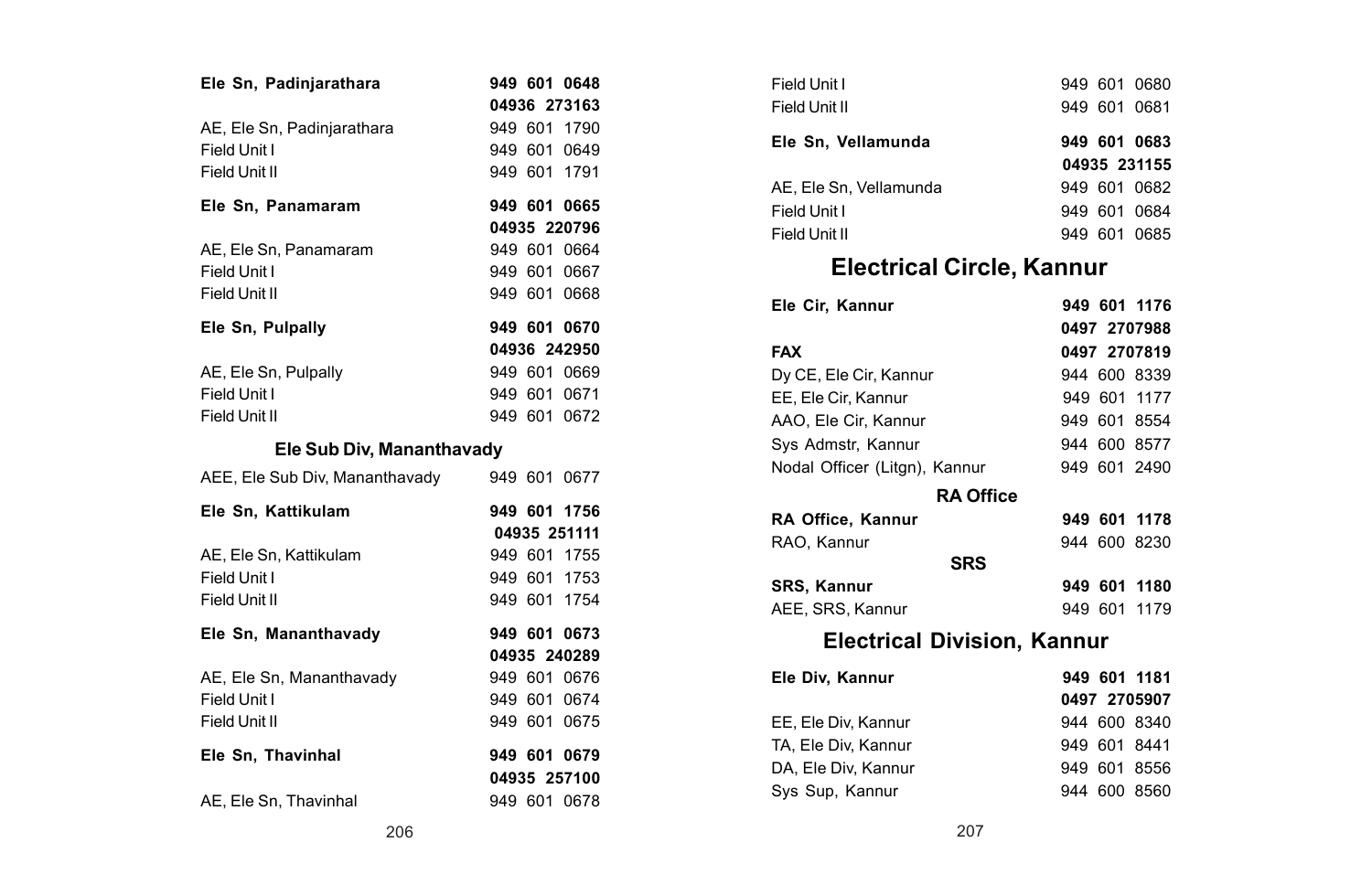#### **Ele Sub Div, Chovva**

| AEE, Ele Sub Div, Chovva  | 949 601 1188 |
|---------------------------|--------------|
| Ele Sn. Chovva            | 949 601 1183 |
|                           | 0497 2726160 |
| AE. Ele Sn. Chovva        | 949 601 1182 |
| Field Unit I              | 949 601 1184 |
| Field Unit II             | 949 601 1185 |
| Ele Sn, Kadachira         | 949 601 1187 |
|                           | 0497 2820444 |
| AE, Ele Sn, Kadachira     | 949 601 1186 |
| Field Unit I              | 949 601 1189 |
| Field Unit II             | 949 601 1190 |
| Ele Sn, Peralassery       | 949 601 2176 |
|                           | 0497 2826844 |
| AE, Ele Sn, Peralassery   | 949 601 2177 |
| Field Unit I              | 949 601 2174 |
| Field Unit II             | 949 601 2175 |
| Ele Sn. Thavvil           | 949 601 1192 |
|                           | 0497 2732137 |
| AE, Ele Sn, Thayyil       | 949 601 1191 |
| Field Unit I              | 949 601 1193 |
| Field Unit II             | 949 601 1194 |
| Ele Sub Div, Eaichur      |              |
| AEE, Ele Sub Div, Eaichur | 949 601 1199 |
| Ele Sn, Chalode           | 949 601 1196 |
|                           | 0490 2484606 |
| AE, Ele Sn, Chalode       | 949 601 1195 |
| Field Unit I              | 949 601 1197 |
| Field Unit II             | 949 601 1198 |

| Ele Sn. Chakkarakallu                        |  | 949 601 1202 |
|----------------------------------------------|--|--------------|
|                                              |  | 0497 2851614 |
| AE, Ele Sn, Chakkarakallu                    |  | 949 601 1201 |
| Field Unit I                                 |  | 949 601 1203 |
| Field Unit II                                |  | 949 601 1204 |
| Ele Sn. Eaichur                              |  | 949 601 1206 |
|                                              |  | 0497 2857661 |
| AE, Ele Sn, Eaichur                          |  | 949 601 1205 |
| Field Unit I                                 |  | 949 601 1207 |
| Field Unit II                                |  | 949 601 1208 |
| SE Office, Elayavoor (Mundayad) 949 601 1209 |  |              |
| Field Unit                                   |  | 949 601 1210 |
| Ele Sub Div, Kannur                          |  |              |
| AEE, Ele Sub Div, Kannur                     |  | 949 601 1211 |
| Ele Sn. Burnasserv                           |  | 949 601 1213 |
|                                              |  | 0497 2705982 |
| AE, Ele Sn, Burnassery                       |  | 949 601 1212 |
| Field Unit I                                 |  | 949 601 1214 |
| Field Unit II                                |  | 949 601 1215 |
| Ele Sn. Kannur                               |  | 949 601 1217 |
|                                              |  | 0497 2706850 |
| AE, Ele Sn, Kannur                           |  | 949 601 1216 |
| Field Unit I                                 |  | 949 601 1218 |
| Field Unit II                                |  | 949 601 1219 |
| Ele Sn. Pallikunnu                           |  | 949 601 1220 |
|                                              |  | 0497 2706637 |
| AE, Ele Sn, Pallikunnu                       |  | 949 601 1221 |
| Field Unit I                                 |  | 949 601 1223 |
| Field Unit II                                |  | 949 601 1224 |
| Ele Sub Div, Pappinissery (Azheekode)        |  |              |

AEE, Ele Sub Div, Pappinissery 949 601 1222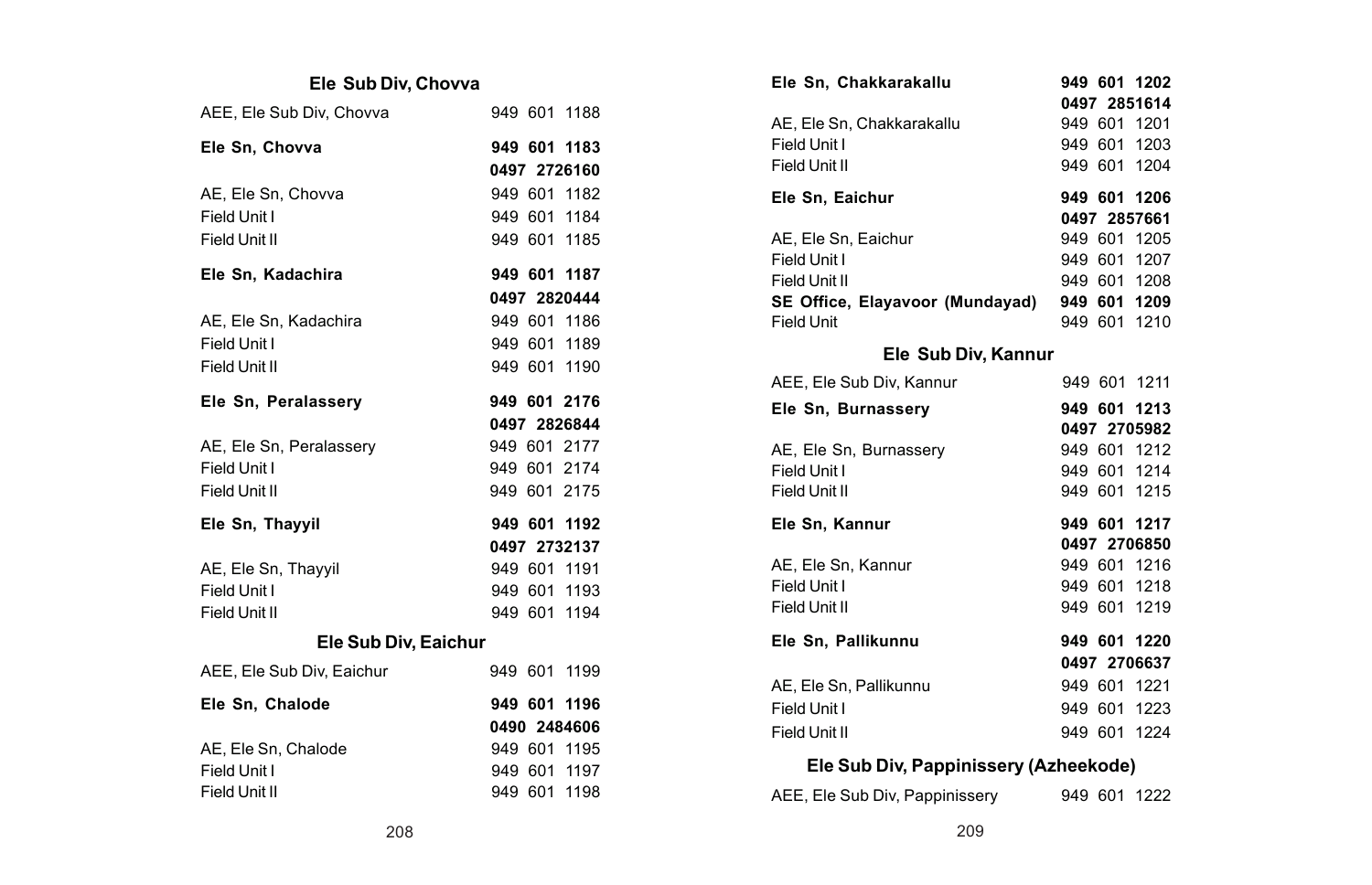| Ele Sn, Azheekode                      | 949 601 1226 |
|----------------------------------------|--------------|
|                                        | 0497 2775051 |
| AE, Ele Sn, Azheekode                  | 949 601 1225 |
| Field Unit I                           | 949 601 1227 |
| Field Unit II                          | 949 601 1228 |
| Ele Sn. Cherukunnu                     | 949 601 1230 |
|                                        | 0497 2860275 |
| AE, Ele Sn, Cherukunnu                 | 949 601 1229 |
| Field Unit I                           | 949 601 1231 |
| Field Unit II                          | 949 601 1232 |
| Ele Sn, Pappinissery                   | 949 601 1234 |
|                                        | 0497 2787245 |
| AE, Ele Sn, Pappinissery               | 949 601 1233 |
| Field Unit I                           | 949 601 1235 |
| Field Unit II                          | 949 601 1236 |
|                                        |              |
| Ele Sub Div, Valapattanam              |              |
| AEE, Ele Sub Div, Valapattanam         | 949 601 1200 |
| Ele Sn, Kolacherry                     | 949 601 1238 |
|                                        | 0460 2240261 |
|                                        | 949 601 1237 |
| AE, Ele Sn, Kolacherry<br>Field Unit I | 949 601 1239 |
| Field Unit II                          | 949 601 1240 |
| Ele Sn, Mayyil                         | 949 601 1241 |
|                                        | 0460 2275261 |
|                                        | 949 601 1244 |
| AE, Ele Sn, Mayyil<br>Field Unit I     | 949 601 1242 |
| Field Unit II                          | 949 601 1243 |
| Ele Sn, Valapattanam                   | 949 601 1246 |
|                                        | 0497 2778044 |

| Field Unit I  |  | 949 601 1247 |
|---------------|--|--------------|
| Field Unit II |  | 949 601 1248 |

## **Electrical Division, Thalassery**

| Ele Div. Thalasserv     |  | 949 601 1249 |
|-------------------------|--|--------------|
|                         |  | 0490 2322539 |
| EE, Ele Div, Thalasseri |  | 944 600 8342 |
| TA, Ele Div, Thalasseri |  | 949 601 8442 |
| DA. Ele Div. Thalasseri |  | 949 601 8557 |
| Sys Sup, Thalasseri     |  | 944 600 8561 |

## **Ele Sub Div, Koothuparamba**

| AEE, Ele Sub Div, Koothuparamba |  | 949 601 1255 |
|---------------------------------|--|--------------|
| Ele Sn, Kathirur                |  | 949 601 1251 |
|                                 |  | 0490 2306444 |
| AE, Ele Sn, Kathirur            |  | 949 601 1250 |
| Field Unit I                    |  | 949 601 1252 |
| Field Unit II                   |  | 949 601 1253 |
| Ele Sn, Kolayad                 |  | 949 601 2070 |
|                                 |  | 0490 2303855 |
| AE, Ele Sn, Kolayad             |  | 949 601 2067 |
| Field Unit I                    |  | 949 601 2068 |
| Field Unit II                   |  | 949 601 2069 |
| Ele Sn, Koothuparamba           |  | 949 601 1256 |
|                                 |  | 0490 2361376 |
| AE. Ele Sn. Koothuparamba       |  | 949 601 1254 |
| Field Unit I                    |  | 949 601 1257 |
| Field Unit II                   |  | 949 601 1258 |
| Ele Sn. Patiam                  |  | 949 601 1262 |
|                                 |  | 0490 2363376 |
| AE, Ele Sn, Patiam              |  | 949 601 1261 |
|                                 |  |              |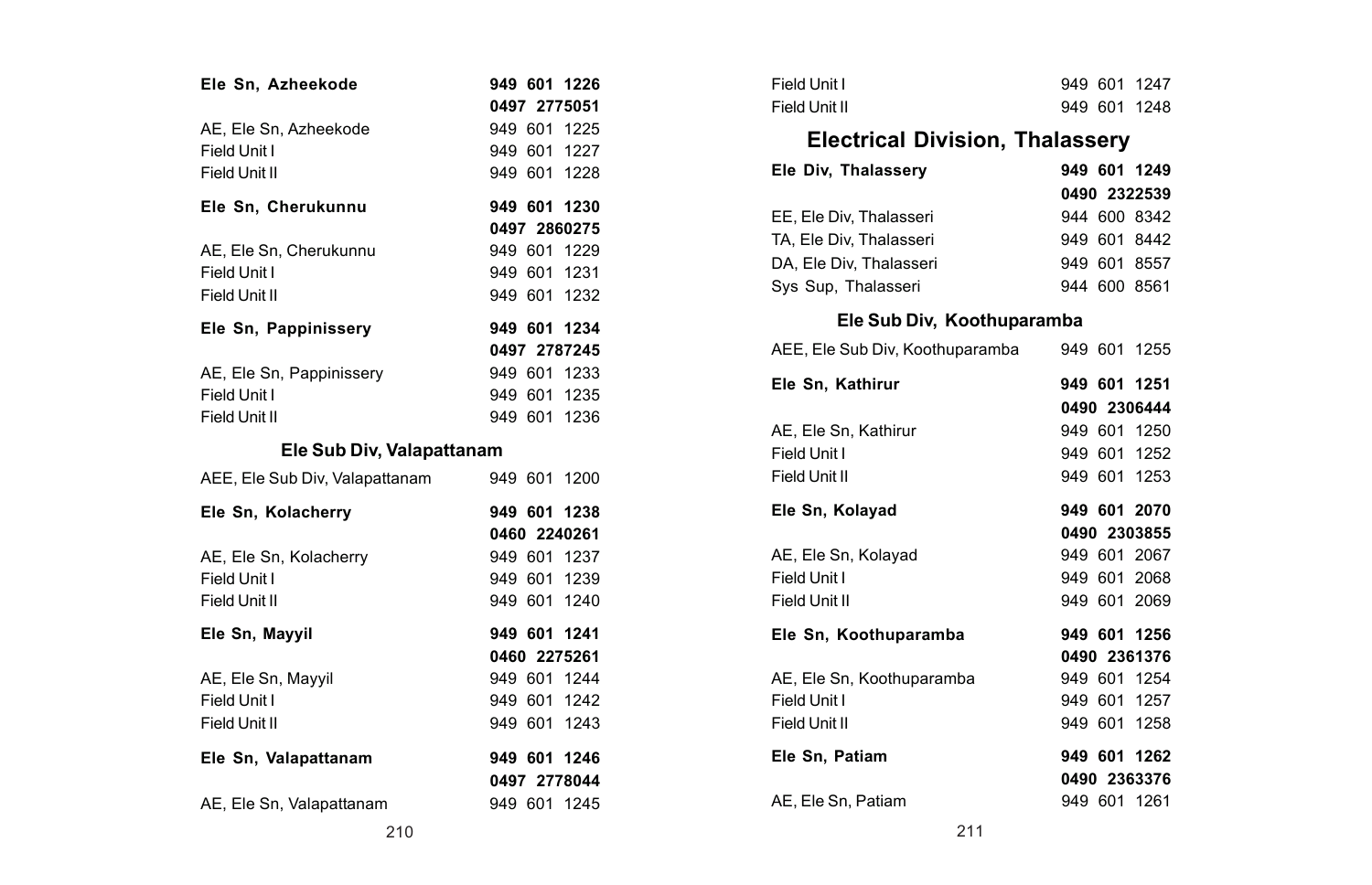| Field Unit I               |  | 949 601 1263                 |
|----------------------------|--|------------------------------|
| Field Unit II              |  | 949 601 1264                 |
| Ele Sub Div, Panoor        |  |                              |
| AEE. Ele Sub Div. Panoor   |  | 949 601 1266                 |
| Ele Sn. Chokli             |  | 949 601 1267<br>0490 2338209 |
| AE, Ele Sn, Chokli         |  | 949 601 1265                 |
| Field Unit I               |  | 949 601 1268                 |
| Field Unit II              |  | 949 601 1269                 |
| Ele Sn, Panoor             |  | 949 601 1271                 |
|                            |  | 0490 2311863                 |
| AE, Ele Sn, Panoor         |  | 949 601 1270                 |
| Field Unit I               |  | 949 601 1272                 |
| Field Unit II              |  | 949 601 1273                 |
|                            |  |                              |
| Ele Sn. Parad              |  | 949 601 1274                 |
|                            |  | 0490 2462166                 |
| AE, Ele Sn, Parad          |  | 949 601 1277                 |
| Field Unit I               |  | 949 601 1275                 |
| Field Unit II              |  | 949 601 1276                 |
| Ele Sn. Peringathur        |  | 949 601 8617                 |
|                            |  | 0490 2394900                 |
| AE, Ele Sn, Peringathur    |  | 949 601 8616                 |
| Field Unit I               |  | 949 601 8613                 |
| Field Unit II              |  | 949 601 8614                 |
| Ele Sub Div, Pinarayi      |  |                              |
| AEE, Ele Sub Div, Pinarayi |  | 949 601 1288                 |
| Ele Sn, Dharmadom          |  | 949 601 1279                 |
| AE, Ele Sn, Dharmadom      |  | 0490 2346950<br>949 601 1278 |

| Field Unit I                                    |  | 949 601 1280 |  |
|-------------------------------------------------|--|--------------|--|
| Field Unit II                                   |  | 949 601 1281 |  |
| Ele Sn, Pinarayi                                |  | 949 601 1283 |  |
|                                                 |  | 0490 2382900 |  |
| AE, Ele Sn, Pinarayi                            |  | 949 601 1282 |  |
| Field Unit I                                    |  | 949 601 1284 |  |
| Field Unit II                                   |  | 949 601 1285 |  |
| Ele Sn, Vengad                                  |  | 949 601 1287 |  |
|                                                 |  | 0490 2308890 |  |
| AE, Ele Sn, Vengad                              |  | 949 601 1286 |  |
| Field Unit I                                    |  | 949 601 1289 |  |
| Field Unit II                                   |  | 949 601 1290 |  |
| Ele Sub Div, Thalasseri North                   |  |              |  |
| AEE, Ele Sub Div, Thalasseri North 949 601 1299 |  |              |  |
|                                                 |  |              |  |
| Ele Sn, Kodiyeri                                |  | 949 601 1292 |  |
|                                                 |  | 0490 2356289 |  |
| AE, Ele Sn, Kodiyeri                            |  | 949 601 1291 |  |
| Field Unit I                                    |  | 949 601 1293 |  |
| Field Unit II                                   |  | 949 601 1294 |  |
| Ele Sn, Thalasseri North                        |  | 949 601 1296 |  |
|                                                 |  | 0490 2341900 |  |
| AE, Ele Sn, Thalasseri North                    |  | 949 601 1295 |  |
| Field Unit I                                    |  | 949 601 1297 |  |
| Field Unit II                                   |  | 949 601 1298 |  |
| Ele Sn, Thalasseri South                        |  | 949 601 1302 |  |
|                                                 |  | 0490 2341609 |  |
| AE, Ele Sn, Thalasseri South                    |  | 949 601 1301 |  |
| Field Unit I                                    |  | 949 601 1303 |  |
| Field Unit II                                   |  | 949 601 1304 |  |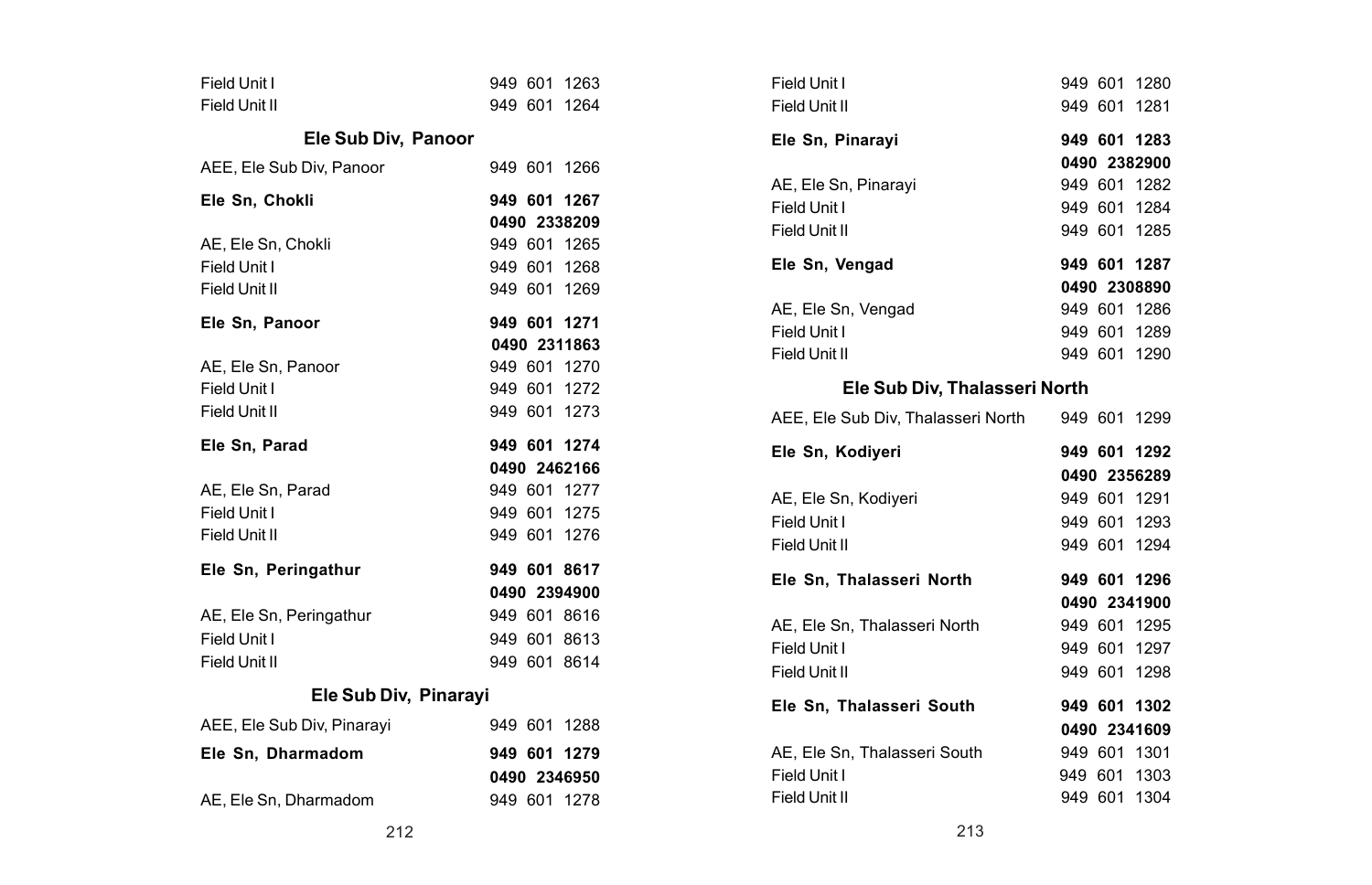## **TMR Division, Kannur**

| TMR Div, Kannur                   |     | 949 601 1308 |
|-----------------------------------|-----|--------------|
|                                   |     | 0497 2781101 |
| EE. TMR Dn. Kannur                |     | 949 601 1777 |
| H.T. M.T. Unit/ M.T. Unit. Kannur |     | 949 601 1309 |
| AEE. HT Meter Unit. Kannur        |     | 949 601 1300 |
| AE. HT MT unit. Kannur            |     | 949 601 1305 |
| AE, MT unit, Kannur               |     | 949 601 1306 |
| AEE. TMR Sub Div. Kannur          |     | 949 601 1311 |
| AE. TMR Sub Div. Kannur           |     | 949 601 1307 |
| AE, TMR Store, Kannur             | 949 | 601 2201     |

## **Electrical Circle, Kasaragod**

| Ele Cir, Kasaragod              |     |         | 949 601 1431 |  |
|---------------------------------|-----|---------|--------------|--|
|                                 |     |         | 04994 230382 |  |
| Dy CE, Ele Cir, Kasaragod       |     |         | 944 600 8345 |  |
| EE, Ele Cir, Kasaragod          |     |         | 949 601 1430 |  |
| AAO, Ele Cir, Kasaragod         | 949 |         | 601 8558     |  |
| Nodal Officer (Litgn), Kasargod |     |         | 949 601 2492 |  |
| <b>RA Office</b>                |     |         |              |  |
| RA Office, Kasaragod            |     |         | 949 601 1432 |  |
| RAO, Kasaragod                  |     |         | 944 600 8231 |  |
| <b>SRS</b>                      |     |         |              |  |
| SRS, Kasaragod                  |     |         | 949 601 1436 |  |
| AEE, SRS, Kasaragod             |     |         | 949 601 1434 |  |
| Electrical Division, Kanhangad  |     |         |              |  |
| Ele Div, Kanhangad              |     |         | 949 601 1435 |  |
|                                 |     |         | 0467 2204790 |  |
| EE, Ele Div, Kanhangad          |     |         | 944 600 8347 |  |
| TA, Ele Div, Kanhangad          |     |         | 949 601 8443 |  |
| DA, Ele Div, Kanhangad          |     | 949 601 | 8559         |  |
| Sys Sup, Kanhangad              |     |         | 944 600 8562 |  |

### **Ele Sub Div, Kanhangad**

| AEE, Ele Sub Div, Kanhangad |  | 949 601 1441 |
|-----------------------------|--|--------------|
| Ele Sn, Chittari            |  | 949 601 1437 |
|                             |  | 0467 2267049 |
| AE, Ele Sn, Chittari        |  | 949 601 1440 |
| Field Unit I                |  | 949 601 1438 |
| Field Unit II               |  | 949 601 1439 |
| Ele Sn, Kanhangad           |  | 949 601 1442 |
|                             |  | 0467 2204149 |
| AE, Ele Sn, Kanhangad       |  | 949 601 1445 |
| Field Unit I                |  | 949 601 1443 |
| Field Unit II               |  | 949 601 1446 |
| Ele Sn, Padannakkad         |  | 949 601 8356 |
|                             |  | 0467 2284149 |
| AE, Ele Sn, Padannakkad     |  | 949 601 8359 |
| Field unit I                |  | 949 601 8357 |
| Field unit II               |  | 949 601 8358 |
| Ele Sub Div, Mavungal       |  |              |
| AEE, Ele Sub Div, Mavungal  |  | 949 601 1455 |
| Ele Sn, Balamthode          |  | 949 601 2229 |
|                             |  | 0467 2228249 |
| AE, Ele Sn, Balamthode      |  | 949 601 2228 |
| Field Unit I                |  | 949 601 2230 |
| Field Unit II               |  | 949 601 2231 |
| Ele Sn, Mavungal            |  | 949 601 1447 |
|                             |  | 0467 2203149 |
| AE, Ele Sn, Mavungal        |  | 949 601 1450 |
| Field Unit I                |  | 949 601 1448 |
| Field Unit II               |  | 949 601 1449 |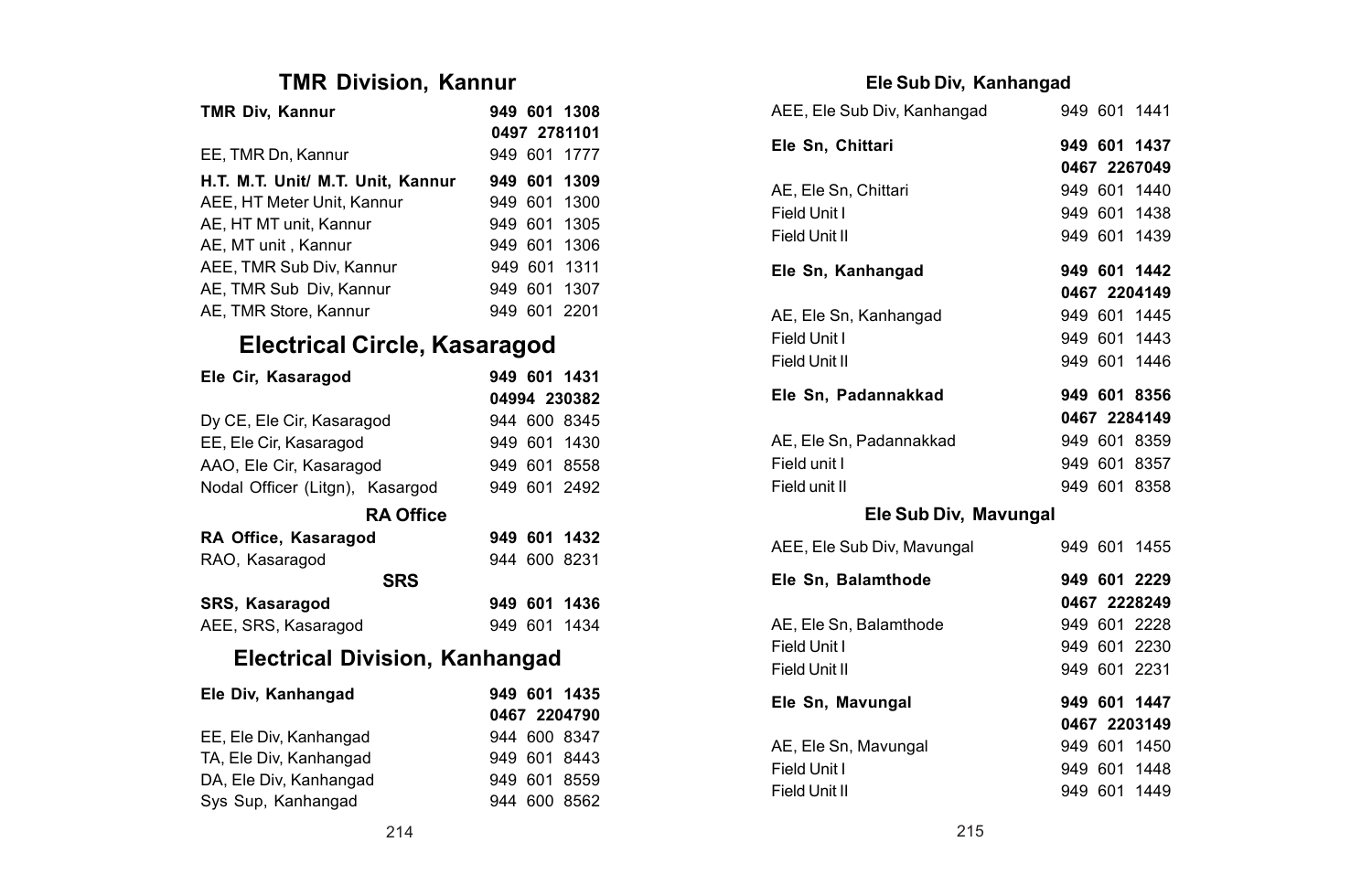| Ele Sn, Periya Bazar        |  | 949 601 2224 |
|-----------------------------|--|--------------|
|                             |  | 0467 2234750 |
| AE, Ele Sn, Periya Bazar    |  | 949 601 2223 |
| Field Unit I                |  | 949 601 2225 |
| Field Unit II               |  | 949 601 2226 |
| Ele Sn, Rajapuram           |  | 949 601 1452 |
|                             |  | 0467 2224049 |
| AE, Ele Sn, Rajapuram       |  | 949 601 1451 |
| Field Unit I                |  | 949 601 1453 |
| Field Unit II               |  | 949 601 1454 |
| Ele Sub Div, Nileswar       |  |              |
| AEE, Ele Sub Div, Nileswar  |  | 949 601 1466 |
| Ele Sn, Bhimanadi           |  | 949 601 1457 |
|                             |  | 0467 2241389 |
| AE, Ele Sn, Bhimanadi       |  | 949 601 1456 |
| Field Unit I                |  | 949 601 1458 |
| Field Unit II               |  | 949 601 1459 |
| <b>SE Office. Konnakkad</b> |  | 949 601 2495 |
| Ele Sn, Chyamkode           |  | 949 601 1575 |
|                             |  | 0467 2259260 |
| AE, Ele Sn, Chyamkode       |  | 949 601 1577 |
| Field Unit I                |  | 949 601 1576 |
| Field Unit II               |  | 949 601 1678 |
| Ele Sn, Nallompuzha         |  | 949 601 1572 |
|                             |  | 0467 2221100 |
| AE, Ele Sn, Nallompuzha     |  | 949 601 1571 |
| Field Unit I                |  | 949 601 1573 |
| Field Unit II               |  | 949 601 1574 |
| Ele Sn, Nileswar            |  | 949 601 1463 |
|                             |  | 0467 2280260 |
| AE, Ele Sn, Nileswar        |  | 949 601 1462 |

| Field Unit I                          |  | 949 601 1464 |
|---------------------------------------|--|--------------|
| Field Unit II                         |  | 949 601 1465 |
| Ele Sub Div, Pilicode                 |  |              |
| AEE, Ele Sub Div, Pilicode            |  | 949 601 1477 |
| Ele Sn, Kayyur                        |  | 949 601 1467 |
|                                       |  | 0467 2230220 |
| AE. Ele Sn. Kavvur                    |  | 949 601 1470 |
| Field Unit I                          |  | 949 601 1468 |
| Field Unit II                         |  | 949 601 1469 |
| Ele Sn, Padanna                       |  | 949 601 1472 |
|                                       |  | 0467 2277786 |
| AE. Ele Sn. Padanna                   |  | 949 601 1471 |
| Field Unit I                          |  | 949 601 1473 |
| Field Unit II                         |  | 949 601 1474 |
| Ele Sn, Pilicode                      |  | 949 601 1476 |
|                                       |  | 0467 2260687 |
| AE. Ele Sn. Pilicode                  |  | 949 601 1475 |
| Field Unit I                          |  | 949 601 1478 |
| Field Unit II                         |  | 949 601 1479 |
| Ele Sn. Thrikaripur                   |  | 949 601 1481 |
|                                       |  | 0467 2210292 |
| AE. Ele Sn. Thrikaripur               |  | 949 601 1480 |
| Field Unit I                          |  | 949 601 1482 |
| Field Unit II                         |  | 949 601 1483 |
| <b>Electrical Division, Kasaragod</b> |  |              |

| Ele Div. Kasaragod     | 949 601 1485 |
|------------------------|--------------|
|                        | 04994 230793 |
| EE, Ele Div, Kasaragod | 944 600 8346 |
| TA, Ele Div, Kasaragod | 949 601 8445 |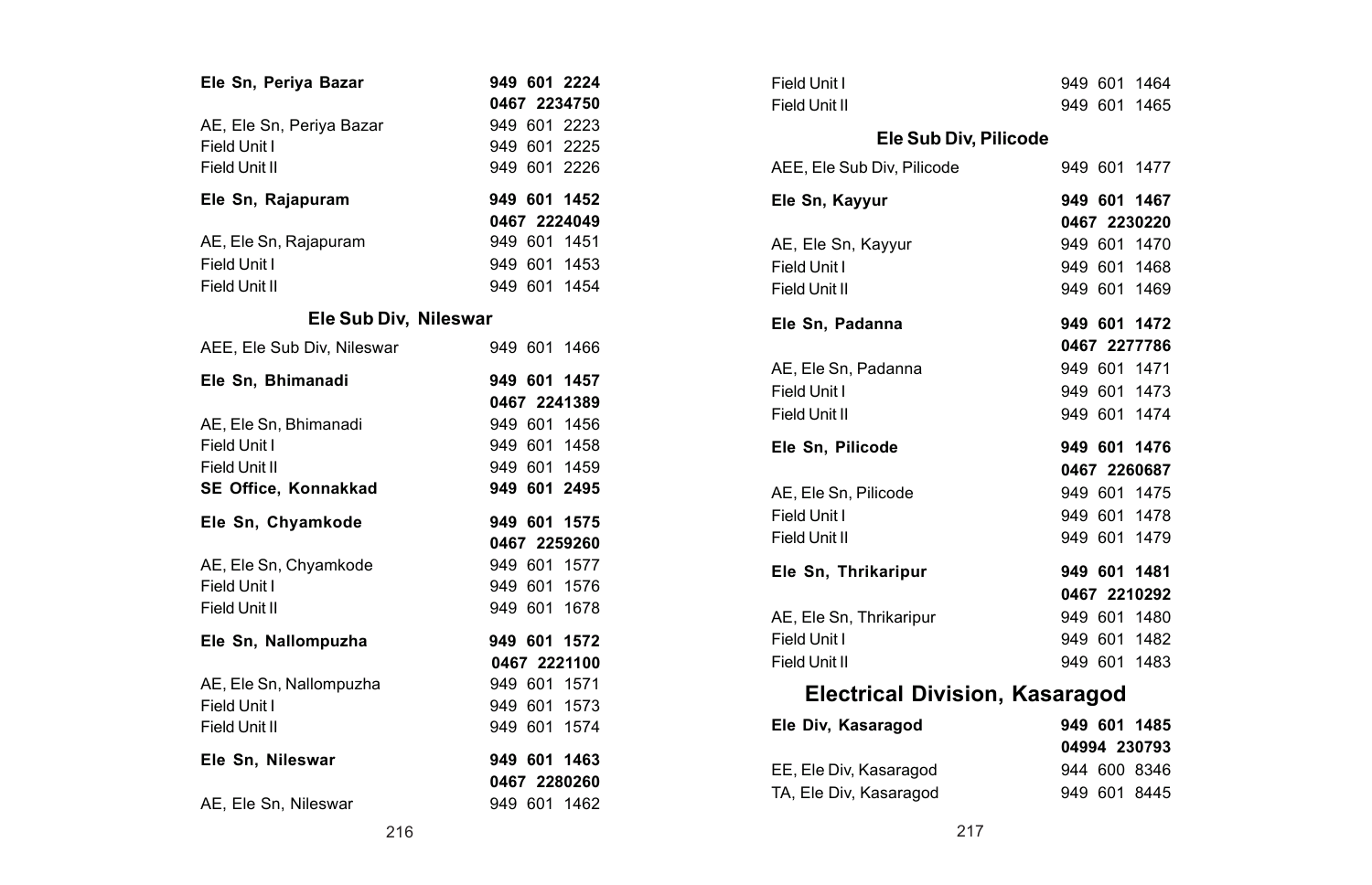| DA, Ele Div, Kasaragod<br>Sys Sup, Kasargod |  | 949 601 8560<br>944 600 8563 |
|---------------------------------------------|--|------------------------------|
| Ele Sub Div. Cherkala                       |  |                              |
| AEE, Ele Sub Div, Cherkala                  |  | 949 601 1488                 |
| Ele Sn, Cherkala                            |  | 949 601 1491                 |
|                                             |  | 04994 280239                 |
| AE. Ele Sn. Cherkala<br>Field Unit I        |  | 949 601 1490<br>949 601 1492 |
| Field Unit II                               |  |                              |
|                                             |  | 949 601 1493                 |
| Ele Sn. Badiadka                            |  | 949 601 1486                 |
|                                             |  | 04998 284051                 |
| AE, Ele Sn, Badiadka                        |  | 949 601 1484                 |
| Field Unit I                                |  | 949 601 1487                 |
| Field Unit II                               |  | 949 601 1489                 |
| Ele Sn, Mulleria                            |  | 949 601 1495                 |
|                                             |  |                              |
|                                             |  | 04994 260101                 |
| AE, Ele Sn, Mulleria                        |  | 949 601 1494                 |
| Field Unit I                                |  | 949 601 1496                 |
| Field Unit II                               |  | 949 601 1497                 |
| Ele Sn, Perla                               |  | 949 601 2461                 |
|                                             |  | 04998 225622                 |
| AE. Ele Sn. Perla                           |  | 949 601 2464                 |
| Field Unit I                                |  | 949 601 2462                 |
| Field Unit II                               |  | 949 601 2463                 |
| Ele Sub Div, Kasaragod                      |  |                              |
| AEE, Ele Sub Div, Kasaragod                 |  | 949 601 1499                 |
| Ele Sn, Kasaragod                           |  | 949 601 1502                 |
|                                             |  | 04994 230739                 |

| Field Unit I            |  | 949 601 1503 |
|-------------------------|--|--------------|
| Field Unit II           |  | 949 601 1498 |
| Ele Sn. Kumbala         |  | 949 601 1504 |
|                         |  | 04998 213016 |
| AE, Ele Sn, Kumbala     |  | 949 601 1505 |
| Field Unit I            |  | 949 601 1506 |
| Field Unit II           |  | 949 601 1507 |
| Ele Sn, Nellikkunnu     |  | 949 601 1508 |
|                         |  | 04994 230393 |
| AE, Ele Sn, Nellikkunnu |  | 949 601 1511 |
| Field Unit I            |  | 949 601 1509 |
| Field Unit II           |  | 949 601 1510 |
| Ele Sub Div, Udma       |  |              |
| AEE, Ele Sub Div, Udma  |  | 949 601 1500 |
|                         |  |              |
| Ele Sn, Chattanchal     |  | 949 601 2282 |
|                         |  | 04994 281041 |
| AE, Ele Sn, Chattanchal |  | 949 601 2285 |
| Field Unit I            |  | 949 601 2283 |
| Field Unit II           |  | 949 601 2284 |
| Ele Sn. Kuttikol        |  | 949 601 1517 |
|                         |  | 04994 205176 |
| AE, Ele Sn, Kuttikol    |  | 949 601 1516 |
| Field Unit I            |  | 949 601 1518 |
| Field Unit II           |  | 949 601 1519 |
| Ele Sn. Udma            |  | 949 601 1512 |
|                         |  | 0467 2236243 |
| AE, Ele Sn, Udma        |  | 949 601 1515 |
| Field Unit I            |  | 949 601 1513 |
| Field Unit II           |  | 949 601 1514 |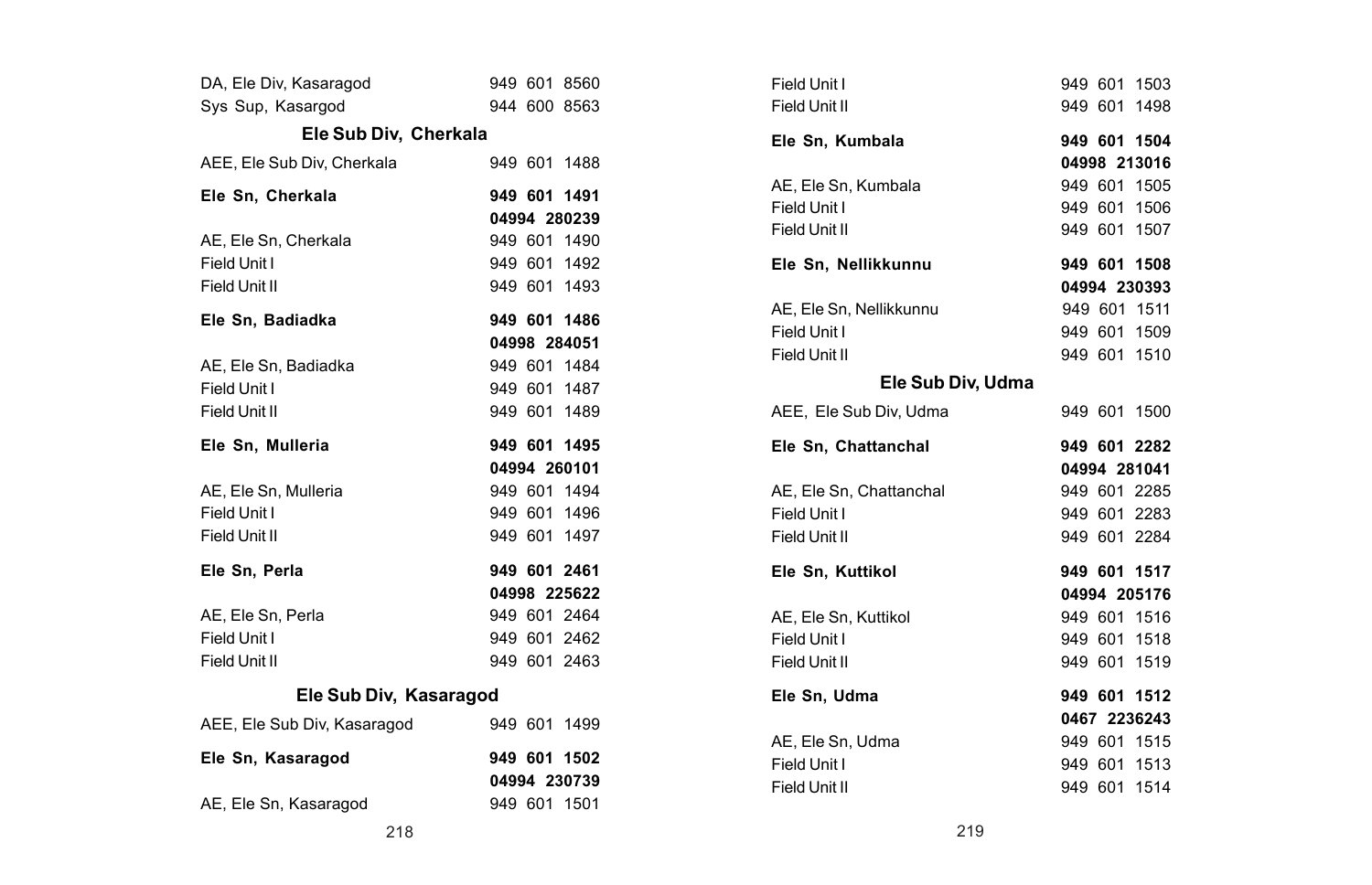# **Ele Sub Div, Uppala**

| AEE, Ele Sub Div, Uppala |              | 949 601 1522 |
|--------------------------|--------------|--------------|
| Ele Sn, Manjeswaram      |              | 949 601 1521 |
|                          |              | 04998 272400 |
| AE, Ele Sn, Manjeswaram  |              | 949 601 1520 |
| Field Unit I             |              | 949 601 1523 |
| Field Unit II            |              | 949 601 1524 |
| Ele Sn, Paivelika        |              | 949 601 2149 |
|                          |              | 04998 207700 |
| AE, Ele Sn, Paivelika    |              | 949 601 2150 |
| Field Unit I             |              | 949 601 2151 |
|                          |              |              |
| Field Unit II            | 949 601 2152 |              |
| Ele Sn, Uppala           |              | 949 601 1526 |
|                          |              | 04998 240693 |
| AE, Ele Sn, Uppala       |              | 949 601 1525 |
| Field Unit I             |              | 949 601 1527 |
| Field Unit II            |              | 949 601 1528 |
| Ele Sn, Vorkady          |              | 949 601 1530 |
|                          |              | 04998 202900 |
| AE, Ele Sn, Vorkady      |              | 949 601 1529 |
| Field Unit I             |              | 949 601 1531 |

# **Electrical Circle, Sreekandapuram**

| Ele Cir. Sreekandapuram                            |  | 949 601 1074 |
|----------------------------------------------------|--|--------------|
|                                                    |  | 0460 2233233 |
| Dy CE, Ele Cir, Sreekandapuram                     |  | 944 600 8343 |
| EE. Ele Cir. Sreekandapuram                        |  | 949 601 1077 |
| Safety Co-ordinator, Sreekandapuram 949 601 8618   |  |              |
| AAO, Ele Cir, Sreekandapuram                       |  | 949 601 8548 |
| Nodal Officer (Litgn), Sreekandapuram 949 601 2491 |  |              |

| <b>RA Office</b>                   |  |              |  |
|------------------------------------|--|--------------|--|
| RA Office, Sreekandapuram          |  | 949 601 1075 |  |
| RAO, Sreekandapuram                |  | 944 600 8229 |  |
| <b>SRS</b>                         |  |              |  |
| SRS, Sreekandapuram                |  | 949 601 1078 |  |
| AEE, SRS, Sreekandapuram           |  | 949 601 1076 |  |
| <b>Electrical Division, Iritty</b> |  |              |  |
| Ele Div, Iritty                    |  | 949 601 1079 |  |
|                                    |  | 0490 2494970 |  |
| EE, Ele Div, Iritty                |  | 944 600 8344 |  |
| TA, Ele Div, Iritty                |  | 949 601 8437 |  |
| DA, Ele Div, Iritty                |  | 949 601 8549 |  |
| Sys Sup, Iritty                    |  | 944 600 8558 |  |
| Ele Sub Div, Iritty                |  |              |  |
| AEE, Ele Sub Div, Iritty           |  | 949 601 1088 |  |
| Ele Sn. Cherupuzha                 |  | 949 601 8735 |  |
|                                    |  | 04985 240700 |  |
| AE, Ele Sn, Cherupuzha             |  | 949 601 8733 |  |
| Field Unit I                       |  | 949 601 8736 |  |
| Field Unit II                      |  | 949 601 8737 |  |
| Ele Sn, Edoor                      |  | 949 601 1081 |  |
|                                    |  | 0490 2451555 |  |
| AE, Ele Sn, Edoor                  |  | 949 601 1080 |  |
| Field Unit I                       |  | 949 601 1082 |  |
| Field Unit II                      |  | 949 601 1083 |  |
| Ele Sn, Iritty                     |  | 949 601 1085 |  |
|                                    |  | 0490 2491348 |  |
| AE, Ele Sn, Iritty                 |  | 949 601 1084 |  |
| Field Unit I                       |  | 949 601 1086 |  |
| Field Unit II                      |  | 949 601 1087 |  |
|                                    |  |              |  |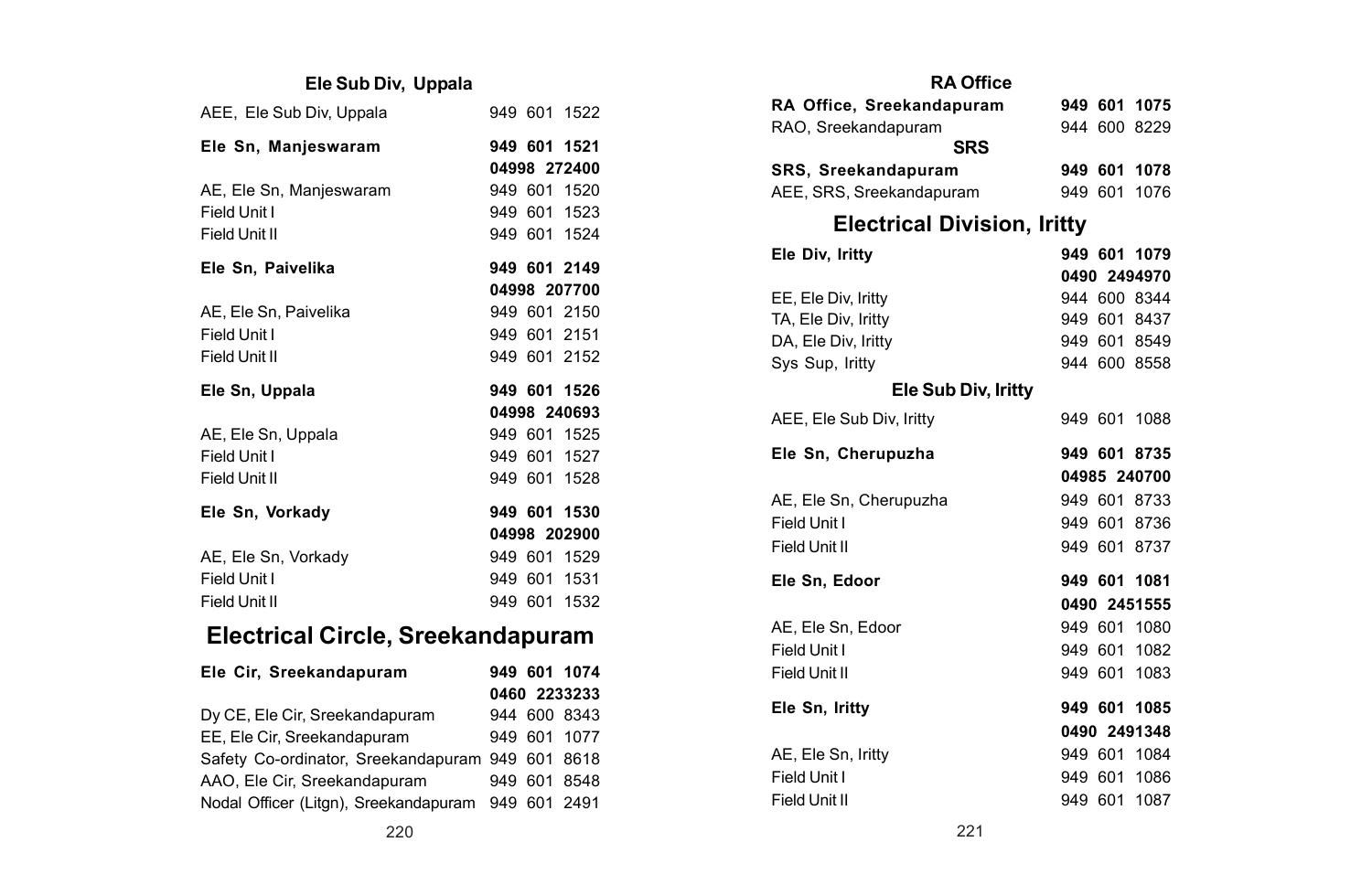| AE, Ele Const Sn, Iritty | 949 601 2042                 | Field Unit I                               |
|--------------------------|------------------------------|--------------------------------------------|
| Field Unit I             | 949 601 2047                 | Field Unit II                              |
| Field Unit II            | 949 601 2048                 |                                            |
| Ele Sn, Kakkayangad      | 949 601 1098                 | Ele Sub Div, Sreekan                       |
|                          | 0490 2457780                 | AEE, Ele Sub Div, Sreekandapura            |
| AE, Ele Sn, Kakkayangad  | 949 601 2162                 | Ele Sn, Chemberi                           |
| Field Unit I             | 949 601 1105                 |                                            |
| Field Unit II            | 949 601 2161                 | AE, Ele Sn, Chemberi                       |
|                          |                              | Field Unit I                               |
| Ele Sn, Kelakam          | 949 601 2060                 | Field Unit II                              |
|                          | 0490 2412585                 |                                            |
| AE, Ele Sn, Kelakam      | 949 601 2057                 | Ele Sn, Irikkur                            |
| Field Unit I             | 949 601 2058                 |                                            |
| Field Unit II            | 949 601 2059                 | AE, Ele Sn, Irikkur                        |
| Ele Sn, Mattannur        | 949 601 1092                 | Field Unit I                               |
|                          | 0490 2471713                 | Field Unit II                              |
| AE, Ele Sn, Mattannur    | 949 601 1091                 | Ele Sn, Payyavur                           |
| Field Unit I             | 949 601 1093                 |                                            |
| Field Unit II            | 949 601 1094                 | AE, Ele Sn, Payyavur                       |
|                          |                              | Field Unit I                               |
| Ele Sn, Sivapuram        | 949 601 2157                 | Field Unit II                              |
|                          | 0490 2401100                 |                                            |
| AE, Ele Sn, Sivapuram    | 949 601 2160                 | Ele Sn, Sreekandapuram                     |
| Field Unit I             | 949 601 2158                 |                                            |
| Field Unit II            | 949 601 2159                 | AE, Ele Sn, Sreekandapuram<br>Field Unit I |
| Ele Sn, Thondiyil        | 949 601 1095                 | Field Unit II                              |
|                          | 0490 2444770                 |                                            |
| AE, Ele Sn, Thondivil    | 949 601 1099                 | <b>Electrical Division.</b>                |
| Field Unit I             | 949 601 1096                 | Ele Div, Payyannur                         |
| Field Unit II            | 949 601 1097                 |                                            |
|                          |                              | EE, Ele Div, Payyannur                     |
| Ele Sn, Ulickal          | 949 601 2056<br>0460 2229100 | TA, Ele Div, Payyannur                     |
|                          |                              | DA, Ele Div, Payyannur                     |
| AE, Ele Sn, Ulickal      | 949 601 2053                 | Sys Sup, Payyannur                         |

| Ele Sub Div, Sreekandapuram                   |              |
|-----------------------------------------------|--------------|
| AEE, Ele Sub Div, Sreekandapuram 949 601 1100 |              |
| Ele Sn, Chemberi                              | 949 601 1109 |
|                                               | 0460 2213600 |
| AE. Ele Sn. Chemberi                          | 949 601 1108 |
| Field Unit I                                  | 949 601 1110 |
| Field Unit II                                 | 949 601 1112 |
| Ele Sn. Irikkur                               | 949 601 1114 |
|                                               | 0460 2258429 |
| AE. Ele Sn. Irikkur                           | 949 601 1113 |
| Field Unit I                                  | 949 601 1115 |
| Field Unit II                                 | 949 601 1116 |
| Ele Sn, Payyavur                              | 949 601 1120 |
|                                               | 0460 2210550 |
| AE, Ele Sn, Payyavur                          | 949 601 2164 |
| Field Unit I                                  | 949 601 1119 |
| Field Unit II                                 | 949 601 2163 |
| Ele Sn, Sreekandapuram                        | 949 601 1117 |
|                                               | 0460 2230267 |
| AE. Ele Sn. Sreekandapuram                    | 949 601 1122 |
| Field Unit I                                  | 949 601 1118 |
| Field Unit II                                 | 949 601 1121 |
| Electrical Division, Dawannur                 |              |

949 601 2054 949 601 2055

### **Electrical Division, Payyannur**

| Ele Div, Payyannur     | 949 601 1123 |
|------------------------|--------------|
|                        | 04985 202985 |
| EE, Ele Div, Payyannur | 944 600 8341 |
| TA, Ele Div, Payyannur | 949 601 8438 |
| DA, Ele Div, Payyannur | 949 601 8550 |
| Sys Sup, Payyannur     | 944 600 8559 |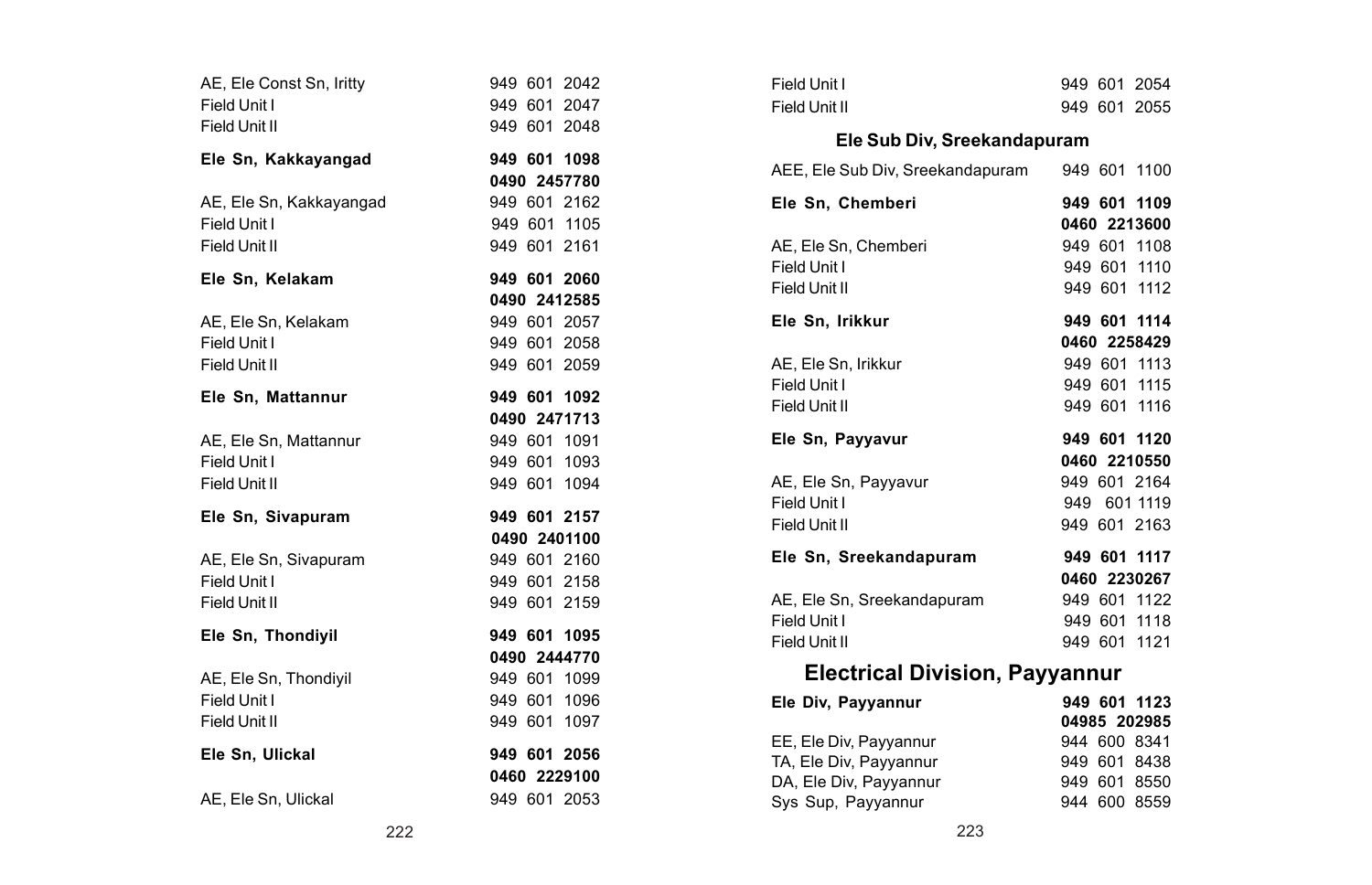# **Ele Sub Div, Payyannur**

| AEE, Ele Sub Div, Payyannur    |  | 949 601 1133 |
|--------------------------------|--|--------------|
| Ele Sn, Kunhimangalam          |  | 949 601 1125 |
|                                |  | 0497 2811379 |
| AE, Ele Sn, Kunhimangalam      |  | 949 601 1124 |
| Field Unit I                   |  | 949 601 1126 |
| Field Unit II                  |  | 949 601 1127 |
| Ele Sn, Payyannur              |  | 949 601 1129 |
|                                |  | 04985 203036 |
| AE, Ele Sn, Payyannur          |  | 949 601 1128 |
| Field Unit I                   |  | 949 601 1130 |
| Field Unit II                  |  | 949 601 1131 |
| Ele Sn. Ramanthali             |  | 949 601 1134 |
|                                |  | 04985 222731 |
| AE, Ele Sn, Ramanthali         |  | 949 601 1132 |
| Field Unit I                   |  | 949 601 1135 |
| Field Unit II                  |  | 949 601 1136 |
| Ele Sub Div, Pazhayangadi      |  |              |
| AEE, Ele Sub Div, Pazhayangadi |  | 949 601 1144 |
| Ele Sn. Madai                  |  | 949 601 1138 |
|                                |  | 0497 2870252 |
| AE. Ele Sn. Madai              |  | 949 601 1137 |
| Field Unit I                   |  | 949 601 1139 |
| Field Unit II                  |  | 949 601 1140 |
| Ele Sn, Mathamangalam          |  | 949 601 1142 |
|                                |  | 04985 277019 |
| AE. Ele Sn. Mathamangalam      |  | 949 601 1141 |
| Field Unit I                   |  | 949 601 1143 |
| Field Unit II                  |  | 949 601 1145 |

| Ele Sn. Pazhavangadi      |  | 949 601 1147 |
|---------------------------|--|--------------|
|                           |  | 0497 2870243 |
| AE, Ele Sn, Pazhayangadi  |  | 949 601 1146 |
| Field Unit I              |  | 949 601 1148 |
| Field Unit II             |  | 949 601 1149 |
| Ele Sub Div, Thaliparamba |  |              |

| AEE. Ele Sub Div. Thaliparamba              |  | 949 601 1155 |
|---------------------------------------------|--|--------------|
| Ele Sn. Alakkode                            |  | 949 601 1102 |
|                                             |  | 0460 2256161 |
| AE, Ele Sn, Alakkode                        |  | 949 601 1101 |
| Field Unit I                                |  | 949 601 1103 |
| Field Unit II                               |  | 949 601 1104 |
| Ele Sn, Chapparappadavu                     |  | 949 601 1679 |
|                                             |  | 0460 2270700 |
| 949 601 1680<br>AE, Ele Sn, Chapparappadavu |  |              |
| Field Unit I                                |  | 949 601 1581 |
| Field Unit II                               |  | 949 601 1582 |
| Ele Sn. Dharmasala                          |  | 949 601 1151 |
|                                             |  |              |
|                                             |  | 0497 2780856 |
| AE. Ele Sn. Dharmasala                      |  | 949 601 1150 |
| Field Unit I                                |  | 949 601 1152 |
| Field Unit II                               |  | 949 601 1153 |
| Ele Sn. Karimbam                            |  | 949 601 1156 |
|                                             |  | 0460 2203218 |
| AE. Ele Sn. Karimbam                        |  | 949 601 1154 |
| Field Unit I                                |  | 949 601 1157 |
| Field Unit II                               |  | 949 601 1158 |
| Ele Sn, Karthikapuram                       |  | 949 601 2315 |
|                                             |  | 0460 2287161 |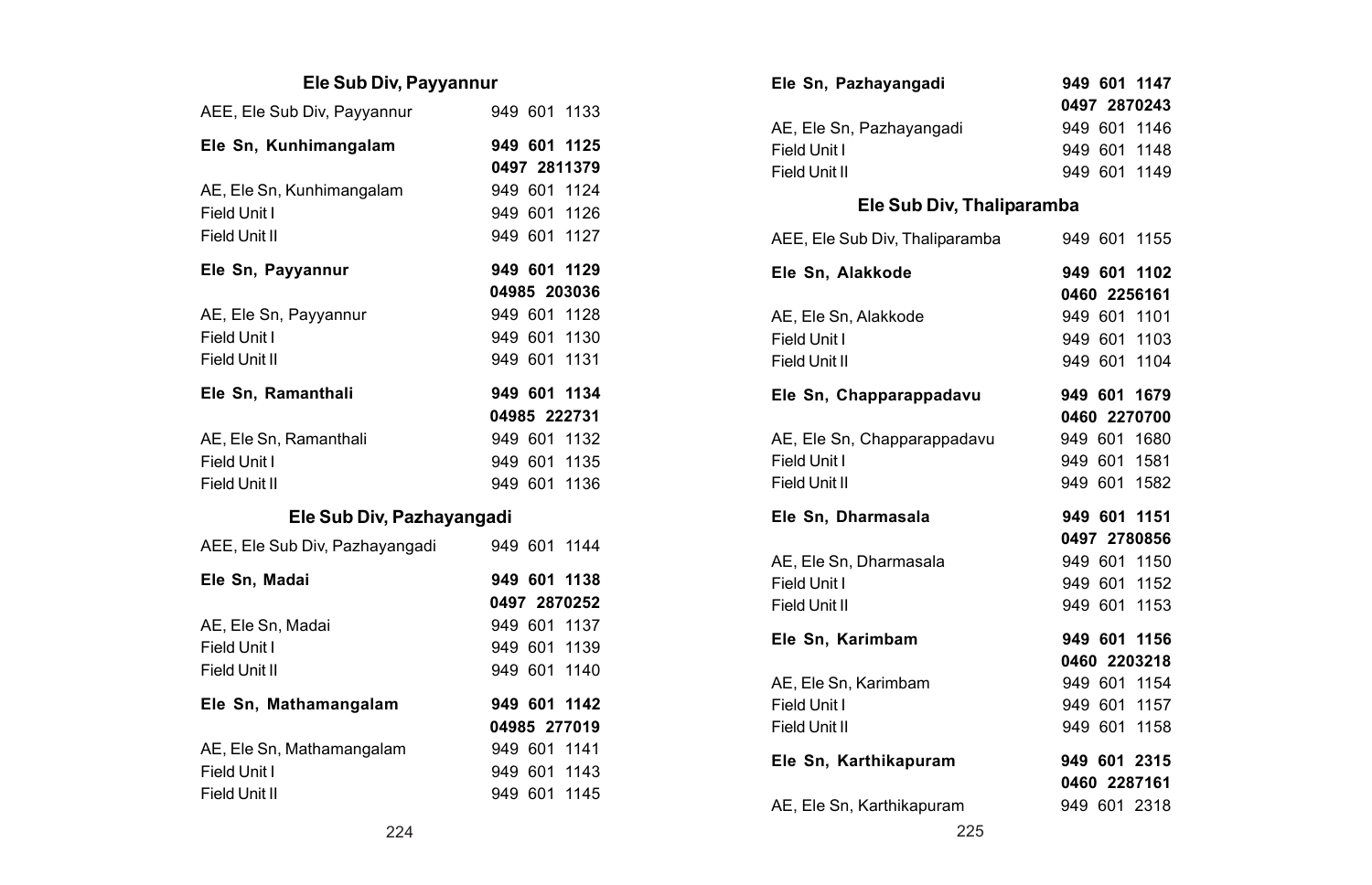| Field Unit I<br>Field Unit II |  | 949 601 2316<br>949 601 2317 |
|-------------------------------|--|------------------------------|
| Ele Sn, Pariyaram             |  | 949 601 2052                 |
|                               |  | 0460 2206300                 |
| AE, Ele Sn, Pariyaram         |  | 949 601 2049                 |
| Field Unit I                  |  | 949 601 2050                 |
| Field Unit II                 |  | 949 601 2051                 |
| Ele Sn, Thaliparamba          |  | 949 601 1160                 |
|                               |  | 0460 2203121                 |
| AE, Ele Sn, Thaliparamba      |  | 949 601 1159                 |
| Field Unit I                  |  | 949 601 1161                 |
| Field Unit II                 |  | 949 601 1162                 |
| Ele Sub Div, Vellur           |  |                              |
| AEE, Ele Sub Div, Vellur      |  | 949 601 1166                 |
|                               |  |                              |
| Ele Sn, Karivellur            |  | 949 601 1164                 |
|                               |  | 04985 260561                 |
| AE, Ele Sn, Karivellur        |  | 949 601 1163                 |
| Field Unit I                  |  | 949 601 1165                 |
| Field Unit II                 |  | 949 601 1167                 |
| Ele Sn, Padiyotchal           |  | 949 601 1169                 |
|                               |  | 04985 241145                 |
| AE, Ele Sn, Padiyotchal       |  | 949 601 1168                 |
| Field Unit I                  |  | 949 601 1170                 |
| Field Unit II                 |  | 949 601 1171                 |
| Ele Sn. Vallithode            |  | 949 601 8738                 |
|                               |  | 0490 2421499                 |
| AE, Ele Sn, Vallithode        |  | 949 601 8740                 |
| Field Unit I                  |  | 949 601 8739<br>949 601 8741 |

| Ele Sn, Vellur     | 949 601 1173 |
|--------------------|--------------|
|                    | 04985 202921 |
| AE. Ele Sn. Vellur | 949 601 1172 |
| Field Unit I       | 949 601 1174 |
| Field Unit II      | 949 601 1175 |
|                    |              |

# **Electrical Circle, Vadakara**

| Ele Cir, Vadakara                              |  | 949 601 0849 |
|------------------------------------------------|--|--------------|
|                                                |  | 0496 2517350 |
| Dy CE, Ele Cir, Vadakara                       |  | 944 600 8336 |
| EE, Ele Cir, Vadakara                          |  | 949 601 0850 |
| AAO, Ele Cir, Vadakara                         |  | 949 601 8537 |
| Nodal Officer (Litgn), Vadakkara<br><b>RAO</b> |  | 949 601 2489 |
| RA Office, Vadakara                            |  | 949 601 0851 |
| RAO, Vadakara                                  |  | 944 600 8228 |
| <b>SRS</b>                                     |  |              |
| SRS, Vadakara                                  |  | 949 601 0853 |
| AEE, SRS, Vadakara                             |  | 949 601 0852 |
|                                                |  |              |
| Electrical Division, Nadapuram                 |  |              |
| Ele Div. Nadapuram                             |  | 949 601 0854 |
|                                                |  | 0496 2557600 |
| EE, Ele Div, Nadapuram                         |  | 944 600 8338 |
| TA, Ele Div, Nadapuram                         |  | 949 601 8426 |
| DA, Ele Div, Nadapuram                         |  | 949 601 8538 |
| Sys Sup, Nadapuram                             |  | 944 600 8556 |
| Ele Sub Div, Kuttiyadi                         |  |              |
| AEE, Ele Sub Div, Kutiiady                     |  | 949 601 0855 |
| Ele Sn, Kakkattil                              |  | 949 601 0861 |
|                                                |  | 0496 2448500 |
| AE. Ele Sn. Kakkattil                          |  | 949 601 0860 |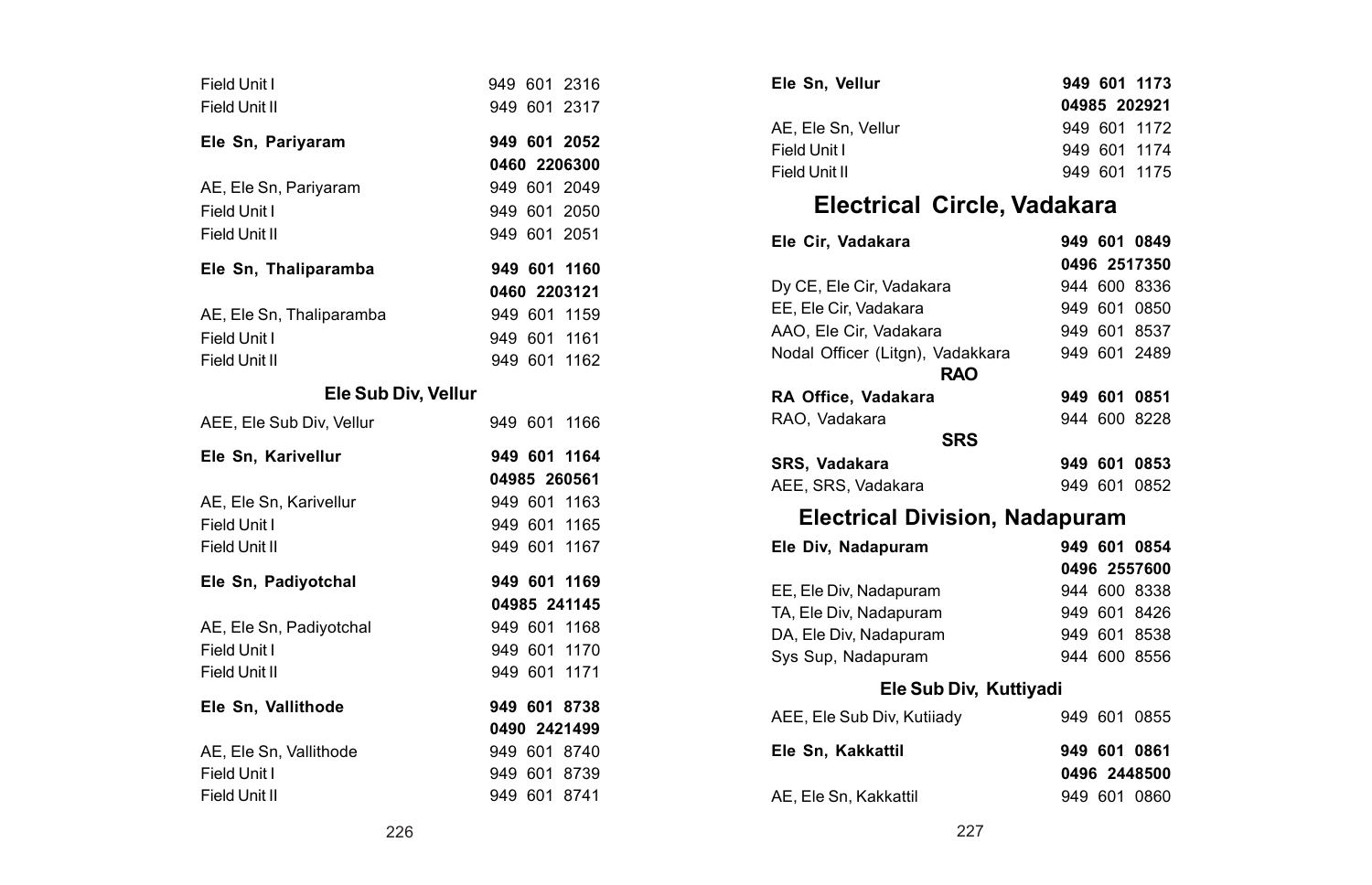| Field Unit I<br>Field Unit II |  | 949 601 0862<br>949 601 0863 |
|-------------------------------|--|------------------------------|
| Ele Sn, Kuttiyadi             |  | 949 601 0857                 |
|                               |  | 0496 2596016                 |
| AE, Ele Sn, Kuttiyadi         |  | 949 601 0856                 |
| Field Unit I                  |  | 949 601 0858                 |
| Field Unit II                 |  | 949 601 0859                 |
| Ele Sn, Thottilpalam          |  | 949 601 0864                 |
|                               |  | 0496 2564300                 |
| AE, Ele Sn, Thottilpalam      |  | 949 601 0866                 |
| Field Unit I                  |  | 949 601 0865                 |
| Field Unit II                 |  | 949 601 0867                 |
| Ele Sub Div, Nadapuram        |  |                              |
| AEE, Ele Sub Div, Nadapuram   |  | 949 601 0877                 |
|                               |  |                              |
| Ele Sn. Edacherv              |  | 949 601 0869                 |
|                               |  | 0496 2546999                 |
| AE, Ele Sn, Edachery          |  | 949 601 0868                 |
| Field Unit I                  |  | 949 601 0870                 |
| Field Unit II                 |  | 949 601 0871                 |
| Ele Sn, Nadapuram             |  | 949 601 0874                 |
|                               |  | 0496 2550222                 |
| AE, Ele Sn, Nadapuram         |  | 949 601 0878                 |
| Field Unit I                  |  | 949 601 0875                 |
| Field Unit II                 |  | 949 601 0876                 |
| Ele Sn. Parakkadavu           |  | 949 601 0879                 |
|                               |  | 0496 2571666                 |
| AE, Ele Sn. Parakkadavu       |  | 949 601 0880                 |
| Field Unit I                  |  | 949 601 0881                 |

| Ele Sn, Parappupara        |  | 949 601 0884 |  |
|----------------------------|--|--------------|--|
|                            |  | 0496 2562922 |  |
| AE. Ele Sn. Parappupara    |  | 949 601 0883 |  |
| Field Unit I               |  | 949 601 0885 |  |
| Field Unit II              |  | 949 601 0886 |  |
| Ele Sn, Thunery            |  | 949 601 0887 |  |
|                            |  | 0496 2557811 |  |
| AE, Ele Sn, Thunery        |  | 949 601 0890 |  |
| Field Unit I               |  | 949 601 0889 |  |
| Field Unit II              |  | 949 601 0891 |  |
| Ele Sub Div, Perambra      |  |              |  |
| AEE, Ele Sub Div, Perambra |  | 949 601 0888 |  |
| Ele Sn, Chakkittapara      |  | 949 601 0893 |  |
|                            |  | 0496 2662313 |  |
| AE, Ele Sn, Chakkittapara  |  | 949 601 0892 |  |
| Field Unit I               |  | 949 601 0894 |  |
| Field Unit II              |  | 949 601 0895 |  |
| Ele Sn, Meppayur           |  | 949 601 0896 |  |
|                            |  | 0496 2676210 |  |
| AE, Ele Sn, Meppayur       |  | 949 601 0898 |  |
| Field Unit I               |  | 949 601 0897 |  |
| Field Unit II              |  | 949 601 0901 |  |
| Ele Sn, Nadavannur         |  | 949 601 0902 |  |
|                            |  | 0496 2653535 |  |
| AE, Ele Sn, Nadavannur     |  | 949 601 0899 |  |
| Field Unit I               |  | 949 601 0903 |  |
| Field Unit II              |  | 949 601 0904 |  |
| Ele Sn, Perambra           |  | 949 601 0906 |  |
|                            |  | 0496 2610268 |  |
| AE, Ele Sn, Perambra       |  | 949 601 0905 |  |
|                            |  |              |  |

228 229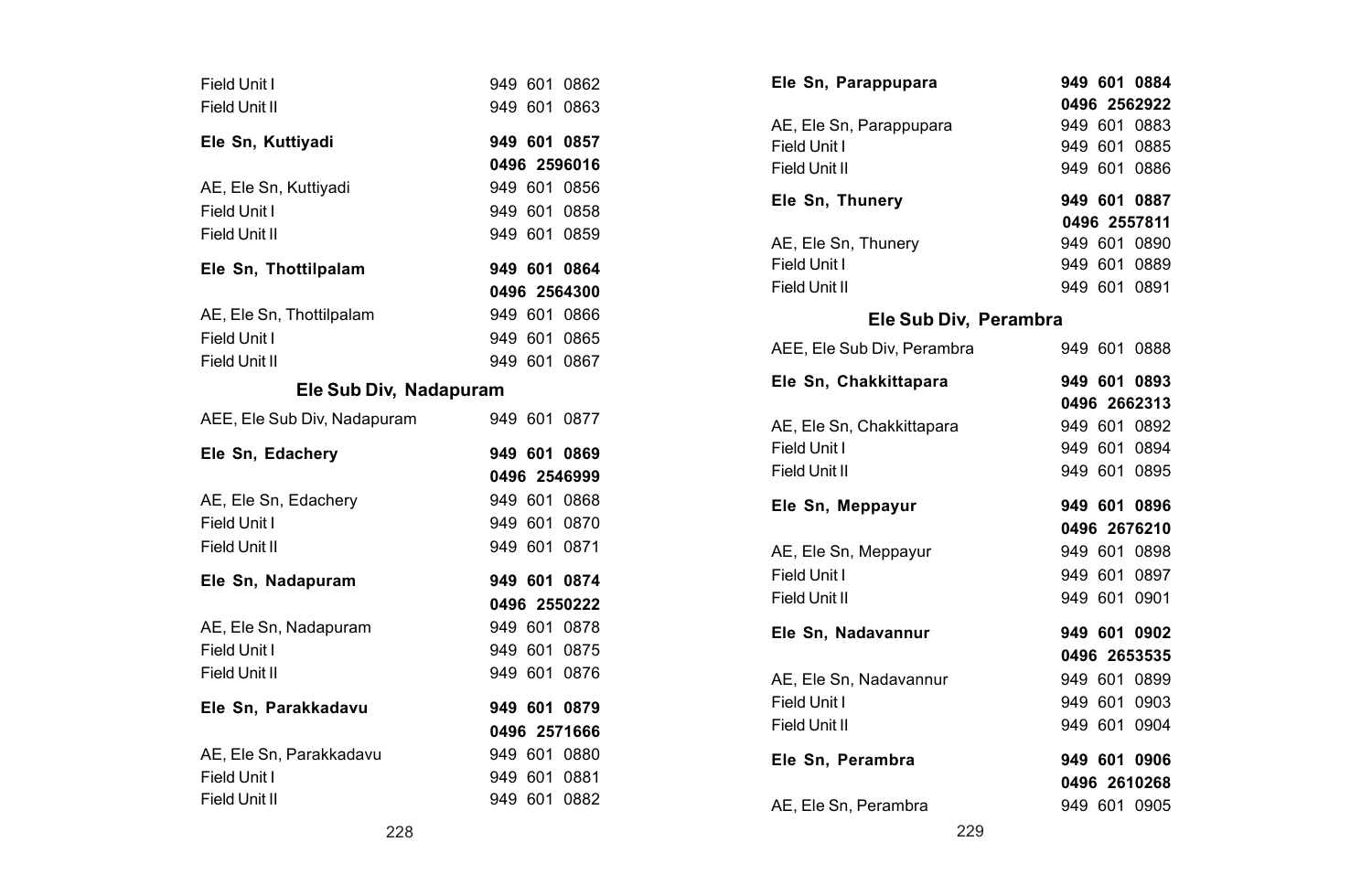| Field Unit I               |  | 949 601 0907 |
|----------------------------|--|--------------|
| Field Unit II              |  | 949 601 0908 |
| Ele Sn. Perambra North     |  | 949 601 2232 |
|                            |  | 0496 2614268 |
| AE. Ele Sn. Perambra North |  | 949 601 2233 |
| Field Unit I               |  | 949 601 2234 |
| Field Unit II              |  | 949 601 2235 |
|                            |  |              |

# **Electrical Division, Vadakara**

| Ele Div. Vadakara     | 949 601 0910 |  |
|-----------------------|--------------|--|
|                       | 0496 2523109 |  |
| EE. Ele Div. Vadakara | 944 600 8337 |  |
| TA, Ele Div, Vadakara | 949 601 8429 |  |
| DA, Ele Div, Vadakara | 949 601 8539 |  |
| Sys Sup. Vadakara     | 944 600 8557 |  |

### **Ele Sub Div, Muttungal**

| AEE, Ele Sub Div, Muttungal |  | 949 601 0900 |
|-----------------------------|--|--------------|
| Ele Sn, Azhiyoor            |  | 949 601 0945 |
|                             |  | 0496 2504400 |
| AE, Ele Sn, Azhiyoor        |  | 949 601 0943 |
| Field Unit I                |  | 949 601 0946 |
| Field Unit II               |  | 949 601 0947 |
| Ele Sn, Muttungal           |  | 949 601 0912 |
|                             |  | 0496 2512271 |
| AE. Ele Sn. Muttungal       |  | 949 601 0909 |
| Field Unit I                |  | 949 601 0913 |
| Field Unit II               |  | 949 601 0914 |
| Ele Sn, Orkatteri           |  | 949 601 0916 |
|                             |  | 0496 2548383 |
| AE. Ele Sn. Orkatteri       |  | 949 601 0915 |
| Field Unit I                |  | 949 601 0917 |
| Field Unit II               |  | 949 601 0918 |

### **Ele Sub Div, Koyilandy North**

| AEE, Ele Sub Div, Koyilandy North 949 601 0911 |  |              |
|------------------------------------------------|--|--------------|
|                                                |  |              |
| Ele Sn, Arikkulam                              |  | 949 601 1767 |
|                                                |  | 0496 2695100 |
| AE, Ele Sn, Arikulam                           |  | 949 601 1766 |
| Field Unit I                                   |  | 949 601 1764 |
| Field Unit II                                  |  | 949 601 1765 |
| Ele Sn, Koyilandy North                        |  | 949 601 0931 |
|                                                |  | 0496 2620230 |
| AE, Ele Sn, Koyilandy North                    |  | 949 601 0933 |
| Field Unit I                                   |  | 949 601 0932 |
| Field Unit II                                  |  | 949 601 0934 |
| Ele Sn, Koyilandy South                        |  | 949 601 0936 |
|                                                |  | 0496 2687010 |
| AE, Ele Sn, Koyilandy South                    |  | 949 601 0935 |
| Field Unit I                                   |  | 949 601 0937 |
| Field Unit II                                  |  | 949 601 0938 |
| Ele Sn, Melady                                 |  | 949 601 0924 |
|                                                |  | 0496 2602023 |
| AE, Ele Sn, Melady                             |  | 949 601 0922 |
| Field Unit I                                   |  | 949 601 0925 |
| Field Unit II                                  |  | 949 601 0926 |
| Ele Sn. Moodadi                                |  | 949 601 2146 |
|                                                |  | 0496 2692899 |
| AE. Ele Sn. Moodadi                            |  | 949 601 2145 |
| Field Unit I                                   |  | 949 601 2148 |
| Field Unit II                                  |  | 949 601 2147 |
| Ele Sn. Thikkodv                               |  | 949 601 0928 |
|                                                |  | 0496 2603323 |
| AE. Ele Sn. Thikkodv                           |  | 949 601 0927 |
| Field Unit I                                   |  | 949 601 0929 |
| Field Unit II                                  |  | 949 601 0930 |
|                                                |  |              |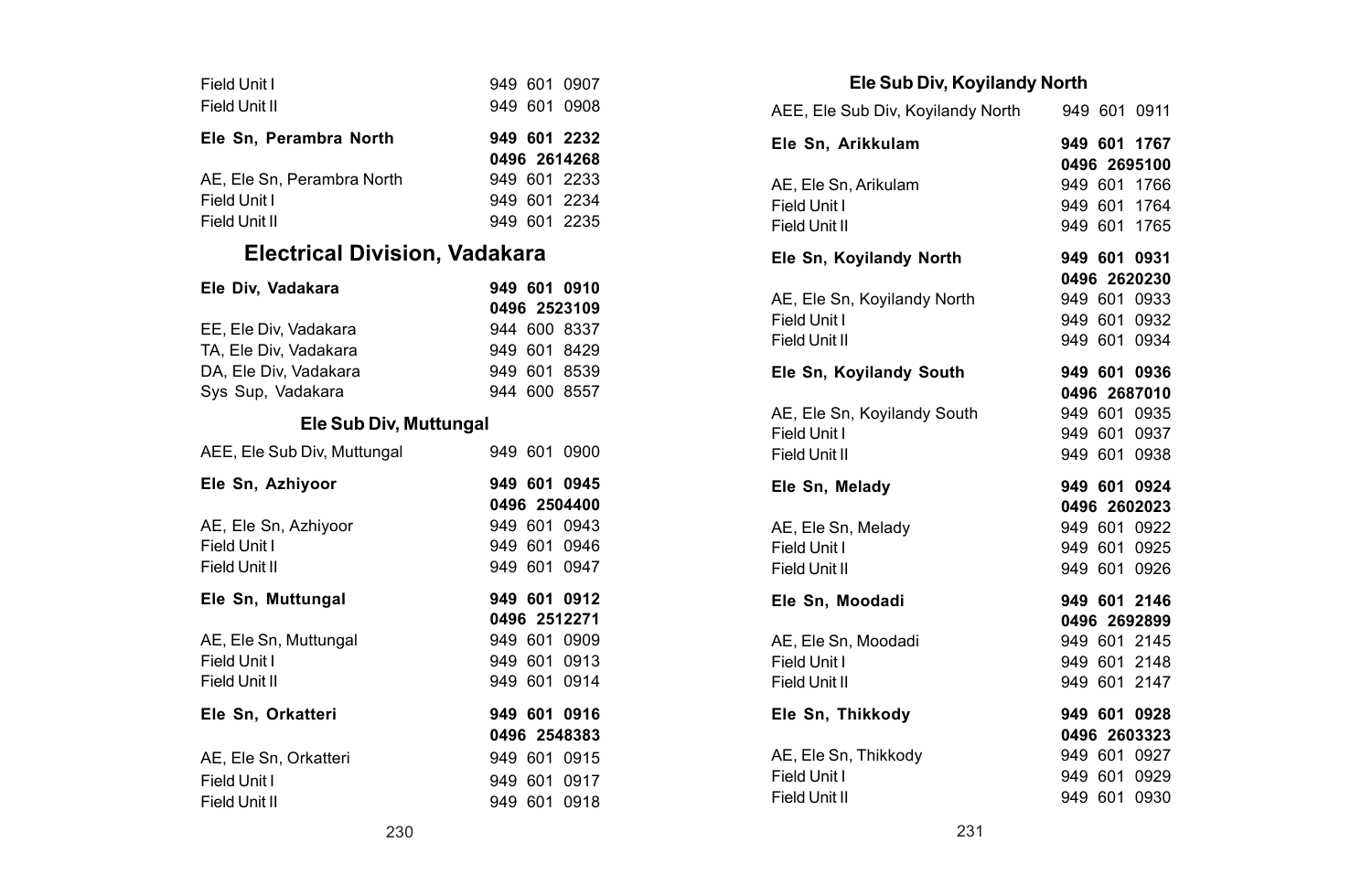### **Ele Sub Div, Vatakara North**

| AEE, Ele Sub Div, Vatakara North |  | 949 601 0944                 |
|----------------------------------|--|------------------------------|
| Ele Sn, Ayancherry               |  | 949 601 0940<br>0496 2592243 |
| AE, Ele Sn, Ayancherry           |  | 949 601 0939                 |
| Field Unit I                     |  | 949 601 0941                 |
| Field Unit II                    |  | 949 601 0942                 |
| Ele Sn, Maniyoor                 |  | 949 601 0920                 |
|                                  |  | 0496 2538310                 |
| AE, Ele Sn, Maniyoor             |  | 949 601 0919                 |
| Field Unit I                     |  | 949 601 0921                 |
| Field Unit II                    |  | 949 601 0923                 |
| Ele Sn, Thiruvalloor             |  | 949 601 0948                 |
|                                  |  | 0496 2593838                 |
| AE. Ele Sn. Thiruvalloor         |  | 949 601 0949                 |
| Field Unit I                     |  | 949 601 0950                 |
| Field Unit II                    |  | 949 601 0951                 |
|                                  |  |                              |
| Ele Sn, Vatakara Beach           |  | 949 601 0952                 |
|                                  |  | 0496 2523330                 |
| AE, Ele Sn, Vatakara Beach       |  | 949 601 0955                 |
| Field Unit I                     |  | 949 601 0953                 |
| Field Unit II                    |  | 949 601 0954                 |
| Ele Sn, Vatakara North           |  | 949 601 0957                 |
|                                  |  | 0496 2522571                 |
| AE. Ele Sn. Vatakara North       |  | 949 601 0956                 |
| Field Unit I                     |  | 949 601 0958                 |
| Field Unit II                    |  | 949 601 0959                 |
| Ele Sn, Vatakara South           |  | 949 601 0961                 |
|                                  |  | 0496 2522681                 |
| AE, Ele Sn, Vatakara South       |  | 949 601 0960                 |
| Field Unit I                     |  | 949 601 0962                 |

# **TRANSMISSION**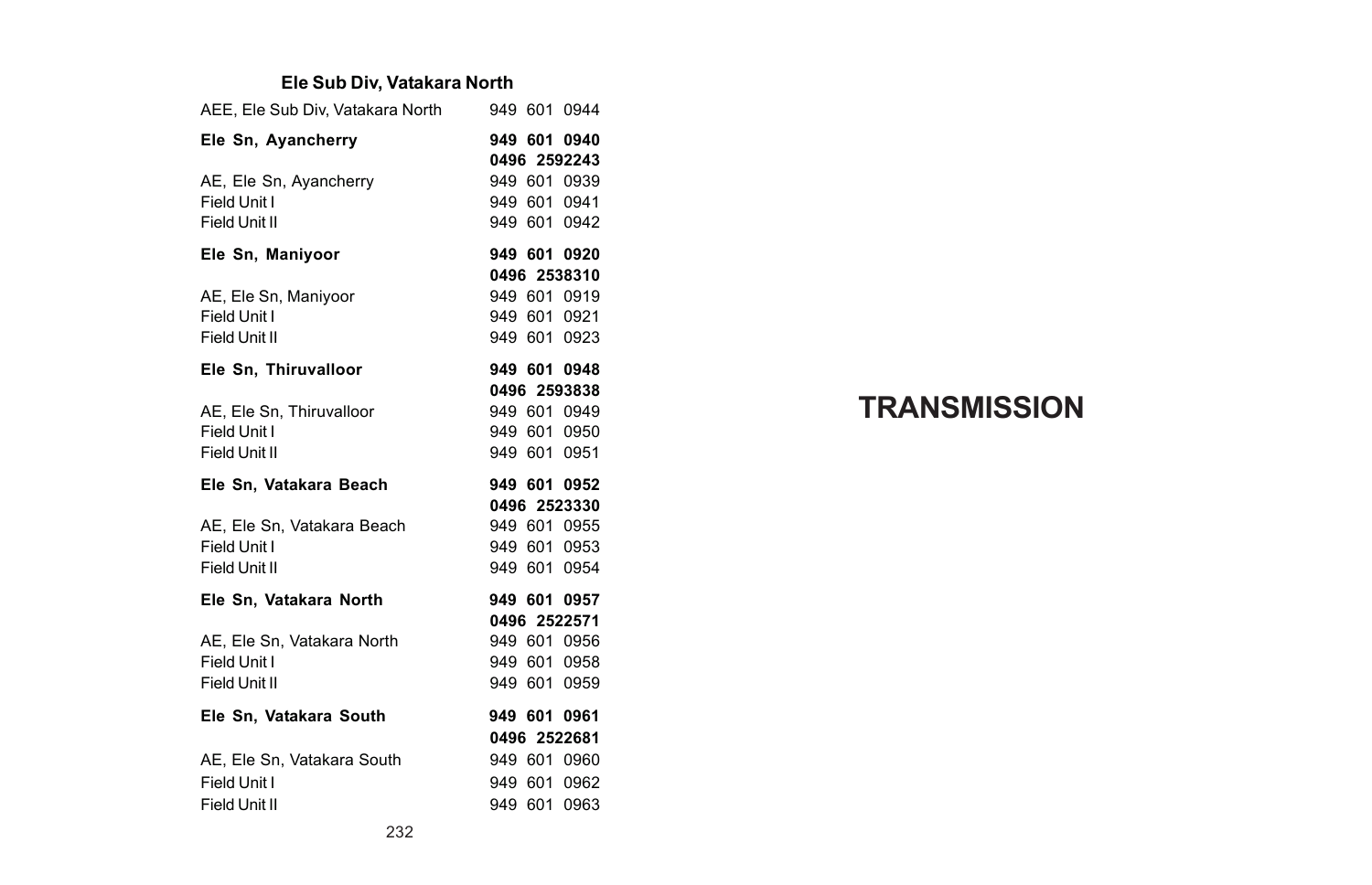# **Transmission South**

| <b>Trans South, Tvpm</b> | 944 600 8904 |
|--------------------------|--------------|
|                          | 0471 2446471 |
| CE, Trans South, Tvpm    | 0471 2514599 |
| CE. Trans South, Typm    | 944 600 8010 |
| Dv CE. Trans South. Tvpm | 0471 2514682 |
| Dy CE, Trans South, Tvpm | 944 600 8901 |
| EE I, Trans South, Tvpm  | 0471 2514446 |
| EE I, Trans South, Tvpm  | 944 600 8902 |
| EE II. Trans South. Tvpm | 0471 2514447 |
| EE II. Trans South. Tvpm | 944 600 8903 |

# **Transmission Circle, Alappuzha**

| Trans Cir, Alappuzha        |  | 949 600 8645 |
|-----------------------------|--|--------------|
|                             |  | 0477 2246639 |
| Dy CE, Trans Cir, Alappuzha |  | 944 600 8359 |
| EE, Trans Cir, Alappuzha    |  | 949 600 8644 |
| AFO, Trans Cir, Alappuzha   |  | 949 601 8564 |

# **Transmission Division, Alappuzha**

| Trans Div, Alappuzha     | 949 600 8648 |
|--------------------------|--------------|
|                          | 0477 2245213 |
| EE, Trans Div, Alappuzha | 944 600 8360 |

### **Trans Sub Div, Alappuzha**

| AEE, Trans Sub Div, Alappuzha | 949 600 8650 |
|-------------------------------|--------------|
| 110 kV S/s. Edathuva          | 949 600 8679 |
|                               | 0477 2212171 |
| AE. 110 kV S/s. Edathuva      | 949 600 8663 |
| 66 kV S/s, Alappuzha          | 949 600 8651 |
|                               | 0477 2245537 |
| AE, 66 kV S/s, Alappuzha      | 949 600 8649 |
|                               |              |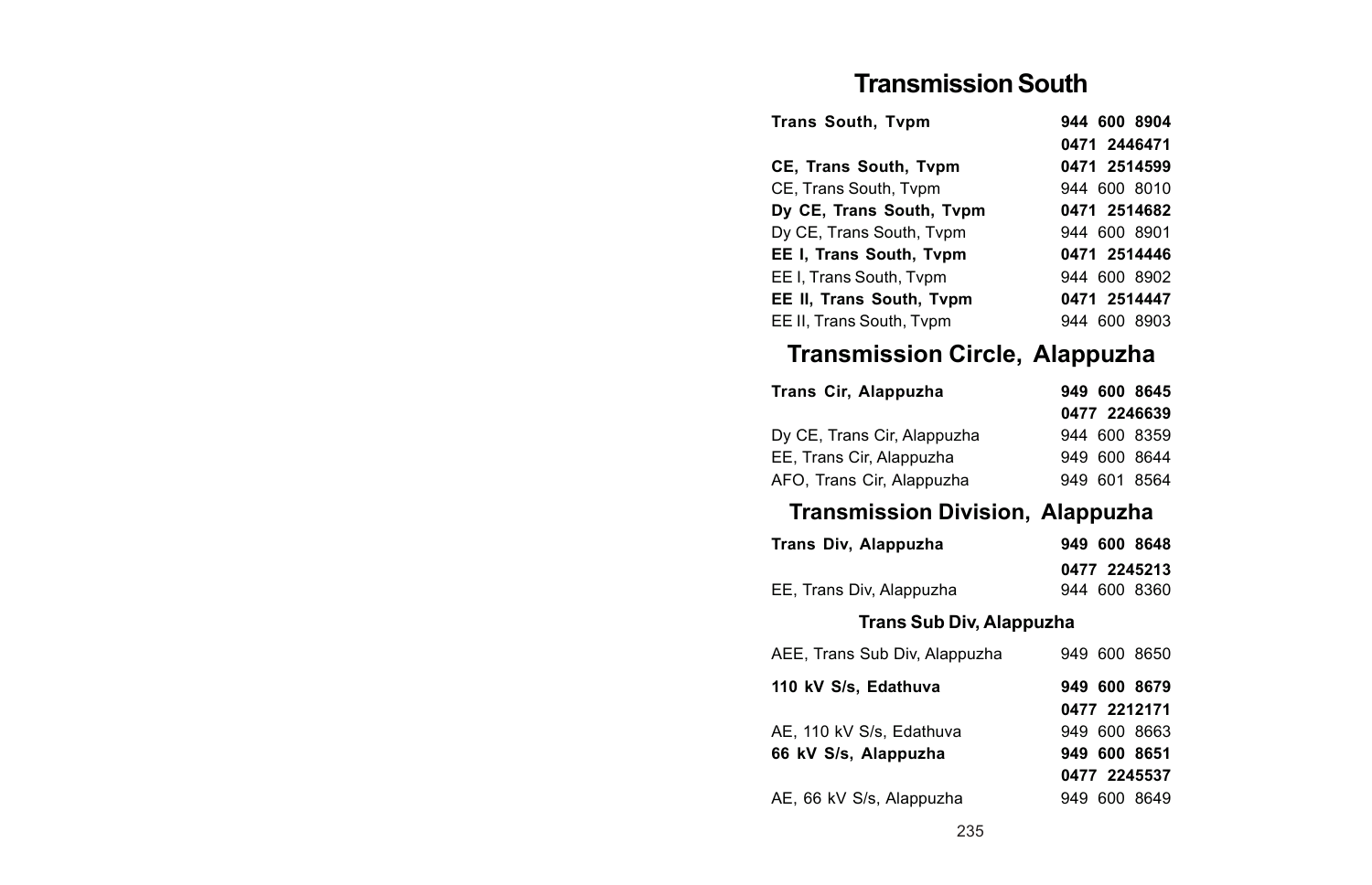|                                   | 949 600 8653 |
|-----------------------------------|--------------|
| 66 kV S/s, Kuttanad               |              |
|                                   | 0477 2702198 |
| AE, 66 kV S/s, Kuttanad           | 949 600 8652 |
| 66 kV S/s, Pathirappally          | 949 600 8654 |
|                                   | 0477 2258358 |
| AE, 66 kV S/s, Pathirappally      | 949 600 8655 |
| 33 kV S/s. Thakazhv               | 949 601 1929 |
| <b>Trans Sub Div, Aroor</b>       |              |
| AEE, Trans Sub Div, Aroor         | 949 600 8686 |
| 110 kV S/s, Aroor                 | 949 600 8675 |
|                                   | 0478 2872078 |
| AE, 110 kV S/s, Aroor             | 949 600 8674 |
| 110 kV S/s, Chelannam             | 949 600 8676 |
|                                   | 0484 2282442 |
| AE, 110 kV S/s, Chelannam         | 949 600 8677 |
| 110 kV S/s, Thycattussery         | 949 600 8681 |
|                                   | 0478 2532333 |
| AE, 110 kV S/s, Thycattussery     | 949 600 8680 |
| <b>Trans Sub Div, Cherthala</b>   |              |
| AEE. Trans Sub Div. Cherthala     | 949 600 8706 |
| 110 kV S/s, S.L. Puram            | 949 601 1828 |
|                                   | 0478 2818688 |
| AE, 110 kV S/s, S.L. Puram        | 949 601 1688 |
| 66 kV S/s, Cherthala              | 949 600 8683 |
|                                   | 0478 2813123 |
| AE, 66 kV S/s, Cherthala          | 949 600 8682 |
| 33 kV S/s, Kuthiyathode           | 949 601 1928 |
| Line Mace Sub Div, Alappuzha      |              |
| AEE, Line Mace Sub Div, Alappuzha | 949 600 8678 |
| AE, Line Mace Sn, Cherthala       | 949 601 1845 |
|                                   |              |

| Transmission Division, Mavelikkara             |                              |
|------------------------------------------------|------------------------------|
| Trans Div. Mavelikkara                         | 949 600 8697<br>0479 2307440 |
| EE, Trans Div, Mavelikkara                     | 944 600 8363                 |
| 220 kV S/s Sub Div, Edappon                    |                              |
| AEE, 220 kV S/s Sub Div, Edappon               | 949 600 8688                 |
| 220 kV S/s, Edappon                            | 949 601 1927<br>0479 2374320 |
| 110 kV S/s, Edappon                            | 949 600 8695                 |
|                                                | 0479 2374339                 |
| AE Mace I, 220 kV S/s, Edappon                 | 949 600 8693                 |
| AE Mace II, 220 kV S/s, Edappon                | 949 600 8689                 |
| SY, 220 kV S/s, Edappon                        | 949 601 2243                 |
| 33 kV S/s, Kattanam                            | 949 601 2061                 |
| 220 kV S/s Sub Div, Punnapra                   |                              |
| AEE, 220 kV S/s Sub Div, Punnapra 949 600 8588 |                              |
| 220 kV S/s, Punnapra                           | 949 600 8661                 |
|                                                | 0477 2287877                 |
| AE Mace I, 220 kV S/s, Punnapra                | 949 600 8660                 |
| AE Mace II, 220 kV S/s, Punnapra               | 949 600 8657                 |
| <b>Trans Sub Div, Edappon</b>                  |                              |
| AEE, Trans Sub Div, Edappon                    | 949 600 8696                 |
| AE, Line Mace Sn, Edappon                      | 949 600 8694                 |
| 110 kV S/s, Chengannoor                        | 949 600 8692                 |
|                                                | 0479 2452864                 |
| AE, 110 kV S/s, Chengannoor                    | 949 600 8691                 |
| AE, Trans Const Sn, Chenganuur                 | 949 600 8704                 |
| 33 kV S/s, Mannar                              | 949 600 8496                 |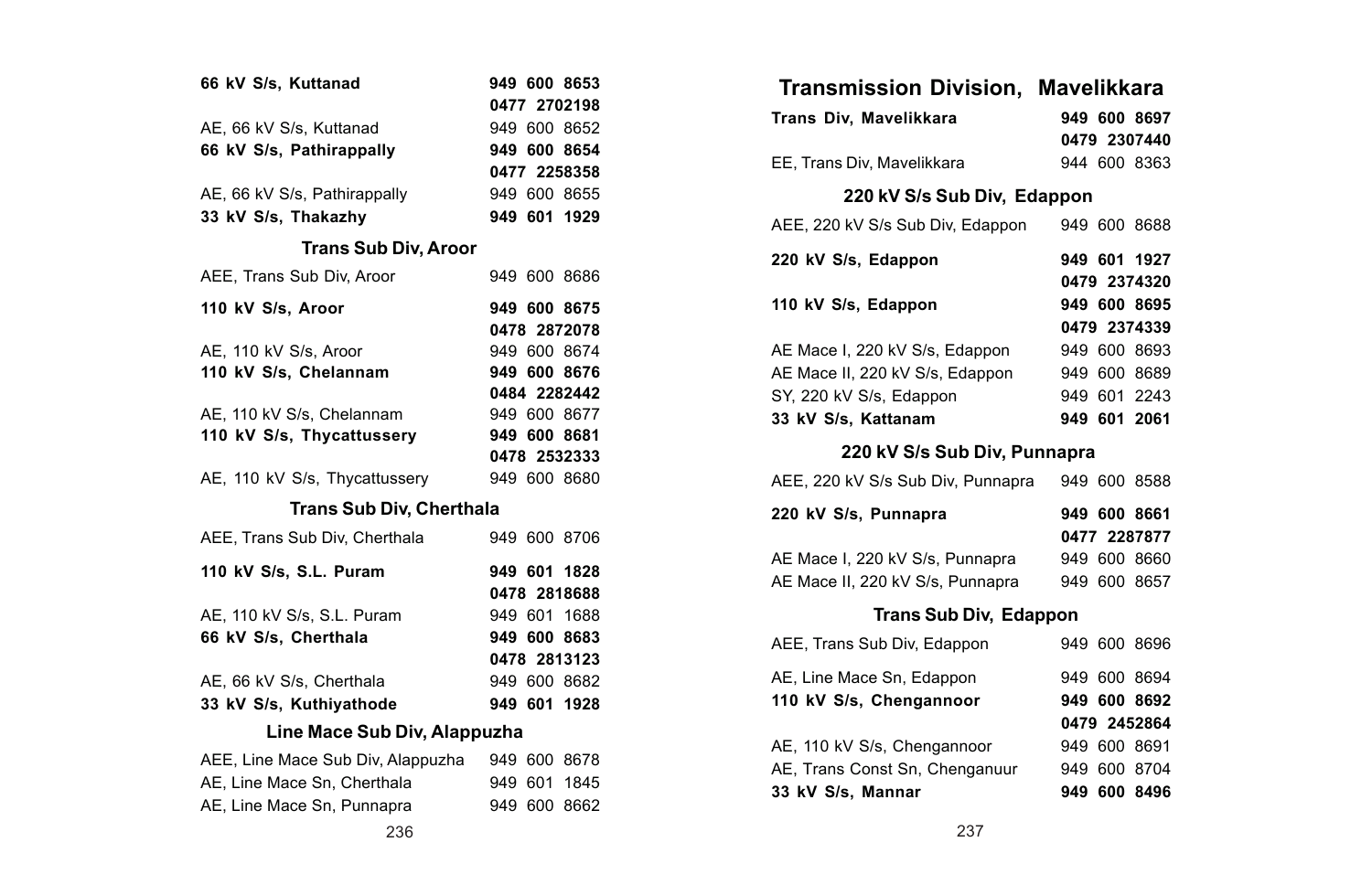### **Trans Sub Div, Mavelikkara**

| AEE, Trans Sub Div, Mavelikkara           |  | 949 600 8664 |
|-------------------------------------------|--|--------------|
| 110 kV S/s, Kayamkulam                    |  | 949 601 1823 |
|                                           |  | 0479 2442471 |
| AE, 110 kV S/s, Kayamkulam                |  | 949 600 8665 |
| 66 kV S/s, Karuvatta                      |  | 949 601 1824 |
|                                           |  | 0479 2492228 |
| AE, 66 kV S/s, Karuvatta                  |  | 949 600 8667 |
| 66 kV S/s, Mavelikkara                    |  | 949 600 8670 |
|                                           |  | 0479 2302201 |
| AE, 66 kV S/s, Mavelikkara                |  | 949 600 8669 |
| 66 kV S/s, Nangiarkulangara               |  | 949 600 8672 |
|                                           |  | 0479 2486889 |
| AE, 66 kV S/s, Nangiarkulangara           |  | 949 600 8671 |
| 33 kV S/s, Oachira                        |  | 949 601 1869 |
| 33 kV S/s, Vallikunnam                    |  | 949 601 1740 |
| ıв                                        |  |              |
|                                           |  |              |
|                                           |  |              |
| IB, Alappuzha                             |  | 949 601 1705 |
| <b>Transmission Circle, Kalamassery</b>   |  |              |
| Trans Cir, Klmsy                          |  | 949 600 9118 |
|                                           |  |              |
|                                           |  | 0484 2555682 |
| Dy CE, Trans Cir, Klmsy                   |  | 944 600 8367 |
| EE, Trans Cir, Klmsy                      |  | 949 600 9119 |
| FO, Trans Cir, Klmsy                      |  | 949 601 8565 |
| <b>Transmission Division, Brahmapuram</b> |  |              |
| Trans Div, Brahmapuram                    |  | 949 600 9148 |
|                                           |  | 0484 2720656 |
| EE, Trans Div, Brahmapuram                |  | 944 600 8371 |
| Trans Const Sub Div, Brahmapuram          |  |              |

AEE, Trans Const Sub Div, Brahmapuram 949 601 1829

| AE. Trans Const Sn. Pallikkara       |  | 949 601 1830 |
|--------------------------------------|--|--------------|
| 66 kV S/s, Kakkanad                  |  | 949 600 9195 |
|                                      |  | 0484 2422307 |
| AE, 66 kV S/s, Kakkanad              |  | 949 600 9194 |
| 66 kV S/s. Thrikakara                |  | 949 600 9196 |
|                                      |  | 0484 2425277 |
| AE, 66 kV S/s, Thrikakara            |  | 949 600 9197 |
| 220 kV S/s Sub Div. Brahmapuram      |  |              |
| AEE, 220 kV S/s Sub Div, Brahmapuram |  | 949 600 9155 |

| 220 kV S/s, Brahmapuram              | 949 600 9151 |
|--------------------------------------|--------------|
|                                      | 0484 2720015 |
| AE, Mace I, 220 kV S/s, Brahmapuram  | 949 600 9149 |
| AE, Mace II, 220 kV S/s, Brahmapuram | 949 600 9150 |
| SY, 220 kV S/s, Brahmapuram          | 949 601 2304 |
| 110 kV S/s. Kandanad                 | 949 600 9153 |
|                                      | 0484 2791859 |
| AE, 110 kV S/s, Kandanad             | 949 600 9152 |
| 66 kV S/s. Puthencruz                | 949 600 9156 |
|                                      | 0484 2760482 |
| AE, 66 kV S/s, Puthencruz            | 949 600 9154 |
|                                      |              |

### **220 kV S/s Sub Div, Ambalamugal**

AEE, 220 kV S/s Sub Div, Ambalamugal 949 601 2303

| 220 kV S/s. Ambalamugal           | 949 601 2279 |
|-----------------------------------|--------------|
|                                   | 0484 2720022 |
| AE, Mace, 220 kV S/s, Ambalamugal | 949 600 8673 |

### **S/s Sub Div, Vyttila**

| S/s Sub Div, Vyttila      | 0484 2305750 |  |
|---------------------------|--------------|--|
| AEE, S/s Sub Div, Vyttila | 949 600 9157 |  |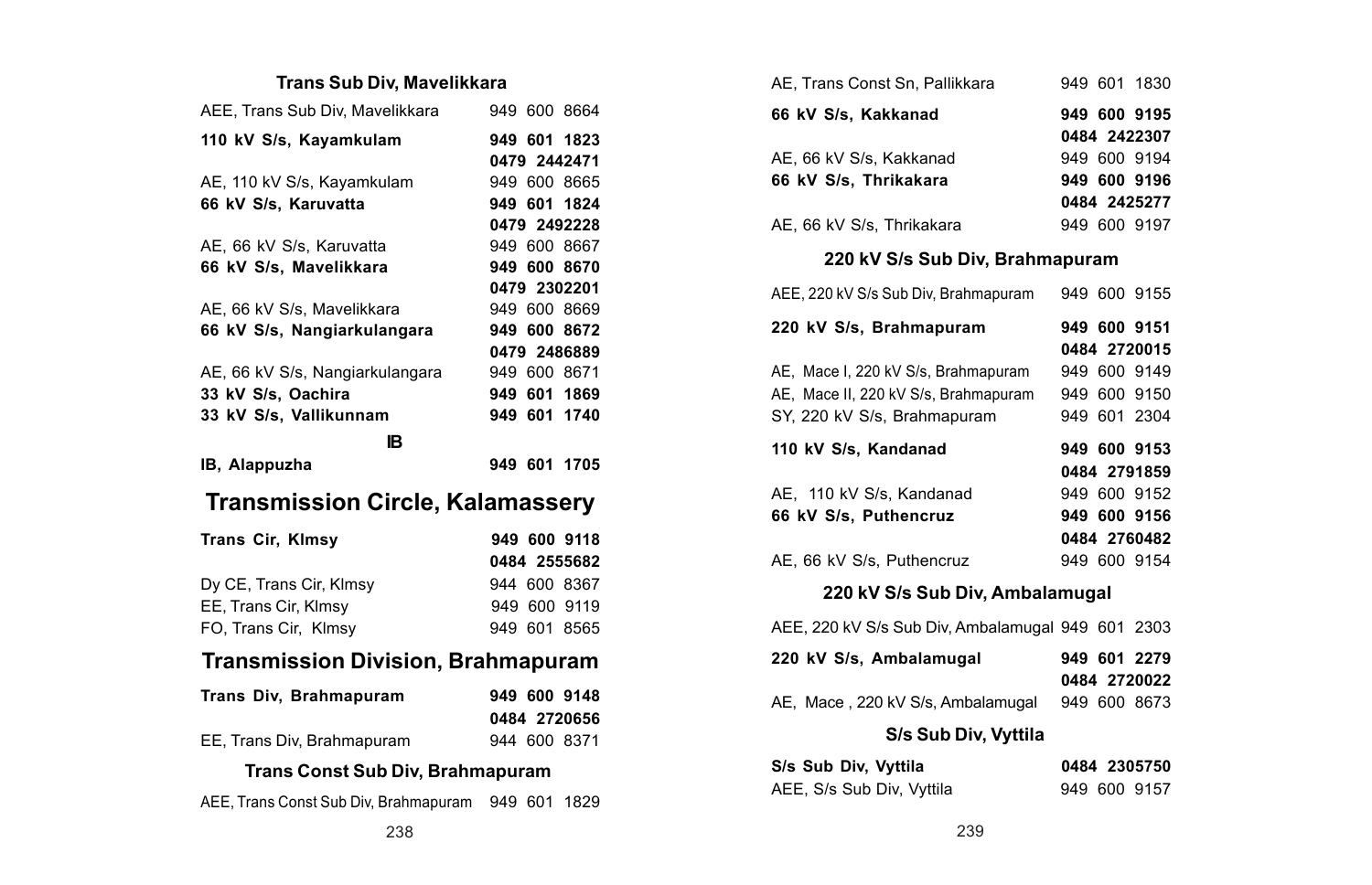| 110 kV S/s, Kadavanthara                | 949 600 9159<br>0484 2310097 |
|-----------------------------------------|------------------------------|
|                                         |                              |
| AE. 110 kV S/s. Kadavanthara            | 949 600 9158                 |
| 110 kV S/s, Vyttila                     | 949 600 9161                 |
|                                         | 0484 2302076                 |
| AE, 110 kV S/s, Vyttila                 | 949 600 9160                 |
| 66 kV S/s. Panampilly Nagar             | 949 600 9163                 |
|                                         | 0484 2313944                 |
| AE, 66 kV S/s, Panampilly Nagar         | 949 600 9162                 |
| 66 kV S/s. Perumanoor                   | 949 600 9165                 |
|                                         | 0484 2369377                 |
| AE, 66 kV S/s, Perumanoor               | 949 600 9164                 |
| <b>Transmission Division, Ernakulam</b> |                              |
| <b>Trans Div. Ekm</b>                   | 949 600 9167                 |
|                                         | 0484 2366862                 |
|                                         | 944 600 8370                 |
| EE, Trans Div, Ekm                      |                              |
|                                         |                              |
| S/s Sub Div, Ekm                        |                              |
| AEE, S/s Sub Div, Ekm                   | 949 600 9166                 |
| 110 kV S/s, Mattancherry                | 949 600 8685                 |
|                                         | 0484 2226110                 |
| AE, 110 kV S/s, Mattancherry            | 949 600 8684                 |
| 110 kV S/s. Willington Island           | 949 600 9169                 |
|                                         | 0484 2668164                 |
|                                         |                              |
| AE.110 kV S/s. Willington Island        | 949 600 9168                 |
| 66 kV S/s, Fort Kochi (GIS)             | 949 600 9171                 |
|                                         | 0484 2215709                 |
| AE, 66 kV S/s, Fort Kochi (GIS)         | 949 600 9170                 |
| 66 kV S/s, Marine Drive, GIS            | 949 600 9173                 |
|                                         | 0484 2353522                 |
| AE, 66 kV S/s, Marine Drive, GIS        | 949 600 9172                 |
| 66 kV S/s, Njarackal                    | 949 600 9184                 |
|                                         | 0484 2493326<br>949 600 9183 |

| AEE, S/s Sub Div, Kaloor                    |  | 949 600 9177 |
|---------------------------------------------|--|--------------|
| 110 kV S/s, Edappally                       |  | 949 600 9178 |
|                                             |  | 0484 2801370 |
| AE, 110 kV S/s, Edappally                   |  | 949 600 9176 |
| 110 kV S/s, Kaloor                          |  | 949 600 9180 |
|                                             |  | 0484 2346558 |
| AE, 110 kV S/s, Kaloor                      |  | 949 600 9179 |
| 66 kV S/s, Ernakulam North                  |  | 949 600 9182 |
|                                             |  | 0484 2395342 |
| AE, 66 kV S/s, Ernakulam North              |  | 949 600 9181 |
| 66 kV S/s, Mulavukadu                       |  | 949 600 9175 |
|                                             |  | 0484 2750751 |
| AE, 66 kV S/s, Mulavukadu                   |  | 949 600 9174 |
| AE, Trans Const Sn, Kaloor                  |  | 949 601 1843 |
| <b>Trans Const Sub Div, Kaloor</b>          |  |              |
| AEE, Trans Const Sub Div, Kaloor            |  | 949 600 9188 |
| 110 kV S/s, Panganad                        |  | 949 600 9256 |
|                                             |  | 0484 2700806 |
| AE, 110 kV S/s, Panganad                    |  | 949 600 9187 |
| 110 kV S/s, New Vytila                      |  | 949 600 9186 |
| AE, Trans Const Sn, New Vytila 949 600 9185 |  |              |
| AE, Const Sn, (Civil), Kaloor               |  | 949 600 8860 |
|                                             |  |              |

# **Trans Sub Div, Kurumassery**

| AEE, Trans Sub Div, Kurumassery |  | 949 600 9133                 |
|---------------------------------|--|------------------------------|
| 110 kV S/s, Kurumassery         |  | 949 600 9131<br>0484 2471388 |
| AE. 110 kV S/s. Kurumasserv     |  | 949 600 9130                 |
| 110 kV S/s. North Parur         |  | 949 600 9206                 |
|                                 |  | 0484 2442670                 |
| AE, 110 kV S/s, North Parur     |  | 949 600 9205                 |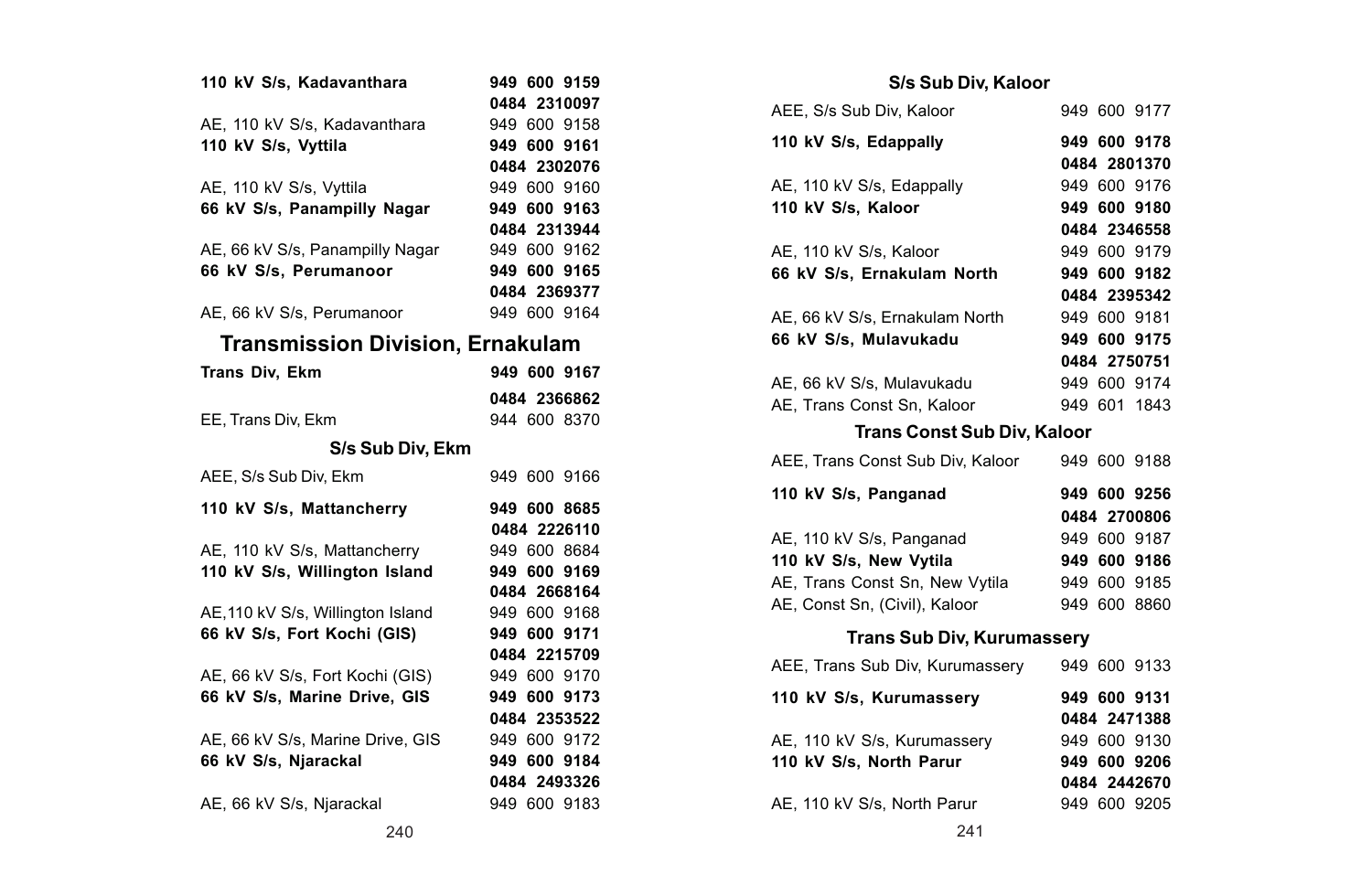| 220 kV S/s Sub Div, Klmsy | 949 600 9132<br>949 601 1860<br>949 600 9142<br>949 600 9145<br>949 600 9146<br>949 600 9216<br><b>Transmission Division, Kalamassery</b><br>949 600 9189<br>0484 2555475<br>944 600 8368<br>949 600 9191<br>949 600 9193<br>949 601 8624<br>0484 2532112<br>949 600 9190<br>949 600 9192<br>949 601 1710<br>949 600 9202<br>949 600 9201<br>0484 2624170<br>949 600 9198<br>949 600 9204<br>0484 2540975<br>949 600 9203<br>949 600 9210<br>0484 2680210<br>949 600 9209<br>949 600 9208<br>0484 2838350<br>949 600 9207<br>949 600 9140 |
|---------------------------|-------------------------------------------------------------------------------------------------------------------------------------------------------------------------------------------------------------------------------------------------------------------------------------------------------------------------------------------------------------------------------------------------------------------------------------------------------------------------------------------------------------------------------------------|

### **Trans S/s Sub Div, Klmsy**

| AEE, Trans S/s Sub Div, Klmsy |  | 949 600 9211 |
|-------------------------------|--|--------------|
| AE, Const Sn, Klmsy           |  | 949 601 1834 |
| AE, Colony Mace Sn, Klmsy     |  | 949 600 9215 |
| AE, Trans Const Sn, Klmsy     |  | 949 600 9214 |

### **Line Mace Sub Div, Klmsy**

| AEE, Line Mace Sub Div, Klmsy    |  | 949 601 1922 |
|----------------------------------|--|--------------|
| AE I, Trans Line Mace Sn, Klmsy  |  | 949 600 9212 |
| AE II, Trans Line Mace Sn, Klmsy |  | 949 600 9213 |
| AE I, Hot Line Mace Sn, Klmsy    |  | 949 600 9257 |
| AE II, Hot Line Mace Sn, Klmsy   |  | 949 600 9258 |

### **IB**

| B, Ernakulam (Island)    | 949 600 9260 |
|--------------------------|--------------|
| <b>B. Kurumasserv</b>    | 949 601 8305 |
| <b>B. Kaloor</b>         | 949 600 9263 |
|                          | 0484 2343037 |
| B. Kimsv                 | 949 600 9262 |
|                          | 0484 2541180 |
| B, Vytilla (Brahmapuram) | 949 600 9259 |
|                          | 0484 2720525 |

# **Transmission Circle, Kottarakkara**

|  | 944 600 9262<br>0474 2454273<br>944 600 8355<br>944 600 9266<br>949 601 8562 |
|--|------------------------------------------------------------------------------|

# **Trans Const Div, Kottarakara**

| Trans Const Div. Kottarakara     | 944 600 9265 |
|----------------------------------|--------------|
|                                  | 0474 2459500 |
| EE. Trans Const Div. Kottarakara | 944 600 8358 |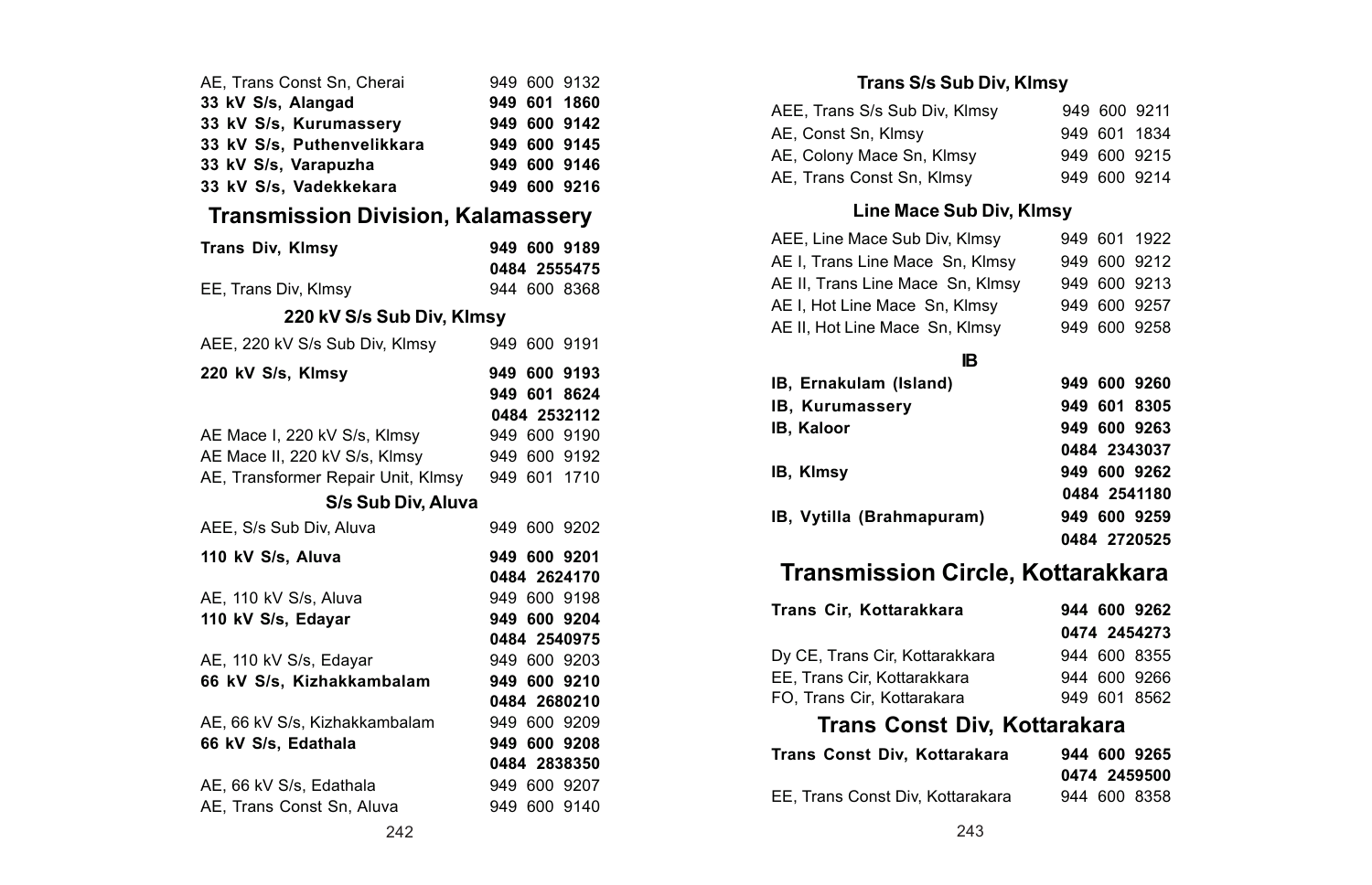### **Trans Const Sub Div, Kollam**

| AEE, Trans Const Sub Div, Kollam       |  | 944 600 9267 |
|----------------------------------------|--|--------------|
| AE, Trans Const Sn, Kollam             |  | 944 600 9268 |
| AE, Trans Const Sn, Perinad            |  | 944 600 9269 |
| Trans Const Sub Div, Kottarakkara      |  |              |
| AEE, Trans Const Sub Div, Kottarakkara |  | 944 600 9270 |
| AE, Trans Const Sn, Kottiyam           |  | 944 600 9271 |
| AE, Trans Const Sn, Puthur             |  | 944 600 9272 |
| 110 kV S/s, Perinad                    |  | 944 600 9273 |
| 110 kV S/s, Kottiyam                   |  | 944 600 9292 |
|                                        |  | 0474 2530118 |
| AE, 110 kV S/s, Kottiyam               |  | 944 600 9291 |
| 66 kV S/s, Parippally                  |  | 944 600 9303 |
|                                        |  | 0474 2572063 |
| AE, 66 kV S/s, Parippally              |  | 944 600 9302 |
| 33 kV S/s. Adithivanelloor             |  | 944 600 9276 |
|                                        |  |              |
| 33 kV S/s, Paravoor                    |  | 944 600 9210 |
| <b>Transmission Division, Kundara</b>  |  |              |
| Trans Div. Kundara                     |  | 944 600 9283 |
|                                        |  | 0474 2522235 |
| EE, Trans Div, Kundara                 |  | 944 600 8356 |
| 220 kV S/s Sub Div, Kundara            |  |              |
| S/s Sub Div, Kundara                   |  | 0474 2522234 |
| AEE, S/s Sub Div. Kundara              |  | 944 600 9287 |
| 220 kV S/s, Kundara                    |  | 944 600 9290 |
|                                        |  | 0474 2520286 |
| AE, 220 kV S/s, Kundara                |  | 944 600 9289 |
| S/s Sub Div, Kavanad                   |  |              |

| 110 kV S/s, Ayathil                   | 944 600 9308                 |
|---------------------------------------|------------------------------|
|                                       | 0474 2728715<br>944 600 9307 |
| AE, 110 kV S/s, Ayathil               | 944 600 9310                 |
| 110 kV S/s, Chavara                   | 0476 2680801                 |
| AE.110 kV S/s. Chavara                | 944 600 9309                 |
| 110 kV S/s, Kavanadu                  | 944 600 9306                 |
|                                       | 0474 2793907                 |
| AE, 110 kV S/s, Kavanadu              | 944 600 9305                 |
| 66 kV S/s, Karunagappally             | 944 600 9312                 |
|                                       | 0476 2620229                 |
| AE, 66 kV S/s, Karunagappally         | 944 600 9311                 |
| 33KV S/s, Kannanelloor                | 944 600 9279                 |
| 33KV S/s, Oachira                     | 949 601 1869                 |
|                                       |                              |
| <b>Trans Sub Div, Kundara</b>         |                              |
| AEE, Trans Sub Div, Kundara           | 944 600 9284                 |
| AE. Trans Const Sn. Kundara           | 944 600 9285                 |
| AE. Trans Const Sn. East Kallada      | 944 600 9286                 |
| AE, Line Mace Sn, Kundara             | 944 600 9288                 |
| 110 kV S/s. Sasthamkotta              | 944 600 9299                 |
|                                       | 0476 2830320                 |
| AE, 110 kV S/s, Sasthamkotta          | 944 600 9298                 |
| <b>Transmission Division, Punalur</b> |                              |
| <b>Trans Div. Punalur</b>             | 944 600 9313                 |
|                                       | 0475 2222650                 |
| EE, Trans Div, Punalur                | 944 600 8357                 |
|                                       |                              |
| 220 kV S/s Sub Div, Edamon            |                              |
| AEE, 220 kV S/s Sub Div. Edamon       | 944 600 9318                 |
| 220 kV S/s, Edamon                    | 944 600 9316                 |
|                                       | 0475 2335522                 |
| AE Mace I. 220 kV S/s. Edamon         | 944 600 9315                 |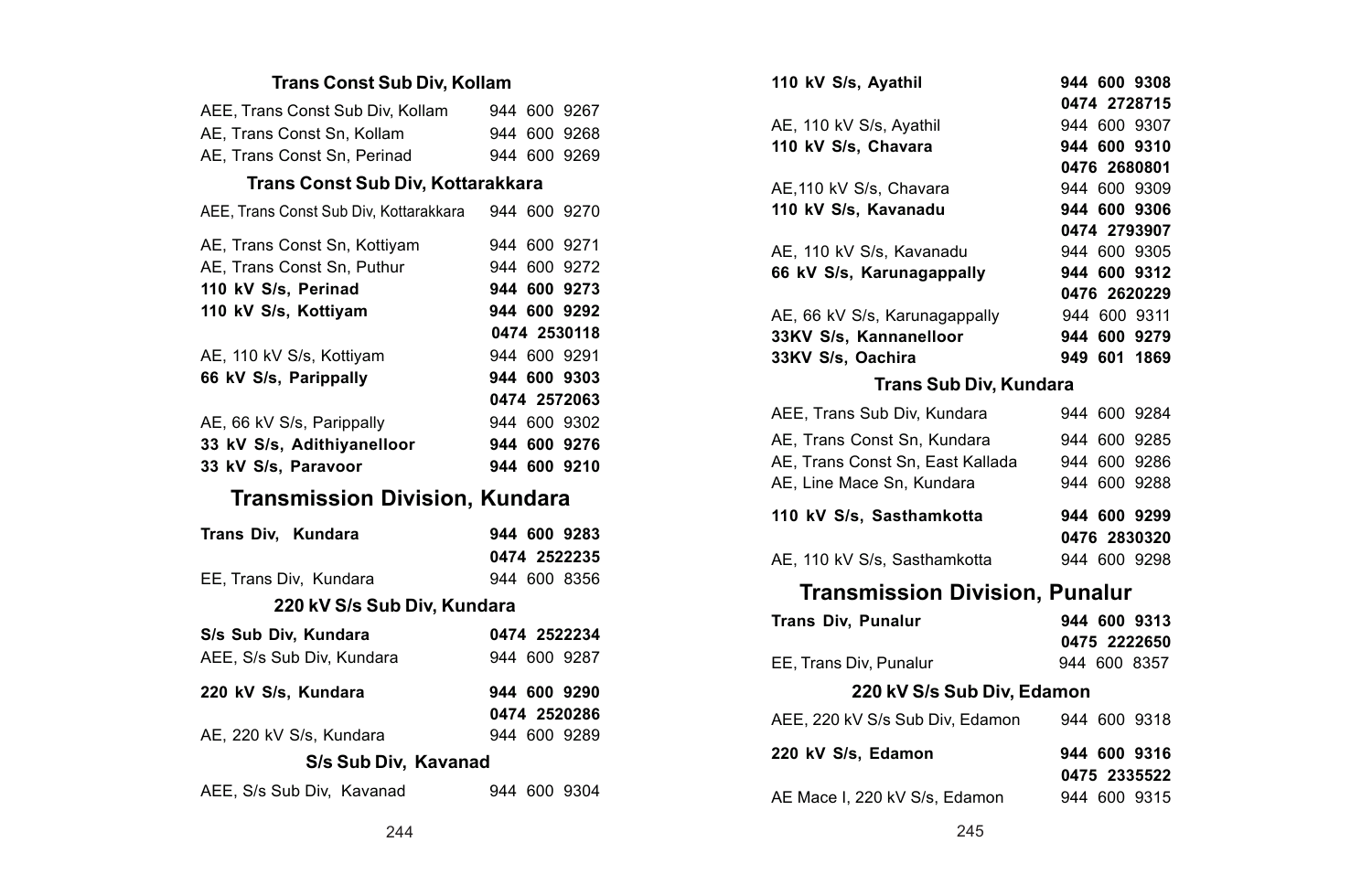| AE Mace II, 220 kV S/s, Edamon            |  | 949 600 8659                 |
|-------------------------------------------|--|------------------------------|
| AE, 220 kV S/s Const, Edamon 949 601 1708 |  |                              |
| <b>Trans Sub Div, Punalur</b>             |  |                              |
| AEE. Trans Sub Div. Punalur               |  | 944 600 9314                 |
| 110 kV S/s, Ambalapuram                   |  | 944 600 9295                 |
|                                           |  | 0474 2452640                 |
| AE, 110 kV S/s, Ambalapuram               |  | 944 600 9294                 |
| 110 kV S/s. Kottarakara                   |  | 944 600 9297                 |
|                                           |  | 0474 2454640                 |
| AE, 110 kV S/s, Kottarakara               |  | 944 600 9296                 |
| 110 kV S/s, Punalur                       |  | 944 600 9320                 |
|                                           |  | 0475 2222640                 |
| AE, 110 kV S/s, Punalur                   |  | 944 600 9319                 |
| 66 kV S/s, Ayoor                          |  | 944 600 9301                 |
|                                           |  | 0475 2292328                 |
| AE, 66 kV S/s, Ayoor                      |  | 944 600 9300                 |
|                                           |  |                              |
| 33 kV S/s. Chengamanad                    |  | 944 600 9277                 |
| 33 kV S/s, Ezhukone                       |  | 949 601 2013                 |
| 33 kV S/s, Pooyapally                     |  | 944 600 9281                 |
| 33 kV S/s, Puthoor (TRSR)                 |  | 944 600 9282                 |
| Trans Const Sub Div, Punalur              |  |                              |
| AEE, Trans Const Sub Div, Punalur         |  | 944 600 9333                 |
|                                           |  |                              |
| 110 kV S/s, Pathanapuram                  |  | 944 600 9327                 |
|                                           |  | 0475 2355533                 |
| AE, 110 kV S/s, Pathanapuram              |  | 944 600 9326                 |
| 66 kV S/s Thenmala                        |  | 949 601 8369                 |
| AE, Trans Const Sn, Thenmala              |  | 0475 2344900<br>944 600 9329 |
| 66 kV S/s, Anchal                         |  | 949 601 1630                 |
|                                           |  | 0475 2270300                 |

### **Line Mace Sub Div, Edamon**

| AEE, Line Mace Sub Div, Edamon     |  | 944 600 9293 |
|------------------------------------|--|--------------|
| AE, Line Mace Sn, Edamon           |  | 944 600 9317 |
| AE. Line Mace Sn. Punalur          |  | 949 601 1709 |
| AE, Trans Const Sn (Line), Punalur |  | 944 600 9328 |

# **Transmission Circle, Poovanthuruthu**

| Trans Cir. Poovanthuruthu        | 949 600 8335 |
|----------------------------------|--------------|
|                                  | 0481 2341018 |
| Dy CE, Trans Cir, Poovanthuruthu | 944 600 8364 |
| EE. Trans Cir. Poovanthuruthu    | 949 600 8334 |
| FO. Trans Cir. Poovanthuruthu    | 949 601 8563 |

# **Transmission Division, Pala**

| Trans Div, Pala                        |  |  | 949 601 0592<br>04822 201296 |
|----------------------------------------|--|--|------------------------------|
| EE. Trans Div. Pala                    |  |  | 944 600 8384                 |
| Trans Const Sub Div, Kanjirappaly      |  |  |                              |
| AEE, Trans Const Sub Div, Kanjirappaly |  |  | 949 601 1844                 |
| 33 kv S/s, Koottickal                  |  |  | 949 601 8646                 |
| AE, Trans Const Sn, Koottickal         |  |  | 949 601 1842                 |
| AE, Trans Const Sn, Manimala           |  |  | 949 601 1739                 |
| S/s Sub Div, Pala                      |  |  |                              |
| AEE, S/s Sub Div, Pala                 |  |  | 949 600 8377                 |
| 110 kV S/s, Erattupetta                |  |  | 949 600 8369                 |
|                                        |  |  | 0482 2275161                 |
| AE, 110 kV S/s, Erattupetta            |  |  | 949 600 8368                 |
| 110 kV S/s, Pala                       |  |  | 949 600 8371                 |
|                                        |  |  | 0482 2212296                 |
| AE, 110 kV S/s, Pala                   |  |  | 949 600 8370                 |
| SY, 110 kV S/s, Pala                   |  |  | 949 601 2242                 |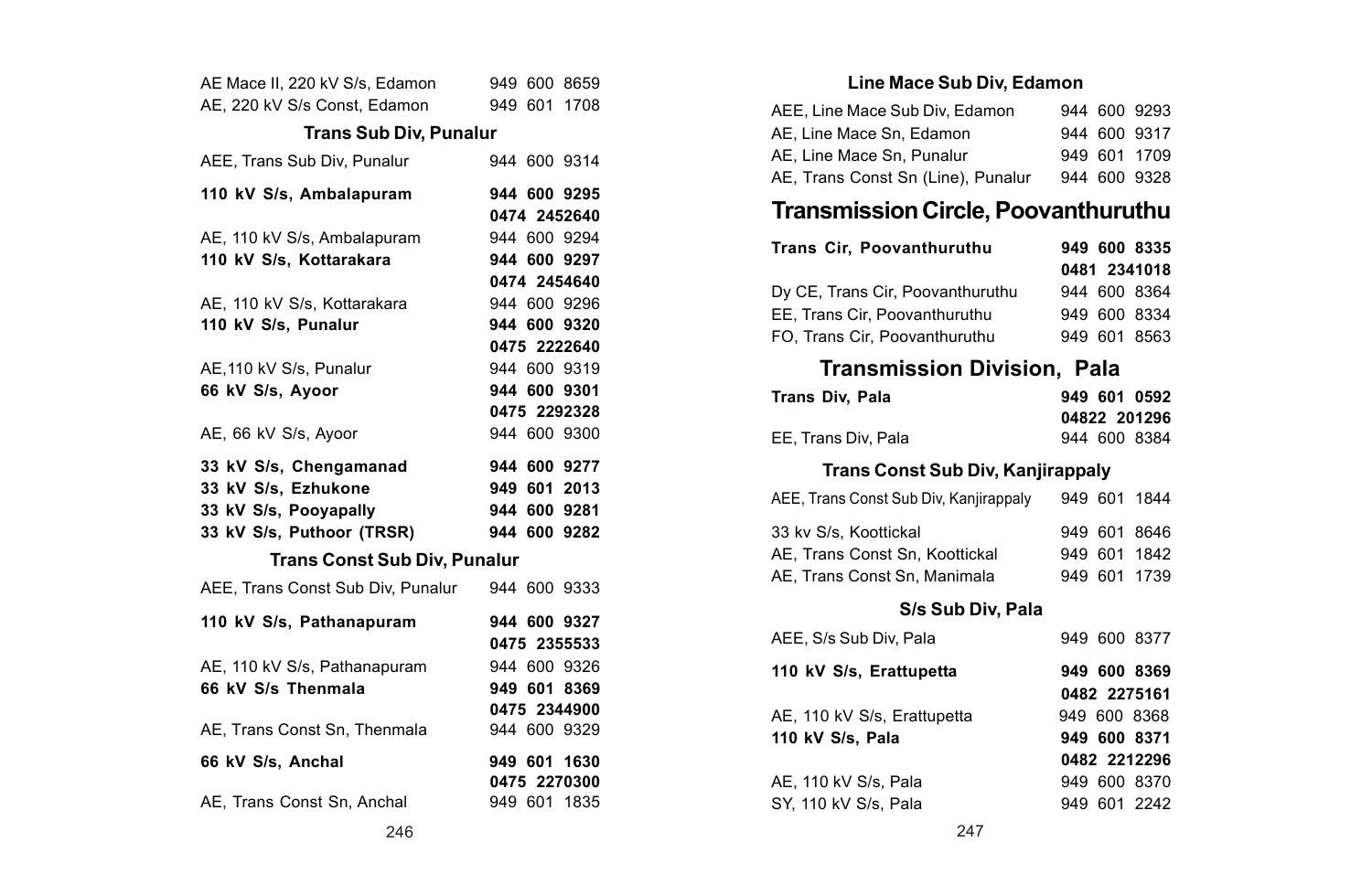| 66 kV S/s, Kanjirappally          | 949 600 8373 |
|-----------------------------------|--------------|
|                                   | 04828 202281 |
| AE, 66 kV S/s, Kanjirappally      | 949 600 8372 |
| 66 kV S/s, Mundakkayam            | 949 600 8375 |
|                                   | 04828 272098 |
| AE, 66 kV S/s, Mundakkayam        | 949 600 8374 |
| 33 kV S/s, Ramapuram              | 949 601 1917 |
| 33 kV S/s, Paika                  | 949 601 1846 |
| AE. Line Mace Sn. Pala            | 949 601 1840 |
| AE, Trans Const Sn, Kallara, Pala | 949 600 8356 |

### **S/s Sub Div, Vaikom**

| AEE, S/s Sub Div, Vaikom                     |  | 949 600 8366 |
|----------------------------------------------|--|--------------|
| 110 kV S/s, Vaikom                           |  | 949 600 8358 |
|                                              |  | 04829 221266 |
| AE, 110 kV S/s, Vaikom                       |  | 949 600 8357 |
| 66 kV S/s, Ettumanoor                        |  | 949 600 8360 |
|                                              |  | 0481 2535566 |
| AE, 66 kV S/s, Ettumanoor                    |  | 949 600 8359 |
| 66 kV S/s, Koothattukulam                    |  | 949 600 8364 |
|                                              |  | 0485 2252084 |
| AE, 66 kV S/s, Koothattukulam                |  | 949 600 8363 |
| 66 kV S/s, Kuravilangadu                     |  | 949 600 8367 |
|                                              |  | 04822 232100 |
| AE, 66 kV S/s, Kuravilangadu                 |  | 949 600 8365 |
| 33 kV S/s, Kaduthuruthy                      |  | 949 601 1915 |
|                                              |  |              |
| <b>Transmission Division, Poovanthuruthu</b> |  |              |
| Trans Div, Poovanthuruthu                    |  | 949 600 8339 |
|                                              |  | 0481 2342871 |
| EE, Trans Div, Poovanthuruthu                |  | 944 600 8365 |
| 220 kV S/s Sub Div, Poovanthuruthu           |  |              |
| AEE, S/s Sub Div, Poovanthuruthu             |  | 949 600 8338 |

| 220 kV S/s. New Pallom                  |  | 949 600 8341 |
|-----------------------------------------|--|--------------|
|                                         |  | 0481 2340322 |
| AE. 220 kV S/s. New Pallom              |  | 949 600 8340 |
| 220 kV S/s. Poovanthuruthu              |  | 949 601 1703 |
|                                         |  | 0481 2342942 |
| SY, 220 kV S/s, Poovanthuruthu          |  | 949 601 2241 |
| AE. Mace I. 220 kV S/s. Poovanthuruthu  |  | 949 600 8342 |
| AE, Mace II, 220 kV S/s, Poovanthuruthu |  | 949 600 8343 |
| 11 kV Control Room                      |  | 949 600 8344 |
| AE. Colony Mace Sn. Poovanthuruthu      |  | 949 600 8349 |

### **Trans Sub Div, Gandhinagar**

| AEE, Trans Sub Div, Gandhinagar  | 949 600 8699 |
|----------------------------------|--------------|
| 110 kV S/s, Ayarkunnam           | 949 601 1868 |
|                                  | 0481 2546181 |
| AE, 110 kV S/s, Ayarkunnam       | 949 600 8355 |
| 33 kV S/s, Kidangoor             | 949 601 1916 |
| 110kV S/s. Chengalam (Kumarakom) | 949 600 8346 |
|                                  | 0481 2516051 |
| AE, 110kV S/s, Chengalam         | 949 600 8345 |
| 66 kV S/s. Gandinagar            | 949 600 8362 |
|                                  | 0481 2597695 |
| AE, 66 kV S/s, Gandinagar        | 949 600 8361 |
|                                  |              |

### **Trans Sub Div, Poovanthuruthu**

| AEE, Trans Sub Div, Poovanthuruthu | 949 600 8347 |
|------------------------------------|--------------|
| 66 kV S/s. Kottavam                | 949 600 8351 |
|                                    | 0481 2578412 |
| AE, 66 kV S/s, Kottayam            | 949 600 8350 |
| 66 kV S/s. Pampady                 | 949 600 8353 |
|                                    | 0481 2505290 |
| AE, 66 kV S/s, Pampady             | 949 600 8352 |
| AE, Line Mace Sn, Poovanthuruthu   | 949 600 8348 |
|                                    |              |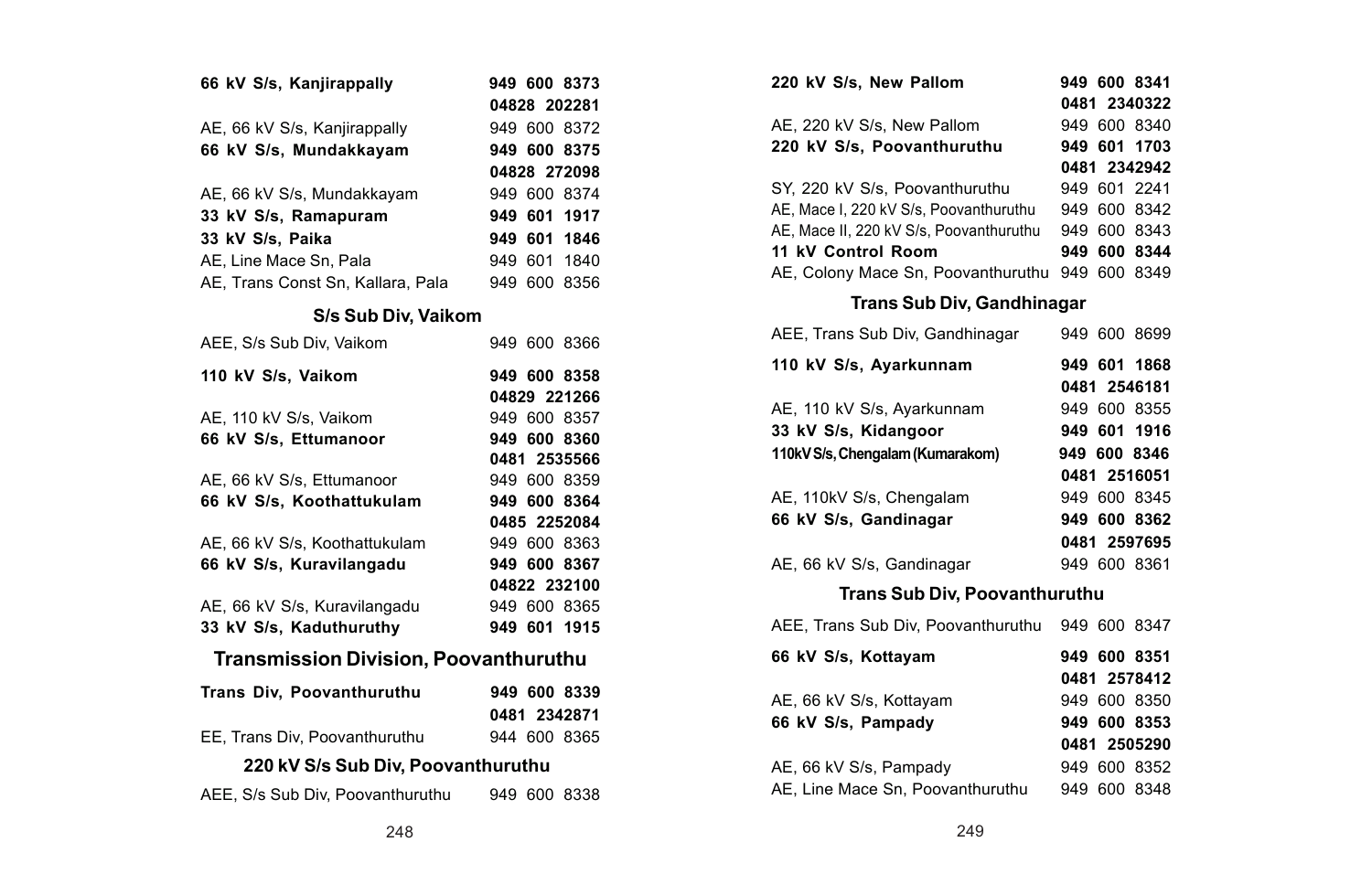### **Trans Sub Div, Changanacherry**

| AEE, Trans Sub Div, Changanacherry 949 600 8388 |              |
|-------------------------------------------------|--------------|
| 110 kV S/s, Thrikodithanam                      | 949 600 8390 |
|                                                 | 0481 2440099 |
| AE, 110 kV S/s, Thrikodithanam                  | 949 601 1919 |
| 66 kV S/s, Changanacherry                       | 949 600 8384 |
|                                                 | 0481 2720446 |
| AE, 66 kV S/s, Changanacherry                   | 949 600 8383 |
| 33 KV S/s, Karukachal                           | 949 601 2137 |
| 33 KV S/s, Vakathanam                           | 949 601 2260 |
| <b>Trans Const Sub Div, Poovanthuruthu</b>      |              |
| AEE, Trans Const Sub Div, Poovanthuruthu        | 949 600 8354 |
| AE, Trans Const Sn, Kodimatha                   | 949 601 1822 |
| 110 kV S/s. Kodimatha                           | 949 601 1839 |
|                                                 | 0481 2970116 |
| AE, 110 kV S/s, Kodimatha                       | 949 601 1841 |
|                                                 |              |
| ıв                                              |              |
| IB, Povanthuruthu, Kottayam                     | 949 600 8411 |
| <b>Transmission Circle, Tvpm</b>                |              |
|                                                 | 944 600 8906 |
| Trans Cir, Tvpm                                 | 0471 2441364 |
| Dy CE. Trans Cir. Typm                          | 0471 2514593 |
| Dy CE, Trans Cir, Tvpm                          | 944 600 8020 |
| EE, Trans Cir, Tvpm                             | 0471 2514403 |
| EE, Trans Cir, Tvpm                             | 944 600 8905 |
| FO, Trans Cir, Tvpm                             | 949 601 8561 |
| Transmission Division, Paruthippara             |              |
| Trans Div, Paruthippara, Tvpm                   | 944 600 8106 |
|                                                 | 0471 2302504 |

### **Trans Sub Div, Neyyattinkara**

| AEE, Trans Sub Div, Neyyattinkara              |  | 944 600 8908 |
|------------------------------------------------|--|--------------|
| 110 kV S/s, Parassala                          |  | 944 600 8127 |
|                                                |  | 0471 2202696 |
| AE, 110 kV S/s, Parassala                      |  | 944 600 8939 |
| 66 kV S/s, Neyattinkara                        |  | 944 600 8125 |
|                                                |  | 0471 2222375 |
| AE, 66 kV S/s, Neyattinkara                    |  | 944 600 8940 |
| 66 kV S/s, Vizhinjam                           |  | 944 600 8136 |
|                                                |  | 0471 2480367 |
| AE, 66 kV S/s, Vizhinjam                       |  | 944 600 8941 |
| 33 kV S/s, Poovar                              |  | 944 600 8572 |
| 33 kV S/s, Vellarada                           |  | 949 601 2077 |
| Trans Sub Div, Paruthippara                    |  |              |
| AEE, Trans Sub Div, Paruthippara               |  | 944 600 8927 |
| 110 kV S/s, Paruthipara                        |  | 944 600 8128 |
|                                                |  | 0471 2444266 |
| AE, 110 kV S/s, Paruthipara                    |  | 944 600 8928 |
| 110 kV S/s, Medical College, Tvpm 944 600 8123 |  |              |
|                                                |  | 0471 2552720 |
| AE, 110 kV S/s, Medical College                |  | 944 600 8929 |
| AE, Trans Const Sn, Paruthippara               |  | 949 601 2002 |
| <b>Trans Sub Div. PH</b>                       |  |              |
| AEE. Trans Sub Div. PH                         |  | 944 600 8591 |
| 66 kV S/s, GIS, LA Complex                     |  | 944 600 8110 |
|                                                |  | 0471 2306997 |
| AE, 66 kV S/s, LA Complex, Tvpm                |  | 944 600 8911 |
| 66 kV S/s, PH, (GIS), Tvpm                     |  | 944 600 8120 |
|                                                |  | 0471 2471594 |
| AE, 66 kV S/s, PH, (GIS), Tvpm                 |  | 944 600 8912 |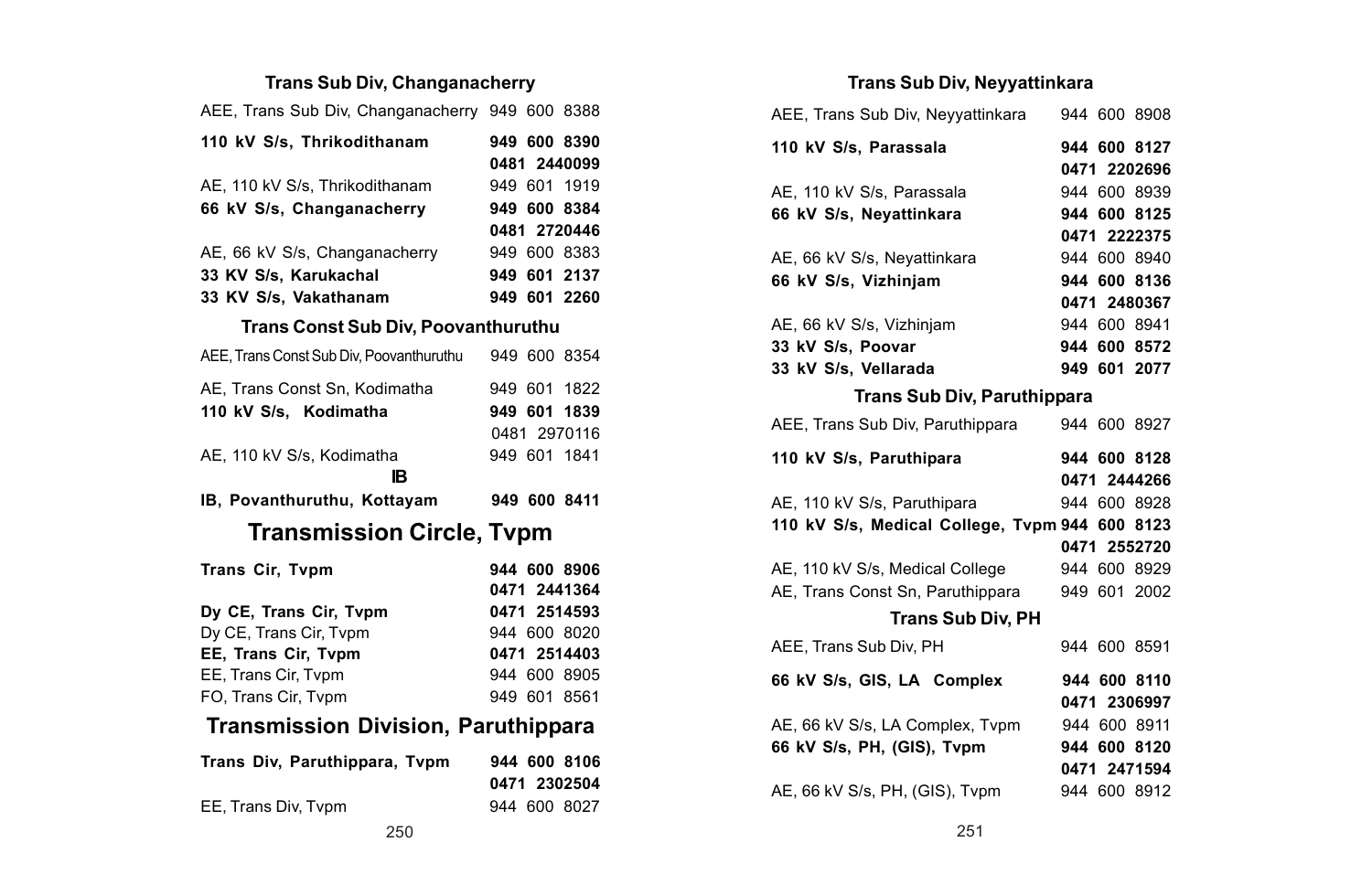| 66 kV S/s, Balaramapuram                 |  | 949 601 2281<br>0471 2402326 |
|------------------------------------------|--|------------------------------|
| AE, 66 kV S/s, Balaramapuram             |  | 944 600 8910                 |
| AE, Trans Const Sn, Pattoor              |  | 949 601 1719                 |
| 33 kV S/s, Karamana                      |  | 949 601 1748                 |
|                                          |  |                              |
| <b>Trans Sub Div, Thirumala</b>          |  |                              |
| AEE, Trans Sub Div, Thirumala            |  | 944 600 8937                 |
| 110 kV S/s, Kattakada                    |  | 944 600 8121                 |
|                                          |  | 0471 2290489                 |
| AE, 110 kV S/s, Kattakada                |  | 944 600 8934                 |
| 110 kV S/s, Thirumala                    |  | 944 600 8132                 |
|                                          |  | 0471 2351505                 |
| AE, 110 kV S/s, Thirumala                |  | 944 600 8938                 |
| 66 kV S/s, Vattiyoorkavu                 |  | 944 600 8134                 |
|                                          |  | 0471 2365049                 |
| AE, 66 kV S/s, Vattiyoorkavu             |  | 944 600 8936                 |
| AE, Trans Const Sn, Thirumala            |  | 949 601 1909                 |
| 33 kV S/s. Pevad                         |  | 944 600 9151                 |
| Line Const Sub Div, Balaramapuram        |  |                              |
| AEE, Line Const Sub Div, Balaramapuram   |  | 944 600 8913                 |
| AE, Line Const Sn, Balaramapuram I       |  | 949 600 8701                 |
| AE, Line Const Sn, Balaramapuram II      |  | 949 601 2428                 |
| Line Mace Sub Div, Paruthipara           |  |                              |
| AEE, Line Mace Sub Div, Paruthipara      |  | 944 600 8755                 |
| AE, Trans Sn I, Paruthippara             |  | 944 600 8038                 |
| AE, Trans Sn II, Paruthippara            |  | 944 600 8138                 |
| <b>Transmission Division, Pothencode</b> |  |                              |
| Trans Div, Pothencode, Tvpm              |  | 944 600 8107                 |
|                                          |  | 0471 2414838                 |
| EE, Trans Div, Pothencode                |  | 944 600 8139                 |

**220 kV S/s Sub Dn, Pothencode** AEE, 220 kV S/s Sub Dn, Pothencode 944 600 8949 **220 kV S/s, Pothencode 944 600 8129 0471 2750451** AE, Mace I, 220 kV S/s, Pothencode 944 600 8950 AE, Mace II, 220 kV S/s, Pothencode 944 600 8951 **Trans Sub Div, Attingal** AEE, S/s Sub Div, Attingal 944 600 8922 **110 kV S/s, Attingal 944 600 8109 0470 2632457** AE, 110 kV S/s, Attingal 944 600 8921<br>110 kV S/s. Kilimannoor 944 600 8122 **110 kV S/s, Kilimannoor 0470 2672531** AE, 110 kV S/s, Kilimannoor 944 600 8924 **110 kV S/s, Varkala 944 600 8133 0470 2602369** AE, 110 kV S/s, Varkala 944 600 8923<br>AE, Trans Cons Sn, Vilakulam 944 600 8914 AE, Trans Cons Sn, Vilakulam **33 kV S/s, Kadackal 944 600 9345 33 kV S/s, Kadakkavoor 949 601 1749 33 kV S/s, Kallambalam 944 600 8573 33 kV S/s, Venjarammoodu 944 600 9278 Trans Sub Div, Nedumangad** AEE, Trans Sub Div, Nedumangad 944 600 8930

| 110 kV S/s. Aruvikkara     | 944 600 8108 |
|----------------------------|--------------|
|                            | 0472 2888885 |
| AE, 110 kV S/s, Aruvikkara | 944 600 8932 |
| 110 kV S/s, Nedumangad     | 944 600 8124 |
|                            | 0472 2802570 |
| AE, 110 kV S/s, Nedumangad | 944 600 8931 |
| 66 kV S/s. Palode          | 944 600 8126 |
|                            | 0472 2840256 |
| AE, 66 kV S/s, Palode      | 944 600 8935 |
|                            |              |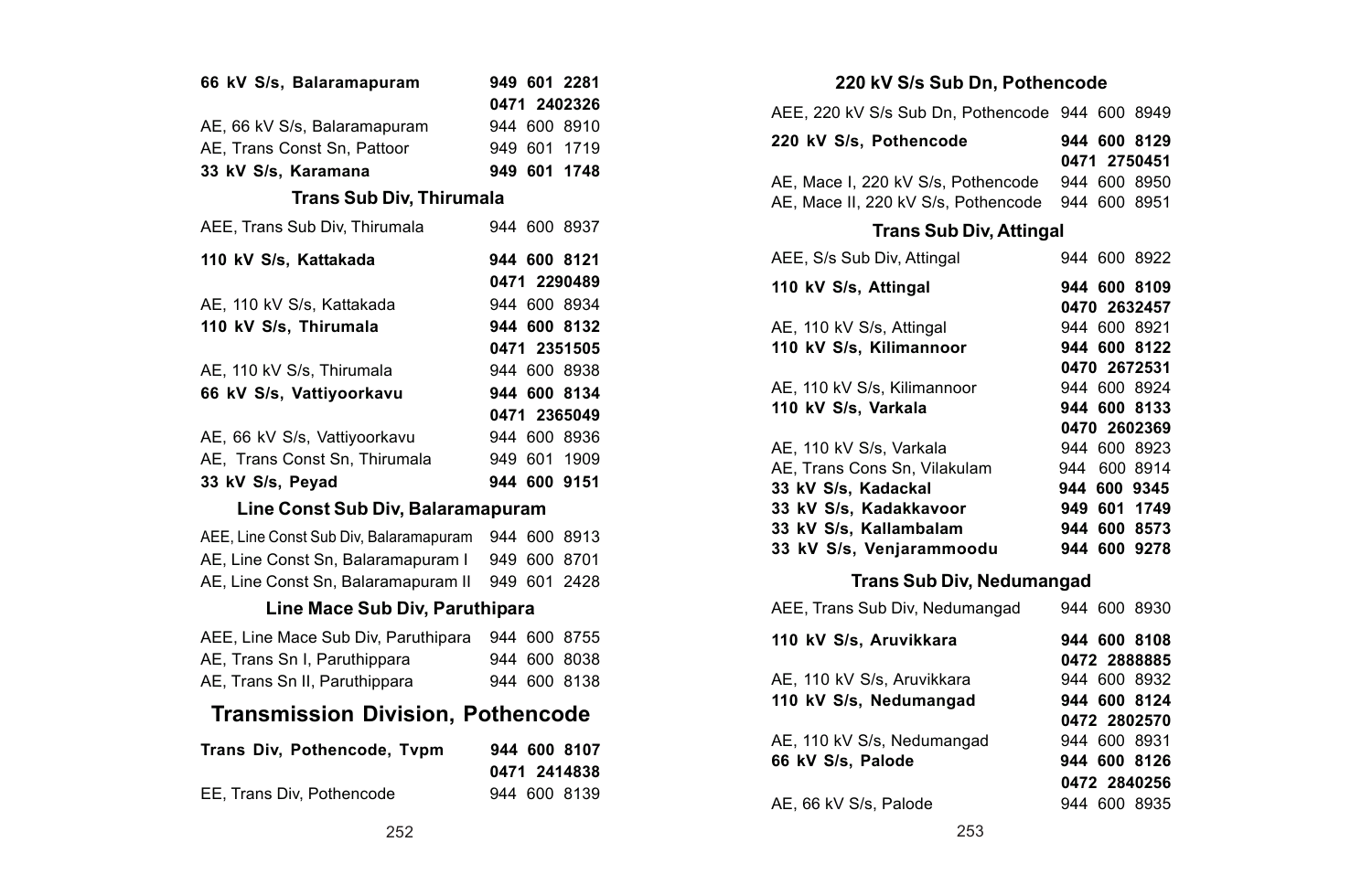|  | AE. Trans Const Sn. Nedumangad |  | 944 600 8909 |
|--|--------------------------------|--|--------------|
|  | 33 kV S/s. Chullimanoor        |  | 944 600 8925 |
|  | 33 kV S/s. Vithura             |  | 949 601 1743 |

### **Trans Sub Div, Veli**

| AEE. Trans Sub Div. Veli         | 944 600 8942 |
|----------------------------------|--------------|
| 110 kV S/s, Technopark, Tvpm     | 944 600 8130 |
|                                  | 0471 2416213 |
| AE, 110 kV S/s, Technopark, Tvpm | 944 600 8943 |
| 110 kV S/s, Terls, Tvpm          | 944 600 8131 |
|                                  | 0471 2706127 |
| AE. 110 kV S/s. Terls. Tvpm      | 944 600 8945 |
| 66 kV S/s. Veli                  | 944 600 8135 |
|                                  | 0471 2502315 |
| AE, 66 kV S/s, Veli              | 944 600 8946 |
| AE. Trans Const Sn. Veli         | 944 600 8947 |

# **Project Managers's Office, Kattakada**

| PM Office, Kattakada |  | 944 600 8820 |
|----------------------|--|--------------|
| PM. Kattakada        |  | 949 600 8666 |

### **220 kV S/s Trans Const Sub Div, Kattakada**

|  |  |                             |  | AEE, 220 kV S/s Trans Const Sub Div, Kattakada 944 600 8917 |  |              |
|--|--|-----------------------------|--|-------------------------------------------------------------|--|--------------|
|  |  | AE, S/s Const Sn, Kattakada |  |                                                             |  | 944 600 8918 |

### **220 kV Line Const Sub Div, Kattakada**

| AEE, 220 kV Line Const Sub Div, Kattakada |  | 949 600 8668 |
|-------------------------------------------|--|--------------|
| AE. Line Const Sn I. Kattakada            |  | 944 600 8915 |
| AE. Line Const Sn II. Kattakada           |  | 944 600 8919 |

# **Transmission Circle, Thodupuzha**

| Trans Cir, Thodupuzha        | 949 600 9261 | AE, 110 kV S/s, Piravom     |  |  |
|------------------------------|--------------|-----------------------------|--|--|
|                              | 0486 2223333 |                             |  |  |
| Dy CE. Trans Cir. Thodupuzha | 949 601 1733 | 66 kV S/s, Kothamangalar    |  |  |
| EE. Trans Cir. Thodupuzha    | 949 601 1738 |                             |  |  |
| FO. Trans Cir. Thodupuzha    | 949 601 8566 | AE, 66 kV S/s, Kothamangala |  |  |
| 254                          |              | 255                         |  |  |

### **Transmission Division, Kothamangalam**

| Trans Div, Kothamangalam                 | 949 600 9120 |
|------------------------------------------|--------------|
|                                          | 0485 2825573 |
| EE, Trans Div, Kothamangalam             | 944 600 8369 |
| <b>Trans Const Sub Div, Muvattupuzha</b> |              |
| AEE, Trans Const Sub Div, Muvattupuzha   | 949 600 9144 |
| 110 kV S/s, Myloor (Pothanickad)         | 949 601 1871 |
|                                          | 0485 2284854 |
| AE, Trans Const Sn, Pothanikad           | 949 600 9139 |
| 110 kV S/s, Perumbavoor                  | 949 600 9125 |
|                                          | 0484 2523077 |
| AE, 110 kV S/s, Perumbavoor              | 949 600 9124 |
| 110 kV S/s, Rayonpuram                   | 949 601 1779 |
|                                          | 0484 2596130 |
| AE, 110 kV S/s, Rayonpuram               | 949 600 9138 |
| 33 kV S/s. Kalloorkkad                   | 949 601 1861 |
| 33 kV S/s, Koovappady                    | 949 601 1862 |
| 33 kV S/s, Kuruppumpady                  | 949 600 9141 |
| 33 kV S/s, Vengola                       | 949 600 9147 |
| S/s Sub Div, Kothamangalam               |              |
| AEE, S/s Sub Div, Kothamangalam          | 949 600 9122 |
| 110 kV S/s, Muvattupuzha                 | 949 600 9123 |
|                                          | 0485 2811344 |
| AE, 110 kV S/s, Muvattupuzha             | 949 600 9121 |
| 110 kV S/s, Piravom                      | 949 600 9127 |
|                                          | 0485 2242450 |
| AE, 110 kV S/s, Piravom                  | 949 600 9126 |
| 66 kV S/s, Kothamangalam                 | 949 600 9128 |
|                                          | 0485 2822239 |
| AE, 66 kV S/s, Kothamangalam             | 949 600 9129 |
| 255                                      |              |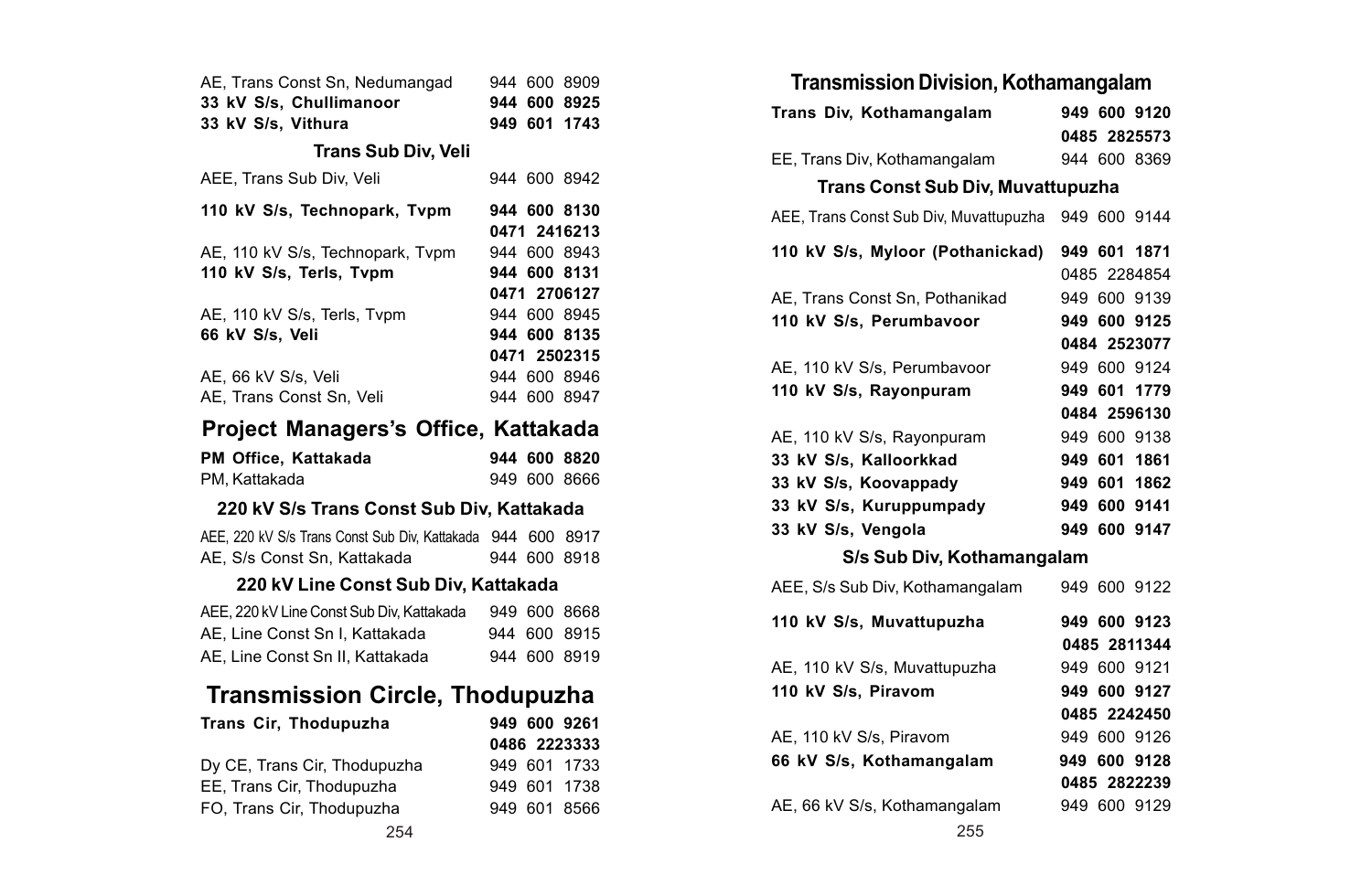| 66 kV S/s, Karimanal                          |  | 949 600 9137 |
|-----------------------------------------------|--|--------------|
|                                               |  | 0485 2552272 |
| AE, 66 kV S/s, Karimanal                      |  | 949 600 9136 |
| 33 kV S/s, Mazhavannoor                       |  | 949 600 9143 |
| Line Mace Sub Div, Kothamangalam              |  |              |
| AEE, Line Mace Sub Div, Kothamangalam         |  | 949 600 9134 |
| AE. Line Mace Sn. Kothamangalam               |  | 949 600 9135 |
| AE, Line Mace Sn, Muvattupuzha                |  | 949 601 1852 |
| <b>Transmission Division. Thodupuzha</b>      |  |              |
| Trans Div, Thodupuzha                         |  | 949 600 8391 |
|                                               |  | 04862 227688 |
| EE, Trans Div, Thodupuzha                     |  | 944 600 8366 |
| Trans Const Sub Div, Nedumkandam              |  |              |
| AEE, Trans Const Sub Div, Nedumkandam 949 601 |  | 1855         |
| AE, Trans Const Sn, Senapathy                 |  | 949 601 1677 |
| AE, Trans Const Sn, Vannapuram                |  | 949 601 1853 |
| 110 kV S/s, Kuthunkal                         |  | 949 601 2496 |
|                                               |  | 04868 241950 |
| AE, Trans Const Sn, Nedumkandam               |  | 949 600 8399 |
| 33 kV S/s, Senapathy                          |  | 949 601 2497 |
| S/s Sub Div, Vazhathope                       |  |              |
| AEE. S/s Sub Div. Vazhathope                  |  | 949 600 8402 |
| 66 kV S/s, Kattappana                         |  | 949 600 8406 |
|                                               |  | 04868 272476 |
| AE, 66 kV S/s, Kattappana                     |  | 949 600 8405 |
| 66 kV S/s, Peerumedu                          |  | 949 600 8378 |
|                                               |  | 04869 232032 |
| AE, 66 kV S/s, Peerumedu                      |  | 949 600 8376 |

|                   | 949 600 9137            | 949 600 8398<br>66 kV S/s, Nedumkandam                                               |  |
|-------------------|-------------------------|--------------------------------------------------------------------------------------|--|
|                   | 0485 2552272            | 04868 234444                                                                         |  |
|                   | 949 600 9136            | 949 600 8397<br>AE, 66 kV S/s, Nedumkandam                                           |  |
| or                | 949 600 9143            | 66 kV S/s, Vazhathope<br>949 600 8410                                                |  |
| iv, Kothamangalam |                         | 04862 232329                                                                         |  |
|                   | hamangalam 949 600 9134 | AE, 66 kV S/s, Vazhathope<br>949 600 8409<br>66 kV S/s, Vandiperiyar<br>949 600 8380 |  |
| nangalam          | 949 600 9135            | 04869 252332                                                                         |  |
| tupuzha           | 949 601 1852            | AE, 66 kV S/s, Vandiperiyar<br>949 600 8379                                          |  |
|                   |                         | 33 kV S/s, Upputhara<br>949 601 1825                                                 |  |
|                   | rision, Thodupuzha      | 949 601 1918<br>33 kV S/s, Wagamon                                                   |  |
|                   | 949 600 8391            | Trans Sub Div, Thodupuzha                                                            |  |
|                   | 04862 227688            |                                                                                      |  |
| ıa                | 944 600 8366            | AEE, Trans Sub Div, Thodupuzha<br>949 600 8400                                       |  |
| Div, Nedumkandam  |                         | 110 kV S/s, Adimali<br>949 600 8404                                                  |  |
|                   | edumkandam 949 601 1855 | 04864 222886                                                                         |  |
|                   |                         | AE. 110 kV S/s. Adimali<br>949 600 8403                                              |  |
| apathy            | 949 601 1677            | 110 kV S/s, Udumpannur<br>949 600 8396                                               |  |
| napuram           | 949 601 1853            | 04862 272030                                                                         |  |
|                   | 949 601 2496            | AE, 110 kV S/s, Udumpannur<br>949 600 8401                                           |  |
|                   | 04868 241950            | 66 kV S/s, Kulamavu<br>949 600 8408                                                  |  |
| <b>imkandam</b>   | 949 600 8399            | 04862 259949                                                                         |  |
|                   | 949 601 2497            | AE, 66 kV S/s, Kulamavu<br>949 600 8407                                              |  |
| v, Vazhathope     |                         | 66 kV S/s, Thodupuzha<br>949 600 8395<br>04862 222450                                |  |
| hope              | 949 600 8402            | AE, 66 kV S/s, Thodupuzha<br>949 600 8394                                            |  |
|                   |                         | 33 kV S/s, Vannappuram<br>949 601 1838                                               |  |
|                   | 949 600 8406            | Line Mace Sub Div, Mltm                                                              |  |
|                   | 04868 272476            |                                                                                      |  |
| a                 | 949 600 8405            | AEE, Line Mace Sub Div, Mltm<br>949 600 8392                                         |  |
|                   | 949 600 8378            | AE, Line Mace Sn, Mltm<br>949 600 8393                                               |  |
|                   | 04869 232032            | Line Mace Sn, Vazhathope<br>949 601 2066                                             |  |
| u                 | 949 600 8376            | AE, Line Mace Sn, Nedumkandam<br>949 601 1856                                        |  |
| 256               |                         | 257                                                                                  |  |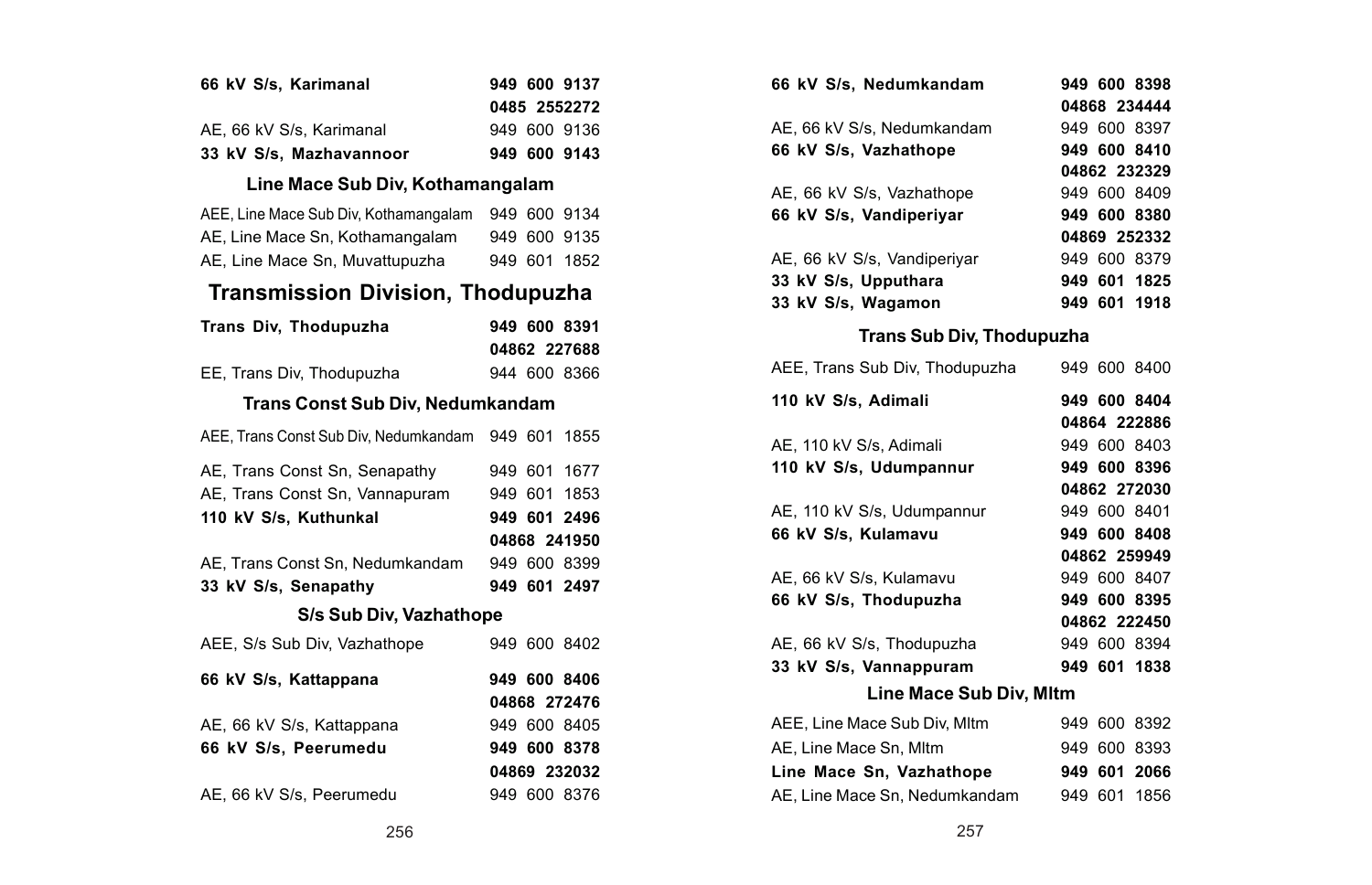### **Transmission Division, Pathanamthitta**

| Trans Div, Pathanamthitta                           | 949 600 8708                 |
|-----------------------------------------------------|------------------------------|
|                                                     | 0468 2225675                 |
| EE, Trans Div, Pathanamthitta                       | 944 600 8361                 |
| DA. Trans Div. Pathanamthitta                       | 949 601 8573                 |
| <b>Trans Const Sub Div, Kozhencherry</b>            |                              |
| AEE, Trans Const Sub Div, Kozhencherry 949 600 8711 |                              |
| 110 kV S/s, Kozencherry                             | 944 600 9338<br>0468 2214058 |
|                                                     |                              |
| AE, 110 kV S/s, Kozencherry                         | 944 600 9337                 |
| 110 kV S/s, Ranni                                   | 944 600 9343                 |
|                                                     | 0473 5227744                 |
| AE, 110 kV S/s, Ranni                               | 944 600 9342                 |
| AE, Trans Const Sn, Ranni                           | 949 600 8690                 |
| 33 kV S/s, Ranni - Perinad                          | 949 601 1850                 |
| AE, Trans Const Sn, Kumbanad                        | 944 600 9422                 |
| 33 kV S/s. Kumbanad                                 | 949 600 8507                 |
| <b>Trans Const Sub Div, Thiruvalla</b>              |                              |
| AEE, Trans Const Sub Div, Thiruvalla 949 600 8707   |                              |
| 110 kV S/s, Mallappally                             | 949 600 8382                 |
|                                                     | 0469 2780370                 |
| AE, 110 kV S/s, Mallappally                         | 949 600 8381                 |
| 66 kV S/s, Chumathra                                | 949 600 8386                 |
|                                                     | 0469 2601051                 |
| AE, 66 kV S/s, Chumathra                            | 949 600 8385                 |
| 66 kV S/s, Thiruvalla                               | 949 600 8389                 |
|                                                     | 0469 2601351                 |
| AE, 66 kV S/s, Thiruvalla                           | 949 600 8387                 |
| AE, Trans Const Sn, Kadapra                         | 949 601 2298                 |
| 33 kV S/s, Kadapra                                  | 949 601 8608                 |

### **Trans Sub Div, Pathanamthitta**

| AEE. Trans Sub Div. Pathanamthitta | 944 600 9344 |
|------------------------------------|--------------|
| 110 kV S/s, Pathanamthitta         | 944 600 9340 |
|                                    | 0468 2222267 |
| AE, 110 kV S/s, Pathanamthitta     | 944 600 9339 |
| 66 kV S/s. Adoor                   | 944 600 9322 |
|                                    | 04734 217564 |
| AE. 66 kV S/s. Adoor               | 944 600 9321 |
| 66 kV S/s. Koodal                  | 944 600 9324 |
|                                    | 0468 2396263 |
| AE. 66 kV S/s. Koodal              | 944 600 9323 |
| AE. Trans Const Sn. Pathanamthitta | 949 600 8710 |
| AE. Line Mace Sn. Pathanamthitta   | 944 600 9341 |
| 33 kV S/s, Konni                   | 949 601 1947 |
|                                    | 0468 2395490 |
|                                    |              |

### **Trans Sub Div, Moozhiyar**

| AEE, Trans Sub Div, Moozhiyar | 944 600 9325 |
|-------------------------------|--------------|
| 66 kV S/s. Kochupamba         | 944 600 9332 |
| AE, 66 kV S/s, Kochupamba     | 944 600 9331 |
| 66 kV S/s. Triveni            | 944 600 9335 |
|                               | 0473 5203524 |
| AE, 66 kV S/s, Triveni        | 944 600 9334 |
| Line Mace Sn, Moozhiyar       | 0473 5275920 |
| AE, Line Mace Sn, Moozhiyar   | 944 600 9336 |
| IB                            |              |

**IB, Pathanamthitta 949 601 1706**

# **STF, 400 kV Line Const**

# **(Edamon - Kochi), Thiruvalla**

| <b>STF. Thiruvalla</b> | 949 600 8687 |
|------------------------|--------------|
|                        | 0469 2601352 |
| PM. STF. Thiruvalla    | 944 600 8362 |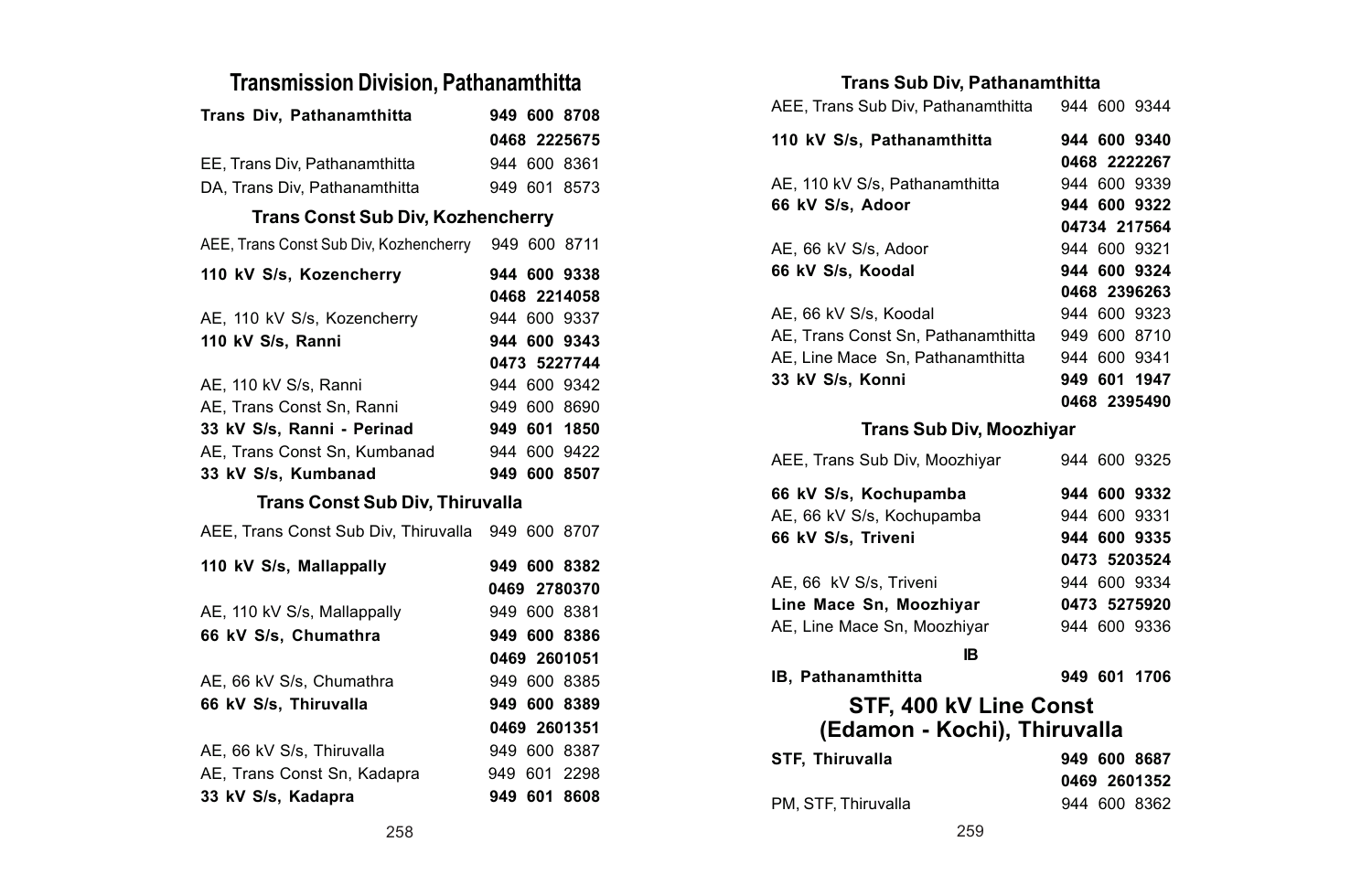| AEE, STF, Thiruvalla                                                                               |     | 949 601 1899                                 |
|----------------------------------------------------------------------------------------------------|-----|----------------------------------------------|
| AE I, STF, Thiruvalla<br>AE II, STF, Thiruvalla<br>AE III, STF, Thiruvalla                         |     | 949 600 8698<br>949 601 1751<br>949 601 8370 |
| SE I, (Civil) STF, Thiruvalla<br>SE II, (Civil) STF, Thiruvalla<br>SE III, (Civil) STF, Thiruvalla | 949 | 949 601 2031<br>949 601 2029<br>601 2030     |

# **Transgrid South (SRTDT), Klmsy**

| Dy CE, Transgrid South, Klmsy |  | 944 600 8239 |
|-------------------------------|--|--------------|
| EE, Transgrid South, Klmsy    |  | 944 600 8472 |

# **Transmission North**

| <b>Trans North, Kzd</b> | 949 601 0972    |
|-------------------------|-----------------|
|                         | 0495 2760644    |
|                         | 0495 2368725    |
| CE. Trans North, Kzd    | 944 600 8205    |
| Dy CE, Trans North, Kzd | 949 601 0969    |
| EE I. Trans North, Kzd  | 949 601 0970    |
| EE II. Trans North, Kzd | 949 601 0971    |
| SS. Trans North, Kzd    | 601 8567<br>949 |

# **Transmission Circle, Kannur**

| Trans Cir. Kannur        | 949 601 1312 |
|--------------------------|--------------|
|                          | 0497 2711600 |
| FAX                      | 0497 2711790 |
| Dy CE, Trans Cir, Kannur | 944 600 8389 |
| EE. Trans Cir. Kannur    | 949 601 1310 |
| FO. Trans Cir. Kannur    | 949 601 8572 |

# **Transmission Division, Kannur**

| Trans Div. Kannur     | 949 601 1315 |
|-----------------------|--------------|
|                       | 0497 2705142 |
| EE. Trans Div. Kannur | 944 600 8390 |
|                       |              |

**220 kV S/s Sub Div, Thaliparamba**

| 220 kV S/s Sub Div, Thaliparamba      | 0460 2201600 |
|---------------------------------------|--------------|
| AEE, 220 kV S/s Sub Div, Thaliparamba | 949 601 1322 |
| 220 kV S/s, Thaliparamba              | 949 601 1317 |
|                                       | 0460 2203466 |
| AE, 220 kV S/s, Thaliparamba          | 949 601 1316 |
| 110 kV S/s. Mangad                    | 949 601 1319 |
|                                       | 0497 2780107 |
| AE, 110 kV S/s, Mangad                | 949 601 1318 |
|                                       |              |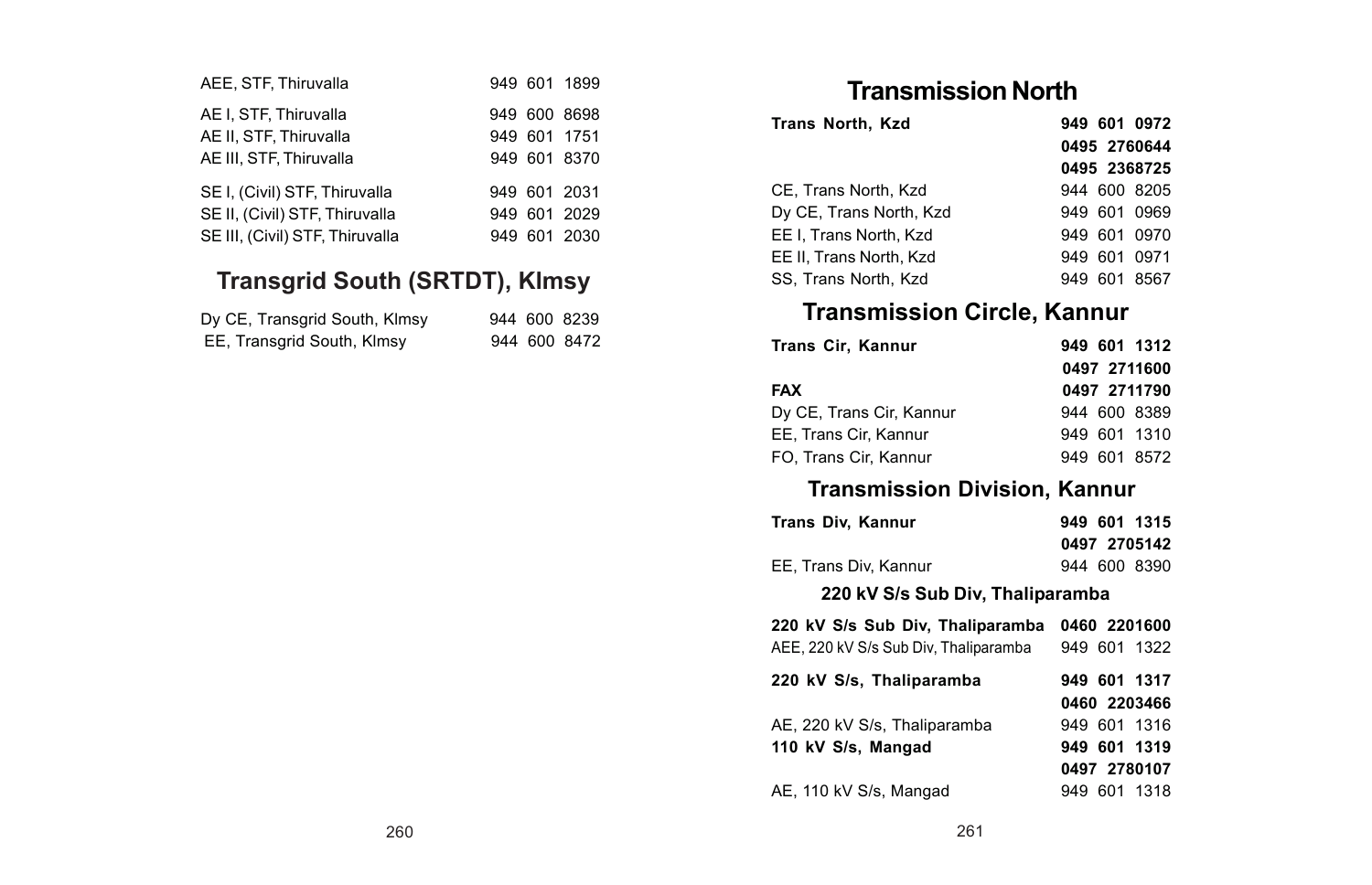| 110 kV S/s, Pazhayangadi       | 949 601 1321 |
|--------------------------------|--------------|
|                                | 0497 2870682 |
| AE, 110 kV S/s, Pazhayangadi   | 949 601 1320 |
| AE, Trans Cons Sn, Ambalathara | 949 601 1323 |
| 33 kV S/s, Alakode             | 949 601 1340 |
| 33 kV S/s. Nadukani            | 949 601 1341 |
| 33 kV S/s, Pariyaram           | 949 601 1342 |
| S/s Sub Div, Kannur, Mundayad  |              |
| S/s Sub Div, Kannur, Mundayad  | 0497 2721500 |
| AEE, S/s Sub Div, Kannur       | 949 601 1333 |
| 110 kV S/s. Azhikode           | 949 601 1328 |
|                                | 0497 2774676 |
| AE, 110 kV S/s, Azhikode       | 949 601 1327 |
| 110 kV S/s. Kannur. Mundavad   | 949 601 1330 |
|                                | 0497 2721895 |
| AE, 110 kV S/s, Kannur         | 949 601 1329 |
| 66 kV S/s, Chowa               | 949 601 1332 |
|                                | 0497 2727141 |
| AE, 66 kV S/s, Chowa           | 949 601 1331 |
| AE, Trans Cons Sn, Azhikode    | 949 601 2036 |
| 33 kV S/s, Kannur Town         | 949 601 2014 |
| 33 kV S/s, Puthiyatheru        | 949 601 1345 |
| 33 kV S/s. Thottada            | 949 601 1346 |
| S/s Sub Div, Payyannur         |              |
| S/s Sub Div, Payyannur         | 04985 281028 |
| AEE, S/s Sub Div, Payyannur    | 949 601 1344 |
| 110 kV S/s, Cherupuzha         | 949 601 1335 |
|                                | 04985 240208 |
| AE, 110 kV S/s, Cherupuzha     | 949 601 1334 |
| 110 kV S/s, Ezhimala           | 949 601 1337 |
|                                | 04985 230335 |

| 110 kV S/s, Payyannur      | 949 601 1339 |
|----------------------------|--------------|
|                            | 04985 202923 |
| AE, 110 kV S/s, Payyannur  | 949 601 1338 |
| 33 kV S/s, Payyannoor Town | 949 601 1343 |

### **Line Mace Sub Div, Kannur**

| Line Mace Sub Div. Kannur      | 0497 2722600 |
|--------------------------------|--------------|
| AEE. Line Mace Sub Div. Kannur | 949 601 1324 |
| AE. Trans Sn. 220KV Kanhirode  | 949 601 1325 |
| AE, Trans Sn, 110 kV Kannur    | 949 601 1326 |

# **Transmission Division, Kanhirode**

| Trans Div. Kanhirode     | 949 601 1347 |
|--------------------------|--------------|
|                          | 0497 2857390 |
| EE. Trans Div. Kanhirode | 944 600 8391 |
|                          |              |

#### **220 kV S/s Sub Div, Kanhirode**

| 220 kV S/s Sub Div. Kanhirode |  | 0497 2857230 |
|-------------------------------|--|--------------|
| AEE, S/s Sub Div. Kanhirode   |  | 949 601 1348 |
| 220 kV S/s, Kanhirode         |  | 949 601 1350 |
|                               |  | 0497 2857813 |
| AE I. 220 kV S/s. Kanhirode   |  | 949 601 1349 |
| AE II, 220 kV S/s. Kanhirode  |  | 944 600 8494 |
| 33 kV S/s. Kuttiattur         |  | 949 601 1372 |
| 33 kV S/s, Pazhassi           |  | 949 601 1373 |

### **S/s Sub Div, Mattannur**

| S/s Sub Div. Mattannur      | 0497 2859898 |
|-----------------------------|--------------|
| AEE, S/s Sub Div, Mattannur | 949 601 1355 |
| 110 kV S/s. Mattannur       | 949 601 1356 |
|                             | 0490 2433217 |
| AE, 110 kV S/s, Mattannur   | 949 601 1354 |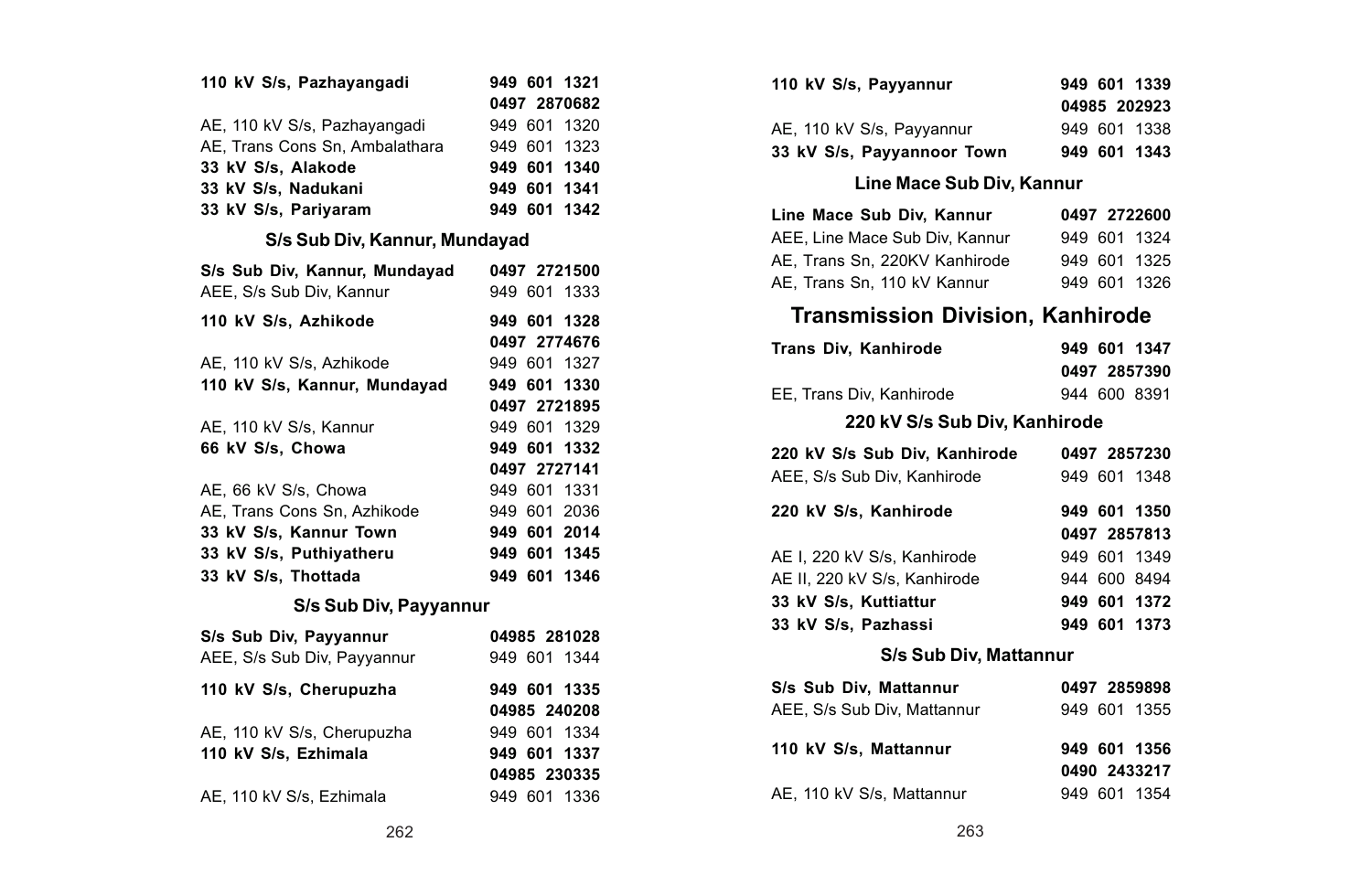| 66 kV S/s, Koothuparamba      | 949 601 1359 |
|-------------------------------|--------------|
|                               | 0490 2361620 |
| AE, 66 kV S/s, Koothuparamba  | 949 601 1358 |
| 66 kV S/s, Nedumpoli          | 949 601 1361 |
|                               | 0490 2302435 |
| AE, 66 kV S/s, Nedumpoli      | 949 601 1360 |
| 66 kV S/s, Sreekantapuram     | 949 601 1363 |
|                               | 0460 2230567 |
| AE, 66 kV S/s, Sreekantapuram | 949 601 1362 |
| AE. Trans Const Sn. Mattanoor | 949 601 1357 |
| AE, Trans Const Sn, Barapole  | 949 601 1403 |
| AE, Trans Const Sn, Chemperi  | 949 601 1404 |
| S/s Sub Div, Thalassery       |              |
| S/s Sub Div, Thalassery       | 0490 2389230 |
| AEE, S/s Sub Div. Thalasserv  | 949 601 1366 |
| 110 kV S/s, Panoor            | 949 601 1368 |
|                               | 0490 2339750 |
| AE, 110 kV S/s, Panoor        | 949 601 1367 |
| 110 kV S/s, Pinarayi          | 949 601 1370 |
|                               | 0490 2383290 |
| AE, 110 kV S/s, Pinarayi      | 949 601 1369 |
| 110 kV S/s, Thalassery        | 949 601 1365 |
|                               | 0490 2306928 |
| AE, 110 kV S/s, Thalassery    | 949 601 1364 |
| 110 kV S/s, Iratty            | 949 601 1352 |
|                               | 0490 2422499 |
| AE, Trans Const Sn, Iratty    | 949 601 1353 |
| 33 kV S/s. Dharmadam          | 949 601 1375 |
| 33 kV S/s, Kodiyeri           | 949 601 1371 |
| 33 kV S/s, Puthoor            | 949 601 1374 |
| 33 kV S/s, Tholambra          | 949 601 1376 |

| <b>Transmission Division, Kasargod</b> |  |              |
|----------------------------------------|--|--------------|
| Trans Div, Kasargod                    |  | 949 601 1378 |
|                                        |  | 04994 281637 |
| EE. Trans Div. Kasargod                |  | 944 600 8393 |
| S/s Sub Div. Mylatty                   |  |              |
| AEE, S/s Sub Div. Mylatty              |  | 949 601 1377 |
| 220 kV S/s, Mylatty                    |  | 949 601 1380 |
|                                        |  | 04994 281837 |
| AE, 220 kV S/s, Mylatty                |  | 949 601 1379 |
| S/s Sub Div. Kanhangad                 |  |              |
| S/s Sub Div. Kanhangad                 |  | 0467 2201333 |
| AEE, S/s Sub Div. Kanhangad            |  | 949 601 1388 |
| 110 kV S/s, Cheruvathur                |  | 949 601 1385 |
|                                        |  | 0467 2261101 |
| AE. 110 kV S/s. Cheruvathur            |  | 949 601 1384 |
| 110 kV S/s, Kanhangad                  |  | 949 601 1387 |
|                                        |  | 0467 2203033 |
| AE, 110 kV S/s, Kanhangad              |  | 949 601 1386 |
| AE. Trans Const Sn. Badiadka           |  | 949 601 1405 |
| 33 kV S/s. Belur                       |  | 949 601 1409 |
| 33 kV S/s. Nieswaram                   |  | 949 601 1407 |
| 33 kV S/s, Thrikkaripur                |  | 949 601 1408 |
| 33 kV S/s. West Elari                  |  | 949 601 1410 |
| S/s Sub Div, Kasargode                 |  |              |
| S/s Sub Div, Kasargode                 |  | 04994 256299 |
| AEE, S/s Sub Div, Kasargode            |  | 949 601 1393 |
| 110 kV S/s, Kasargod                   |  | 949 601 1390 |
|                                        |  | 04994 255499 |
| AE, 110 kV S/s, Kasargod               |  | 949 601 1389 |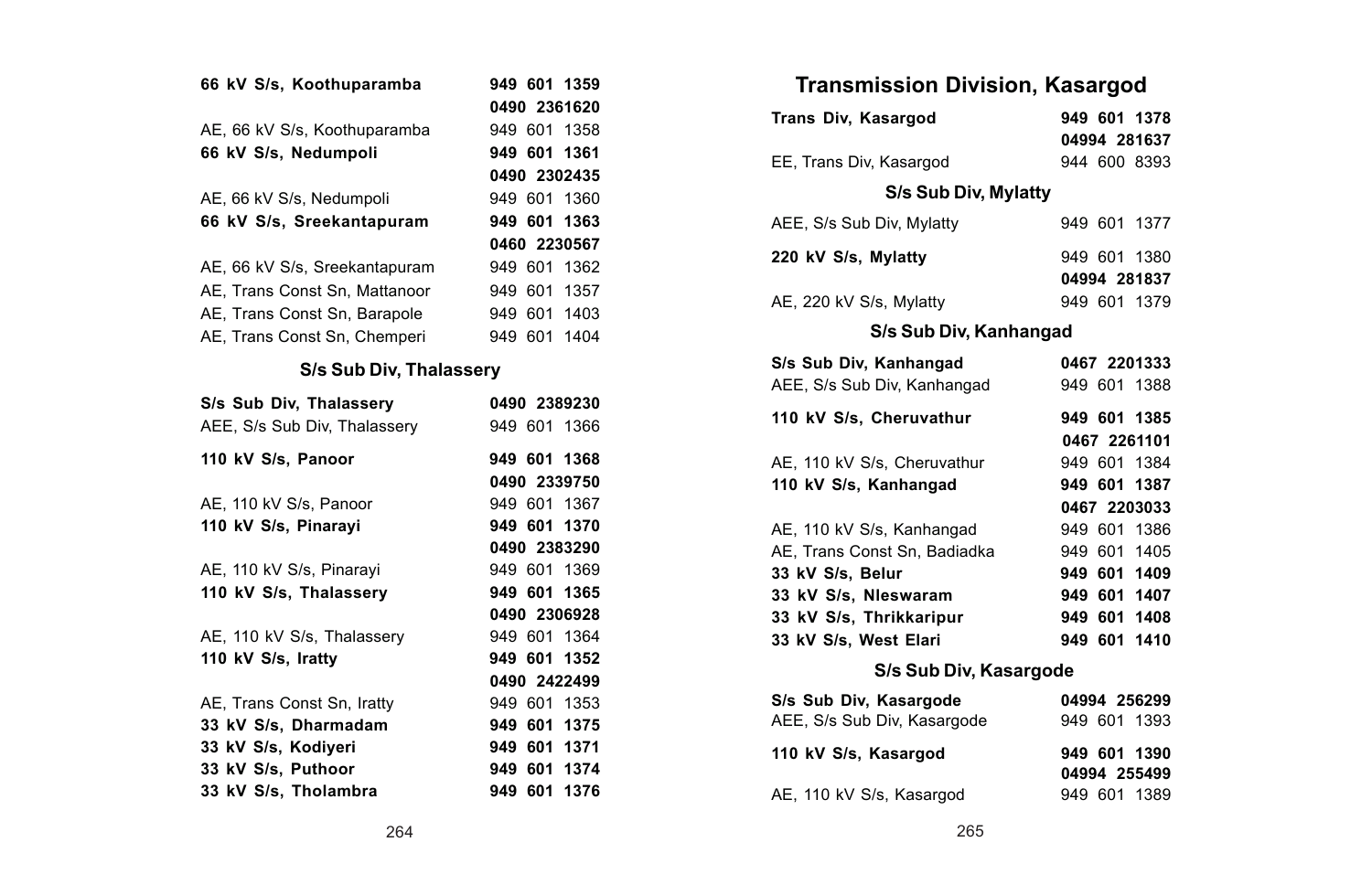| 110 kV S/s, Kubanoor                  |         | 949 601 1392 |
|---------------------------------------|---------|--------------|
|                                       |         | 04998 240685 |
| AE, 110 kV S/s, Kubanoor              |         | 949 601 1391 |
| 110 kV S/s, Manjeswaram               |         | 949 601 1395 |
|                                       |         | 04998 272922 |
| AE, 110 kV S/s, Manjeswaram           |         | 949 601 1394 |
| 110 kV S/s, Mulleria                  |         | 949 601 1397 |
|                                       |         | 04994 260044 |
| AE, 110 kV S/s, Mulleria              |         | 949 601 1396 |
| AE, Trans Const Sn, Kasargod          |         | 949 601 1402 |
| 33 kV S/s, Anathapuram                |         | 949 601 1406 |
| 33 kV S/s, Badiadukka                 |         | 949 601 2016 |
| 33 kV S/s, Perla                      |         | 949 601 2015 |
| Line Mace Sub Div, Mylatty            |         |              |
| AEE, Line Mace Sub Div, Mylatty       |         | 949 601 1381 |
| AE, Trans Sn, Payanoor                |         | 949 601 1382 |
| AE, Line Mace Sn, Mylatty             |         | 949 601 1383 |
| IR.                                   |         |              |
| IB, Mundayad (Kannur)                 |         | 949 601 1427 |
|                                       |         | 0497 2721844 |
| IB, Mylatty                           |         | 949 601 1428 |
| <b>Transmission Circle, Kozhikode</b> |         |              |
| Trans Cir, Kzd                        |         | 949 601 0974 |
|                                       |         | 0495 2420878 |
| Dy CE, Trans Cir, Kzd                 |         | 944 600 8386 |
| EE, Trans Cir, Kzd                    |         | 949 601 0973 |
| FO, Trans Cir, Kzd                    |         | 949 601 8571 |
| Civil Sub Div, Kzd                    |         |              |
| AEE. Civil Sub Div. Nallalam          | 949 601 | 1055         |
| AE, Civil Sn, Vadakara                | 949 601 | 1052         |

| <b>Transmission Division, Kozhikode</b>           |  |                              |
|---------------------------------------------------|--|------------------------------|
| <b>Trans Div. Kzd</b>                             |  | 949 601 0977                 |
|                                                   |  | 0495 2420880                 |
| EE, Trans Div, Kzd                                |  | 944 600 8387                 |
| S/s Sub Div, Nallalam                             |  |                              |
| AEE, S/s Sub Div, Nallalam                        |  | 949 601 0977                 |
| 220 kV S/s, Nallalam (Kzd)                        |  | 949 601 0981                 |
|                                                   |  | 0495 2420230                 |
| AE, Mace I, 220 kV S/s, Nallalam                  |  | 949 601 0979                 |
| AE, Mace II, 220 kV S/s, Nallalam                 |  | 949 601 0980                 |
| <b>Trans Const Sub Div, Nallalam</b>              |  |                              |
| AEE, Trans Const Sub Div, Nallalam                |  | 949 601 0988                 |
| 110 kV S/s, Koduvally (Madavoor)                  |  | 949 601 1870                 |
|                                                   |  | 0495 2247033                 |
| AE, 110 kV S/s, Koduvally (Madavoor) 949 601 1024 |  |                              |
| 66 kV S/s, Mankavu                                |  | 949 601 0983                 |
|                                                   |  | 0495 2331170                 |
| AE, 66 kV S/s, Mankavu                            |  | 949 601 0982                 |
| 66 kV S/s, GIS, Puthiyara                         |  | 949 601 0985                 |
|                                                   |  | 0495 2722469                 |
| AE, 66 kV S/s, Puthiyara                          |  | 949 601 0984                 |
| AE. Trans Const Sn. Nallalam                      |  | 949 601 0986                 |
| AE. Trans Const Sn. Gandhi road                   |  | 949 601 0987                 |
| 110 kV S/s, GIS, Gandhi Road, Kzd                 |  | 949 601 2457                 |
| 33 kV S/s, Ramanattukara                          |  | 949 601 1003                 |
| <b>Trans Sub Div, Chevayur</b>                    |  |                              |
| AEE, Trans Sub Div, Chevayur                      |  | 949 601 0999                 |
| 110 kV S/s, Chevayur                              |  | 949 601 0993<br>0495 2357769 |
| AE, 110 kV S/s, Chevayur                          |  | 949 601 0992                 |
|                                                   |  |                              |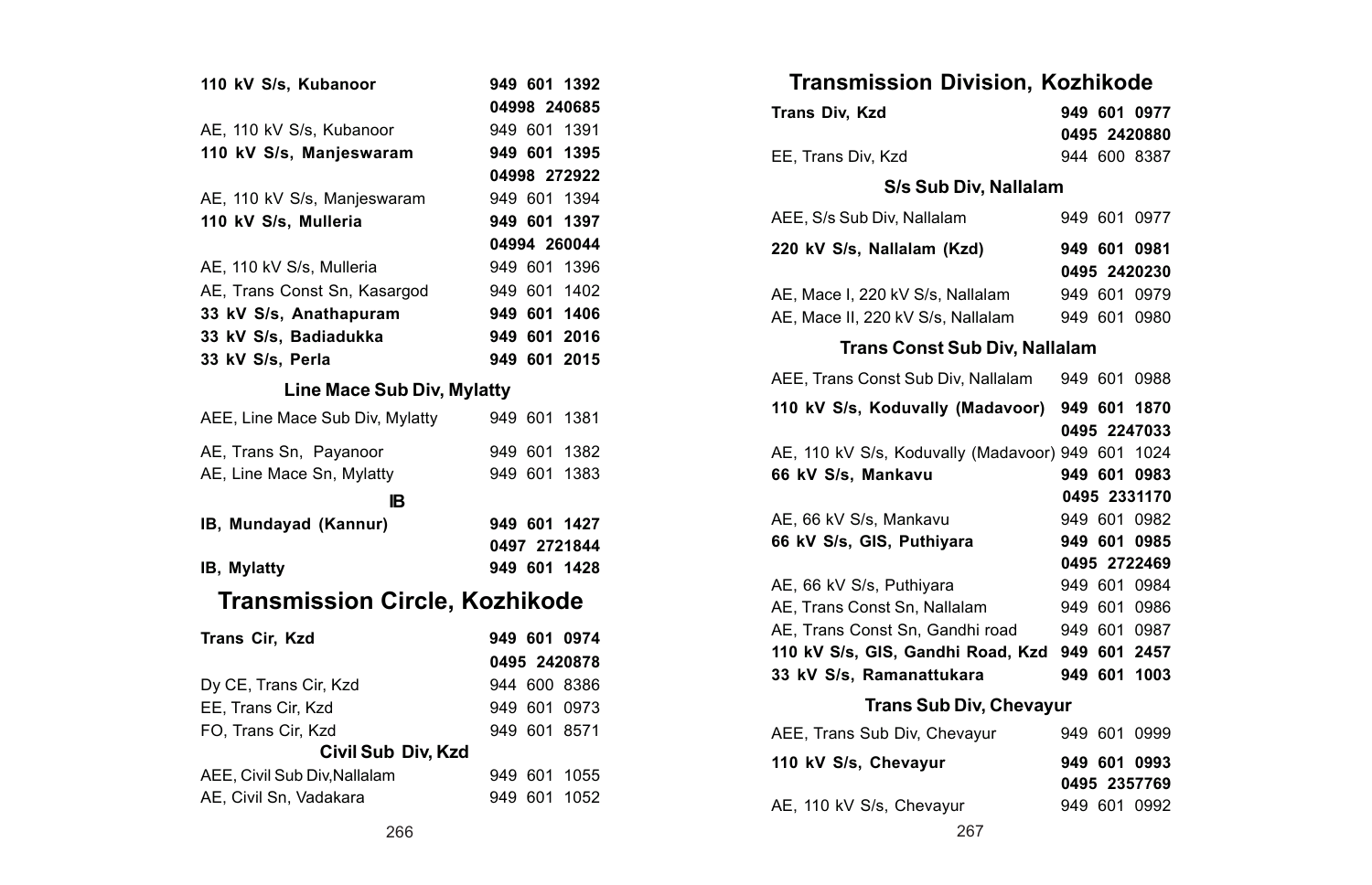| 110 kV S/s, West Hill                      |         | 949 601 0996 |
|--------------------------------------------|---------|--------------|
|                                            |         | 0495 2392499 |
| AE, 110 kV S/s, West Hill                  |         | 949 601 0995 |
| 66 kV S/s. Kuttikattoor                    |         | 949 601 1002 |
|                                            |         | 0495 2356276 |
| AE. 66 kV S/s. Kuttikattoor                |         | 949 601 0997 |
| Line Mace Sub Div, Nallalam                |         |              |
| AEE. Line Mace Sub Div. Nallalam           |         | 949 601 0989 |
| AE, Trans Const Sn, Kaniyampetta           | 949 601 | 0990         |
| AE, Trans Sn, Nallalam                     |         | 949 601 0991 |
| AE, Transformer Repair Unit, Nallalam      | 949 601 | 1750         |
| <b>Transmission Division, Kaniyampetta</b> |         |              |
| Trans Div, Kaniyampetta                    |         | 949 601 1004 |
|                                            |         | 04936 284332 |
| EE, Trans Div, Kaniyampetta                |         | 944 600 8388 |
| S/s Sub Div, Kaniyamapetta                 |         |              |
| AEE, S/s Sub Div, Kaniyamapetta            |         | 949 601 1001 |
| 220 kV S/s, Kaniyamapetta                  | 949 601 | 1006         |
|                                            |         | 04936 286664 |
| AE, 220 kV S/s, Kaniyamapetta              |         | 949 601 1005 |
| AE. 33 kV Trans Sn. Kanivampetta           | 949 601 | 1007         |
| 33 kV S/s, Kalpetta                        | 949 601 | 1026         |
| 33 kV S/s, Meenangadi                      | 949 601 | 1027         |
| 33 kV S/s, Padinjarathara                  | 949 601 | 1028         |
| 33 kV S/s, Pulpally                        | 949 601 | 1029         |
| Trans Sub Div, Kanimapetta                 |         |              |
| AEE, Trans Sub Div, Kanimapetta            | 949 601 | 1011         |
| 66 kV S/s, Kuthumunda                      |         | 949 601 1009 |
|                                            |         | 04936 202449 |
| AE, 66 kV S/s, Kuthumunda                  |         | 949 601 1008 |

| 66 kV S/s, Mananthavady                          | 949 601 1012                 |
|--------------------------------------------------|------------------------------|
|                                                  | 04935 240213                 |
| AE, 66 kV S/s, Mananthavady                      | 949 601 1010                 |
| 66 kV S/s, Sulthan Bathery                       | 949 601 1014                 |
|                                                  | 04936 220480                 |
| AE, 66 kV S/s, Sulthan Bathery                   | 949 601 1013                 |
| 66 kV S/s, Anjukunnu                             | 949 601 1768                 |
|                                                  | 04935 220201                 |
| AE, 66 kV Trans Const Sn, Anjukunnu 949 601 1718 |                              |
| AE, Trans Const Sn, Thampalamanna                | 949 601 1039                 |
| S/s Sub Div, Kunnamangalam                       |                              |
| S/s Sub Div. Kunnamangalam                       | 949 600 8257                 |
| AEE, S/s Sub Div, Kunnamangalam                  | 949 601 1022                 |
| 110 kV S/s, Agastiamoozhi                        | 949 601 1016                 |
|                                                  | 0495 2299350                 |
| AE, 110 kV S/s, Agastiamoozhi                    | 949 601 1015                 |
| 110 kV S/s, Kunnamangalam                        | 949 601 1018                 |
|                                                  | 0495 2801877                 |
| AE, 110 kV S/s, Kunnamangalam                    | 949 601 1017                 |
| 66 kV S/s, Ambalaparamba                         | 949 601 1020                 |
|                                                  | 0495 2883820                 |
| AE, 66 kV S/s, Ambalaparamba                     | 949 601 1019                 |
| 66 kV S/s, Thamarasseri                          | 949 601 1023                 |
|                                                  | 0495 2222257                 |
| AE, 66 kV S/s. Thamarasseri                      | 949 601 1021                 |
| 33 kV S/s, Thambalamanna                         | 949 601 1930<br>949 601 1030 |
| 33 kV S/s, Urumi<br>33 kV S/s. Vellannur         | 949 601 1778                 |
|                                                  |                              |
| <b>Transmission Division, Vadakara</b>           |                              |
| .                                                |                              |

| Trans Div. Vadakara     | 949 601 1031 |
|-------------------------|--------------|
|                         | 0496 2524436 |
| EE. Trans Div. Vadakara | 944 600 8392 |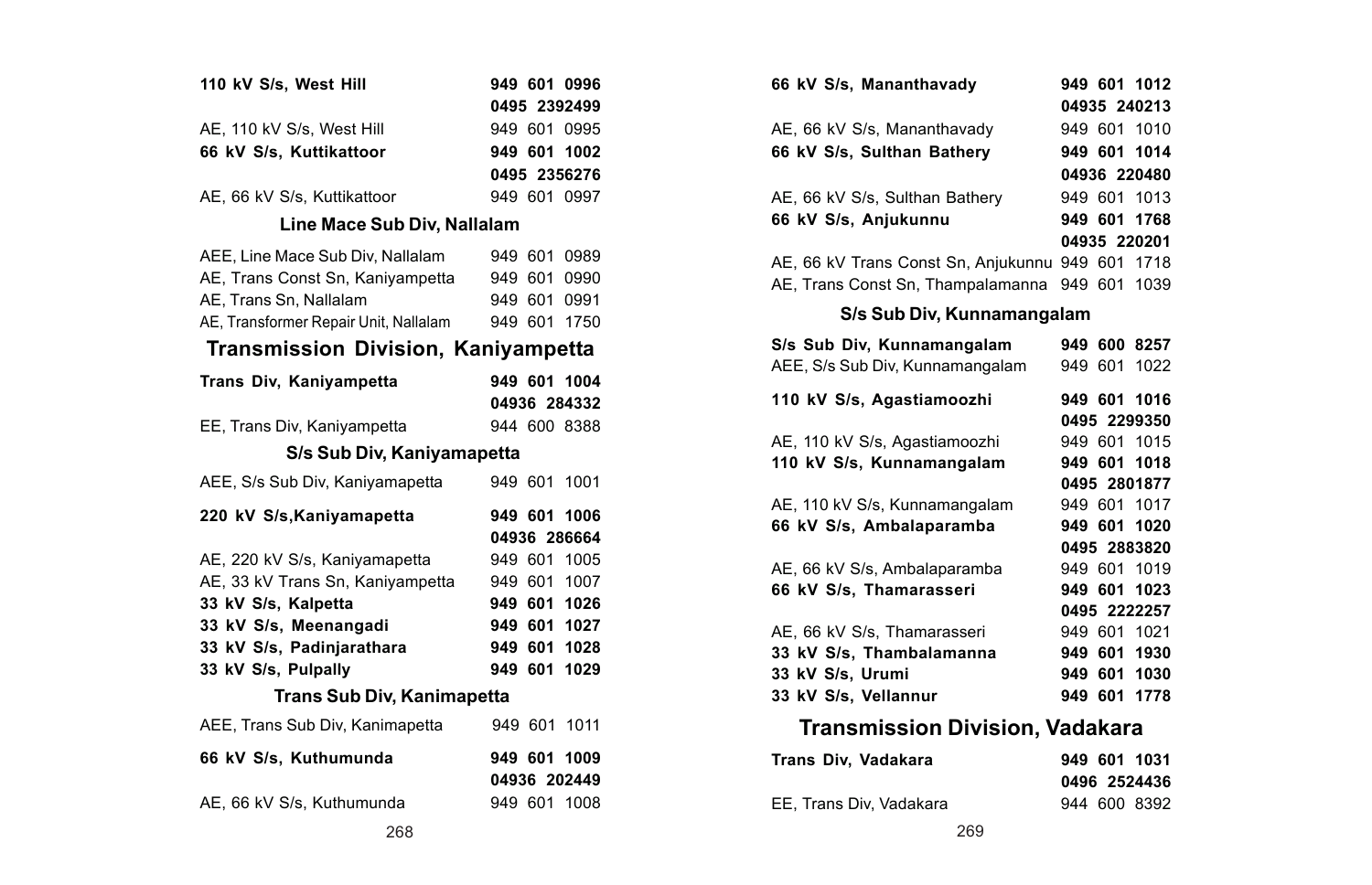# **Trans Const Sub Div, Meppayyur**

| AEE, Trans Const Sub Div, Meppayyur |  | 949 601 1033 |
|-------------------------------------|--|--------------|
| 110 kV S/s, Chakkittapara           |  | 949 601 1034 |
|                                     |  | 0496 2662213 |
| AE, 110 kV S/s, Chakkittapara       |  | 949 601 1032 |
| 110 kV S/s. Kovilandy               |  | 949 601 1036 |
|                                     |  | 0496 2620533 |
| AE, 110 kV S/s, Koyilandy           |  | 949 601 1035 |
| 110 kV S/s. Meppayyur               |  | 949 601 1038 |
|                                     |  | 0496 2675681 |
| AE, 110 kV S/s, Meppayyur           |  | 949 601 1037 |
| AE, Trans Const Sn, Perambra        |  | 949 601 0994 |
| AE. 110 kV Trans Const Sn. Vadakara |  | 949 601 1051 |
| 33 kV S/s. Balusserv                |  | 949 601 1053 |
| 33 kV S/s. Meladv                   |  | 949 601 1054 |

### **S/s Sub Div, Vatakara**

| AEE, S/s Sub Div. Vatakara |  | 949 601 1044 |
|----------------------------|--|--------------|
| 110 kV S/s, Kuttiyadi      |  | 949 601 1043 |
|                            |  | 0496 2597205 |
| AE, 110 kV S/s, Kuttiyadi  |  | 949 601 1040 |
| 110 kV S/s. Nadapuram      |  | 949 601 1045 |
|                            |  | 0496 2553222 |
| AE. 110 kV S/s. Nadapuram  |  | 949 601 1041 |
| 110 kV S/s. Vatakara       |  | 949 601 1046 |
|                            |  | 0496 2524265 |
| AE, 110 kV S/s, Vatakara   |  | 949 601 1042 |
| 33 kV S/s. Thiruvellur     |  | 949 601 1057 |

# **220 kV S/s Sub Div, Orkattery**

| AEE, 220 kV S/s Sub Div, Orkattery |  |  | 949 601 1048 |
|------------------------------------|--|--|--------------|
|------------------------------------|--|--|--------------|

| 220 kV S/s, Orkattery (Vadakara)         |         | 949 601 1056 |
|------------------------------------------|---------|--------------|
|                                          |         | 0496 2549616 |
| AE, Mace, 220 kV S/s, Orkattery          |         | 949 601 1049 |
| Trans Const Sub Div, Vadakara            |         |              |
| AEE, Trans Const Sub Div, Vadakara       | 949 601 | 0975         |
| AE, 33 kV Line Const Sn, Kinalur         | 949 601 | 1050         |
| AE. 110 kV Line Const Sn. Vadakara       |         | 949 601 1047 |
| IB                                       |         |              |
| IB, Kzd.                                 |         | 949 601 1073 |
|                                          |         | 0495 2369256 |
| <b>IB. Vadakara</b>                      |         | 949 601 8619 |
| <b>Transmission Circle, Malappuram</b>   |         |              |
| Trans Cir, Malappuram                    |         | 949 601 0556 |
|                                          |         | 0483 2738625 |
| Dy CE, Trans Cir, Malappuram             |         | 944 600 8382 |
| EE, Trans Cir, Malappuram                |         | 949 601 0559 |
|                                          |         |              |
| FO. Trans Cir. Malappuram                |         | 949 601 8570 |
| <b>Transmission Division, Malappuram</b> |         |              |
| Trans Div, Malappuram                    |         | 949 601 0560 |
|                                          |         | 0483 2734915 |
| EE, Trans Div, Malappuram                |         | 944 600 8383 |
| 220 kV S/s Sub Div, Areacode             |         |              |
| AEE, 220 kV S/s Sub Div, Areacode        |         | 949 601 0565 |
| 220 kV S/s, Areacode                     |         | 949 601 0562 |
|                                          |         | 0483 2850094 |
| AE, 220 kV S/s, Areacode                 |         | 949 601 0561 |
| AE, Trans Const Sn, Areacode             |         | 949 601 0563 |
| AE, Trans Const Sn, Kizhissery           |         | 949 601 0564 |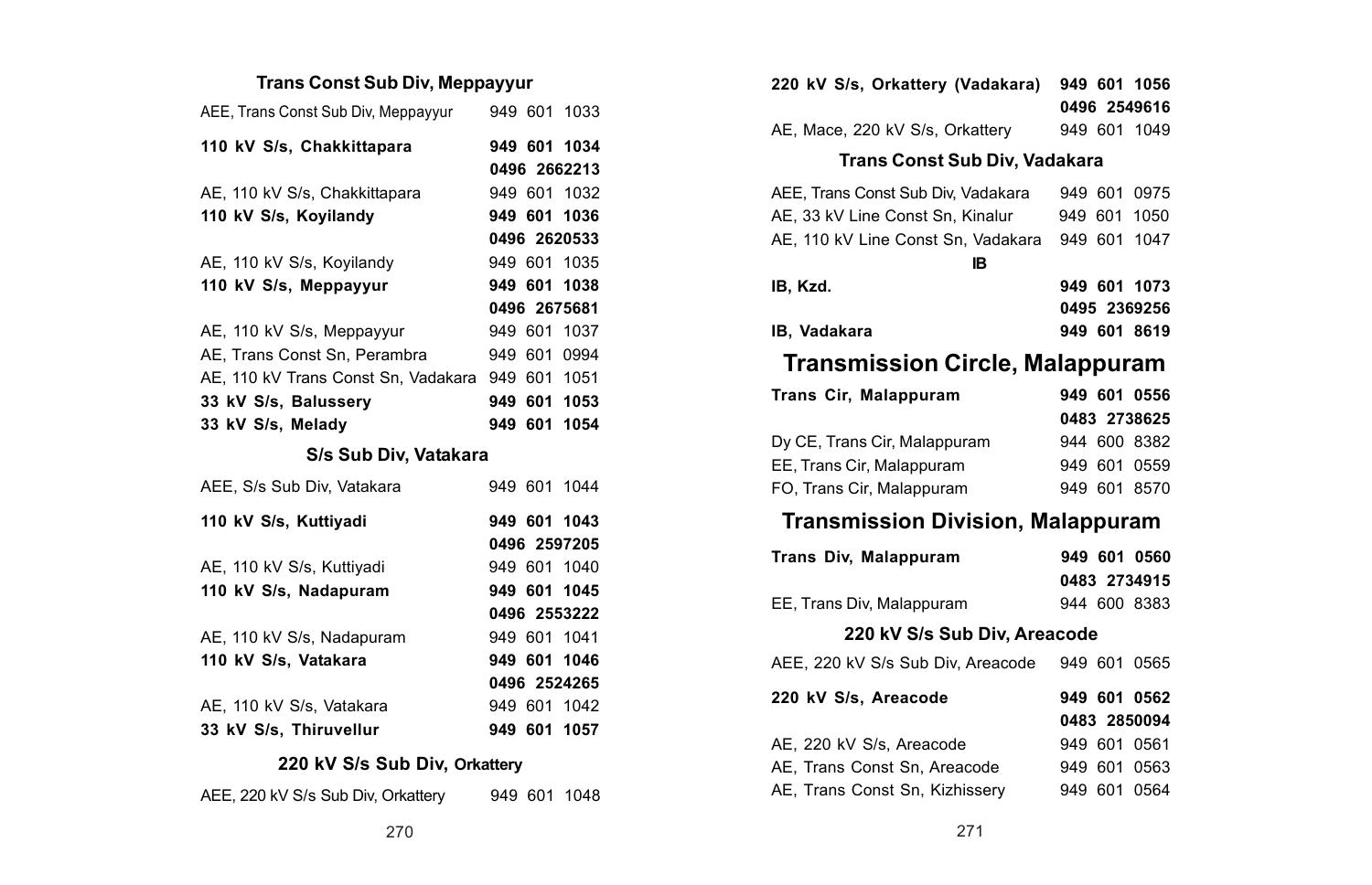### **S/s Sub Div, Malappuram**

| 110 kV S/s, Malappuram           |     |     | 949 601 0570 |
|----------------------------------|-----|-----|--------------|
|                                  |     |     | 0483 2734970 |
| AE, 110 kV S/s, Malappuram       |     |     | 949 601 0569 |
| 66 kV S/s, Manjeri               |     |     | 949 601 0572 |
|                                  |     |     | 0483 2766141 |
| AE, 66 kV S/s, Manjeri           |     |     | 949 601 0571 |
| 33 kV S/s, Edavanna              |     |     | 949 601 0583 |
| 33 kV S/s, Makkaraparamba        |     |     | 949 601 0584 |
| 33 kV S/s, Vallvuampuram         |     |     | 949 601 0589 |
| S/s Sub Div, Perinthalmanna      |     |     |              |
| AEE, S/s Sub Div. Perinthalmanna | 949 | 601 | 0577         |

| 110 kV S/s. Melattur          |     |     | 949 601 0574<br>0493 3278300 |
|-------------------------------|-----|-----|------------------------------|
| AE, 110 kV S/s, Melattur      |     |     | 949 601 0573                 |
| 66 kV S/s. Edakkara           |     |     | 949 601 0575                 |
|                               |     |     | 04931 274224                 |
| AE, 66 kV S/s, Edakkara       |     |     | 949 601 0576                 |
| 66 kV S/s, Nilambur           |     |     | 949 601 0579                 |
|                               |     |     | 04931 220314                 |
| AE, 66 kV S/s, Nilambur       |     |     | 949 601 0578                 |
| 66 kV S/s. Perinthalmanna     |     |     | 949 601 0581                 |
|                               |     |     | 04933 227226                 |
| AE, 66 kV S/s, Perinthalmanna |     |     | 949 601 0580                 |
| AE. Trans Const Sn. Nilambur  |     |     | 949 601 0582                 |
| 33 kV S/s, Kalikavu           |     |     | 949 601 1025                 |
| 33 kV S/s. Pulamanthole       |     |     | 949 601 0586                 |
| 33 kV S/s, Wandoor            |     |     | 949 601 0591                 |
| 33 kV S/s. Thazhekkode        | 949 | 601 | 0587                         |

### **Trans Const Sub Div, Nilambur**

| AEE, Trans Const Sub Div, Nilambur |  | 949 601 0599 |
|------------------------------------|--|--------------|
|------------------------------------|--|--------------|

| 33kV S/s, Pookkottupadam       |  | 949 601 2397 |
|--------------------------------|--|--------------|
| AE. Trans Const Sn. Pothukallu |  | 949 601 0598 |

### **Line Mace Sub Div, Malapuram**

| AEE, Line Mace Sub Div, Malapuram |  | 949 601 0585 |
|-----------------------------------|--|--------------|
| AE. Line Mace Sn. Areacode        |  | 949 601 0590 |
| AE, Trans Sn, Malapuram           |  | 949 601 0588 |

### **Transmission Division, Tirur**

| Trans Div. Tirur     | 949 601 0602 |
|----------------------|--------------|
|                      | 0483 2642601 |
| EE. Trans Div. Tirur | 944 600 8385 |

### **220 kV S/s Sub Div, Malaparamba** AEE, 220 kV S/s Sub Div, Malaparamba 949 601 0595

| 220 kV S/s, Malaparamba         |  | 949 601 0596 |
|---------------------------------|--|--------------|
|                                 |  | 04933 202495 |
| AE, 220 kV S/s, Malaparamba     |  | 949 601 0593 |
| AE. Trans Const Sn. Malaparamba |  | 949 601 0594 |
| AE, Trans Const Sn, Ramapuram   |  | 949 601 0618 |

### **Trans Sub Div, Edarikode**

| AEE, Trans Sub Div, Edarikode             |  | 949 601 0606 |
|-------------------------------------------|--|--------------|
| 110 kV S/s, Chelari                       |  | 949 601 0604 |
|                                           |  | 0494 2405330 |
| AE. 110 kV S/s. Chelari                   |  | 949 601 0603 |
| 110 kV S/s. Edarikode                     |  | 949 601 0607 |
|                                           |  | 0483 2642264 |
| AE, 110 kV S/s, Edarikode                 |  | 949 601 0605 |
| AE. Trans Const Sn. S/s. Parapangadi I    |  | 949 601 0608 |
| AE, Trans Const Sn, Lines, Parapangadi II |  | 949 601 0609 |
| 33 kV S/s. KINFRA                         |  | 949 601 0621 |
| 33 kV S/s, Othukkungal                    |  | 949 601 1931 |
| 33 kV S/s, Kooriyad                       |  | 949 601 1759 |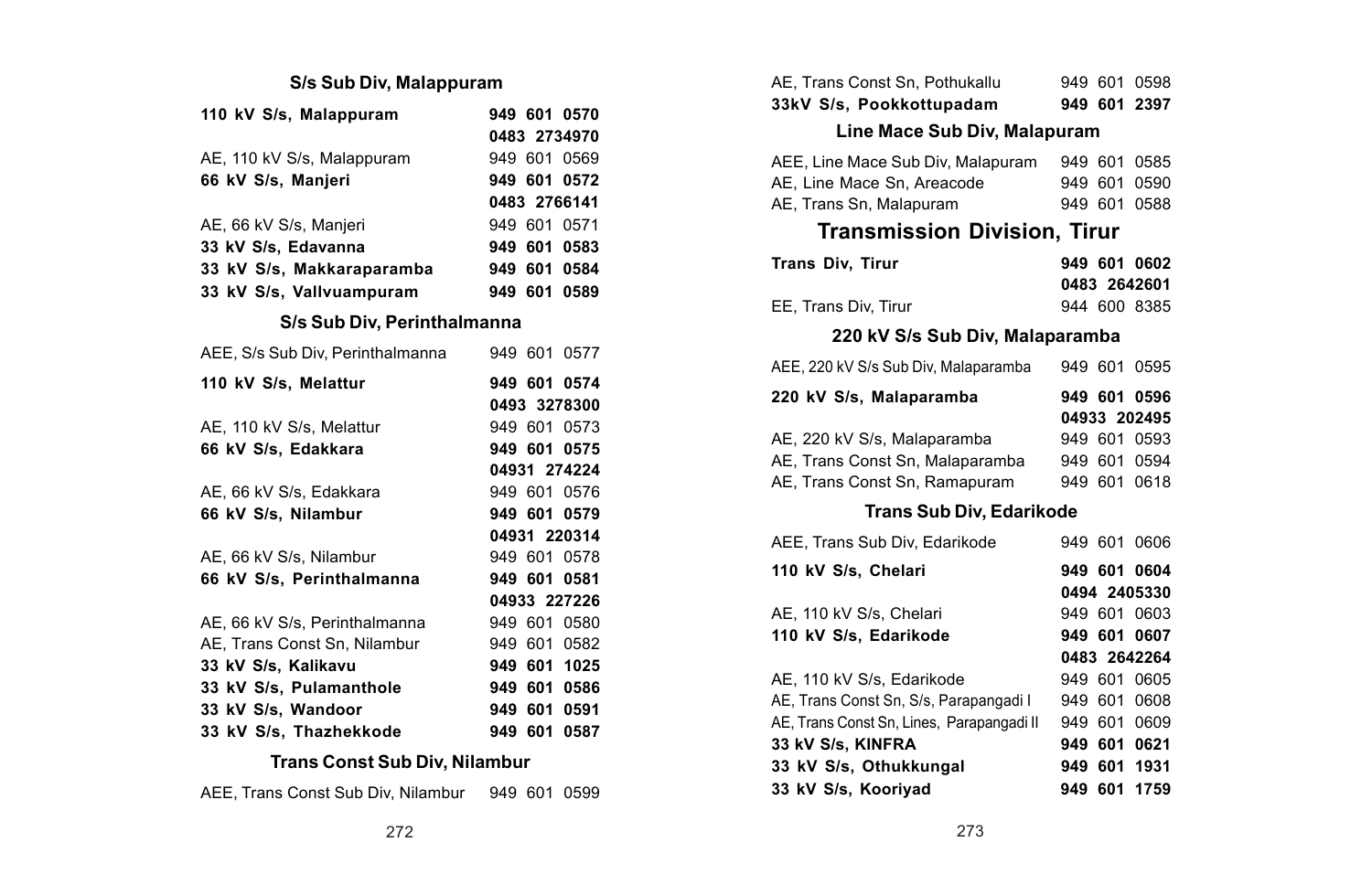# **S/s Sub Div, Tirur**

| AEE. S/s Sub Div. Tirur                          |  |  | 949 601 0600 |
|--------------------------------------------------|--|--|--------------|
| 110 kV S/s. Edappal                              |  |  | 949 601 0610 |
|                                                  |  |  | 0494 2680840 |
| AE, 110 kV S/s, Edappal                          |  |  | 949 601 0611 |
| 110 kV S/s, Kuttipuram                           |  |  | 949 601 0613 |
|                                                  |  |  | 0494 2644494 |
| AE, 110 kV S/s, Kuttipuram                       |  |  | 949 601 0612 |
| 110 kV S/s, Ponnani                              |  |  | 949 601 0615 |
|                                                  |  |  | 0494 2668981 |
| AE, 110 kV S/s, Ponnani                          |  |  | 949 601 0614 |
| 110 kV S/s. Tirur                                |  |  | 949 601 2012 |
|                                                  |  |  | 0494 2422005 |
| AE, 110 kV S/s, Tirur                            |  |  | 949 601 0616 |
| 33 kV S/s, Thirunavaya                           |  |  | 949 601 0623 |
| 33 kV S/s, Thavanur (Thrikanapuram) 949 601 1932 |  |  |              |
| <b>Trans Const Sub Div, Tirur</b>                |  |  |              |
|                                                  |  |  |              |
| AEE, Trans Const Sub Div, Tirur                  |  |  | 949 601 0622 |
| AE. Trans Const Sn. Edarikode                    |  |  | 949 601 0617 |
| AE, Trans Const Sn, Kuttipuram                   |  |  | 949 601 0619 |
| 66kV S/s. Mankada                                |  |  | 949 601 8649 |
|                                                  |  |  | 04933 238110 |
| AE, Trans Const Sn, Mankada                      |  |  | 949 601 0620 |
| IВ                                               |  |  |              |
| IB, Areacode                                     |  |  | 949 601 0624 |
|                                                  |  |  |              |
| IB, Thariode                                     |  |  | 949 601 1429 |
| <b>Transmission Circle, Palakkad</b>             |  |  |              |
|                                                  |  |  |              |
| Trans Cir, Palakkad                              |  |  | 949 601 0198 |

| <b>242 UUI UIJU</b> |
|---------------------|
| 0491 2568816        |
| 0491 2970250        |
| 944 600 8378        |
|                     |

| EE, Trans Cir, Palakkad                |         | 949 601 0201 |
|----------------------------------------|---------|--------------|
| FO. Trans Cir. Palakkad                |         | 949 601 8569 |
| <b>Transmission Division, Chittoor</b> |         |              |
| <b>Trans Div, Chittoor</b>             |         | 949 601 0204 |
|                                        |         | 04923 224784 |
| EE, Trans Div, Chittoor                |         | 944 600 8381 |
| S/s Sub Div, Chittur                   |         |              |
| AEE, S/s Sub Div, Chittur              |         | 949 601 0212 |
| 110 kV S/s, Kollengode                 |         | 949 601 0208 |
|                                        |         | 04923 263405 |
| AE, 110 kV S/s, Kollengode             |         | 949 601 0207 |
| 110 kV S/s, Kozhinjampara              |         | 949 601 0210 |
|                                        |         | 04923 272713 |
| AE, 110 kV S/s, Kozhinjampara          |         | 949 601 0209 |
| 66 kV S/s, Chittur                     |         | 949 601 0206 |
|                                        |         | 04923 222593 |
| AE, 66 kV S/s, Chittur                 |         | 949 601 0205 |
| 33 kV S/s, Koduvayoor                  |         | 949 601 0221 |
| 33 kV S/s, Meenakshipuram              |         | 949 601 1936 |
| 33 kV S/s, Muthalamada                 |         | 949 601 0223 |
| 33 kV S/s. Nelliampathy                | 949 601 | 0226         |
|                                        |         | 04923 246610 |
| 33 kV S/s, Pallassena                  |         | 949 601 1684 |
| 33 kV S/s. Vannamada                   |         | 949 601 1851 |
| 33 kV S/s, Velanthavalam               |         | 949 601 2027 |
| S/s Sub Div, Vadakkenchery             |         |              |
| AEE, S/s Sub Div, Vadakkenchery        |         | 949 601 0211 |
| 110 kV S/s, Vadakkenchery              |         | 949 601 0218 |
|                                        |         | 04922 255218 |
| AE, 110 kV S/s, Vadakkenchery          |         | 949 601 0217 |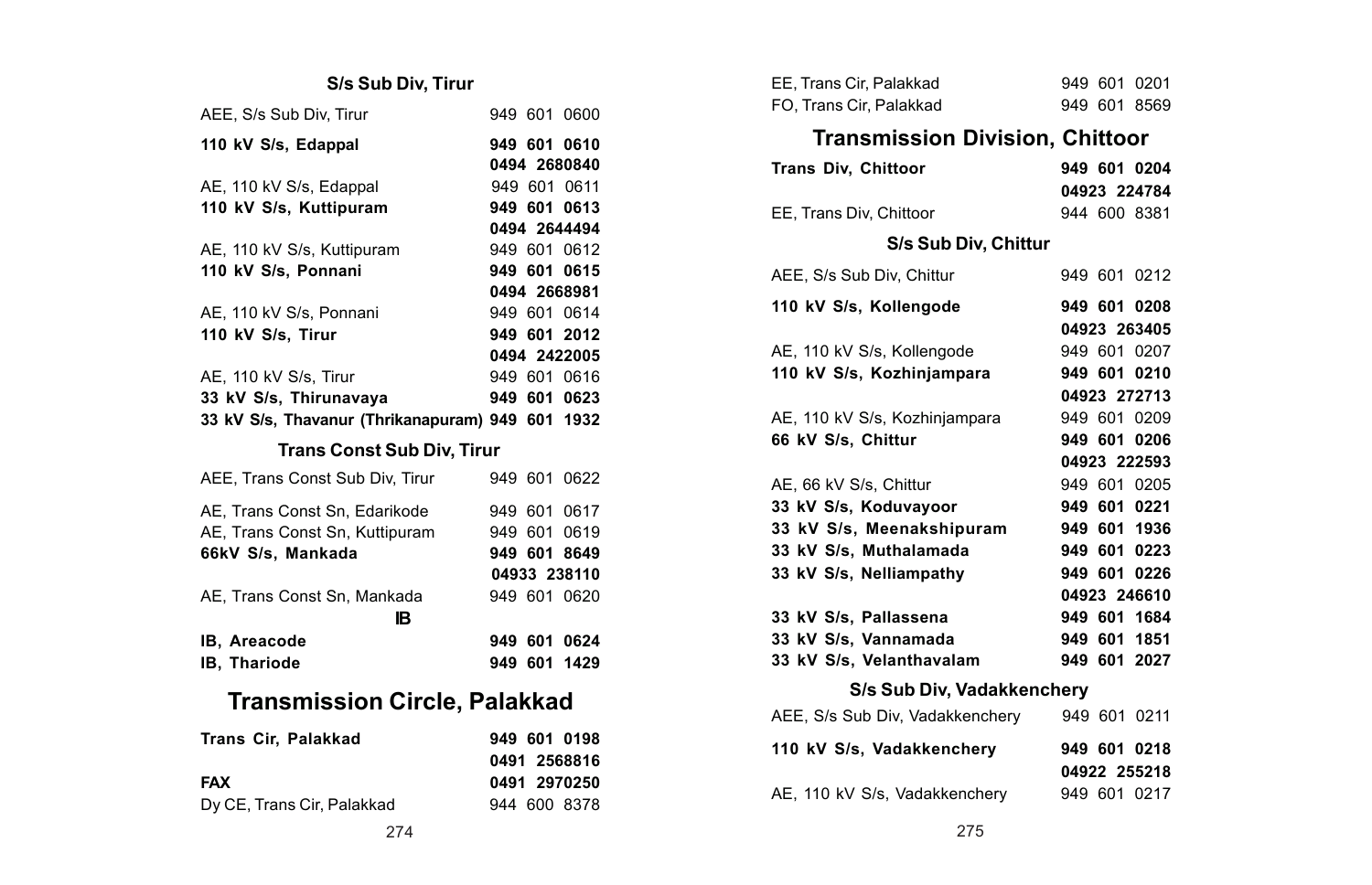| 66 kV S/s, Kannampally      | 949 601 0214 |
|-----------------------------|--------------|
|                             | 04922 234669 |
| AE, 110 kV S/s, Kannampally | 949 601 0213 |
| 66 kV S/s, Nenmara          | 949 601 0216 |
|                             | 04923 244281 |
| AE, 110 kV S/s, Nenmara     | 949 601 0215 |
| 33 kV S/s. Alathur          | 949 601 0219 |
| 33 kV S/s. Chittadi         | 949 601 2113 |
| 33 kV S/s. Tarur            | 949 601 2026 |

### **Trans Const Sub Div, Kozhinjampara**

| AEE. Trans Const Sub Div. Kozhiniampara |  | 949 601 0222 |
|-----------------------------------------|--|--------------|
| 66kV S/s, Chandranagar                  |  | 949 601 8704 |
| AE, Trans Const Sn, Kozhinjampara       |  | 949 601 0220 |
| AE, Trans Const Sn, Mylatty             |  | 949 601 0225 |

# **Transmission Division, Palakkad**

| Trans Div, Vennakkara, Palakkad                  | 949 601 0227 |
|--------------------------------------------------|--------------|
|                                                  | 0491 2537013 |
| EE. Trans Div. Vennakkara, Palakkad 944 600 8379 |              |

#### **220 kV S/s Sub Div, Kanjikode**

| AEE, 220 kV S/s Sub Div, Kanjikode |  | 949 601 0233 |
|------------------------------------|--|--------------|
| 220 kV S/s, Kanjikode              |  | 949 601 0230 |
|                                    |  | 0491 2566077 |
| AE, Mace I, 220 kV S/s, Kanjikode  |  | 949 601 0228 |
| AE, Mace II, 220 kV S/s, Kanjikode |  | 949 601 0229 |
| S/s Sub Div. Palakkad              |  |              |
| AEE, S/s Sub Div. Palakkad         |  | 949 601 0231 |
| 110 kV S/s. Kaniikode              |  | 949 601 0234 |

| 110 kV S/s, Kanjikode     | 949 601 0234 |
|---------------------------|--------------|
|                           | 0491 2566331 |
| AE, 110 kV S/s, Kanjikode | 949 601 0232 |

| 110 kV S/s, Parali            | 949 601 0236 |
|-------------------------------|--------------|
|                               | 0491 2856322 |
| AE, 110 kV S/s, Parali        | 949 601 0235 |
| 110 kV S/s, Vennakkara        | 949 601 0238 |
|                               | 0491 2536858 |
| AE, 110 kV S/s, Vennakkara    | 949 601 0237 |
| 110 kV S/s, Walayar           | 949 601 1847 |
|                               |              |
|                               | 0491 2803400 |
| AE, 110 kV S/s, Walayar       | 949 600 9889 |
| AE. Trans Const Sn. Kaniikode | 949 600 9856 |
| 33 kV S/s, Kongad             | 949 601 0247 |
| 33 kV S/s, Maniyampara        | 949 601 0248 |
| 33 kV S/s, Sreekrishnapuram   | 949 601 0249 |
| 33 kV S/s. VB. Palakkad       | 949 601 1758 |

### **Trans Sub Div, Mannarkkad**

| AEE, Trans Sub Div, Mannarkkad        | 949 601 0244 |
|---------------------------------------|--------------|
| 110 kV S/s, Malampuzha                | 949 601 0240 |
|                                       | 0491 2555970 |
| AE, 110 kV S/s, Malampuzha            | 949 601 0239 |
| 110 kV S/s, Mannarkkad                | 949 601 0242 |
|                                       | 04924 222280 |
| AE. 110 kV S/s. Mannarkkad            | 949 601 0241 |
| 110 kV S/s. Kalladikode               | 949 601 2078 |
|                                       | 04924 246334 |
| AE, 110 kV S/s, Kalladikode           | 949 601 0243 |
| 33 kV S/s. Agali                      | 949 601 0245 |
| 33 kV S/s. Alanelloor                 | 949 601 0246 |
| <b>Transmission Division. Shornur</b> |              |
| <b>Trans Div. Shornur</b>             | 949 601 0250 |
|                                       | 0466 2221088 |
| EE. Trans Div. Shornur                | 944 600 8380 |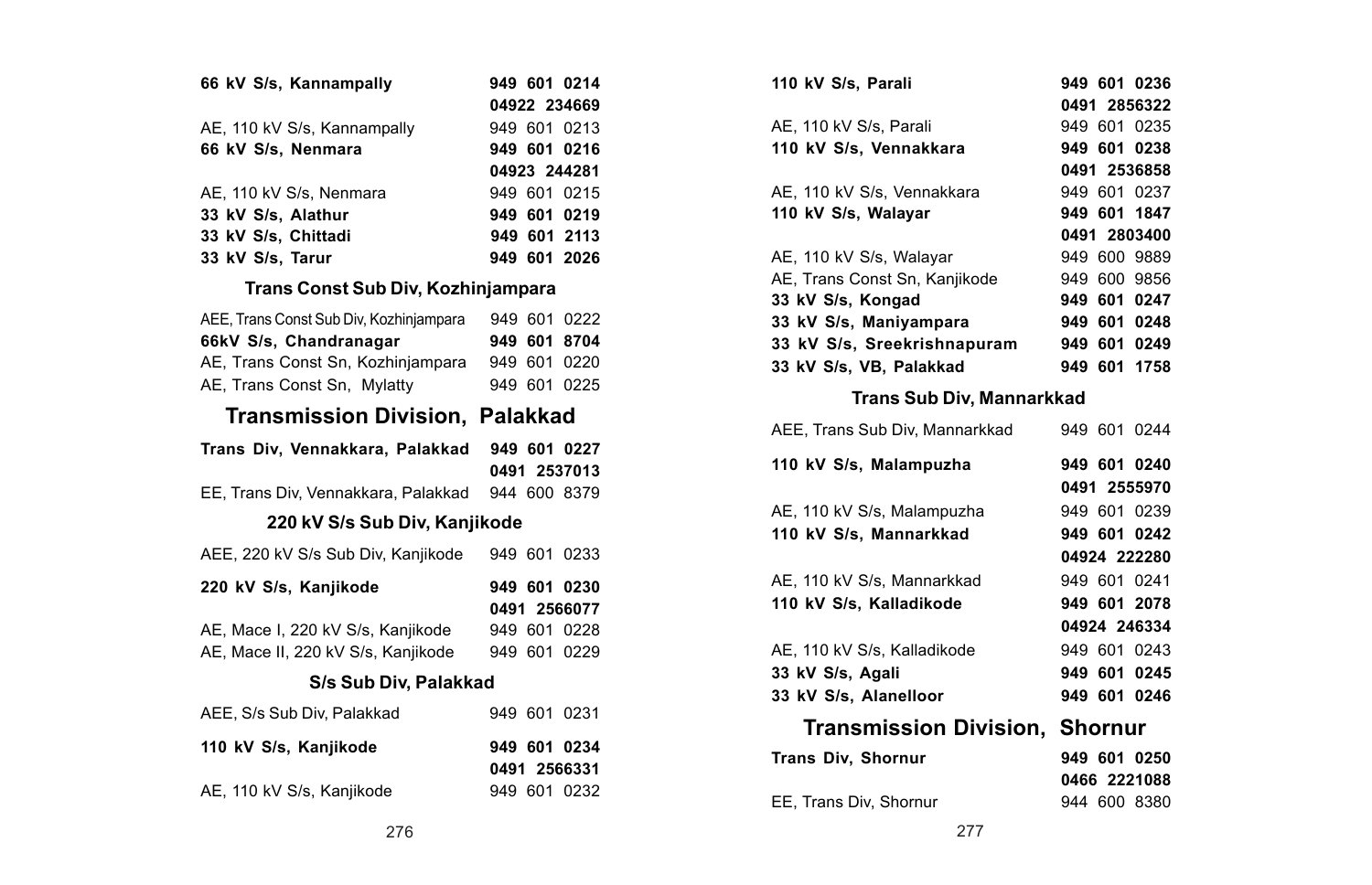### **220 kV S/s Sub Div, Shornur**

| AEE, 220 kV S/s Sub Div. Shornur |  | 949 601 0255 |
|----------------------------------|--|--------------|
| 220 kV S/s. Shornur              |  | 949 601 0253 |
|                                  |  | 0466 2220431 |
| AE, Mace I, 220 kV S/s Shornur   |  | 949 601 0252 |
| AE. Mace II. 220 kV S/s Shornur  |  | 949 600 8702 |

#### **Trans Sub Div, Shornur**

| AEE. Trans Sub Div. Shornur |  | 949 601 0254 |
|-----------------------------|--|--------------|
| 110 kV S/s, Koppam          |  | 949 601 0257 |
|                             |  | 0466 2262552 |
| AE, 110 kV S/s, Koppam      |  | 949 601 0256 |
| 110 kV S/s, Kootanad        |  | 949 601 0259 |
|                             |  | 0466 2370253 |
| AE, 110 kV S/s, Kootanad    |  | 949 601 0258 |
| 33 kV S/s, Chalissery       |  | 949 601 0268 |
| 33 kV S/s, Pattampi         |  | 949 601 0269 |
| 33 kV S/s. Thrithala        |  | 949 601 0270 |
| 33 kV S/s. Thirvegapura     |  | 949 601 2465 |
|                             |  |              |

### **S/s Sub Div, Ottapalam**

| AEE, S/s Sub Div, Ottapalam   |  | 949 601 0260 |
|-------------------------------|--|--------------|
| 110kV S/s, Cherpulassery      |  | 949 601 0262 |
|                               |  | 0466 2284420 |
| AE, 110 kV S/s, Cherpulassery |  | 949 601 0261 |
| 110 kV S/s, Ottapalam         |  | 949 601 0264 |
|                               |  | 0466 2244390 |
| AE. 110 kV S/s. Ottapalam     |  | 949 601 0263 |
| 110 kV S/s, Pathiripala       |  | 949 601 2134 |
|                               |  | 0491 2100134 |
| AE, 110 kV S/s, Pathiripala   |  | 949 601 2133 |
| Line Mace Sub Div, Shornur    |  |              |

| AEE, Line Mace Sub Div, Shornur |  |  | 949 601 0266 |
|---------------------------------|--|--|--------------|
|                                 |  |  |              |

| AE. Trans Sn. Shornur   |     |  | 949 601 0265 |
|-------------------------|-----|--|--------------|
| AE. Trans Sn. Palakkad  |     |  | 949 601 0267 |
|                         | IR. |  |              |
| <b>IB.</b> Nelliampathy |     |  | 949 601 0226 |
|                         |     |  | 04923 246610 |

# **Transmission Circle, Thrissur**

| <b>Trans Cir. Thrissur</b> |  | 949 600 9801 |
|----------------------------|--|--------------|
|                            |  | 0487 2380196 |
| Dy CE, Trans Cir, Thrissur |  | 944 600 8373 |
| EE. Trans Cir. Thrissur    |  | 949 600 9800 |
| FO. Trans Cir. Thrissur    |  | 949 601 8568 |

### **Transmission Division, Chalakudy**

| Trans Div, Chalakudy     | 949 600 9804 |
|--------------------------|--------------|
|                          | 0480 2701467 |
| EE. Trans Div. Chalakudv | 944 600 8376 |

### **S/s Sub Div, Chalakudy**

| AEE, S/s Sub Div, Chalakudy | 949 600 9811 |
|-----------------------------|--------------|
| 110 kV S/s, Chalakudy       | 949 600 9807 |
|                             | 0480 2708330 |
| AE, 110 kV S/s, Chalakudy   | 949 600 9806 |
| 110 kV S/s, Kodakara        | 949 600 9810 |
|                             | 0480 2724038 |
| AE. 110 kV S/s. Kodakara    | 949 600 9808 |
| 110 kV S/s, Malayattoor     | 949 600 9812 |
|                             | 0484 2462055 |
| AE, 110 kV S/s, Malayattoor | 949 600 9809 |
| 66 kV S/s, Angamaly         | 949 600 9814 |
|                             | 0484 2452373 |
| AE, 66 kV S/s, Angamaly     | 949 600 9813 |
| 66 kV S/s. Karukutty        | 949 600 9816 |
|                             | 0484 2612220 |
| AE, 66 kV S/s, Karukutty    | 949 600 9815 |
|                             |              |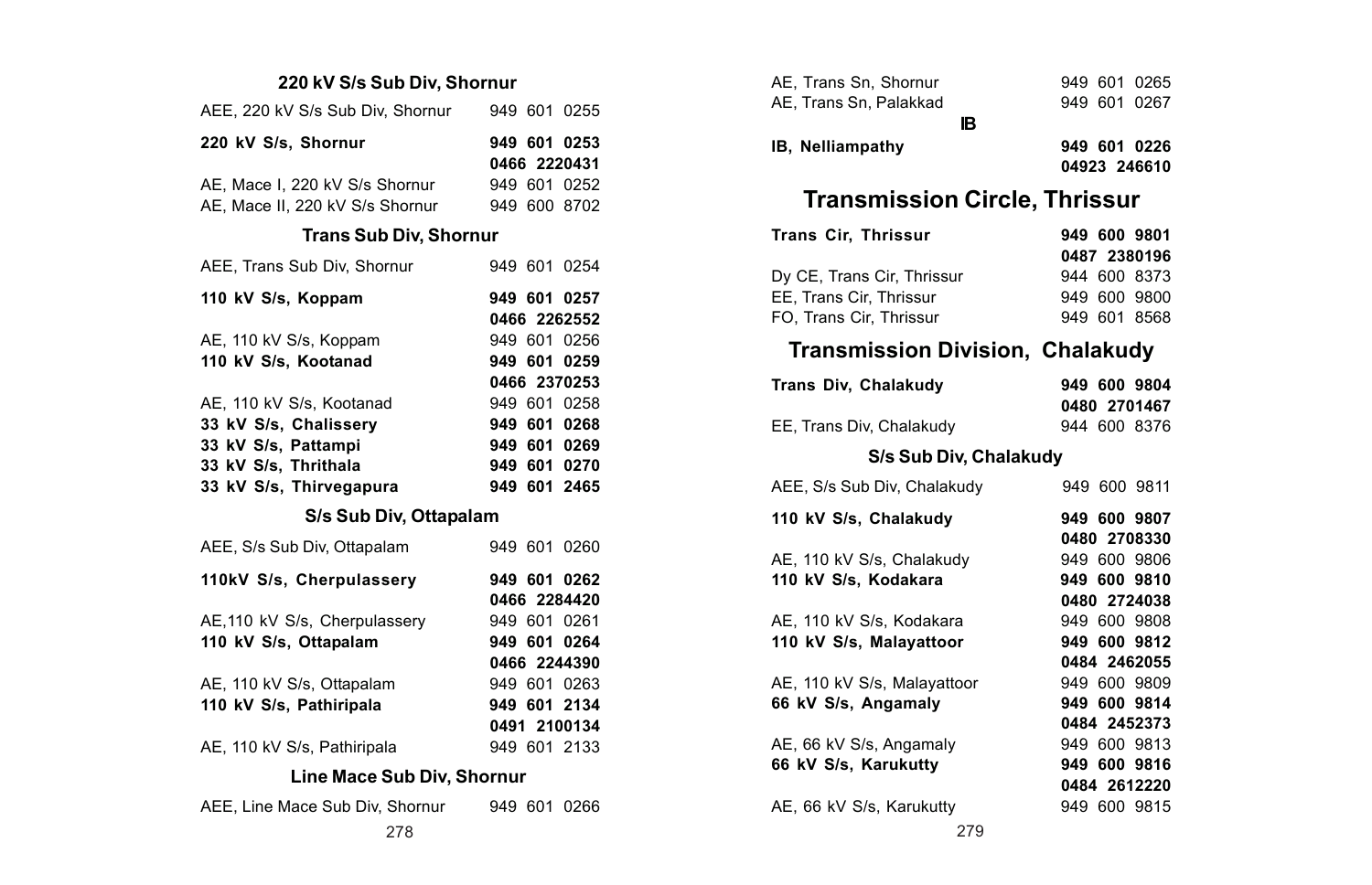| 66 kV S/s. Mala           |  | 949 600 9817 |
|---------------------------|--|--------------|
|                           |  | 0480 2890740 |
| AE, 66 kV S/s, Mala       |  | 949 600 9818 |
| 33kV S/s., Annamanada     |  | 949 601 8670 |
| 33 kV S/s, Kalady         |  | 949 600 9823 |
| 33 kV S/s. Kallemtukara   |  | 949 600 9824 |
| 33 kV S/s. Koratty        |  | 949 601 1867 |
| 33 kV S/s. Parivaram      |  | 949 600 9825 |
| 33 kV S/s, Vellikulangara |  | 949 601 1921 |

### **Trans Sub Div, Chalakudy**

| AEE. Trans Sub Div. Chalakudy  |  | 949 600 9822 |
|--------------------------------|--|--------------|
| 110 kV S/s, Ayyampuzha         |  | 949 601 1920 |
| AE. Trans Const Sn. Annamanada |  | 949 600 9820 |
| AE, Trans Const Sn, Chalakudy  |  | 949 600 9819 |

### **Line Mace Sub Div, Chalakudy**

| AEE, Line Mace Sub Div. Chalakudy |  | 949 600 9828 |
|-----------------------------------|--|--------------|
| AE. Trans Sn. Chalakudy           |  | 949 600 9826 |
| AE. Trans Sn. Vivur               |  | 949 600 9827 |

# **Transmission Division, Irinjalakuda**

| Trans Div, Irinjalakuda        |  | 949 600 9829<br>0480 2833682 |
|--------------------------------|--|------------------------------|
| EE, Trans Div, Irinjalakuda    |  | 944 600 8377                 |
| S/s Sub Div, Irinjalakuda      |  |                              |
| AEE, S/s Sub Div, Irinjalakuda |  | 949 600 9833                 |
| 110 kV S/s, Cherpu             |  | 949 600 9831<br>0487 2346255 |
| AE, 110 kV S/s, Cherpu         |  | 949 600 9830                 |
| 110 kV S/s, Irinjalakuda       |  | 949 600 9834                 |
|                                |  | 0480 2827575                 |
| AE, 110 kV S/s, Irinjalakuda   |  | 949 600 9832                 |

| 110 kV S/s. Kattoor          |  |  | 949 600 9836 |
|------------------------------|--|--|--------------|
|                              |  |  | 0480 2877293 |
| AE, 110 kV S/s. Kattoor      |  |  | 949 600 9835 |
| 110 kV S/s, Puthukad         |  |  | 949 600 9838 |
|                              |  |  | 0480 2751311 |
| AE, 110 kV S/s, Puthukad     |  |  | 949 600 9837 |
| AE, Trans Const Sn, Valappad |  |  | 949 600 9845 |
| AE. Trans Const Sn. Puthukad |  |  | 949 600 9910 |
| 33 kV S/s. Chirakkal         |  |  | 949 600 9848 |
| 33 kV S/s. Methala           |  |  | 949 600 8259 |
| 33 kV S/s. Pallackal         |  |  | 949 600 9851 |
| 33 kV S/s, Parappukara       |  |  | 949 600 9852 |
| 33 kV S/s, Vellangalur       |  |  | 949 600 9854 |
| S/s Sub Div, Valappad        |  |  |              |
| AEE, S/s Sub Div, Valappad   |  |  | 949 600 9844 |
| 110 kV S/s. Kandassankadavu  |  |  | 949 600 9840 |
|                              |  |  | 0487 2632565 |

| AE, 110 kV S/s, Kandassankadavu | 949 600 9839    |
|---------------------------------|-----------------|
| 110 kV S/s, Valappad            | 949 600 9846    |
|                                 | 0487 2393125    |
| AE, 110 kV S/s, Valappad        | 949 600 9843    |
| 66 kV S/s. Kodungallur          | 949 600 9842    |
|                                 | 0480 2802885    |
| AE, 66 kV S/s, Kodungallur      | 949 600 9841    |
| 33 kV S/s, Anchangadi           | 949 600 9847    |
| 33 kV S/s. Anthikad             | 949 601 1826    |
| 33 kV S/s, Kaipamangalam        | 949 600 9849    |
| 33 kV S/s, Mullassery           | 949 600 9850    |
| 33 kV S/s, Vadanapally          | 600 9853<br>949 |

### **Trans Const Sub Div, Irinjalakuda**

AEE, Trans Const Sub Div, Irinjalakuda 949 600 9855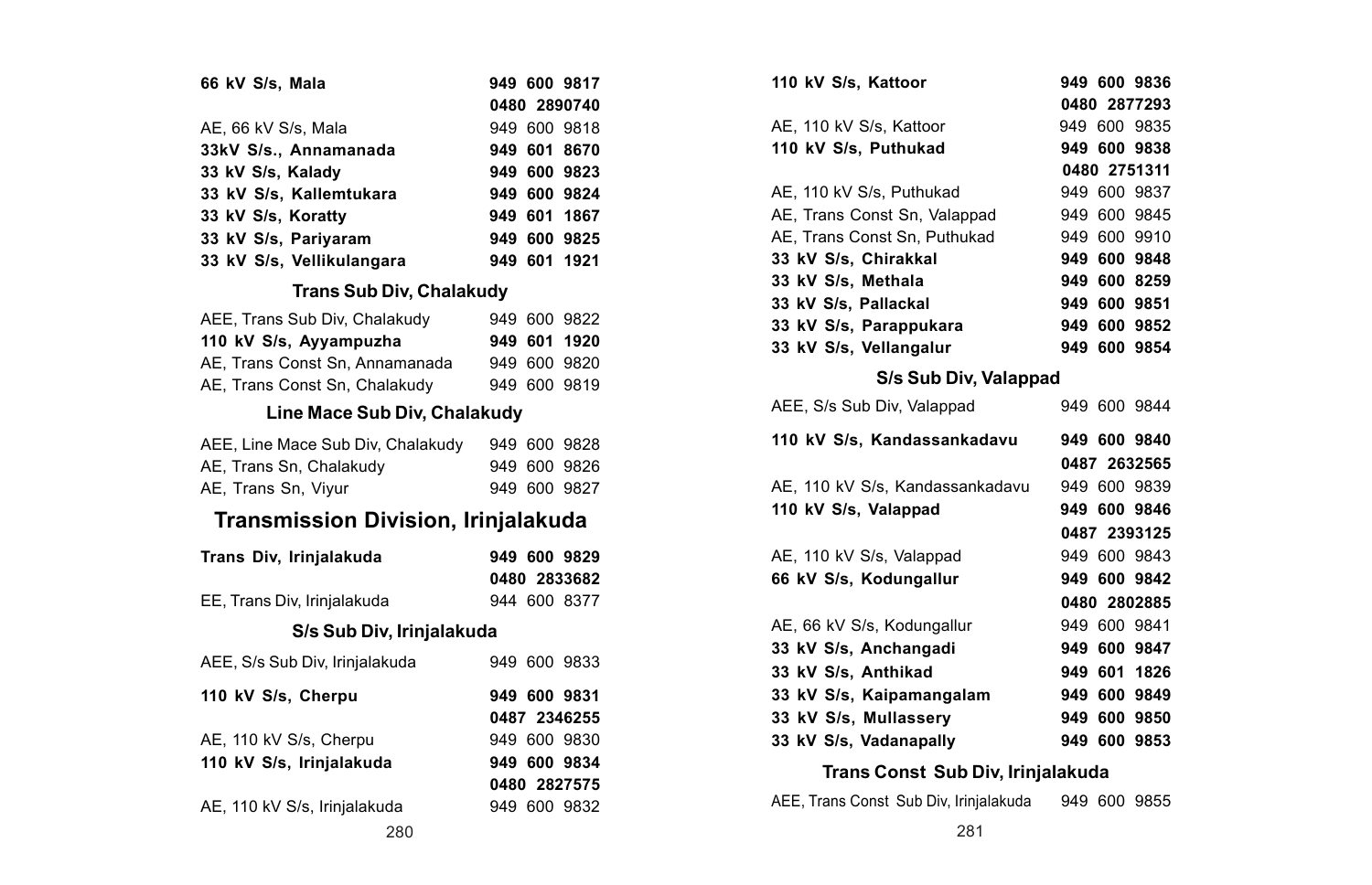| AE, Trans Const Sn, Kodungallur I                  | 949 600 9858 |
|----------------------------------------------------|--------------|
| AE, Trans Const Sn, Kodungallur II                 | 949 600 9859 |
| AE, Trans Const Sn, Methala                        | 949 600 9913 |
| Transmission Division, Madakkathara                |              |
| Trans Div, Madakkathara                            | 949 600 9860 |
|                                                    | 0487 2695473 |
| EE, Trans Div, Madakkathara                        | 944 600 8375 |
| Oper & Mace Sub Div, Madakkathara                  |              |
| AEE, Oper & Mace Sub Div, Madakkathara             | 949 600 9861 |
| 400 kV S/s, Madakkathara                           | 949 600 9871 |
|                                                    | 0487 2695472 |
|                                                    | 0487 2695929 |
| 400 kV S/s, Madakkathara                           | 949 601 1872 |
| 11kV Control Room                                  | 0487 2695604 |
| AE I. 400 kV S/s. Madakkathara                     | 949 600 9862 |
| AE II, 400 kV S/s, Madakkathara                    | 949 600 9864 |
| AE, Erect Sn, 400kV S/s, Madakkathara 949 601 2130 |              |
| Trans Const Store, Madakkathara                    |              |
| AEE, Store S/s Sub Div, Madakkathara               | 949 600 9863 |
| Line Mace Sub Div, Madakkathara                    |              |
| AEE, Line Mace Sub Div, Madakkathara               | 949 600 9865 |
| AE, Line Mace Sn No. I, Madakkathara               | 949 600 9866 |
| AE, Line Mace Sn No. II, Madakkathara              | 949 600 9867 |
| Mace Sub Div, Madakkathara                         |              |
| AEE, Mace Sub Div, Madakkathara                    | 949 600 9868 |
| AE, Mace Sn No. I, Madakkathara                    | 949 600 9869 |
| AE, Mace Sn No. II, Madakkathara                   | 949 600 9870 |
| Trans Const Sub Div, Madakkathara                  |              |
| AEE, Trans Const Sub Div, Madakkathara             | 949 601 2141 |

# **Transmission Division, Thrissur**

| <b>Trans Div. Thrissur</b>     | 949 600 9872 |
|--------------------------------|--------------|
|                                | 0487 2380436 |
| EE. Trans Div Thrissur         | 944 600 8374 |
| S/s Sub Div. Kunnamkullam      |              |
| AEE, S/s Sub Div, Kunnamkullam | 949 600 9880 |
| 110 kV S/s, Athani             | 949 600 9882 |
|                                | 0487 2220343 |
| AE, 110 kV S/s, Athani         | 949 600 9881 |
| 110 kV S/s, Guruvayoor         | 949 600 9884 |
|                                | 0487 2556107 |
| AE, 110 kV S/s, Guruvayoor     | 949 600 9883 |
| 110 kV S/s, Kunnamkullam       | 949 600 9886 |
|                                | 04885 222406 |
| AE, 110 kV S/s, Kunnamkullam   | 949 600 9885 |
| 110 kV S/s. Punnavurkulam      | 949 600 9890 |
|                                | 0487 2547483 |
| AE. 110 kV S/s. Punnavurkulam  | 949 600 9887 |
| 33 kV S/s, Chavakkad           | 949 600 9873 |
| 33 kV S/s, Erumapetty          | 949 600 9875 |
| 33 kV S/s, Kongannur           | 949 600 9876 |
| 33 kV S/s, Mundoor             | 949 600 9878 |
| S/s Sub Div, Viyyur            |              |
| AEE, S/s Sub Div, Viyyur       | 949 600 9888 |
| 110 kV S/s, Ollur              | 949 600 9893 |
|                                | 0487 2352760 |
| AE, 110 kV S/s, Ollur          | 949 600 9892 |
| 110 kV S/s, Pazhayannoor       | 949 600 9895 |
|                                | 04884 225100 |
| AE, 110 kV S/s, Pazhayannoor   | 949 600 9894 |
| 110 kV S/s, Pullazhy           | 949 600 9897 |

AE, 110 kV S/s, Pullazhy 949 600 9896

**0487 2361141**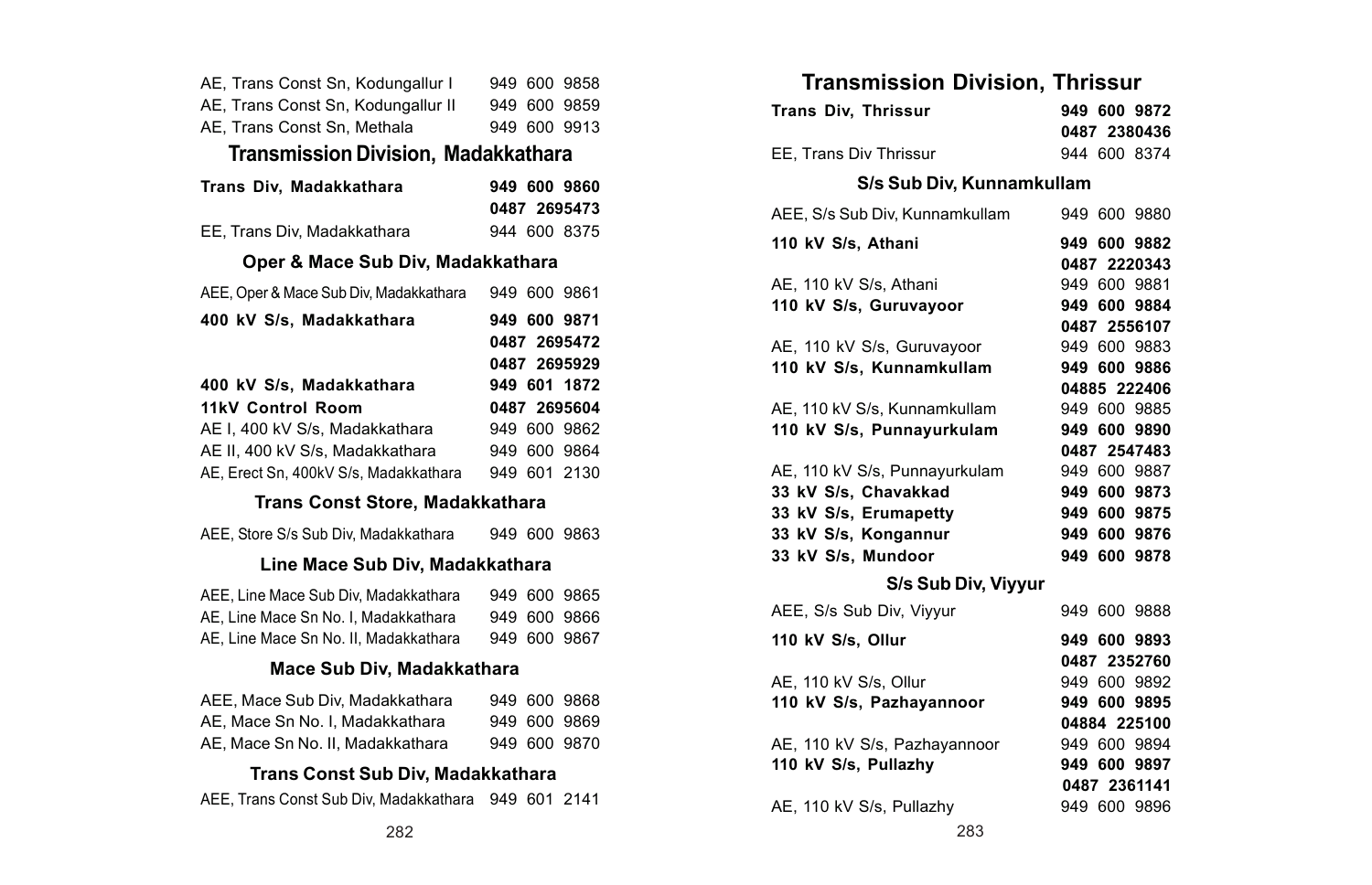| 110 kV S/s, Wadakkancherry         |  |  | 949 600 9899 |
|------------------------------------|--|--|--------------|
|                                    |  |  | 04884 232232 |
| AE, 110 kV S/s, Wadakkancherry     |  |  | 949 600 9901 |
| 110 kV S/s, Viyyur                 |  |  | 949 600 9903 |
|                                    |  |  | 0487 2334100 |
| AE, 110 kV S/s, Viyyur             |  |  | 949 600 9902 |
| 33 kV S/s, Chelakara               |  |  | 949 600 9874 |
| 33 kV S/s. Mulloorkara             |  |  | 949 600 9877 |
| 33 kV S/s. Parapoor                |  |  | 949 600 9879 |
| 33 kV S/s, Pattikadu               |  |  | 949 600 9904 |
| 33 kV S/s, Poomala                 |  |  | 949 600 9905 |
| 33 kV S/s. Puthur                  |  |  | 949 600 9906 |
| <b>Trans Const Sub Div, Viyyur</b> |  |  |              |
| AEE, Trans Const Sub Div, Viyyur   |  |  | 949 600 9909 |
| AE, Trans Const Sn, Kundukad       |  |  | 949 600 9907 |
| 110 kV S/s, Arangottukara          |  |  | 949 601 2448 |
|                                    |  |  | 04884 244111 |

AE, Trans Const Sn, Arangottukara 949 600 9908

**IB**

| IB., Guruvavoor | 949 600 9931 |
|-----------------|--------------|
|                 | 0487 2554307 |
| IB Madakkathara | 949 600 9935 |
|                 | 0487 2695482 |
| IB Thrissur     | 949 601 1924 |

# **NRTDT, Transgrid, North, Shornur**

| NRTDT, Transgrid, North, Shornur |  | 0466 2221077 |
|----------------------------------|--|--------------|
| Dy CE, Transgrid North, Shornur  |  | 949 601 2377 |
| EE. Transgrid North, Shornur     |  | 949 601 8625 |
| AEE. Transgrid North, Shornur    |  | 949 601 8626 |
| AE. Transgrid North, Shornur     |  | 949 601 8627 |
| AEE. Transgrid North, Kzd        |  | 949 601 8671 |
| AE, Transgrid North, Kzd         |  | 949 601 8672 |

# **SYSTEM OPERATION**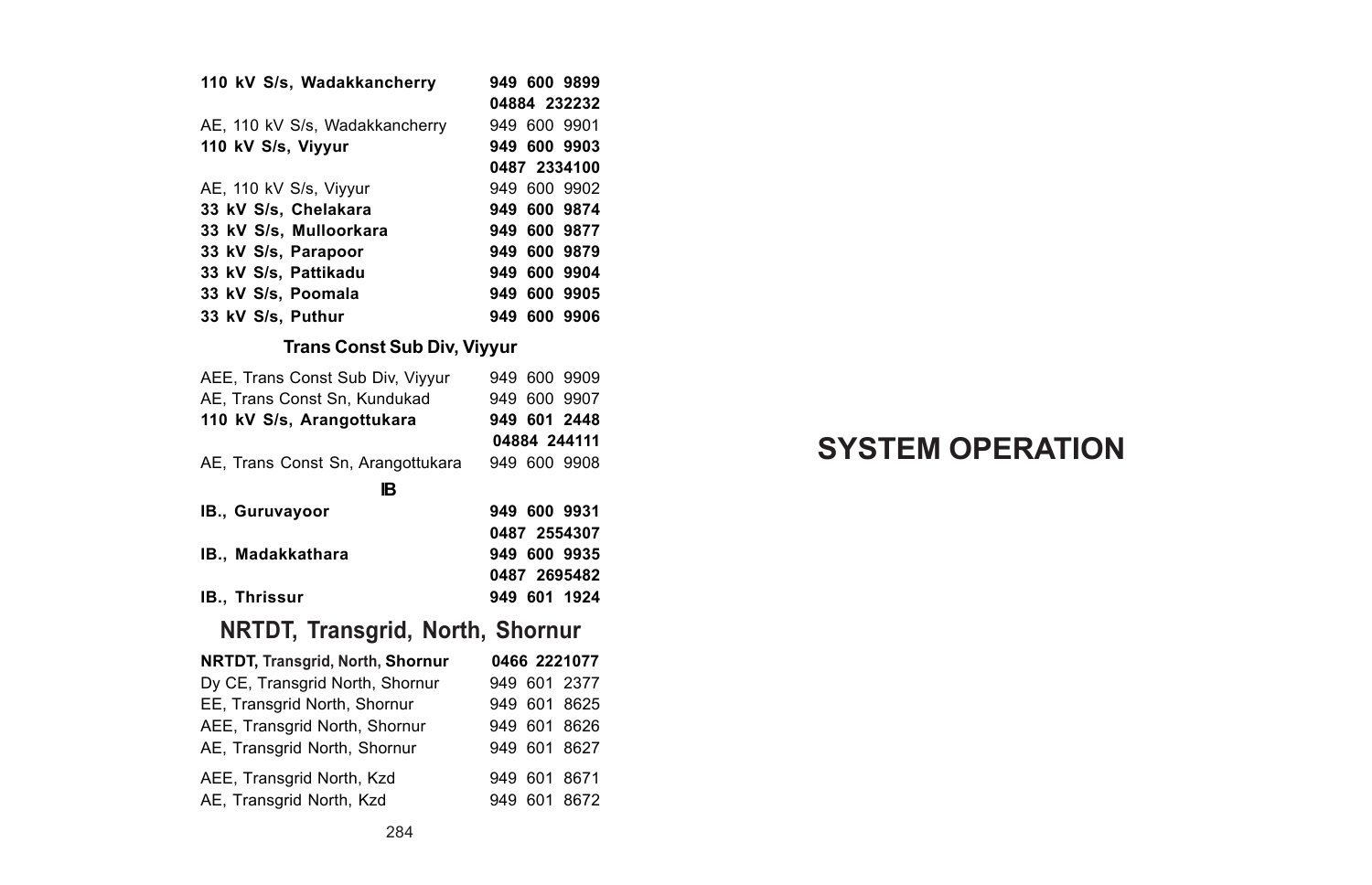# **System Operation**

| Trans Sys Oper, Kimsy                 |  |         | 949 601 1900 |  |  |
|---------------------------------------|--|---------|--------------|--|--|
|                                       |  |         | 0484 2555950 |  |  |
|                                       |  |         | 0484 2555965 |  |  |
| <b>FAX</b>                            |  |         | 0484 2543850 |  |  |
| CE, (Trans) Sys Oper, Klmsy           |  |         | 944 600 8202 |  |  |
| Dy CE, Grid, Klmsy                    |  |         | 944 600 8564 |  |  |
| EE. Tech. Klmsv                       |  |         | 949 600 9224 |  |  |
| EEI, LD, Klmsy                        |  |         | 949 600 8337 |  |  |
| EEII, LD, Klmsv                       |  |         | 944 600 8565 |  |  |
| AEE, Market Oper, Sys Oper, Klmsy     |  | 949 600 | 8658         |  |  |
| SS, Sys Oper, Klmsy                   |  |         | 949 601 8575 |  |  |
| <b>TNMS</b>                           |  |         |              |  |  |
| AEE, TNMS, Klmsy                      |  |         | 949 600 9234 |  |  |
| AE, TNMS, Klmsy                       |  |         | 949 600 9235 |  |  |
| AE, Auxiliary, Klmsy                  |  |         | 949 600 9236 |  |  |
| SLDC, Kimsy                           |  |         |              |  |  |
| SLDC, Klmsy                           |  |         | 949 600 8888 |  |  |
|                                       |  | 949 601 | 8727         |  |  |
|                                       |  |         | 949 601 8728 |  |  |
|                                       |  |         | 0484 2542484 |  |  |
| EE, Operator I, SLDC, Klmsy           |  |         | 949 600 9217 |  |  |
| EE, Operator II, SLDC, Klmsy          |  |         | 949 600 9218 |  |  |
| EE, Operator III, SLDC, Klmsy         |  |         | 949 600 9219 |  |  |
| EE, Operator IV, SLDC, Klmsy          |  |         | 949 600 9220 |  |  |
| EE, Operator V, SLDC, Klmsy           |  |         | 949 600 9221 |  |  |
| <b>System Operation Circle, Klmsy</b> |  |         |              |  |  |

| Sys Oper Cir, Kimsy        | 949 600 9000 |
|----------------------------|--------------|
|                            | 0484 2532492 |
| <b>FAX</b>                 | 0484 2532492 |
| Dy CE, Sys Oper Cir, Klmsy | 944 600 8240 |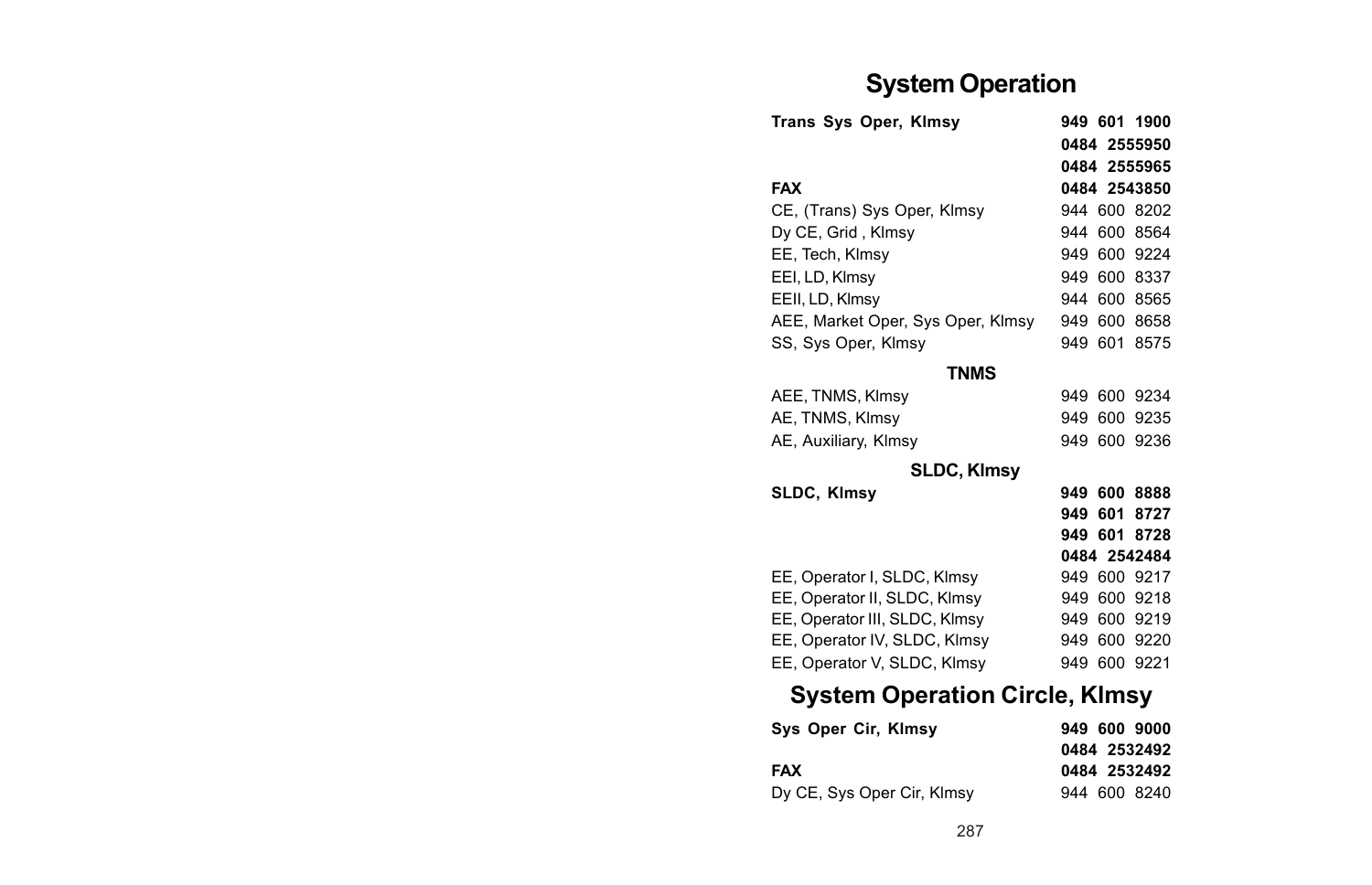| TA, Sys Oper Cir, Klmsy              |         | 949 601 | 8658         |  |
|--------------------------------------|---------|---------|--------------|--|
| AFO, System Oper Cir, Klmsy          |         |         | 949 601 8577 |  |
| <b>Communication Division, KImsy</b> |         |         |              |  |
| EE, Comm Div, Klmsy                  |         |         | 944 600 8247 |  |
| Communication                        |         |         |              |  |
| AEE, Comm Sub Div, Klmsy             |         | 944 600 | 8249         |  |
| AE, Comm Sn, Brahmapuram             |         | 949 600 | 9199         |  |
| AE, Comm Sn, Klmsv                   | 949 600 |         | 8999         |  |
| AEE, Comm Sub Div, Madakkathara      |         | 944 600 | 8252         |  |
| AE, Comm Sn, Chalakudy               |         |         | 949 600 9111 |  |
| AEE, Comm Sub Div, Mltm              |         | 944 600 | 8250         |  |
| AE, Comm Sn, Mltm                    | 949 600 |         | 8989         |  |
| AEE, Comm Sub Div, Moovattupuzha     |         | 944 600 | 8251         |  |
| AE, Comm Sn, Moovattupuzha           |         | 949 600 | 8988         |  |
| AE, Comm Sn, Vellathooval            |         | 949 600 | 9222         |  |
| AEE, Comm Sub Div, Pallom            |         | 944 600 | 8248         |  |
| AE, Comm Sn, Pallom                  |         | 949 600 | 9333         |  |
| <b>SCADA</b>                         |         |         |              |  |
| AEE, SCADA, Sub Div, Klmsy           |         | 949 600 | 9200         |  |
| AE, SCADA, Klmsy                     |         |         | 949 600 9223 |  |
| <b>Relay Division, Klmsy</b>         |         |         |              |  |
| EE, Relay Div, Klmsy                 |         |         | 944 600 8241 |  |
| Relay                                |         |         |              |  |
| AEE, Relay Sub Div, Klmsy            |         | 944 600 | 8243         |  |
| AE I, Relay Sub Div, Klmsy           |         | 949 600 | 9225         |  |
| AE II, Relay Sub Div, Klmsy          |         | 949 600 | 9226         |  |
| AEE, Relay Sub Div, Madakkathara     | 944 600 |         | 8245         |  |
| AE I, Relay Sub Div, Madakkathara    | 949 600 |         | 9227         |  |
| AE II, Relay Sub Div, Madakkathara   | 949 600 |         | 9228         |  |

| AEE, Relay Sub Div, Pallom   |  | 944 600 8242 |
|------------------------------|--|--------------|
| AE I, Relay Sub Div, Pallom  |  | 949 600 9231 |
| AE II, Relay Sub Div, Pallom |  | 949 600 9232 |

#### **PET**

| AEE, PET, Klmsy          |  | 944 600 8246 |
|--------------------------|--|--------------|
|                          |  |              |
| AE I, PET, Klmsy         |  | 949 600 9237 |
| AE II, PET, KImsy        |  | 949 600 9238 |
| AEE, PET, Madakkathara   |  | 949 601 1873 |
| AE I. PET. Madakkathara  |  | 949 600 9239 |
| AE II, PET, Madakkathara |  | 949 601 1874 |

#### **MT Unit**

| AEE, MT Unit, Klmsy           |  | 944 600 8254 |
|-------------------------------|--|--------------|
| AE, MT Unit, Klmsy            |  | 949 600 9233 |
| AEE. MT Sub Div. Madakkathara |  | 949 601 2200 |
| AE, MT Sub Div, Madakkathara  |  | 949 601 2199 |

# **System Operation Circle, Kannur**

| Sys Oper Cir, Kannur            | 949 601 1999 |
|---------------------------------|--------------|
|                                 | 0497 2858077 |
| <b>FAX</b>                      | 0497 2857850 |
| DyCE, Sys Oper Cir, Kannur      | 944 600 8255 |
| TA, Sys Oper Cir, Kannur        | 949 601 8659 |
| AFO/DA, System Oper Cir, Kannur | 949 601 8578 |

# **Communication Division, Kannur**

| EE, comm Div. Kannur |  |  | 944 600 8262 |
|----------------------|--|--|--------------|
|----------------------|--|--|--------------|

## **Communication**

| AEE, comm Sub Div, Arecode |  | 944 600 8263 |
|----------------------------|--|--------------|
| AE, comm Sn. Arecode       |  | 949 601 1399 |
| AE. comm Sn. Kzd           |  | 949 601 1433 |
| AE. comm Sn. Shornur       |  | 949 601 1411 |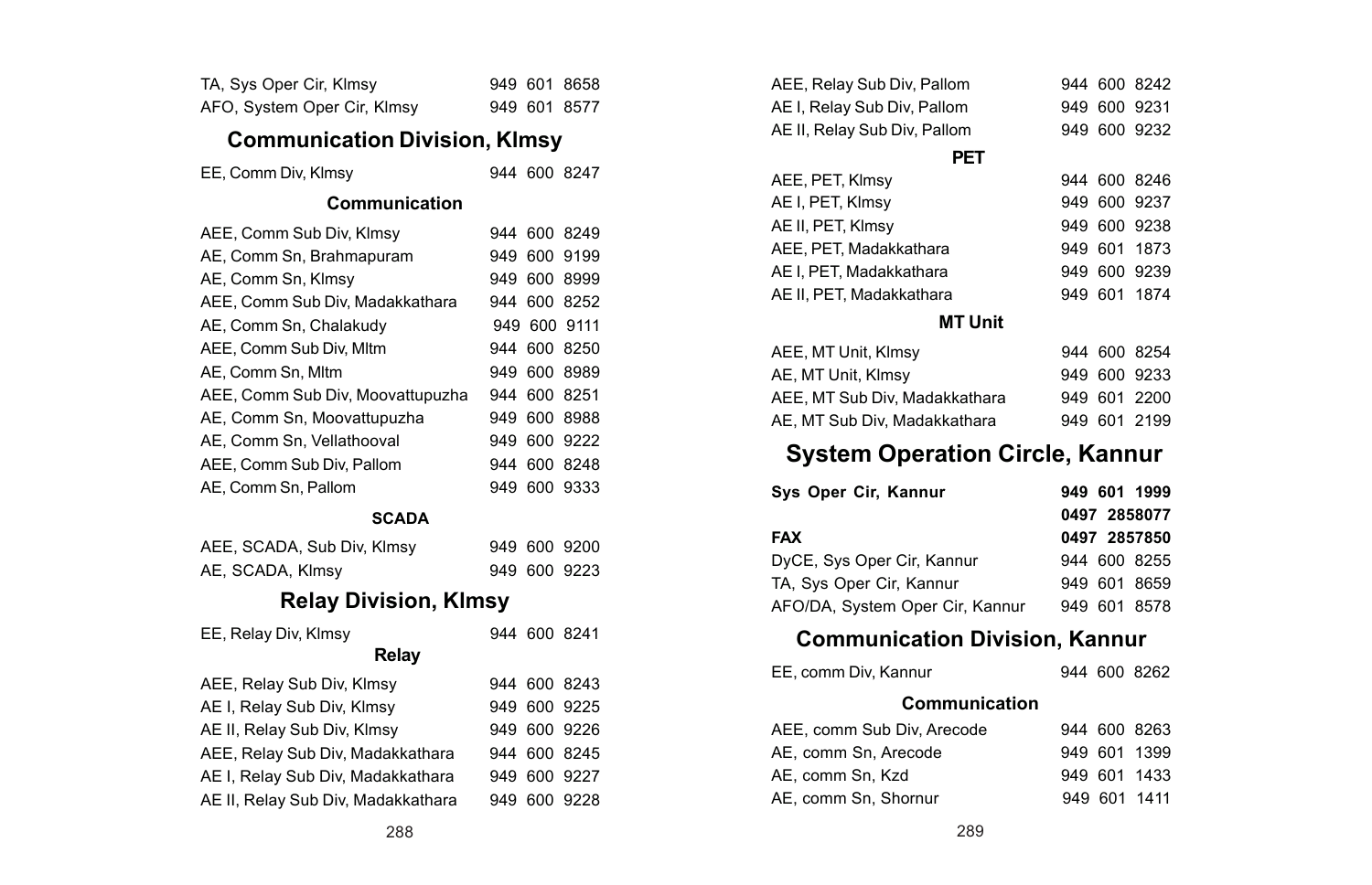| AEE, comm Sub Div, Kannur                   | 944 600 8264    |  |
|---------------------------------------------|-----------------|--|
| AE, comm Sn. Kannur                         | 949 601 1422    |  |
| AE, comm Sn, Kasargod                       | 949 601 1444    |  |
| <b>SCADA</b>                                |                 |  |
| SCADA Sub Div, Kannur                       | 949 601 1911    |  |
| AEE, SCADA., Kannur                         | 949 601 1400    |  |
| AE, SCADA., Kannur                          | 949 601 1401    |  |
| Relay Div, Kannur                           |                 |  |
| EE, Relay Div, Kannur                       | 944 600 8256    |  |
| Relay                                       |                 |  |
| AEE, Relay Sub Div, Kannur                  | 944 600 8259    |  |
| AE I, Relay Sub Div, Kannur                 | 949 601 1412    |  |
| AE II, Relay Sub Div, Kannur                | 949 601 1413    |  |
| AEE. Relav Sub Div. Kasargode               | 944 600 8260    |  |
| AE I, Relay Sub Div, Kasargode              | 949 601 1414    |  |
| AE II, Relay Sub Div, Kasargode             | 949 601 1415    |  |
| AEE, Relay Sub Div, Kzd                     | 944 600 8258    |  |
| AE I, Relay Sub Div, Kzd                    | 949 601 1416    |  |
| AE II, Relay Sub Div, Kzd                   | 949 601 1417    |  |
| AEE, Relay Sub Div, Palakkad                | 944 600 8257    |  |
| AE I, Relay Sub Div, Palakkad 949 601 1418  |                 |  |
| AE II, Relay Sub Div, Palakkad 949 601 1419 |                 |  |
| AEE, Relay Sub Div, Edarikode               | 949 601 1782    |  |
| AE I. Relav Sub Div. Edarikode              | 949 601 1783    |  |
| AE II, Relay Sub Div, Edarikode             | 949 601 1784    |  |
| PET                                         |                 |  |
| AEE, PET, Kzd                               | 944 600 8261    |  |
| AE I. PET. Kzd                              | 949 601 1424    |  |
| AE II, PET, Kzd                             | 949 601 1425    |  |
| AEE, PET, Kannur                            | 949 601 1420    |  |
| AE I, PET, Kannur                           | 949 601 1421    |  |
| AE II, PET, Kannur                          | 949 601<br>1423 |  |

#### **MT Unit**

| AEE. MT Sub Div. Kzd    |  | 944 600 8266 |
|-------------------------|--|--------------|
| AE. MT Unit. Kzd        |  | 949 601 1426 |
| AEE. MT Sub Div. Kannur |  | 949 601 2189 |
| AE. MT Unit. Kannur     |  | 949 601 2116 |

# **System Operation Circle, Tvpm**

| Sys Oper Cir, Tvpm         | 944 600 9000 |
|----------------------------|--------------|
|                            | 0471 2514705 |
| FAX                        | 0471 2514210 |
| Dy CE, Sys Oper Cir, Tvpm  | 944 600 8021 |
| TA. System Oper Cir. Typm  | 944 600 9248 |
| AFO, System Oper Cir, Tvpm | 949 601 8576 |

# **Communication Division, Tvpm**

| EE, comm Div, Tvpm |  | 0471 2514600 |
|--------------------|--|--------------|
| EE, comm Div, Tvpm |  | 944 600 8030 |

#### **Communication**

| AEE, comm Sub Div Edamon  |  | 944 600 8237 |
|---------------------------|--|--------------|
| AE, comm Sn, Kundara      |  | 944 600 8933 |
| AEE, comm Sub Div Edappon |  | 944 600 8238 |
| AE, comm Sn, Edappon      |  | 944 600 8944 |
| AE. comm Sn. Moozhivar    |  | 944 600 8955 |
| AEE, comm Sub Div Tvpm    |  | 944 600 8032 |
| AE. Comm Sn. Pothencode   |  | 944 600 8966 |
| AE, Comm Sn, Tvpm         |  | 944 600 8988 |
| Comm Room                 |  | 944 600 8111 |
| <b>SCADA</b>              |  |              |
| AEE, SCADA., Tvpm         |  | 944 600 8999 |
| AE. SCADA Tvpm            |  | 944 600 8977 |
| <b>Back Up LD</b>         |  |              |
| Back Up LD, Tvpm          |  | 944 600 8888 |
|                           |  | 0471 2558612 |
|                           |  | 0471 2514444 |
|                           |  |              |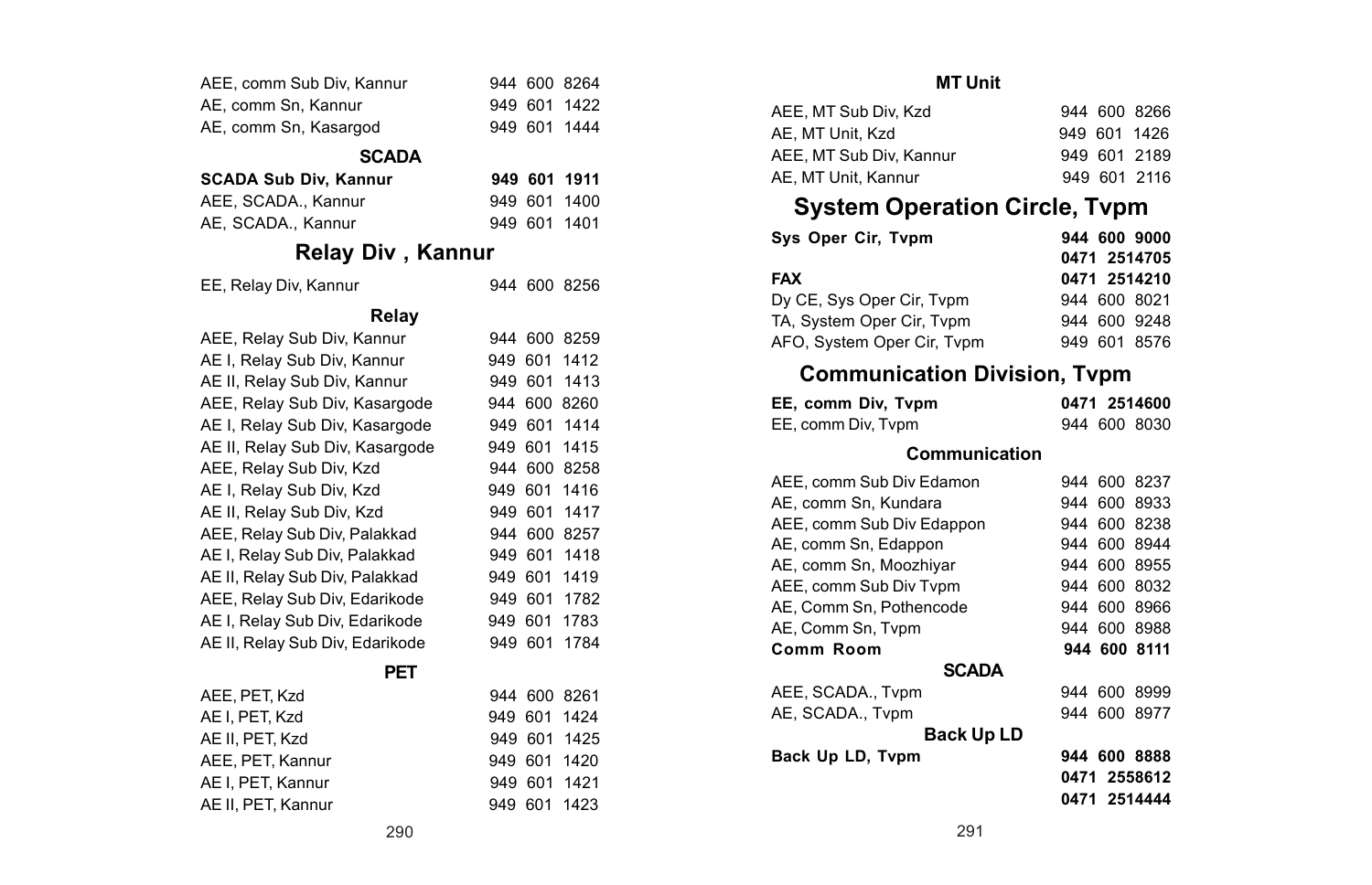# **Relay Division, Tvpm**

| Relay Div, Tvpm                   | 949 601 |         | 8651         |
|-----------------------------------|---------|---------|--------------|
| EE, Relay Div, Typm               |         |         | 944 600 8029 |
| Relay                             |         |         |              |
| AEE, Relay Sub Div, Edappon       |         |         | 944 600 8233 |
| AE I, Relay Sub Div, Edappon      |         | 944 600 | 8952         |
| AE II, Relay Sub Div, Edappon     |         | 944 600 | 8953         |
| AEE, Relay Sub Div, Kottarakara   | 944     | 600     | 8234         |
| AE I, Relay Sub Div, Kottarakara  | 944     | 600     | 8954         |
| AE II, Relay Sub Div, Kottarakara |         | 944 600 | 8956         |
| AEE, Relay Sub Div, Typm          |         | 944 600 | 8033         |
| AE I, Relay Sub Div, Tvpm         |         | 944 600 | 8957         |
| AE II, Relay Sub Div, Typm        |         |         | 944 600 8958 |
| PET                               |         |         |              |
| AEE, PET Sub Div, Tvpm            |         | 944 600 | 8235         |
| AE I, PET Sub Div, Tvpm           |         | 944 600 | 8960         |
| AE II, PET Sub Div, Tvpm          |         | 944 600 | 8961         |
| AEE, PET Sub Div, Edappon         | 944     | 600     | 9100         |
| AE I, PET Sub Div, Edappon        | 949     | 601     | 1881         |
| AE II, PET Sub Div, Edappon       | 949 601 |         | 1877         |
| <b>MT Unit</b>                    |         |         |              |
| AEE, MT Unit, Kundara             |         |         | 944 600 8236 |
| AE, MT Unit, Kundara              |         | 944 600 | 8959         |
| AEE, MT Unit, Thiruvalla          | 949 601 |         | 1398         |
| AE, MT Unit, Thiruvalla           | 949     | 601     | 1833         |

# **GENERATION**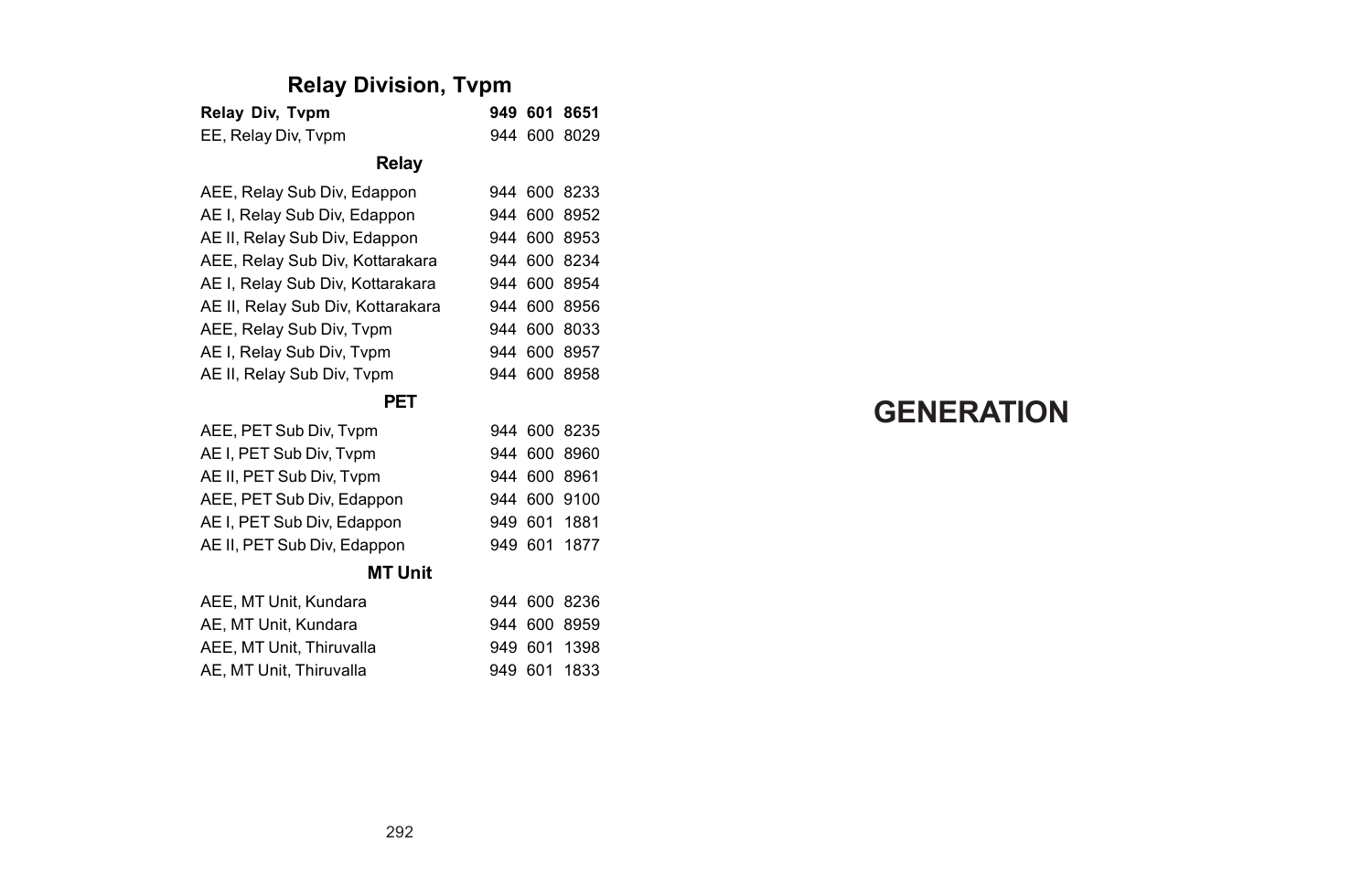# **Generation**

| O/o the CE. Gen. Mitm |  | 949 600 9370 |
|-----------------------|--|--------------|
|                       |  | 0486 2252273 |
| CE. Gen. Mitm         |  | 944 600 8203 |
|                       |  | 0486 2252511 |
| Dy CE, Gen, Mitm      |  | 944 600 8439 |
|                       |  | 0486 2252249 |
| EE I. Gen. Mitm       |  | 949 600 9369 |
| EE II. Gen. Mltm      |  | 949 600 9368 |

# **Renovation Div, Mltm**

| EE, Renovation Div, Mltm  |  | 944 600 8460 |
|---------------------------|--|--------------|
| AEE, Renovation Div. MItm |  | 949 600 8044 |
| AE. Renovation Div. Mltm  |  | 949 601 1692 |

# **Protection and Monitoring Division**

| EE, Protection and Monitoring Div, Mltm       |     | 944 600 8578 |  |
|-----------------------------------------------|-----|--------------|--|
| AEE. Protection Sub Div. Mltm                 |     | 944 600 8244 |  |
| AE I. Protection Sub Div. Mltm                | 949 | 600 9229     |  |
| AE II. Protection Sub Div. Mltm               |     | 949 600 9230 |  |
| AEE, Protection Sub Div, Kakkayam             |     | 944 600 8464 |  |
| AE I. Protection Sub Div. Kakkavam            |     | 949 600 9251 |  |
| AE II, Protection Sub Div, Kakkayam           |     | 944 600 8920 |  |
| AEE, Equipment Monitoring Sub Div, Mltm       |     | 949 601 1898 |  |
| AE I, Equipment Monitoring Sub Div, Mltm      |     | 949 600 9248 |  |
| AE II, Equipment Monitoring Sub Div, Mltm     |     | 949 600 9246 |  |
| AE III. Equipment Monitoring Sub Div. MItm    |     | 949 601 2368 |  |
| A constant of About the Monte constant to the |     |              |  |

#### **Generation Circle, Kothamangalam**

| Gen Cir. Kothamangalam        | 949 600 9371 |
|-------------------------------|--------------|
|                               | 0485 2825260 |
| Fax                           | 0485 2824726 |
| Dy CE, Gen Cir, Kothamangalam | 944 600 8440 |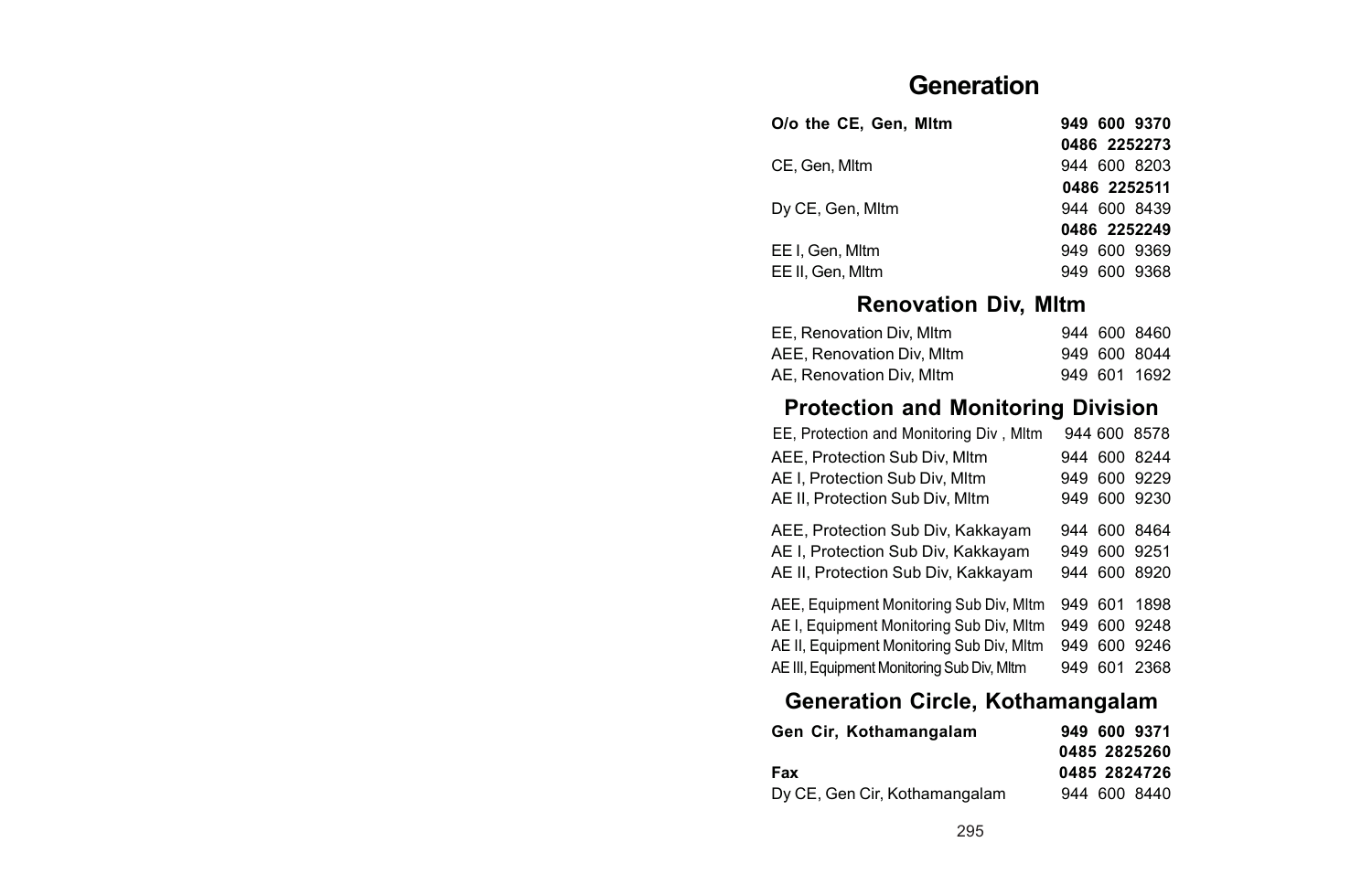|                                         | TA, Gen Cir, Kothamangalam             |  |  | 949 601 8655 |  |  |  |
|-----------------------------------------|----------------------------------------|--|--|--------------|--|--|--|
|                                         | AFO, Gen Cir, Kothamangalam            |  |  | 949 601 8583 |  |  |  |
| <b>Erection Division, Lower Periyar</b> |                                        |  |  |              |  |  |  |
|                                         | Erect Div, LP                          |  |  | 949 600 9372 |  |  |  |
|                                         |                                        |  |  | 0485 2552251 |  |  |  |
|                                         | EE, Erect Div, LP                      |  |  | 944 600 8441 |  |  |  |
|                                         | LP PH                                  |  |  | 949 600 9373 |  |  |  |
|                                         |                                        |  |  | 0485 2552202 |  |  |  |
|                                         | Mace Room                              |  |  | 0485 2552282 |  |  |  |
|                                         | AEE(Gen), LP PH                        |  |  | 949 601 2037 |  |  |  |
|                                         | AEE, SY & Auxiliary Sub Div, LP        |  |  | 949 601 1699 |  |  |  |
|                                         | AE, SY Sn, LP                          |  |  | 949 601 1690 |  |  |  |
|                                         | AE, Auxiliary Sn, LP                   |  |  | 949 601 1691 |  |  |  |
|                                         | AEE, Generator & Turbine Sub Div, LP   |  |  | 949 601 1700 |  |  |  |
|                                         | Generator Floor, LP                    |  |  | 949 601 8373 |  |  |  |
|                                         | AE. Generator Sn. LP                   |  |  | 949 601 1694 |  |  |  |
|                                         | <b>Turbine Floor, LP</b>               |  |  | 949 601 8374 |  |  |  |
|                                         | AE, Turbine Sn, LP                     |  |  | 949 601 1695 |  |  |  |
|                                         | AEE, E & C Sub Div, LP                 |  |  | 949 601 1701 |  |  |  |
|                                         | AE, E & C Sn, LP                       |  |  | 949 601 1696 |  |  |  |
|                                         | AE, (Civil), Camp Sn, Karimanal        |  |  | 949 601 2038 |  |  |  |
|                                         | Main Gate, LP                          |  |  | 949 601 8363 |  |  |  |
|                                         | Security Cabin, LP                     |  |  | 949 601 8364 |  |  |  |
|                                         | B                                      |  |  |              |  |  |  |
|                                         | IB, Karimanal                          |  |  | 949 600 9264 |  |  |  |
|                                         |                                        |  |  | 0485 2552294 |  |  |  |
|                                         | <b>Generation Division, Idamalayar</b> |  |  |              |  |  |  |
|                                         | Gen Div, Idamalayar                    |  |  | 949 600 9376 |  |  |  |
|                                         |                                        |  |  | 0485 2583208 |  |  |  |
|                                         | Fax                                    |  |  | 0485 2583206 |  |  |  |
|                                         | EE. Gen Div. Idamalavar                |  |  | 944 600 8442 |  |  |  |

### **Gen Sub Div, Idamalayar**

| AEE, Gen Div, Idamalayar         |  | 949 600 9377 |
|----------------------------------|--|--------------|
| Idamalayar PH                    |  | 949 601 1698 |
|                                  |  | 0485 2583201 |
| SEO, Idamalayar                  |  | 949 600 9374 |
| SHO, Idamalavar                  |  | 949 600 9375 |
| AE, SY Mace Sn, Idamalayar       |  | 949 601 1697 |
| AE, Gen, Idamalayar              |  | 949 601 2167 |
| AE, (Civil), Camp Sn, Idamalayar |  | 949 601 2039 |
| Valve House, Idamalayar          |  | 949 601 2257 |
| Vadattupuzha Security Gate       |  | 949 601 2258 |
| Chakkimedu Security Gate         |  | 949 601 2259 |
| IΒ                               |  |              |
| IB, Idamalayar                   |  | 949 600 9434 |
|                                  |  | 0485 2583207 |
|                                  |  |              |

# **Generation Circle, Meencut**

| Gen Cir. Meencut        | 949 600 9378 |
|-------------------------|--------------|
|                         | 04865 263229 |
| Dy CE, Gen Cir, Meencut | 944 600 8443 |
| TA, Gen Cir, Meencut    | 949 601 8652 |
| DA. Gen Cir. Meencut    | 949 601 8582 |

# **Generation Division, Chithirapuram**

| Gen Div. Chithirapuram     | 949 600 9379 |
|----------------------------|--------------|
|                            | 04865 263226 |
| EE, Gen Div, Chithirapuram | 944 600 8445 |
| R.A. Head Works. Munnar    | 949 600 9380 |
|                            | 04865 230344 |

#### **Gen Sub Div, Pallivasal**

|  |  |  |  | AEE, Gen Sub Div, Pallivasal |  |
|--|--|--|--|------------------------------|--|
|--|--|--|--|------------------------------|--|

944 600 8449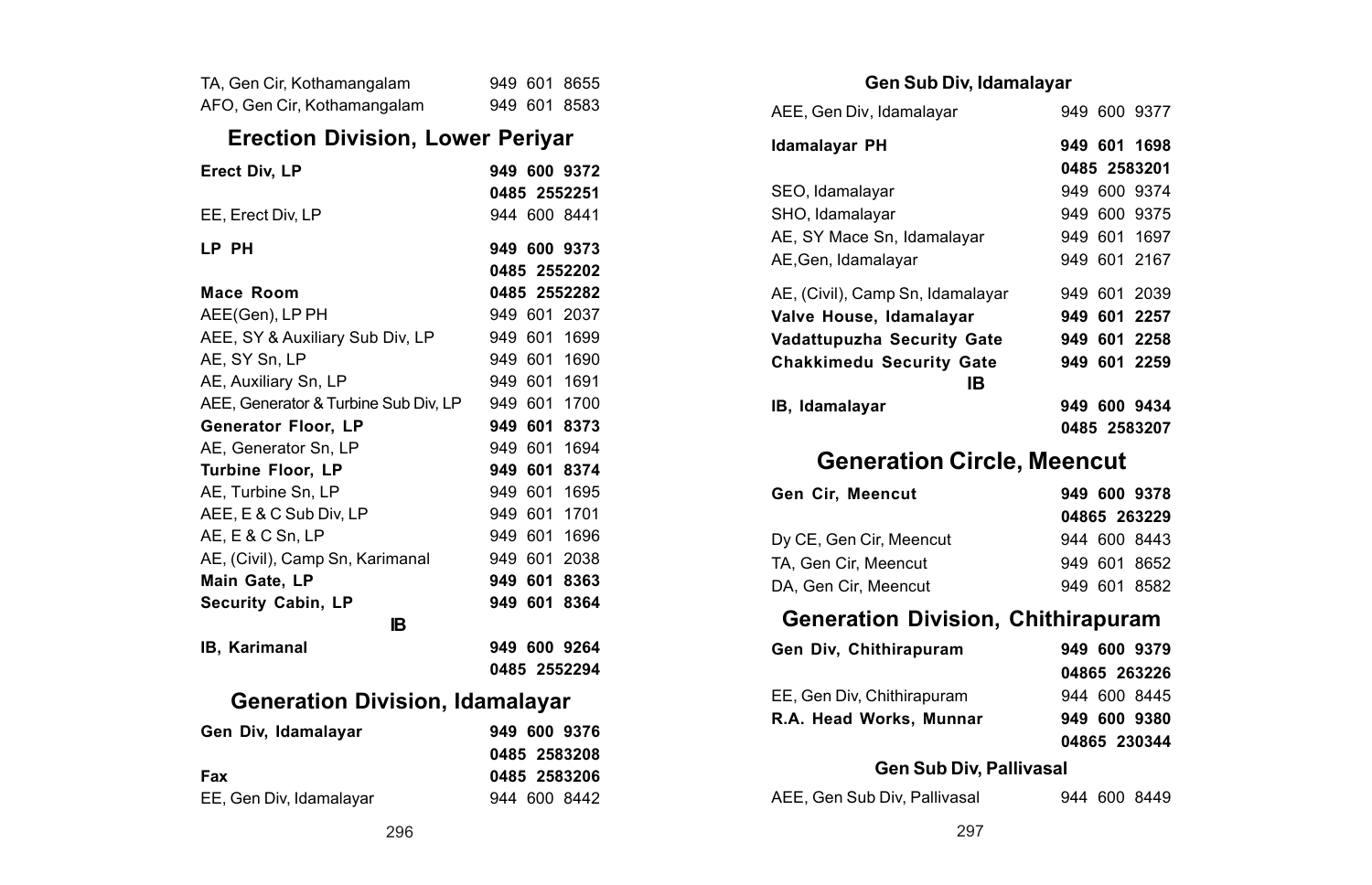| <b>Mattupetty PH</b>                    |  | 949 600 9381 |
|-----------------------------------------|--|--------------|
|                                         |  | 04865 242274 |
| AE, Mattupetty SHEP                     |  | 949 601 1702 |
| Security Cabin, Mattupetty PH           |  | 949 601 1876 |
| <b>Pallivasal PH</b>                    |  | 949 600 9384 |
|                                         |  | 04865 263225 |
| SEO. Pallivasal                         |  | 949 600 9382 |
| SHO, Pallivasal                         |  | 949 600 9383 |
| Valve House, Pallivasal PH              |  | 949 601 1878 |
| Security Cabin, Pallivasal PH           |  | 949 601 1879 |
| Gen Sub Div, Sengulam                   |  |              |
| AEE, Gen Sub Div, Sengulam              |  | 944 600 8451 |
| Sengulam PH                             |  | 949 600 9387 |
|                                         |  | 04864 276226 |
| SEO, Sengulam                           |  | 949 600 9385 |
| SHO, Sengulam                           |  | 949 600 9386 |
| Valve House, Sengulam PH                |  | 949 600 9389 |
| Security Cabin, Sengulam PH             |  | 949 601 1880 |
| Security Post, LPP, Sengulam PH         |  | 949 601 1882 |
| Sengulam Dam                            |  | 949 601 1889 |
| <b>IB</b>                               |  |              |
| IB, Chithirapuram                       |  | 949 600 9432 |
|                                         |  | 04865 263072 |
| <b>Generation Division, Kallarkutty</b> |  |              |
| Gen Div, Kallarkutty                    |  | 949 600 9390 |
|                                         |  | 04864 274287 |
| EE, Gen Div, Kallarkutty                |  | 944 600 8446 |
| AE (Civil), Gen Div, Kallarkutty        |  | 949 601 1875 |
| Gen Sub Div, Kallarkutty                |  |              |
| AEE, Gen Sub Div, Neriamangalam         |  | 944 600 8448 |

|                 | 949 601 1702           | SEO, Neriamangalam                 | 949 600 9391                          |  |  |  |  |
|-----------------|------------------------|------------------------------------|---------------------------------------|--|--|--|--|
| etty PH         | 949 601 1876           | SHO. Neriamangalam                 | 949 600 9392                          |  |  |  |  |
|                 | 949 600 9384           | Valve House, Neriamangalam PH      | 949 601 1883                          |  |  |  |  |
|                 | 04865 263225           | Security Cabin, Neriamangalam PH   | 949 601 1884                          |  |  |  |  |
|                 | 949 600 9382           | Neriamangalam Extension PH         | 949 600 9394                          |  |  |  |  |
|                 | 949 600 9383           | AE, Mace Sn, NES PH                | 949 601 1686                          |  |  |  |  |
| PH              | 949 601 1878           | Gen Sub Div, Panniyar              |                                       |  |  |  |  |
| al PH           | 949 601 1879           |                                    |                                       |  |  |  |  |
|                 |                        | AEE, Gen Sub Div, Panniyar         | 944 600 8450                          |  |  |  |  |
| iv, Sengulam    |                        | Panniyar PH                        | 949 600 9397                          |  |  |  |  |
| lam             | 944 600 8451           |                                    | 04864 276239                          |  |  |  |  |
|                 | 949 600 9387           | SEO, Panniyar                      | 949 600 9395                          |  |  |  |  |
|                 | 04864 276226           | SHO, Panniyar                      | 949 600 9396                          |  |  |  |  |
|                 | 949 600 9385           | Valve House, Panniyar PH           | 949 601 1885                          |  |  |  |  |
|                 | 949 600 9386           | в                                  |                                       |  |  |  |  |
| n PH            | 949 600 9389           | IB, Kallarkutty                    | 949 600 9934                          |  |  |  |  |
| am PH           | 949 601 1880           |                                    | 04864 274405                          |  |  |  |  |
|                 | ngulam PH 949 601 1882 | IB, Vellathooval                   | 949 600 9437                          |  |  |  |  |
| IB              | 949 601 1889           |                                    | <b>Erection Division, Kallarkutty</b> |  |  |  |  |
|                 | 949 600 9432           | Erect Div, Kallarkutty             | 949 601 1913                          |  |  |  |  |
|                 | 04865 263072           | EE, Erect Div, Kallarkutty         | 944 600 8447                          |  |  |  |  |
|                 | ision, Kallarkutty     | Erect Sub Div, Kallarkutty No.I    |                                       |  |  |  |  |
|                 | 949 600 9390           | AEE, Pallivasal Extn. Scheme       | 949 601 2142                          |  |  |  |  |
|                 | 04864 274287           | AE I, Pallivasal Extn. Scheme      | 949 601 2143                          |  |  |  |  |
|                 | 944 600 8446           | AE II, Pallivasal Extn. Scheme     | 949 601 2144                          |  |  |  |  |
| kutty           | 949 601 1875           |                                    |                                       |  |  |  |  |
|                 |                        | Erect Sub Div, Kallarkutty No.II   |                                       |  |  |  |  |
| iv, Kallarkutty |                        | AEE (Ele), Erect Sub Dn, Thottiyar | 949 600 9821                          |  |  |  |  |
| angalam         | 944 600 8448           | AE, Erect Sub Dn, Thottiyar        | 949 600 9320                          |  |  |  |  |
| 298             |                        | 299                                |                                       |  |  |  |  |
|                 |                        |                                    |                                       |  |  |  |  |
|                 |                        |                                    |                                       |  |  |  |  |

**Neriamangalam PH 949 600 9393**

**04864 274285**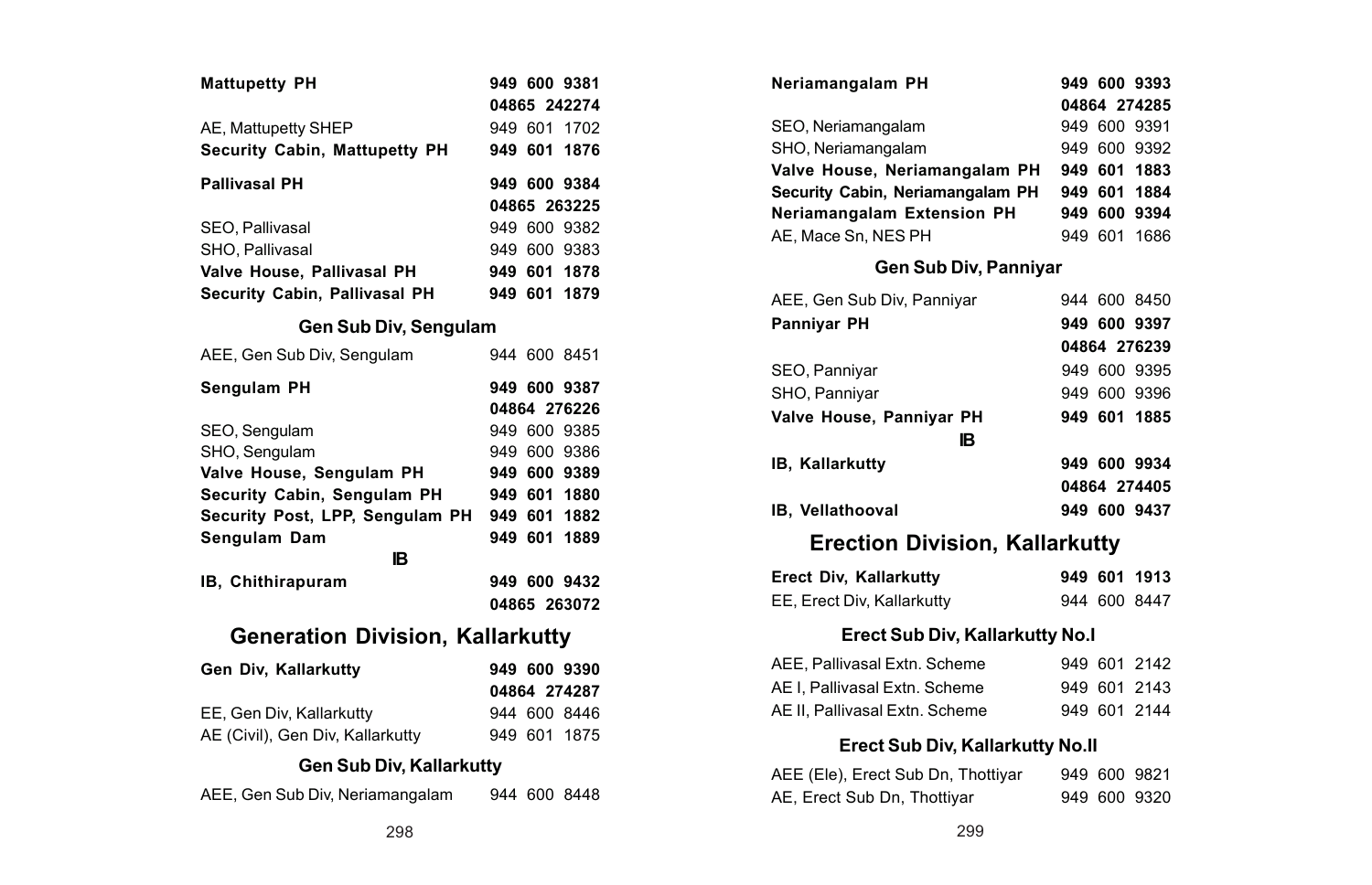# **Generation Circle, Moolamattom**

| Gen Cir, Mltm                                      |     |         | 949 600 9388 |
|----------------------------------------------------|-----|---------|--------------|
|                                                    |     |         | 0486 2252029 |
| FAX                                                |     |         | 0486 2252061 |
| Dy CE, Gen Cir, Mltm                               |     |         | 944 600 8452 |
| EE, Gen Cir, Mltm                                  |     |         | 949 600 9399 |
| TA, Gen Cir, Mltm                                  |     | 949 601 | 8654         |
| DA. Gen Cir. Mltm                                  |     | 949 601 | 8581         |
| Mitm PH                                            |     |         | 949 601 1888 |
|                                                    |     |         | 0486 2252053 |
| EE, Ele Mace, Mitm                                 |     |         | 944 600 8454 |
| EE, Mech Mace, Mitm                                |     | 944 600 | 8456         |
| EE, Gen, Mitm                                      |     |         | 944 600 8455 |
| AEE, Turbine Sub Div, Mltm                         |     |         | 949 600 9400 |
| AE I, Turbine Sub Div, Mltm                        |     |         | 949 600 9413 |
| AE II. Turbine Sub Div. Mltm                       |     |         | 949 600 9414 |
| AEE. Governor Sub Div. MItm                        | 949 |         | 600 9402     |
| AE I, Governor Sub Div, Mltm                       |     |         | 949 600 9415 |
| AE II, Governor Sub Div, MItm                      |     |         | 949 600 9416 |
| AEE, WCS Sub Div. Mltm                             |     |         | 949 600 9403 |
| AE I, WCS Sub Div, Mltm                            |     |         | 949 600 9417 |
| AE II, WCS Sub Div, MItm                           |     |         | 949 600 9418 |
| AEE, Transformer Mace Sub Div, Mltm                |     |         | 949 600 9404 |
| AE I. Transformer Mace Sub Div. Mltm               |     |         | 949 600 9419 |
| AE II. Transformer Mace Sub Div. MItm 949 600 9420 |     |         |              |
| AEE, E & C Sub Div, MItm                           |     | 949 600 | 9405         |
| AE I. E & C Sub Div. Mltm                          |     |         | 949 600 9421 |
| AE II, E & C Sub Div, Mltm                         |     |         | 949 600 9422 |
| AEE, SY Sub Div, Mltm                              |     |         | 949 600 9406 |
| AE I, SY Sub Div, Mltm                             |     |         | 949 600 9423 |
| AE II, SY Sub Div, Mltm                            |     |         | 949 600 9424 |
| AE III. SY Sub Div. Mltm                           |     |         | 949 600 9425 |

| AEE, Generation Sub Div. Mltm        |      | 949 601 | 2299         |
|--------------------------------------|------|---------|--------------|
| AEE, Generator Mace Sub Div, Mltm    | 949  |         | 600 9407     |
| AE I. Generator Mace Sub Div. Mltm   |      |         | 949 600 9408 |
| AE II, Generator Mace Sub Div, Mltm  | 949  | 600     | 9409         |
| AE III. Generator Mace Sub Div. MItm |      | 949 600 | 9412         |
| AEE, Generation Sub Div, MItm        | 949. | 600     | 9410         |
| AE, House Keeping, MItm              |      | 949 600 | 9411         |
| AEE. Civil Mace Sub Div. Mltm        |      | 949 600 | 9428         |
| AE I. Civil Sub Div. Mltm            |      | 949 600 | 9426         |
| AE II. Civil Sub Div. Mltm           |      | 949 600 | 9427         |
| Chief Operator Molamattom PH         |      | 949 601 | 8451         |
| 220 kV SY. Mitm                      | 949  | 600     | 9398         |
| 220 kV SY. Mltm                      |      | 949 601 | 2018         |
| 66 kV SY, Mitm                       |      | 949 600 | 9401         |
| Butterfly Valve Chamber, Idukki HEP  | 949  | 601     | 2040         |
| Surge Shaft, Idukki HEP, Kulamavu    |      |         | 949 601 2041 |
| PH Entrance police Security          |      | 949 601 | 2216         |
| <b>SY Entrance police Security</b>   |      |         | 949 601 2217 |
| AE, Store, Mitm PH                   |      |         | 949 601 2218 |
| Turbine Floor Operator, MItm PH      | 949  | 601     | 2219         |
| Generator Floor Operator, Mitm PH    | 949  | 601     | 2220         |
| Vadakkeppuzha Pumping Stn            | 949  | 601     | 2249         |
| Malankara PH                         |      |         | 949 600 9431 |
|                                      |      |         | 04862 258866 |
| AEE, Mace Sub Div, Malankara         |      |         | 944 600 8453 |
| AE, Mace Sub Div, Malankara          |      |         | 949 600 9430 |
| IR.                                  |      |         |              |
| <b>Circuit House, MItm</b>           |      |         | 949 600 9433 |
|                                      |      |         | 0486 2252050 |
| IB, Mitm                             |      |         | 949 600 9435 |
|                                      |      |         |              |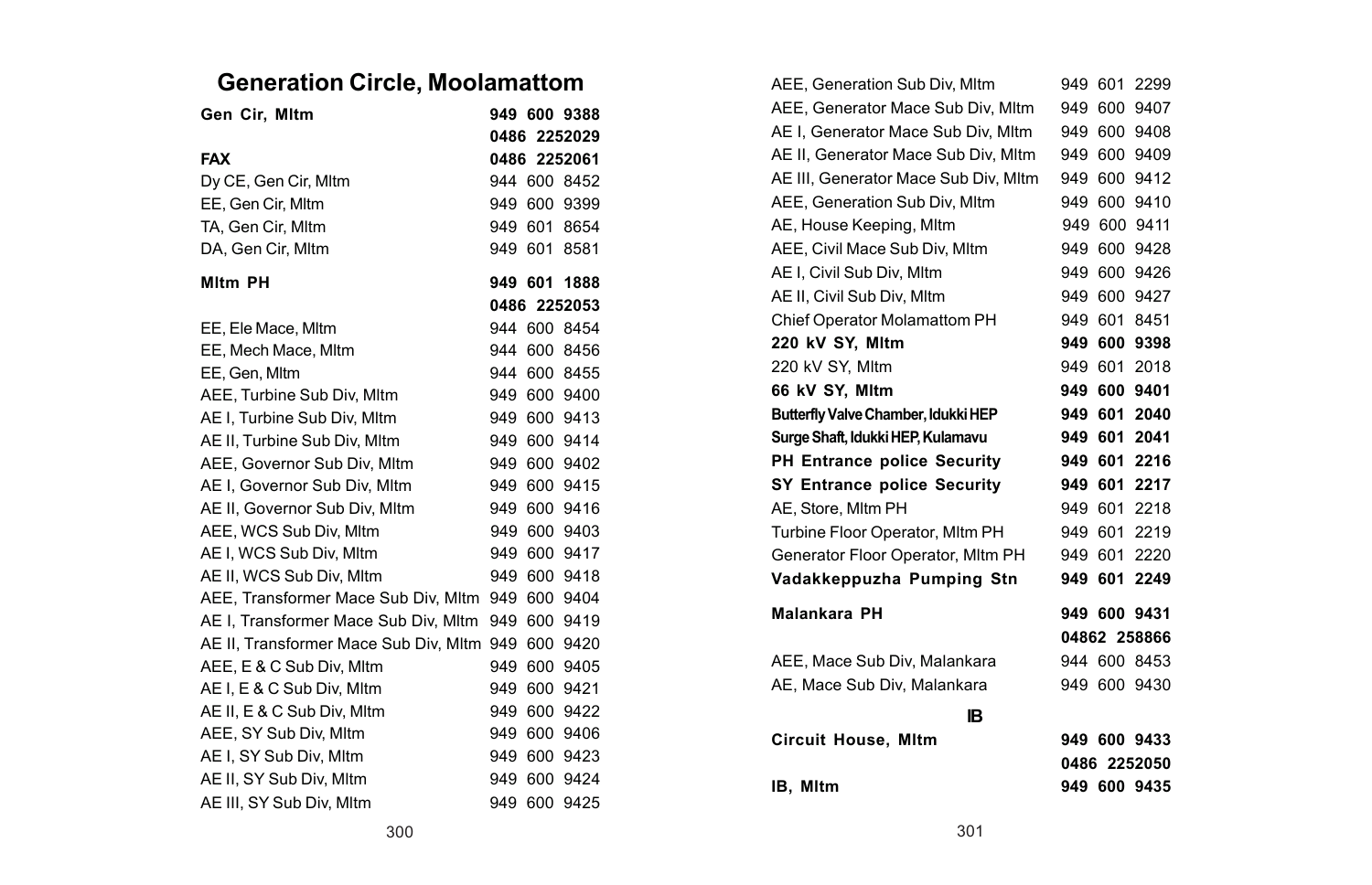# **Generation Circle, Moozhiyar**

| Gen Cir, Moozhiyar                      |         |         | 949 600 8035<br>04735 275944 |
|-----------------------------------------|---------|---------|------------------------------|
| <b>FAX</b>                              |         |         | 04735 275924                 |
| Dy CE, Gen Cir, Moozhiyar               |         |         | 944 600 8457                 |
| TA, Gen Cir, Moozhiyar                  |         |         | 949 601 2168                 |
| FO, Gen Cir, Moozhiyar                  |         |         | 949 601 8580                 |
| Generation Division, Moozhiyar          |         |         |                              |
| Gen Div, Moozhiyar                      |         |         | 949 600 8036                 |
|                                         |         |         | 04735 275833                 |
| EE, Gen Div, Moozhiyar                  |         |         | 944 600 8458                 |
| Sabarigiri PH, Moozhiyar                |         |         | 949 600 8043                 |
|                                         |         |         | 04735 275831                 |
| AEE Oper, Operations Sub Div, Moozhiyar |         |         | 949 601 2033                 |
| Operator, Control Room                  |         |         | 949 601 2135                 |
| Operator, Generator Floor               |         |         | 949 600 8058                 |
| AEE, Ele Mace Sub Div, Moozhiyar        |         |         | 949 600 8037                 |
| AE I. Ele Mace Sub Div. Moozhivar       |         | 949 600 | 8038                         |
| AE II, Ele Mace Sub Div, Moozhiyar      |         | 949 600 | 8039                         |
| AEE, Mech Mace Sub Div, Moozhiyar       |         | 949 600 | 8040                         |
| AE I, Mech Mace Sub Div, Moozhiyar      |         | 949 600 | 8041                         |
| AE II, Mech Mace Sub Div, Moozhiyar     |         | 949 600 | 8042                         |
| AEE, SGE Sub Dn, Moozhiyar              |         | 949 601 | 2166                         |
| AE I. SGE Sub Dn. Moozhivar             | 949 601 |         | 2165                         |
| AE II, SGE Sub Dn, Moozhiyar            | 949 601 |         | 1685                         |
| AEE, Mace Sub Div, Moozhiyar            | 949 601 |         | 2034                         |
| AE, Transport Sn, Moozhiyar             |         | 949 601 | 1689                         |
| Ele Sn, Moozhiyar                       | 949 601 |         | 1849                         |
| AE, Ele Sn, Moozhiyar                   | 949 600 |         | 8045                         |

| AEE. Civil Mace Sub Div. Moozhivar   |  | 949 601 1720 |
|--------------------------------------|--|--------------|
| AE I. Civil Mace Sub Div. Moozhivar  |  | 949 601 1721 |
| AE II, Civil Mace Sub Div, Moozhiyar |  | 949 601 1683 |

# **Generation Division, Seethathode**

| Gen Div. Seethathode     | 949 600 8046 |
|--------------------------|--------------|
|                          | 04735 258054 |
| EE. Gen Div. Seethathode | 944 600 8459 |

#### **Gen Sub Div, Kakkad**

| AEE. Gen Sub Div. Kakkad   |  | 944 600 8461 |
|----------------------------|--|--------------|
| PH. Kakkad                 |  | 949 600 8049 |
|                            |  | 04735 258018 |
| AE. Ele Mace. Kakkad       |  | 949 600 8047 |
| AE. Mech Mace. Kakkad      |  | 949 600 8048 |
| 110 kV S/s. Seethathode    |  | 949 600 8593 |
| Ranni-Perinad PH           |  | 949 601 1569 |
|                            |  | 04735 240093 |
| Stn Er. Ranni-Perinad PH   |  | 949 600 8705 |
| Gen Sub Div. Thenmala      |  |              |
| AEE. Gen Sub Div. Thenmala |  | 944 600 8462 |
| PH. Kallada                |  | 944 600 9330 |

|                            | 0475 2344575 |
|----------------------------|--------------|
| AE. Ele Mace, Kallada      | 949 600 8050 |
| AE, Mech Mace, Kallada     | 949 600 8051 |
| Peppara PH                 | 944 600 8147 |
|                            | 0472 2892354 |
| Stn Er. Peppara PH         | 949 600 8054 |
| <b>Lower Meenmutty PH</b>  | 944 600 8146 |
|                            | 0472 2841376 |
| Stn Er, Lower Meenmutty PH | 949 600 8053 |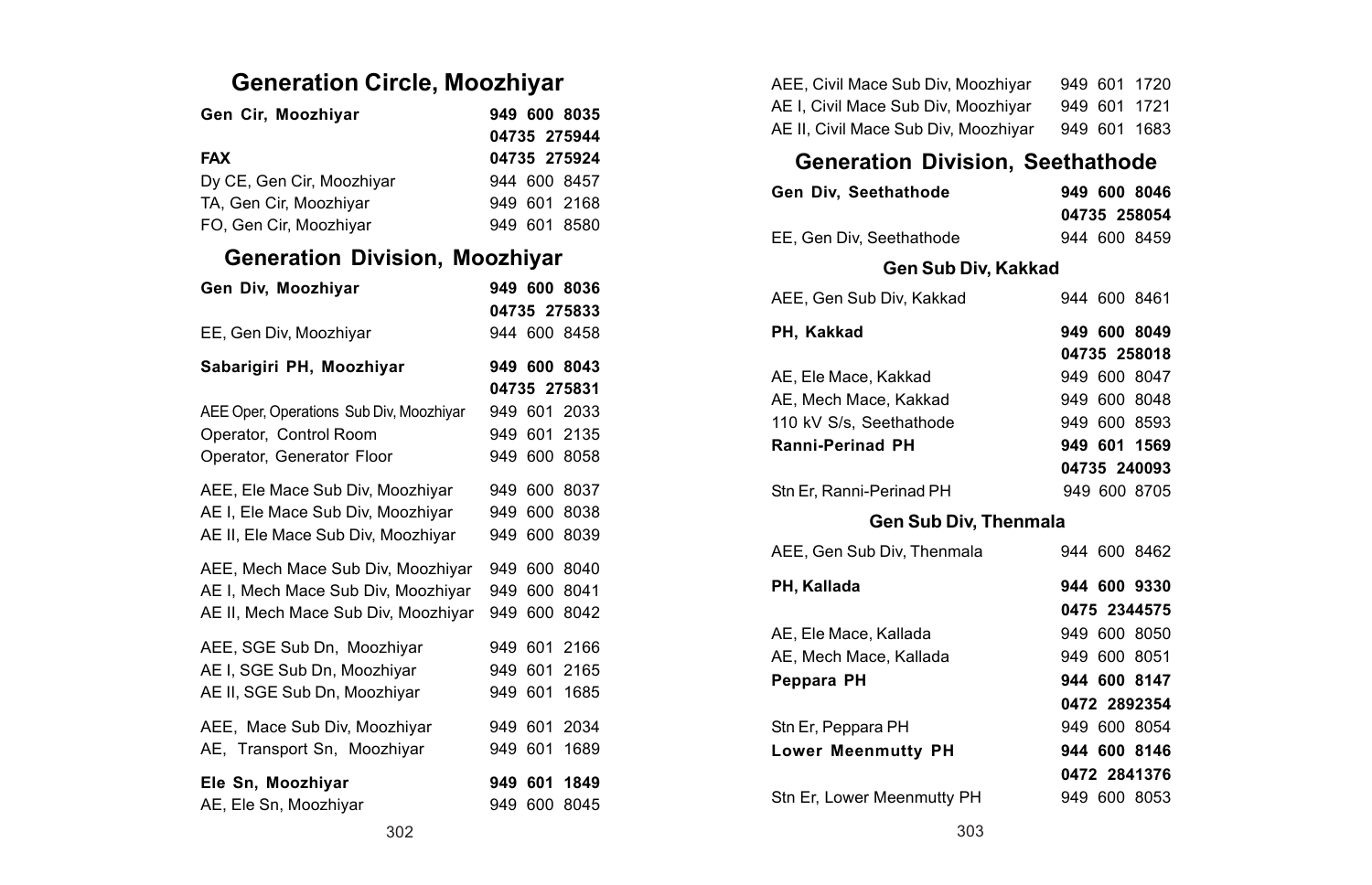| IR.                                  |     |         |              |
|--------------------------------------|-----|---------|--------------|
| IB, Moozhiyar                        |     |         | 949 600 8057 |
| IB, Moozhiyar House                  |     |         | 949 600 8058 |
| IB, Thenmala                         |     |         | 949 601 1707 |
| <b>Generation Circle, Thrissur</b>   |     |         |              |
| Gen Cir, Thrissur                    |     |         | 949 600 9912 |
|                                      |     |         | 0487 2380440 |
| <b>FAX</b>                           |     |         | 0487 2380368 |
| Dy CE, Gen Cir, Thrissur             |     |         | 944 600 8463 |
| TA, Gen Cir, Thrissur                |     | 949 601 | 8653         |
| DA, Gen Cir, Thrissur                |     |         | 949 601 8579 |
| <b>Generation Division, Kakkayam</b> |     |         |              |
| Gen Div, Kakkayam                    |     |         | 949 600 9918 |
|                                      |     |         | 0496 2698224 |
| EE, Gen Div, Kakkayam                |     |         | 944 600 8466 |
|                                      |     |         |              |
| Kakkayam PH                          |     |         | 949 600 9916 |
|                                      |     |         | 0496 2698366 |
| Kuttiyadi AES, Kakkayam              |     |         | 949 601 1553 |
|                                      |     |         | 0496 2244173 |
| AEE, Ele Mace Sub Div, Kakkayam      |     |         | 949 601 2191 |
| AE I, Ele Mace Sub Div, Kakkayam     |     |         | 949 600 9914 |
| AE II, Ele Mace Sub Div, Kakkayam    | 949 | 601     | 2194         |
| AEE, Mech Mace Sub Div, Kakkayam     |     |         | 944 600 8467 |
| AE I, Mech Mace Sub Div, Kakkayam    |     |         | 949 600 9915 |
| AE II. Mech Mace Sub Div. Kakkavam   |     | 949 601 | 2195         |
| AEE, Civil Mace Sub Div, Kakkayam    |     | 949 601 | 2190         |
| AE, Civil Mace Sn, Kakkayam          |     | 949 601 | 2193         |
| AE, Civil Mace Sn, Chembukkadavu     |     | 949 601 | 1939         |
| AEE, SCADA Sub Div, Kakkayam         |     | 949 601 | 2192         |

| <b>KTR PH</b>                                                                     | 949 600 9917<br>0496 2698277 |  |  |  |
|-----------------------------------------------------------------------------------|------------------------------|--|--|--|
| AE, KTR SHEP, Kakkayam                                                            | 949 601 1941                 |  |  |  |
| AE. Urumi SHEP<br>Urumi PH I                                                      | 949 600 9920<br>949 600 9921 |  |  |  |
| Urumi PH II                                                                       | 0495 2290057<br>949 600 9900 |  |  |  |
|                                                                                   | 0495 2254280                 |  |  |  |
| AE, Chembukadavu SHEP                                                             | 949 600 9923                 |  |  |  |
| Chembukadavui PH I                                                                | 949 600 9924<br>0495 2510427 |  |  |  |
| Chembukadavui PH II                                                               | 949 600 9925                 |  |  |  |
|                                                                                   | 0495 2510462                 |  |  |  |
| Poozhithodu SHEP. Kadivangad                                                      | 949 601 1757                 |  |  |  |
| AE, Poozhithodu SHEP, Kadiyangad                                                  | 949 601 1769                 |  |  |  |
| Vilangad SHEP, PH                                                                 | 949 601 2493                 |  |  |  |
| Stn Er, Vilangad SHEP                                                             | 949 601 8633                 |  |  |  |
| Generation Division, Poringalkuthu                                                |                              |  |  |  |
| Gen Div, Poringalkuthu                                                            | 949 601 1820<br>0480 2769069 |  |  |  |
| EE, Gen Div, Poringalkuthu                                                        | 944 600 8465                 |  |  |  |
| AEE (Civil), RMU Sub Div, Poringalkuthu<br>AE (Civil), RMU Sub Div, Poringalkuthu | 949 601 2009<br>949 601 2240 |  |  |  |
| <b>SCADA Sub Div. Poringalkuthu</b>                                               |                              |  |  |  |
| SCADA Sub Div, Poringalkuthu                                                      | 949 601 8660                 |  |  |  |
| AEE, SCADA Sub Div, Poringalkuthu 949 601                                         | 8319                         |  |  |  |
| AE, SCADA Sub Div, Poringalkuthu                                                  | 949 601<br>8632              |  |  |  |
| Gen Sub Div. Poringalkuthu                                                        |                              |  |  |  |
| AEE, Gen Sub Div, Poringalkuthu                                                   | 944 600 8468                 |  |  |  |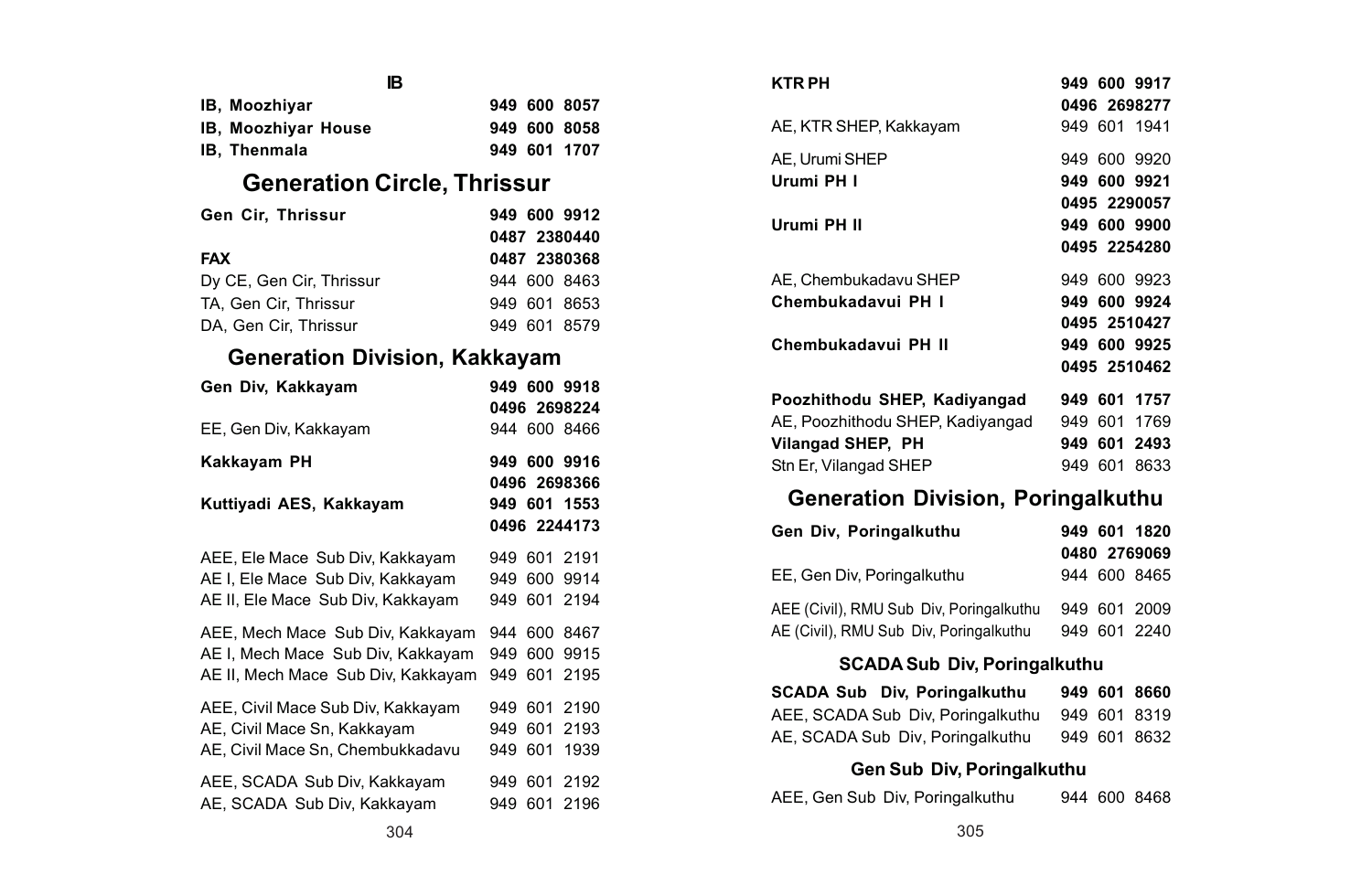| Poringalkuthu PH               | 949 600 9926 |  |  |
|--------------------------------|--------------|--|--|
|                                | 0480 2712575 |  |  |
| SEO, Poringalkuthu             | 949 600 9919 |  |  |
| SHO, Poringalkuthu             | 949 600 9922 |  |  |
| Valve House, Poringalkuthu     | 949 601 8661 |  |  |
| PLBE, PH                       | 949 601 1886 |  |  |
|                                | 0480 2712575 |  |  |
| AE, Mace, PLBE, Poringalkuthu  | 949 600 9898 |  |  |
| Gen Sub Div, Sholayar          |              |  |  |
| AEE, Gen Sub Div, Sholayar     | 944 600 8469 |  |  |
| Sholayar PH                    | 949 600 9927 |  |  |
|                                | 0480 2712502 |  |  |
| SEO, Sholayar                  | 949 600 9929 |  |  |
| SHO. Sholavar                  | 949 600 9928 |  |  |
| Erect Sub Div, Malampuzha      |              |  |  |
| Erect Sub Div, Malampuzha      | 0491 2815005 |  |  |
| AEE, Erect Sub Div, Malampuzha | 949 600 9930 |  |  |
| Malampuzha PH                  | 949 601 1887 |  |  |
|                                | 0491 2815221 |  |  |
| AE., Malampuzha SHEP           | 949 601 8648 |  |  |
| Wind Farm, Kanjikode           | 949 600 9911 |  |  |
|                                | 0491 2567177 |  |  |
| Peechi SHEP                    | 949 601 2296 |  |  |
| Stn Er, Peechi SHEP            | 949 601 2297 |  |  |
| R                              |              |  |  |
| IB, Kakkayam                   | 949 600 9932 |  |  |
|                                | 0496 2698232 |  |  |
| IB, Poringalkuthu              | 949 601 1923 |  |  |
| IB, Sholayar                   | 949 600 9891 |  |  |
| Brahmapuram Diesel Power Plant |              |  |  |
| O/o the Dv CE. BDPP. Ekm       | 949 600 9241 |  |  |
|                                | 0484 2720861 |  |  |
| Dy CE (Civil), BDPP            | 949 601 2140 |  |  |

| EE. BDPP                     |  | 0484 2720663 |
|------------------------------|--|--------------|
| EE, BDPP                     |  | 944 600 8471 |
| TA, BDPP                     |  | 949 601 8656 |
| AFO. BDPP                    |  | 949 601 8584 |
| BDPP, Control Room           |  | 949 600 9240 |
|                              |  | 0484 2721054 |
| AEE, Gen Sub Div, BDPP       |  | 949 600 9244 |
| AEE, Ele Mace Sub Div, BDPP  |  | 949 600 9247 |
| AE. Ele Mace Sub Div. BDPP   |  | 949 600 9245 |
| AE. I & CS                   |  | 949 600 9249 |
| AE, CAV &FPS                 |  | 949 600 9252 |
| AE, Steam System             |  | 949 600 9243 |
| AEE, Mech Mace Sub Div, BDPP |  | 949 600 9253 |
| AEI.Mech                     |  | 949 600 9254 |
| AE II, Mech                  |  | 949 600 9255 |
| AEE, Civil Sub Div, BDPP     |  | 949 600 9250 |
| AE. Civil Sub Div. BDPP      |  | 949 601 8734 |
| Kozhikode Diesel Power Plant |  |              |

| O/o the PM, KDPP, Kzd    |  | 949 601 1059 |
|--------------------------|--|--------------|
|                          |  | 0495 2483982 |
| <b>FAX</b>               |  | 0495 2421044 |
| PM. KDPP. Kzd            |  | 944 600 8474 |
| TA, KDPP                 |  | 949 601 8657 |
| AFO, KDPP                |  | 949 601 8586 |
| <b>KDPP. Kzd</b>         |  | 949 601 1058 |
|                          |  | 0495 2421047 |
| EE. Ele Mace, KDPP       |  | 944 600 8475 |
| EE, Oper & Control, KDPP |  | 944 600 8476 |
| AEE. Oper Sub Div. KDPP  |  | 949 601 0251 |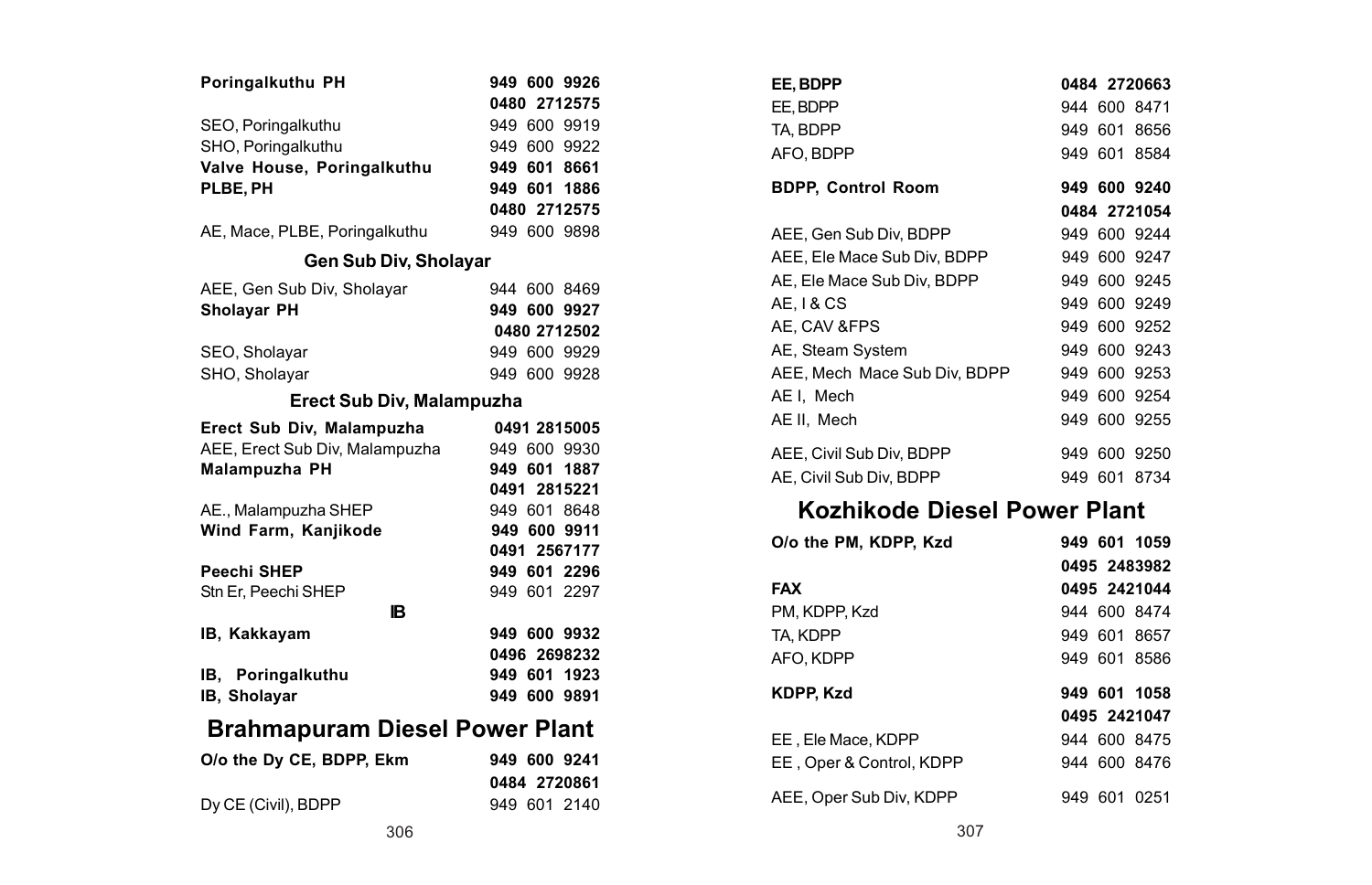| AEE. Ele Mace Sub Div. KDPP     | 949     | 601     | 1060 |  |
|---------------------------------|---------|---------|------|--|
| AE I. Ele Mace Sub Div. KDPP    | 949 601 |         | 1061 |  |
| AE II. Ele Mace Sub Div. KDPP   | 949     | 601     | 1062 |  |
| AE III. Ele Mace Sub Div. KDPP  | 949     | 601     | 1063 |  |
| AE IV. Ele Mace Sub Div. KDPP   |         | 949 601 | 8450 |  |
| AEE I. Mech Mace Sub Div. KDPP  | 949 601 |         | 1064 |  |
| AE I. Mech Mace Sub Div. KDPP   | 949 601 |         | 1065 |  |
| AE II. Mech Mace Sub Div. KDPP  | 949 601 |         | 1067 |  |
| AE III. Mech Mace Sub Div. KDPP | 949 601 |         | 1068 |  |
| AE IV. Mech Mace Sub Div. KDPP  | 949 601 |         | 1069 |  |
| AE V. Mech Mace Sub Div. KDPP   | 949     | 601     | 1070 |  |
| AEE, Civil Sub Div, KDPP        | 949     | 601     | 1071 |  |
| AE, Civil Sub Div, KDPP         | 949     | 601     | 1072 |  |

**CIVIL**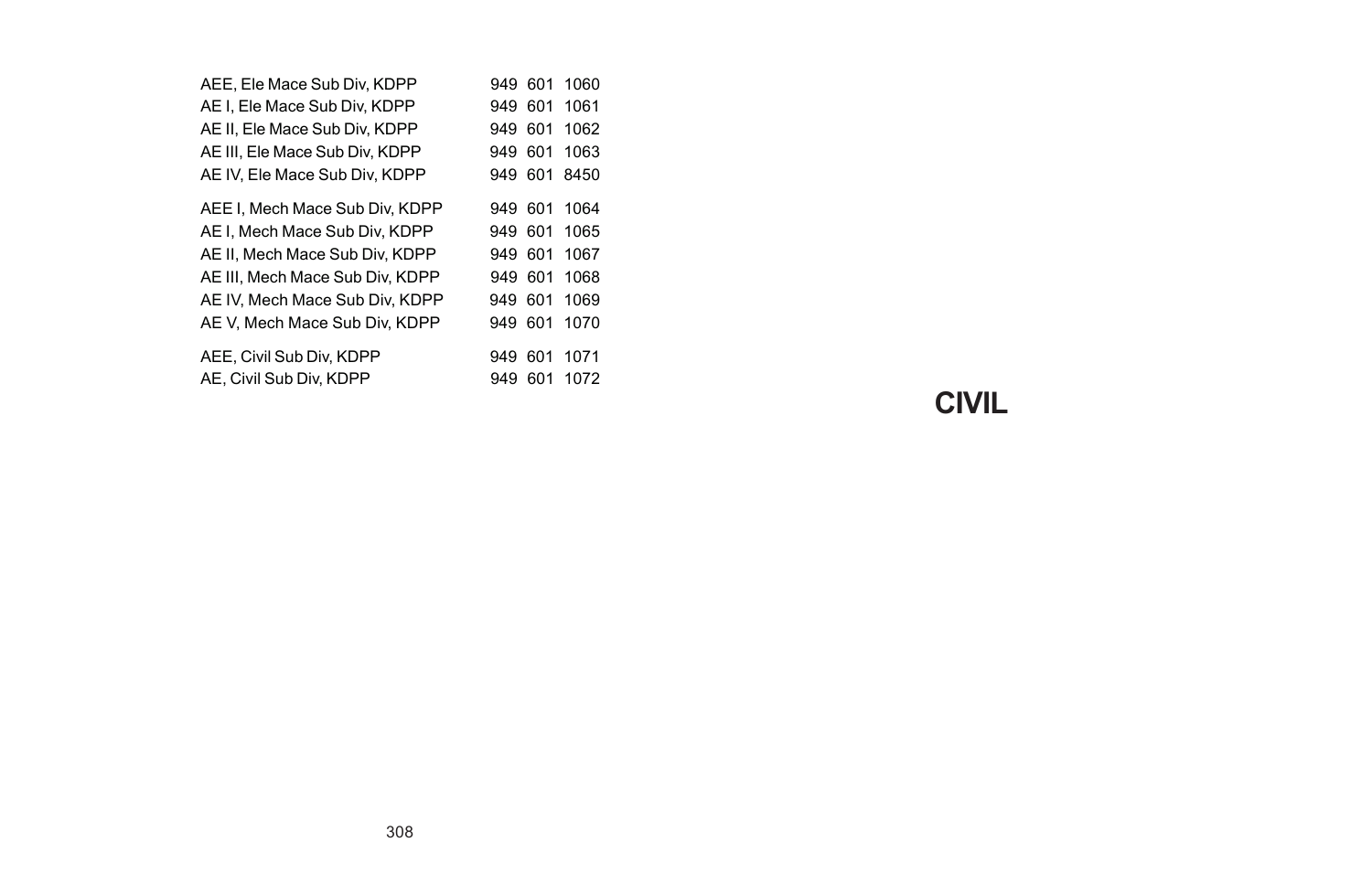# **CE (Civil) Const South**

| Civil Const South. Tvpm          | 949 601 1907 |
|----------------------------------|--------------|
|                                  | 0471 2446452 |
|                                  | 0471 2514481 |
| CE, Civil Const South, Tvpm      | 0471 2514679 |
| CE. Civil Const South. Typm      | 944 600 8013 |
| Dy CE, Civil Const South, Tvpm   | 0471 2514237 |
| Dy CE, Civil Const South, Tvpm   | 944 600 8399 |
| EE I, Civil Const, Tvpm          | 0471 2514490 |
| EE I. Civil Const. Typm          | 944 600 8970 |
| EE II. Civil Const. Tvpm         | 0471 2514671 |
| EE II. Civil Const. Typm         | 944 600 8473 |
| AEE. Parambikulam Alivar Project | 0471 2514481 |
| AEE, Parambikulam Alivar Project | 949 601 1737 |

# **Civil Design, Tvpm**

| Dy CE, Civil Design, Tvpm  | 0471 2514417 |
|----------------------------|--------------|
| Dy CE, Civil Design., Typm | 944 600 8968 |
| EE I. Civil Desian. Tvpm   | 0471 2514689 |
| EE I, Civil Design, Tvpm   | 944 600 8973 |
| EE II, Civil Design, Tvpm  | 0471 2514516 |
| EE II, Civil Design, Tvpm  | 944 600 8972 |
| EE III. Civil Desian. Tvpm | 0471 2514489 |
| EE III, Civil Design, Typm | 944 600 8971 |

#### **Civil Division, Tvpm**

| EE. Civil Div. Tvpm    | 0471 2514414 |
|------------------------|--------------|
| EE, Civil Div, Tvpm    | 944 600 8198 |
| AEE. Civil Div. Typm   | 0471 2514413 |
| AEE, Civil Div, Tvpm   | 949 601 2348 |
| AE I, Civil Div, Tvpm  | 0471 2514388 |
| AE I, Civil Div, Tvpm  | 949 601 2335 |
| AE II, Civil Div, Tvpm | 0471 2514643 |
| AE II, Civil Div, Tvpm | 949 601 2336 |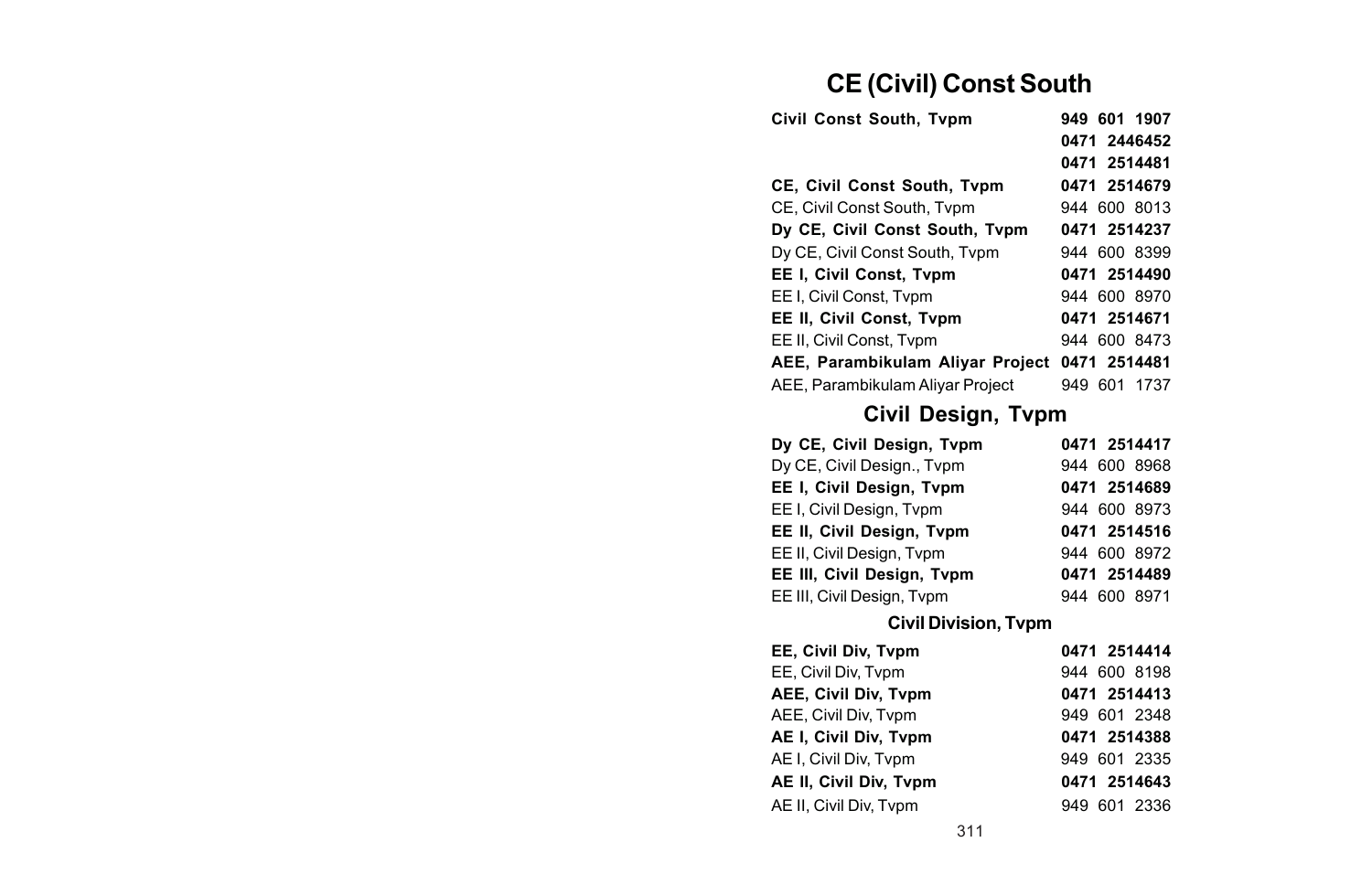| AE, Ele Mace, VB, Tvpm                 |  |         | 0471 2514513 |  |
|----------------------------------------|--|---------|--------------|--|
| AE. Ele Mace. VB. Tvpm                 |  |         | 949 601 1722 |  |
| IB.                                    |  |         |              |  |
| IB, Paruthipara                        |  |         | 944 600 8974 |  |
|                                        |  |         | 0471 2545415 |  |
| Idukki AS, Mltm                        |  |         |              |  |
| Idukki AS, Mltm                        |  |         | 949 601 1568 |  |
|                                        |  |         | 0486 2252026 |  |
| AEE, Vadakkeppuzha Sub Div, Kulamavu   |  |         | 949 600 9429 |  |
| AEE, Kuttiyar Sub Div, Vagamon         |  |         | 949 601 2001 |  |
| <b>P&amp;C SHEP, Chimmony Dam</b>      |  |         |              |  |
| P&C SHEP, Chimmony Dam                 |  |         | 949 601 1673 |  |
| PM, P&C SHEP, Chimmony Dam             |  | 944 600 | 8415         |  |
| AEE, Chimmony Sub Div, Chimmony Dam    |  |         | 949 601 2071 |  |
| AEE, Erect Sub Div, Peechi SHEP        |  | 949 601 | 1089         |  |
| <b>Poringalkuthu SHES</b>              |  |         |              |  |
| PM, Poringalkuthu SHES                 |  |         | 949 601 2062 |  |
| AEE, Erect Sub Div. Poringalkuthu      |  | 949 601 | 2347         |  |
| AE I, Erect Sub Div, Poringalkuthu     |  | 944 600 | 9148         |  |
| AE II, Erect Sub Div, Poringalkuthu    |  | 944 600 | 9149         |  |
| AEE I, Const Sub Div, Poringalkuthu    |  | 949 601 | 1997         |  |
| AEE II, Const Sub Div, Poringalkuthu   |  | 949 601 | 1996         |  |
| <b>Vellathooval &amp; Chinnar SHEP</b> |  |         |              |  |
| Vellathooval & Chinnar SHEP            |  |         | 949 601 1676 |  |
|                                        |  |         | 04864 276012 |  |
| PM. Vellathooval & Chinnar SHEP        |  |         | 944 600 8416 |  |
| AEE. Chinnar SHEP                      |  |         | 949 601 2007 |  |
| AEE, Vellathooval SHEP                 |  |         | 949 601 2006 |  |

# **Civil Circle, Meencut**

| Civil Cir, Meencut                                                |         | 949 601 1926 |
|-------------------------------------------------------------------|---------|--------------|
|                                                                   |         | 04865 216169 |
| FAX                                                               |         | 04865 263869 |
| Dy CE, Civil Cir, Meencut                                         |         | 944 600 8395 |
| AEE, Quality Control Sub Div, Meencut                             |         | 949 601 1809 |
| FO. Civil Cir. Meencut                                            |         | 949 601 8591 |
| Head Works and Tunnel Dn, PES I, Munnar                           |         |              |
| Head Works and Tunnel Dn, PES I, Munnar                           |         | 949 601 1854 |
|                                                                   |         | 04865 230324 |
| EE, Head Works and Tunnel Dn, Munnar                              |         | 944 600 8403 |
| AEE, Tunnel Sub Div, PES, Munnar                                  |         | 949 601 1810 |
| AEE, (B&R) Sub Div, PES, Munnar                                   |         | 949 601 1812 |
| IB.                                                               |         |              |
| <b>IB, Munnar</b>                                                 |         | 949 600 9438 |
|                                                                   |         | 04865 231790 |
| <b>IB, Munnar House</b>                                           |         | 949 601 1107 |
| Surge, Penstock & Power House, Meencut                            |         |              |
| Surge, Penstock & PH, PES II, Meencut                             |         | 949 601 1558 |
|                                                                   |         | 04865 263064 |
| EE, Surge, Penstock & PH, PES II, Meencut                         |         | 944 600 8404 |
| AEE, Surge & Pressure Shaft Sub Div, PES II, Meencut 949 601 1813 |         |              |
| AEE, Penstock Sub Div, PES II, Meencut                            |         | 949 601 1814 |
| PH Sub Div, PES II, Meencut                                       |         | 949 601 1559 |
| AEE I, PH Sub Div, PES II, Meencut                                | 949 601 | 1815         |
| AEE II, PH Sub Div, PES II, Meencut                               |         | 949 601 1816 |
| Civil Circle, Pallom                                              |         |              |
| Civil Cir, Pallom                                                 |         | 949 601 1537 |
|                                                                   |         |              |

|                          | .            |
|--------------------------|--------------|
|                          | 0481 2430341 |
| Dy CE, Civil Cir, Pallom | 944 600 8394 |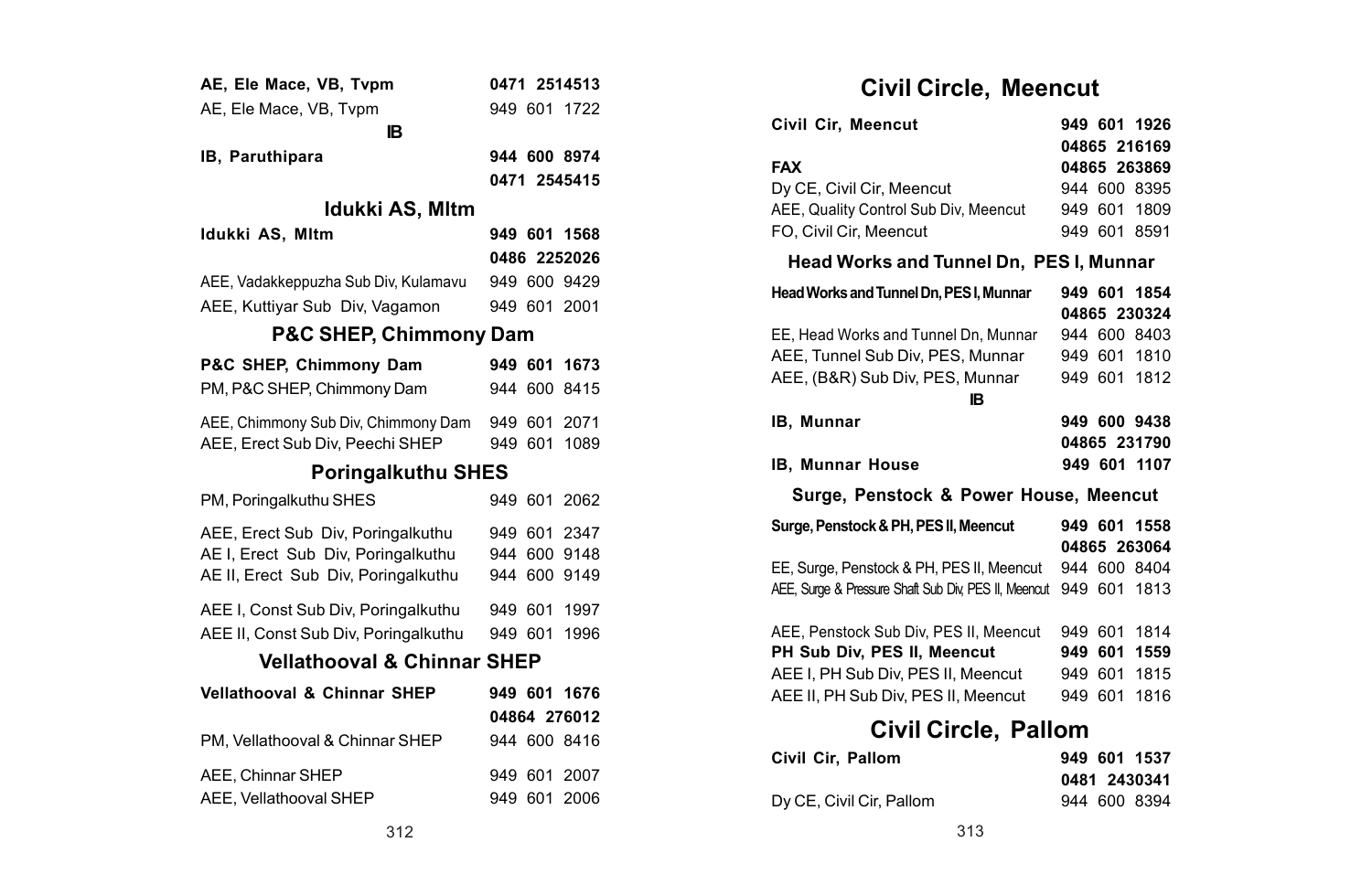| AE (Store), Civil Cir, Pallom |  | 949 601 2132 |
|-------------------------------|--|--------------|
| AFO, Civil Cir, Pallom        |  | 949 601 8587 |

#### **B & S Div, Angamally**

| <b>B &amp; S Div, Angamally</b>         |     |         | 949 601 1542 |
|-----------------------------------------|-----|---------|--------------|
|                                         |     |         | 0484 2452240 |
| EE, B & S Div, Angamally                |     |         | 944 600 8428 |
| DA, B&S Store, Angamally                |     |         | 949 601 8593 |
| <b>CM Div, Pallom</b>                   |     |         |              |
| CM Div, Pallom                          |     |         | 949 601 1543 |
|                                         |     |         | 0481 2430638 |
| EE, CM Div, Pallom                      |     |         | 944 600 8427 |
| AEE, CM Div, Pallom                     |     |         | 949 601 1933 |
| Ladrum & Marmala                        |     |         |              |
| PM, Ladrum & Marmala                    |     |         | 944 600 8406 |
| AEE, Ladrum & Marmala                   |     |         | 949 601 1817 |
| AE, Ladrum & Marmala                    |     |         | 949 601 2172 |
| Perumthenaruvi SHEP                     |     |         |              |
| Perumthenaruvi SHEP                     |     |         | 04735 241480 |
| PM, Perumthenaruvi SHEP                 |     |         | 944 600 8400 |
| AEE I. Perumthenaruvi SHEP              |     |         | 949 601 2169 |
| AE I/1, Perumthenaruvi SHEP             |     |         | 949 601 2171 |
| AEE II. Perumthenaruvi SHEP             |     |         | 949 601 1819 |
| AE I/2. Perumthenaruvi SHEP             | 949 |         | 601 2170     |
| AEE, Erect Sub Div, Perumthenaruvi SHEP |     | 949 601 | 1744         |
| AE, Ele, Perumthenaruvi SHEP            | 949 | 601     | 8605         |

# **Civil Circle, Kothamangalam**

| Civil Circle, Kothamangalam     | 949 601 1536 |
|---------------------------------|--------------|
|                                 | 0485 2822364 |
| Dy CE, Civil Cir, Kothamangalam | 944 600 8962 |

| EE, Civil Cir, Kothamangalam  |  |  | 949 600 8227 |  |
|-------------------------------|--|--|--------------|--|
| FO, Civil Cir, Kothamangalam  |  |  | 949 601 8586 |  |
| Athirappilly HEP, Kannankuzhy |  |  |              |  |
| Athirappilly HEP, Kannankuzhy |  |  | 949 601 1541 |  |
|                               |  |  | .            |  |

|                                    |  | <b>U40U 4/09151</b> |
|------------------------------------|--|---------------------|
| EE, Athirappilly HEP, Kannankuzhy  |  | 944 600 8411        |
| AEE, Athirappilly HEP, Kannankuzhy |  | 949 601 2010        |

### **Mankulam HES, Mankulam**

| Mankulam HES, Mankulam      | 949 601 1671 |
|-----------------------------|--------------|
|                             | 04864 218515 |
| PM. Mankulam HES, Mankulam  | 944 600 8414 |
| AEE, Mankulam HES, Mankulam | 949 601 1805 |
| AEE, Mankulam HES, Mankulam | 949 601 1806 |
| AEE, Mankulam HES, Mankulam | 949 601 1807 |

### **Bhoothathankettu SHEP**

| PM. Bhoothathankettu SHEP                         |  | 944 600 8477 |
|---------------------------------------------------|--|--------------|
| AEE, Bhoothathankettu SHEP                        |  | 949 601 1925 |
| AEE, Erect Sub Div, Bhoothathankettu 949 601 8607 |  |              |
| AE. Erect Sub Div. Bhoothathankettu               |  | 949 601 8615 |

#### **Sengulam AS, Anachal**

| Sengulam AS, Anachal          | 949 601 1675 |
|-------------------------------|--------------|
|                               | 04865 263592 |
| PM, Sengulam AS, Anachal      | 944 600 8407 |
| AEE I. Sengulam AS, Anachal   | 949 601 2003 |
| AEE II, Sengulam AS, Anachal  | 949 601 2004 |
| AEE III, Sengulam AS, Anachal | 949 601 2005 |

### **Upper Sengulam SHEP, Sengulam**

**Upper Sengulam SHEP, Sengulam 04865 263600** AEE, Upper Sengulam SHEP, Sengulam 949 601 2245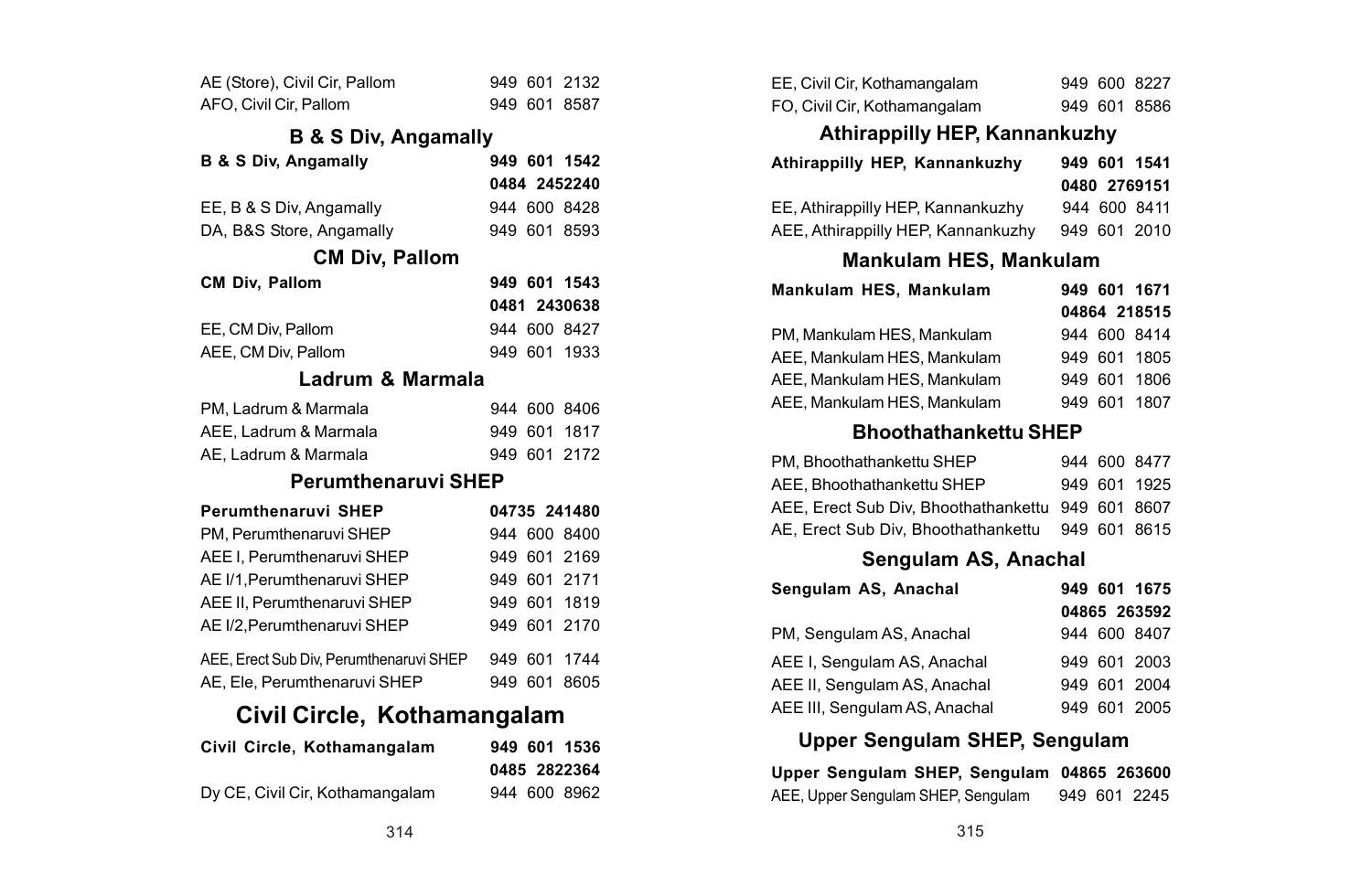#### **Thottiyar HES, Karimanal**

| Thottiyar HES, Karimanal     |     |     | 949 601 1681 |
|------------------------------|-----|-----|--------------|
|                              |     |     | 0485 2552204 |
| PM, Thottiyar HES, Karimanal |     |     | 944 600 8413 |
| AEE I. Thottivar HES         |     |     | 949 601 1804 |
| AEE II. Thottivar HES        |     |     | 949 601 1937 |
| AEE III, Thottiyar HES       |     |     | 949 601 1803 |
| AEE IV. Thottivar HES        |     |     | 949 601 1935 |
| AEE V, Thottiyar HES         | 949 | 601 | 1934         |

### **UK, Peechad & WK SHEP, Kallarkutty**

| UK. Peechad & WK SHEP, Kallarkutty |  | 949 601 1914 |
|------------------------------------|--|--------------|
|                                    |  | 04864 274419 |
| PM, UK., WK.& P. SHEP, Kallarkutty |  | 944 600 8412 |
| AEE, Upper Kallar SHEP             |  | 949 601 2008 |

# **Chief Engineer (Const North)**

| Civil Const North, Kzd        |  | 949 601 1534 |
|-------------------------------|--|--------------|
|                               |  | 0495 2765902 |
| CE. Civil Const North, Kzd    |  | 944 600 8206 |
| Dy CE, Civil Const North, Kzd |  | 949 601 1533 |
| EE. Civil Const North, Kzd    |  | 949 601 1566 |
| FO. Civil Const North, Kzd    |  | 949 601 8588 |

## **Civil Design, Kzd**

| Civil Desian, Kzd                     | 949 601 1538 |  |
|---------------------------------------|--------------|--|
|                                       | 0495 2762616 |  |
| Dv CE. Civil Desian. Kzd              | 949 601 1544 |  |
| EE, Desian I, Civil Const North, Kzd  | 949 601 1550 |  |
| EE, Design II, Civil Const North, Kzd | 949 601 1551 |  |

## **Olikkal & Poovaramthode SHEP**

| Olikkal & Poovaramthode SHEP      |  | 0495 2255524 |
|-----------------------------------|--|--------------|
| EE, Olikkal & Poovaramthode SHEP  |  | 944 600 8405 |
| AEE, Olikkal & Poovaramthode SHEP |  | 949 601 1991 |

#### **Chembukadavu III SHEP, Nooramthode, Kzd**

| Chembukadavu III SHEP      |  | 949 601 1554 |
|----------------------------|--|--------------|
| EE. Chembukadavu III SHEP  |  | 944 600 8429 |
| AEE. Chembukadavu III SHEP |  | 949 601 1940 |

### **Adyanpara SHEP, Nilambur**

| Advanpara SHEP, Nilambur         |  | 949 601 1565 |
|----------------------------------|--|--------------|
|                                  |  | 04931 220133 |
| PM, Advanpara SHEP, Nilambur     |  | 944 600 8410 |
| AEE I. Advanpara SHEP, Nilambur  |  | 949 601 1943 |
| AEE II, Adyanpara SHEP, Nilambur |  | 949 601 1944 |
| Advanpara SHEP, PH, Nilambur     |  | 949 601 8630 |
| <b>Barapole</b>                  |  |              |
| <b>Barapole</b>                  |  | 949 601 1579 |
|                                  |  | 0490 2421353 |
| PM. Barapole                     |  | 949 601 1557 |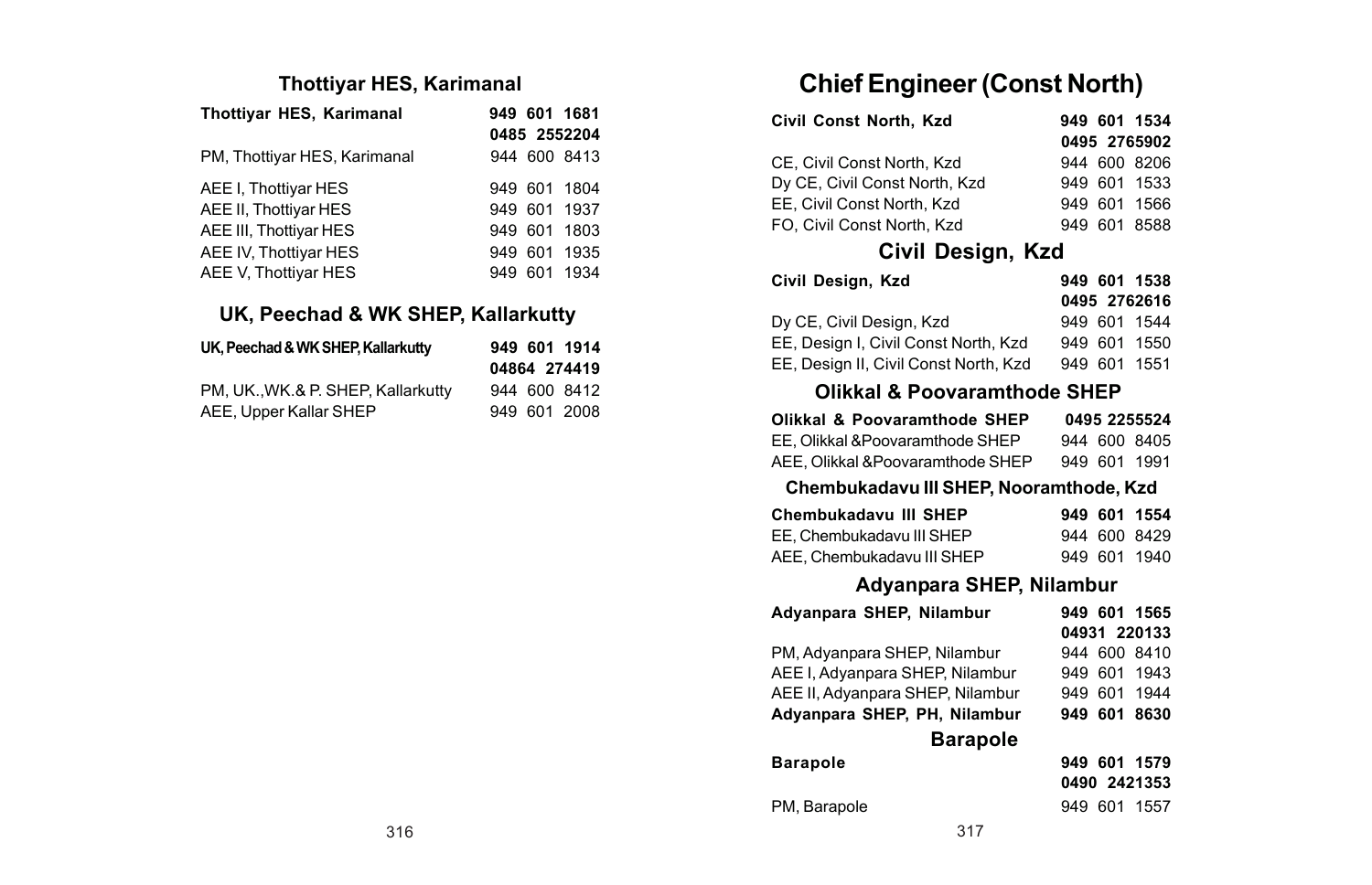| AEE I, Barapole                              |         |         | 949 601 1945 |
|----------------------------------------------|---------|---------|--------------|
| AEE II. Barapole                             |         |         | 949 601 1946 |
| AEE, Pazhassi Sagar                          |         |         | 949 601 1948 |
| Chathankottunada Stage-II, Thottipalam       |         |         |              |
| Chathankottunada Stage-II, Thottipalam       |         |         | 949 601 1567 |
|                                              |         |         | 0496 2566990 |
| PM, Chathankottunada Stage-II, Thottipalam   |         |         | 944 600 8418 |
| Peruvannamuzhi SHEP, Kadiyangad              |         |         |              |
| Peruvannamuzhi SHEP, Kadiyangad 949 601 1674 |         |         |              |
|                                              |         |         | 0496 2669456 |
| PM, Peruvannamuzhi SHEP, Kadivangad          |         |         | 944 600 8408 |
| AEE, Peruvannamuzhi SHEP, Kadiyangad         |         |         | 949 601 1801 |
| Mechanical Facility II, Kolathara            |         |         |              |
| <b>Mechanical Facility II</b>                |         |         | 0495 2421990 |
| AEE, Mechanical Facility II                  |         |         | 949 601 1938 |
| Civil Circle, Kakkayam                       |         |         |              |
| Civil Cir, Kakkayam                          |         |         | 949 601 1535 |
|                                              |         |         | 0496 2698234 |
| AFO, Kuttiyadi HEP, Kakkayam                 |         |         | 949 601 8589 |
| Kuttiyadi Erect Div, Kakkayam                |         |         |              |
| AEE, Erect Sub Div Kakkayam                  |         | 949 601 | 0966         |
| AEE (Ele), Erect Sub Div, Kakkayam           |         | 949 601 | 8306         |
| AE (Ele), Erect Sub Div, Barapole SHEP       | 949 601 |         | 8647         |

# AE (Ele), Erect Sub Div, Kakkayam 949 601 2369 **Kuttiyadi TRS, Kakkayam**

| Kuttiyadi TRS, Kakkayam      |  | 0496 2698343 |
|------------------------------|--|--------------|
| EE, Kuttiyadi TRS, Kakkayam  |  | 944 600 8402 |
| AEE, Kuttiyadi TRS, Kakkayam |  | 949 601 1942 |

# **CIVIL – Dam Safety**

| Dam Safety, Tvpm     | 944 600 8967 |
|----------------------|--------------|
|                      | 0471 2448972 |
|                      | 0471 2514499 |
| CE. Dam Safety, Typm | 949 601 8717 |
| EE, Dam Safety, Tvpm | 0471 2514490 |
| EE. Dam Safety. Typm | 944 600 8964 |

## **Research & Dam Safety Organization**

| R&DS Organization, Pallom        |  | 949 601 1540 |
|----------------------------------|--|--------------|
|                                  |  | 0481 2432290 |
| Dy CE, R&DS Organization, Pallom |  | 944 600 8492 |
| EE, R&DS Organization, Pallom    |  | 949 601 8650 |
| EE I, DRIP                       |  | 949 601 2459 |
| EE II, DRIP                      |  | 949 601 2460 |
| AFO, R&DS, Pallom                |  | 949 601 8594 |

### **Research & Dam Safety Division, Kakkad**

| R&DS. Div- I. Kakkad             |     |         | 949 600 8052 |
|----------------------------------|-----|---------|--------------|
|                                  |     |         | 04735 258053 |
| EE, R&DS, Div-I, Kakkad          |     |         | 944 600 8424 |
| R&DS, Div, Seethathode           |     |         | 949 601 1954 |
| AEE, D&S, Sub Div I, Seethathode |     |         | 949 601 1955 |
| AE. R&DS Sn. Seethathode         |     |         | 949 601 1951 |
| Kakki Dam                        |     |         | 949 601 1958 |
| AEE, DRIP Sub Div, Moozhiyar     |     |         | 949 601 8371 |
| AE, Moozhiyar Dam                |     |         | 949 601 1953 |
| <b>Moozhivar Dam</b>             |     |         | 949 601 1957 |
| AEE, DRIP Sub Div, Kochu Pamba   |     | 949 601 | 1966         |
| AE. Anathode Dam                 |     | 949 601 | 1950         |
| Anathode Dam - LE of Dam         |     |         | 949 601 1954 |
| Anathode Dam - RE of Dam         | 949 | 601     | 1956         |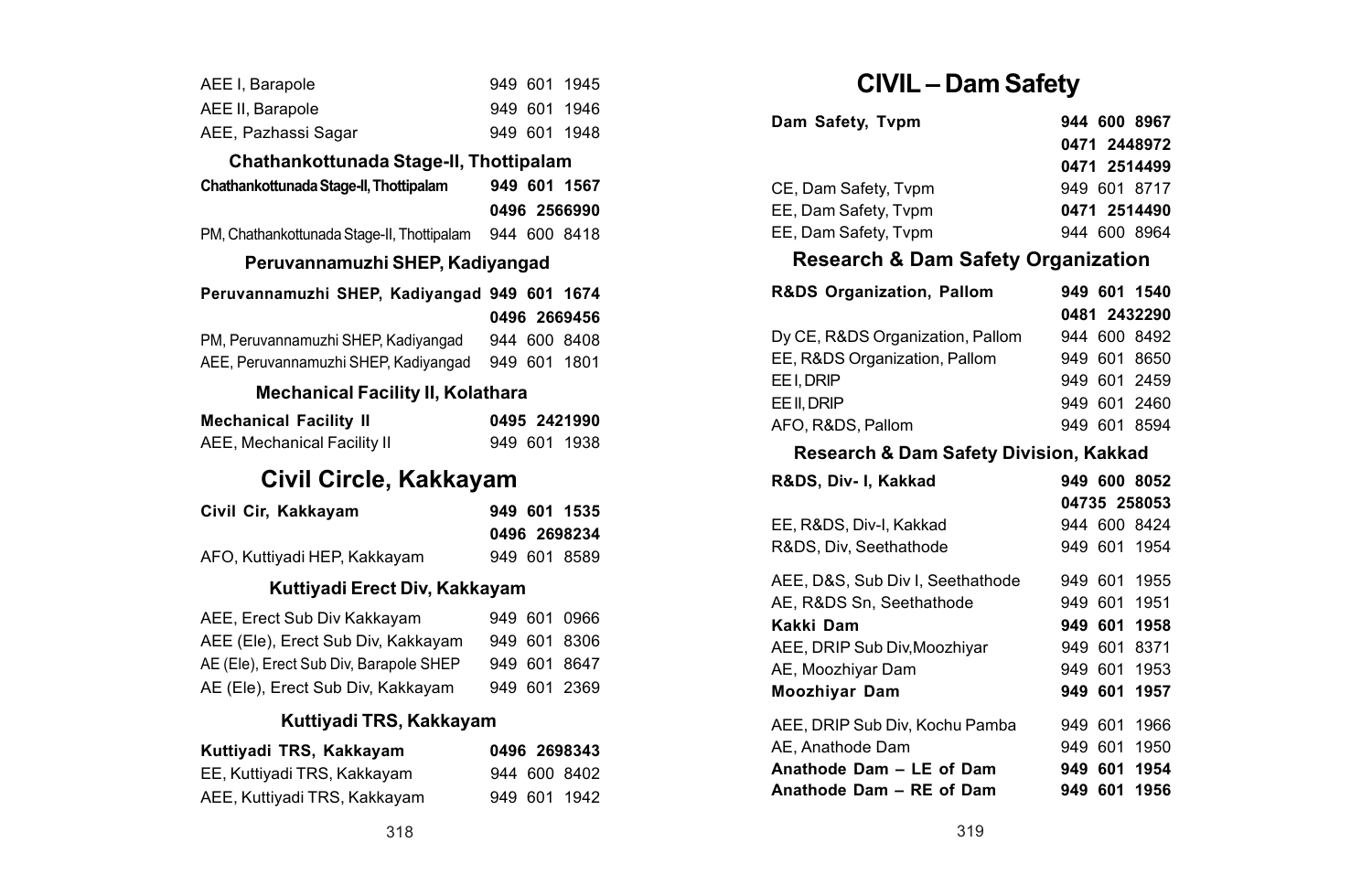| AE, Pamba Dam                                         | 949 601 |         | 1952         |
|-------------------------------------------------------|---------|---------|--------------|
| Pamba Dam - LE of Dam                                 |         | 949 601 | 1959         |
| Pamba Dam - RE of Dam                                 |         | 949 601 | 1960         |
| <b>IB</b>                                             |         |         |              |
| IB, Kakkad (Seethathode)                              |         |         | 949 600 8056 |
| IB, Kakkad House                                      |         |         | 949 600 8055 |
|                                                       |         |         | 04735 258150 |
| IB, Kochu Pamba                                       |         |         | 949 601 1560 |
| <b>Research &amp; Dam Safety Division, Vazhathope</b> |         |         |              |
| R&DS, Div- II, Vazhathope                             |         |         | 949 601 1561 |
|                                                       |         |         | 04862 235221 |
| EE, R&DS, Div-II, Vazhathope                          |         |         | 944 600 8425 |
| AEE, D&S., Sub Div I, Vazhathope                      | 949 601 |         | 1961         |
| AEE, D&S., Sub Div II, Vazhathope                     | 949 601 |         | 1962         |
| AEE, DRIP, Sub Div, Vazhathope                        |         | 949 601 | 1994         |
|                                                       |         |         |              |
| Idukki Arch Dam - LE of Dam Top                       |         | 949 601 | 1967         |
| Idukki Arch Dam - RE of Dam Top                       | 949 601 |         | 1968         |
| Idukki Arch Dam -Dam Bottom                           | 949 601 |         | 1969         |
| Kulamavu Dam - LE of Dam Top                          | 949 601 |         | 1970         |
| Kulamavu Dam - RE of Dam Top                          | 949 601 |         | 1971         |
| Kulamavu Dam -Dam Bottom                              | 949 601 |         | 1972         |
| Cheruthoni Dam - LE of Dam Top                        | 949 601 |         | 1973         |
| Cheruthoni Dam - RE of Dam Top                        | 949 601 |         | 1974         |
| Cheruthoni Dam -Dam Bottom                            | 949 601 |         | 1975         |
| Research & Dam Safety Division, Idamalayar            |         |         |              |
| R&DS, Div- III, Idamalayar                            |         |         | 949 601 1562 |
|                                                       |         |         | 0485 2583228 |
| EE, R&DS, Div-III, Idamalayar                         |         |         | 944 600 8426 |
| AEE, DRIP, Sub Div, Poringalkuthu                     |         | 949 601 | 8372         |
| AEE, D&S., Sub Div, Chalakudy                         |         |         | 949 601 1976 |

| AE, Kakkayam Dam                  |  | 949 601 1978 |
|-----------------------------------|--|--------------|
| AE, Sholayar Dam                  |  | 949 601 1979 |
| AE. Poringalkuthu Dam             |  | 949 601 1982 |
| Kuttiyadi Check Post              |  | 949 601 1985 |
| Kuttiyadi Dam - LE of Dam Top     |  | 949 601 1986 |
| Kuttivadi Dam - Dam Bottom        |  | 949 601 1987 |
| AEE, D&S., Sub Div. Idamalayar    |  | 949 601 1977 |
| AE, Idamalayar Dam                |  | 949 601 1980 |
| AE, Padinjarathara Dam            |  | 949 601 1981 |
| Idamalayar Dam - LE of Dam Top    |  | 949 601 1983 |
| <b>Idamalavar Dam -Dam Bottom</b> |  | 949 601 1984 |
|                                   |  |              |

# **Research & Dam Safety Division, Pambla**

| Pambla Dam                         |  | 949 601 2444 |
|------------------------------------|--|--------------|
| AEE, DRIP Sub Div, Pambla          |  | 949 601 1802 |
| AE, Munnar, Kallarkutty            |  | 949 601 1964 |
| AEE, D&S., Sub Div III, Kalarkutty |  | 949 601 1963 |
| EE, R&DS, Div-IV, Idamalavar       |  | 944 600 8421 |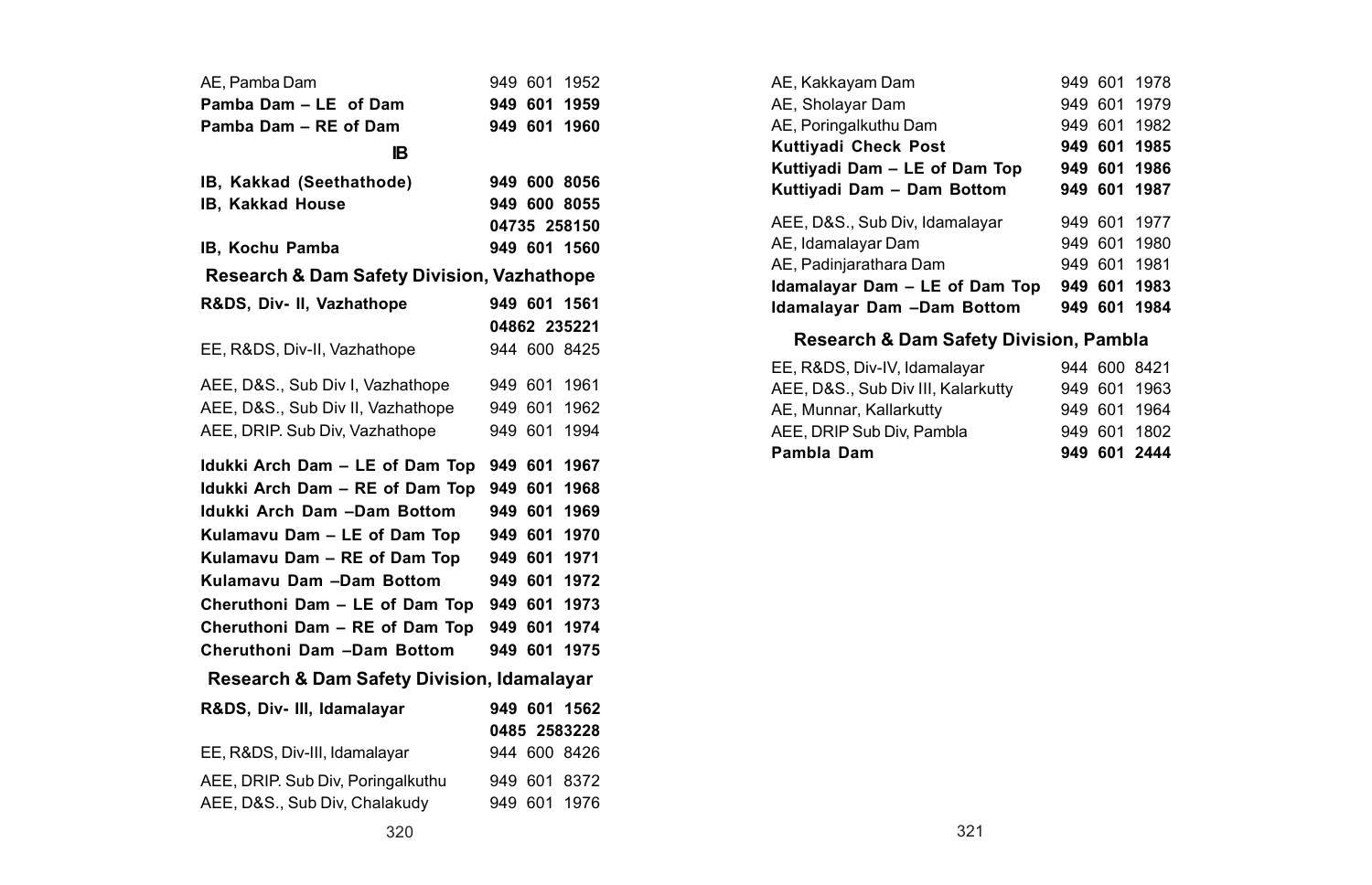# **Civil – Investigation & Planning**

| Invst & Plg, Tvpm     | 944 600 8969 |
|-----------------------|--------------|
|                       | 0471 2556366 |
|                       | 0471 2514656 |
| <b>FAX</b>            | 0471 2446452 |
| CE, Invst & Plg, Typm | 949 601 1730 |
| EE.DPR                | 0471 2514218 |
| EE. DPR               | 944 600 8419 |
| EE. FEMU              | 0471 2514312 |
| EE. FEMU              | 944 600 8199 |

# **Investigation Circle, Thrissur**

| Invst Cir, Thrissur                          | 949 601 1539 |
|----------------------------------------------|--------------|
|                                              | 0487 2380343 |
| Dy CE, Invst Cir, Thrissur                   | 944 600 8396 |
| <b>Investigation Division, Konni</b>         |              |
| Invst Div, Konni                             | 949 601 1546 |
|                                              | 0468 2242217 |
| EE, Invst Div, Konni                         | 944 600 8423 |
| DA. Invst Cir. Thrissur                      | 949 601 8590 |
| Achankovil HES, Achankovil                   | 949 601 1564 |
|                                              | 0475 2342550 |
| AEE, Achankovil HES, Achankovil 949 601 1998 |              |
| Invst Sub Div, Mylapra                       | 0468 2222301 |
| AEE, Invst Sub Div, Mylapra                  | 949 601 1988 |
| <b>Invstigation Division, Kzd</b>            |              |
| Invst Div, Kzd                               | 949 601 1547 |
| EE, Invst Div, Kzd                           | 944 600 8420 |
| Camp Office, Thrissur                        | 949 601 1552 |
|                                              | 0487 2382151 |
| AEE, Invst Sub Div, Kakkayam                 | 949 601 1990 |
|                                              |              |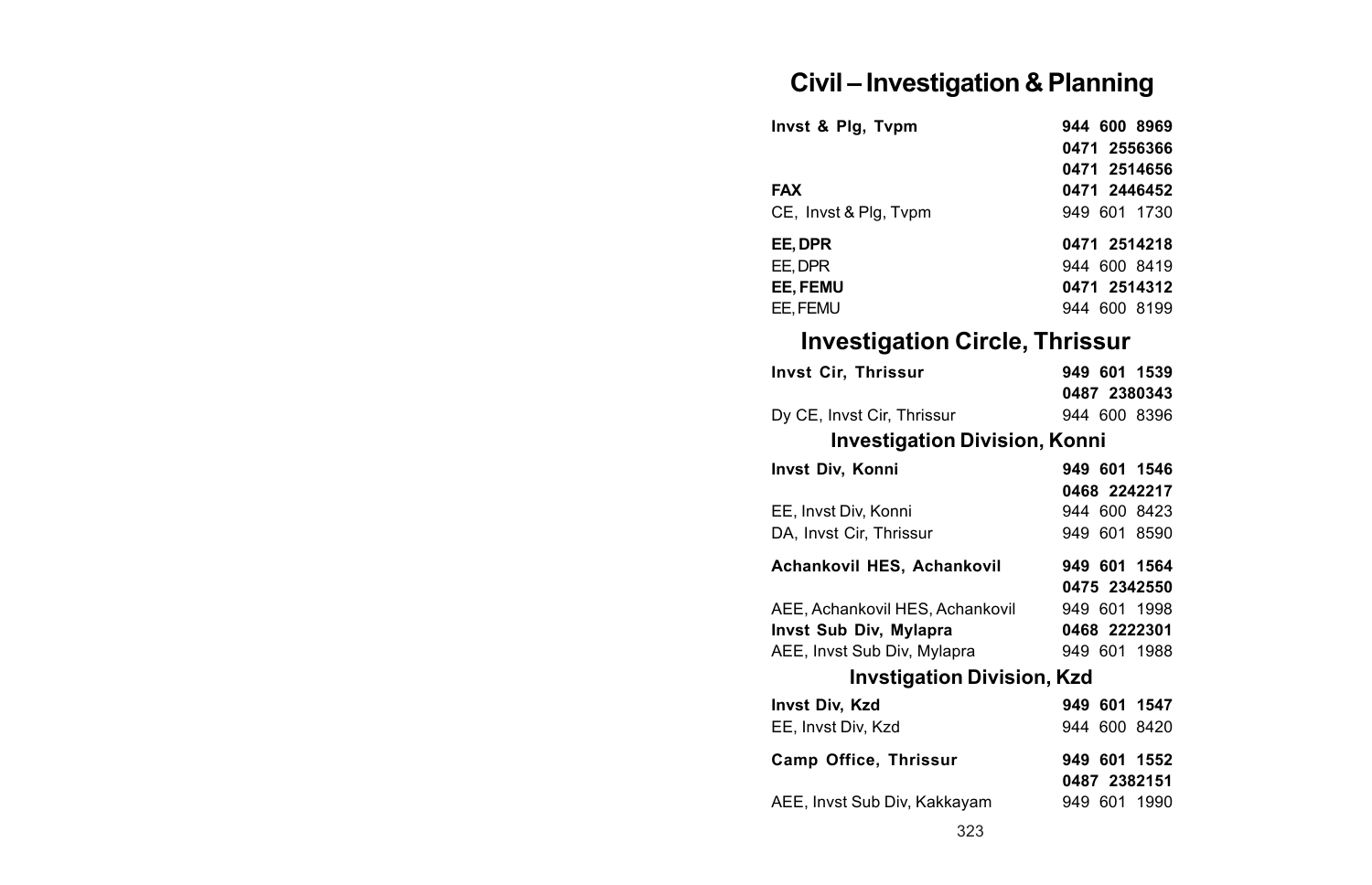| AEE. Invst Sub Dn. Nenmara    |  | 949 601 0224 |
|-------------------------------|--|--------------|
| AEE. Invst Sub Div. Nilambur  |  | 949 601 2215 |
| AEE, Invst Sub Div. Thariode  |  | 949 601 1995 |
| AEE, Invst Sub Div, Kottiyoor |  | 949 600 8220 |

# **Investigation Division, Munnar**

| <b>Invst Div. Munnar</b>          |  | 949 601 1548 |
|-----------------------------------|--|--------------|
|                                   |  | 04865 230388 |
| EE. Invst Div. Munnar             |  | 944 600 8422 |
| AEE, Invst Sub Div. Munnar        |  | 949 601 1992 |
| AEE, Invst Sub Div, Kothamangalam |  | 949 601 1993 |

# **INSPECTION BUNGLOW**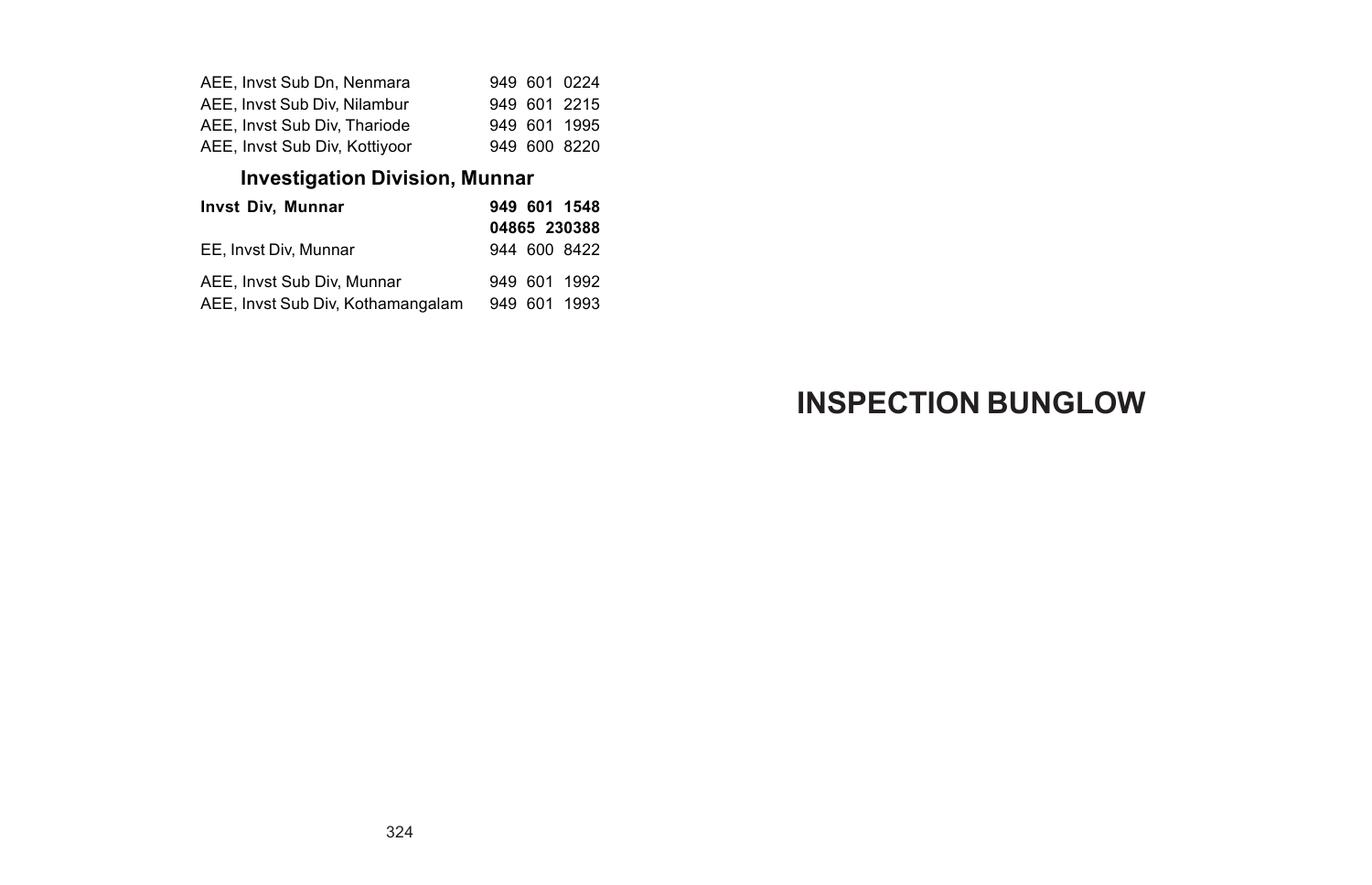# **Inspection Bunglow**

| <b>Circuit House, Moolamattom</b> | 949 600 9433 |
|-----------------------------------|--------------|
|                                   | 0486 2252050 |
| IB, Alappuzha                     | 949 601 1705 |
| IB, Areacode                      | 949 601 0624 |
| IB, Chithirapuram                 | 949 600 9432 |
|                                   | 04865 263072 |
| IB, Ernakulam (Island)            | 949 600 9260 |
| IB, Guruvayoor                    | 949 600 9931 |
|                                   | 0487 2554307 |
| IB, Idamalayar                    | 949 600 9434 |
|                                   | 0485 2583207 |
| IB, Kakkad (Seethathode)          | 949 600 8056 |
| IB, Kakkad House                  | 949 600 8055 |
|                                   | 04735 258150 |
| IB, Kakkayam                      | 949 600 9932 |
|                                   | 0496 2698232 |
| IB, Kimsy                         | 949 600 9262 |
|                                   | 0484 2541180 |
| IB, Kallarkutty                   | 949 600 9934 |
|                                   | 04864 274405 |
| IB, Kaloor                        | 949 600 9263 |
|                                   | 0484 2343037 |
| <b>IB. Karimanal</b>              | 949 600 9264 |
|                                   | 0485 2552294 |
| IB. Kochu Pamba                   | 949 601 1560 |
| IB. Kzd                           | 949 601 1073 |
|                                   | 0495 2369256 |
| IB, Kurumassery                   | 949 601 8305 |
| IB, Madakkathara                  | 949 600 9935 |
|                                   | 0487 2695482 |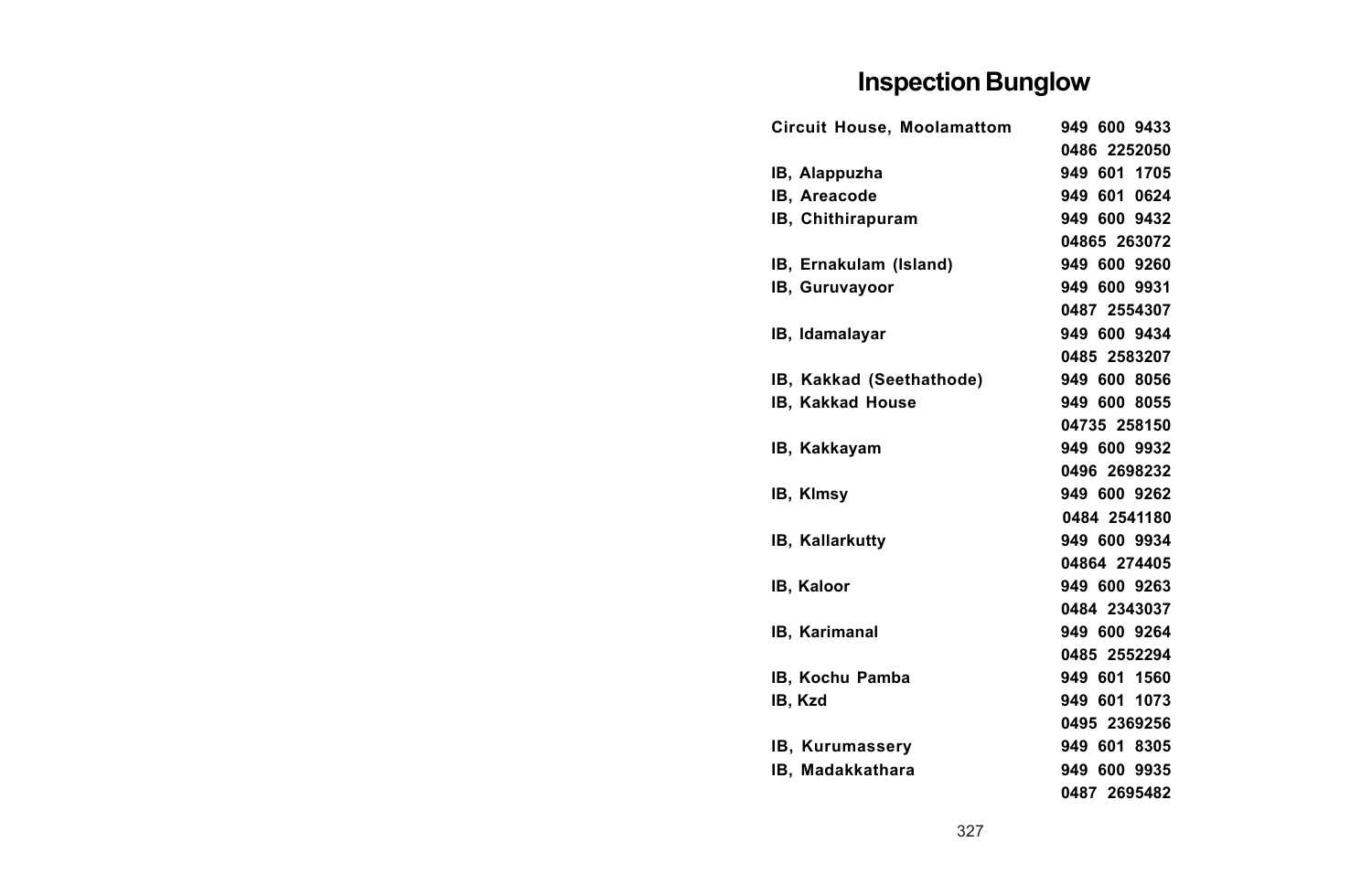| IB, Moolamattom                   | 949 600 9435 |
|-----------------------------------|--------------|
| IB. Moozhivar                     | 949 600 8057 |
| IB, Moozhiyar House               | 949 600 8058 |
| IB, Mundayad (Kannur)             | 949 601 1427 |
|                                   | 0497 2721844 |
| IB, Munnar House                  | 949 601 1107 |
| IB, Munnar                        | 949 600 9438 |
|                                   | 04865 231790 |
| IB, Mylatty                       | 949 601 1428 |
| IB, Nelliampathy                  | 949 601 0226 |
|                                   | 04923 246610 |
| IB, Palakkad                      | 949 601 0271 |
|                                   | 0491 2547663 |
| IB, Povanthuruthu, Kottayam       | 949 600 8411 |
| <b>IB.</b> Pamba                  | 949 600 8059 |
|                                   | 04735 203424 |
| IB, Paruthipara                   | 944 600 8974 |
|                                   | 0471 2545415 |
| <b>IB.</b> Pathanamthitta         | 949 601 1706 |
| <b>IB Class I. Pathanamthitta</b> | 949 601 2028 |
| IB, Peerumade                     | 949 600 9436 |
| IB, Poringalkuthu                 | 949 601 1923 |
| <b>IB.</b> Sabarimala             | 949 600 8060 |
|                                   | 04735 202024 |
| IB, Sholayar                      | 949 600 9891 |
| IB, Thariode                      | 949 601 1429 |
| IB, Thenmala                      | 949 601 1707 |
| <b>IB. Thrissur</b>               | 949 601 1924 |
| IB. Vadakara                      | 949 601 8619 |
| <b>IB. Vellathooval</b>           | 949 600 9437 |
| IB, Vytilla (Brahmapuram)         | 949 600 9259 |
|                                   | 0484 2720525 |

# **E-MAIL ID**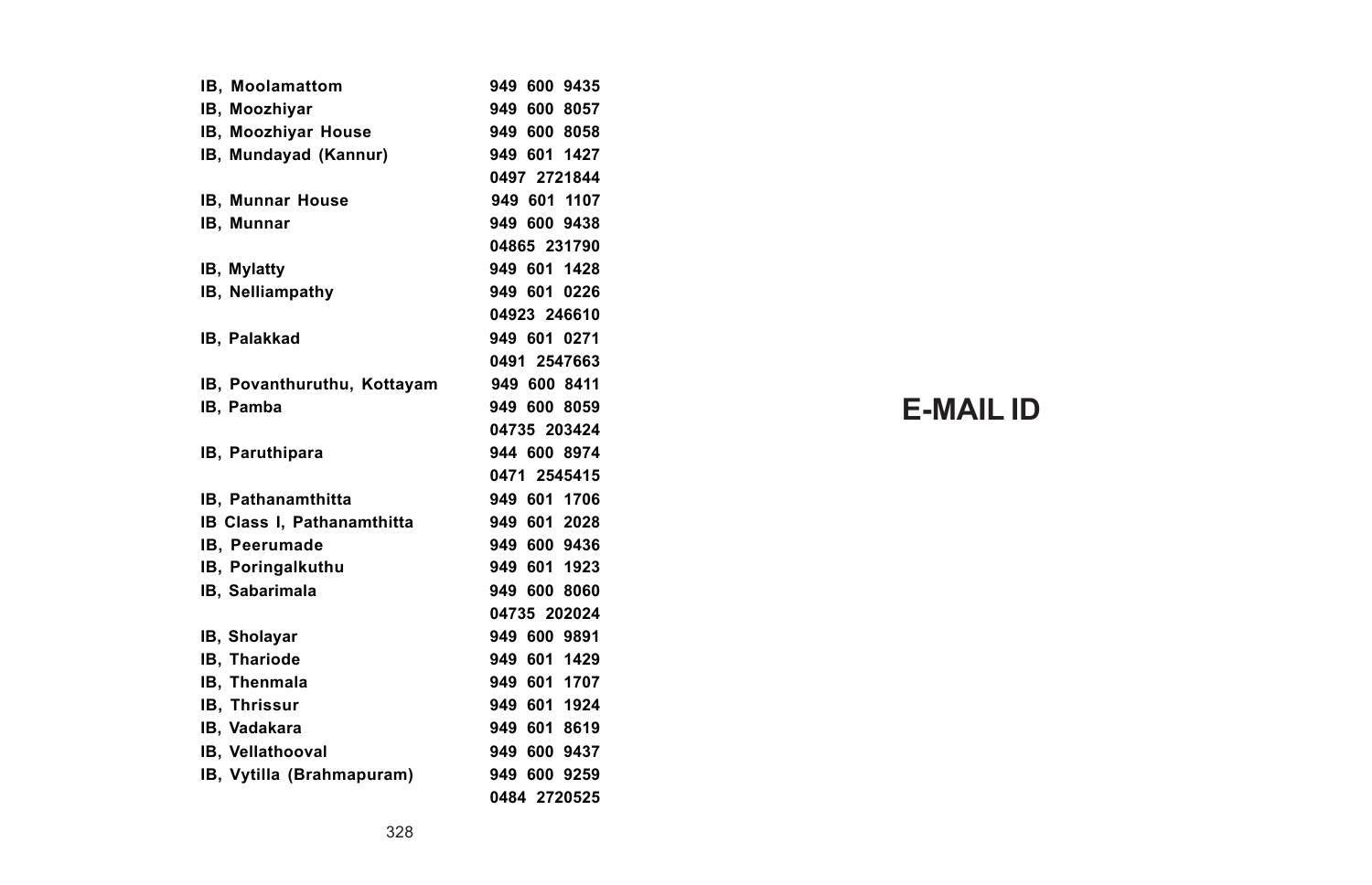# **e-mail ids of offices Corporate Office**

| Dir (Trans & Sys Oper)        |
|-------------------------------|
| Dir (Cor Plg)                 |
| Dir (Dist Safety & Gen (Ele)) |
| Dir (Gen (Civil) & HRM)       |
| Secretary                     |
| CE (HRM)                      |
| Dy CE (HRM I)                 |
| <b>PFTARC</b>                 |
| RPTI, Kottayam                |
| RPTI, Kzd                     |
|                               |
| RPTI, Thrissur                |
| RPTI, Tvpm                    |
| HRD Cell, Tvpm                |
|                               |
| CE (Commercial & Tariff)      |
| SOR                           |
| CE (IT)                       |
| Dy CE (CAPS & safety)         |
|                               |
| CE (PED)                      |
| CE (REES)                     |
| CE(SCM)                       |
| LA&DEO                        |
| Legal Liaison Office, Ekm     |
| <b>CVO</b>                    |

CMD eecm@kseb.in Dir (Fin) dfkseb@kseb.in, mfkseb.ksebnet.com mtkseb@ksebnet.com dscmcp@kseb.in mdkseb@ksebnet.com tamg@ksebnet.com secretary@ksebnet.com cehrm@ksebnet.com esthrm@ksebnet.com petarckseb@gmail.com rptiktm@gmail.com rptikkd@gmail.com jestckkd@ksebnet.com rptithrissur@gmail.com rptichacki@gmail.com hrdkseb@kseb.in hrdkseb@ksebnet.com cecomml@ksebnet.com sorkseb@ksebnet.com ceit@kseb.in eecaps@ksebnet.com, cecaps@kseb.in ceped@kseb.in cerees@kseb.in cescmkseb@ksebnet.com ladeo@ksebnet.com scksebekm@gmail.com vigilance.kseb@gmail.com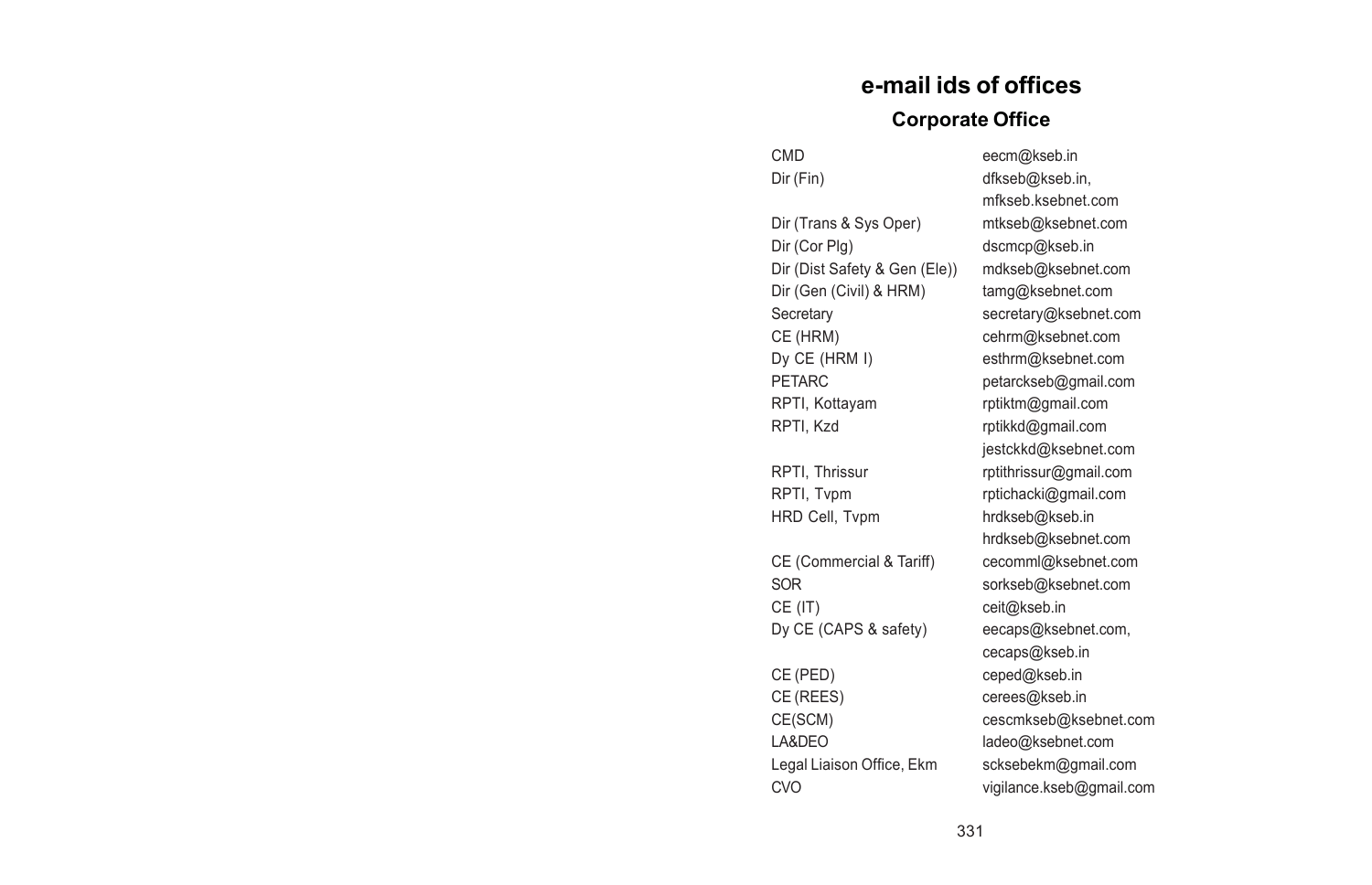Dy CE (APTS) ceants@kseb.in PRO dpr@kseb.in FA fakseb@gmail.com CIA cia@ksebnet.com Chief Personnel Officer pokseb@gmail.com

#### **Distribution**

CE (Dist Typm Region) cedstym@gmail.com CGRF, Kottarakara carfktr@ksebnet.com

Ele Div, Chathannoor eechnr@gmail.com Ele Div, Karunagappally edkply@gmail.com Ele Cir, Kottarakara dcektr@gmail.com Ele Div, Kottarakara eektkrc@gmail.com Ele Div, Kundra eekudndara@gmail.com

Ele Div, Punalur eepunalur@gmail.com Ele Cir, Kottayam dcektm@gmail.com Ele Div, Changanacherry eecghy69@gmail.com

Ele Div, Vaikom exevaikom@gmail.com Ele Cir, Pala decepala@gmail.com Ele Div, Ponkunnam eepknm@gmail.com Ele Circle, Pathanamthitta dceecpta@gmail.com Ele Div, Adoor divnadoor@gmail.com Ele Div, Pathanamthitta eeedpta@gmail.com Ele Div, Thiruvalla edtvla@gmail.com Ele Cir, Kattakada dycetvmr@gmail.com

Ele Cir, Kollam dcekollam@gmail.com, dcekollam@bsnl.in Ele Div, Kollam eekollam@gmail.com

Ele Div, Pallom eepallom@rediffmail.com

TMR Div, Pallom eetmrpallom12@gmail.com Ele Div, Pala electricaldivisionpala@gmail.com Ele Div, Kattakada eektda@gmail.com Ele Div, Nedumangad eendmd07@gmail.com Ele Div, Neyyattinkara exe.nytk@gmail.com TMR Div. Thirumala tmrthirumala@gmail.com Ele Div, Attingal eeedatl@gmail.com Ele Div, Kazhakuttam exengrkzm@gmail.com Ele Div, Tvpm eetvpm@gmail.com CE (Dist Ekm Region) cedcekm@gmail.com CGRF, Dist (Dist Ekm Region) cgrf.ekm@gmail.com Ele Cir, Alappuzha dycealp@gmail.com Ele Div, Alappuzha eealpy@gmail.com Ele Div, Cherthala eedctl@gmail.com Ele Cir, Harippad dycehpd@gmail.com Ele Div, Chengannur cgrdvn@gmail.com Ele Div, Haripad eeharippad@gmail.com Ele Cir, Ekm dceekm@gmail.com APDRP Div, Ekm eeapdrpekm@gmail.com Ele Div, Ekm exeekm@gmail.com Ele Div, Mattancherry eeemtch@gmail.com Ele Div, Tripunithura edtpna@gmail.com Ele Cir, Irinjalakuda dyceijkcircle@gmail.com Ele Div, Chalakudy ed.chalakudy@gmail.com Ele Div, Irinjalakuda eeednijk@gmail.com Ele Div, Kodungallur eekdlr@gmail.com Ele Cir, Perumbavoor dycepbvr@gmail.com Ele Div, Aluva eealuva@gmail.com Ele Div, Muvattupuzha eemvpa@gmail.com Ele Div, Perumbavoor eepbrdvn@gmail.com Ele Div, North Paravur eeparur@gmail.com

Ele Cir, Tvpm deputycetvpm@gmail.com APDRP Const Div, Typm eeapdrptym@ksebnet.com Ele Div, Mavellikara eengineermvlka@gmail.com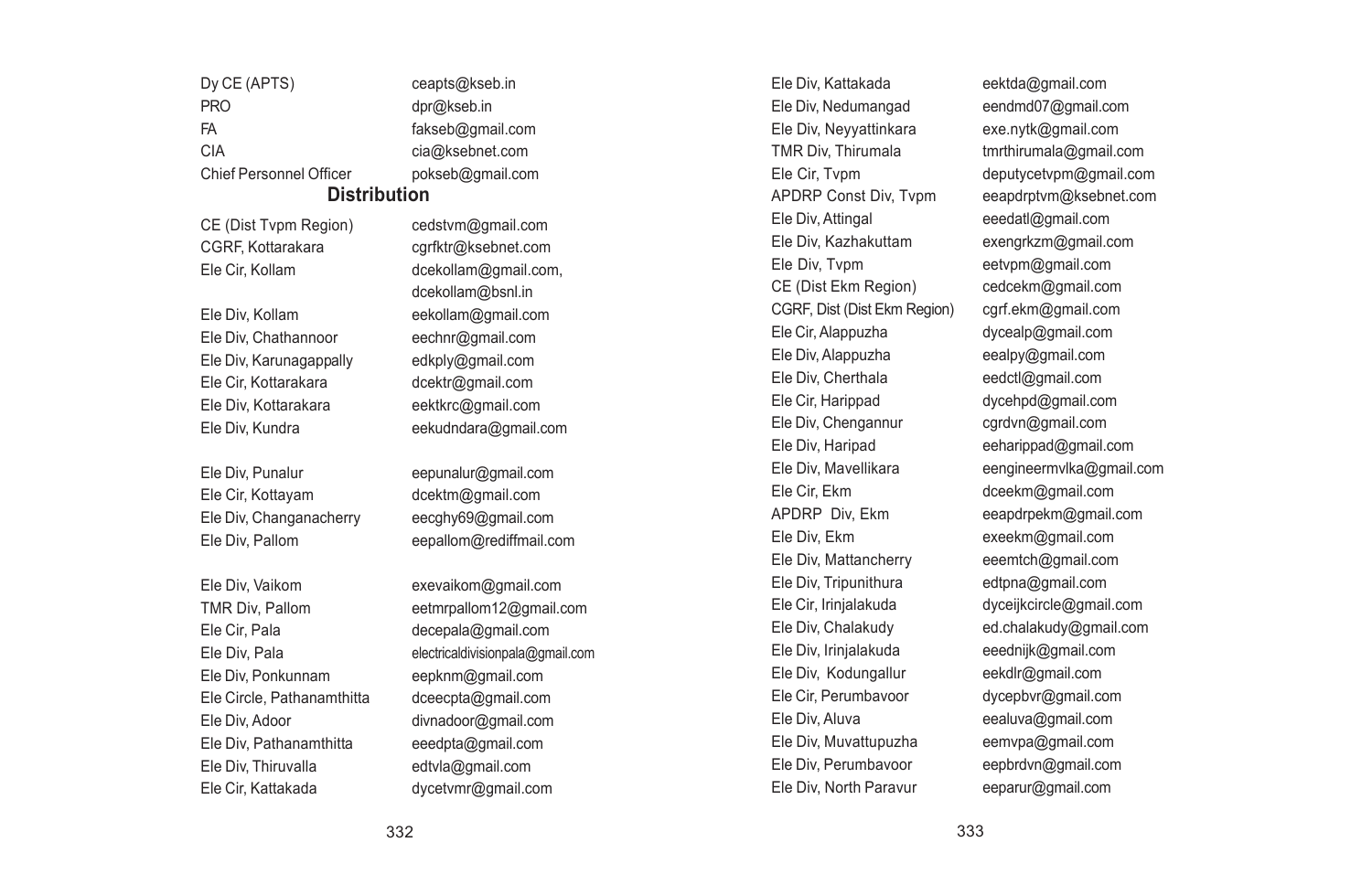Ele Div, Angamaly eeksebangamali@gmail.com TMR Div, Angamally eetmragy@gmai.com Ele Div, Thodupuzha exetpz@gmail.com Ele Div, Kattappana exektp@gmail.com

Ele Div, Thrissur East ee\_tsre@dataone.in,

Ele Div, Wadakkanchery eeksebwdy@kseb.com CE (Dist Kzd Region) cednkseb@gmail.com CGRF, KZD cgrfkzd@ksebnet.com Ele Cir, Kzd keralaeb@gmail.com Ele Div, Kzd eeedkkd@gmail.com,

Ele Div, Balussery eeedblsy@gmail.com Ele Div, Manjeri edmanjeri@gmail.com

Ele Cir, Thodupuzha dcethodupuzha@gmail.com Ele Div, Adimali eedvnadly@gmail.com Ele Div, Peerumade eepmd454@gmail.com, eeedpmd@yahoo.in Ele Cir, Thrissur elec.tcr@gmail.com Ele Div, Kunnamkulam eeedkkm392@gmail.com eetsre@gmail.com Ele Div, Thrissur West eeeldntcrwest@gmail.com ee-ed-kzd@ksebnet.com Ele Div, Feroke eeferoke@gmail.com APDRP Div, Kzd eeapdrpkzd@gmail.com Ele Cir, Manjeri ecmanjeri@gmail.com Ele Div, Kondotty eekondotty@gmail.com Ele Div, Perinthalmanna exengkseb@gmail.com, eeedpmna@kseb.in Ele Cir, Nilambur dcenbr@gmail.com Ele Div, Nilambur ee.nbrdvn@gmail.com Ele Div, Wandoor eewandoor@gmail.com Ele Cir, Palakkad pgt.decpkd@gmail.com Ele Div, Alathur eeednalr3@gmail.com Ele Div, Chittur eechtr@gmail.com

Ele Div, Palakkad eednpkd1@gmail.com Ele Cir, Shoranur dceshnr99@gmail.com Ele Div, Mannarkkad eeednmkd@gmail.com Ele Div, Pattambi edpattambi@gmail.com Ele Div, Shoranur eeshoranur@gmail.com Ele Cir, Tirur kseb2828@gmail.com Ele Div, Tirur eetirur@gmail.com Ele Div, Thirurangadi eetagdi@gmail.com CE (Dist Kannur Region) cedkkseb@gmail.com Ele Cir, Kannur dceknr@gmail.com Ele Div, Kannur edknrkseb@gmail.com Ele Div, Thalassery eedntly@gmail.com TMR Div, Kannur eetmrknr@gmail.com Ele Cir, Kasaragod dceksd@gmail.com Ele Div, Kasaragod eeeksd@gmail.com Ele Cir, Sreekandapuram dyceskpm@gmail.com Ele Div, Iritty eedvniritty@gmail.com Ele Div, Nadapuram eeedndpm@gmail.com Ele Div, Vadakara eeedvat@gmail.com

TMR Div, Shornur eetmrshr1957@gmail.com Ele Div, Ponnani eeksebponnani@gmail.com Ele Cir, Kalpetta dycekalpetta@gmail.com Ele Div, Kalpetta eeedkalpetta@gmail.com Ele Div, Mananthavady eemdykseb@gmail.com Ele Div, Kanhangad exe.engineerkhd@gmail.com Ele Div, Payyannur eledvnpayyannur@gmail.com Ele Cir, Vadakara dceksebvdk@gmail.com

#### **Transmission**

CE (Trans South) cets@ksebnet.com Trans Cir, Alappuzha tcalp@gmail.com Trans Div, Alappuzha eetdalp@gmail.com Trans Div, Mavelikkara eetdmvka@gmail.com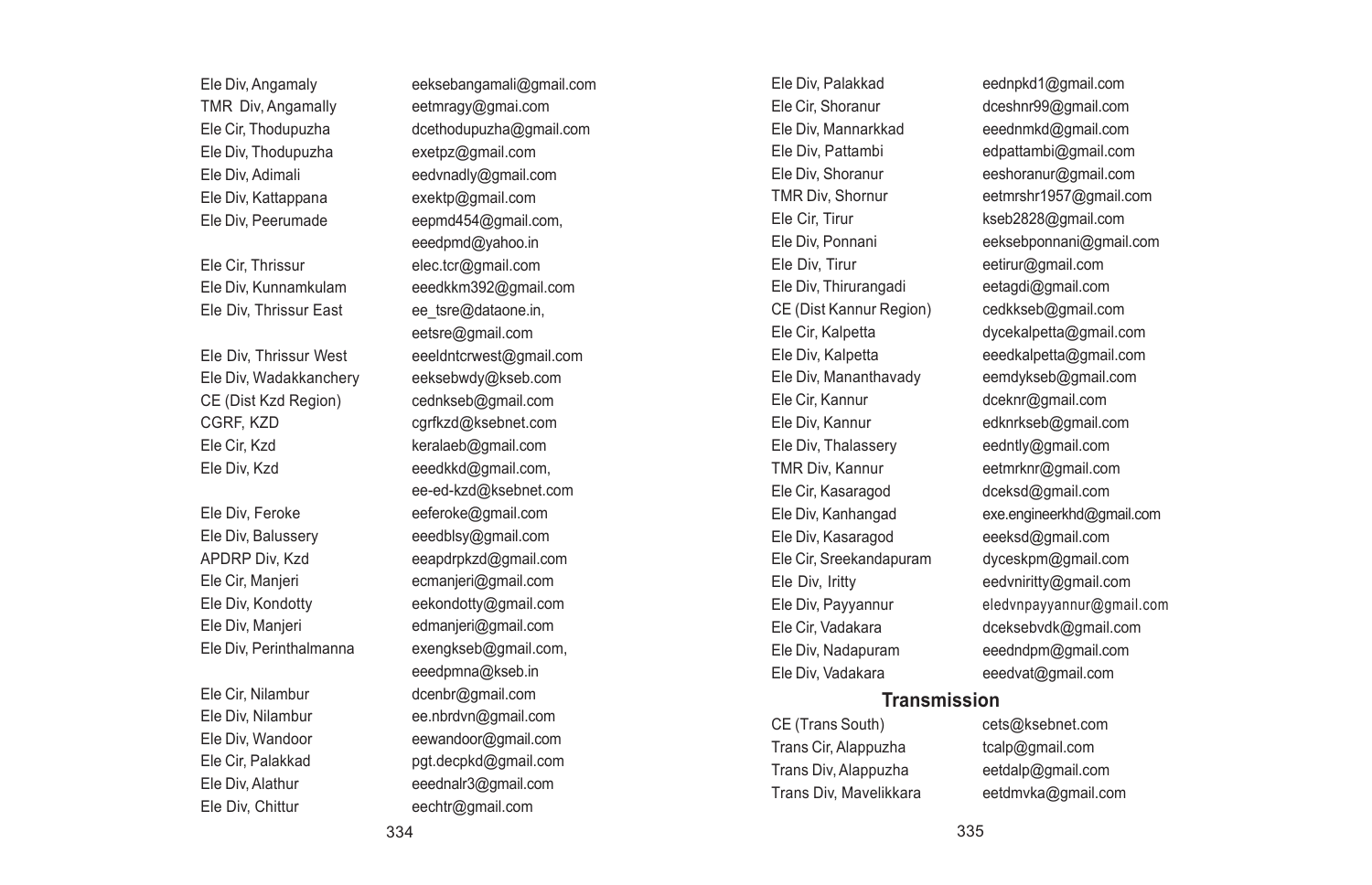Trans Cir, Klmsy dcetklsy@gmail.com Trans Div, Brahmapuram eetdbpm@gmail.com Trans Div, Ekm eetdekm@gmail.com Trans Div, Klmsy eetdkly@gmail.com Trans Cir, Kottarakkara dycetckta@gmail.com Trans Const Div, Kottarakara eetcdkta@gmail.com Trans Div, Kundara eetkda@yahoo.com Trans Div, Punalur eetdpunalur@gmail.com Trans Div, Pala eetrnpala@gmail.com Trans Div, Poovanthuruthu eetdpvth@gmail.com Trans Cir, Tvpm dcet tvm@ksebnet.com Trans Div, Paruthippara, Typm eetdtym@gmail.com Trans Div, Pothencode, Tvpm eetdptvm@gmail.com PM Office, Kattakada pmktda220@gmail.com Trans Cir, Thodupuzha Trans Div, Kothamangalam eetdklm@gmail.com Trans Div, Thodupuzha eetrtdpa2011@gmail.com Trans Div, Pathanamthitta eetdpta1@gmail.com Special Task Force, Thiruvalla pmstftvla@gmail.com Trans Div Store, Angamally etsdangly@gmail.com Trans North, Kzd cetn@kseb.in,

Trans Div, Kannur eetdknr@gmail.com Trans Div, Kanhirode eetdkhrd@gmail.com Trans Div, Kasargod eetdksrgd@gmail.com Trans Cir, Kzd dcetrkde@gmail.com Trans Div, Kzd ksebnallam@gmail.com Trans Div, Kaniyampetta eetdkbta@gmail.com Trans Div, Vadakara eetdvkseb@gmail.com Trans Cir, Malapuram dycetrmpm@gmail.com Trans Div, Malapuram ksebmlp@gmail.com Trans Div. Tirur eetdtirur@gmail.com

dce trans.pvth@gmail.com cetnkseb@gmail.com Trans Cir, Kannur dcetcknr@gmail.com

Trans Cir, Palakkad dcetrpkd@gmail.com Trans Div, Chittoor eetdchittur@gmail.com Trans Div, Vennakkara, Palakkad eetdpalakkad@kseb.in Trans Div, Shornur eetdsrr@gmail.com Trans Cir, Thrissur deetsr@gmail.com<br>Trans Div. Chalakudy eetrdynckdv@gmail Trans Div, Irinjalakuda eetdnijk@gmail.com Trans Div, Madakkathara eetdmdka@gmail.com Trans Div. Thrissur eetdtsr@gmail.com NRTDT, Shornur dcestt.srr@gmail.com

eetrdvnckdy@gmail.com

#### **System Operation**

Comm Div, Klmsy eecdkly@gmail.com Relay Div, Kannur eerdknr@gmail.com Comm Div, Kannur eecdknr@gmail.com Relay Div, Typm eerdtym@gmail.com

Sys Oper, Klsy cesoklsy@gmail.com Sys Oper Cir, Klsy dcesockly@gmail.com Relay Div, Klmsy eerdklsy@gmail.com Sys Oper Cir, Kannur ksebsoc@gmail.com Sys Oper Cir, Tvpm dcesoctvm@ksebnet.com Comm Div, Typm eecdtvpm@gmail.com

#### **Generation**

CE, Gen cegenkseb@gmail.com EE, Protection Monitoring Div eepmdkseb@gmail.com Gen Cir, Kothamangalam dycegeneration@gmail.com Erect Div, LP eelped@gmail.com Gen Div, Idamalayar eeidamalayar@gmail.com Gen Cir, Meencut dyceamct@gmail.com Gen Div, Chithirapuram eegdchpmkseb@gmail.com Gen Div, Kallarkutty eegdklrty@outlook.com Erect Div, Kallarkutty edkkseb@yahoo.com Gen Cir, Mltm dcegenmlm@gmail.com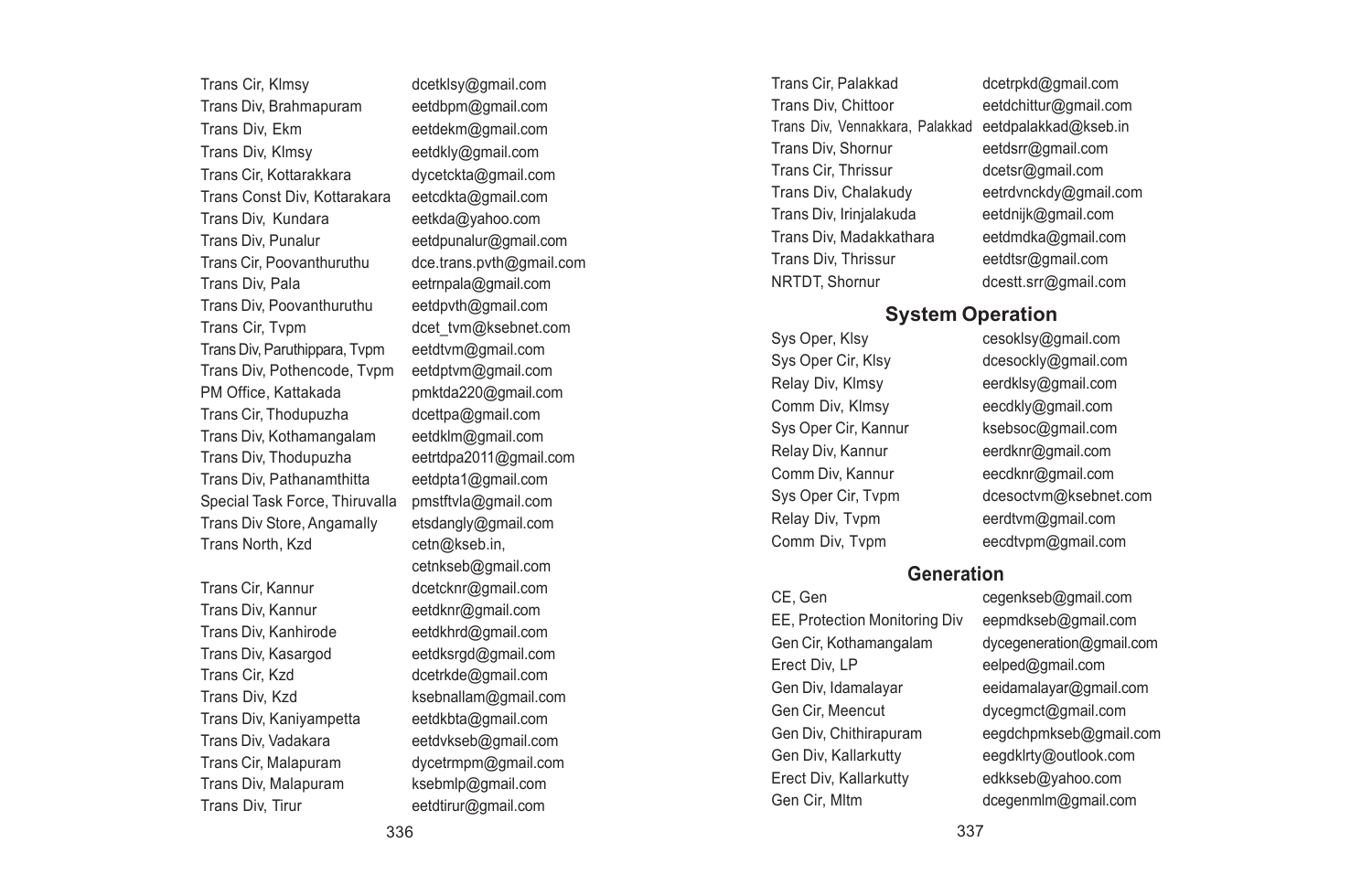| Gen Cir, Moozhiyar     | sabarigirihep@gmail.com        |
|------------------------|--------------------------------|
| Gen Div, Moozhiyar     | gdmoozhiyar@gmail.com          |
| Gen Div, Seethathode   | enerationseethathode@gmail.com |
| Gen Cir, Thrissur      | dcegtsr@gmail.com              |
| K.G. Div, Kakkayam     | eekgdkkm@gmail.com             |
| Gen Div, Poringalkuthu | eeqdpql@gmail.com              |
| O/o Dy CE, BDPP        | dcebdpp@gmail.com              |
| O/o Dy CE, KDPP        | dcekdppkoz@gmail.com           |

#### **Civil Construction**

| Civil Const South, Typm  | Cθ |
|--------------------------|----|
| Civil Cir, Meencut       | d  |
| Civil Cir. Pallom        | d  |
| Civil Cir, Kothamangalam | d  |
| Civil Const North, Kzd   | C  |
| Civil Cir, Kakkayam      | d١ |
|                          |    |

eccs@ksebnet.com ceccmeencut@gmail.com cecplmkseb@gmail.com cekmgm@gmail.com cn-kzd@ksebnet.com ycekakkayam@gmail.com

**Dam Safety**<br>CE(Dam Safety) ceig R&DS Organization, Pallom dirroplm2@gmail.com

ceipds@ksebnet.com

### **Invstigation & Planning**

| CE(Invst Plg), Typm | cecip@ksebnet.com |
|---------------------|-------------------|
| Invst Cir. Thrissur | invkseb@yahoo.com |